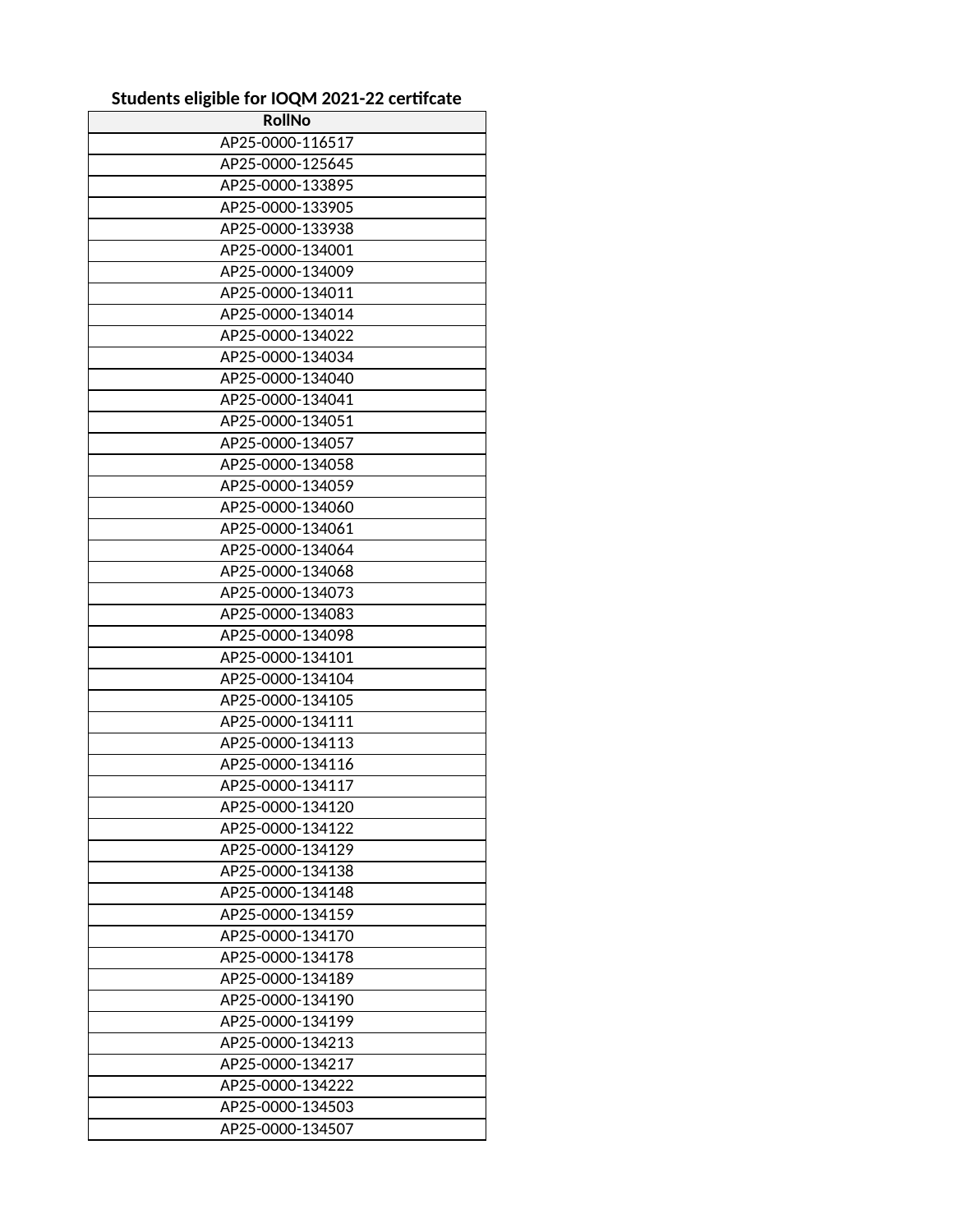| AP25-0000-134515 |
|------------------|
| AP25-0000-134533 |
| AP25-0000-134579 |
| AP25-0000-134584 |
| AP25-0000-134585 |
| AP25-0000-134586 |
| AP25-0000-134591 |
| AP25-0000-134610 |
| AP25-0000-134617 |
| AP25-0000-134630 |
| AP25-0000-134631 |
| AP25-0000-134637 |
| AP25-0000-134659 |
| AP25-0000-134675 |
| AP25-0000-134679 |
| AP25-0000-134708 |
| AP25-0000-134711 |
| AP25-0000-134716 |
| AP25-0000-134720 |
| AP25-0000-134756 |
| AP25-0000-134760 |
| AP25-0000-134767 |
| AP25-0000-134781 |
| AP25-0000-134812 |
| AP25-0000-134813 |
| AP25-0000-134816 |
| AP25-0000-134817 |
| AP25-0000-134824 |
| AP25-0000-134825 |
| AP25-0000-134858 |
|                  |
| AP25-0000-134860 |
| AP25-0000-134862 |
| AP25-0000-134864 |
| AP25-0000-134865 |
| AP25-0000-134869 |
| AP25-0000-134871 |
| AP25-0000-134876 |
| AP25-0000-134877 |
| AP25-0000-134878 |
| AP25-0000-134879 |
| AP25-0000-134880 |
| AP25-0000-134881 |
| AP25-0000-134883 |
| AP25-0000-134884 |
| AP25-0000-134886 |
| AP25-0000-134887 |
| AP25-0000-134891 |
| AP25-0000-134897 |
| AP25-0000-134906 |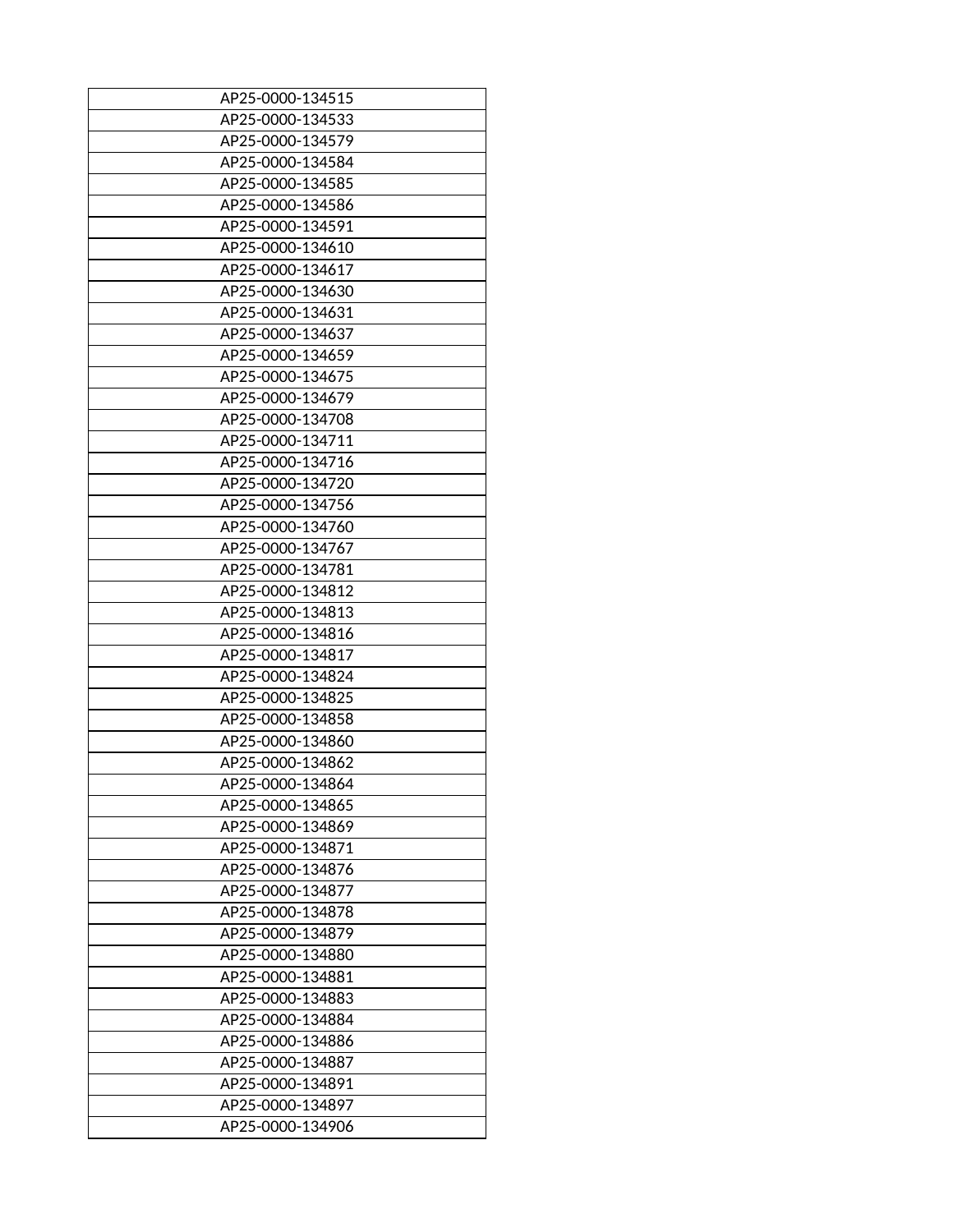| AP25-0000-134907 |
|------------------|
| AP25-0000-134908 |
| AP25-0000-134917 |
|                  |
| AP25-0000-134918 |
| AP25-0000-134919 |
| AP25-0000-134928 |
| AP25-0000-134932 |
| AP25-0000-134941 |
| AP25-0000-134950 |
| AP25-0000-134951 |
| AP25-0000-134964 |
| AP25-0000-135006 |
| AP25-0000-135011 |
| AP25-0000-135024 |
| AP25-0000-135028 |
| AP25-0000-135047 |
| AP25-0000-135055 |
| AP25-0000-135065 |
| AP25-0000-135087 |
| AP25-0000-135097 |
|                  |
| AP25-0000-135100 |
| AP25-0000-135293 |
| AP25-0000-135303 |
| AP25-0000-135305 |
| AP25-0000-135311 |
| AP25-0000-135312 |
| AP25-0000-135316 |
| AP25-0000-135317 |
| AP25-0000-135322 |
| AP25-0000-135354 |
| AP25-0000-135357 |
| AP25-0000-135378 |
| AP25-0000-135409 |
| AP25-0000-135473 |
| AP25-0000-135480 |
| AP25-0000-135481 |
| AP25-0000-135486 |
| AP25-0000-135493 |
| AP25-0000-135495 |
| AP25-0000-135496 |
| AP25-0000-135498 |
|                  |
| AP25-0000-135500 |
| AP25-0000-135501 |
| AP25-0000-135502 |
| AP25-0000-135503 |
| AP25-0000-135505 |
| AP25-0000-135507 |
| AP25-0000-135508 |
| AP25-0000-135509 |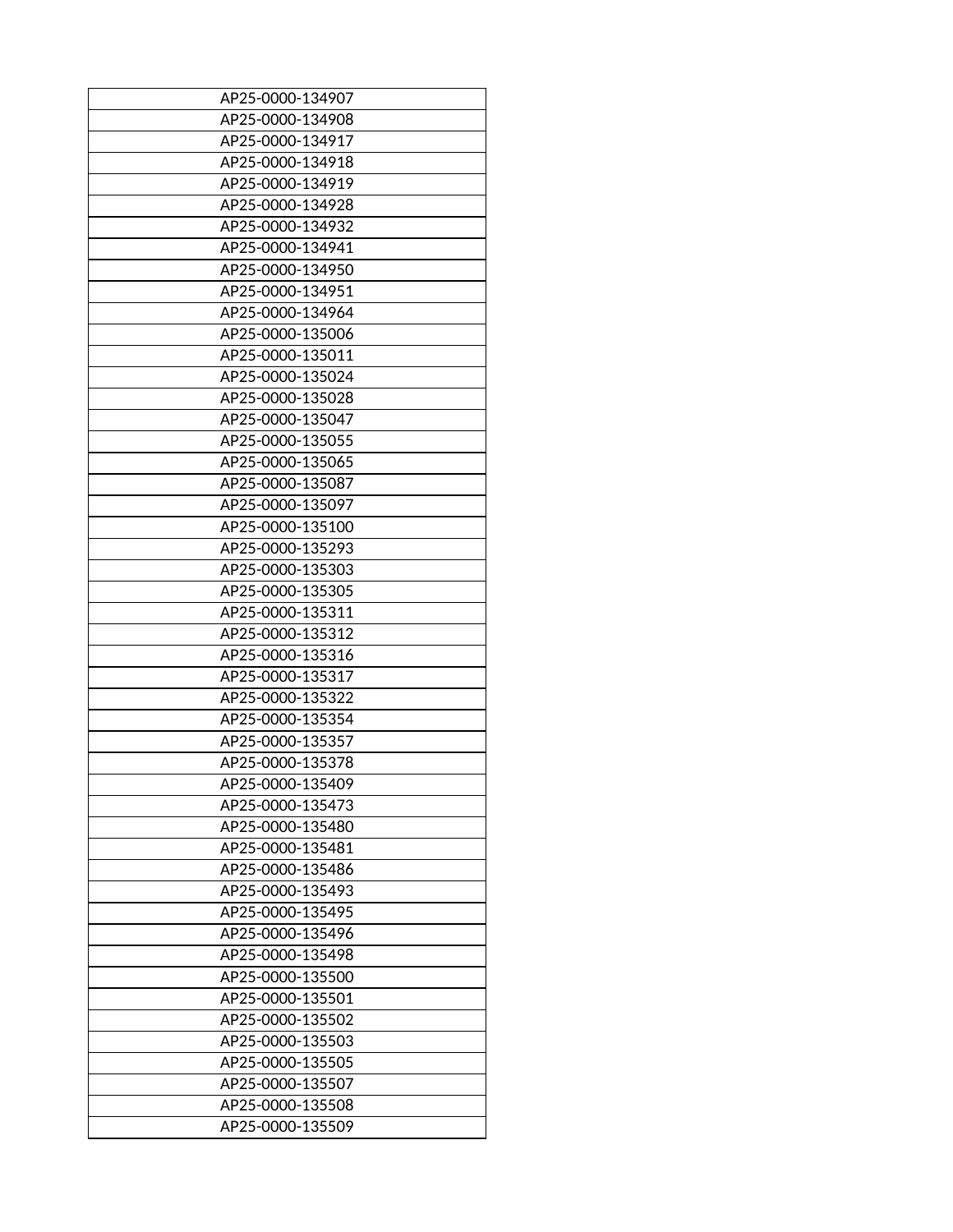| AP25-0000-135510 |
|------------------|
| AP25-0000-135512 |
| AP25-0000-135513 |
|                  |
| AP25-0000-135514 |
| AP25-0000-135515 |
| AP25-0000-135517 |
| AP25-0000-135518 |
| AP25-0000-135519 |
| AP25-0000-135520 |
| AP25-0000-135521 |
| AP25-0000-135522 |
| AP25-0000-135523 |
| AP25-0000-135524 |
| AP25-0000-135528 |
| AP25-0000-135529 |
| AP25-0000-135531 |
| AP25-0000-135533 |
| AP25-0000-135534 |
| AP25-0000-135537 |
| AP25-0000-135544 |
|                  |
| AP25-0000-135546 |
| AP25-0000-135554 |
| AP25-0000-135556 |
| AP25-0000-135558 |
| AP25-0000-135566 |
| AP25-0000-135568 |
| AP25-0000-135569 |
| AP25-0000-135570 |
| AP25-0000-135575 |
| AP25-0000-135576 |
| AP25-0000-135581 |
| AP25-0000-135585 |
| AP25-0000-135587 |
| AP25-0000-135591 |
| AP25-0000-135599 |
| AP25-0000-135608 |
| AP25-0000-135615 |
| AP25-0000-135619 |
| AP25-0000-135622 |
| AP25-0000-135631 |
| AP25-0000-135632 |
| AP25-0000-135636 |
|                  |
| AP25-0000-135641 |
| AP25-0000-135642 |
| AP25-0000-135645 |
| AP25-0010-134262 |
| AP25-0010-134535 |
| AP25-0010-134560 |
| AP25-0010-134888 |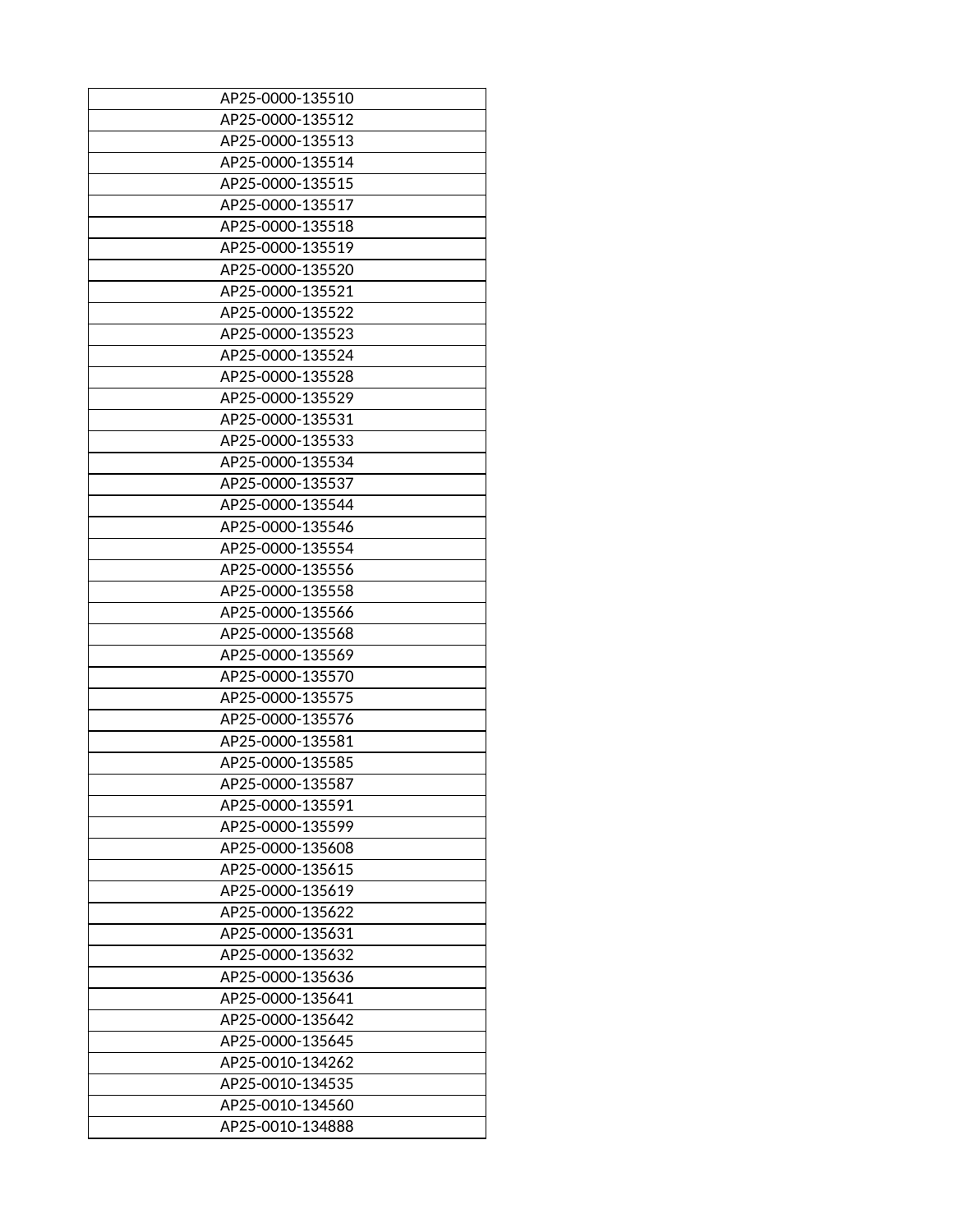| AP25-0010-134889 |
|------------------|
| AP25-0010-134970 |
| AP25-0010-135014 |
|                  |
| AP25-0010-135062 |
| AP25-0010-135296 |
| AP25-0010-135336 |
| AP25-0010-135347 |
| AP25-0010-135545 |
| AP25-0010-135649 |
| AP25-0100-134007 |
| AP25-0100-134127 |
| AP25-0100-134522 |
| AP25-0100-134559 |
| AP25-0100-134562 |
| AP25-0100-134563 |
| AP25-0100-134601 |
| AP25-0100-134643 |
| AP25-0100-134830 |
| AP25-0100-134832 |
| AP25-0100-134910 |
|                  |
| AP25-0100-134984 |
| AP25-0100-135045 |
| AP25-0100-135076 |
| AP25-0100-135299 |
| AP25-0100-135557 |
| AP25-0100-135593 |
| AP25-0100-135616 |
| AP25-0100-137047 |
| AP25-0101-134364 |
| AP25-0110-133911 |
| AP25-0110-133956 |
| AP25-0110-133957 |
| AP25-0110-134266 |
| AP25-0110-134276 |
| AP25-0110-134279 |
| AP25-0110-134290 |
| AP25-0110-134312 |
| AP25-0110-134315 |
| AP25-0110-134318 |
| AP25-0110-134322 |
| AP25-0110-134328 |
| AP25-0110-134331 |
|                  |
| AP25-0110-134347 |
| AP25-0110-134359 |
| AP25-0110-134381 |
| AP25-0110-134386 |
| AP25-0110-134387 |
| AP25-0110-134388 |
| AP25-0110-134389 |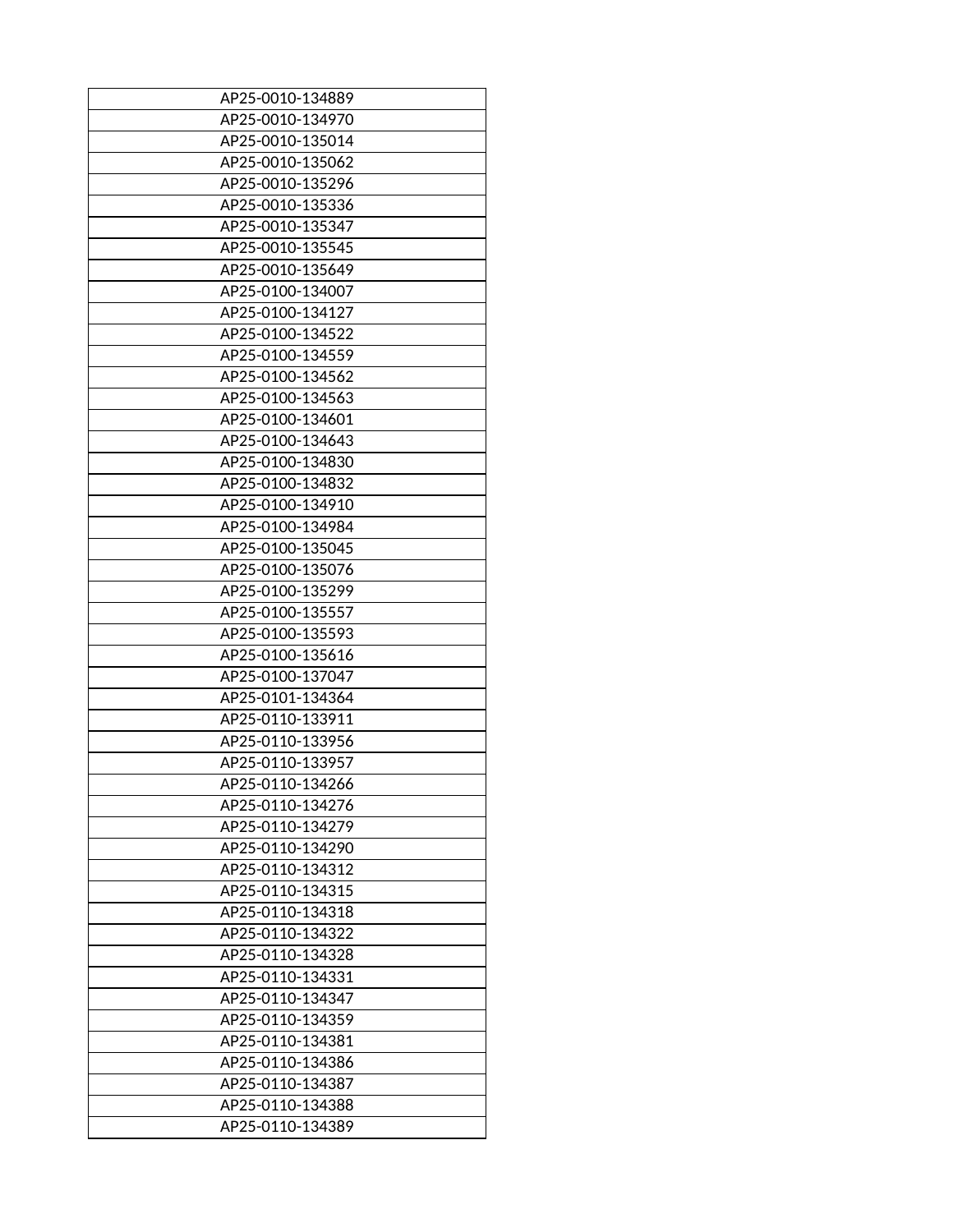| AP25-0110-134390 |
|------------------|
|                  |
| AP25-0110-134391 |
| AP25-0110-134392 |
| AP25-0110-134395 |
| AP25-0110-134396 |
| AP25-0110-134398 |
| AP25-0110-134402 |
| AP25-0110-134405 |
| AP25-0110-134406 |
| AP25-0110-134408 |
| AP25-0110-134439 |
| AP25-0110-134444 |
| AP25-0110-134465 |
| AP25-0110-134487 |
| AP25-0110-134530 |
| AP25-0110-134539 |
| AP25-0110-134544 |
| AP25-0110-134547 |
| AP25-0110-134564 |
| AP25-0110-134568 |
|                  |
| AP25-0110-134569 |
| AP25-0110-134672 |
| AP25-0110-134771 |
| AP25-0110-134772 |
| AP25-0110-134776 |
| AP25-0110-134777 |
| AP25-0110-134783 |
| AP25-0110-134785 |
| AP25-0110-135122 |
| AP25-0110-135126 |
| AP25-0110-135141 |
| AP25-0110-135145 |
| AP25-0110-135150 |
| AP25-0110-135170 |
| AP25-0110-135193 |
| AP25-0110-135228 |
| AP25-0110-135236 |
| AP25-0110-135239 |
| AP25-0110-135280 |
| AP25-0110-135284 |
| AP25-0110-135297 |
| AP25-0110-135339 |
| AP25-0110-135379 |
| AP25-0110-135648 |
| AP25-0111-134370 |
|                  |
| AP25-1000-135046 |
| AP25-1000-135413 |
| AP25-1000-135610 |
| AP25-1100-135135 |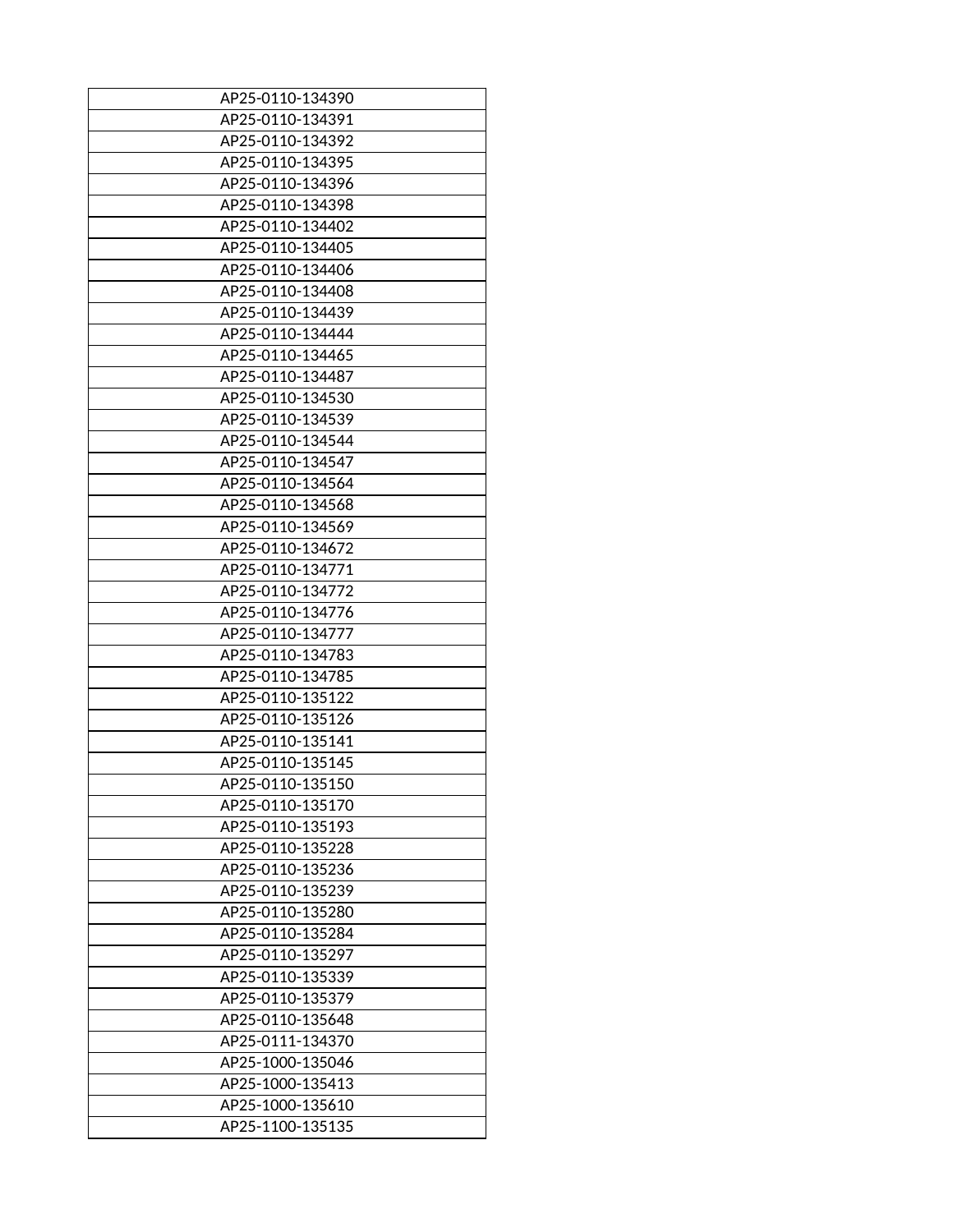| AP25-1110-134253 |
|------------------|
| AP25-1110-134304 |
|                  |
| AP25-1110-134308 |
| AP25-1110-134353 |
| AP25-1110-134369 |
| AP25-1110-134380 |
| AP25-1110-134446 |
| AP25-1110-134545 |
| AP25-1110-135116 |
| AP25-1110-135136 |
| AP25-1110-135166 |
| AP25-1110-135185 |
| AP25-1110-135189 |
| AP25-1110-135190 |
| AP25-1110-135192 |
| AP25-1110-135194 |
| AP25-1110-135237 |
|                  |
| AP25-1110-135281 |
| AP25-1110-135329 |
| AP25-1110-135400 |
| AP25-1110-135639 |
| AP25-2000-135541 |
| AP25-2000-135543 |
| AP25-2000-135549 |
| AP25-2000-135553 |
| AP25-2000-135647 |
| AP25-2010-135151 |
| AP25-2011-134295 |
| AP25-2100-134269 |
| AP25-2100-134280 |
| AP25-2110-123920 |
| AP25-2110-124391 |
| AP25-2110-124408 |
| AP25-2110-124410 |
| AP25-2110-124411 |
| AP25-2110-124423 |
| AP25-2110-133896 |
|                  |
| AP25-2110-133897 |
| AP25-2110-133898 |
| AP25-2110-133899 |
| AP25-2110-133900 |
| AP25-2110-133901 |
| AP25-2110-133960 |
| AP25-2110-133961 |
| AP25-2110-133962 |
| AP25-2110-133964 |
| AP25-2110-133965 |
| AP25-2110-133967 |
| AP25-2110-133977 |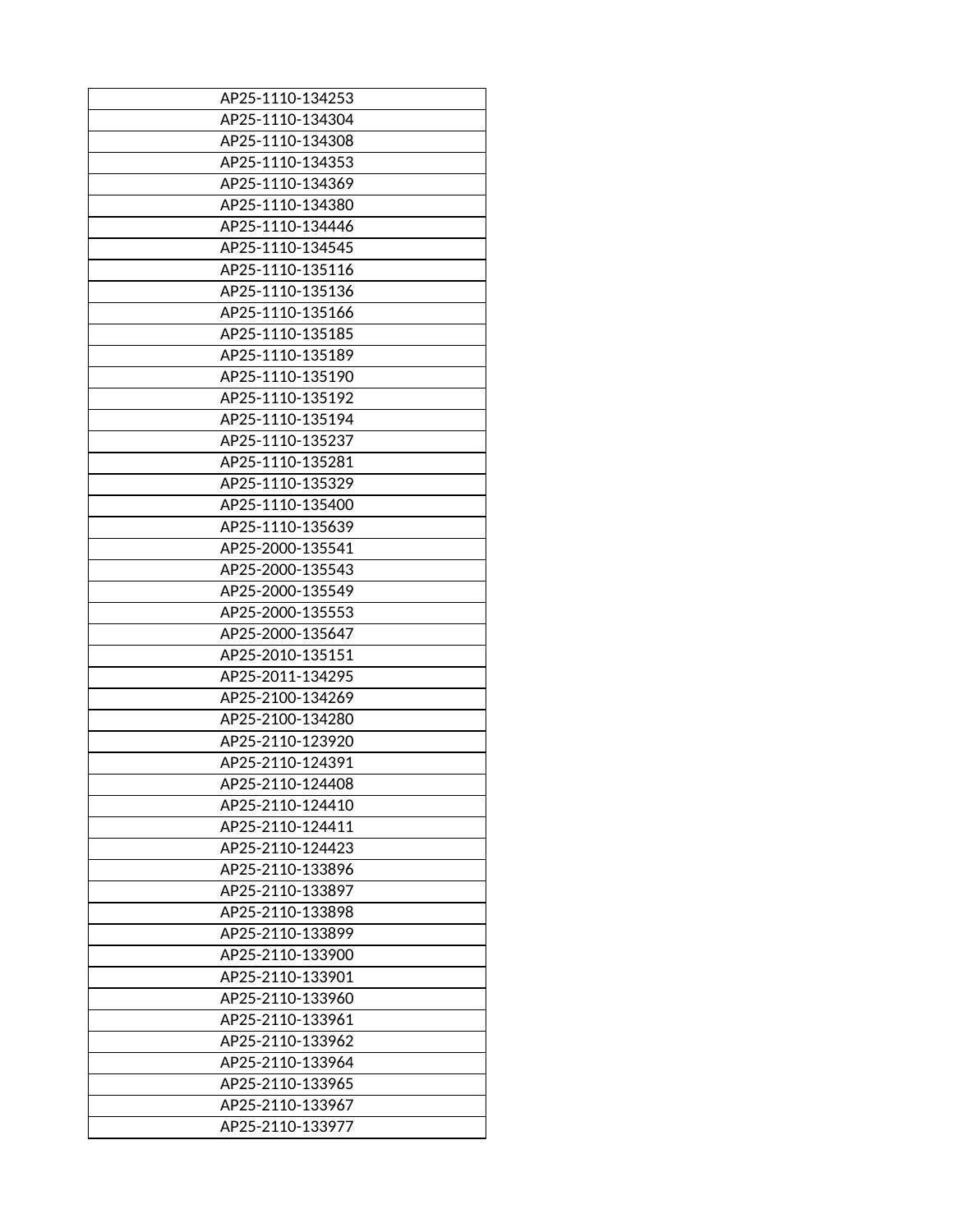| AP25-2110-133980 |
|------------------|
| AP25-2110-134255 |
|                  |
| AP25-2110-134264 |
| AP25-2110-134281 |
| AP25-2110-134326 |
| AP25-2110-134341 |
| AP25-2110-134342 |
| AP25-2110-134344 |
| AP25-2110-134361 |
| AP25-2110-134409 |
| AP25-2110-134438 |
| AP25-2110-134478 |
| AP25-2110-134549 |
| AP25-2110-134570 |
| AP25-2110-134658 |
| AP25-2110-134660 |
|                  |
| AP25-2110-134661 |
| AP25-2110-134779 |
| AP25-2110-134782 |
| AP25-2110-134792 |
| AP25-2110-134804 |
| AP25-2110-134806 |
| AP25-2110-135086 |
| AP25-2110-135159 |
| AP25-2110-135161 |
| AP25-2110-135163 |
| AP25-2110-135168 |
| AP25-2110-135171 |
| AP25-2110-135181 |
| AP25-2110-135196 |
|                  |
| AP25-2110-135197 |
| AP25-2110-135198 |
| AP25-2110-135199 |
| AP25-2110-135200 |
| AP25-2110-135202 |
| AP25-2110-135203 |
| AP25-2110-135204 |
| AP25-2110-135206 |
| AP25-2110-135207 |
| AP25-2110-135208 |
| AP25-2110-135209 |
| AP25-2110-135210 |
| AP25-2110-135211 |
| AP25-2110-135212 |
| AP25-2110-135213 |
|                  |
| AP25-2110-135214 |
| AP25-2110-135215 |
| AP25-2110-135217 |
| AP25-2110-135219 |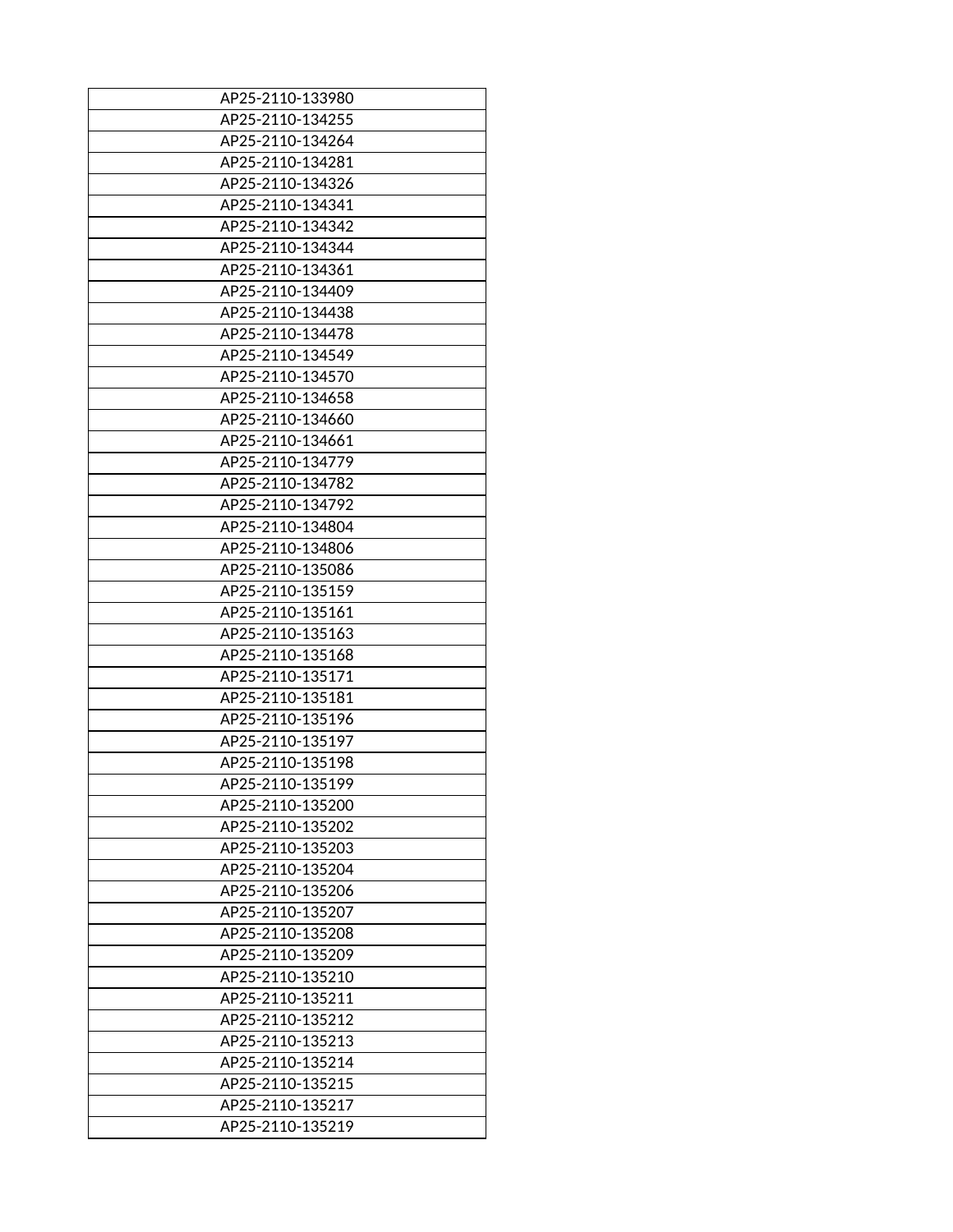| AP25-2110-135220 |
|------------------|
| AP25-2110-135221 |
| AP25-2110-135223 |
| AP25-2110-135224 |
| AP25-2110-135225 |
| AP25-2110-135226 |
| AP25-2110-135227 |
| AP25-2110-135248 |
| AP25-2110-135249 |
| AP25-2110-135250 |
| AP25-2110-135251 |
| AP25-2110-135252 |
| AP25-2110-135254 |
| AP25-2110-135258 |
| AP25-2110-135259 |
| AP25-2110-135261 |
| AP25-2110-135262 |
| AP25-2110-135263 |
| AP25-2110-135264 |
| AP25-2110-135265 |
| AP25-2110-135266 |
| AP25-2110-135267 |
| AP25-2110-135268 |
| AP25-2110-135269 |
| AP25-2110-135270 |
| AP25-2110-135271 |
| AP25-2110-135272 |
| AP25-2110-135273 |
| AP25-2110-135274 |
| AP25-2110-135275 |
| AP25-2110-135276 |
| AP25-2110-135277 |
| AP25-2110-135304 |
| AP25-2110-135559 |
| AP25-2110-135561 |
| AP25-2110-135564 |
| AP25-2110-135567 |
| AP25-2110-135573 |
| AP25-2110-135604 |
| AP25-2110-135628 |
| AP25-2111-134088 |
| AP25-2111-134456 |
| AP25-3000-129944 |
| AP25-3000-133969 |
| AP25-3000-133996 |
| AP25-3000-134010 |
| AP25-3000-134012 |
| AP25-3000-134015 |
| AP25-3000-134017 |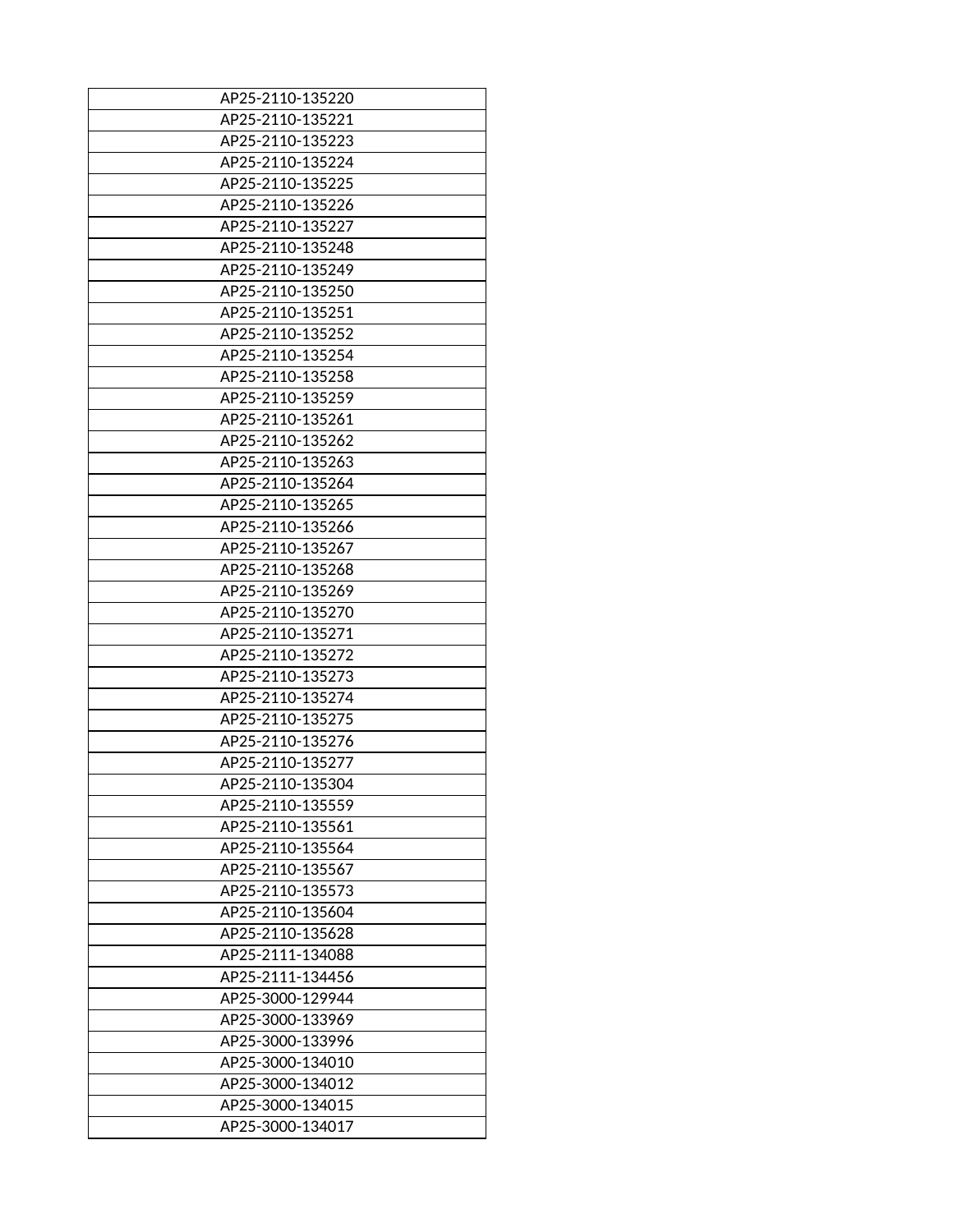| AP25-3000-134018 |
|------------------|
| AP25-3000-134019 |
| AP25-3000-134023 |
| AP25-3000-134033 |
| AP25-3000-134035 |
|                  |
| AP25-3000-134036 |
| AP25-3000-134052 |
| AP25-3000-134069 |
| AP25-3000-134075 |
| AP25-3000-134147 |
| AP25-3000-134194 |
| AP25-3000-134210 |
| AP25-3000-134211 |
| AP25-3000-134221 |
| AP25-3000-134225 |
| AP25-3000-134233 |
| AP25-3000-134246 |
| AP25-3000-134251 |
| AP25-3000-134268 |
| AP25-3000-134277 |
| AP25-3000-134379 |
| AP25-3000-134400 |
| AP25-3000-134420 |
| AP25-3000-134424 |
| AP25-3000-134429 |
|                  |
| AP25-3000-134430 |
| AP25-3000-134476 |
| AP25-3000-134491 |
| AP25-3000-134514 |
| AP25-3000-134518 |
| AP25-3000-134519 |
| AP25-3000-134566 |
| AP25-3000-134571 |
| AP25-3000-134590 |
| AP25-3000-134639 |
| AP25-3000-134819 |
| AP25-3000-134822 |
| AP25-3000-134823 |
| AP25-3000-134838 |
| AP25-3000-134844 |
| AP25-3000-134846 |
| AP25-3000-135088 |
| AP25-3000-135160 |
| AP25-3000-135162 |
| AP25-3000-135165 |
| AP25-3000-135174 |
| AP25-3000-135175 |
| AP25-3000-135176 |
| AP25-3000-135179 |
|                  |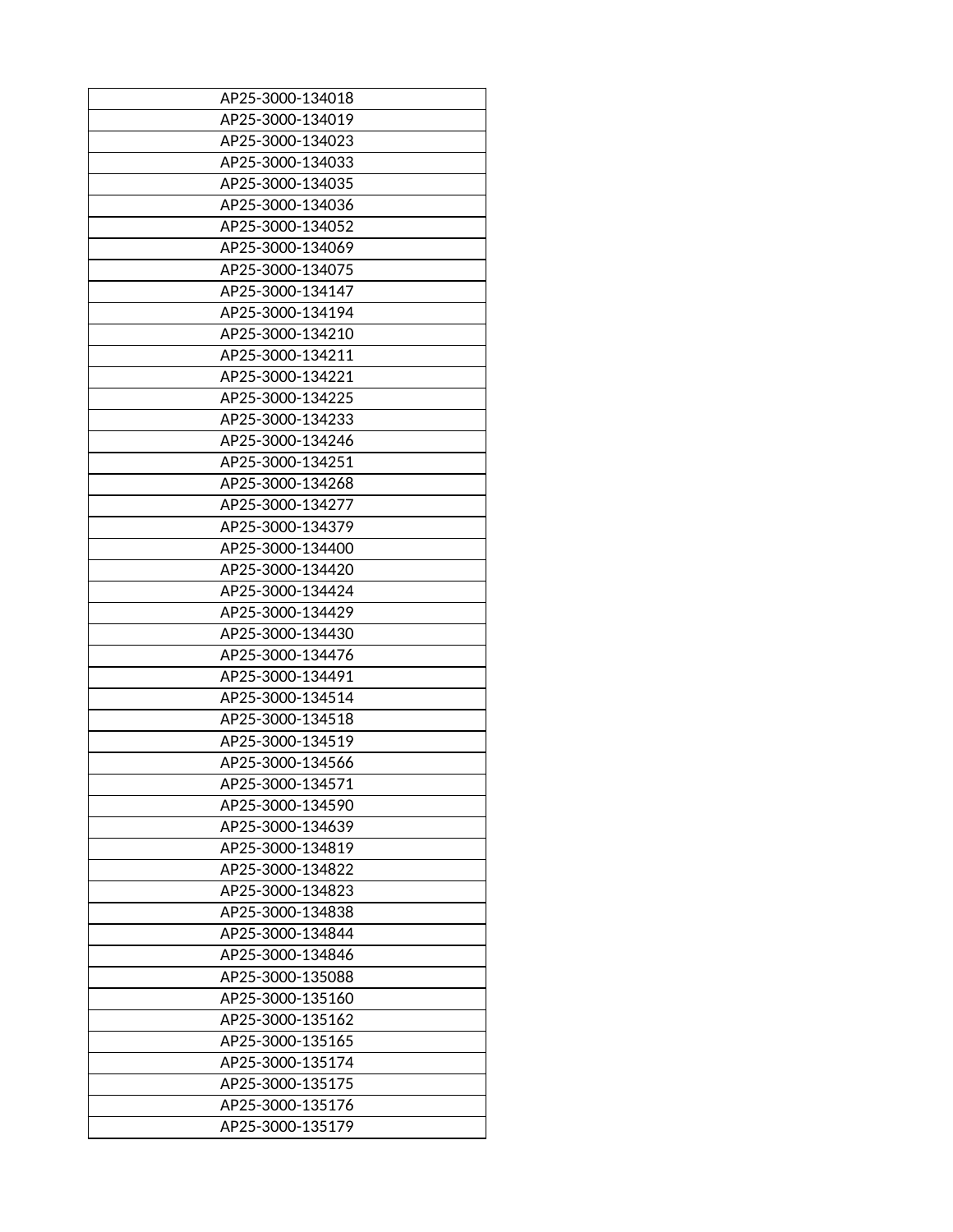| AP25-3000-135180 |
|------------------|
| AP25-3000-135182 |
| AP25-3000-135183 |
| AP25-3000-135205 |
| AP25-3000-135243 |
| AP25-3000-135260 |
| AP25-3000-135278 |
| AP30-0000-134975 |
| AP30-0000-135059 |
| AP30-0110-134206 |
| AP30-0111-135374 |
| AP30-3000-134267 |
| AP31-0000-134134 |
| AP31-0000-134135 |
| AP31-0000-134137 |
| AP31-0000-134845 |
| AP31-0000-134847 |
| AP31-0000-134848 |
| AP31-0000-134850 |
| AP31-0000-134855 |
| AP31-3000-134136 |
| AR31-0000-102579 |
| AS18-0000-102962 |
| AS18-0000-102966 |
| AS18-0000-103013 |
| AS18-0000-103016 |
| AS18-0000-103020 |
| AS18-0000-103028 |
| AS18-0000-103030 |
| AS18-0000-103031 |
| AS18-0000-103037 |
| AS18-0000-103040 |
| AS18-0000-103041 |
| AS18-0000-103054 |
| AS18-0000-103055 |
| AS18-0000-103058 |
| AS18-0000-103063 |
| AS18-0000-103084 |
| AS18-0000-103109 |
| AS18-0000-103112 |
| AS18-0000-158560 |
| AS18-0001-102924 |
| AS18-0010-102878 |
| AS18-0010-102887 |
| AS18-0100-102761 |
| AS18-0100-102769 |
| AS18-0100-102795 |
| AS18-0100-102796 |
| AS18-0100-102818 |
|                  |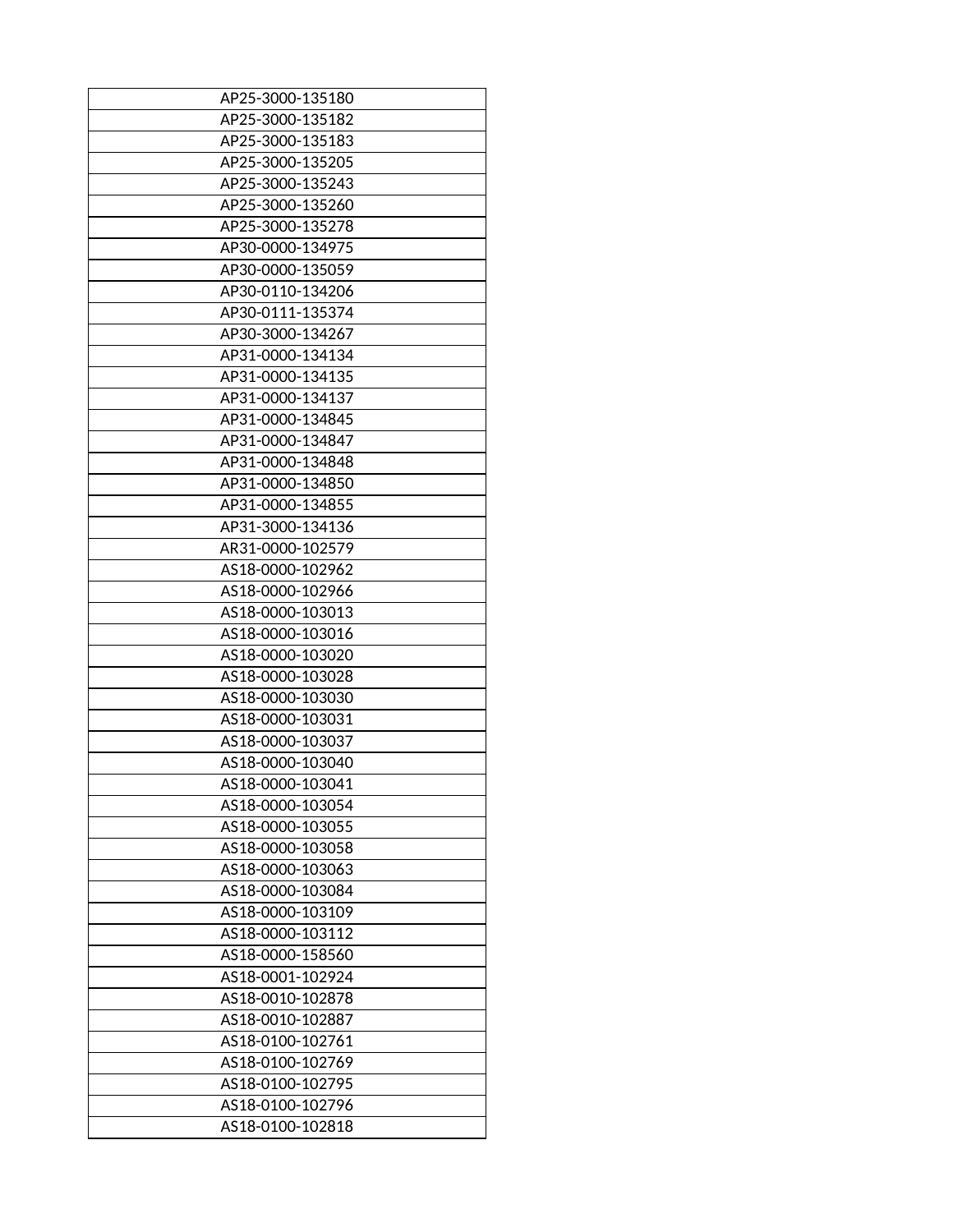| AS18-0100-102829 |
|------------------|
| AS18-0110-102775 |
| AS18-0110-102802 |
| AS18-0110-102835 |
| AS18-0110-102837 |
|                  |
| AS18-0111-102832 |
| AS18-1110-102695 |
| AS18-1111-102701 |
| AS18-2000-102675 |
| AS18-2100-102664 |
| AS18-2110-102678 |
| AS18-2110-102710 |
| AS18-2110-102716 |
| AS18-2111-102680 |
| AS18-3000-102614 |
| AS18-3000-102618 |
| AS18-3000-102622 |
| AS30-0000-102970 |
| AS30-0000-102990 |
| AS30-0000-103029 |
| AS30-0000-103066 |
| AS30-0000-103071 |
| AS30-0000-103122 |
| AS30-0100-102810 |
| AS30-0110-102734 |
| AS30-0110-102749 |
| AS30-0111-102720 |
| AS31-0000-103043 |
| BR13-0000-112448 |
|                  |
| BR13-0000-112449 |
| BR13-0000-112450 |
| BR13-0000-112459 |
| BR13-0000-112460 |
| BR13-0000-112461 |
| BR13-0000-112465 |
| BR13-0000-112469 |
| BR13-0000-112472 |
| BR13-0000-112482 |
| BR13-0000-112488 |
| BR13-0000-112493 |
| BR13-0000-112511 |
| BR13-0000-112513 |
| BR13-0000-112516 |
| BR13-0000-112517 |
| BR13-0000-112519 |
| BR13-0000-112523 |
| BR13-0000-112526 |
| BR13-0000-112531 |
| BR13-0000-112533 |
|                  |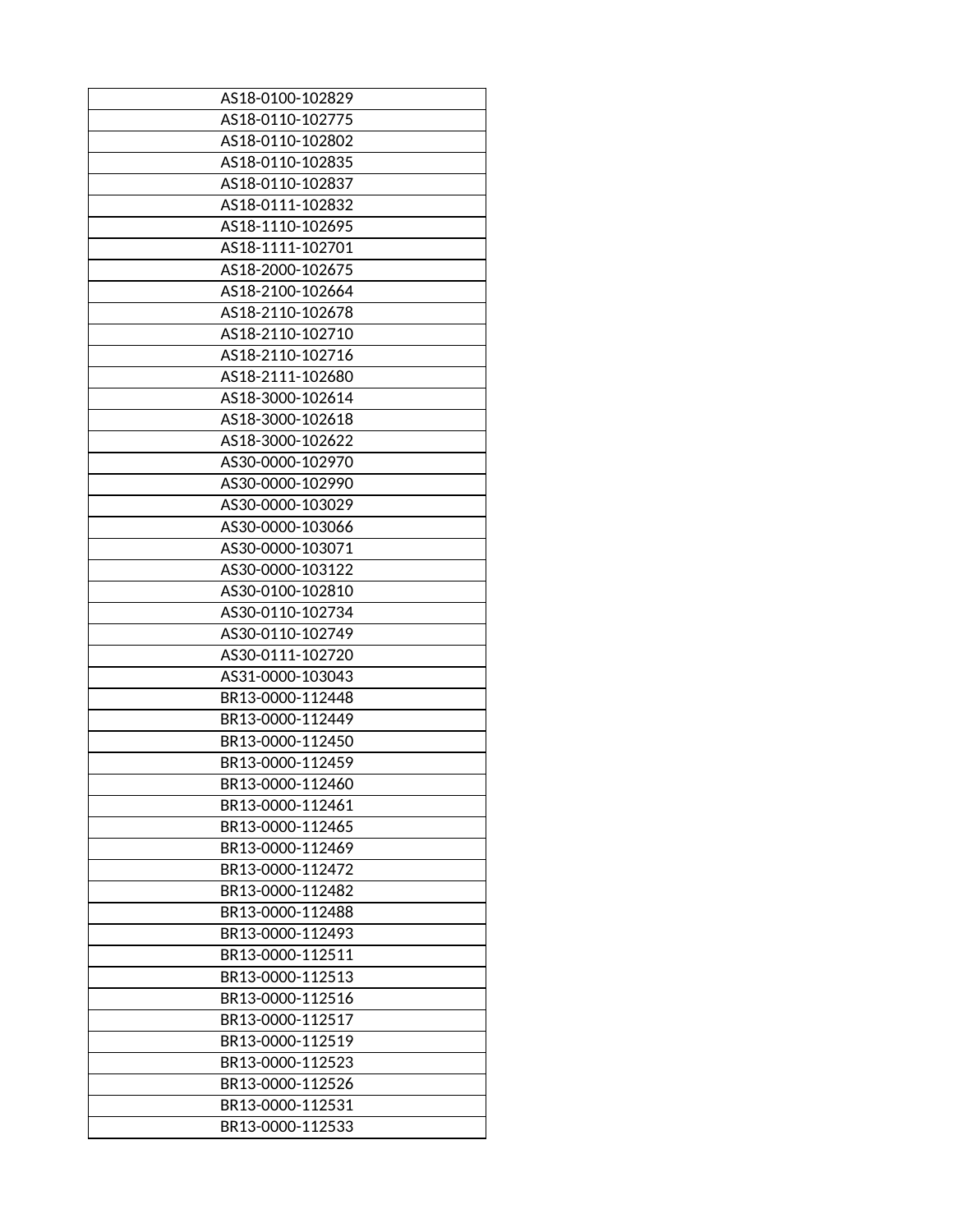| BR13-0000-112538 |
|------------------|
| BR13-0000-112549 |
| BR13-0000-112558 |
| BR13-0000-112559 |
|                  |
| BR13-0000-112566 |
| BR13-0000-112567 |
| BR13-0000-112568 |
| BR13-0000-112570 |
| BR13-0000-112573 |
| BR13-0000-112583 |
| BR13-0000-112591 |
| BR13-0000-112594 |
| BR13-0000-112598 |
| BR13-0000-112600 |
| BR13-0000-112620 |
| BR13-0000-112621 |
| BR13-0000-112649 |
| BR13-0000-112653 |
| BR13-0000-112658 |
| BR13-0000-112659 |
| BR13-0000-112660 |
| BR13-0000-112675 |
| BR13-0000-112678 |
| BR13-0000-112682 |
| BR13-0000-112685 |
| BR13-0000-112686 |
| BR13-0000-112697 |
| BR13-0000-112701 |
| BR13-0000-112705 |
| BR13-0000-112706 |
|                  |
| BR13-0000-112715 |
| BR13-0000-112716 |
| BR13-0000-112729 |
| BR13-0000-112744 |
| BR13-0000-112745 |
| BR13-0000-112768 |
| BR13-0000-112779 |
| BR13-0000-112784 |
| BR13-0000-112791 |
| BR13-0000-112792 |
| BR13-0000-112798 |
| BR13-0000-112823 |
| BR13-0000-112828 |
| BR13-0000-112831 |
| BR13-0000-112838 |
| BR13-0000-112849 |
| BR13-0000-112929 |
| BR13-0000-112966 |
| BR13-0000-112969 |
|                  |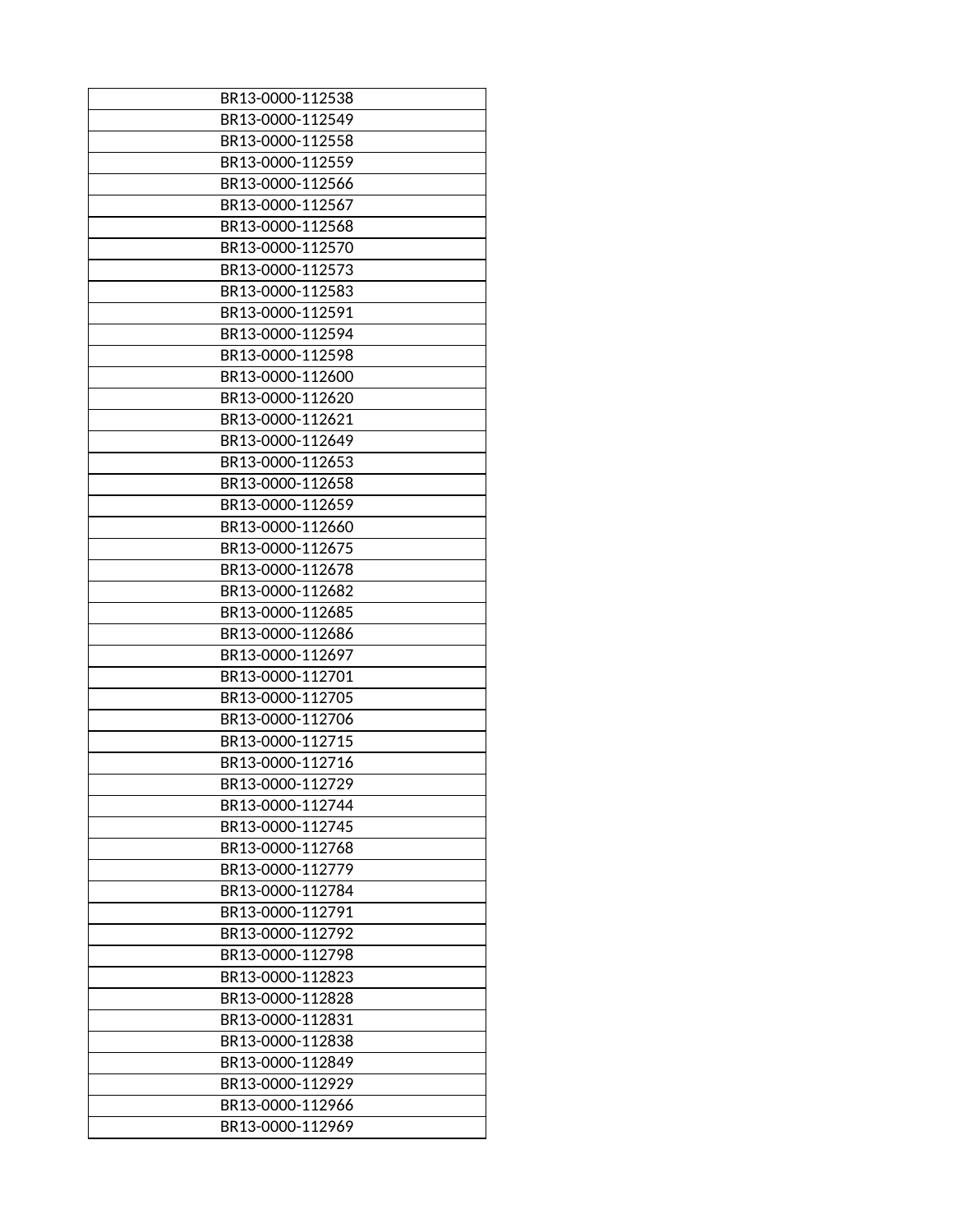| BR13-0000-130167 |
|------------------|
| BR13-0000-130173 |
| BR13-0000-154927 |
| BR13-0000-158045 |
| BR13-0000-158046 |
| BR13-0000-158056 |
| BR13-0000-158057 |
| BR13-0000-158542 |
| BR13-0000-158543 |
| BR13-0001-112169 |
| BR13-0010-112060 |
| BR13-0010-112066 |
| BR13-0010-112107 |
| BR13-0100-111522 |
| BR13-0100-111524 |
| BR13-0100-111537 |
| BR13-0100-111573 |
| BR13-0100-111585 |
| BR13-0100-111599 |
|                  |
| BR13-0100-111600 |
| BR13-0100-111601 |
| BR13-0100-111603 |
| BR13-0100-111606 |
| BR13-0100-111607 |
| BR13-0100-111630 |
| BR13-0100-111641 |
| BR13-0100-111645 |
| BR13-0100-111653 |
| BR13-0100-111679 |
| BR13-0100-111687 |
| BR13-0100-111764 |
| BR13-0100-111776 |
| BR13-0100-111793 |
| BR13-0100-111801 |
| BR13-0100-111802 |
| BR13-0100-111806 |
| BR13-0100-111824 |
| BR13-0100-111831 |
| BR13-0100-111839 |
| BR13-0100-111862 |
| BR13-0100-111876 |
|                  |
| BR13-0100-111878 |
| BR13-0100-111904 |
| BR13-0100-111979 |
| BR13-0100-116053 |
| BR13-0100-130179 |
| BR13-0100-158042 |
| BR13-0100-158058 |
| BR13-0110-111486 |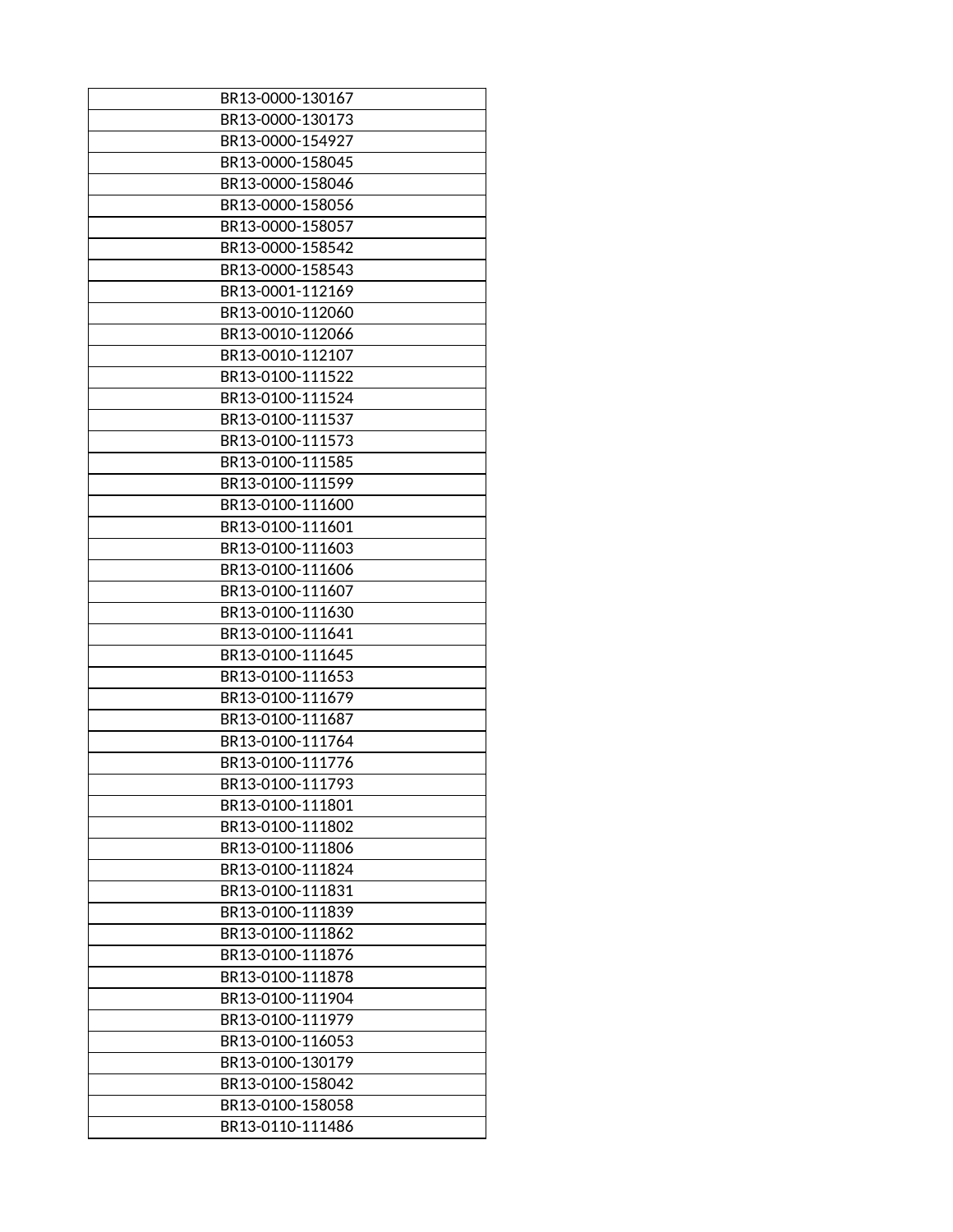| BR13-0110-111503 |
|------------------|
| BR13-0110-111509 |
| BR13-0110-111551 |
| BR13-0110-111568 |
| BR13-0110-111578 |
| BR13-0110-111580 |
| BR13-0110-111595 |
| BR13-0110-111596 |
| BR13-0110-111598 |
| BR13-0110-111608 |
| BR13-0110-111617 |
| BR13-0110-111629 |
| BR13-0110-111651 |
| BR13-0110-111665 |
| BR13-0110-111680 |
| BR13-0110-111686 |
| BR13-0110-111755 |
| BR13-0110-111789 |
| BR13-0110-111792 |
| BR13-0110-111797 |
| BR13-0110-111799 |
| BR13-0110-111804 |
| BR13-0110-111807 |
| BR13-0110-111808 |
| BR13-0110-111813 |
| BR13-0110-111828 |
| BR13-0110-111829 |
| BR13-0110-111840 |
| BR13-0110-111926 |
|                  |
| BR13-0111-111507 |
| BR13-1100-111223 |
| BR13-1100-111233 |
| BR13-1110-111181 |
| BR13-1110-111184 |
| BR13-1110-111214 |
| BR13-1110-111229 |
| BR13-1110-111237 |
| BR13-1110-111238 |
| BR13-1110-111239 |
| BR13-1110-111240 |
| BR13-1110-111245 |
| BR13-1110-111247 |
| BR13-1110-111248 |
| BR13-1110-111250 |
| BR13-1110-111265 |
| BR13-1110-111297 |
| BR13-1110-111301 |
| BR13-1110-111352 |
| BR13-1110-111355 |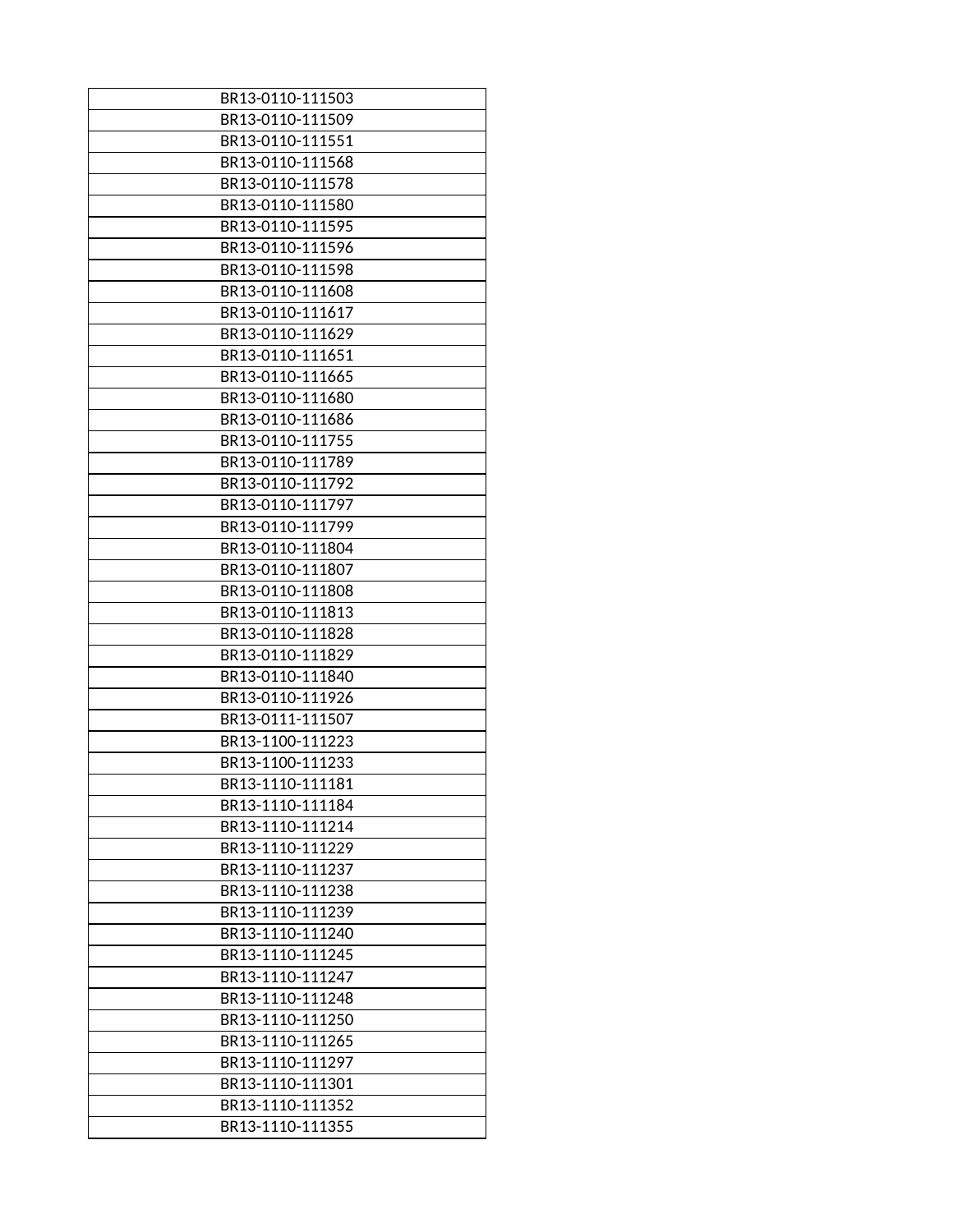| BR13-1110-111385 |
|------------------|
| BR13-1110-111396 |
| BR13-1110-129789 |
| BR13-1110-129819 |
| BR13-1110-130021 |
| BR13-1110-130139 |
| BR13-1110-158044 |
| BR13-1111-111173 |
| BR13-1111-111197 |
| BR13-2000-111192 |
| BR13-2000-111299 |
| BR13-2000-111359 |
| BR13-2000-111379 |
| BR13-2100-111183 |
| BR13-2100-111201 |
| BR13-2100-111208 |
| BR13-2100-111249 |
| BR13-2100-111264 |
| BR13-2100-111277 |
| BR13-2100-111279 |
| BR13-2100-111397 |
| BR13-2100-129767 |
| BR13-2110-111182 |
| BR13-2110-111189 |
| BR13-2110-111211 |
| BR13-2110-111217 |
| BR13-2110-111251 |
| BR13-2110-111252 |
| BR13-2110-111253 |
| BR13-2110-111256 |
| BR13-2110-111258 |
| BR13-2110-111259 |
| BR13-2110-111269 |
| BR13-2110-111271 |
| BR13-2110-111314 |
| BR13-2110-111384 |
| BR13-2110-111386 |
| BR13-2110-111425 |
| BR13-2110-129775 |
| BR13-2110-129840 |
| BR13-2110-129884 |
| BR13-2110-158039 |
| BR13-2111-111178 |
| BR13-2111-111206 |
| BR13-2111-111210 |
| BR13-2111-111216 |
| BR13-2111-111392 |
| BR13-2111-111402 |
| BR13-2111-111403 |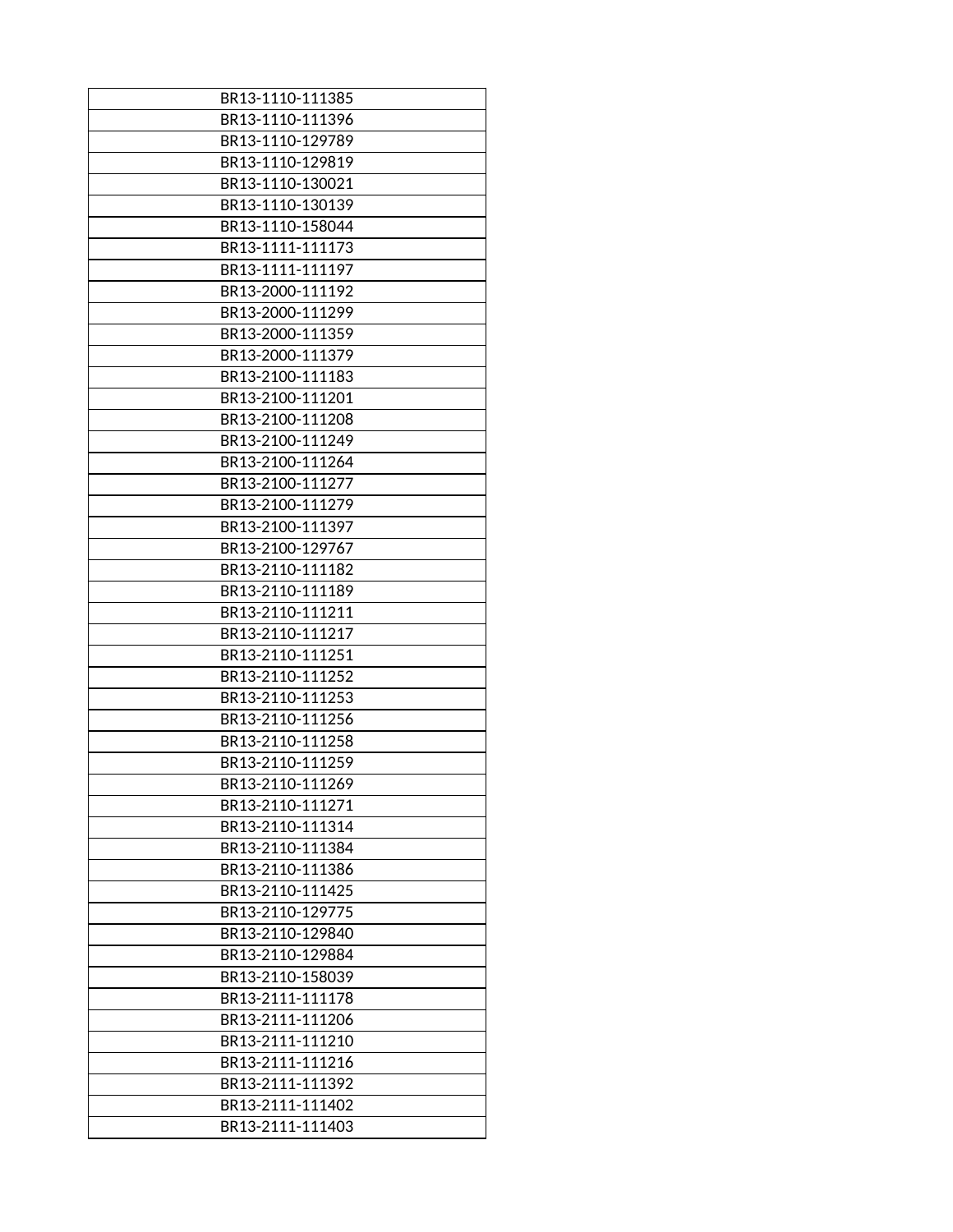| BR13-3000-110730 |
|------------------|
| BR13-3000-110743 |
| BR13-3000-110746 |
|                  |
| BR13-3000-110749 |
| BR13-3000-110754 |
| BR13-3000-110789 |
| BR13-3000-110790 |
| BR13-3000-110792 |
| BR13-3000-110795 |
| BR13-3000-110802 |
| BR13-3000-110809 |
| BR13-3000-110812 |
| BR13-3000-110827 |
| BR13-3000-110835 |
| BR13-3000-110837 |
| BR13-3000-110847 |
| BR13-3000-110913 |
| BR13-3000-110939 |
| BR13-3000-110945 |
| BR13-3000-110950 |
|                  |
| BR13-3000-110952 |
| BR13-3000-110956 |
| BR13-3000-110959 |
| BR13-3000-110971 |
| BR13-3000-110975 |
| BR13-3000-110976 |
| BR13-3000-110978 |
| BR13-3000-111015 |
| BR13-3000-146904 |
| BR13-3000-158037 |
| BR14-0000-112300 |
| BR14-0000-112305 |
| BR14-0000-112306 |
| BR14-0000-112307 |
| BR14-0000-112310 |
| BR14-0000-112315 |
| BR14-0000-112317 |
| BR14-0000-112318 |
| BR14-0000-112319 |
| BR14-0000-112323 |
| BR14-0000-112324 |
| BR14-0000-112327 |
| BR14-0000-112335 |
| BR14-0000-112343 |
|                  |
| BR14-0000-112347 |
| BR14-0000-112357 |
| BR14-0000-112360 |
| BR14-0000-112369 |
| BR14-0000-112376 |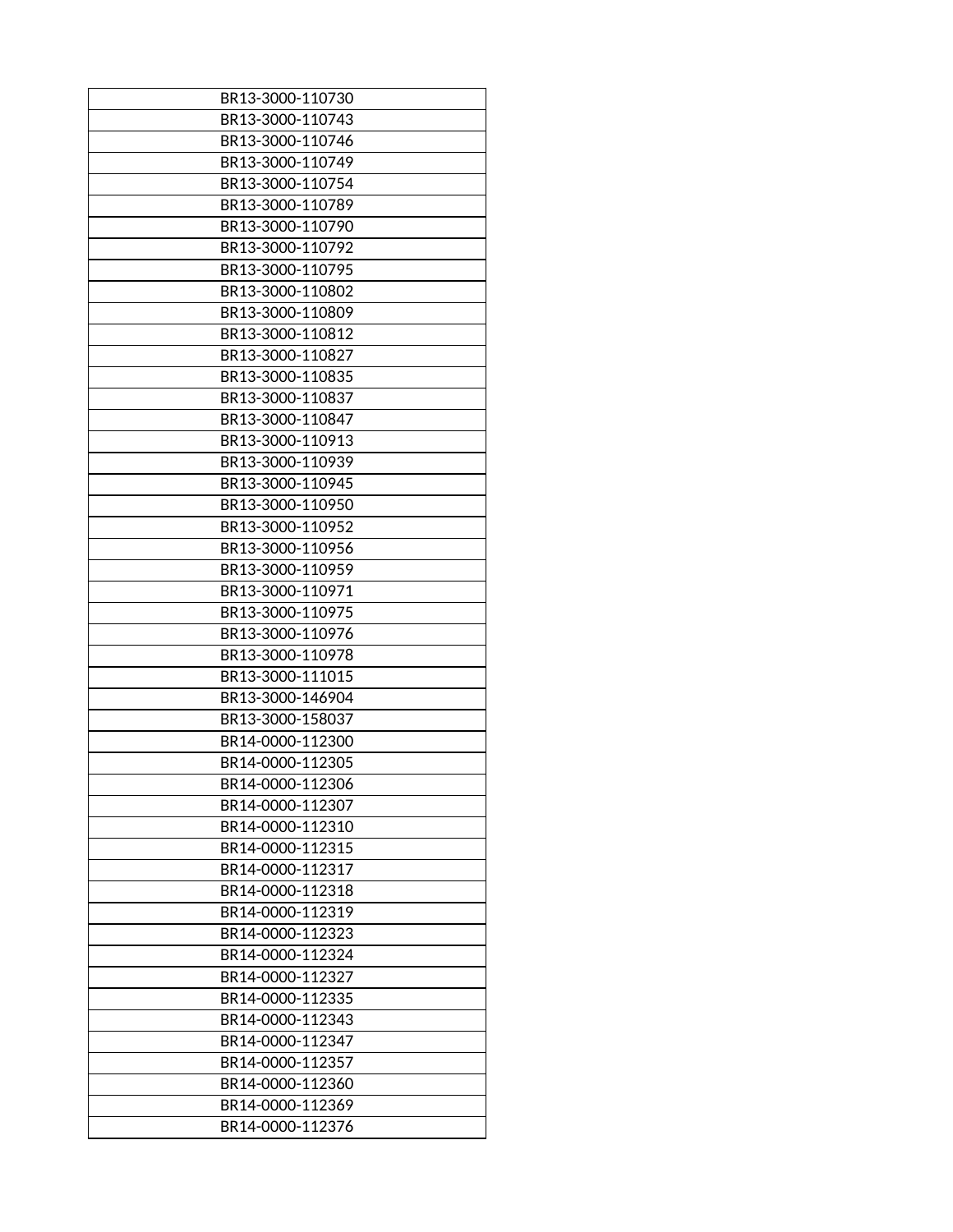| BR14-0000-112394 |
|------------------|
| BR14-0000-112395 |
| BR14-0000-112397 |
| BR14-0000-112406 |
|                  |
| BR14-0000-112417 |
| BR14-0000-112431 |
| BR14-0000-112452 |
| BR14-0000-112463 |
| BR14-0000-112470 |
| BR14-0000-112471 |
| BR14-0000-112486 |
| BR14-0000-112664 |
| BR14-0000-112727 |
| BR14-0000-112871 |
| BR14-0000-112884 |
| BR14-0000-112887 |
| BR14-0000-112893 |
| BR14-0000-112896 |
| BR14-0000-112897 |
| BR14-0000-112898 |
| BR14-0000-112942 |
| BR14-0000-112956 |
| BR14-0000-116875 |
| BR14-0000-130475 |
| BR14-0010-112040 |
| BR14-0010-154508 |
| BR14-0100-111449 |
| BR14-0100-111454 |
| BR14-0100-111514 |
| BR14-0100-111604 |
|                  |
| BR14-0100-111695 |
| BR14-0100-111949 |
| BR14-0100-130327 |
| BR14-0110-111459 |
| BR14-0110-111461 |
| BR14-0110-111463 |
| BR14-0110-111465 |
| BR14-0110-111640 |
| BR14-0110-111667 |
| BR14-0110-111964 |
| BR14-0110-111980 |
| BR14-0110-111981 |
| BR14-0110-111995 |
| BR14-0110-121049 |
| BR14-0111-111952 |
| BR14-1100-111195 |
| BR14-1110-111205 |
| BR14-1110-111421 |
| BR14-1110-129988 |
|                  |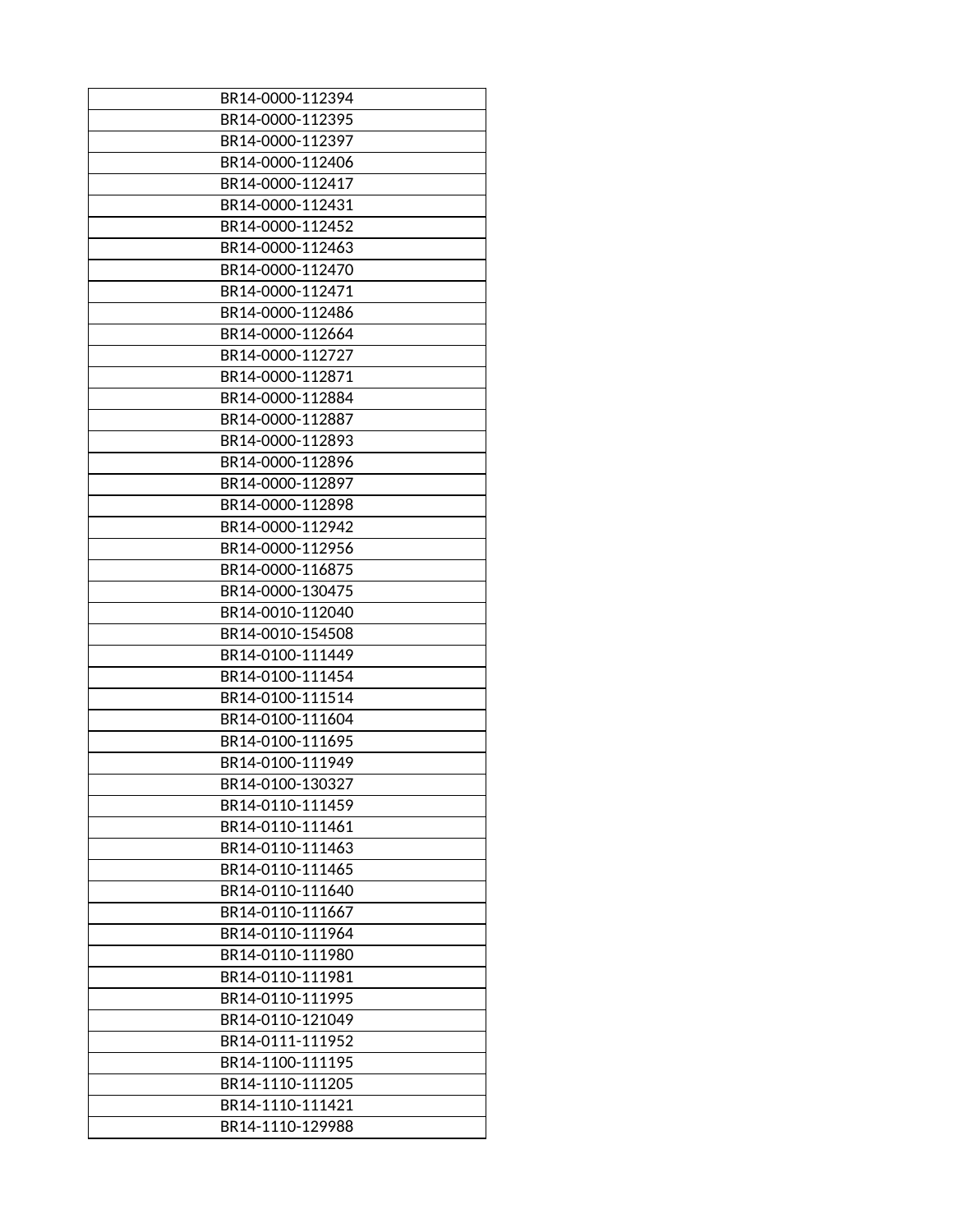| BR14-1110-129997 |
|------------------|
| BR14-1110-130229 |
| BR14-2000-111163 |
| BR14-2100-105531 |
| BR14-2100-111262 |
| BR14-2110-111413 |
| BR14-2110-111422 |
| BR14-2110-111423 |
| BR14-2110-111424 |
| BR14-2110-129991 |
| BR14-2110-129992 |
| BR14-2111-111429 |
| BR14-3000-110693 |
| BR14-3000-110696 |
| BR14-3000-110702 |
| BR14-3000-110703 |
| BR14-3000-110709 |
| BR14-3000-110712 |
| BR14-3000-110718 |
| BR14-3000-110848 |
| BR14-3000-111026 |
| BR14-3000-111084 |
| BR14-3000-111086 |
| BR14-3000-111092 |
| BR14-3000-111103 |
| BR14-3000-149244 |
| BR30-0000-112443 |
| BR30-0000-112522 |
| BR30-0000-112585 |
| BR30-0000-112604 |
| BR30-0000-112641 |
|                  |
| BR30-0000-112648 |
| BR30-0000-112812 |
| BR30-0000-112854 |
| BR30-0000-112908 |
| BR30-0000-158059 |
| BR30-0001-112251 |
| BR30-0100-111602 |
| BR30-0110-111493 |
| BR30-0110-111647 |
| BR30-2110-111431 |
| BR30-2111-111198 |
| BR30-3000-110863 |
| BR30-3000-110933 |
| BR30-3000-110943 |
| BR30-3000-111094 |
| BR30-3000-111108 |
| BR31-0000-112770 |
| BR31-0000-112829 |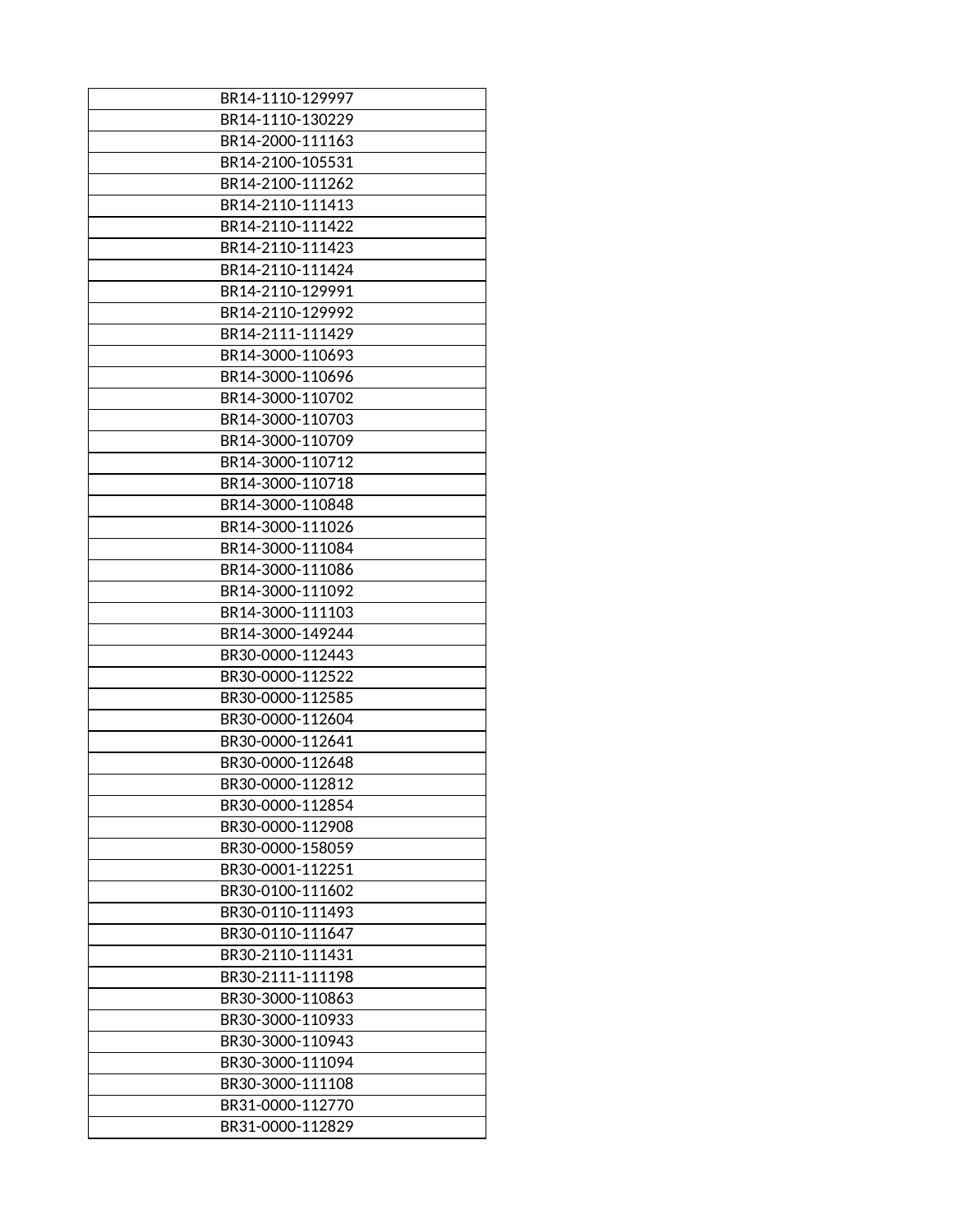| BR31-0000-112830 |
|------------------|
| BR31-0000-112986 |
| BR31-0010-158063 |
| BR31-0100-158048 |
| BR31-0110-111464 |
| BR31-0111-111903 |
| BR31-2100-111406 |
| BR31-3000-110995 |
| CG12-0000-113413 |
| CG12-0000-113414 |
| CG12-0000-113418 |
| CG12-0000-113423 |
| CG12-0000-113424 |
| CG12-0000-113429 |
| CG12-0000-113433 |
| CG12-0000-113463 |
| CG12-0000-113464 |
| CG12-0000-113472 |
| CG12-0000-113476 |
| CG12-0000-113478 |
| CG12-0000-113491 |
| CG12-0000-113506 |
| CG12-0000-113509 |
| CG12-0000-113514 |
| CG12-0000-113523 |
| CG12-0000-113525 |
| CG12-0000-113567 |
| CG12-0000-113569 |
| CG12-0000-113571 |
| CG12-0000-113579 |
| CG12-0000-113583 |
| CG12-0000-113584 |
| CG12-0000-113589 |
| CG12-0000-113594 |
| CG12-0000-130200 |
| CG12-0000-142574 |
| CG12-0100-113152 |
| CG12-0100-113165 |
| CG12-0100-113181 |
| CG12-0100-113184 |
| CG12-0100-113206 |
| CG12-0100-113235 |
| CG12-0100-113237 |
| CG12-0100-113240 |
| CG12-0100-113248 |
| CG12-0100-113251 |
| CG12-0100-113266 |
| CG12-0100-113287 |
| CG12-0100-113299 |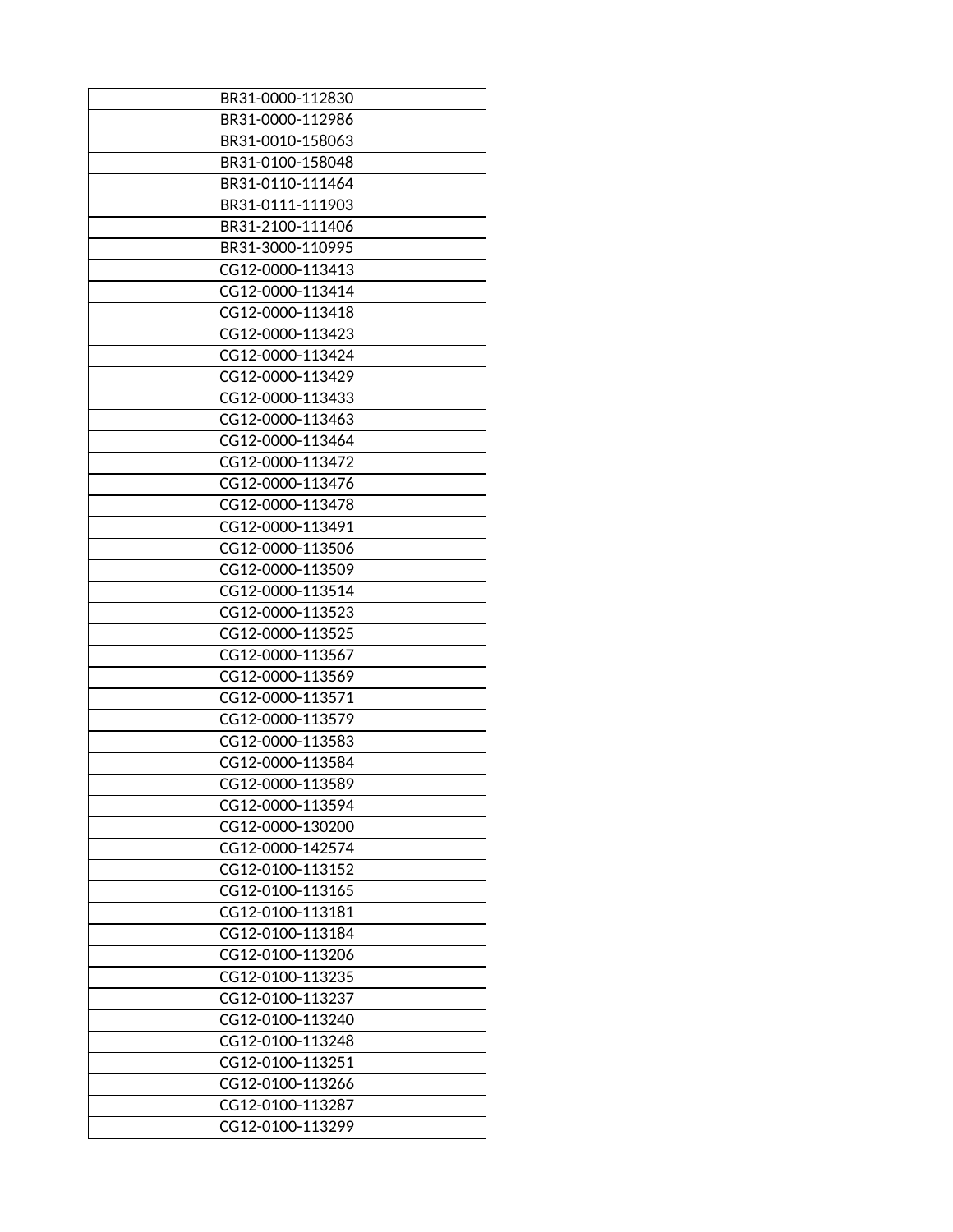| CG12-0100-113303 |
|------------------|
| CG12-0100-113320 |
| CG12-0110-113148 |
| CG12-0110-113151 |
| CG12-0110-113161 |
| CG12-0110-113178 |
| CG12-0110-113182 |
| CG12-0110-113199 |
| CG12-0110-113200 |
| CG12-0110-113221 |
| CG12-0110-113233 |
| CG12-0110-113253 |
| CG12-0110-113254 |
| CG12-0110-113255 |
| CG12-0110-113279 |
| CG12-0110-113291 |
| CG12-0110-113302 |
| CG12-0111-113243 |
| CG12-1110-113078 |
| CG12-1110-113089 |
| CG12-1110-113106 |
| CG12-1110-113124 |
| CG12-1110-113142 |
| CG12-1110-129938 |
| CG12-1110-142581 |
| CG12-2000-113119 |
| CG12-2010-113134 |
| CG12-2100-113073 |
| CG12-2110-113076 |
| CG12-2110-113077 |
|                  |
| CG12-2110-113094 |
| CG12-2110-113108 |
| CG12-2110-113126 |
| CG12-2110-113129 |
| CG12-2110-113137 |
| CG12-2110-113138 |
| CG12-3000-112992 |
| CG12-3000-119794 |
| CG12-3000-129850 |
| CG30-0000-113494 |
| CG30-0000-113519 |
| CG30-0000-113586 |
| CG30-0000-113592 |
| CG30-2110-113082 |
| CG30-3000-113005 |
| CG31-0000-113598 |
| CG31-0000-119784 |
| CG31-0000-142546 |
| CG31-0000-142547 |
|                  |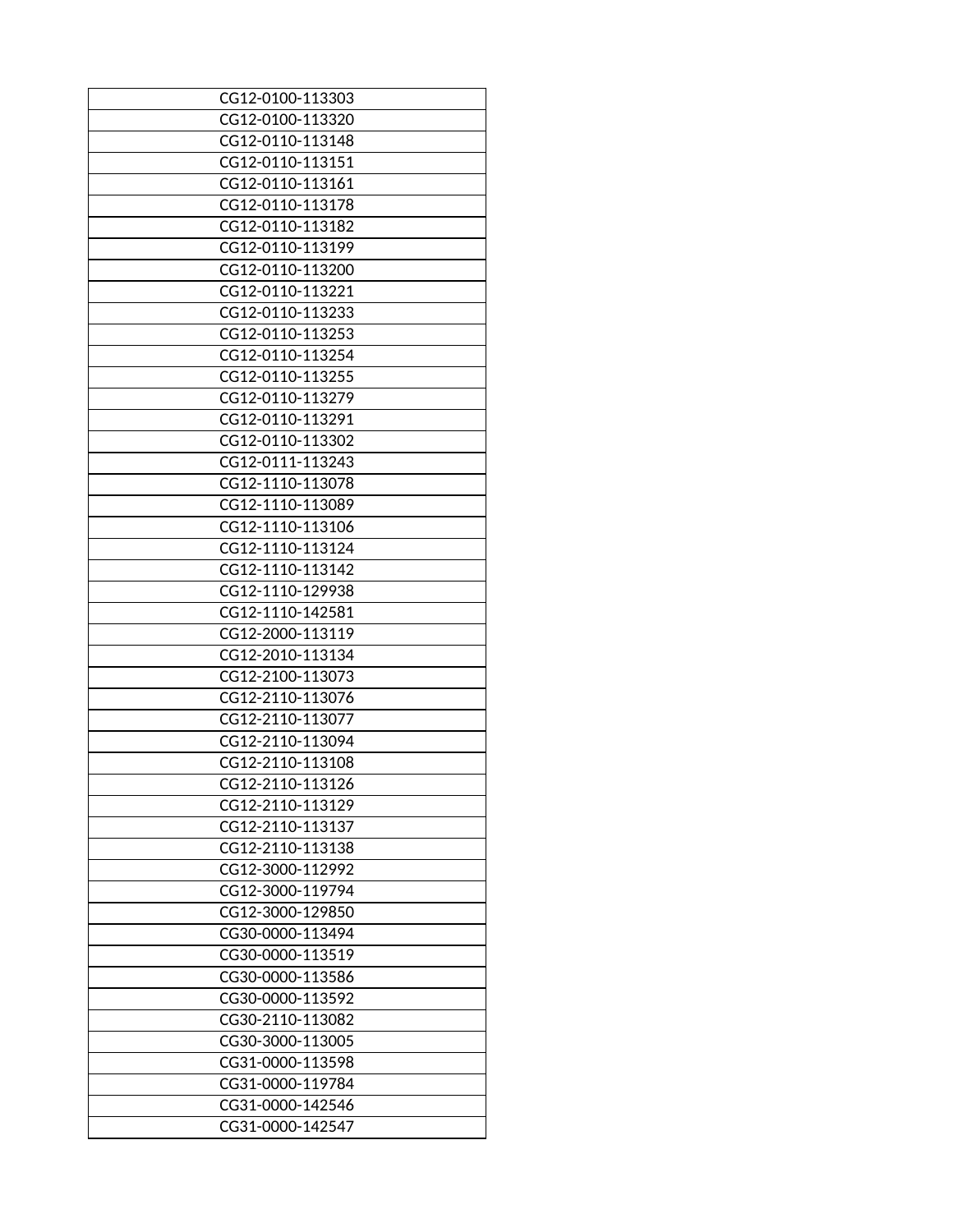| CG31-0000-142568 |
|------------------|
| CG31-0110-113171 |
| CH04-0000-108567 |
|                  |
| CH04-0000-108576 |
| CH04-0000-108578 |
| CH04-0000-108584 |
| CH04-0000-108589 |
| CH04-0000-108593 |
| CH04-0000-108753 |
| CH04-0000-109171 |
| CH04-0000-109178 |
| CH04-0000-109181 |
| CH04-0000-109183 |
| CH04-0000-109184 |
| CH04-0000-109186 |
| CH04-0000-109188 |
| CH04-0000-109189 |
| CH04-0000-109190 |
| CH04-0000-109191 |
|                  |
| CH04-0000-109200 |
| CH04-0000-109201 |
| CH04-0000-109207 |
| CH04-0000-109210 |
| CH04-0000-109215 |
| CH04-0000-109222 |
| CH04-0000-109236 |
| CH04-0000-109237 |
| CH04-0000-109243 |
| CH04-0000-109250 |
| CH04-0000-109251 |
| CH04-0000-109252 |
| CH04-0000-109256 |
| CH04-0000-109268 |
| CH04-0000-109273 |
| CH04-0000-109295 |
| CH04-0000-118193 |
| CH04-0000-118263 |
| CH04-0000-118276 |
|                  |
| CH04-0000-118278 |
| CH04-0000-118298 |
| CH04-0000-118310 |
| CH04-0000-118317 |
| CH04-0001-109154 |
| CH04-0010-109130 |
| CH04-0010-109131 |
| CH04-0010-109134 |
| CH04-0010-109146 |
| CH04-0011-109133 |
| CH04-0100-107727 |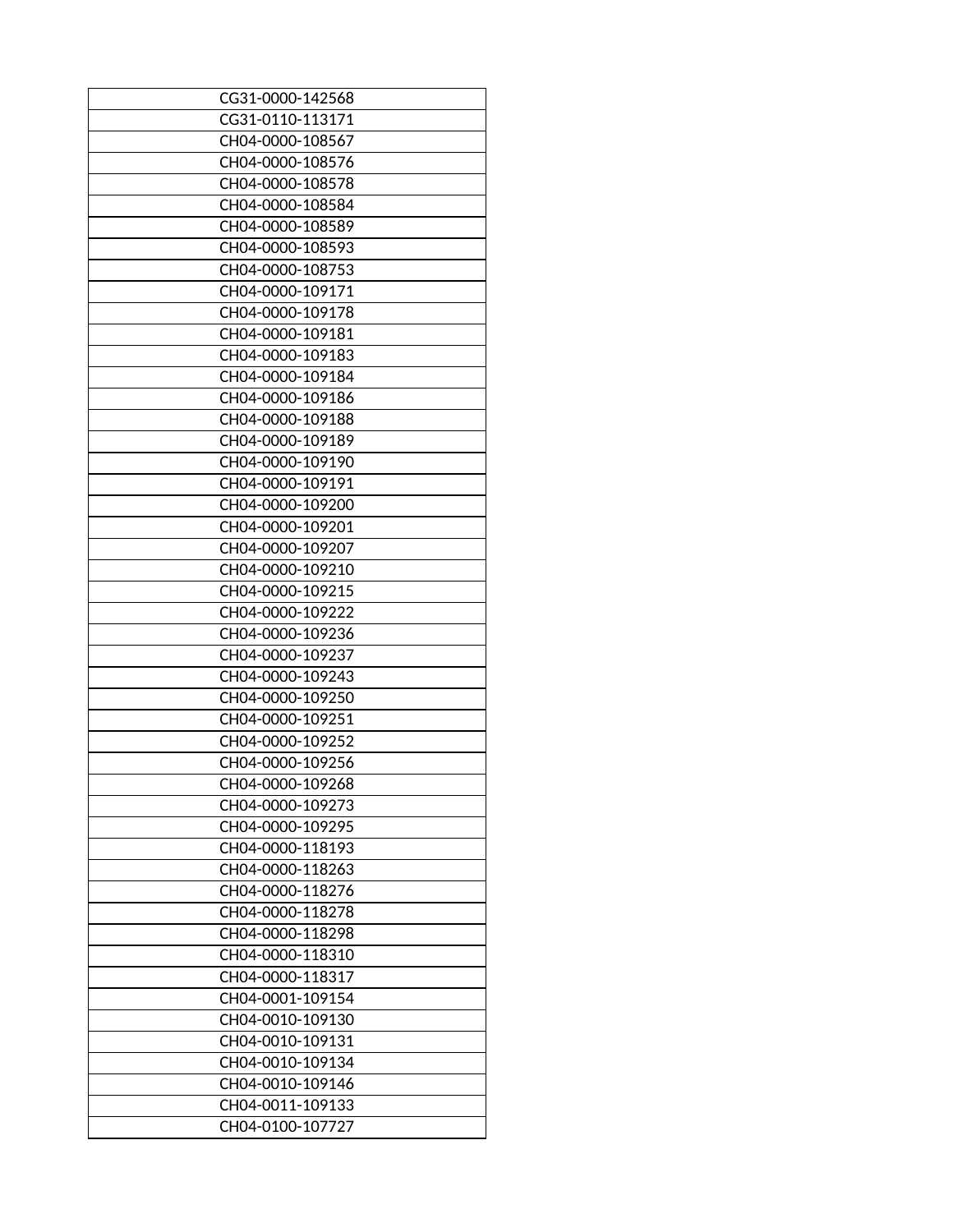| CH04-0100-107813 |
|------------------|
| CH04-0100-107816 |
| CH04-0100-107819 |
| CH04-0100-107831 |
| CH04-0100-107851 |
| CH04-0100-109029 |
| CH04-0100-109116 |
| CH04-0110-107733 |
| CH04-0110-107742 |
| CH04-0110-107763 |
|                  |
| CH04-0110-107766 |
| CH04-0110-107782 |
| CH04-0110-107824 |
| CH04-0110-107829 |
| CH04-0110-107849 |
| CH04-0110-107957 |
| CH04-0110-107958 |
| CH04-0110-108005 |
| CH04-0110-109025 |
| CH04-0110-109028 |
| CH04-0110-109038 |
| CH04-0110-109042 |
| CH04-0110-109043 |
| CH04-0110-109045 |
| CH04-0110-109053 |
| CH04-0110-109060 |
| CH04-0110-109069 |
| CH04-0110-109076 |
| CH04-0110-109086 |
| CH04-0110-109089 |
| CH04-0110-109107 |
| CH04-0110-118180 |
| CH04-0110-118188 |
| CH04-0110-118212 |
| CH04-0110-118219 |
| CH04-0110-118223 |
| CH04-0110-118232 |
|                  |
| CH04-0110-118237 |
| CH04-0110-118241 |
| CH04-0110-118251 |
| CH04-0110-118283 |
| CH04-0110-118331 |
| CH04-0110-118332 |
| CH04-1100-107490 |
| CH04-1110-107429 |
| CH04-1110-107475 |
| CH04-1110-107485 |
| CH04-1110-108938 |
| CH04-1110-108944 |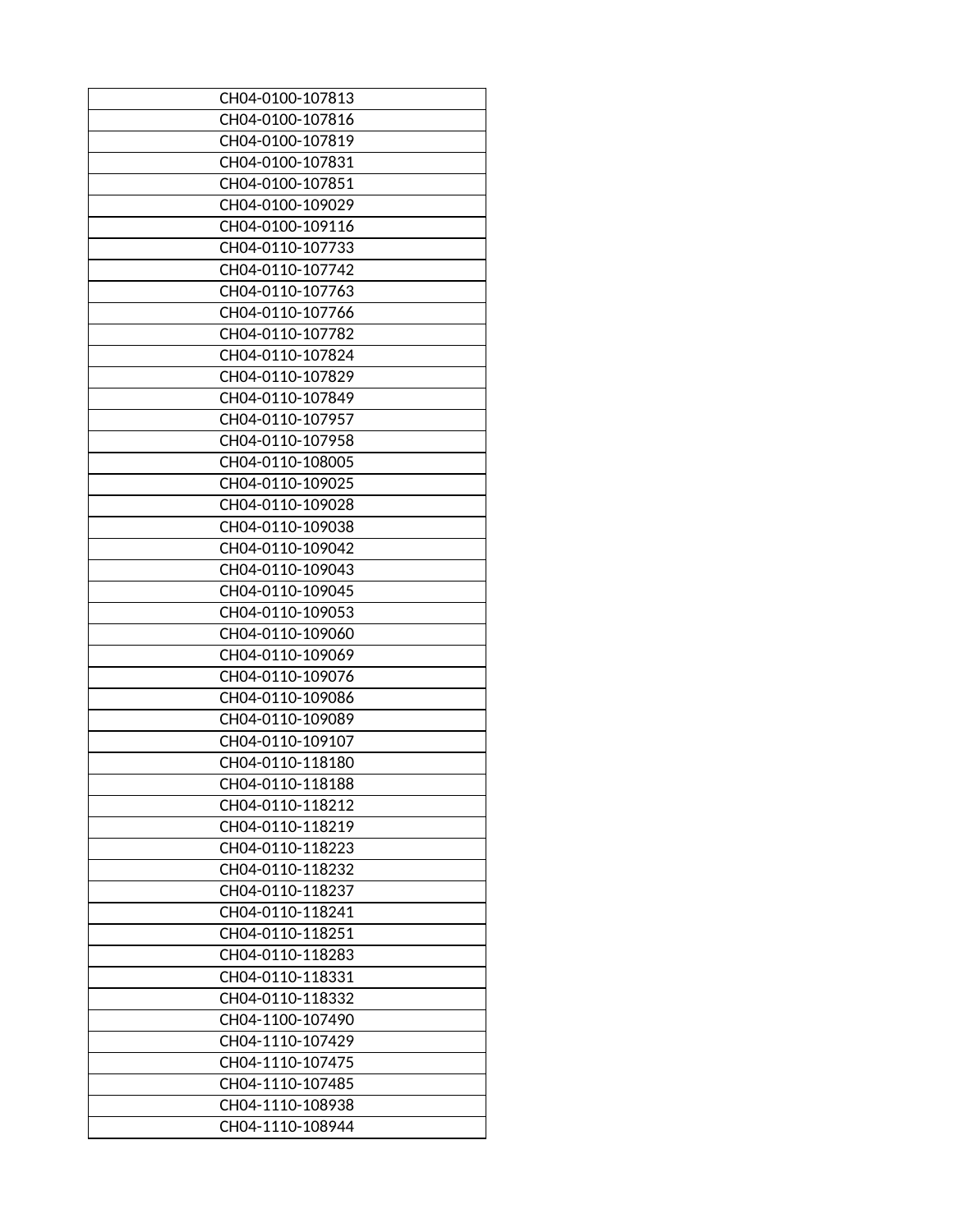| CH04-1110-108947 |
|------------------|
| CH04-1110-108960 |
| CH04-1110-108970 |
| CH04-1110-108984 |
| CH04-1110-108996 |
| CH04-1110-109003 |
| CH04-1110-109004 |
| CH04-1110-109013 |
| CH04-1110-118186 |
| CH04-1110-118243 |
| CH04-1110-118247 |
| CH04-1110-118271 |
| CH04-1110-118291 |
| CH04-1111-108958 |
| CH04-2000-107501 |
| CH04-2010-108939 |
| CH04-2100-107488 |
| CH04-2100-108988 |
| CH04-2100-109008 |
| CH04-2110-107474 |
| CH04-2110-107478 |
| CH04-2110-107479 |
| CH04-2110-108967 |
| CH04-2110-108983 |
| CH04-2110-108990 |
| CH04-2110-108998 |
| CH04-2110-118182 |
| CH04-2110-118342 |
| CH04-2111-107503 |
| CH04-2111-108956 |
| CH04-2111-109022 |
| CH04-2111-118184 |
| CH04-3000-107251 |
| CH04-3000-107316 |
| CH04-3000-108873 |
| CH04-3000-118065 |
| CH04-3000-118192 |
| CH30-0000-109182 |
| CH30-0110-109057 |
| CH30-0110-109127 |
| CH31-0000-108590 |
| DD09-0000-144376 |
| DD09-2110-144424 |
| DL01-0000-106650 |
| DL01-0000-106655 |
| DL01-0000-106658 |
| DL01-0000-106659 |
| DL01-0000-106660 |
| DL01-0000-106667 |
|                  |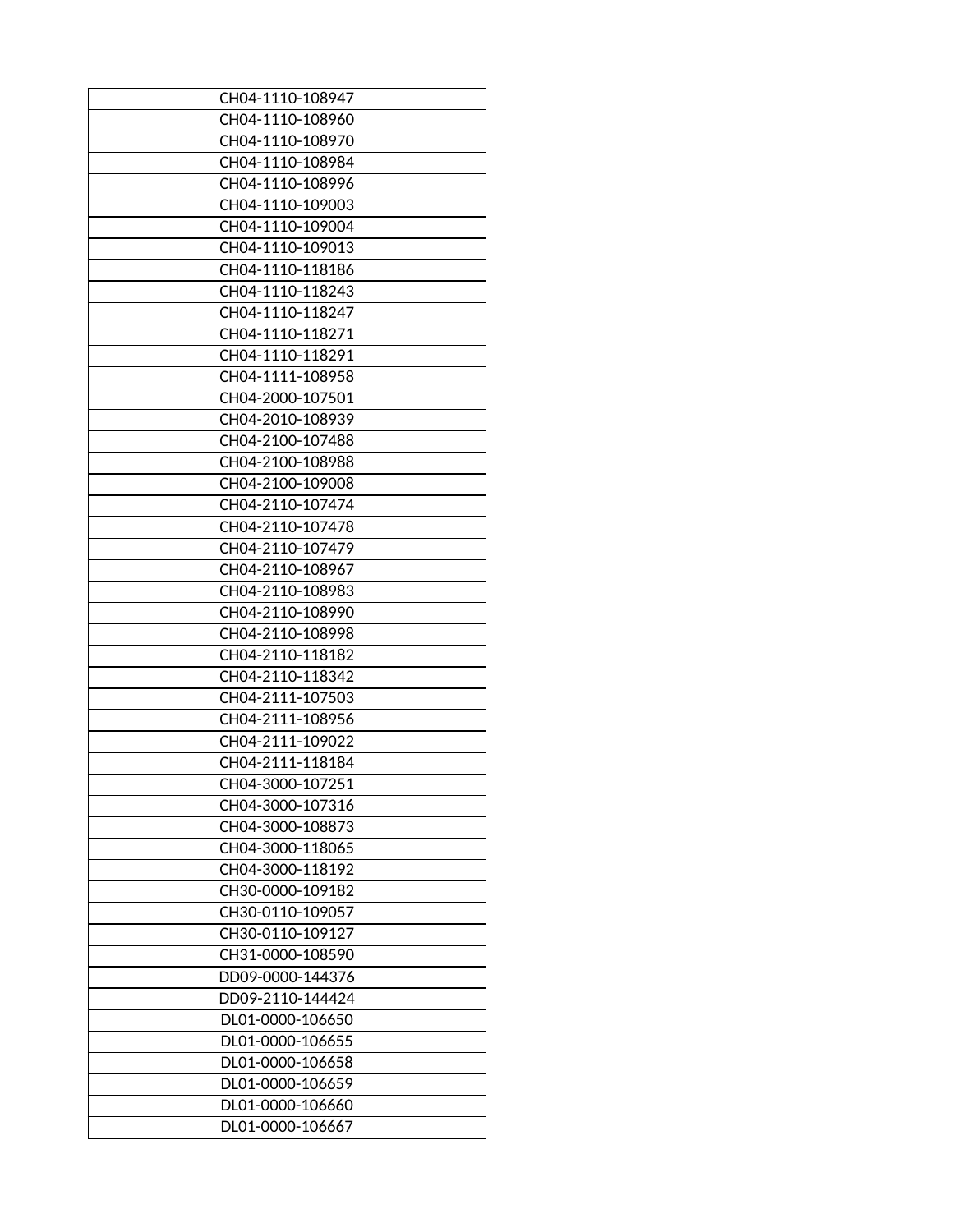| DL01-0000-106668 |
|------------------|
| DL01-0000-106671 |
| DL01-0000-106679 |
| DL01-0000-106711 |
| DL01-0000-106712 |
| DL01-0000-106714 |
|                  |
| DL01-0000-106718 |
| DL01-0000-106720 |
| DL01-0000-106727 |
| DL01-0000-106730 |
| DL01-0000-106732 |
| DL01-0000-106733 |
| DL01-0000-106742 |
| DL01-0000-106744 |
| DL01-0000-106773 |
| DL01-0000-106776 |
| DL01-0000-106816 |
| DL01-0000-106840 |
| DL01-0000-106842 |
| DL01-0000-106845 |
| DL01-0000-106846 |
| DL01-0000-106851 |
| DL01-0000-107141 |
| DL01-0000-107148 |
| DL01-0000-108712 |
| DL01-0000-110402 |
| DL01-0000-110413 |
| DL01-0000-110414 |
| DL01-0000-110418 |
| DL01-0000-110421 |
|                  |
| DL01-0000-110424 |
| DL01-0000-110431 |
| DL01-0000-110435 |
| DL01-0000-110437 |
| DL01-0000-110438 |
| DL01-0000-110444 |
| DL01-0000-110447 |
| DL01-0000-110448 |
| DL01-0000-110449 |
| DL01-0000-110450 |
| DL01-0000-110457 |
| DL01-0000-110463 |
| DL01-0000-110465 |
| DL01-0000-110474 |
| DL01-0000-110477 |
| DL01-0000-110487 |
| DL01-0000-110488 |
| DL01-0000-110490 |
| DL01-0000-110492 |
|                  |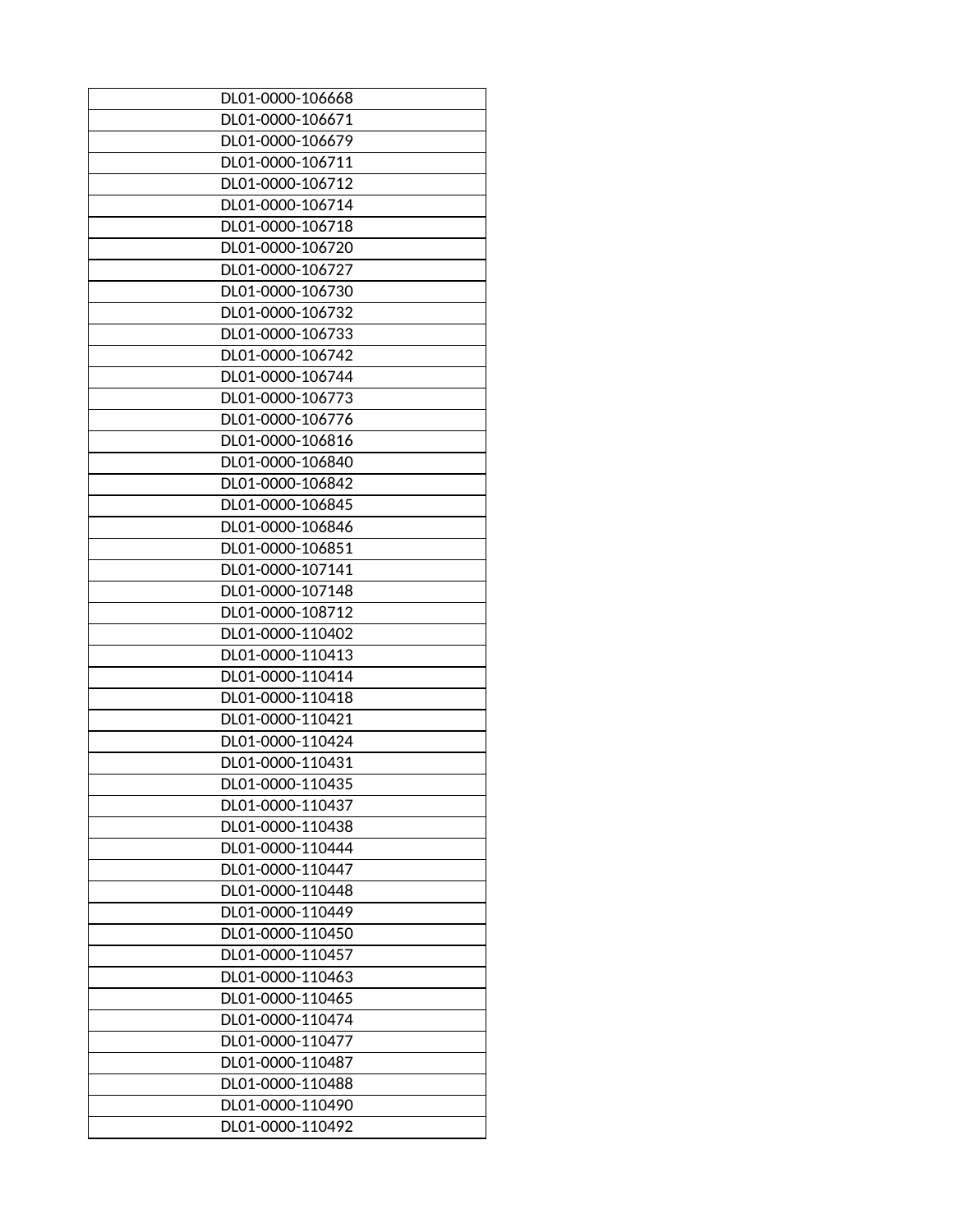| DL01-0000-110494 |
|------------------|
| DL01-0000-110495 |
| DL01-0000-110508 |
| DL01-0000-110511 |
| DL01-0000-110513 |
| DL01-0000-110517 |
| DL01-0000-110529 |
| DL01-0000-110537 |
| DL01-0000-110550 |
| DL01-0000-110565 |
| DL01-0000-110568 |
| DL01-0000-110571 |
| DL01-0000-110580 |
| DL01-0000-110582 |
| DL01-0000-110592 |
| DL01-0000-110602 |
| DL01-0000-110637 |
| DL01-0000-110639 |
| DL01-0000-110651 |
| DL01-0000-112432 |
| DL01-0000-115456 |
| DL01-0000-116909 |
| DL01-0000-116965 |
| DL01-0000-116988 |
| DL01-0000-116992 |
| DL01-0000-117050 |
| DL01-0000-117078 |
| DL01-0000-117777 |
| DL01-0000-117817 |
| DL01-0000-117882 |
| DL01-0000-118367 |
| DL01-0000-118379 |
| DL01-0000-118618 |
| DL01-0000-118619 |
| DL01-0000-118701 |
| DL01-0000-122810 |
| DL01-0000-147283 |
| DL01-0000-147345 |
| DL01-0000-147369 |
| DL01-0000-148113 |
| DL01-0000-148210 |
| DL01-0000-148363 |
| DL01-0000-148417 |
| DL01-0000-148421 |
| DL01-0000-148526 |
| DL01-0000-157563 |
| DL01-0000-157598 |
|                  |
| DL01-0000-157620 |
| DL01-0000-157652 |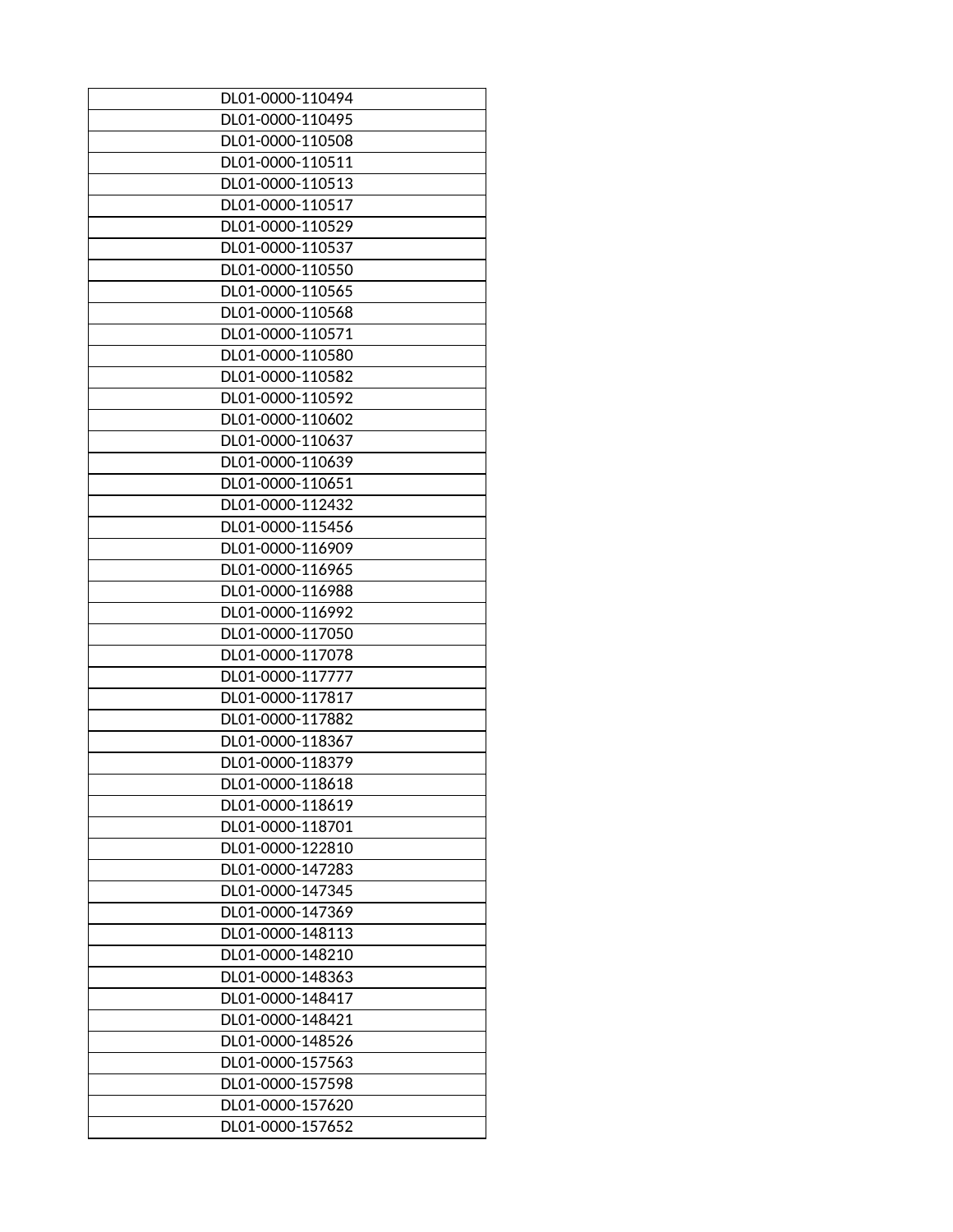| DL01-0000-157764 |
|------------------|
| DL01-0000-160665 |
| DL01-0001-106586 |
| DL01-0001-118517 |
| DL01-0010-106461 |
| DL01-0010-106487 |
| DL01-0010-110328 |
| DL01-0010-110340 |
| DL01-0010-118031 |
| DL01-0010-118661 |
| DL01-0010-126274 |
| DL01-0011-110313 |
| DL01-0100-105788 |
| DL01-0100-105790 |
| DL01-0100-105795 |
| DL01-0100-105799 |
| DL01-0100-105836 |
| DL01-0100-105853 |
| DL01-0100-105881 |
| DL01-0100-105939 |
| DL01-0100-105967 |
| DL01-0100-105968 |
| DL01-0100-106017 |
| DL01-0100-106022 |
| DL01-0100-106032 |
| DL01-0100-106415 |
| DL01-0100-109902 |
| DL01-0100-109908 |
| DL01-0100-109941 |
| DL01-0100-109998 |
| DL01-0100-110011 |
| DL01-0100-110029 |
| DL01-0100-110063 |
| DL01-0100-110067 |
| DL01-0100-110135 |
| DL01-0100-110176 |
| DL01-0100-110178 |
| DL01-0100-110182 |
| DL01-0100-110185 |
| DL01-0100-110188 |
| DL01-0100-110201 |
| DL01-0100-110231 |
| DL01-0100-110257 |
| DL01-0100-111576 |
| DL01-0100-118028 |
| DL01-0100-142632 |
| DL01-0100-146438 |
| DL01-0100-147285 |
| DL01-0100-147298 |
|                  |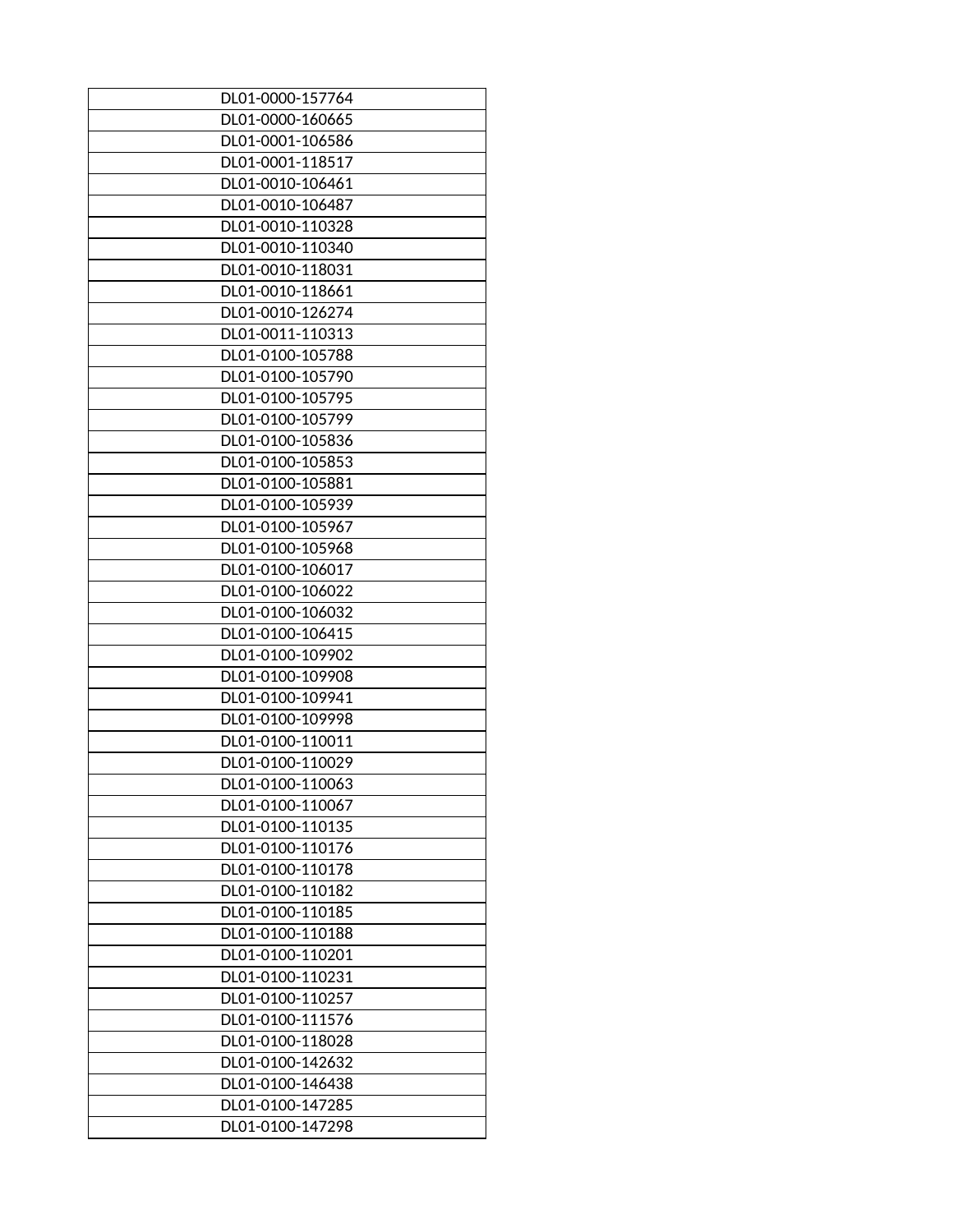| DL01-0100-148120                     |
|--------------------------------------|
| DL01-0100-148155                     |
| DL01-0100-148431                     |
| DL01-0100-148452                     |
| DL01-0100-148876                     |
| DL01-0100-157571                     |
| DL01-0110-104716                     |
| DL01-0110-105786                     |
| DL01-0110-105789                     |
| DL01-0110-105792                     |
| DL01-0110-105800                     |
| DL01-0110-105803                     |
| DL01-0110-105805                     |
| DL01-0110-105813                     |
| DL01-0110-105815                     |
| DL01-0110-105831                     |
| DL01-0110-105841                     |
|                                      |
| DL01-0110-105842<br>DL01-0110-105845 |
|                                      |
| DL01-0110-105856                     |
| DL01-0110-105870                     |
| DL01-0110-105878                     |
| DL01-0110-105880                     |
| DL01-0110-105885                     |
| DL01-0110-105901                     |
| DL01-0110-105907                     |
| DL01-0110-105926                     |
| DL01-0110-105942                     |
| DL01-0110-105957                     |
| DL01-0110-105966                     |
| DL01-0110-105970                     |
| DL01-0110-105986                     |
| DL01-0110-106429                     |
| DL01-0110-106431                     |
| DL01-0110-106440                     |
| DL01-0110-107691                     |
| DL01-0110-107928                     |
| DL01-0110-107955                     |
| DL01-0110-109061                     |
| DL01-0110-109095                     |
| DL01-0110-109888                     |
| DL01-0110-109895                     |
| DL01-0110-109896                     |
|                                      |
| DL01-0110-109907                     |
| DL01-0110-109916                     |
| DL01-0110-109928                     |
| DL01-0110-109929                     |
| DL01-0110-109933                     |
| DL01-0110-109937                     |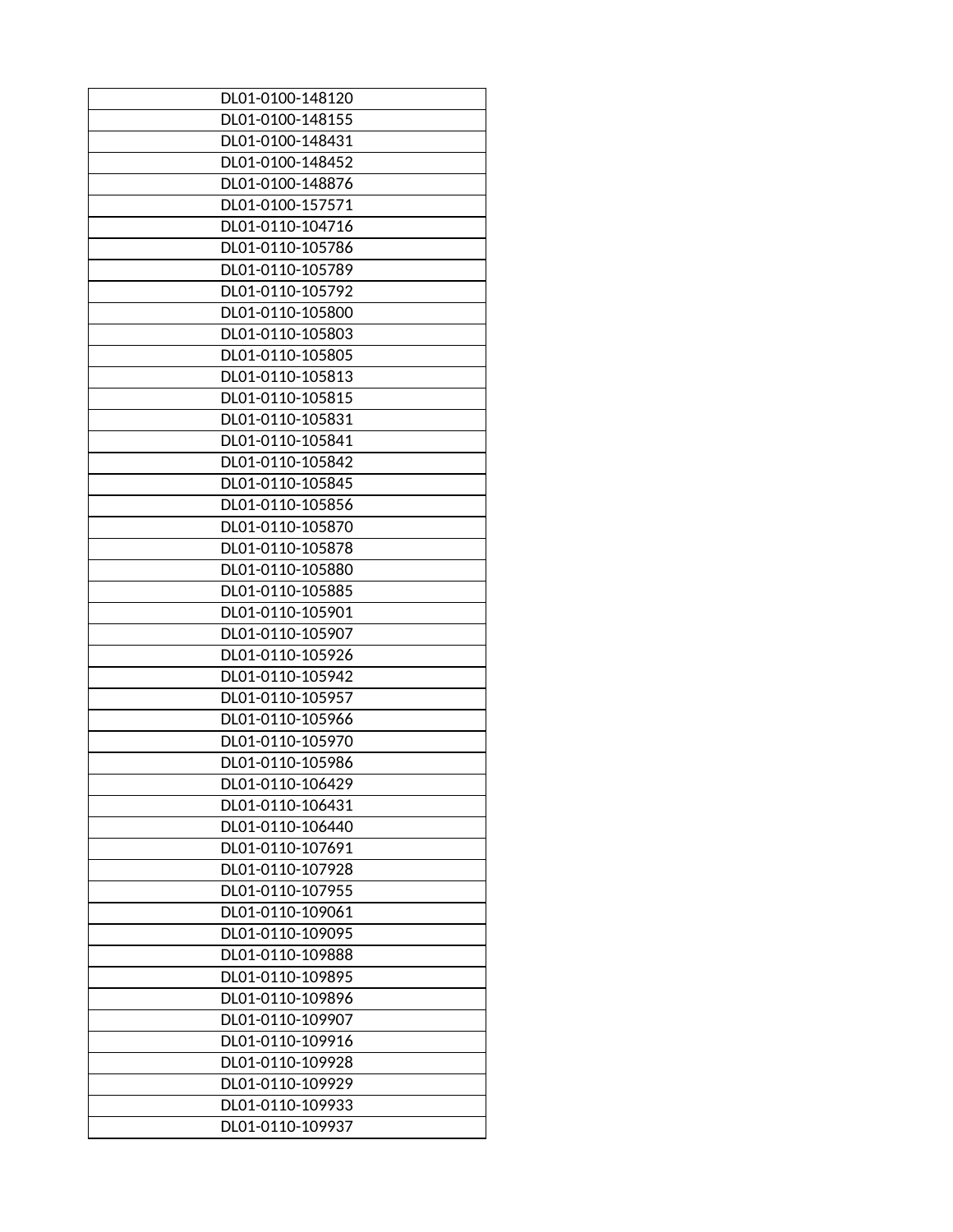| DL01-0110-109945<br>DL01-0110-109947<br>DL01-0110-109951<br>DL01-0110-109961<br>DL01-0110-109963<br>DL01-0110-109966<br>DL01-0110-109967<br>DL01-0110-109980<br>DL01-0110-109988<br>DL01-0110-110004<br>DL01-0110-110006<br>DL01-0110-110026<br>DL01-0110-110031<br>DL01-0110-110032<br>DL01-0110-110038<br>DL01-0110-110043<br>DL01-0110-110044<br>DL01-0110-110062<br>DL01-0110-110070<br>DL01-0110-110082<br>DL01-0110-110084<br>DL01-0110-110085<br>DL01-0110-110088<br>DL01-0110-110092<br>DL01-0110-110119<br>DL01-0110-110130<br>DL01-0110-110140<br>DL01-0110-110162<br>DL01-0110-110187<br>DL01-0110-110200<br>DL01-0110-110223<br>DL01-0110-110233<br>DL01-0110-110241<br>DL01-0110-110251<br>DL01-0110-110264<br>DL01-0110-110273<br>DL01-0110-111587<br>DL01-0110-116938<br>DL01-0110-116946<br>DL01-0110-117081<br>DL01-0110-117095<br>DL01-0110-117103<br>DL01-0110-117143<br>DL01-0110-117180<br>DL01-0110-117185<br>DL01-0110-117216<br>DL01-0110-117594 | DL01-0110-109939 |
|--------------------------------------------------------------------------------------------------------------------------------------------------------------------------------------------------------------------------------------------------------------------------------------------------------------------------------------------------------------------------------------------------------------------------------------------------------------------------------------------------------------------------------------------------------------------------------------------------------------------------------------------------------------------------------------------------------------------------------------------------------------------------------------------------------------------------------------------------------------------------------------------------------------------------------------------------------------------------|------------------|
|                                                                                                                                                                                                                                                                                                                                                                                                                                                                                                                                                                                                                                                                                                                                                                                                                                                                                                                                                                          |                  |
|                                                                                                                                                                                                                                                                                                                                                                                                                                                                                                                                                                                                                                                                                                                                                                                                                                                                                                                                                                          |                  |
|                                                                                                                                                                                                                                                                                                                                                                                                                                                                                                                                                                                                                                                                                                                                                                                                                                                                                                                                                                          |                  |
|                                                                                                                                                                                                                                                                                                                                                                                                                                                                                                                                                                                                                                                                                                                                                                                                                                                                                                                                                                          |                  |
|                                                                                                                                                                                                                                                                                                                                                                                                                                                                                                                                                                                                                                                                                                                                                                                                                                                                                                                                                                          |                  |
|                                                                                                                                                                                                                                                                                                                                                                                                                                                                                                                                                                                                                                                                                                                                                                                                                                                                                                                                                                          |                  |
|                                                                                                                                                                                                                                                                                                                                                                                                                                                                                                                                                                                                                                                                                                                                                                                                                                                                                                                                                                          |                  |
|                                                                                                                                                                                                                                                                                                                                                                                                                                                                                                                                                                                                                                                                                                                                                                                                                                                                                                                                                                          |                  |
|                                                                                                                                                                                                                                                                                                                                                                                                                                                                                                                                                                                                                                                                                                                                                                                                                                                                                                                                                                          |                  |
|                                                                                                                                                                                                                                                                                                                                                                                                                                                                                                                                                                                                                                                                                                                                                                                                                                                                                                                                                                          |                  |
|                                                                                                                                                                                                                                                                                                                                                                                                                                                                                                                                                                                                                                                                                                                                                                                                                                                                                                                                                                          |                  |
|                                                                                                                                                                                                                                                                                                                                                                                                                                                                                                                                                                                                                                                                                                                                                                                                                                                                                                                                                                          |                  |
|                                                                                                                                                                                                                                                                                                                                                                                                                                                                                                                                                                                                                                                                                                                                                                                                                                                                                                                                                                          |                  |
|                                                                                                                                                                                                                                                                                                                                                                                                                                                                                                                                                                                                                                                                                                                                                                                                                                                                                                                                                                          |                  |
|                                                                                                                                                                                                                                                                                                                                                                                                                                                                                                                                                                                                                                                                                                                                                                                                                                                                                                                                                                          |                  |
|                                                                                                                                                                                                                                                                                                                                                                                                                                                                                                                                                                                                                                                                                                                                                                                                                                                                                                                                                                          |                  |
|                                                                                                                                                                                                                                                                                                                                                                                                                                                                                                                                                                                                                                                                                                                                                                                                                                                                                                                                                                          |                  |
|                                                                                                                                                                                                                                                                                                                                                                                                                                                                                                                                                                                                                                                                                                                                                                                                                                                                                                                                                                          |                  |
|                                                                                                                                                                                                                                                                                                                                                                                                                                                                                                                                                                                                                                                                                                                                                                                                                                                                                                                                                                          |                  |
|                                                                                                                                                                                                                                                                                                                                                                                                                                                                                                                                                                                                                                                                                                                                                                                                                                                                                                                                                                          |                  |
|                                                                                                                                                                                                                                                                                                                                                                                                                                                                                                                                                                                                                                                                                                                                                                                                                                                                                                                                                                          |                  |
|                                                                                                                                                                                                                                                                                                                                                                                                                                                                                                                                                                                                                                                                                                                                                                                                                                                                                                                                                                          |                  |
|                                                                                                                                                                                                                                                                                                                                                                                                                                                                                                                                                                                                                                                                                                                                                                                                                                                                                                                                                                          |                  |
|                                                                                                                                                                                                                                                                                                                                                                                                                                                                                                                                                                                                                                                                                                                                                                                                                                                                                                                                                                          |                  |
|                                                                                                                                                                                                                                                                                                                                                                                                                                                                                                                                                                                                                                                                                                                                                                                                                                                                                                                                                                          |                  |
|                                                                                                                                                                                                                                                                                                                                                                                                                                                                                                                                                                                                                                                                                                                                                                                                                                                                                                                                                                          |                  |
|                                                                                                                                                                                                                                                                                                                                                                                                                                                                                                                                                                                                                                                                                                                                                                                                                                                                                                                                                                          |                  |
|                                                                                                                                                                                                                                                                                                                                                                                                                                                                                                                                                                                                                                                                                                                                                                                                                                                                                                                                                                          |                  |
|                                                                                                                                                                                                                                                                                                                                                                                                                                                                                                                                                                                                                                                                                                                                                                                                                                                                                                                                                                          |                  |
|                                                                                                                                                                                                                                                                                                                                                                                                                                                                                                                                                                                                                                                                                                                                                                                                                                                                                                                                                                          |                  |
|                                                                                                                                                                                                                                                                                                                                                                                                                                                                                                                                                                                                                                                                                                                                                                                                                                                                                                                                                                          |                  |
|                                                                                                                                                                                                                                                                                                                                                                                                                                                                                                                                                                                                                                                                                                                                                                                                                                                                                                                                                                          |                  |
|                                                                                                                                                                                                                                                                                                                                                                                                                                                                                                                                                                                                                                                                                                                                                                                                                                                                                                                                                                          |                  |
|                                                                                                                                                                                                                                                                                                                                                                                                                                                                                                                                                                                                                                                                                                                                                                                                                                                                                                                                                                          |                  |
|                                                                                                                                                                                                                                                                                                                                                                                                                                                                                                                                                                                                                                                                                                                                                                                                                                                                                                                                                                          |                  |
|                                                                                                                                                                                                                                                                                                                                                                                                                                                                                                                                                                                                                                                                                                                                                                                                                                                                                                                                                                          |                  |
|                                                                                                                                                                                                                                                                                                                                                                                                                                                                                                                                                                                                                                                                                                                                                                                                                                                                                                                                                                          |                  |
|                                                                                                                                                                                                                                                                                                                                                                                                                                                                                                                                                                                                                                                                                                                                                                                                                                                                                                                                                                          |                  |
|                                                                                                                                                                                                                                                                                                                                                                                                                                                                                                                                                                                                                                                                                                                                                                                                                                                                                                                                                                          |                  |
|                                                                                                                                                                                                                                                                                                                                                                                                                                                                                                                                                                                                                                                                                                                                                                                                                                                                                                                                                                          |                  |
|                                                                                                                                                                                                                                                                                                                                                                                                                                                                                                                                                                                                                                                                                                                                                                                                                                                                                                                                                                          |                  |
|                                                                                                                                                                                                                                                                                                                                                                                                                                                                                                                                                                                                                                                                                                                                                                                                                                                                                                                                                                          |                  |
|                                                                                                                                                                                                                                                                                                                                                                                                                                                                                                                                                                                                                                                                                                                                                                                                                                                                                                                                                                          |                  |
|                                                                                                                                                                                                                                                                                                                                                                                                                                                                                                                                                                                                                                                                                                                                                                                                                                                                                                                                                                          |                  |
|                                                                                                                                                                                                                                                                                                                                                                                                                                                                                                                                                                                                                                                                                                                                                                                                                                                                                                                                                                          |                  |
|                                                                                                                                                                                                                                                                                                                                                                                                                                                                                                                                                                                                                                                                                                                                                                                                                                                                                                                                                                          |                  |
|                                                                                                                                                                                                                                                                                                                                                                                                                                                                                                                                                                                                                                                                                                                                                                                                                                                                                                                                                                          |                  |
|                                                                                                                                                                                                                                                                                                                                                                                                                                                                                                                                                                                                                                                                                                                                                                                                                                                                                                                                                                          | DL01-0110-117703 |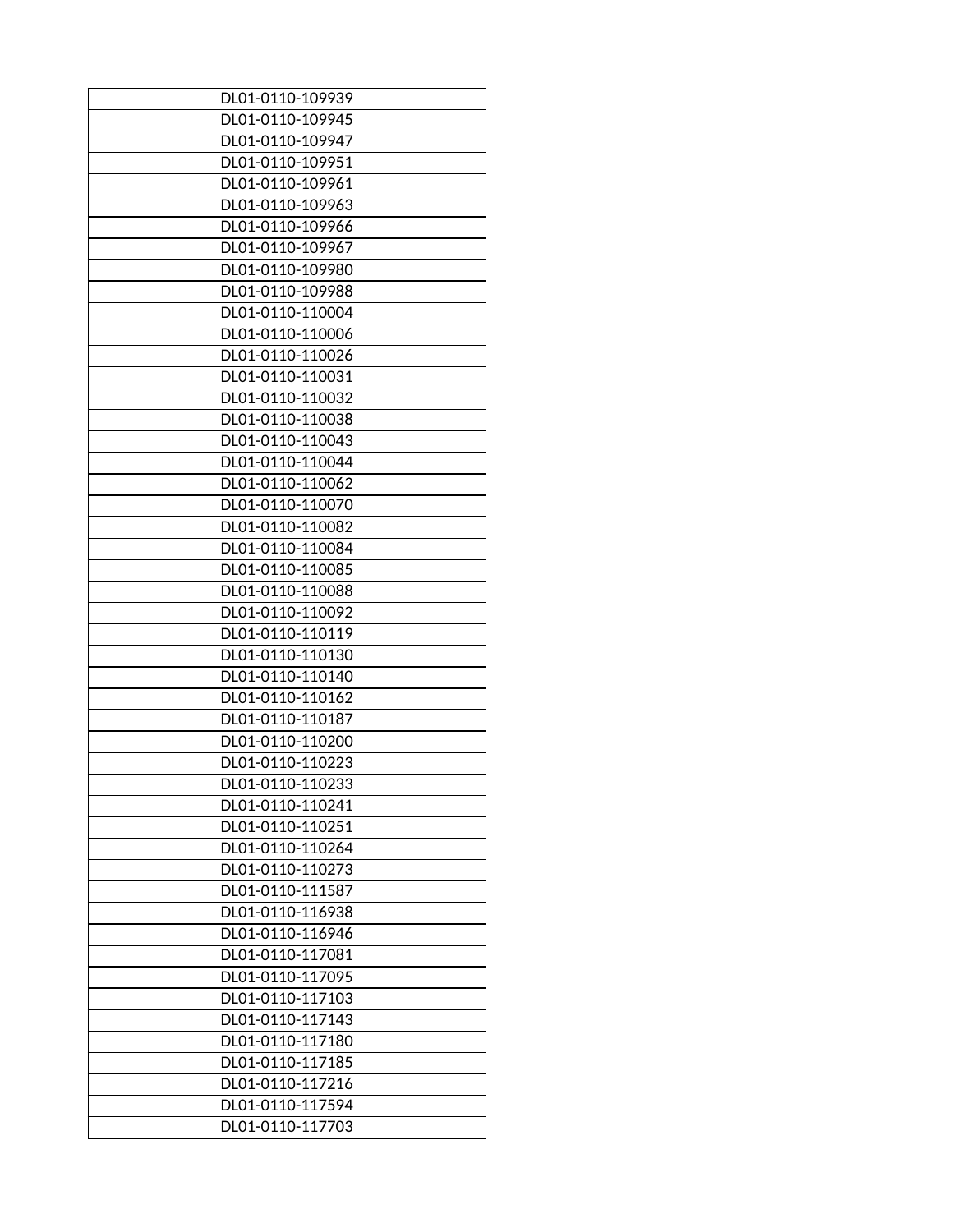| DL01-0110-117764 |
|------------------|
| DL01-0110-117773 |
| DL01-0110-118087 |
| DL01-0110-118378 |
| DL01-0110-118630 |
| DL01-0110-129739 |
| DL01-0110-130055 |
| DL01-0110-130087 |
| DL01-0110-130131 |
| DL01-0110-147043 |
| DL01-0110-147061 |
| DL01-0110-147079 |
| DL01-0110-147231 |
| DL01-0110-147317 |
| DL01-0110-147334 |
| DL01-0110-147353 |
| DL01-0110-147371 |
| DL01-0110-147379 |
| DL01-0110-147380 |
| DL01-0110-147446 |
| DL01-0110-147465 |
| DL01-0110-147827 |
| DL01-0110-147998 |
| DL01-0110-148106 |
| DL01-0110-148125 |
| DL01-0110-148148 |
| DL01-0110-148268 |
| DL01-0110-148312 |
| DL01-0110-148339 |
| DL01-0110-148410 |
| DL01-0110-148608 |
| DL01-0110-149046 |
| DL01-0110-157357 |
| DL01-0110-157614 |
| DL01-0110-157621 |
| DL01-0110-157733 |
| DL01-0111-105930 |
| DL01-0111-109946 |
| DL01-0111-110074 |
| DL01-0111-148502 |
| DL01-1010-105428 |
| DL01-1010-157559 |
| DL01-1010-157562 |
| DL01-1100-149262 |
| DL01-1110-105397 |
| DL01-1110-105398 |
| DL01-1110-105413 |
| DL01-1110-105417 |
| DL01-1110-105418 |
|                  |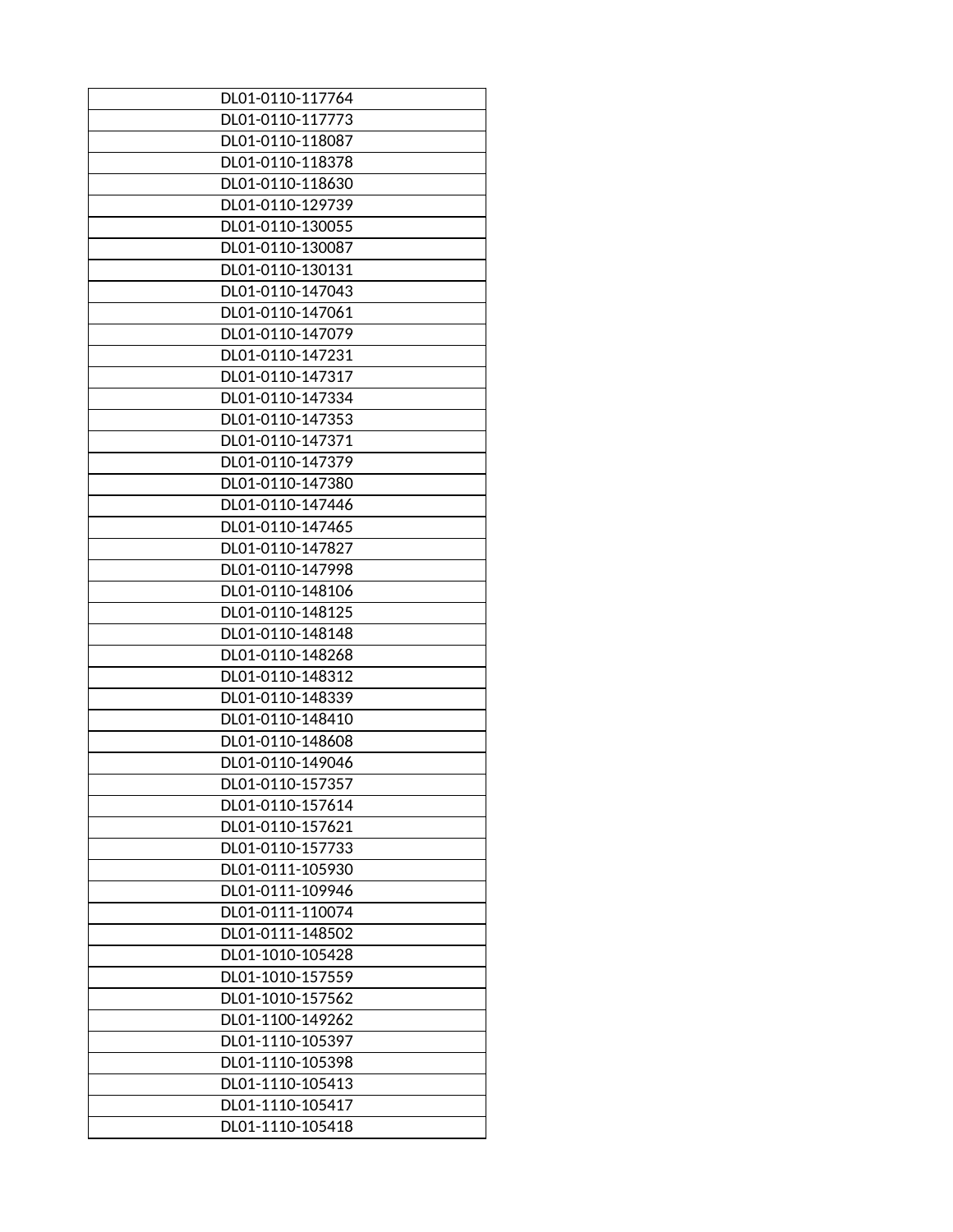| DL01-1110-105432 |
|------------------|
| DL01-1110-105433 |
| DL01-1110-105453 |
| DL01-1110-105489 |
| DL01-1110-105490 |
| DL01-1110-105503 |
| DL01-1110-105540 |
| DL01-1110-105763 |
| DL01-1110-105766 |
| DL01-1110-105779 |
| DL01-1110-109674 |
| DL01-1110-109699 |
| DL01-1110-109711 |
| DL01-1110-109738 |
| DL01-1110-109744 |
| DL01-1110-109751 |
| DL01-1110-109760 |
| DL01-1110-109761 |
| DL01-1110-109780 |
| DL01-1110-109792 |
| DL01-1110-109807 |
| DL01-1110-109818 |
| DL01-1110-109825 |
| DL01-1110-111164 |
| DL01-1110-117718 |
| DL01-1110-118012 |
| DL01-1110-118108 |
| DL01-1110-129824 |
| DL01-1110-147027 |
| DL01-1110-147034 |
| DL01-1110-147058 |
| DL01-1110-147080 |
| DL01-1110-147813 |
| DL01-1110-147871 |
| DL01-1110-148202 |
| DL01-1110-148271 |
| DL01-1110-148342 |
| DL01-1110-148370 |
| DL01-1110-148433 |
| DL01-1110-149125 |
| DL01-1110-149263 |
| DL01-1110-149410 |
| DL01-1110-157459 |
| DL01-1111-105457 |
| DL01-1111-109687 |
| DL01-1111-117697 |
| DL01-2000-105419 |
| DL01-2000-105752 |
| DL01-2000-109692 |
|                  |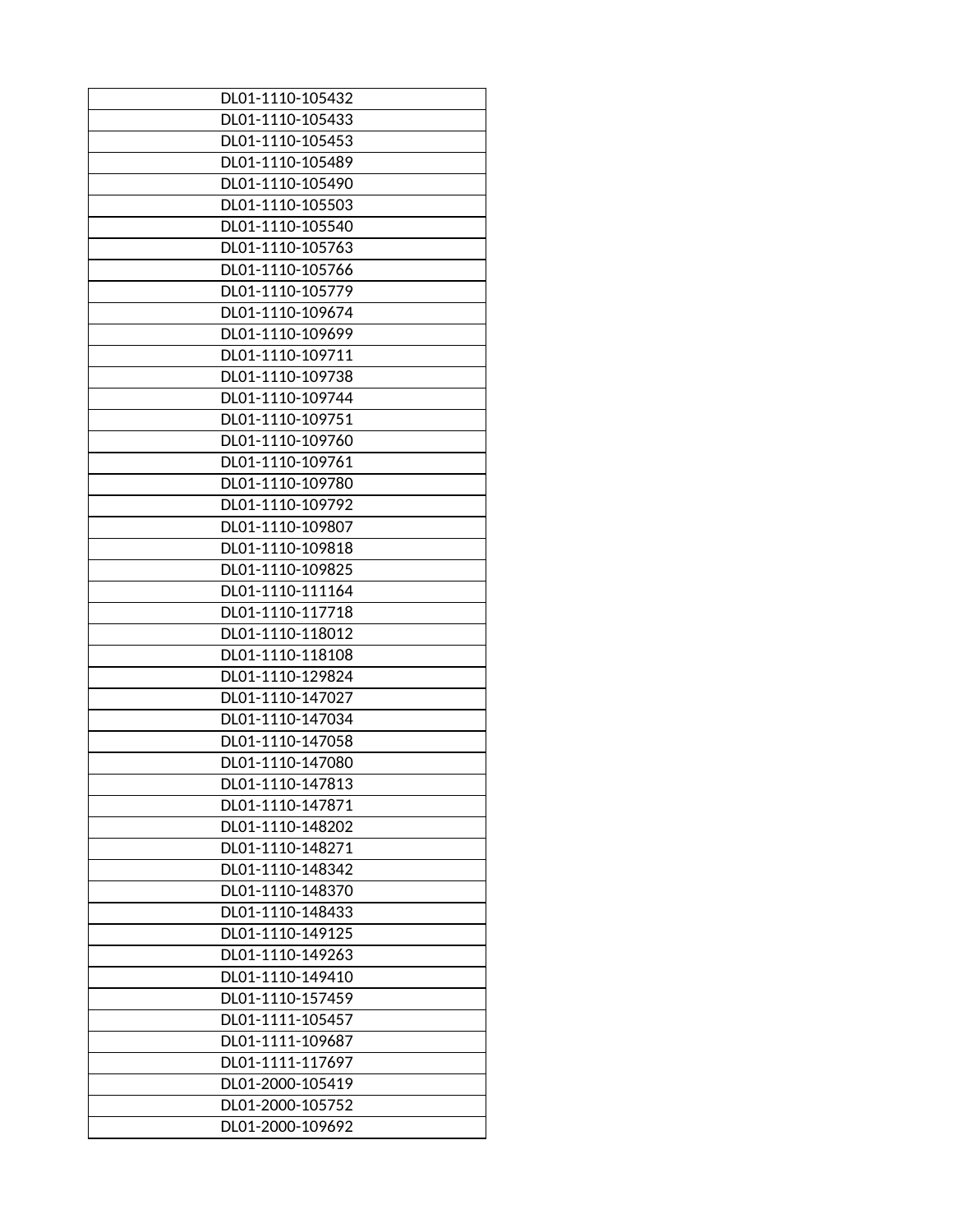| DL01-2000-109716 |
|------------------|
| DL01-2000-109728 |
| DL01-2000-147378 |
| DL01-2000-147432 |
| DL01-2000-157716 |
| DL01-2010-147032 |
| DL01-2010-147373 |
| DL01-2100-105391 |
| DL01-2100-105403 |
| DL01-2100-105404 |
| DL01-2100-105411 |
| DL01-2100-105474 |
| DL01-2100-105487 |
| DL01-2100-108950 |
| DL01-2100-109685 |
| DL01-2100-109690 |
| DL01-2100-109830 |
| DL01-2100-109862 |
| DL01-2100-116950 |
| DL01-2100-147816 |
| DL01-2110-105390 |
| DL01-2110-105399 |
| DL01-2110-105401 |
| DL01-2110-105422 |
| DL01-2110-105438 |
| DL01-2110-105442 |
| DL01-2110-105446 |
| DL01-2110-105498 |
| DL01-2110-105535 |
| DL01-2110-105758 |
| DL01-2110-105769 |
| DL01-2110-105776 |
| DL01-2110-109693 |
| DL01-2110-109696 |
| DL01-2110-109697 |
| DL01-2110-109701 |
| DL01-2110-109714 |
| DL01-2110-109725 |
| DL01-2110-109734 |
| DL01-2110-109739 |
| DL01-2110-109743 |
| DL01-2110-109749 |
| DL01-2110-109752 |
| DL01-2110-109754 |
| DL01-2110-109759 |
| DL01-2110-109762 |
|                  |
| DL01-2110-109776 |
| DL01-2110-109799 |
| DL01-2110-109824 |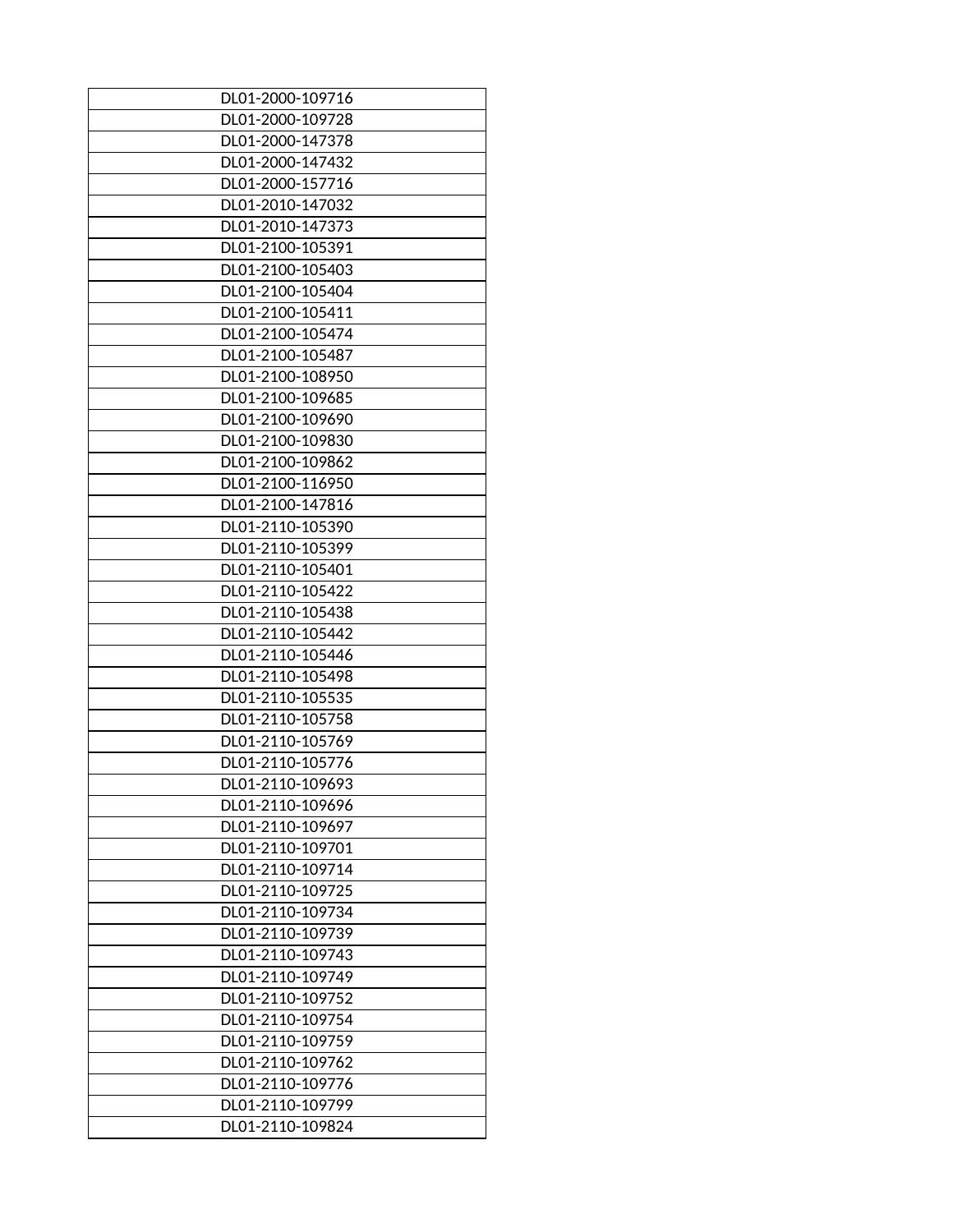| DL01-2110-109858                     |
|--------------------------------------|
| DL01-2110-109867                     |
| DL01-2110-109876                     |
| DL01-2110-114178                     |
| DL01-2110-116948                     |
| DL01-2110-117280                     |
| DL01-2110-117719                     |
| DL01-2110-117727                     |
| DL01-2110-117758                     |
| DL01-2110-138537                     |
| DL01-2110-143928                     |
| DL01-2110-146780                     |
| DL01-2110-147068                     |
| DL01-2110-147071                     |
| DL01-2110-147107                     |
| DL01-2110-147110                     |
| DL01-2110-147113                     |
| DL01-2110-147130                     |
| DL01-2110-147134                     |
| DL01-2110-147157                     |
| DL01-2110-147158                     |
| DL01-2110-147573                     |
| DL01-2110-148187                     |
| DL01-2110-148290                     |
| DL01-2110-148401                     |
| DL01-2110-148467                     |
| DL01-2110-148573                     |
| DL01-2110-149321                     |
| DL01-2110-157542                     |
| DL01-2110-157569                     |
| DL01-2111-105406                     |
| DL01-2111-105415                     |
| DL01-2111-105437                     |
| DL01-2111-105447                     |
| DL01-2111-105456                     |
| DL01-2111-105505                     |
| DL01-2111-105755                     |
|                                      |
| DL01-2111-109680                     |
| DL01-2111-109786<br>DL01-2111-109874 |
| DL01-2111-117186                     |
|                                      |
| DL01-3000-104804                     |
| DL01-3000-104808                     |
| DL01-3000-104813                     |
| DL01-3000-104824                     |
| DL01-3000-104831                     |
| DL01-3000-104833                     |
| DL01-3000-104835                     |
| DL01-3000-104839                     |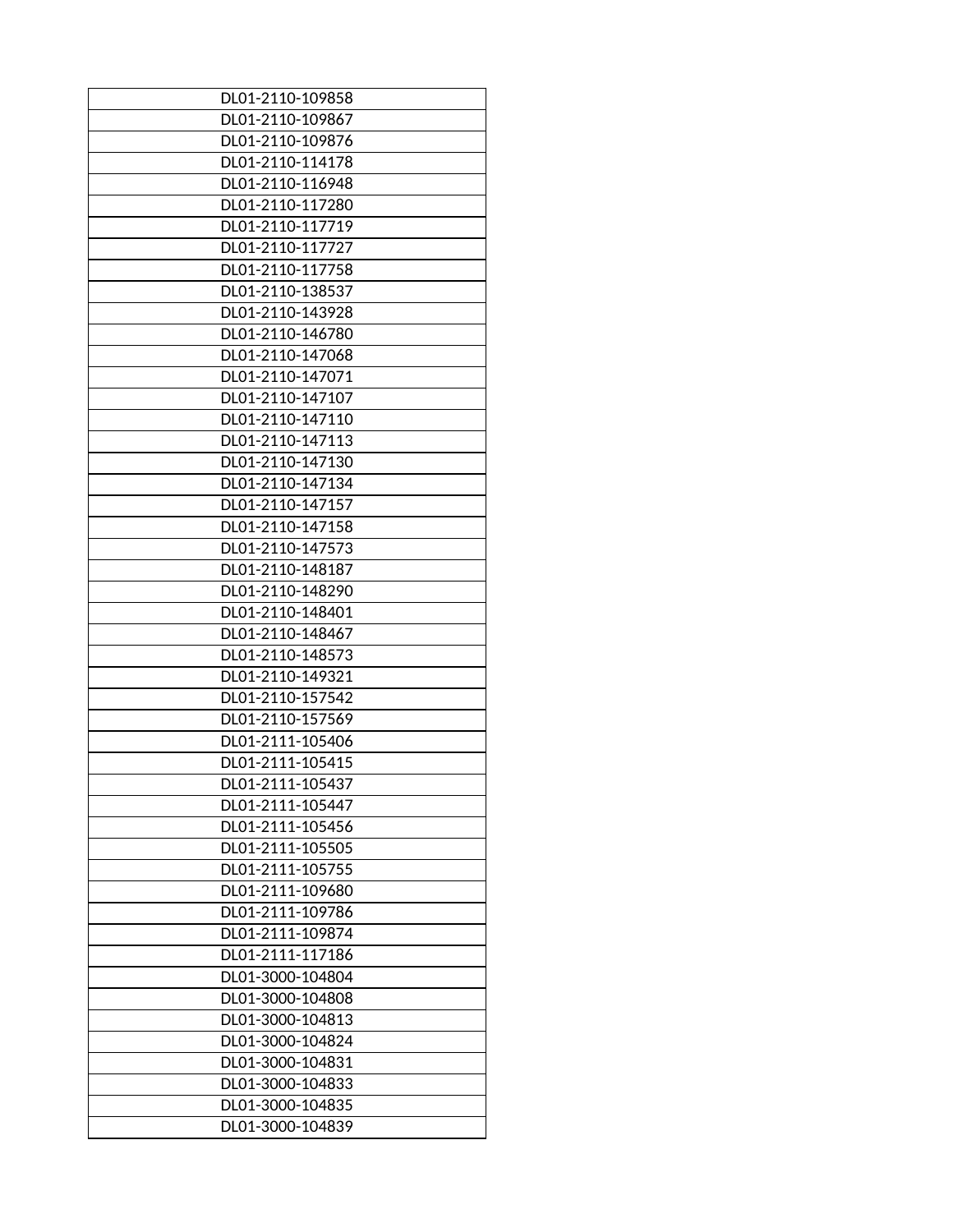| DL01-3000-104841 |
|------------------|
| DL01-3000-104844 |
| DL01-3000-104849 |
| DL01-3000-104851 |
| DL01-3000-104860 |
| DL01-3000-104863 |
| DL01-3000-104894 |
| DL01-3000-104906 |
| DL01-3000-104915 |
| DL01-3000-104966 |
| DL01-3000-104975 |
| DL01-3000-104992 |
| DL01-3000-105363 |
| DL01-3000-105374 |
| DL01-3000-105379 |
| DL01-3000-109314 |
| DL01-3000-109324 |
| DL01-3000-109331 |
| DL01-3000-109333 |
| DL01-3000-109334 |
| DL01-3000-109338 |
| DL01-3000-109354 |
| DL01-3000-109360 |
| DL01-3000-109364 |
| DL01-3000-109369 |
| DL01-3000-109370 |
| DL01-3000-109382 |
| DL01-3000-109409 |
| DL01-3000-109418 |
| DL01-3000-109420 |
| DL01-3000-109425 |
|                  |
| DL01-3000-109435 |
| DL01-3000-109442 |
| DL01-3000-109451 |
| DL01-3000-109464 |
| DL01-3000-109469 |
| DL01-3000-109477 |
| DL01-3000-109486 |
| DL01-3000-109499 |
| DL01-3000-109517 |
| DL01-3000-109520 |
| DL01-3000-109553 |
| DL01-3000-109555 |
| DL01-3000-109563 |
| DL01-3000-109566 |
| DL01-3000-109576 |
| DL01-3000-109622 |
| DL01-3000-109632 |
| DL01-3000-143538 |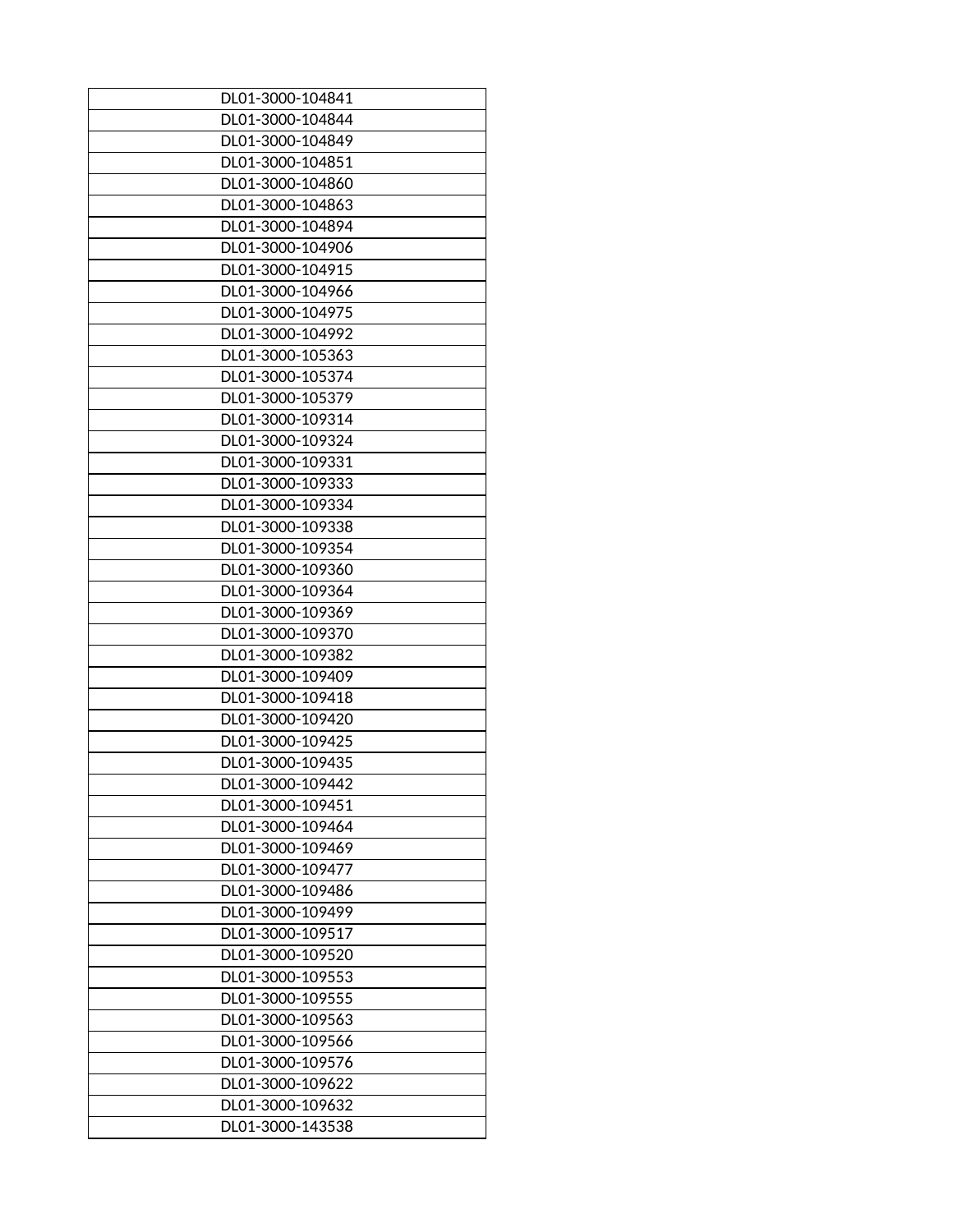| DL01-3000-144383 |
|------------------|
| DL01-3000-147377 |
| DL01-3000-157692 |
|                  |
| DL30-0000-106790 |
| DL30-0000-106820 |
| DL30-0000-106828 |
| DL30-0000-110481 |
| DL30-0000-110498 |
| DL30-0000-110501 |
| DL30-0000-110533 |
| DL30-0000-110543 |
| DL30-0000-110545 |
| DL30-0010-106489 |
| DL30-0100-105944 |
| DL30-0100-109914 |
| DL30-0100-110087 |
| DL30-0110-110159 |
| DL30-0110-110193 |
| DL30-0110-147509 |
| DL30-0111-105982 |
| DL30-1110-105471 |
|                  |
| DL30-2110-105482 |
| DL30-2110-109840 |
| DL30-3000-109329 |
| DL30-3000-109543 |
| DN09-0000-144374 |
| DN09-0000-144406 |
| DN09-0000-144431 |
| DN09-0110-144430 |
| DN09-0111-144415 |
| GA08-0110-133801 |
| GA08-0110-133806 |
| GA08-0110-133814 |
| GA08-0110-133848 |
| GA08-0110-133849 |
| GA08-1110-133807 |
| GA08-1110-133818 |
| GA08-1111-133816 |
| GA08-3000-133822 |
| GA30-3000-133789 |
| GJ09-0000-143437 |
| GJ09-0000-143450 |
| GJ09-0000-143485 |
| GJ09-0000-143496 |
| GJ09-0000-143521 |
|                  |
| GJ09-0000-143525 |
| GJ09-0000-143550 |
| GJ09-0000-143565 |
| GJ09-0000-143578 |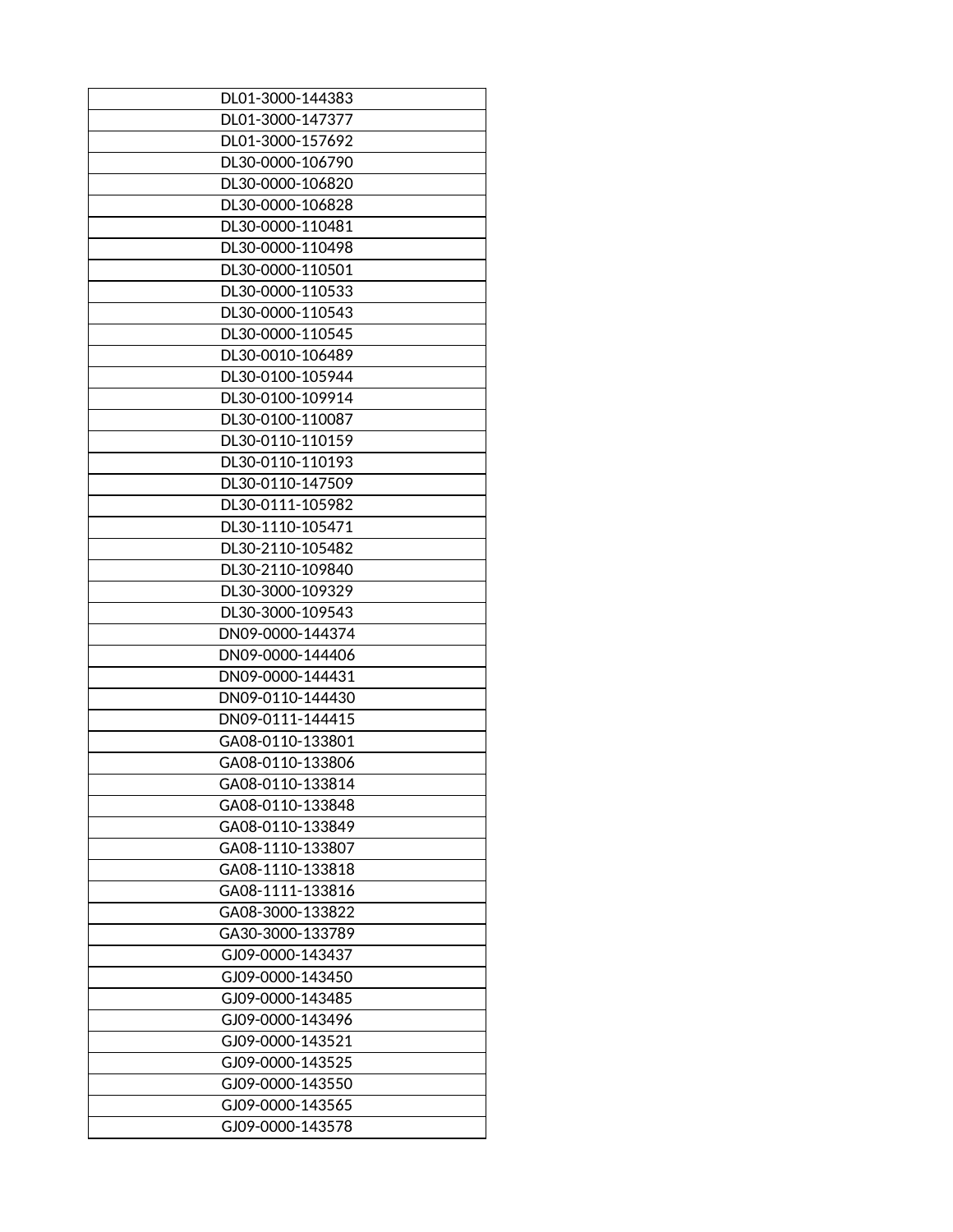| GJ09-0000-143580 |
|------------------|
| GJ09-0000-143600 |
| GJ09-0000-143612 |
| GJ09-0000-143625 |
|                  |
| GJ09-0000-143629 |
| GJ09-0000-143630 |
| GJ09-0000-143638 |
| GJ09-0000-143664 |
| GJ09-0000-143668 |
| GJ09-0000-143673 |
| GJ09-0000-143687 |
| GJ09-0000-143697 |
| GJ09-0000-143700 |
| GJ09-0000-143716 |
| GJ09-0000-143732 |
| GJ09-0000-143735 |
| GJ09-0000-143761 |
| GJ09-0000-143770 |
| GJ09-0000-143795 |
| GJ09-0000-143822 |
| GJ09-0000-143842 |
| GJ09-0000-143852 |
| GJ09-0000-143901 |
| GJ09-0000-143938 |
| GJ09-0000-143939 |
| GJ09-0000-143940 |
| GJ09-0000-143949 |
|                  |
| GJ09-0000-143958 |
| GJ09-0000-143972 |
| GJ09-0000-143973 |
| GJ09-0000-143979 |
| GJ09-0000-143984 |
| GJ09-0000-144026 |
| GJ09-0000-144031 |
| GJ09-0000-144151 |
| GJ09-0000-144156 |
| GJ09-0000-144166 |
| GJ09-0000-144194 |
| GJ09-0000-144197 |
| GJ09-0000-144215 |
| GJ09-0000-144235 |
| GJ09-0000-144282 |
| GJ09-0000-144283 |
| GJ09-0000-144284 |
| GJ09-0000-144321 |
| GJ09-0000-144339 |
| GJ09-0000-144341 |
| GJ09-0000-144368 |
|                  |
| GJ09-0000-144393 |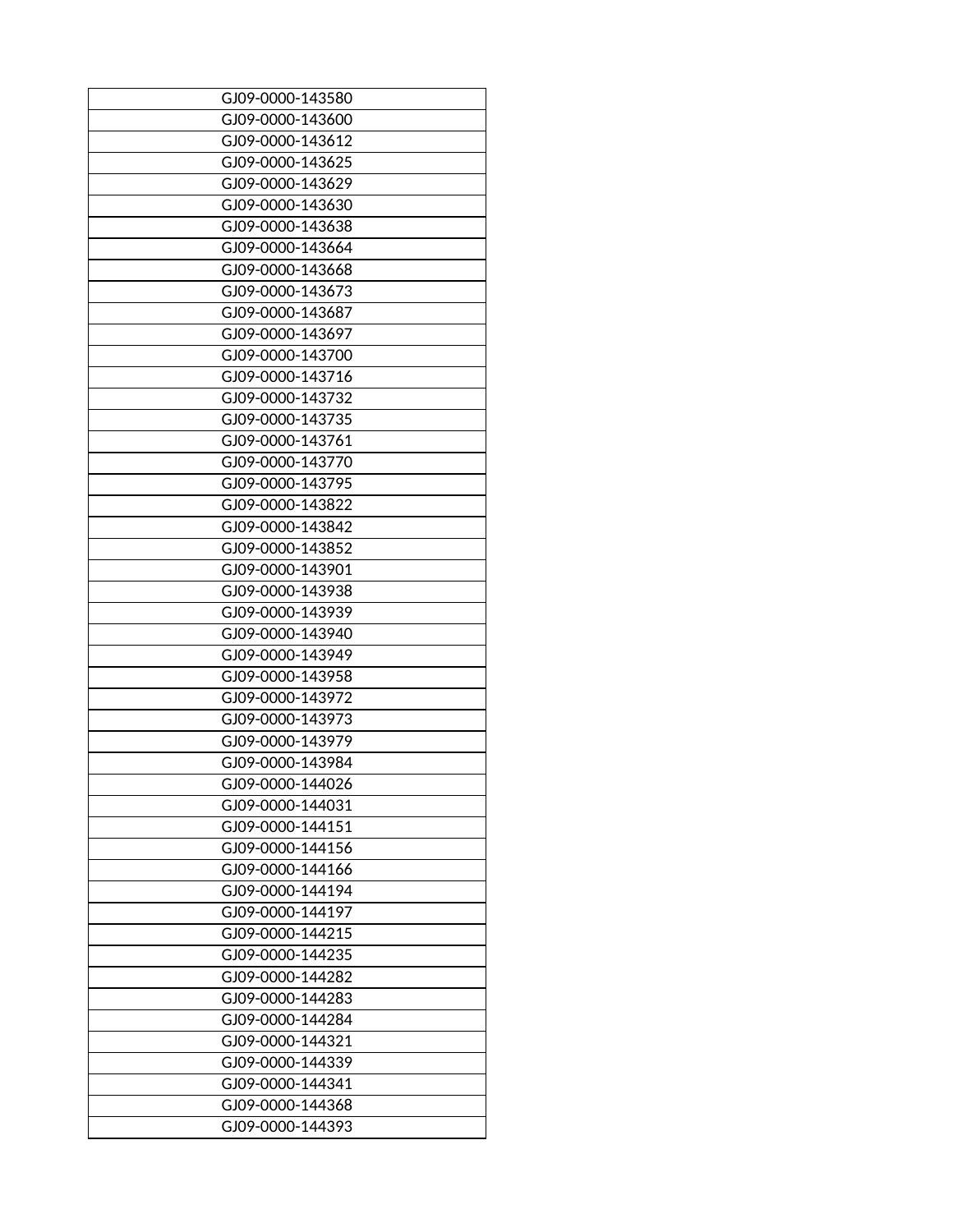| GJ09-0000-144394 |
|------------------|
| GJ09-0000-144401 |
| GJ09-0000-144422 |
|                  |
| GJ09-0000-159916 |
| GJ09-0000-159921 |
| GJ09-0000-159944 |
| GJ09-0000-159960 |
| GJ09-0000-159979 |
| GJ09-0000-159996 |
| GJ09-0000-159997 |
| GJ09-0000-160038 |
| GJ09-0000-160049 |
| GJ09-0000-160052 |
| GJ09-0000-160058 |
| GJ09-0000-160061 |
| GJ09-0000-160085 |
| GJ09-0000-160117 |
| GJ09-0000-160152 |
| GJ09-0000-160154 |
| GJ09-0000-160158 |
| GJ09-0000-160170 |
| GJ09-0000-160183 |
| GJ09-0000-160465 |
|                  |
| GJ09-0000-160475 |
| GJ09-0000-160479 |
| GJ09-0000-160485 |
| GJ09-0000-160492 |
| GJ09-0000-160494 |
| GJ09-0000-160502 |
| GJ09-0000-160509 |
| GJ09-0000-160519 |
| GJ09-0000-160520 |
| GJ09-0000-160523 |
| GJ09-0000-160524 |
| GJ09-0000-160530 |
| GJ09-0000-160534 |
| GJ09-0001-143493 |
| GJ09-0001-143583 |
| GJ09-0001-143637 |
| GJ09-0001-143865 |
| GJ09-0010-144358 |
| GJ09-0010-160134 |
| GJ09-0010-160477 |
| GJ09-0011-143573 |
| GJ09-0011-143582 |
| GJ09-0011-143587 |
| GJ09-0100-143430 |
|                  |
| GJ09-0100-143433 |
| GJ09-0100-143451 |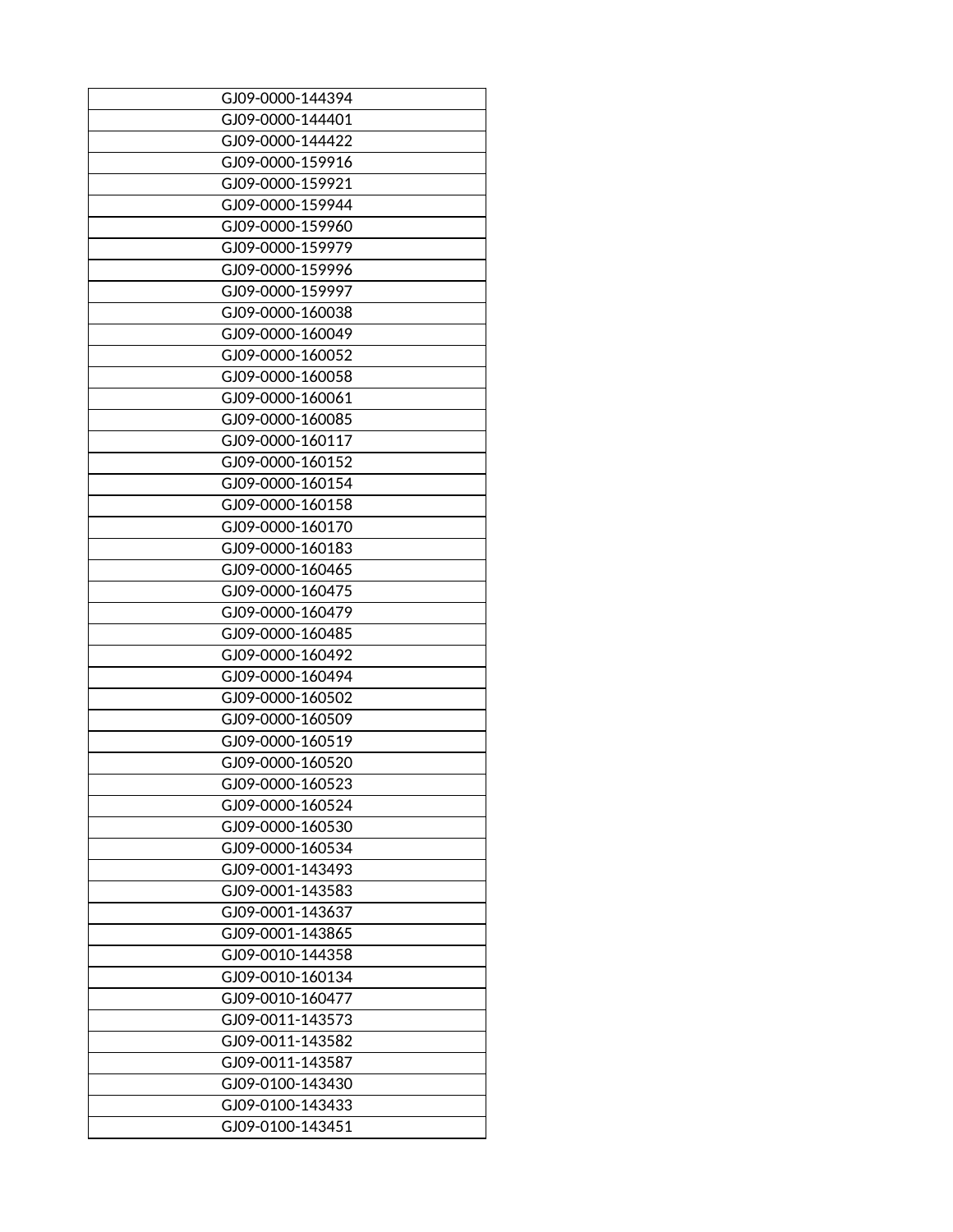| GJ09-0100-143513 |
|------------------|
|                  |
| GJ09-0100-143626 |
| GJ09-0100-143658 |
| GJ09-0100-143711 |
| GJ09-0100-143733 |
| GJ09-0100-143768 |
| GJ09-0100-143769 |
| GJ09-0100-143773 |
| GJ09-0100-143776 |
| GJ09-0100-143829 |
| GJ09-0100-143897 |
| GJ09-0100-143898 |
| GJ09-0100-143906 |
| GJ09-0100-143911 |
| GJ09-0100-143935 |
| GJ09-0100-143942 |
| GJ09-0100-143963 |
| GJ09-0100-144020 |
| GJ09-0100-144038 |
| GJ09-0100-144040 |
| GJ09-0100-144218 |
| GJ09-0100-144279 |
| GJ09-0100-159924 |
|                  |
| GJ09-0100-160012 |
| GJ09-0100-160056 |
| GJ09-0100-160115 |
| GJ09-0110-143431 |
| GJ09-0110-143453 |
| GJ09-0110-143458 |
| GJ09-0110-143505 |
| GJ09-0110-143532 |
| GJ09-0110-143558 |
| GJ09-0110-143576 |
| GJ09-0110-143618 |
| GJ09-0110-143640 |
| GJ09-0110-143667 |
| GJ09-0110-143672 |
| GJ09-0110-143705 |
| GJ09-0110-143779 |
| GJ09-0110-143824 |
| GJ09-0110-143859 |
| GJ09-0110-143931 |
| GJ09-0110-143953 |
| GJ09-0110-143961 |
| GJ09-0110-143983 |
|                  |
| GJ09-0110-143998 |
| GJ09-0110-144017 |
| GJ09-0110-144184 |
| GJ09-0110-144185 |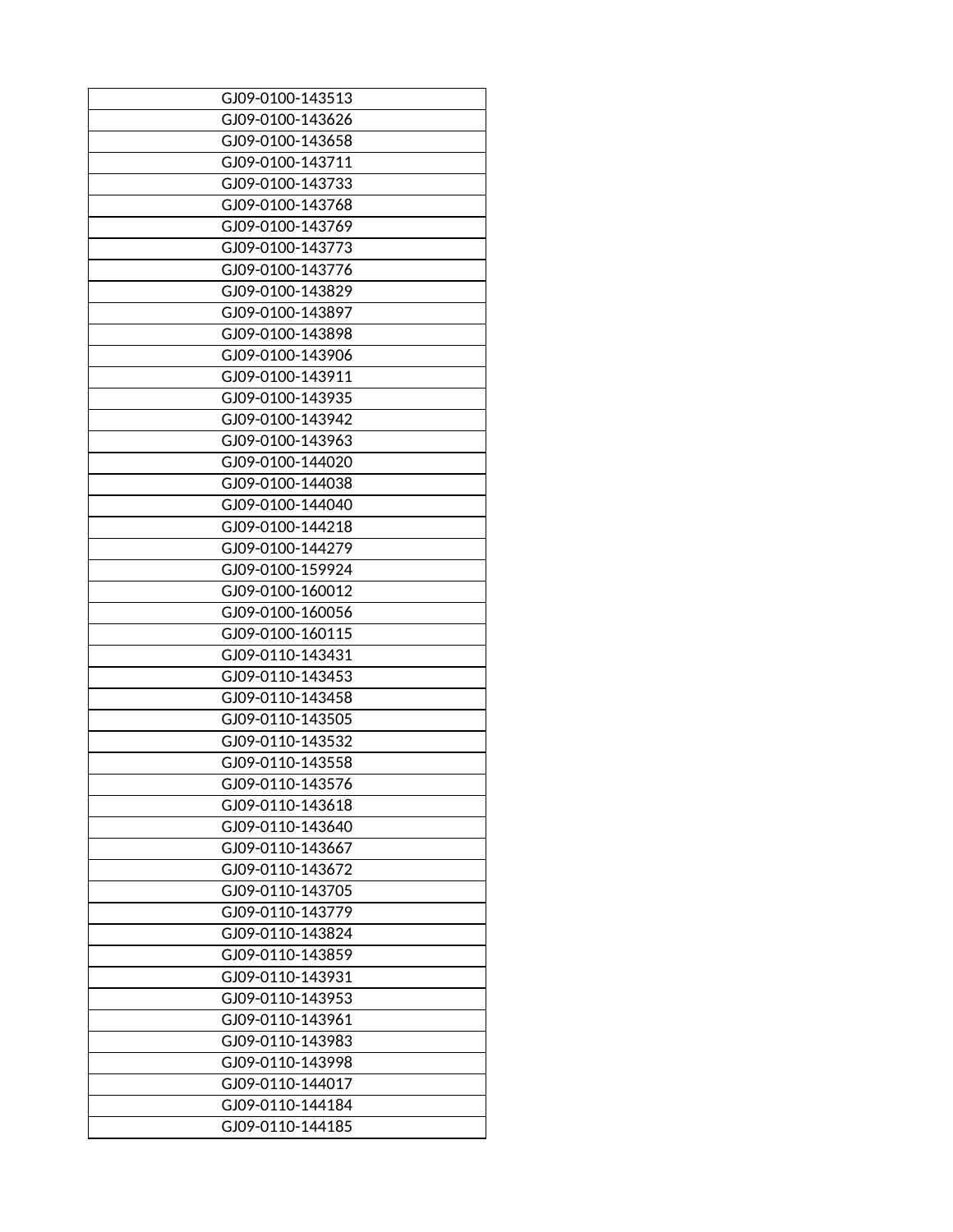| GJ09-0110-144225 |
|------------------|
| GJ09-0110-144261 |
| GJ09-0110-144286 |
|                  |
| GJ09-0110-144297 |
| GJ09-0110-144301 |
| GJ09-0110-144303 |
| GJ09-0110-144328 |
| GJ09-0110-144329 |
| GJ09-0110-144337 |
| GJ09-0110-144338 |
| GJ09-0110-144350 |
| GJ09-0110-144361 |
| GJ09-0110-144367 |
| GJ09-0110-144419 |
| GJ09-0110-159939 |
| GJ09-0110-159947 |
| GJ09-0110-159954 |
| GJ09-0110-159955 |
| GJ09-0110-159966 |
| GJ09-0110-159967 |
|                  |
| GJ09-0110-159972 |
| GJ09-0110-159989 |
| GJ09-0110-160008 |
| GJ09-0110-160030 |
| GJ09-0110-160042 |
| GJ09-0110-160054 |
| GJ09-0110-160060 |
| GJ09-0110-160063 |
| GJ09-0110-160067 |
| GJ09-0110-160090 |
| GJ09-0110-160096 |
| GJ09-0110-160103 |
| GJ09-0110-160470 |
| GJ09-0110-160484 |
| GJ09-0110-160503 |
| GJ09-0110-160508 |
| GJ09-0110-160513 |
| GJ09-0110-160515 |
| GJ09-0110-160518 |
| GJ09-0110-160531 |
| GJ09-0110-160535 |
| GJ09-0110-160552 |
| GJ09-0111-143542 |
|                  |
| GJ09-0111-143556 |
| GJ09-0111-143609 |
| GJ09-0111-143775 |
| GJ09-0111-143977 |
| GJ09-0111-144264 |
| GJ09-0111-160505 |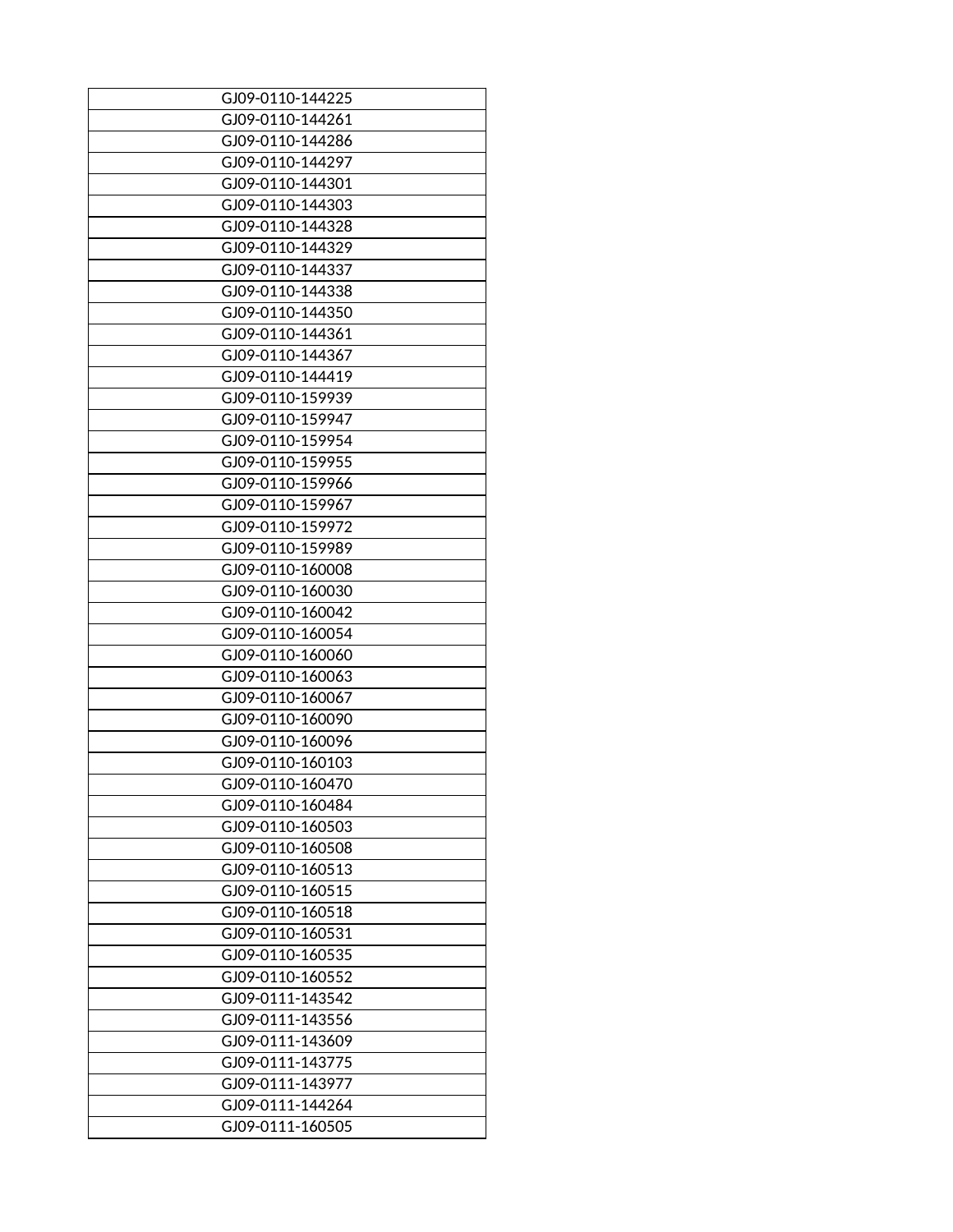| GJ09-1000-144027 |
|------------------|
| GJ09-1000-160558 |
|                  |
| GJ09-1010-143740 |
| GJ09-1100-143492 |
| GJ09-1100-159940 |
| GJ09-1110-143445 |
| GJ09-1110-143462 |
| GJ09-1110-143469 |
| GJ09-1110-143476 |
| GJ09-1110-143533 |
| GJ09-1110-143559 |
| GJ09-1110-143847 |
| GJ09-1110-143854 |
| GJ09-1110-143875 |
| GJ09-1110-143879 |
| GJ09-1110-143892 |
| GJ09-1110-143896 |
| GJ09-1110-143904 |
| GJ09-1110-159914 |
| GJ09-1110-159919 |
| GJ09-1110-159941 |
| GJ09-1110-159987 |
| GJ09-1110-160005 |
|                  |
| GJ09-1110-160025 |
| GJ09-1110-160093 |
| GJ09-2000-143868 |
| GJ09-2000-143869 |
| GJ09-2000-143946 |
| GJ09-2000-159951 |
| GJ09-2000-160149 |
| GJ09-2000-160516 |
| GJ09-2100-143508 |
| GJ09-2100-143524 |
| GJ09-2100-143710 |
| GJ09-2100-143837 |
| GJ09-2100-144011 |
| GJ09-2100-144039 |
| GJ09-2100-159980 |
| GJ09-2100-160511 |
| GJ09-2101-143487 |
| GJ09-2110-130013 |
| GJ09-2110-143441 |
| GJ09-2110-143454 |
| GJ09-2110-143461 |
| GJ09-2110-143464 |
| GJ09-2110-143489 |
|                  |
| GJ09-2110-143539 |
| GJ09-2110-143584 |
| GJ09-2110-143653 |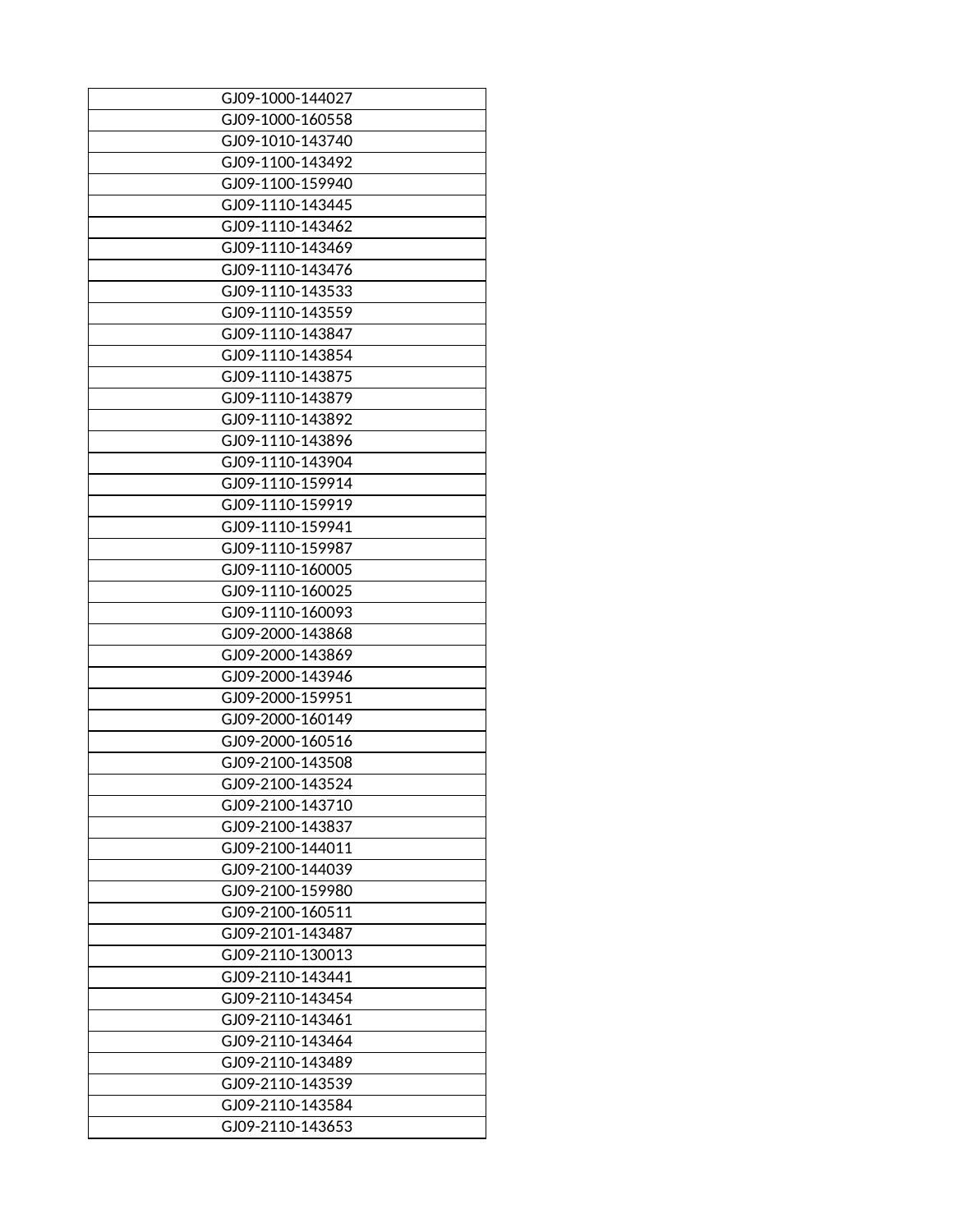| GJ09-2110-143654 |
|------------------|
| GJ09-2110-144018 |
| GJ09-2110-144165 |
|                  |
| GJ09-2110-144174 |
| GJ09-2110-144199 |
| GJ09-2110-144287 |
| GJ09-2110-144289 |
| GJ09-2110-144293 |
| GJ09-2110-159948 |
| GJ09-2110-159959 |
| GJ09-2110-159969 |
| GJ09-2110-159971 |
| GJ09-2110-159993 |
| GJ09-2110-159999 |
| GJ09-2110-160021 |
| GJ09-2110-160029 |
| GJ09-2110-160169 |
| GJ09-2110-160495 |
| GJ09-2110-160497 |
| GJ09-2110-160500 |
| GJ09-2110-160501 |
| GJ09-2110-160506 |
| GJ09-2110-160512 |
| GJ09-2111-143434 |
| GJ09-2111-143470 |
| GJ09-2111-143490 |
| GJ09-2111-143610 |
|                  |
| GJ09-2111-144196 |
| GJ09-3000-143455 |
| GJ09-3000-143471 |
| GJ09-3000-143849 |
| GJ09-3000-143860 |
| GJ09-3000-143872 |
| GJ09-3000-143902 |
| GJ09-3000-144014 |
| GJ09-3000-144207 |
| GJ09-3000-144219 |
| GJ09-3000-144292 |
| GJ09-3000-144334 |
| GJ09-3000-144373 |
| GJ09-3000-159930 |
| GJ09-3000-159935 |
| GJ09-3000-159943 |
| GJ09-3000-159975 |
| GJ09-3000-160017 |
| GJ09-3000-160034 |
| GJ09-3000-160066 |
| GJ09-3000-160480 |
| GJ30-0000-143830 |
|                  |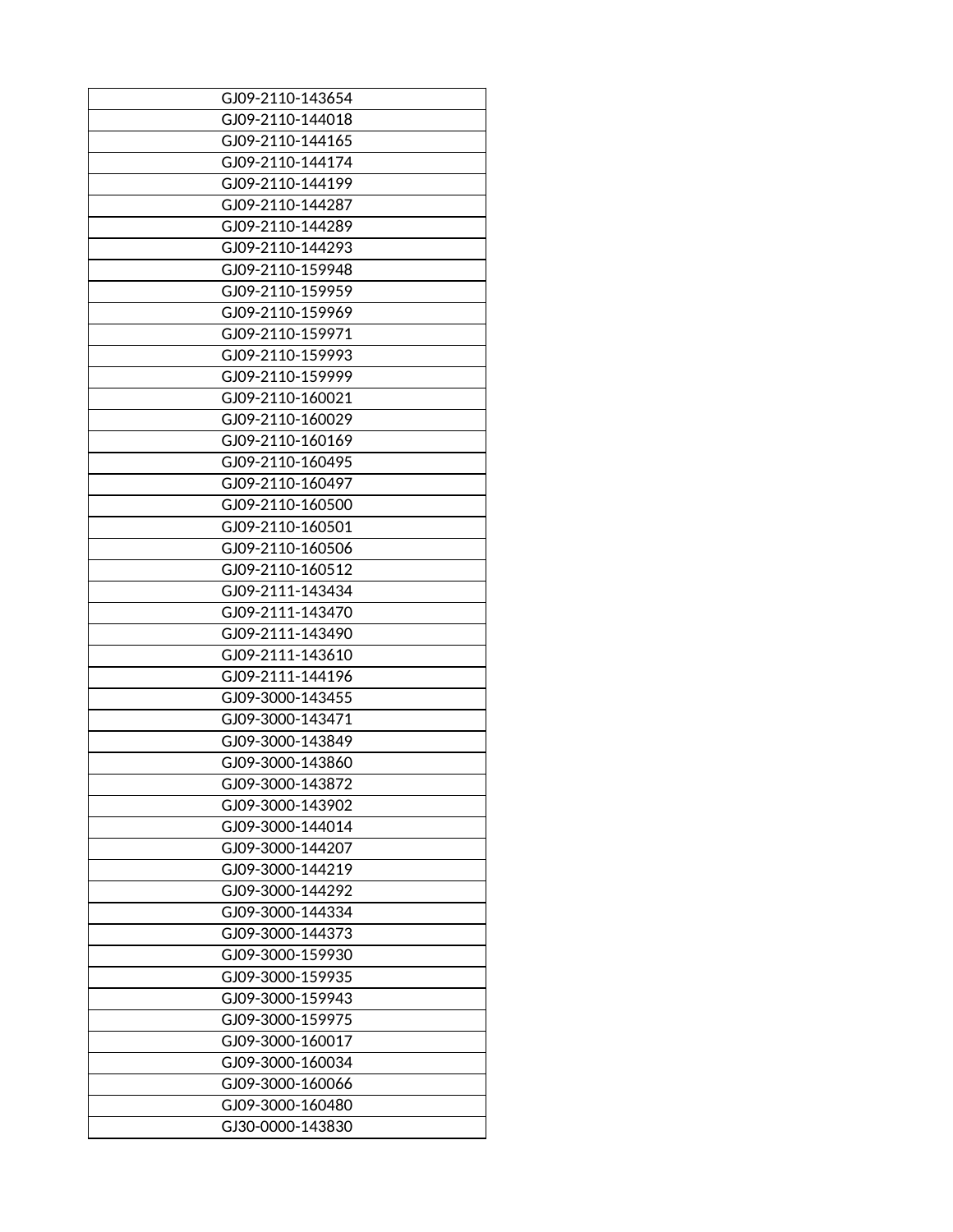| GJ30-0000-143841 |
|------------------|
| GJ30-0000-143952 |
| GJ30-0000-143957 |
| GJ30-0000-144164 |
| GJ30-0000-144190 |
| GJ30-0000-144202 |
| GJ30-0000-144210 |
| GJ30-0000-144230 |
| GJ30-0000-144245 |
| GJ30-0000-144345 |
| GJ30-0000-159994 |
| GJ30-0010-144325 |
|                  |
| GJ30-0100-143792 |
| GJ30-0100-144153 |
| GJ30-0100-144176 |
| GJ30-0100-160003 |
| GJ30-0101-144193 |
| GJ30-0110-143965 |
| GJ30-0110-144355 |
| GJ30-0110-160483 |
| GJ30-0111-144189 |
| GJ30-1110-144159 |
| GJ30-2110-143649 |
| GJ30-2111-159942 |
| GJ30-3000-143915 |
| GJ30-3000-143920 |
| GJ30-3000-144167 |
| GJ30-3000-160010 |
| GJ31-0000-159917 |
| GJ31-0100-160553 |
| GJ31-0110-144255 |
| HP04-0000-103271 |
| HP04-0000-109174 |
| HP04-0110-103195 |
| HP04-0110-103204 |
| HP04-1110-118187 |
| HP04-2000-108997 |
| HP04-3000-103152 |
| HP04-3000-103154 |
| HP04-3000-103156 |
| HP31-0000-103268 |
| HP31-0000-103269 |
| HP31-0000-158107 |
|                  |
| HR01-0000-116945 |
| HR01-0000-116958 |
| HR01-0000-116972 |
| HR01-0000-116974 |
| HR01-0000-117015 |
| HR01-0000-117032 |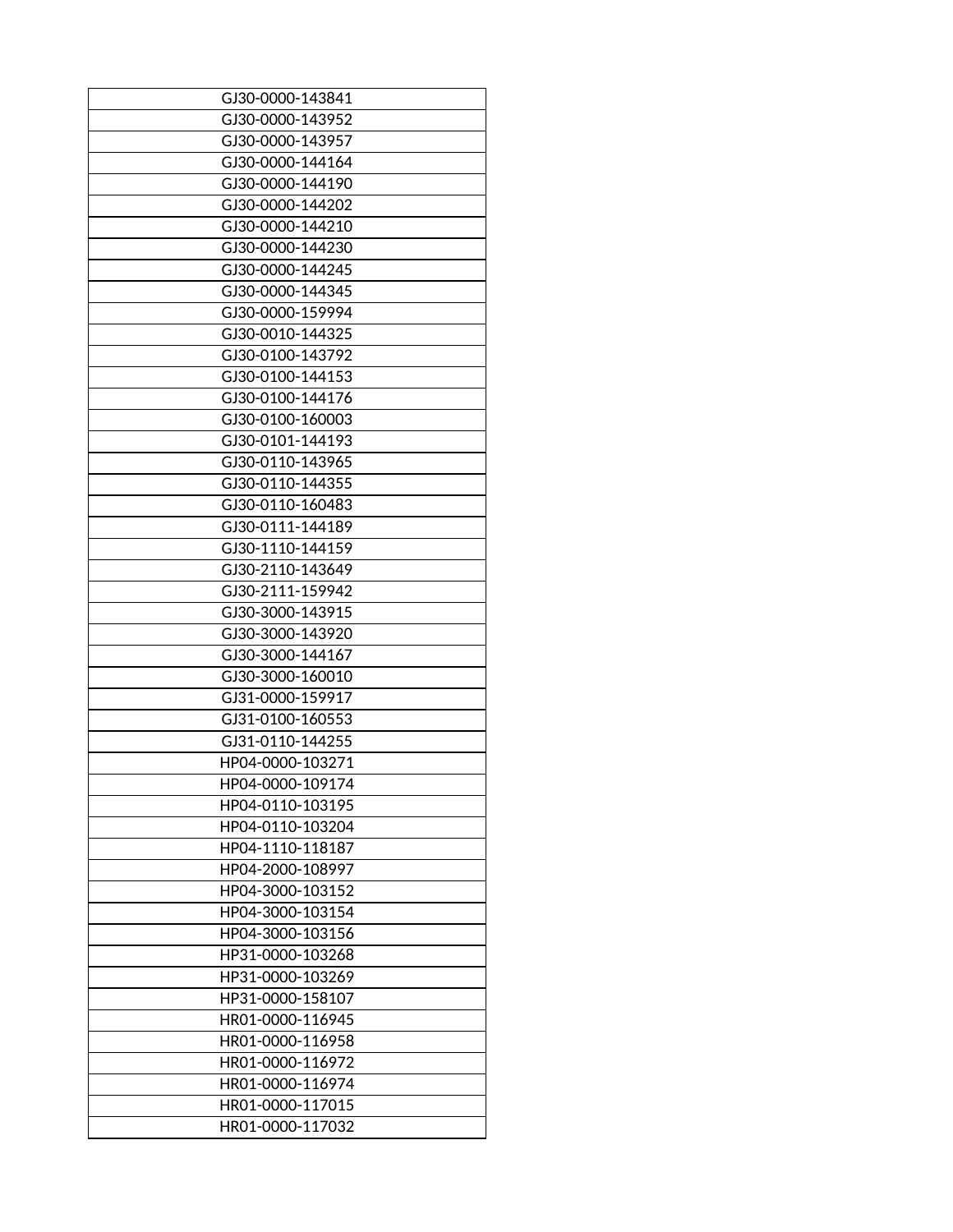| HR01-0000-117395 |
|------------------|
| HR01-0000-117454 |
| HR01-0000-117457 |
| HR01-0000-117468 |
| HR01-0000-117570 |
| HR01-0000-117577 |
| HR01-0000-117604 |
| HR01-0000-117693 |
| HR01-0000-117699 |
| HR01-0000-117706 |
| HR01-0000-117722 |
| HR01-0000-117726 |
| HR01-0000-117733 |
| HR01-0000-117756 |
| HR01-0000-117789 |
| HR01-0000-117797 |
| HR01-0000-117799 |
| HR01-0000-117804 |
| HR01-0000-117809 |
|                  |
| HR01-0000-117810 |
| HR01-0000-117826 |
| HR01-0000-117827 |
| HR01-0000-117850 |
| HR01-0000-117868 |
| HR01-0000-117874 |
| HR01-0000-117877 |
| HR01-0000-117886 |
| HR01-0000-117894 |
| HR01-0000-117902 |
| HR01-0000-117903 |
| HR01-0000-117907 |
| HR01-0000-117909 |
| HR01-0000-117926 |
| HR01-0000-117929 |
| HR01-0000-117934 |
| HR01-0000-117948 |
| HR01-0000-117950 |
| HR01-0000-117951 |
| HR01-0000-117952 |
| HR01-0000-117953 |
| HR01-0000-118013 |
| HR01-0000-118040 |
| HR01-0000-118046 |
| HR01-0000-118377 |
| HR01-0000-118389 |
|                  |
| HR01-0000-118398 |
| HR01-0000-118401 |
| HR01-0000-118410 |
| HR01-0000-118413 |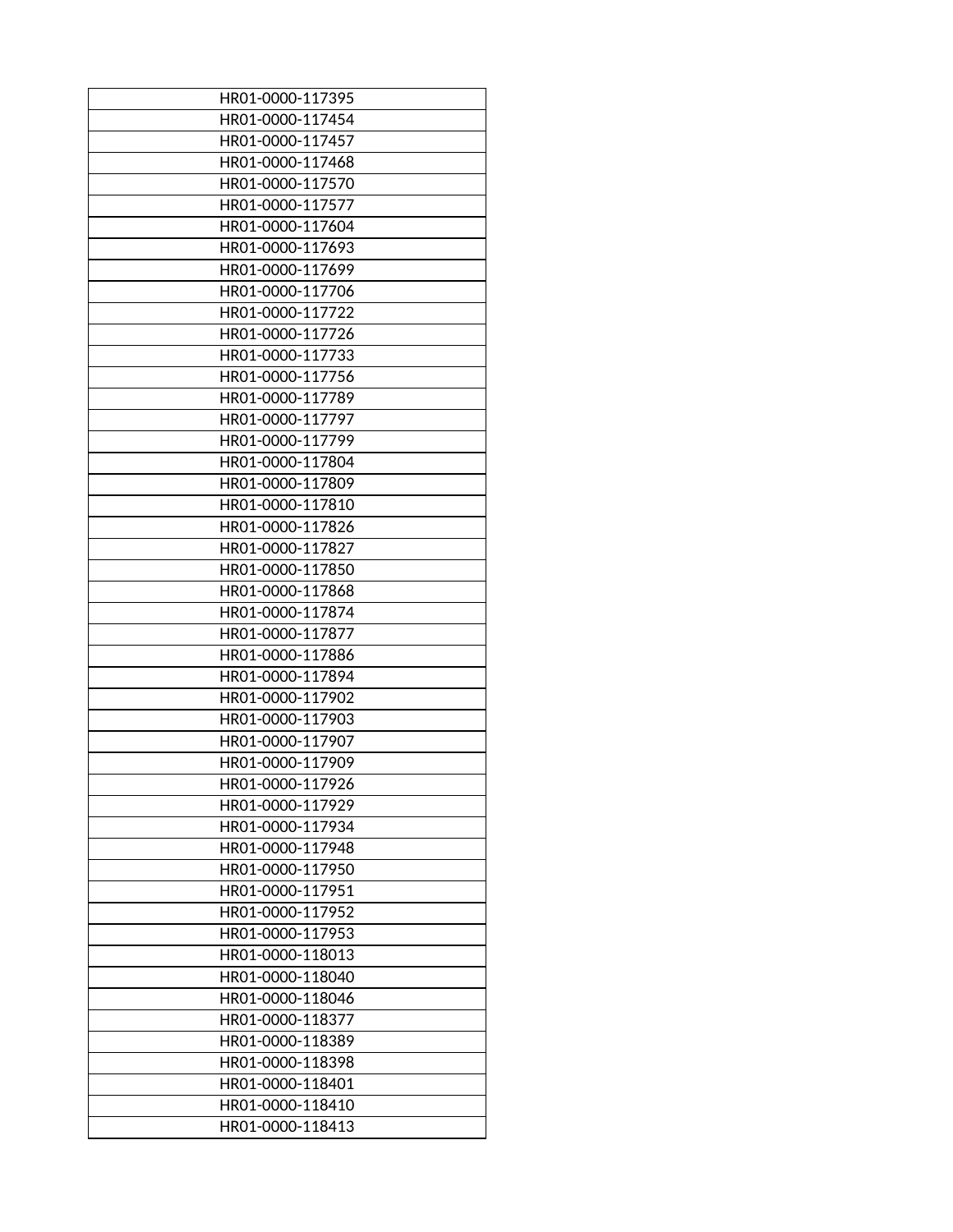| HR01-0000-118434 |
|------------------|
| HR01-0000-118469 |
| HR01-0000-118489 |
| HR01-0000-118509 |
| HR01-0000-118511 |
|                  |
| HR01-0000-118512 |
| HR01-0000-118513 |
| HR01-0000-118516 |
| HR01-0000-118530 |
| HR01-0000-118540 |
| HR01-0000-118546 |
| HR01-0000-118566 |
| HR01-0000-118581 |
| HR01-0000-118584 |
| HR01-0000-118590 |
| HR01-0000-118604 |
| HR01-0000-118622 |
| HR01-0000-118632 |
| HR01-0000-118648 |
| HR01-0000-118649 |
| HR01-0000-118652 |
| HR01-0000-118671 |
| HR01-0000-118680 |
| HR01-0000-118682 |
| HR01-0000-118698 |
| HR01-0000-118699 |
| HR01-0000-118714 |
|                  |
| HR01-0000-129423 |
| HR01-0000-130866 |
| HR01-0000-148274 |
| HR01-0000-157420 |
| HR01-0000-157424 |
| HR01-0000-157426 |
| HR01-0000-157447 |
| HR01-0000-157454 |
| HR01-0000-157455 |
| HR01-0000-157487 |
| HR01-0000-157526 |
| HR01-0000-157532 |
| HR01-0000-157560 |
| HR01-0000-157570 |
| HR01-0000-157572 |
| HR01-0000-157585 |
| HR01-0000-157588 |
| HR01-0000-157590 |
| HR01-0000-157615 |
| HR01-0000-157631 |
| HR01-0000-157648 |
| HR01-0000-157661 |
|                  |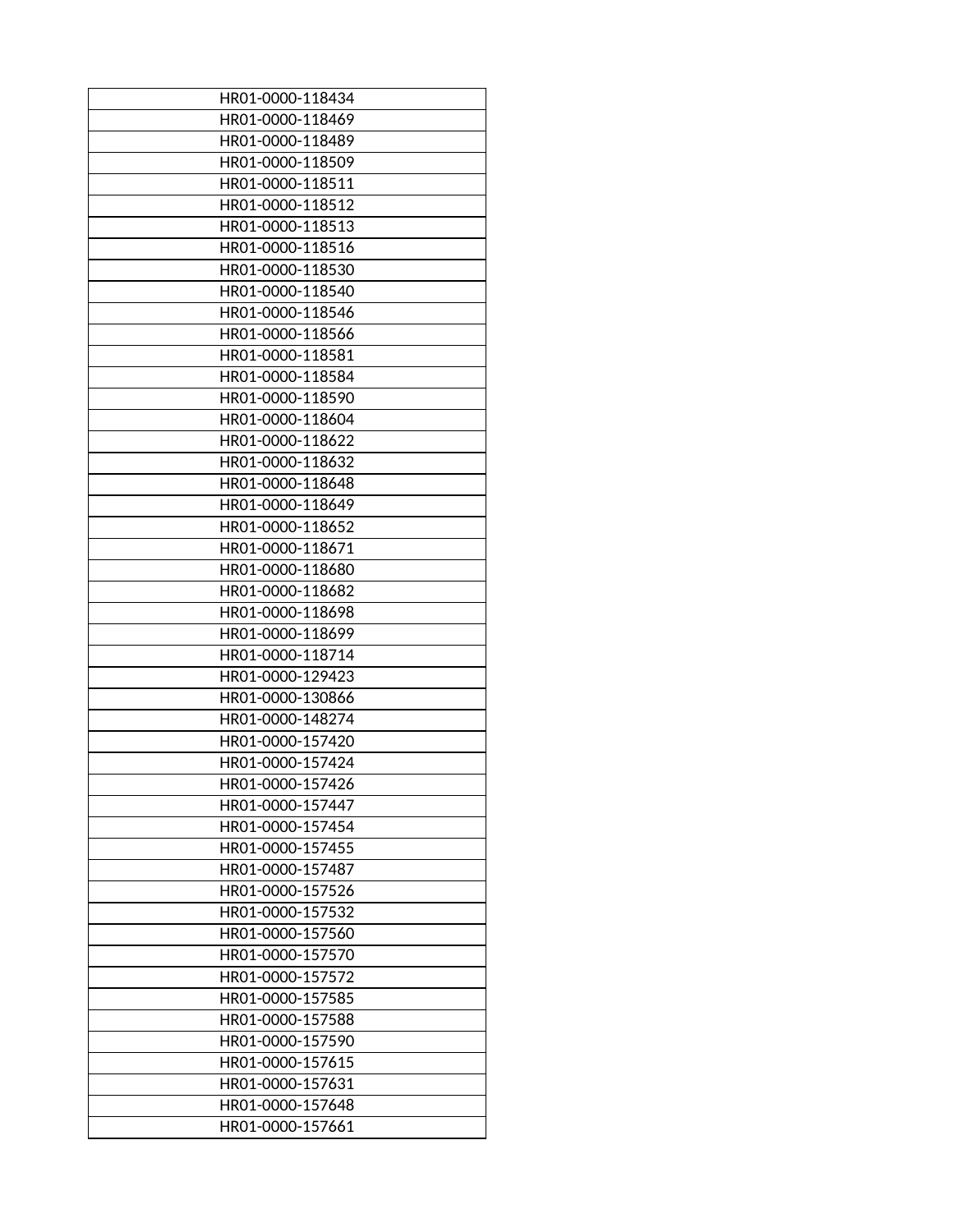| HR01-0010-116951 |
|------------------|
| HR01-0010-117551 |
| HR01-0010-118433 |
| HR01-0010-118608 |
| HR01-0010-118625 |
| HR01-0100-109987 |
| HR01-0100-116993 |
| HR01-0100-117402 |
| HR01-0100-117415 |
| HR01-0100-117441 |
| HR01-0100-117447 |
| HR01-0100-117450 |
| HR01-0100-117455 |
| HR01-0100-117494 |
| HR01-0100-117495 |
| HR01-0100-117497 |
| HR01-0100-117499 |
| HR01-0100-117556 |
| HR01-0100-117578 |
| HR01-0100-117627 |
| HR01-0100-117638 |
| HR01-0100-117658 |
| HR01-0100-117779 |
|                  |
| HR01-0100-117790 |
| HR01-0100-117866 |
| HR01-0100-117880 |
| HR01-0100-118060 |
| HR01-0100-118370 |
| HR01-0100-118415 |
| HR01-0100-118432 |
| HR01-0100-118442 |
| HR01-0100-118483 |
| HR01-0100-118506 |
| HR01-0100-118537 |
| HR01-0100-118547 |
| HR01-0100-118577 |
| HR01-0100-118641 |
| HR01-0100-118647 |
| HR01-0100-118668 |
| HR01-0100-118691 |
| HR01-0100-157427 |
| HR01-0100-157443 |
| HR01-0100-157502 |
| HR01-0100-157527 |
| HR01-0100-157533 |
| HR01-0100-157584 |
| HR01-0100-157609 |
| HR01-0100-157624 |
| HR01-0100-157689 |
|                  |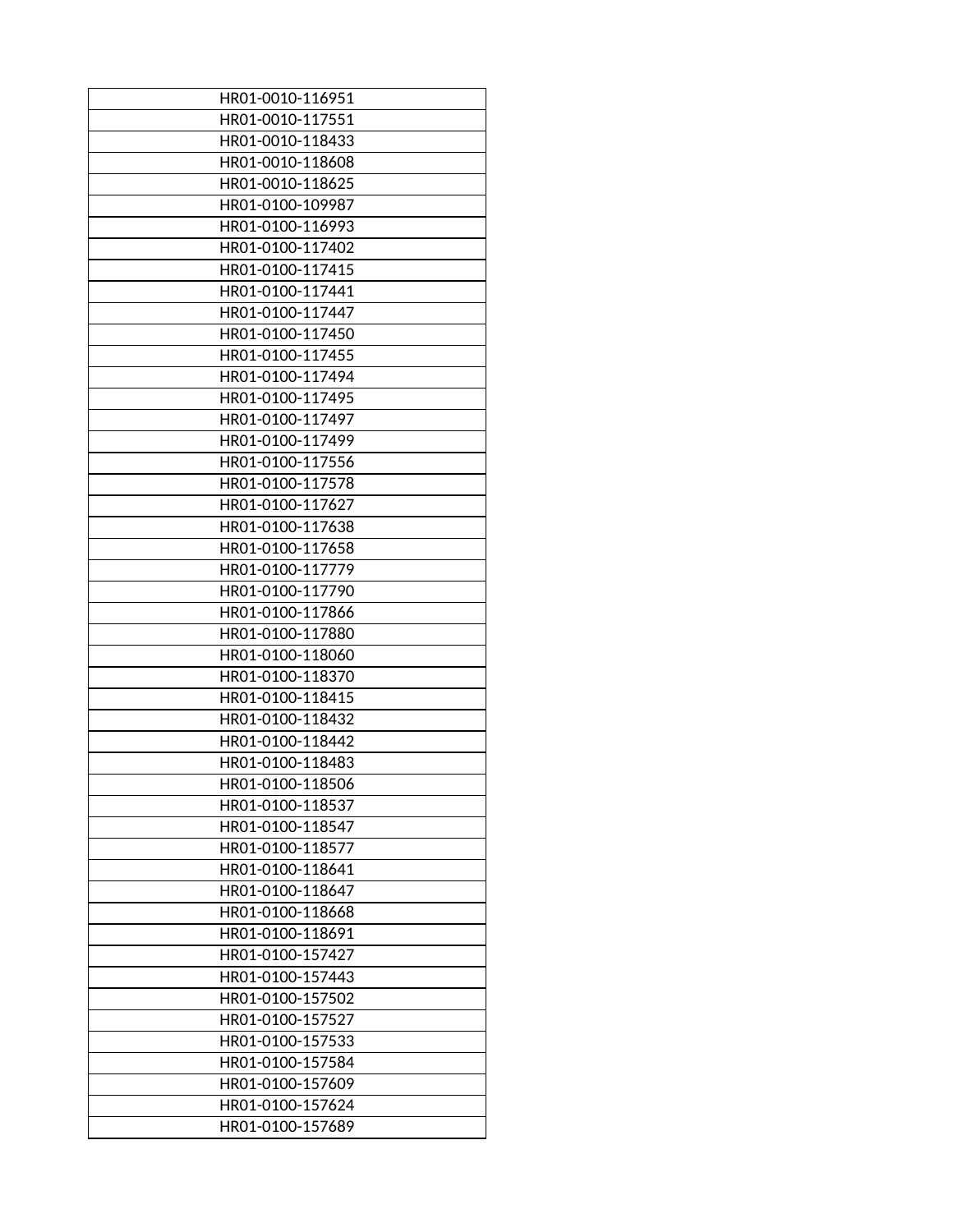| HR01-0110-110076<br>HR01-0110-110078<br>HR01-0110-110089<br>HR01-0110-116952<br>HR01-0110-116954<br>HR01-0110-116989<br>HR01-0110-116998<br>HR01-0110-117039<br>HR01-0110-117397<br>HR01-0110-117437<br>HR01-0110-117440<br>HR01-0110-117474<br>HR01-0110-117486<br>HR01-0110-117506<br>HR01-0110-117514<br>HR01-0110-117516<br>HR01-0110-117526<br>HR01-0110-117533<br>HR01-0110-117534<br>HR01-0110-117535<br>HR01-0110-117537<br>HR01-0110-117549<br>HR01-0110-117560<br>HR01-0110-117591<br>HR01-0110-117611<br>HR01-0110-117662<br>HR01-0110-117668<br>HR01-0110-117675<br>HR01-0110-117685<br>HR01-0110-117692<br>HR01-0110-117725<br>HR01-0110-117757<br>HR01-0110-117763<br>HR01-0110-117776<br>HR01-0110-117800<br>HR01-0110-117896<br>HR01-0110-118357<br>HR01-0110-118440<br>HR01-0110-118463<br>HR01-0110-118478<br>HR01-0110-118520<br>HR01-0110-118539<br>HR01-0110-118565<br>HR01-0110-118587<br>HR01-0110-118609<br>HR01-0110-118646<br>HR01-0110-118659<br>HR01-0110-118687 | HR01-0100-157723 |
|----------------------------------------------------------------------------------------------------------------------------------------------------------------------------------------------------------------------------------------------------------------------------------------------------------------------------------------------------------------------------------------------------------------------------------------------------------------------------------------------------------------------------------------------------------------------------------------------------------------------------------------------------------------------------------------------------------------------------------------------------------------------------------------------------------------------------------------------------------------------------------------------------------------------------------------------------------------------------------------------|------------------|
|                                                                                                                                                                                                                                                                                                                                                                                                                                                                                                                                                                                                                                                                                                                                                                                                                                                                                                                                                                                              |                  |
|                                                                                                                                                                                                                                                                                                                                                                                                                                                                                                                                                                                                                                                                                                                                                                                                                                                                                                                                                                                              |                  |
|                                                                                                                                                                                                                                                                                                                                                                                                                                                                                                                                                                                                                                                                                                                                                                                                                                                                                                                                                                                              |                  |
|                                                                                                                                                                                                                                                                                                                                                                                                                                                                                                                                                                                                                                                                                                                                                                                                                                                                                                                                                                                              |                  |
|                                                                                                                                                                                                                                                                                                                                                                                                                                                                                                                                                                                                                                                                                                                                                                                                                                                                                                                                                                                              |                  |
|                                                                                                                                                                                                                                                                                                                                                                                                                                                                                                                                                                                                                                                                                                                                                                                                                                                                                                                                                                                              |                  |
|                                                                                                                                                                                                                                                                                                                                                                                                                                                                                                                                                                                                                                                                                                                                                                                                                                                                                                                                                                                              |                  |
|                                                                                                                                                                                                                                                                                                                                                                                                                                                                                                                                                                                                                                                                                                                                                                                                                                                                                                                                                                                              |                  |
|                                                                                                                                                                                                                                                                                                                                                                                                                                                                                                                                                                                                                                                                                                                                                                                                                                                                                                                                                                                              |                  |
|                                                                                                                                                                                                                                                                                                                                                                                                                                                                                                                                                                                                                                                                                                                                                                                                                                                                                                                                                                                              |                  |
|                                                                                                                                                                                                                                                                                                                                                                                                                                                                                                                                                                                                                                                                                                                                                                                                                                                                                                                                                                                              |                  |
|                                                                                                                                                                                                                                                                                                                                                                                                                                                                                                                                                                                                                                                                                                                                                                                                                                                                                                                                                                                              |                  |
|                                                                                                                                                                                                                                                                                                                                                                                                                                                                                                                                                                                                                                                                                                                                                                                                                                                                                                                                                                                              |                  |
|                                                                                                                                                                                                                                                                                                                                                                                                                                                                                                                                                                                                                                                                                                                                                                                                                                                                                                                                                                                              |                  |
|                                                                                                                                                                                                                                                                                                                                                                                                                                                                                                                                                                                                                                                                                                                                                                                                                                                                                                                                                                                              |                  |
|                                                                                                                                                                                                                                                                                                                                                                                                                                                                                                                                                                                                                                                                                                                                                                                                                                                                                                                                                                                              |                  |
|                                                                                                                                                                                                                                                                                                                                                                                                                                                                                                                                                                                                                                                                                                                                                                                                                                                                                                                                                                                              |                  |
|                                                                                                                                                                                                                                                                                                                                                                                                                                                                                                                                                                                                                                                                                                                                                                                                                                                                                                                                                                                              |                  |
|                                                                                                                                                                                                                                                                                                                                                                                                                                                                                                                                                                                                                                                                                                                                                                                                                                                                                                                                                                                              |                  |
|                                                                                                                                                                                                                                                                                                                                                                                                                                                                                                                                                                                                                                                                                                                                                                                                                                                                                                                                                                                              |                  |
|                                                                                                                                                                                                                                                                                                                                                                                                                                                                                                                                                                                                                                                                                                                                                                                                                                                                                                                                                                                              |                  |
|                                                                                                                                                                                                                                                                                                                                                                                                                                                                                                                                                                                                                                                                                                                                                                                                                                                                                                                                                                                              |                  |
|                                                                                                                                                                                                                                                                                                                                                                                                                                                                                                                                                                                                                                                                                                                                                                                                                                                                                                                                                                                              |                  |
|                                                                                                                                                                                                                                                                                                                                                                                                                                                                                                                                                                                                                                                                                                                                                                                                                                                                                                                                                                                              |                  |
|                                                                                                                                                                                                                                                                                                                                                                                                                                                                                                                                                                                                                                                                                                                                                                                                                                                                                                                                                                                              |                  |
|                                                                                                                                                                                                                                                                                                                                                                                                                                                                                                                                                                                                                                                                                                                                                                                                                                                                                                                                                                                              |                  |
|                                                                                                                                                                                                                                                                                                                                                                                                                                                                                                                                                                                                                                                                                                                                                                                                                                                                                                                                                                                              |                  |
|                                                                                                                                                                                                                                                                                                                                                                                                                                                                                                                                                                                                                                                                                                                                                                                                                                                                                                                                                                                              |                  |
|                                                                                                                                                                                                                                                                                                                                                                                                                                                                                                                                                                                                                                                                                                                                                                                                                                                                                                                                                                                              |                  |
|                                                                                                                                                                                                                                                                                                                                                                                                                                                                                                                                                                                                                                                                                                                                                                                                                                                                                                                                                                                              |                  |
|                                                                                                                                                                                                                                                                                                                                                                                                                                                                                                                                                                                                                                                                                                                                                                                                                                                                                                                                                                                              |                  |
|                                                                                                                                                                                                                                                                                                                                                                                                                                                                                                                                                                                                                                                                                                                                                                                                                                                                                                                                                                                              |                  |
|                                                                                                                                                                                                                                                                                                                                                                                                                                                                                                                                                                                                                                                                                                                                                                                                                                                                                                                                                                                              |                  |
|                                                                                                                                                                                                                                                                                                                                                                                                                                                                                                                                                                                                                                                                                                                                                                                                                                                                                                                                                                                              |                  |
|                                                                                                                                                                                                                                                                                                                                                                                                                                                                                                                                                                                                                                                                                                                                                                                                                                                                                                                                                                                              |                  |
|                                                                                                                                                                                                                                                                                                                                                                                                                                                                                                                                                                                                                                                                                                                                                                                                                                                                                                                                                                                              |                  |
|                                                                                                                                                                                                                                                                                                                                                                                                                                                                                                                                                                                                                                                                                                                                                                                                                                                                                                                                                                                              |                  |
|                                                                                                                                                                                                                                                                                                                                                                                                                                                                                                                                                                                                                                                                                                                                                                                                                                                                                                                                                                                              |                  |
|                                                                                                                                                                                                                                                                                                                                                                                                                                                                                                                                                                                                                                                                                                                                                                                                                                                                                                                                                                                              |                  |
|                                                                                                                                                                                                                                                                                                                                                                                                                                                                                                                                                                                                                                                                                                                                                                                                                                                                                                                                                                                              |                  |
|                                                                                                                                                                                                                                                                                                                                                                                                                                                                                                                                                                                                                                                                                                                                                                                                                                                                                                                                                                                              |                  |
|                                                                                                                                                                                                                                                                                                                                                                                                                                                                                                                                                                                                                                                                                                                                                                                                                                                                                                                                                                                              |                  |
|                                                                                                                                                                                                                                                                                                                                                                                                                                                                                                                                                                                                                                                                                                                                                                                                                                                                                                                                                                                              |                  |
|                                                                                                                                                                                                                                                                                                                                                                                                                                                                                                                                                                                                                                                                                                                                                                                                                                                                                                                                                                                              |                  |
|                                                                                                                                                                                                                                                                                                                                                                                                                                                                                                                                                                                                                                                                                                                                                                                                                                                                                                                                                                                              |                  |
|                                                                                                                                                                                                                                                                                                                                                                                                                                                                                                                                                                                                                                                                                                                                                                                                                                                                                                                                                                                              |                  |
|                                                                                                                                                                                                                                                                                                                                                                                                                                                                                                                                                                                                                                                                                                                                                                                                                                                                                                                                                                                              |                  |
|                                                                                                                                                                                                                                                                                                                                                                                                                                                                                                                                                                                                                                                                                                                                                                                                                                                                                                                                                                                              |                  |
|                                                                                                                                                                                                                                                                                                                                                                                                                                                                                                                                                                                                                                                                                                                                                                                                                                                                                                                                                                                              |                  |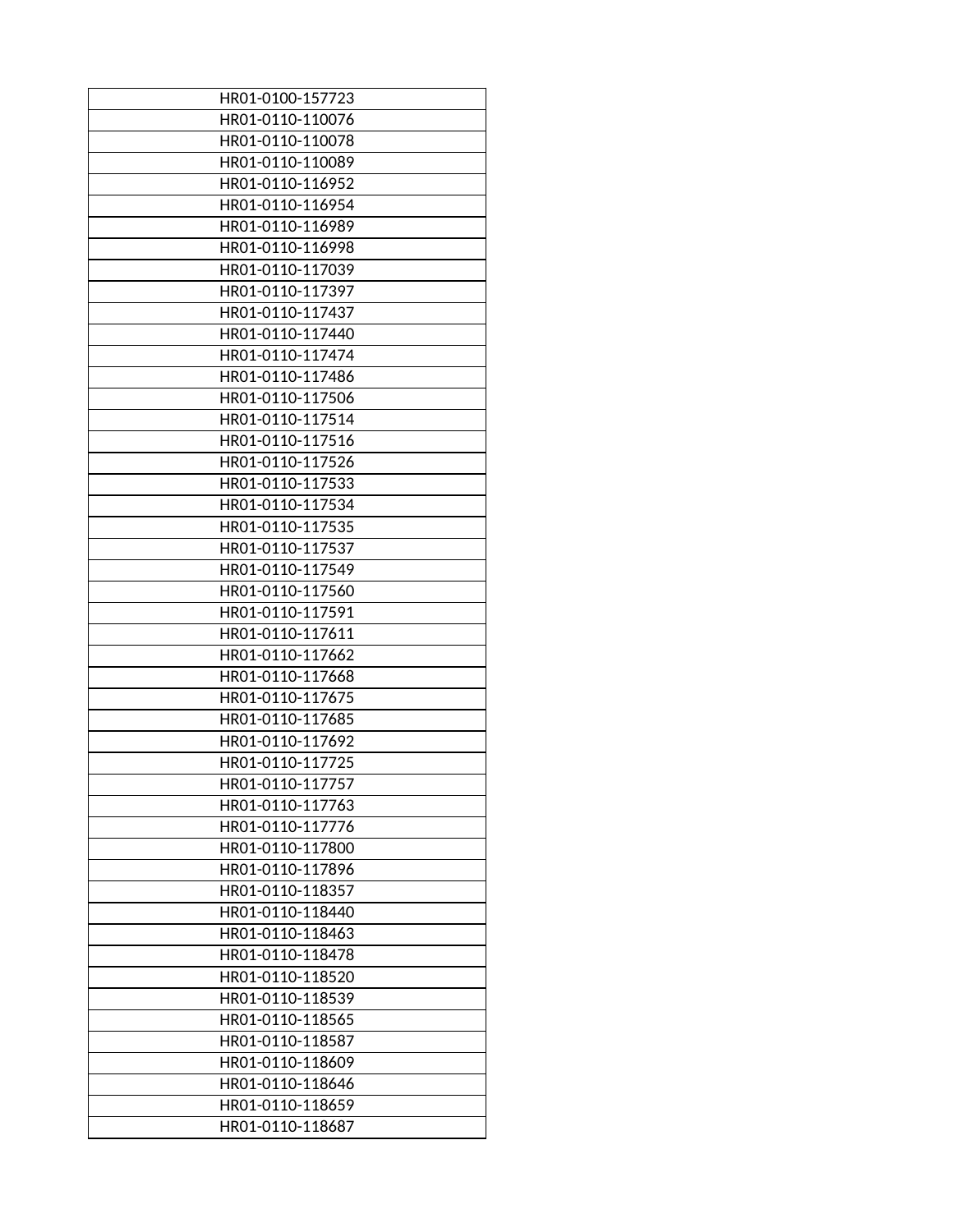| HR01-0110-118689 |
|------------------|
| HR01-0110-129660 |
| HR01-0110-129668 |
| HR01-0110-129682 |
| HR01-0110-129894 |
| HR01-0110-157444 |
| HR01-0110-157474 |
| HR01-0110-157492 |
| HR01-0110-157496 |
| HR01-0110-157529 |
| HR01-0110-157573 |
| HR01-0110-157587 |
| HR01-0110-157592 |
| HR01-0110-157651 |
|                  |
| HR01-0110-157701 |
| HR01-0111-116941 |
| HR01-0111-117446 |
| HR01-0111-117698 |
| HR01-0111-118366 |
| HR01-0111-157694 |
| HR01-1000-118645 |
| HR01-1100-117543 |
| HR01-1110-116939 |
| HR01-1110-116968 |
| HR01-1110-116982 |
| HR01-1110-117022 |
| HR01-1110-117393 |
| HR01-1110-117421 |
| HR01-1110-117430 |
| HR01-1110-117449 |
| HR01-1110-117467 |
| HR01-1110-117479 |
| HR01-1110-117480 |
| HR01-1110-117714 |
| HR01-1110-117715 |
| HR01-1110-117717 |
| HR01-1110-117806 |
| HR01-1110-118399 |
| HR01-1110-118404 |
| HR01-1110-118407 |
| HR01-1110-118411 |
| HR01-1110-118416 |
| HR01-1110-118436 |
| HR01-1110-129243 |
| HR01-2000-117432 |
| HR01-2000-117665 |
| HR01-2000-117689 |
| HR01-2000-117813 |
| HR01-2000-157466 |
|                  |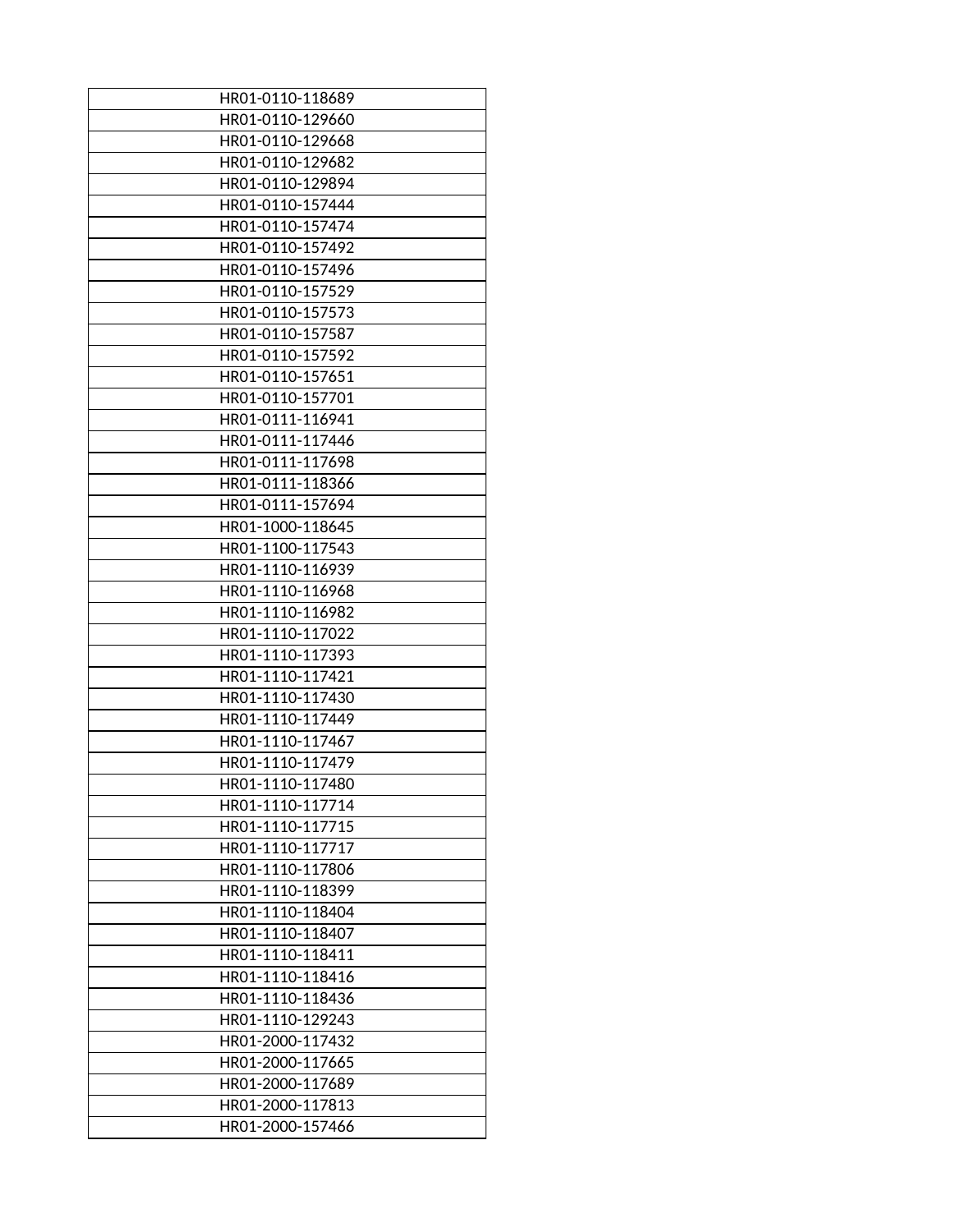| HR01-2000-157467 |
|------------------|
| HR01-2001-117716 |
| HR01-2011-117420 |
| HR01-2100-116959 |
| HR01-2100-117408 |
| HR01-2100-117448 |
| HR01-2100-117625 |
| HR01-2100-117663 |
| HR01-2100-117906 |
| HR01-2100-129743 |
| HR01-2100-157430 |
| HR01-2100-157434 |
| HR01-2100-157452 |
| HR01-2100-157476 |
| HR01-2101-117436 |
| HR01-2101-157457 |
| HR01-2110-116944 |
| HR01-2110-116986 |
| HR01-2110-117035 |
| HR01-2110-117387 |
| HR01-2110-117389 |
| HR01-2110-117392 |
| HR01-2110-117399 |
| HR01-2110-117405 |
| HR01-2110-117410 |
| HR01-2110-117452 |
| HR01-2110-117458 |
| HR01-2110-117460 |
| HR01-2110-117473 |
| HR01-2110-117478 |
| HR01-2110-117522 |
| HR01-2110-117575 |
| HR01-2110-117730 |
| HR01-2110-117822 |
| HR01-2110-117845 |
| HR01-2110-118627 |
| HR01-2110-118676 |
| HR01-2110-118683 |
| HR01-2110-157421 |
| HR01-2110-157436 |
| HR01-2110-157596 |
| HR01-2110-157642 |
| HR01-2111-117082 |
| HR01-2111-117390 |
| HR01-2111-117391 |
| HR01-2111-117472 |
| HR01-2111-117492 |
| HR01-2111-117552 |
| HR01-2111-117833 |
|                  |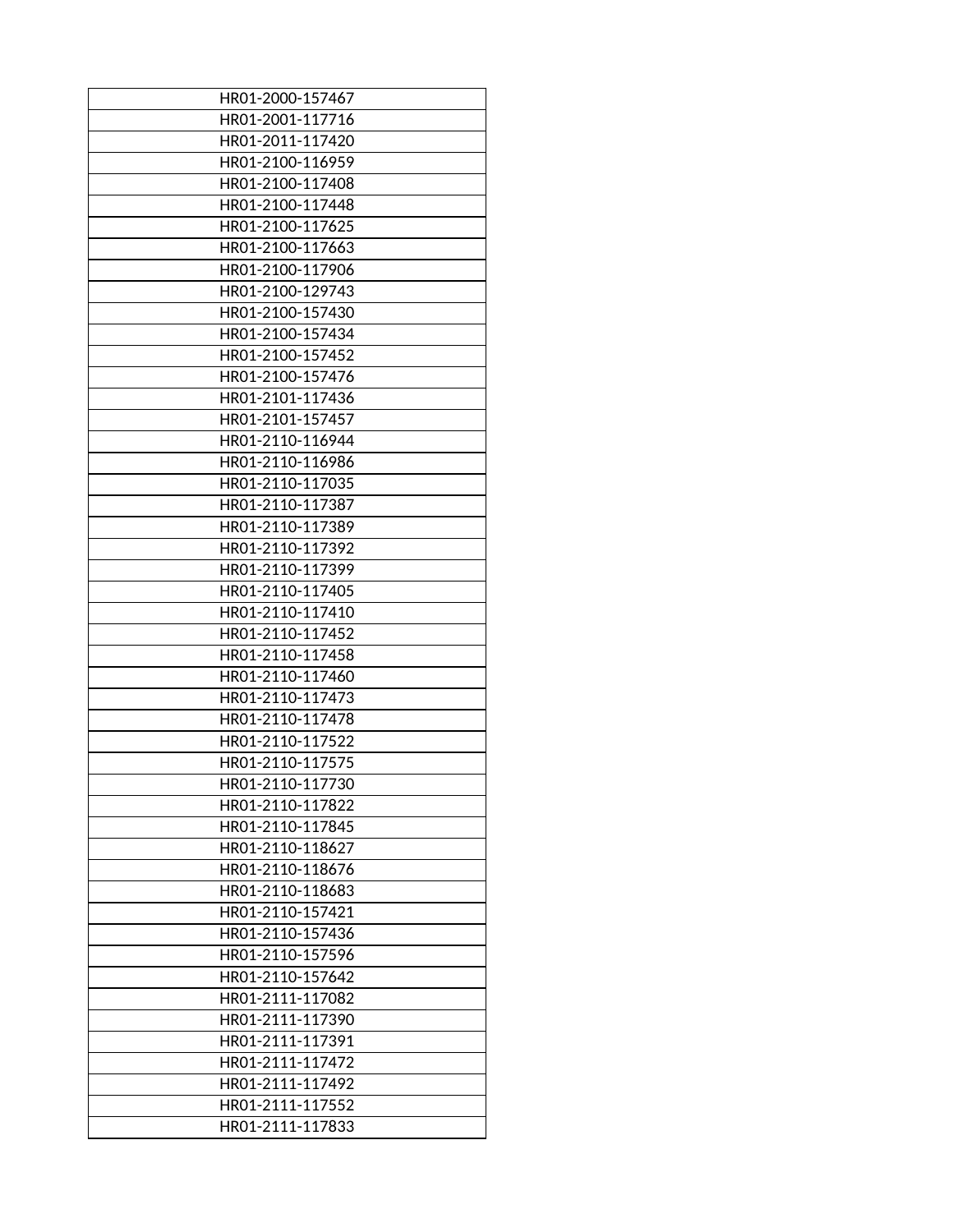| HR01-2111-118528 |
|------------------|
| HR01-2111-129678 |
| HR01-3000-109478 |
| HR01-3000-116943 |
| HR01-3000-116949 |
| HR01-3000-116971 |
| HR01-3000-116977 |
| HR01-3000-117388 |
| HR01-3000-117422 |
| HR01-3000-117424 |
| HR01-3000-117453 |
| HR01-3000-117461 |
| HR01-3000-117466 |
| HR01-3000-117471 |
| HR01-3000-117475 |
| HR01-3000-117500 |
| HR01-3000-117559 |
| HR01-3000-117574 |
| HR01-3000-117583 |
| HR01-3000-117641 |
| HR01-3000-117690 |
| HR01-3000-117709 |
| HR01-3000-117737 |
| HR01-3000-117748 |
| HR01-3000-117749 |
| HR01-3000-117750 |
| HR01-3000-117754 |
| HR01-3000-117784 |
| HR01-3000-117795 |
| HR01-3000-117803 |
| HR01-3000-117814 |
| HR01-3000-117821 |
| HR01-3000-117836 |
|                  |
| HR01-3000-117839 |
| HR01-3000-117843 |
| HR01-3000-117844 |
| HR01-3000-117848 |
| HR01-3000-117857 |
| HR01-3000-117861 |
| HR01-3000-117864 |
| HR01-3000-117920 |
| HR01-3000-118026 |
| HR01-3000-118352 |
| HR01-3000-118368 |
| HR01-3000-118385 |
| HR01-3000-118400 |
| HR01-3000-118468 |
| HR01-3000-118470 |
| HR01-3000-118477 |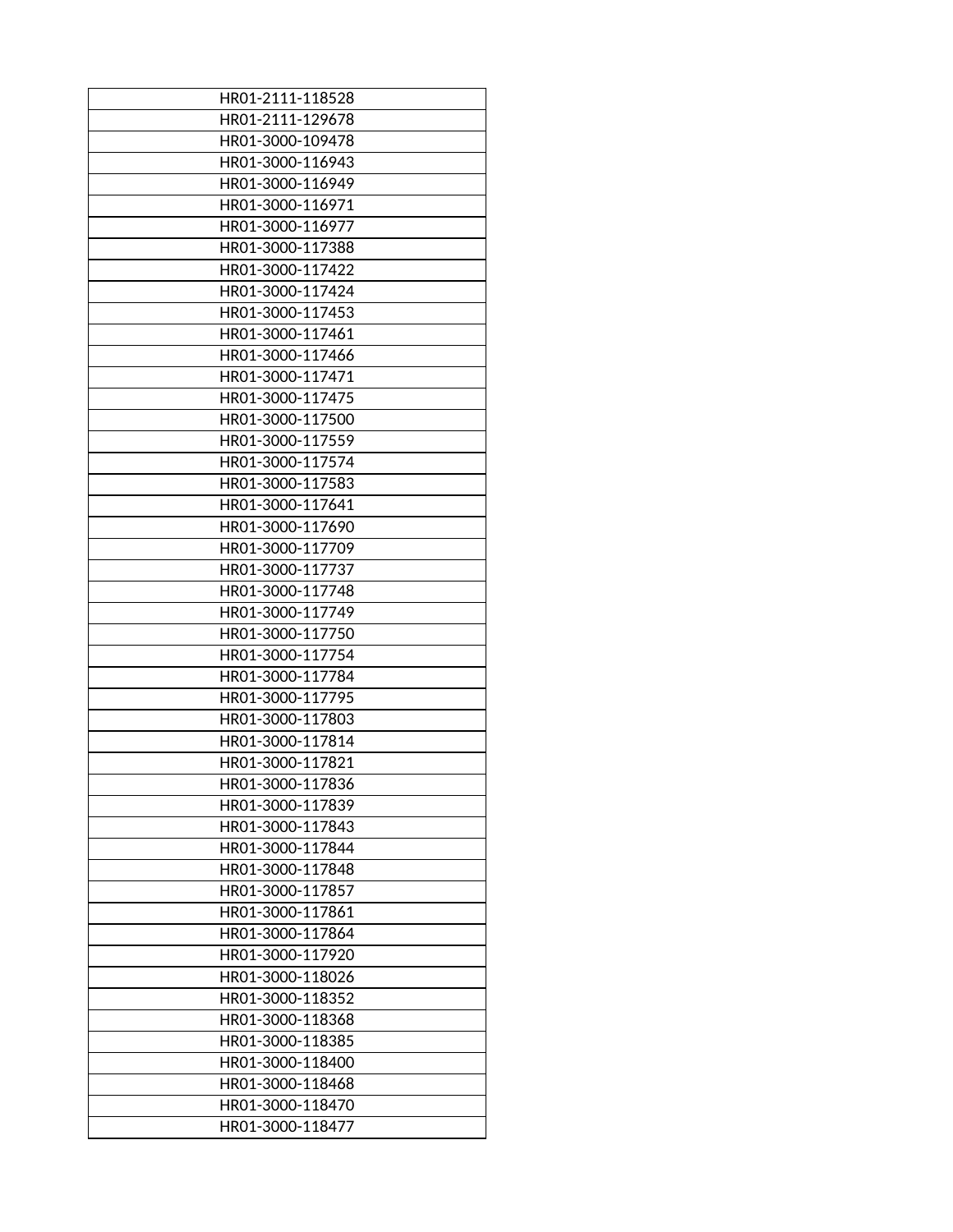| HR01-3000-118542 |
|------------------|
|                  |
| HR01-3000-118563 |
| HR01-3000-118640 |
| HR01-3000-118678 |
| HR01-3000-118702 |
| HR01-3000-157422 |
| HR01-3000-157437 |
| HR01-3000-157461 |
| HR01-3000-157501 |
| HR01-3000-157530 |
| HR01-3000-157545 |
| HR01-3000-157550 |
| HR01-3000-157551 |
| HR01-3000-157554 |
| HR01-3000-157564 |
| HR01-3000-157586 |
| HR01-3000-157657 |
| HR01-3000-157676 |
|                  |
| HR01-3000-157728 |
| HR04-0000-108566 |
| HR04-0000-116963 |
| HR04-0000-117046 |
| HR04-0000-117047 |
| HR04-0000-117056 |
| HR04-0000-117063 |
| HR04-0000-117076 |
| HR04-0000-117084 |
| HR04-0000-117087 |
| HR04-0000-117091 |
| HR04-0000-117092 |
| HR04-0000-117108 |
| HR04-0000-117115 |
| HR04-0000-117117 |
| HR04-0000-117122 |
| HR04-0000-117129 |
| HR04-0000-117133 |
| HR04-0000-117154 |
| HR04-0000-117160 |
| HR04-0000-117164 |
| HR04-0000-117170 |
| HR04-0000-117173 |
| HR04-0000-117232 |
| HR04-0000-117234 |
| HR04-0000-117275 |
|                  |
| HR04-0000-117374 |
| HR04-0000-117383 |
| HR04-0000-117955 |
| HR04-0000-117959 |
| HR04-0000-117961 |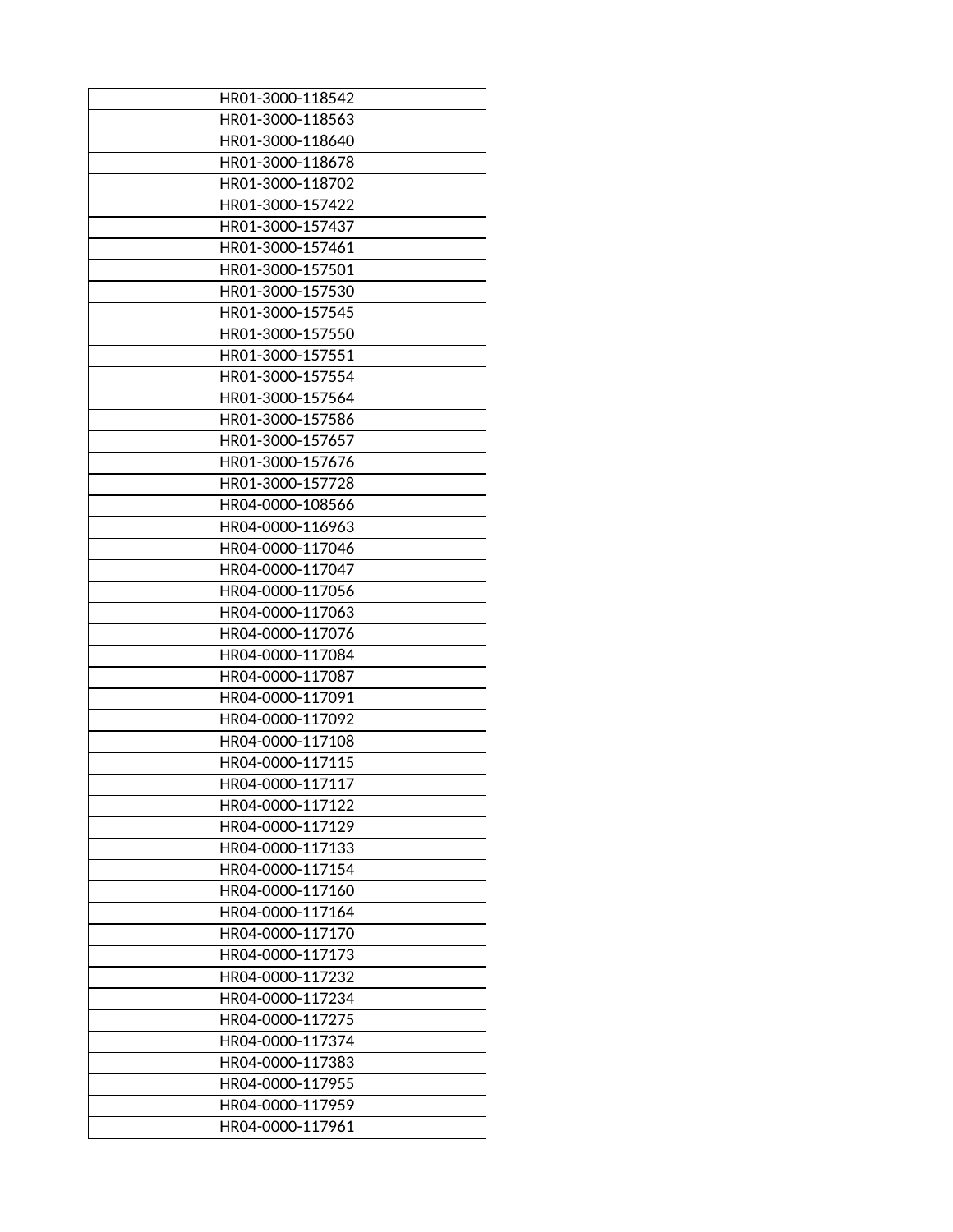| HR04-0000-117963                     |
|--------------------------------------|
| HR04-0000-117976                     |
| HR04-0000-118003                     |
| HR04-0000-118009                     |
|                                      |
| HR04-0000-118094                     |
| HR04-0000-118098                     |
| HR04-0000-118103                     |
| HR04-0000-118110                     |
| HR04-0000-118158                     |
| HR04-0000-118181                     |
| HR04-0000-118198                     |
| HR04-0000-118204                     |
| HR04-0000-118221                     |
| HR04-0000-118275                     |
| HR04-0000-118341                     |
| HR04-0001-118137                     |
| HR04-0010-117971                     |
| HR04-0010-118144                     |
| HR04-0100-117112                     |
| HR04-0100-117116                     |
| HR04-0100-117121                     |
| HR04-0100-117168                     |
| HR04-0100-117245                     |
| HR04-0100-117289                     |
| HR04-0100-118199                     |
| HR04-0110-103188                     |
| HR04-0110-107838                     |
|                                      |
| HR04-0110-109026<br>HR04-0110-117052 |
|                                      |
| HR04-0110-117060                     |
| HR04-0110-117065                     |
| HR04-0110-117072                     |
| HR04-0110-117077                     |
| HR04-0110-117085                     |
| HR04-0110-117097                     |
| HR04-0110-117126                     |
| HR04-0110-117140                     |
| HR04-0110-117150                     |
| HR04-0110-117161                     |
| HR04-0110-117169                     |
| HR04-0110-117189                     |
| HR04-0110-117224                     |
| HR04-0110-117241                     |
| HR04-0110-117247                     |
| HR04-0110-117965                     |
| HR04-0110-117967                     |
| HR04-0110-117979                     |
| HR04-0110-117984                     |
| HR04-0110-117985                     |
|                                      |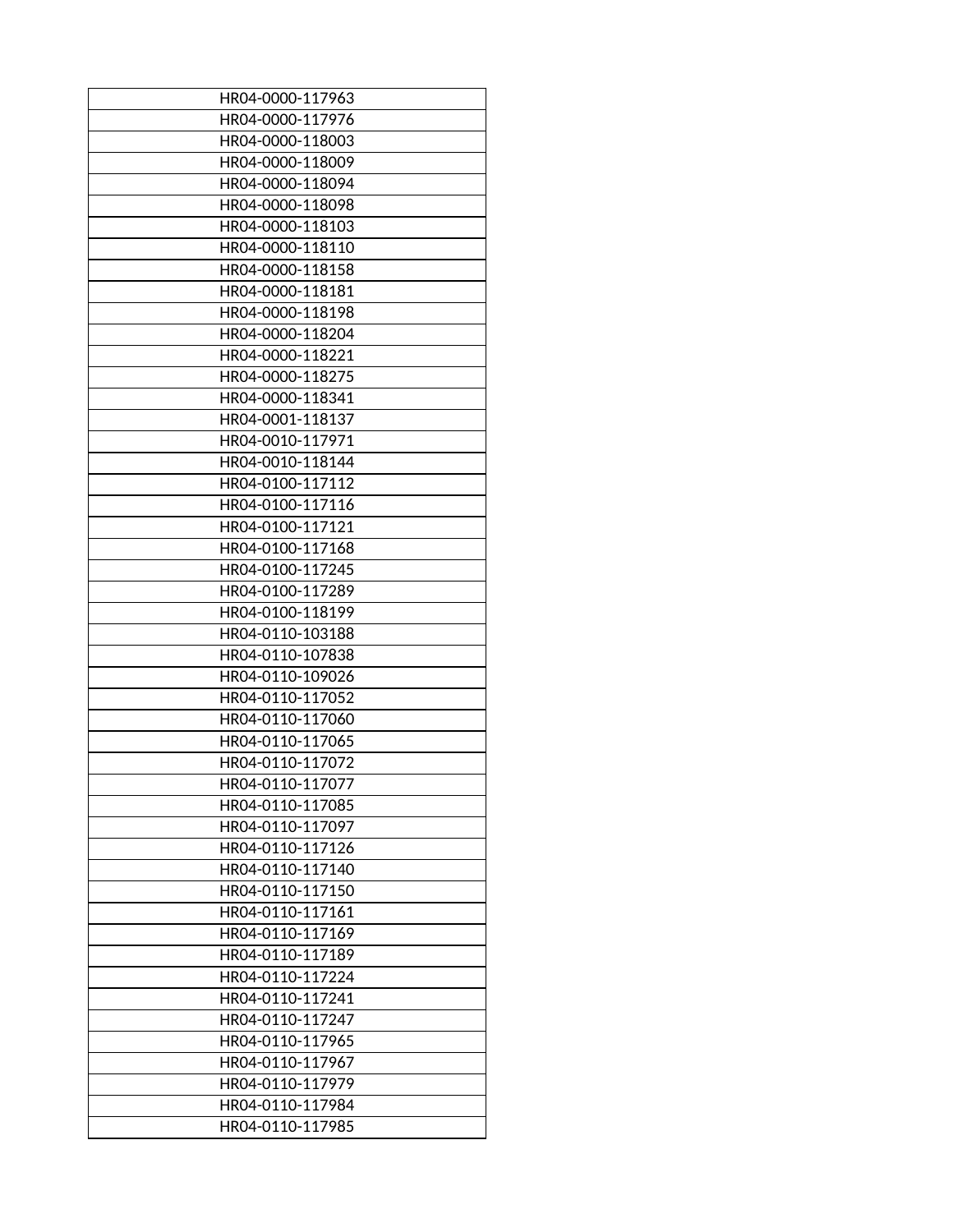| HR04-0110-118063 |
|------------------|
| HR04-0110-118075 |
| HR04-0110-118078 |
| HR04-0110-118084 |
| HR04-0110-118090 |
| HR04-0110-118105 |
| HR04-0110-118107 |
| HR04-0110-118114 |
| HR04-0110-118121 |
| HR04-0110-118142 |
| HR04-0110-118154 |
| HR04-0110-118227 |
| HR04-0110-118290 |
| HR04-0110-118336 |
| HR04-0111-117966 |
| HR04-0111-118141 |
| HR04-1100-108986 |
|                  |
| HR04-1100-118127 |
| HR04-1110-107481 |
| HR04-1110-107600 |
| HR04-1110-107644 |
| HR04-1110-108954 |
| HR04-1110-108972 |
| HR04-1110-108974 |
| HR04-1110-108982 |
| HR04-1110-109007 |
| HR04-1110-117048 |
| HR04-1110-117240 |
| HR04-1110-117956 |
| HR04-1110-117978 |
| HR04-1110-117995 |
| HR04-1110-118080 |
| HR04-1110-118082 |
| HR04-1110-118097 |
| HR04-1110-118100 |
| HR04-1110-118196 |
| HR04-2000-117202 |
| HR04-2100-107476 |
| HR04-2100-117069 |
| HR04-2110-107420 |
| HR04-2110-107494 |
| HR04-2110-107603 |
| HR04-2110-108957 |
|                  |
| HR04-2110-108961 |
| HR04-2110-108978 |
| HR04-2110-117228 |
| HR04-2110-117964 |
| HR04-2110-118083 |
| HR04-2110-118202 |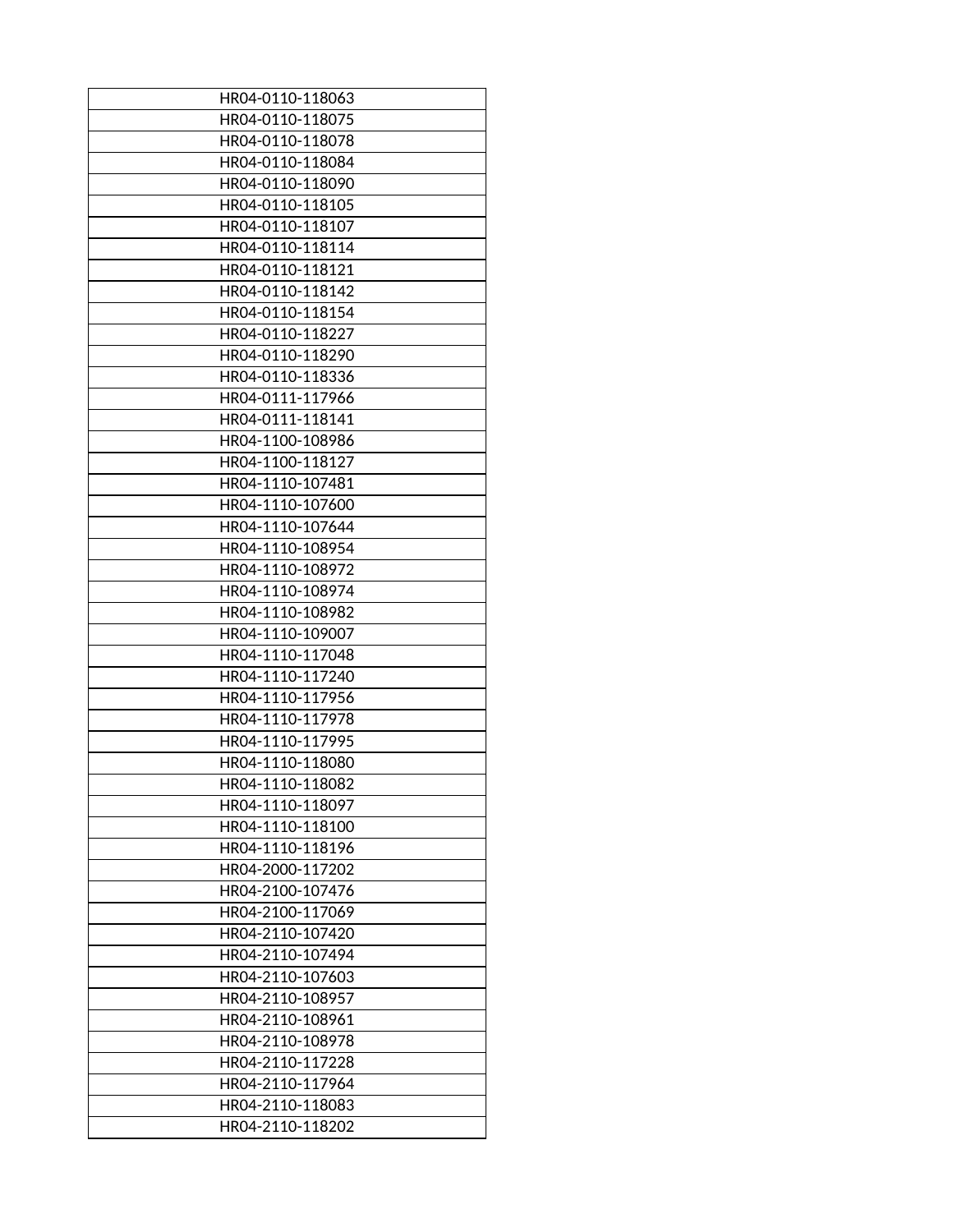| HR04-2110-118211 |
|------------------|
| HR04-2111-117251 |
| HR04-3000-108900 |
| HR04-3000-117053 |
| HR04-3000-117119 |
| HR04-3000-117182 |
| HR04-3000-117183 |
| HR04-3000-117194 |
| HR04-3000-117196 |
| HR04-3000-117209 |
| HR04-3000-117214 |
| HR04-3000-117219 |
| HR04-3000-117230 |
| HR04-3000-117353 |
| HR04-3000-117359 |
|                  |
| HR04-3000-118173 |
| HR04-3000-118178 |
| HR30-0000-118153 |
| HR30-0010-117878 |
| JH15-0000-112958 |
| JH15-0000-116499 |
| JH15-0000-116520 |
| JH15-0000-116529 |
| JH15-0000-116535 |
| JH15-0000-116536 |
| JH15-0000-116537 |
| JH15-0000-116539 |
| JH15-0000-116548 |
| JH15-0000-116549 |
| JH15-0000-116557 |
| JH15-0000-116558 |
| JH15-0000-116560 |
| JH15-0000-116562 |
| JH15-0000-116563 |
| JH15-0000-116564 |
| JH15-0000-116565 |
| JH15-0000-116567 |
| JH15-0000-116568 |
| JH15-0000-116574 |
| JH15-0000-116575 |
|                  |
| JH15-0000-116587 |
| JH15-0000-116588 |
| JH15-0000-116589 |
| JH15-0000-116598 |
| JH15-0000-116608 |
| JH15-0000-116611 |
| JH15-0000-116612 |
| JH15-0000-116615 |
| JH15-0000-116623 |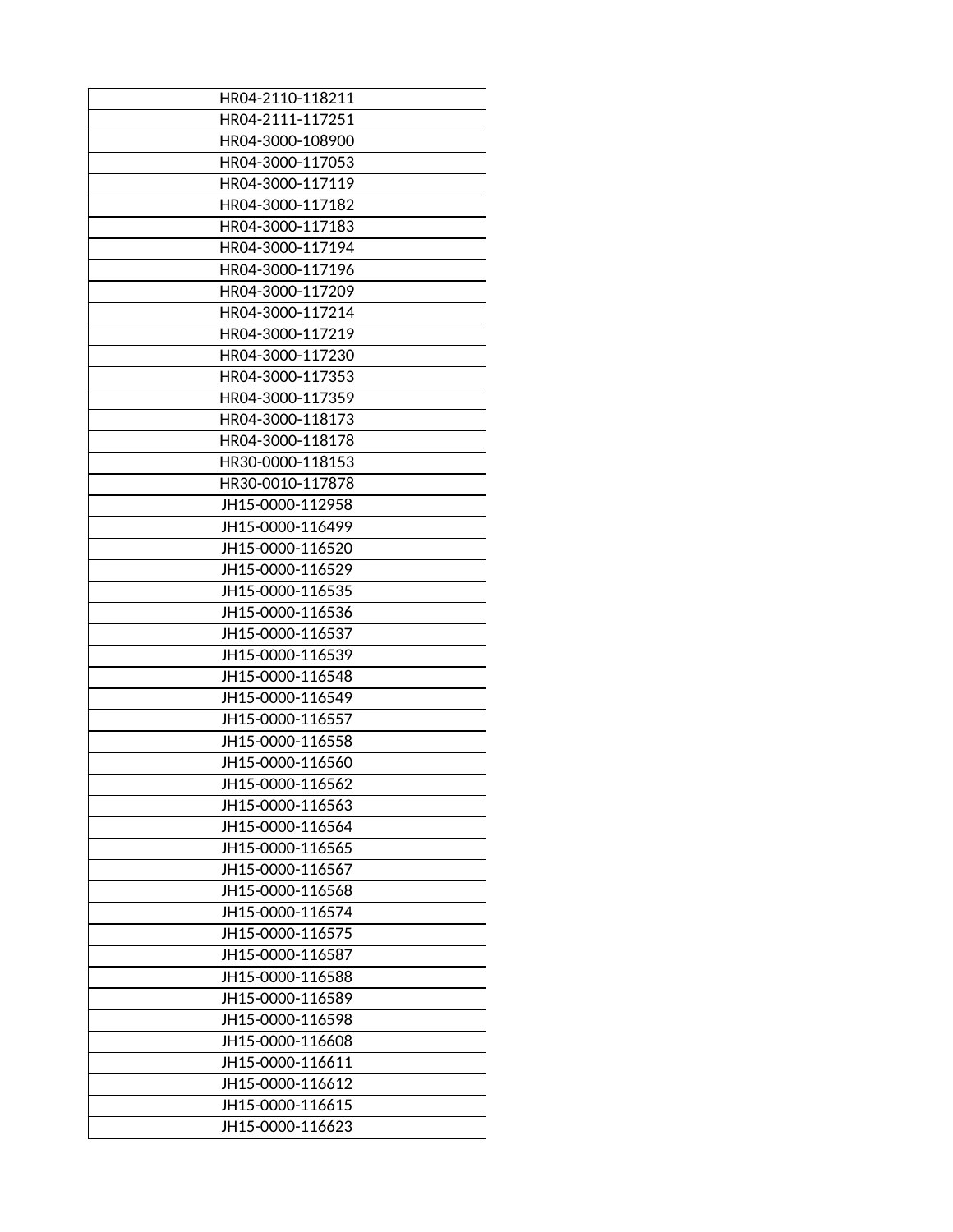| JH15-0000-116626 |
|------------------|
| JH15-0000-116627 |
| JH15-0000-116630 |
| JH15-0000-116634 |
| JH15-0000-116639 |
| JH15-0000-116647 |
| JH15-0000-116648 |
| JH15-0000-116650 |
| JH15-0000-116652 |
| JH15-0000-116653 |
| JH15-0000-116657 |
| JH15-0000-116664 |
| JH15-0000-116665 |
| JH15-0000-116669 |
| JH15-0000-116674 |
| JH15-0000-116695 |
| JH15-0000-116697 |
| JH15-0000-116699 |
| JH15-0000-116704 |
| JH15-0000-116709 |
| JH15-0000-116712 |
| JH15-0000-116713 |
| JH15-0000-116716 |
| JH15-0000-116730 |
| JH15-0000-116731 |
| JH15-0000-116736 |
| JH15-0000-116737 |
| JH15-0000-116739 |
| JH15-0000-116741 |
| JH15-0000-116742 |
|                  |
| JH15-0000-116743 |
| JH15-0000-116744 |
| JH15-0000-116746 |
| JH15-0000-116749 |
| JH15-0000-116751 |
| JH15-0000-116757 |
| JH15-0000-116763 |
| JH15-0000-116767 |
| JH15-0000-116769 |
| JH15-0000-116774 |
| JH15-0000-116792 |
| JH15-0000-116793 |
| JH15-0000-116812 |
| JH15-0000-116815 |
| JH15-0000-116836 |
| JH15-0000-116841 |
| JH15-0000-116846 |
| JH15-0000-116847 |
| JH15-0000-116852 |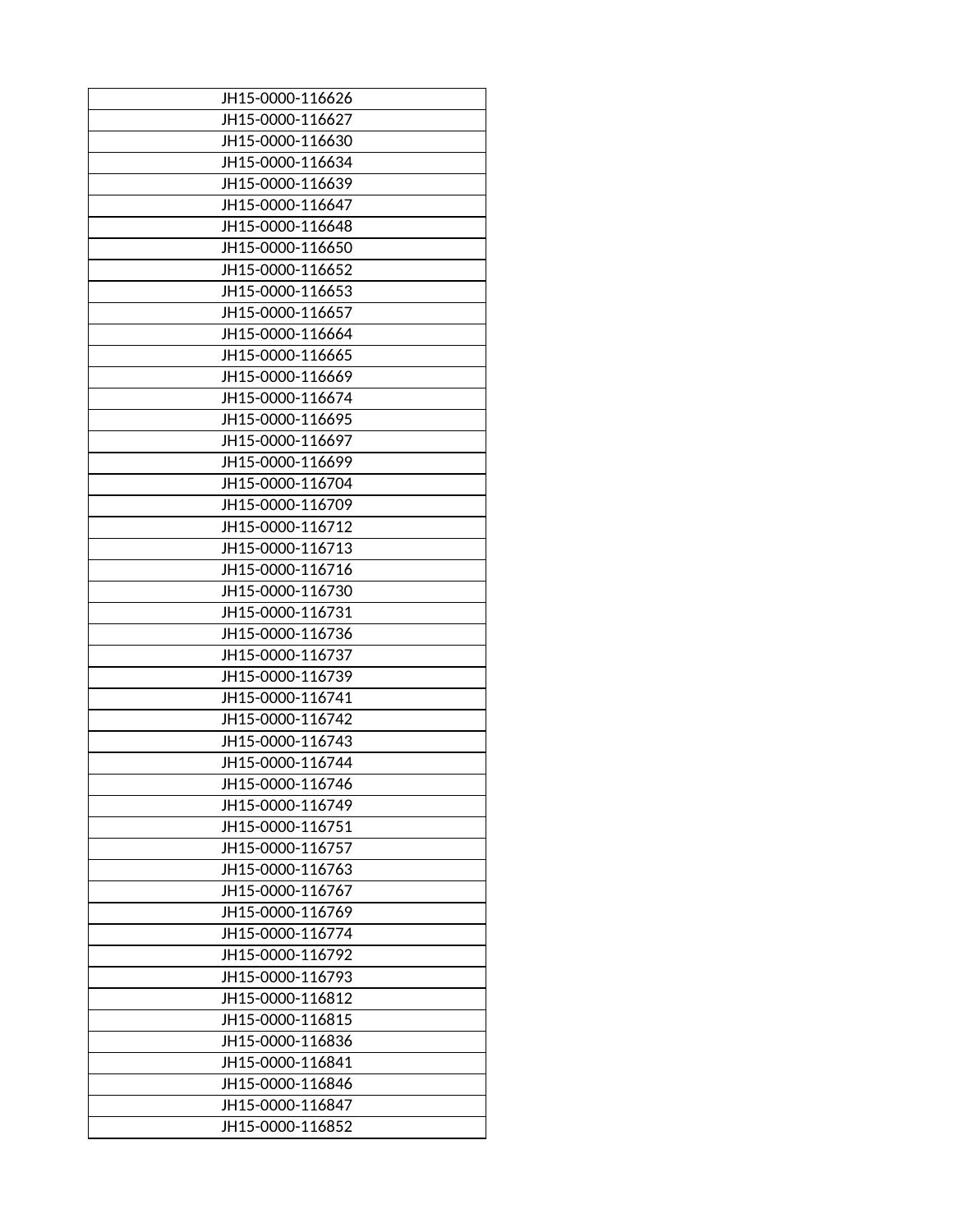| JH15-0000-116853 |
|------------------|
| JH15-0000-116854 |
| JH15-0000-116858 |
| JH15-0000-116863 |
| JH15-0000-116870 |
| JH15-0000-116874 |
| JH15-0000-116876 |
|                  |
| JH15-0000-116879 |
| JH15-0000-116886 |
| JH15-0000-116889 |
| JH15-0000-116893 |
| JH15-0000-116902 |
| JH15-0000-121968 |
| JH15-0000-141316 |
| JH15-0000-141330 |
| JH15-0000-141335 |
| JH15-0001-116453 |
| JH15-0001-116457 |
| JH15-0010-116342 |
| JH15-0010-116346 |
| JH15-0010-116364 |
| JH15-0010-116365 |
| JH15-0010-116367 |
| JH15-0010-116368 |
| JH15-0010-116383 |
| JH15-0010-116393 |
| JH15-0011-116362 |
| JH15-0011-116394 |
| JH15-0100-115962 |
| JH15-0100-115964 |
| JH15-0100-115970 |
| JH15-0100-115983 |
|                  |
| JH15-0100-116000 |
| JH15-0100-116006 |
| JH15-0100-116011 |
| JH15-0100-116012 |
| JH15-0100-116041 |
| JH15-0100-116046 |
| JH15-0100-116069 |
| JH15-0100-116091 |
| JH15-0100-116113 |
| JH15-0100-116115 |
| JH15-0100-116118 |
| JH15-0100-116119 |
| JH15-0100-116147 |
| JH15-0100-116151 |
| JH15-0100-116179 |
| JH15-0100-116182 |
| JH15-0100-116194 |
|                  |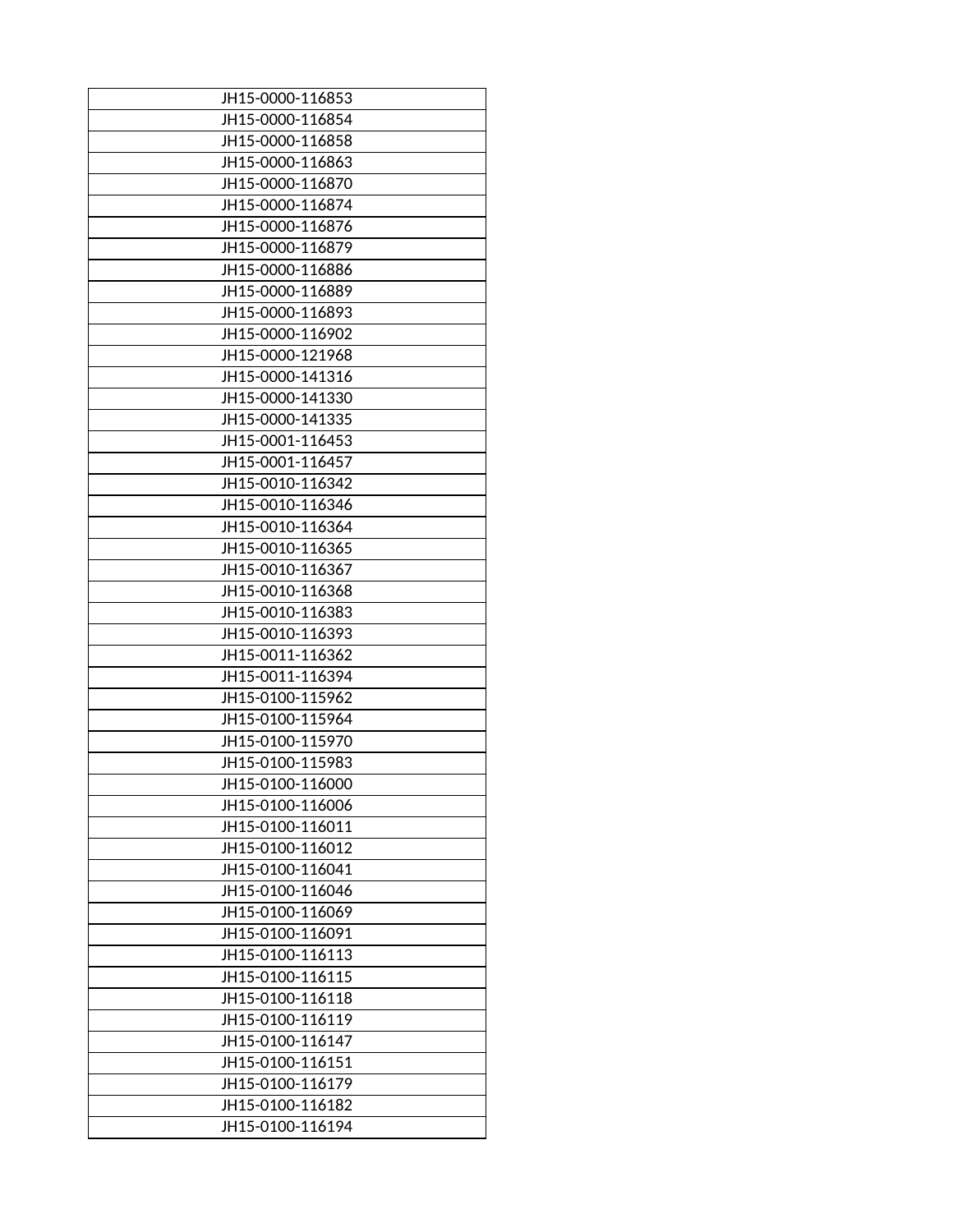| JH15-0100-116211 |
|------------------|
| JH15-0100-116275 |
| JH15-0100-116278 |
| JH15-0100-116296 |
| JH15-0100-116303 |
| JH15-0100-116304 |
|                  |
| JH15-0100-116323 |
| JH15-0100-116338 |
| JH15-0110-115975 |
| JH15-0110-115982 |
| JH15-0110-116001 |
| JH15-0110-116018 |
| JH15-0110-116040 |
| JH15-0110-116048 |
| JH15-0110-116052 |
| JH15-0110-116057 |
| JH15-0110-116077 |
| JH15-0110-116085 |
| JH15-0110-116098 |
| JH15-0110-116108 |
| JH15-0110-116110 |
| JH15-0110-116111 |
| JH15-0110-116120 |
| JH15-0110-116121 |
| JH15-0110-116122 |
| JH15-0110-116124 |
| JH15-0110-116144 |
| JH15-0110-116145 |
| JH15-0110-116156 |
| JH15-0110-116159 |
| JH15-0110-116166 |
| JH15-0110-116171 |
|                  |
| JH15-0110-116188 |
| JH15-0110-116202 |
| JH15-0110-116217 |
| JH15-0110-116240 |
| JH15-0110-116262 |
| JH15-0110-116265 |
| JH15-0110-116274 |
| JH15-0110-116280 |
| JH15-0110-116282 |
| JH15-0110-116288 |
| JH15-0110-116292 |
| JH15-0110-116309 |
| JH15-0110-116316 |
| JH15-0110-116324 |
| JH15-0110-129761 |
| JH15-0110-141317 |
| JH15-0110-141320 |
|                  |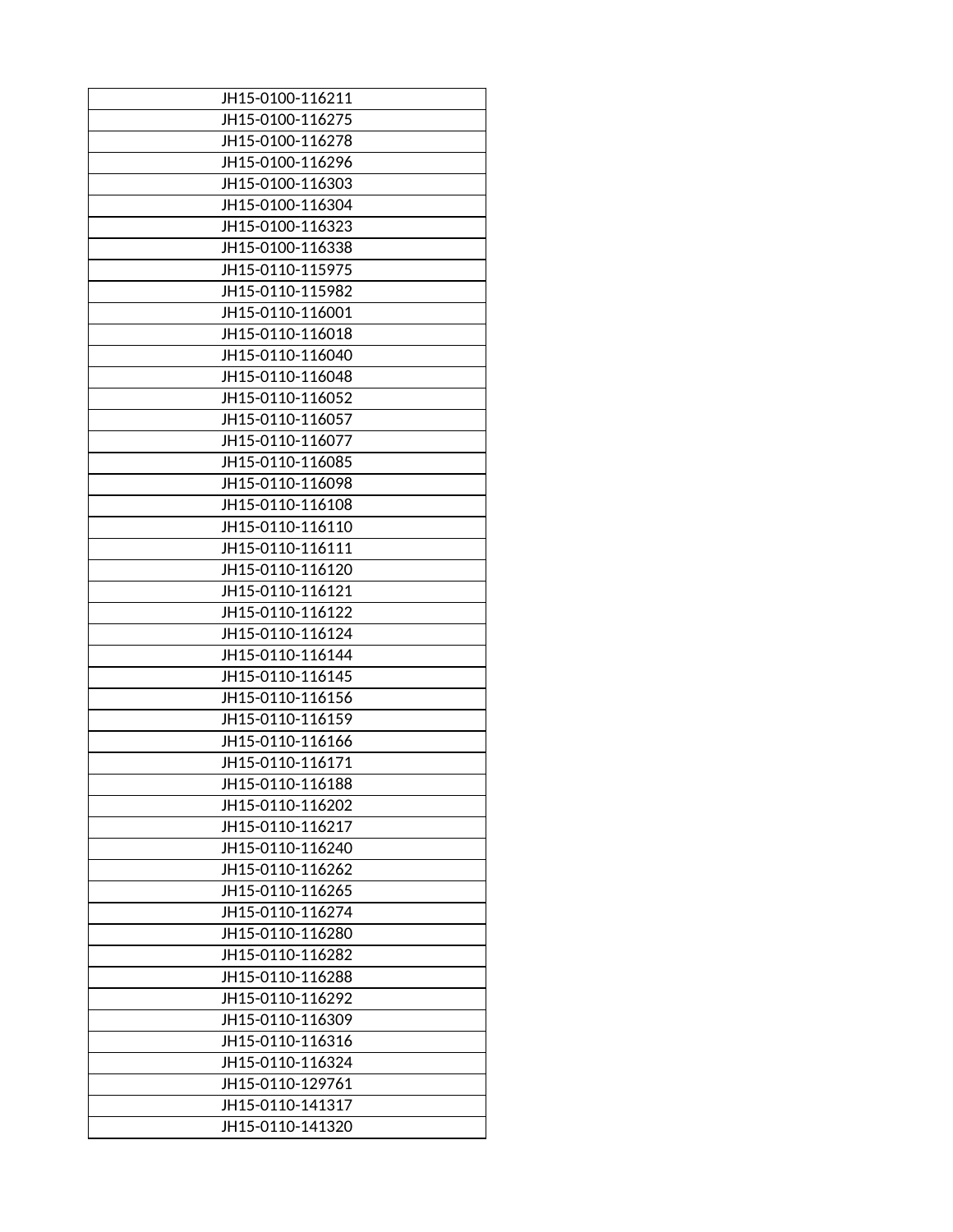| JH15-0110-159609 |
|------------------|
| JH15-0111-116112 |
| JH15-1000-115901 |
| JH15-1000-115902 |
| JH15-1100-115759 |
| JH15-1100-115859 |
| JH15-1110-115768 |
| JH15-1110-115772 |
| JH15-1110-115774 |
| JH15-1110-115781 |
| JH15-1110-115782 |
| JH15-1110-115813 |
| JH15-1110-115815 |
| JH15-1110-115838 |
| JH15-1110-115850 |
| JH15-1110-115854 |
| JH15-1110-115855 |
| JH15-1110-115864 |
| JH15-1110-115875 |
| JH15-1110-115883 |
| JH15-1110-115886 |
| JH15-1110-115933 |
| JH15-1110-115936 |
| JH15-1110-115937 |
| JH15-1110-115939 |
| JH15-1110-115944 |
| JH15-1110-115946 |
| JH15-1111-115812 |
| JH15-2000-115819 |
| JH15-2000-115820 |
| JH15-2000-115853 |
| JH15-2000-115874 |
| JH15-2001-115852 |
| JH15-2010-115826 |
| JH15-2100-115822 |
| JH15-2100-115823 |
| JH15-2100-115831 |
| JH15-2100-115876 |
| JH15-2110-115764 |
| JH15-2110-115769 |
| JH15-2110-115770 |
| JH15-2110-115778 |
| JH15-2110-115814 |
| JH15-2110-115817 |
| JH15-2110-115824 |
| JH15-2110-115828 |
| JH15-2110-115829 |
| JH15-2110-115846 |
| JH15-2110-115856 |
|                  |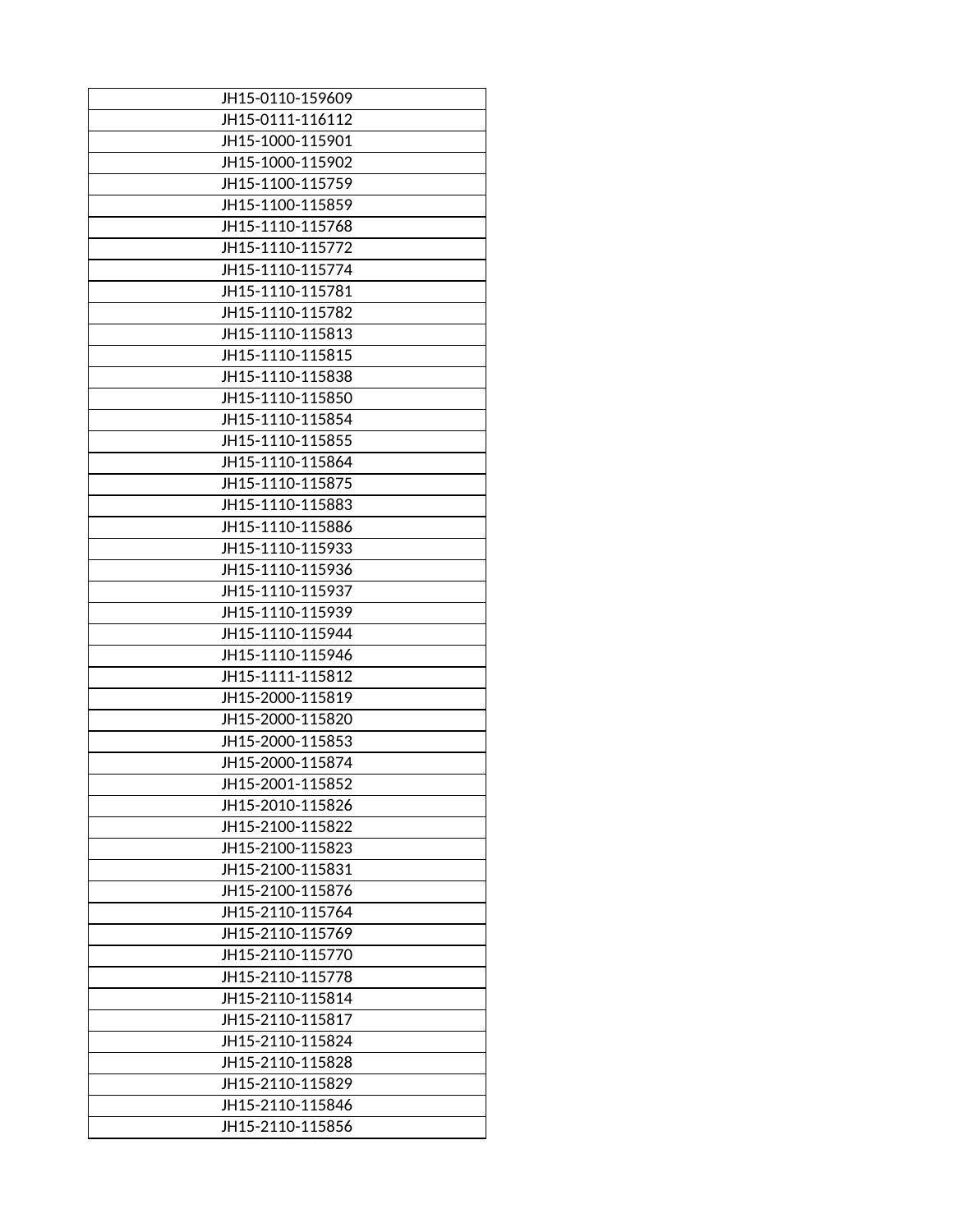| JH15-2110-115865 |
|------------------|
| JH15-2110-115866 |
| JH15-2110-115873 |
| JH15-2110-115878 |
| JH15-2110-115889 |
| JH15-2110-115890 |
| JH15-2110-115892 |
| JH15-2110-115899 |
| JH15-2110-115904 |
| JH15-2110-115905 |
| JH15-2110-115934 |
| JH15-2110-115935 |
| JH15-2110-115949 |
| JH15-2111-115843 |
| JH15-3000-110831 |
| JH15-3000-110918 |
| JH15-3000-115536 |
| JH15-3000-115544 |
| JH15-3000-115548 |
| JH15-3000-115559 |
|                  |
| JH15-3000-115561 |
| JH15-3000-115565 |
| JH15-3000-115568 |
| JH15-3000-115572 |
| JH15-3000-115588 |
| JH15-3000-115594 |
| JH15-3000-115601 |
| JH15-3000-115612 |
| JH15-3000-115616 |
| JH15-3000-115620 |
| JH15-3000-115631 |
| JH15-3000-115638 |
| JH15-3000-115651 |
| JH15-3000-115658 |
| JH15-3000-115666 |
| JH15-3000-115669 |
| JH15-3000-115670 |
| JH15-3000-115677 |
| JH15-3000-115680 |
| JH15-3000-115681 |
| JH15-3000-115684 |
| JH15-3000-115708 |
| JH15-3000-115723 |
|                  |
| JH15-3000-115729 |
| JH15-3000-115739 |
| JH30-0000-116526 |
| JH30-0110-116093 |
| JK05-0000-103641 |
| JK05-0000-103652 |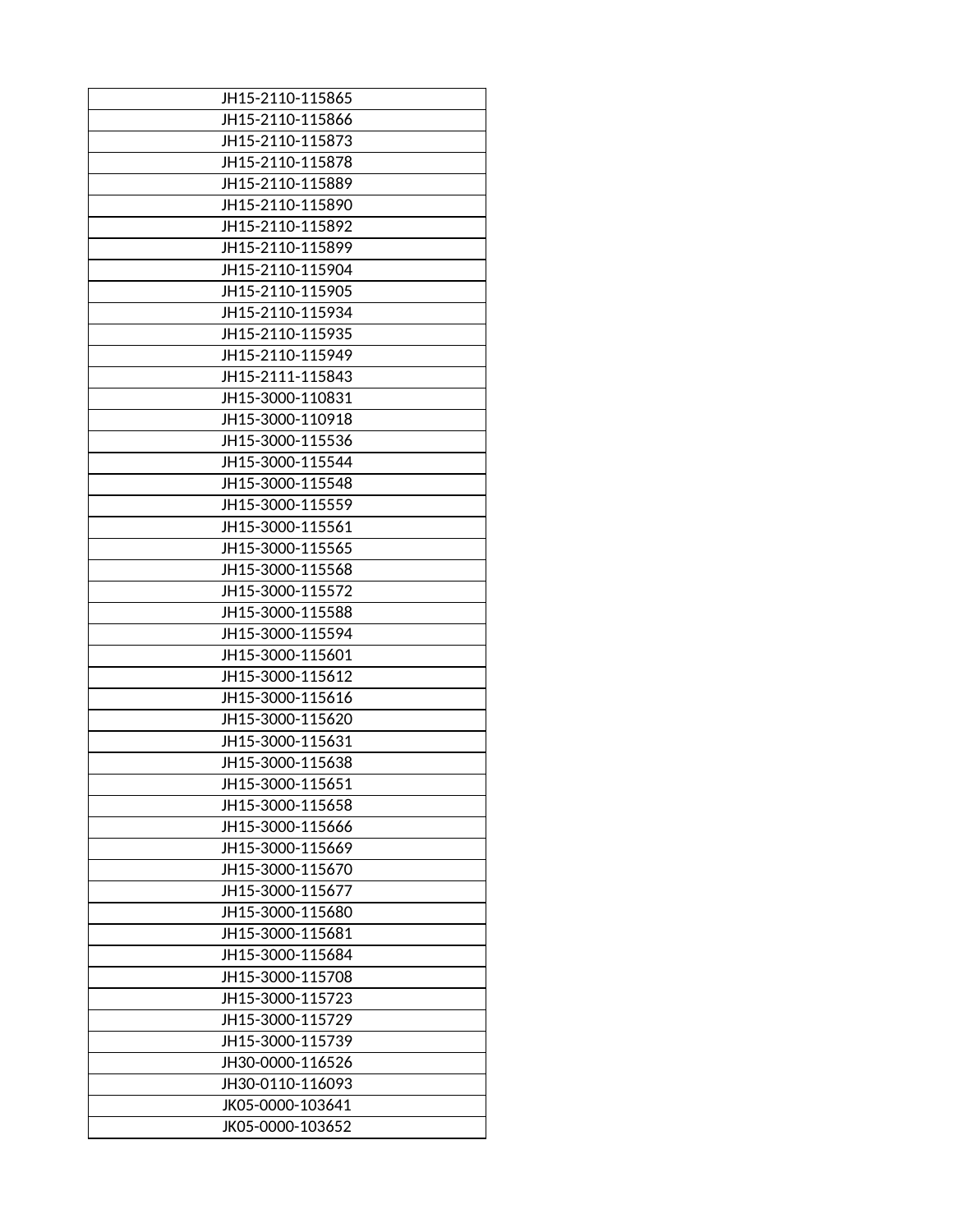| JK05-0100-103515 |
|------------------|
| JK05-0100-103516 |
| JK05-0100-103521 |
| JK05-0101-103500 |
| JK05-0110-103486 |
| JK05-2110-103423 |
| JK05-2111-103432 |
| JK05-3000-103339 |
| JK05-3000-103340 |
| JK05-3000-103345 |
| JK06-0000-103573 |
| JK06-0000-103583 |
| JK06-0000-103584 |
| JK06-0000-103586 |
| JK06-0000-103587 |
| JK06-0000-103591 |
| JK06-0000-103592 |
| JK06-0000-103593 |
| JK06-0000-103597 |
| JK06-0000-103602 |
| JK06-0000-103619 |
| JK06-0100-103465 |
| JK06-0110-103469 |
| JK06-1110-103413 |
| JK06-2000-103415 |
| JK06-3000-103294 |
| JK06-3000-103295 |
| JK06-3000-103296 |
| JK06-3000-103298 |
| JK06-3000-103299 |
| JK06-3000-103305 |
| JK06-3000-103323 |
| JK30-0000-103625 |
| KA27-0000-135033 |
| KA27-0000-141450 |
| KA27-0000-141505 |
| KA27-0000-141682 |
| KA27-0000-141688 |
| KA27-0000-141690 |
| KA27-0000-141691 |
| KA27-0000-141693 |
| KA27-0000-141694 |
| KA27-0000-141701 |
| KA27-0000-141702 |
| KA27-0000-141703 |
| KA27-0000-141706 |
| KA27-0000-141707 |
| KA27-0000-141710 |
| KA27-0000-141711 |
|                  |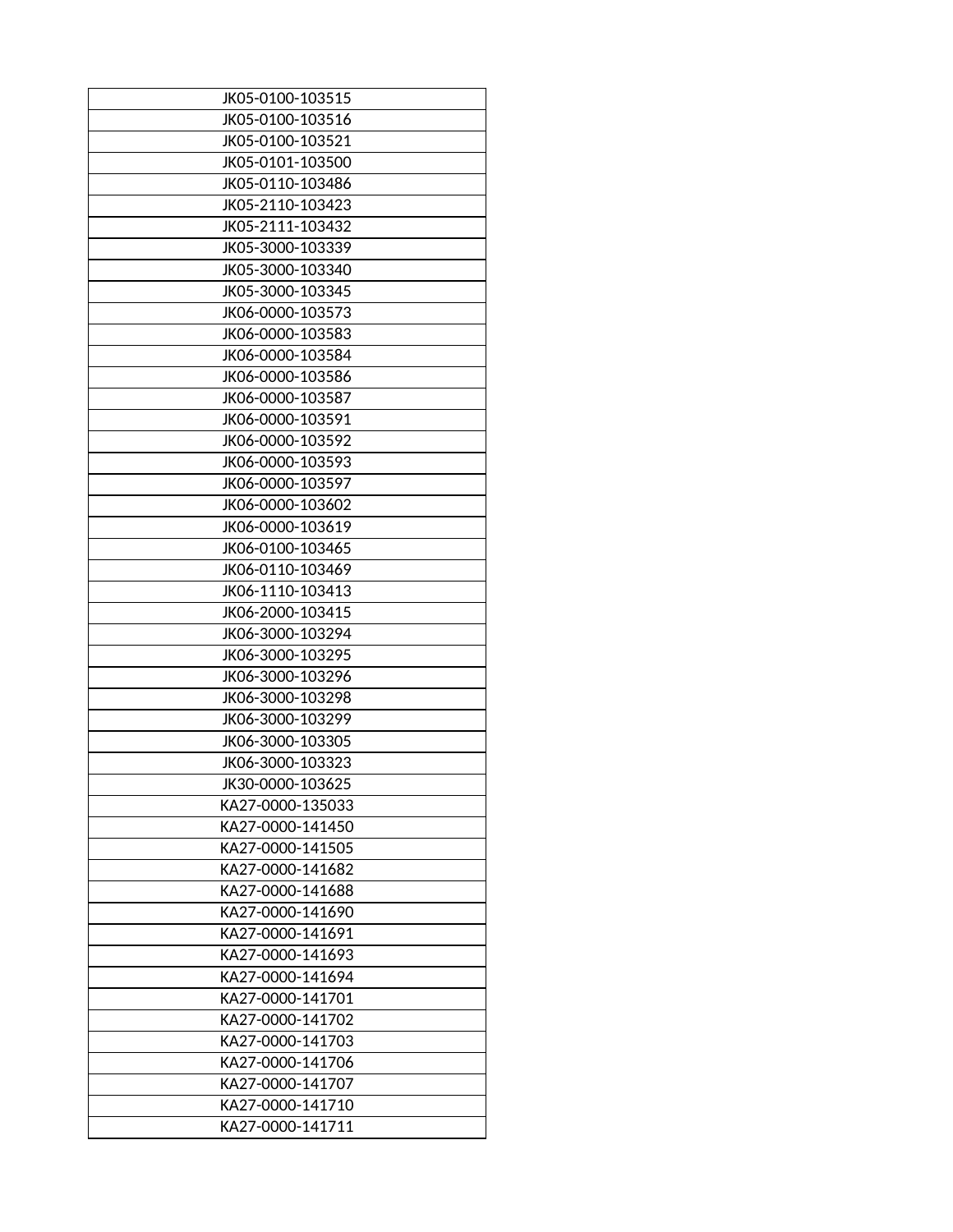| KA27-0000-141721 |
|------------------|
| KA27-0000-141728 |
| KA27-0000-141729 |
| KA27-0000-141731 |
| KA27-0000-141735 |
| KA27-0000-141736 |
| KA27-0000-141738 |
| KA27-0000-141745 |
| KA27-0000-141746 |
| KA27-0000-141749 |
| KA27-0000-141752 |
| KA27-0000-141753 |
| KA27-0000-141758 |
| KA27-0000-141759 |
| KA27-0000-141762 |
| KA27-0000-141764 |
| KA27-0000-141771 |
| KA27-0000-141772 |
| KA27-0000-141773 |
| KA27-0000-141774 |
| KA27-0000-141775 |
| KA27-0000-141780 |
| KA27-0000-141781 |
| KA27-0000-141782 |
| KA27-0000-141783 |
| KA27-0000-141789 |
| KA27-0000-141792 |
| KA27-0000-141799 |
| KA27-0000-141800 |
| KA27-0000-141812 |
| KA27-0000-141814 |
| KA27-0000-141822 |
| KA27-0000-141826 |
| KA27-0000-141829 |
| KA27-0000-141832 |
| KA27-0000-141834 |
| KA27-0000-141838 |
| KA27-0000-141841 |
| KA27-0000-141851 |
| KA27-0000-141859 |
| KA27-0000-141866 |
| KA27-0000-141867 |
| KA27-0000-141871 |
| KA27-0000-141875 |
| KA27-0000-141877 |
| KA27-0000-141883 |
| KA27-0000-141887 |
| KA27-0000-141888 |
| KA27-0000-141890 |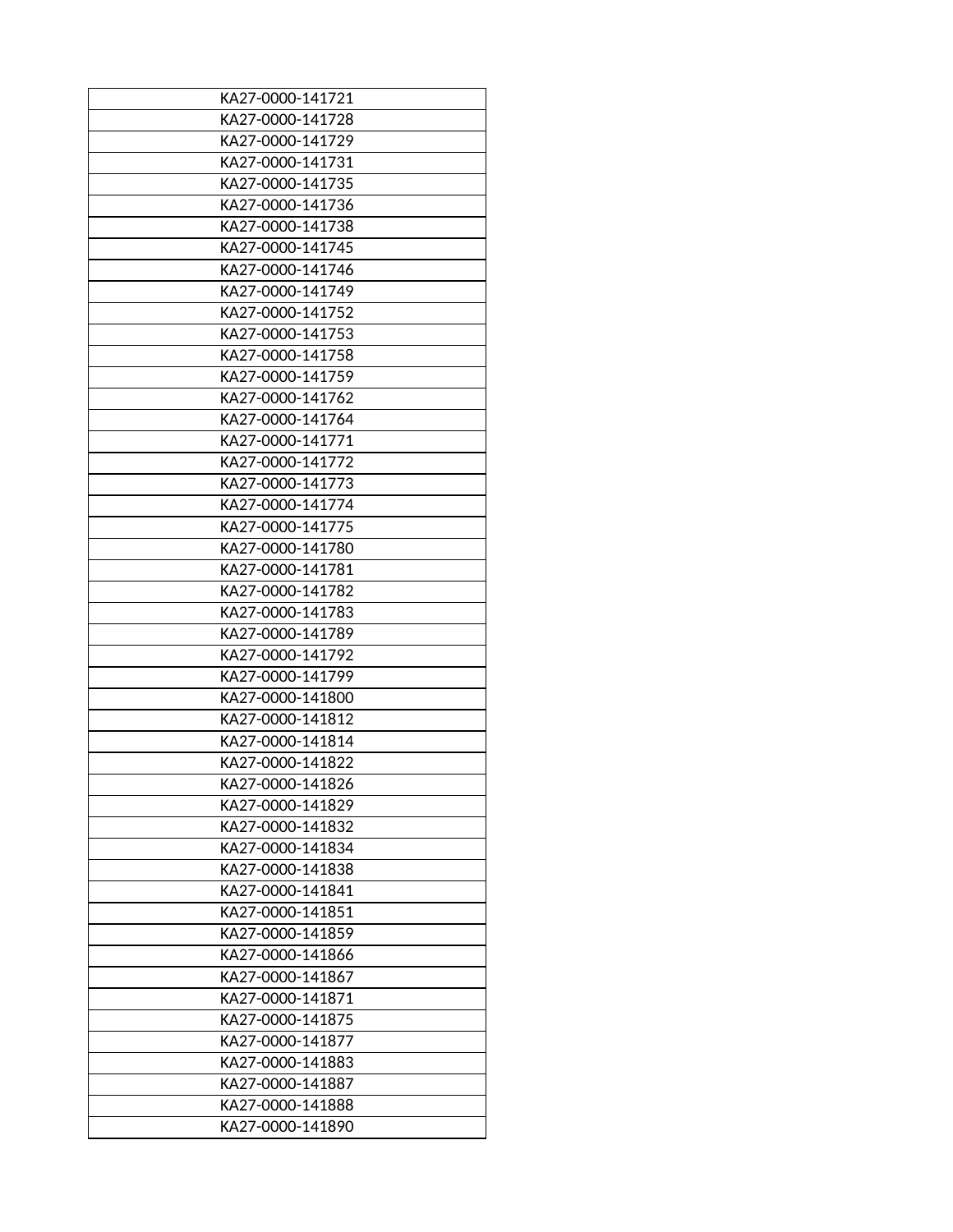| KA27-0000-141918<br>KA27-0000-141921<br>KA27-0000-141923<br>KA27-0000-141930<br>KA27-0000-141934<br>KA27-0000-141938<br>KA27-0000-141940<br>KA27-0000-141964<br>KA27-0000-141970<br>KA27-0000-141982<br>KA27-0000-141984<br>KA27-0000-141996<br>KA27-0000-142005<br>KA27-0000-142006<br>KA27-0000-142030<br>KA27-0000-142042<br>KA27-0000-142044<br>KA27-0000-142048<br>KA27-0000-142064<br>KA27-0000-142090<br>KA27-0000-142096<br>KA27-0000-142099<br>KA27-0000-142110<br>KA27-0000-142112<br>KA27-0000-142114<br>KA27-0000-142121<br>KA27-0000-142123<br>KA27-0000-142127<br>KA27-0000-142130<br>KA27-0000-142152<br>KA27-0000-142153<br>KA27-0000-142157<br>KA27-0000-142158<br>KA27-0000-142160<br>KA27-0000-142162<br>KA27-0000-142174<br>KA27-0000-142177<br>KA27-0000-142186<br>KA27-0000-142199<br>KA27-0000-142204<br>KA27-0000-142205<br>KA27-0000-142210<br>KA27-0000-142211<br>KA27-0000-142214<br>KA27-0000-142218<br>KA27-0000-142238<br>KA27-0000-142242 | KA27-0000-141900 |
|--------------------------------------------------------------------------------------------------------------------------------------------------------------------------------------------------------------------------------------------------------------------------------------------------------------------------------------------------------------------------------------------------------------------------------------------------------------------------------------------------------------------------------------------------------------------------------------------------------------------------------------------------------------------------------------------------------------------------------------------------------------------------------------------------------------------------------------------------------------------------------------------------------------------------------------------------------------------------|------------------|
|                                                                                                                                                                                                                                                                                                                                                                                                                                                                                                                                                                                                                                                                                                                                                                                                                                                                                                                                                                          |                  |
|                                                                                                                                                                                                                                                                                                                                                                                                                                                                                                                                                                                                                                                                                                                                                                                                                                                                                                                                                                          |                  |
|                                                                                                                                                                                                                                                                                                                                                                                                                                                                                                                                                                                                                                                                                                                                                                                                                                                                                                                                                                          |                  |
|                                                                                                                                                                                                                                                                                                                                                                                                                                                                                                                                                                                                                                                                                                                                                                                                                                                                                                                                                                          |                  |
|                                                                                                                                                                                                                                                                                                                                                                                                                                                                                                                                                                                                                                                                                                                                                                                                                                                                                                                                                                          |                  |
|                                                                                                                                                                                                                                                                                                                                                                                                                                                                                                                                                                                                                                                                                                                                                                                                                                                                                                                                                                          |                  |
|                                                                                                                                                                                                                                                                                                                                                                                                                                                                                                                                                                                                                                                                                                                                                                                                                                                                                                                                                                          |                  |
|                                                                                                                                                                                                                                                                                                                                                                                                                                                                                                                                                                                                                                                                                                                                                                                                                                                                                                                                                                          |                  |
|                                                                                                                                                                                                                                                                                                                                                                                                                                                                                                                                                                                                                                                                                                                                                                                                                                                                                                                                                                          |                  |
|                                                                                                                                                                                                                                                                                                                                                                                                                                                                                                                                                                                                                                                                                                                                                                                                                                                                                                                                                                          |                  |
|                                                                                                                                                                                                                                                                                                                                                                                                                                                                                                                                                                                                                                                                                                                                                                                                                                                                                                                                                                          |                  |
|                                                                                                                                                                                                                                                                                                                                                                                                                                                                                                                                                                                                                                                                                                                                                                                                                                                                                                                                                                          |                  |
|                                                                                                                                                                                                                                                                                                                                                                                                                                                                                                                                                                                                                                                                                                                                                                                                                                                                                                                                                                          |                  |
|                                                                                                                                                                                                                                                                                                                                                                                                                                                                                                                                                                                                                                                                                                                                                                                                                                                                                                                                                                          |                  |
|                                                                                                                                                                                                                                                                                                                                                                                                                                                                                                                                                                                                                                                                                                                                                                                                                                                                                                                                                                          |                  |
|                                                                                                                                                                                                                                                                                                                                                                                                                                                                                                                                                                                                                                                                                                                                                                                                                                                                                                                                                                          |                  |
|                                                                                                                                                                                                                                                                                                                                                                                                                                                                                                                                                                                                                                                                                                                                                                                                                                                                                                                                                                          |                  |
|                                                                                                                                                                                                                                                                                                                                                                                                                                                                                                                                                                                                                                                                                                                                                                                                                                                                                                                                                                          |                  |
|                                                                                                                                                                                                                                                                                                                                                                                                                                                                                                                                                                                                                                                                                                                                                                                                                                                                                                                                                                          |                  |
|                                                                                                                                                                                                                                                                                                                                                                                                                                                                                                                                                                                                                                                                                                                                                                                                                                                                                                                                                                          |                  |
|                                                                                                                                                                                                                                                                                                                                                                                                                                                                                                                                                                                                                                                                                                                                                                                                                                                                                                                                                                          |                  |
|                                                                                                                                                                                                                                                                                                                                                                                                                                                                                                                                                                                                                                                                                                                                                                                                                                                                                                                                                                          |                  |
|                                                                                                                                                                                                                                                                                                                                                                                                                                                                                                                                                                                                                                                                                                                                                                                                                                                                                                                                                                          |                  |
|                                                                                                                                                                                                                                                                                                                                                                                                                                                                                                                                                                                                                                                                                                                                                                                                                                                                                                                                                                          |                  |
|                                                                                                                                                                                                                                                                                                                                                                                                                                                                                                                                                                                                                                                                                                                                                                                                                                                                                                                                                                          |                  |
|                                                                                                                                                                                                                                                                                                                                                                                                                                                                                                                                                                                                                                                                                                                                                                                                                                                                                                                                                                          |                  |
|                                                                                                                                                                                                                                                                                                                                                                                                                                                                                                                                                                                                                                                                                                                                                                                                                                                                                                                                                                          |                  |
|                                                                                                                                                                                                                                                                                                                                                                                                                                                                                                                                                                                                                                                                                                                                                                                                                                                                                                                                                                          |                  |
|                                                                                                                                                                                                                                                                                                                                                                                                                                                                                                                                                                                                                                                                                                                                                                                                                                                                                                                                                                          |                  |
|                                                                                                                                                                                                                                                                                                                                                                                                                                                                                                                                                                                                                                                                                                                                                                                                                                                                                                                                                                          |                  |
|                                                                                                                                                                                                                                                                                                                                                                                                                                                                                                                                                                                                                                                                                                                                                                                                                                                                                                                                                                          |                  |
|                                                                                                                                                                                                                                                                                                                                                                                                                                                                                                                                                                                                                                                                                                                                                                                                                                                                                                                                                                          |                  |
|                                                                                                                                                                                                                                                                                                                                                                                                                                                                                                                                                                                                                                                                                                                                                                                                                                                                                                                                                                          |                  |
|                                                                                                                                                                                                                                                                                                                                                                                                                                                                                                                                                                                                                                                                                                                                                                                                                                                                                                                                                                          |                  |
|                                                                                                                                                                                                                                                                                                                                                                                                                                                                                                                                                                                                                                                                                                                                                                                                                                                                                                                                                                          |                  |
|                                                                                                                                                                                                                                                                                                                                                                                                                                                                                                                                                                                                                                                                                                                                                                                                                                                                                                                                                                          |                  |
|                                                                                                                                                                                                                                                                                                                                                                                                                                                                                                                                                                                                                                                                                                                                                                                                                                                                                                                                                                          |                  |
|                                                                                                                                                                                                                                                                                                                                                                                                                                                                                                                                                                                                                                                                                                                                                                                                                                                                                                                                                                          |                  |
|                                                                                                                                                                                                                                                                                                                                                                                                                                                                                                                                                                                                                                                                                                                                                                                                                                                                                                                                                                          |                  |
|                                                                                                                                                                                                                                                                                                                                                                                                                                                                                                                                                                                                                                                                                                                                                                                                                                                                                                                                                                          |                  |
|                                                                                                                                                                                                                                                                                                                                                                                                                                                                                                                                                                                                                                                                                                                                                                                                                                                                                                                                                                          |                  |
|                                                                                                                                                                                                                                                                                                                                                                                                                                                                                                                                                                                                                                                                                                                                                                                                                                                                                                                                                                          |                  |
|                                                                                                                                                                                                                                                                                                                                                                                                                                                                                                                                                                                                                                                                                                                                                                                                                                                                                                                                                                          |                  |
|                                                                                                                                                                                                                                                                                                                                                                                                                                                                                                                                                                                                                                                                                                                                                                                                                                                                                                                                                                          |                  |
|                                                                                                                                                                                                                                                                                                                                                                                                                                                                                                                                                                                                                                                                                                                                                                                                                                                                                                                                                                          |                  |
|                                                                                                                                                                                                                                                                                                                                                                                                                                                                                                                                                                                                                                                                                                                                                                                                                                                                                                                                                                          |                  |
|                                                                                                                                                                                                                                                                                                                                                                                                                                                                                                                                                                                                                                                                                                                                                                                                                                                                                                                                                                          |                  |
|                                                                                                                                                                                                                                                                                                                                                                                                                                                                                                                                                                                                                                                                                                                                                                                                                                                                                                                                                                          | KA27-0000-142243 |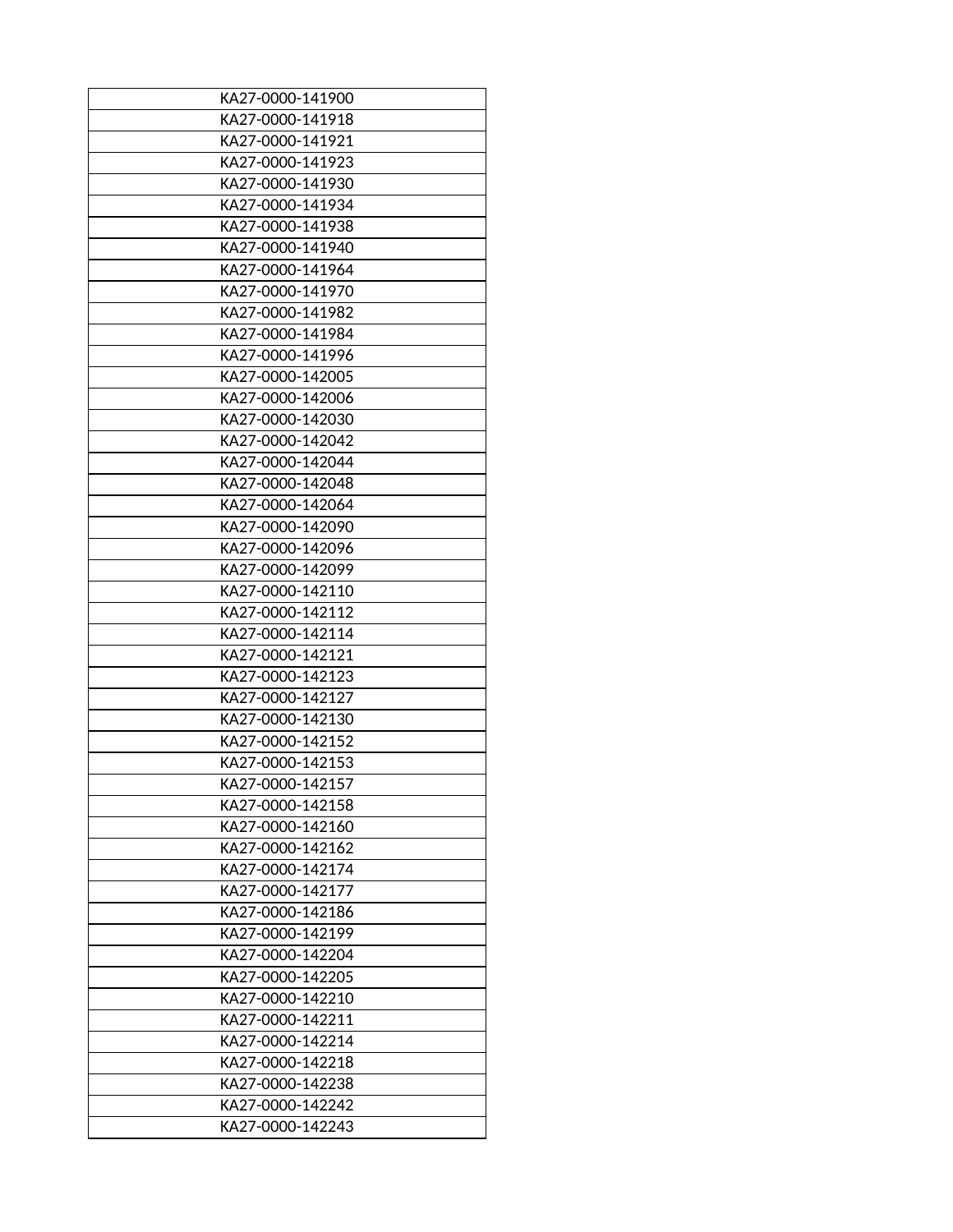| KA27-0000-142250 |
|------------------|
| KA27-0000-142254 |
| KA27-0000-142255 |
| KA27-0000-142267 |
| KA27-0000-142268 |
| KA27-0000-142274 |
| KA27-0000-142277 |
| KA27-0000-142278 |
| KA27-0000-142286 |
| KA27-0000-142287 |
| KA27-0000-142289 |
| KA27-0000-157393 |
| KA27-0000-157400 |
| KA27-0001-137794 |
| KA27-0001-137798 |
| KA27-0001-137858 |
| KA27-0001-137917 |
| KA27-0010-137542 |
| KA27-0010-137552 |
| KA27-0010-137557 |
| KA27-0010-137558 |
| KA27-0010-137559 |
| KA27-0010-137560 |
| KA27-0010-137567 |
| KA27-0010-137568 |
| KA27-0010-137572 |
| KA27-0010-137594 |
| KA27-0010-137602 |
| KA27-0010-137604 |
| KA27-0100-136667 |
| KA27-0100-136900 |
| KA27-0100-136901 |
| KA27-0100-136930 |
| KA27-0100-136931 |
| KA27-0100-136932 |
| KA27-0100-136939 |
| KA27-0100-136940 |
| KA27-0100-136944 |
| KA27-0100-136955 |
| KA27-0100-136959 |
| KA27-0100-136966 |
| KA27-0100-136981 |
| KA27-0100-136982 |
| KA27-0100-137012 |
| KA27-0100-137016 |
| KA27-0100-137017 |
| KA27-0100-137018 |
| KA27-0100-137020 |
| KA27-0100-137028 |
|                  |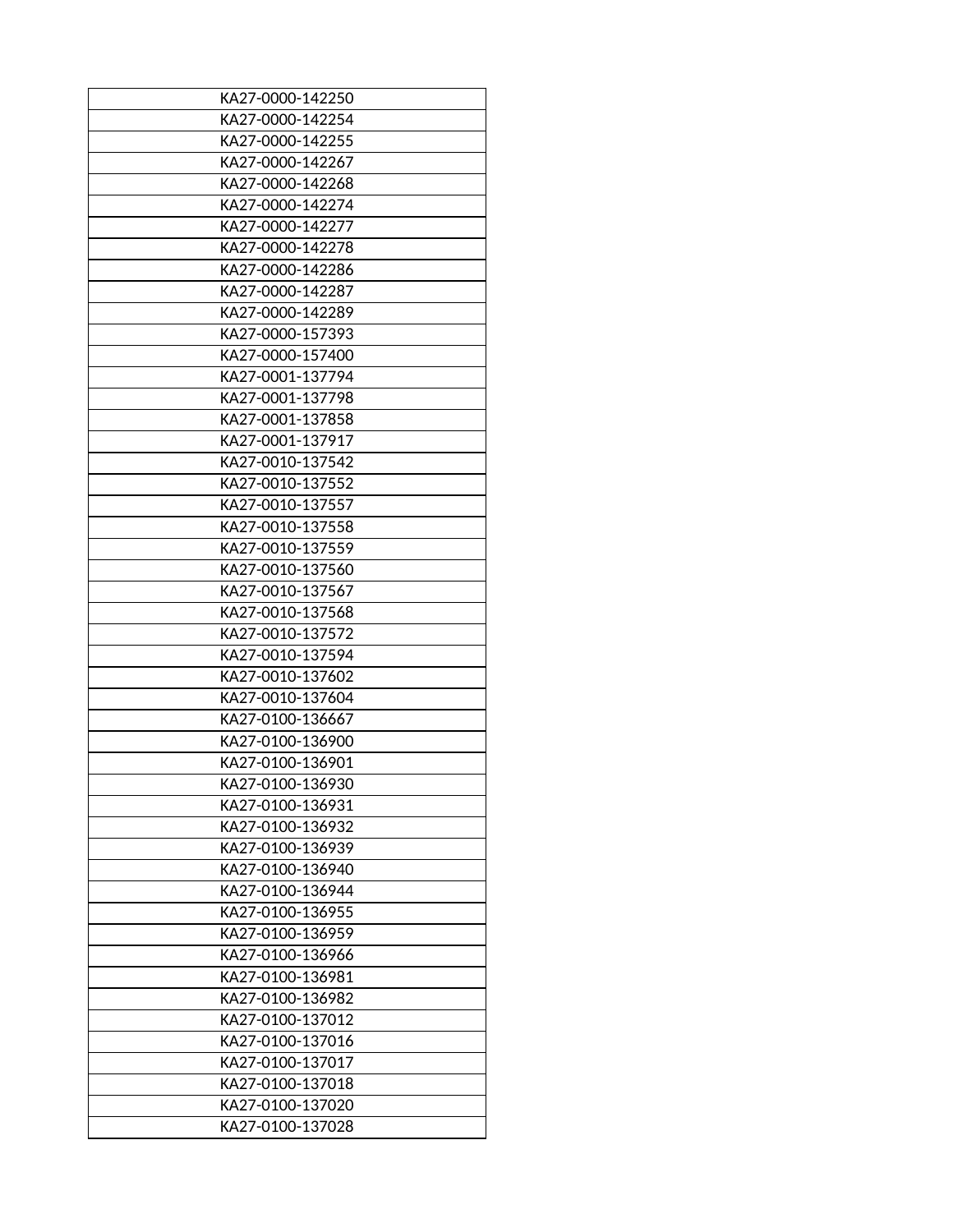| KA27-0100-137034 |
|------------------|
| KA27-0100-137038 |
| KA27-0100-137044 |
| KA27-0100-137056 |
| KA27-0100-137060 |
| KA27-0100-137062 |
| KA27-0100-137065 |
| KA27-0100-137079 |
| KA27-0100-137082 |
| KA27-0100-137087 |
| KA27-0100-137101 |
| KA27-0100-137118 |
| KA27-0100-137130 |
| KA27-0100-137133 |
| KA27-0100-137142 |
| KA27-0100-137143 |
| KA27-0100-137144 |
| KA27-0100-137153 |
| KA27-0100-137157 |
| KA27-0100-137174 |
| KA27-0100-137177 |
| KA27-0100-137191 |
| KA27-0100-137205 |
| KA27-0100-137214 |
| KA27-0100-137222 |
| KA27-0100-137258 |
| KA27-0100-137278 |
| KA27-0100-137290 |
| KA27-0100-137291 |
| KA27-0100-137306 |
| KA27-0100-137323 |
| KA27-0100-137348 |
| KA27-0100-137359 |
| KA27-0100-137374 |
| KA27-0100-137377 |
| KA27-0100-137384 |
| KA27-0100-137401 |
| KA27-0100-137416 |
| KA27-0100-137455 |
| KA27-0100-137456 |
| KA27-0100-157389 |
| KA27-0101-137368 |
| KA27-0101-137419 |
| KA27-0110-136762 |
| KA27-0110-136910 |
| KA27-0110-136928 |
| KA27-0110-136933 |
| KA27-0110-136938 |
| KA27-0110-136942 |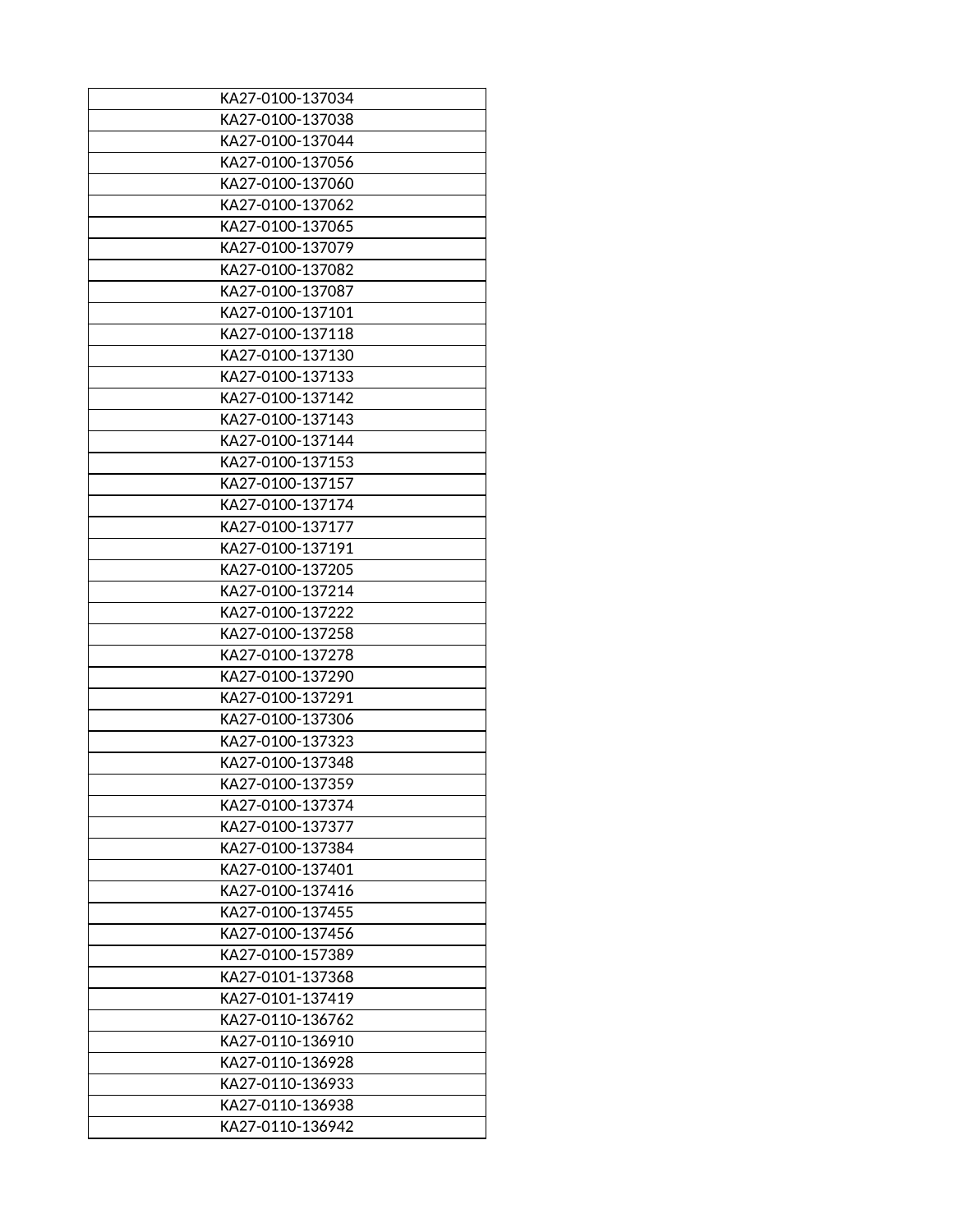| KA27-0110-136946 |
|------------------|
| KA27-0110-136947 |
| KA27-0110-136958 |
| KA27-0110-136962 |
| KA27-0110-136971 |
| KA27-0110-136972 |
| KA27-0110-136973 |
| KA27-0110-136974 |
| KA27-0110-136975 |
| KA27-0110-136983 |
| KA27-0110-136984 |
| KA27-0110-136985 |
| KA27-0110-136990 |
| KA27-0110-136992 |
| KA27-0110-136994 |
| KA27-0110-136996 |
| KA27-0110-136997 |
| KA27-0110-136999 |
| KA27-0110-137001 |
| KA27-0110-137003 |
| KA27-0110-137004 |
| KA27-0110-137006 |
| KA27-0110-137008 |
| KA27-0110-137015 |
| KA27-0110-137023 |
| KA27-0110-137032 |
| KA27-0110-137049 |
| KA27-0110-137053 |
| KA27-0110-137057 |
| KA27-0110-137059 |
| KA27-0110-137061 |
| KA27-0110-137073 |
| KA27-0110-137076 |
| KA27-0110-137081 |
| KA27-0110-137083 |
| KA27-0110-137092 |
| KA27-0110-137093 |
| KA27-0110-137096 |
| KA27-0110-137100 |
| KA27-0110-137104 |
| KA27-0110-137106 |
| KA27-0110-137107 |
| KA27-0110-137109 |
| KA27-0110-137116 |
| KA27-0110-137128 |
| KA27-0110-137129 |
| KA27-0110-137134 |
| KA27-0110-137141 |
| KA27-0110-137149 |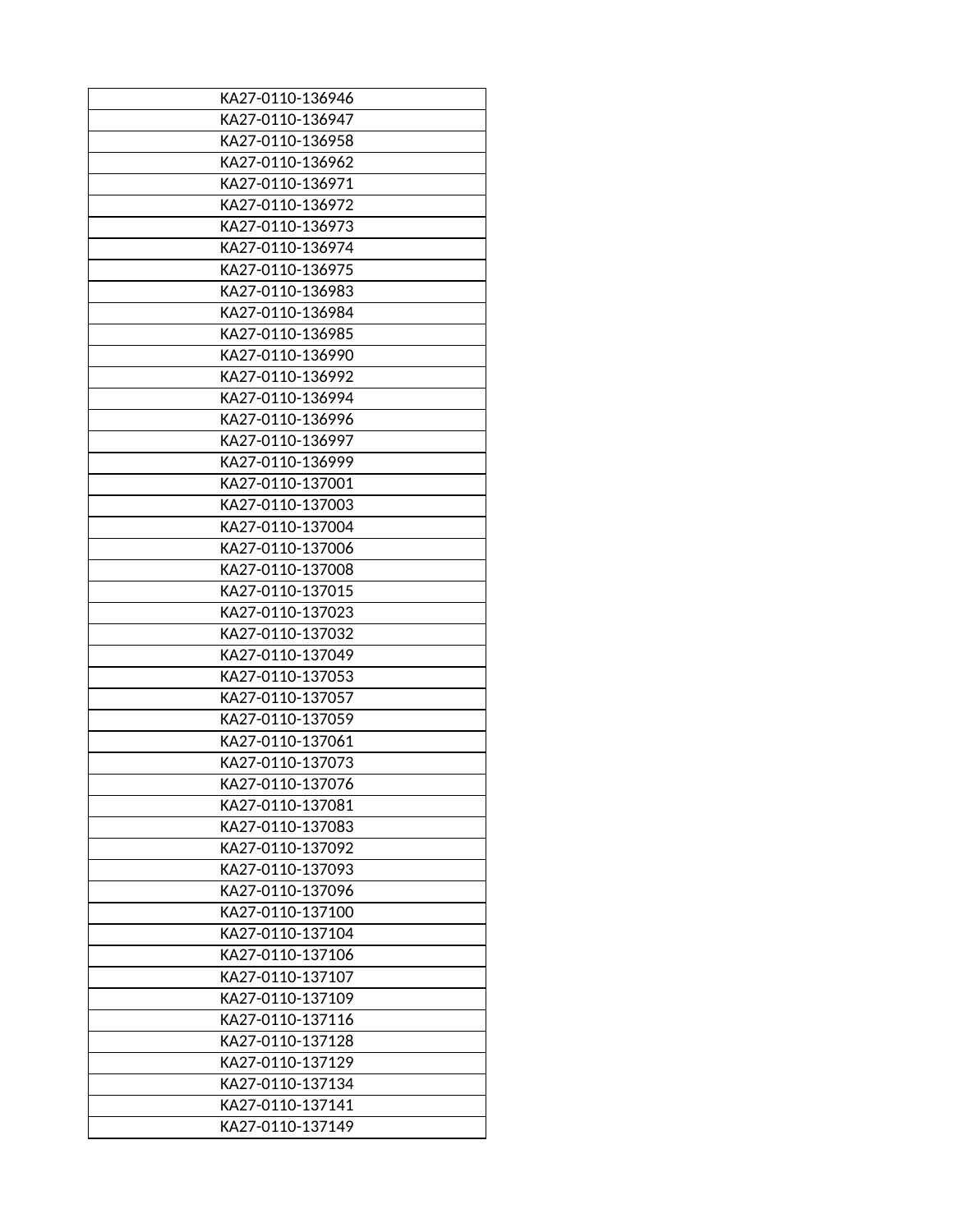| KA27-0110-137151 |
|------------------|
| KA27-0110-137162 |
| KA27-0110-137192 |
| KA27-0110-137215 |
| KA27-0110-137218 |
| KA27-0110-137224 |
| KA27-0110-137243 |
| KA27-0110-137259 |
| KA27-0110-137265 |
| KA27-0110-137269 |
| KA27-0110-137286 |
| KA27-0110-137299 |
| KA27-0110-137301 |
| KA27-0110-137318 |
| KA27-0110-137343 |
| KA27-0110-137356 |
| KA27-0110-137364 |
| KA27-0110-137380 |
| KA27-0110-137405 |
| KA27-0110-137409 |
| KA27-0110-137415 |
| KA27-0110-137418 |
| KA27-0110-137425 |
| KA27-0110-137427 |
| KA27-0111-136700 |
| KA27-0111-136709 |
| KA27-0111-136725 |
| KA27-0111-136750 |
| KA27-0111-136903 |
| KA27-0111-136909 |
|                  |
| KA27-0111-136925 |
| KA27-0111-137175 |
| KA27-0111-137198 |
| KA27-0111-137277 |
| KA27-0111-137305 |
| KA27-0111-137367 |
| KA27-0111-137437 |
| KA27-1100-136470 |
| KA27-1100-136473 |
| KA27-1100-136554 |
| KA27-1110-124402 |
| KA27-1110-136259 |
| KA27-1110-136260 |
| KA27-1110-136268 |
| KA27-1110-136273 |
| KA27-1110-136277 |
| KA27-1110-136281 |
| KA27-1110-136289 |
| KA27-1110-136301 |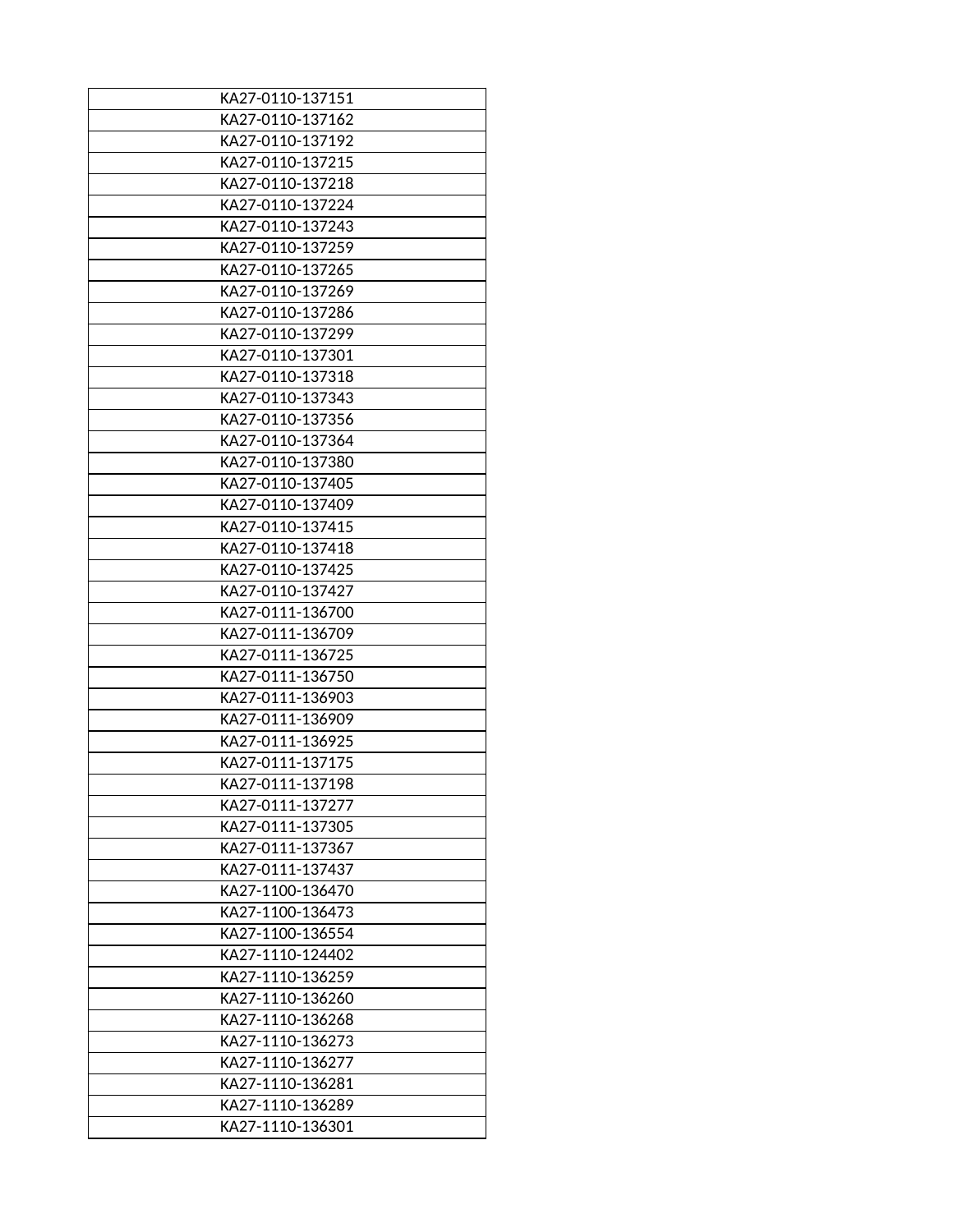| KA27-1110-136337 |
|------------------|
| KA27-1110-136350 |
| KA27-1110-136486 |
| KA27-1110-136517 |
| KA27-1110-136526 |
| KA27-1110-136545 |
| KA27-1110-136566 |
| KA27-1110-136601 |
| KA27-1110-136603 |
| KA27-1110-136604 |
| KA27-1111-136245 |
| KA27-1111-136326 |
| KA27-1111-136384 |
| KA27-1111-136393 |
| KA27-1111-136420 |
| KA27-1111-136438 |
| KA27-2000-136483 |
| KA27-2000-136485 |
| KA27-2000-136488 |
| KA27-2000-136490 |
| KA27-2000-136493 |
| KA27-2000-136494 |
| KA27-2000-136497 |
| KA27-2000-136506 |
| KA27-2000-136529 |
| KA27-2000-136617 |
| KA27-2000-136624 |
| KA27-2000-136652 |
| KA27-2000-136659 |
| KA27-2010-136474 |
| KA27-2010-136478 |
| KA27-2010-136492 |
| KA27-2011-136311 |
| KA27-2100-136402 |
| KA27-2100-136466 |
| KA27-2100-136469 |
| KA27-2100-136472 |
| KA27-2100-136477 |
| KA27-2100-136480 |
| KA27-2100-136482 |
| KA27-2100-136501 |
| KA27-2100-136513 |
| KA27-2100-136516 |
| KA27-2100-136520 |
| KA27-2100-136531 |
| KA27-2100-136557 |
| KA27-2100-136622 |
| KA27-2100-136641 |
| KA27-2101-136498 |
|                  |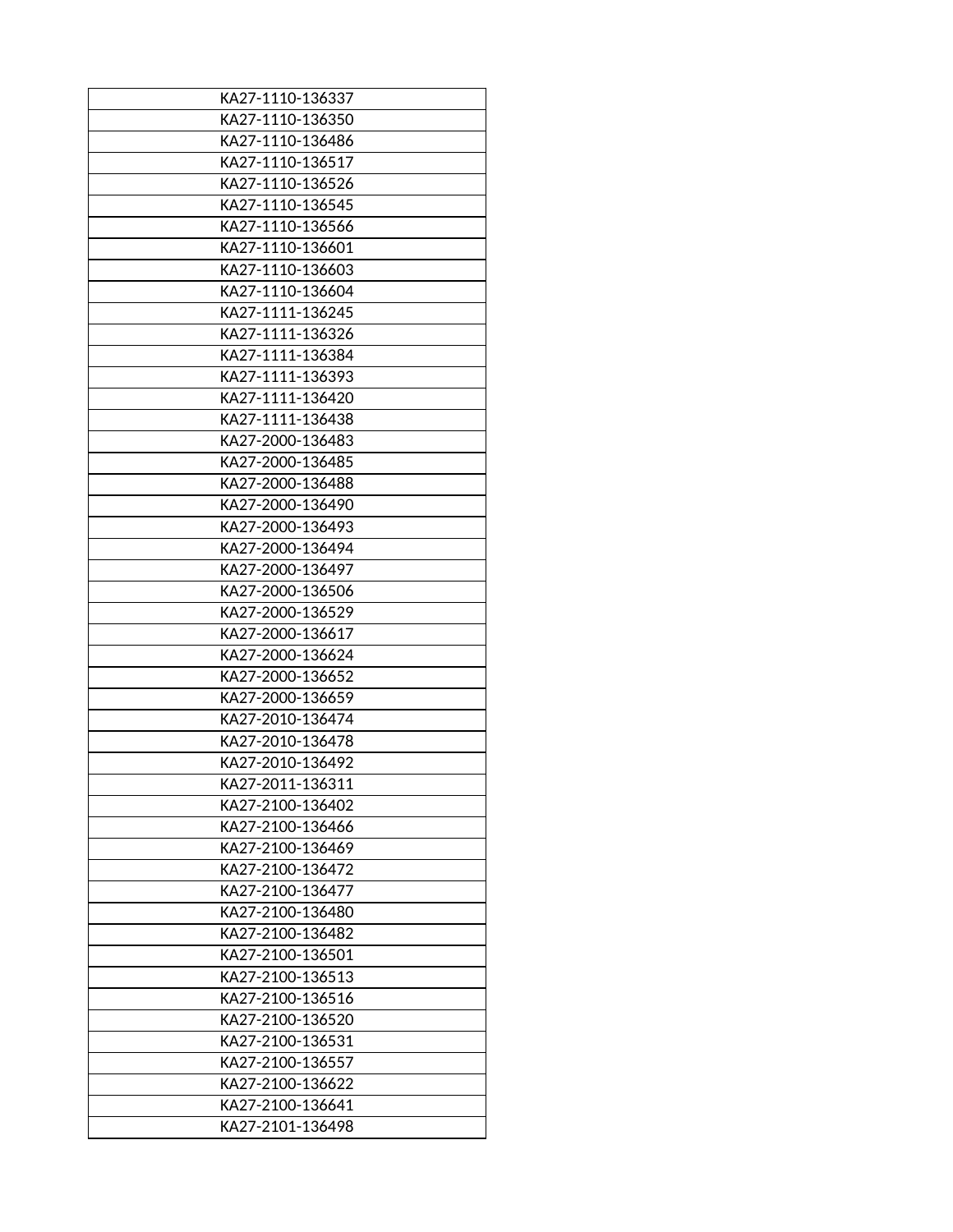| KA27-2110-136243 |
|------------------|
| KA27-2110-136246 |
| KA27-2110-136247 |
| KA27-2110-136252 |
| KA27-2110-136256 |
| KA27-2110-136258 |
| KA27-2110-136270 |
| KA27-2110-136278 |
| KA27-2110-136295 |
| KA27-2110-136298 |
| KA27-2110-136300 |
| KA27-2110-136309 |
| KA27-2110-136315 |
| KA27-2110-136317 |
| KA27-2110-136320 |
| KA27-2110-136325 |
| KA27-2110-136327 |
| KA27-2110-136329 |
| KA27-2110-136333 |
| KA27-2110-136338 |
| KA27-2110-136348 |
| KA27-2110-136355 |
| KA27-2110-136364 |
| KA27-2110-136367 |
| KA27-2110-136368 |
| KA27-2110-136377 |
| KA27-2110-136378 |
| KA27-2110-136512 |
| KA27-2110-136523 |
| KA27-2110-136524 |
| KA27-2110-136538 |
| KA27-2110-136547 |
| KA27-2110-136562 |
| KA27-2110-136575 |
| KA27-2110-136583 |
| KA27-2110-136596 |
| KA27-2111-114309 |
| KA27-2111-136240 |
| KA27-2111-136265 |
| KA27-2111-136290 |
| KA27-2111-136297 |
| KA27-2111-136314 |
| KA27-2111-136328 |
| KA27-2111-136374 |
| KA27-2111-136390 |
| KA27-2111-136397 |
| KA27-2111-136408 |
| KA27-2111-136435 |
| KA27-2111-136436 |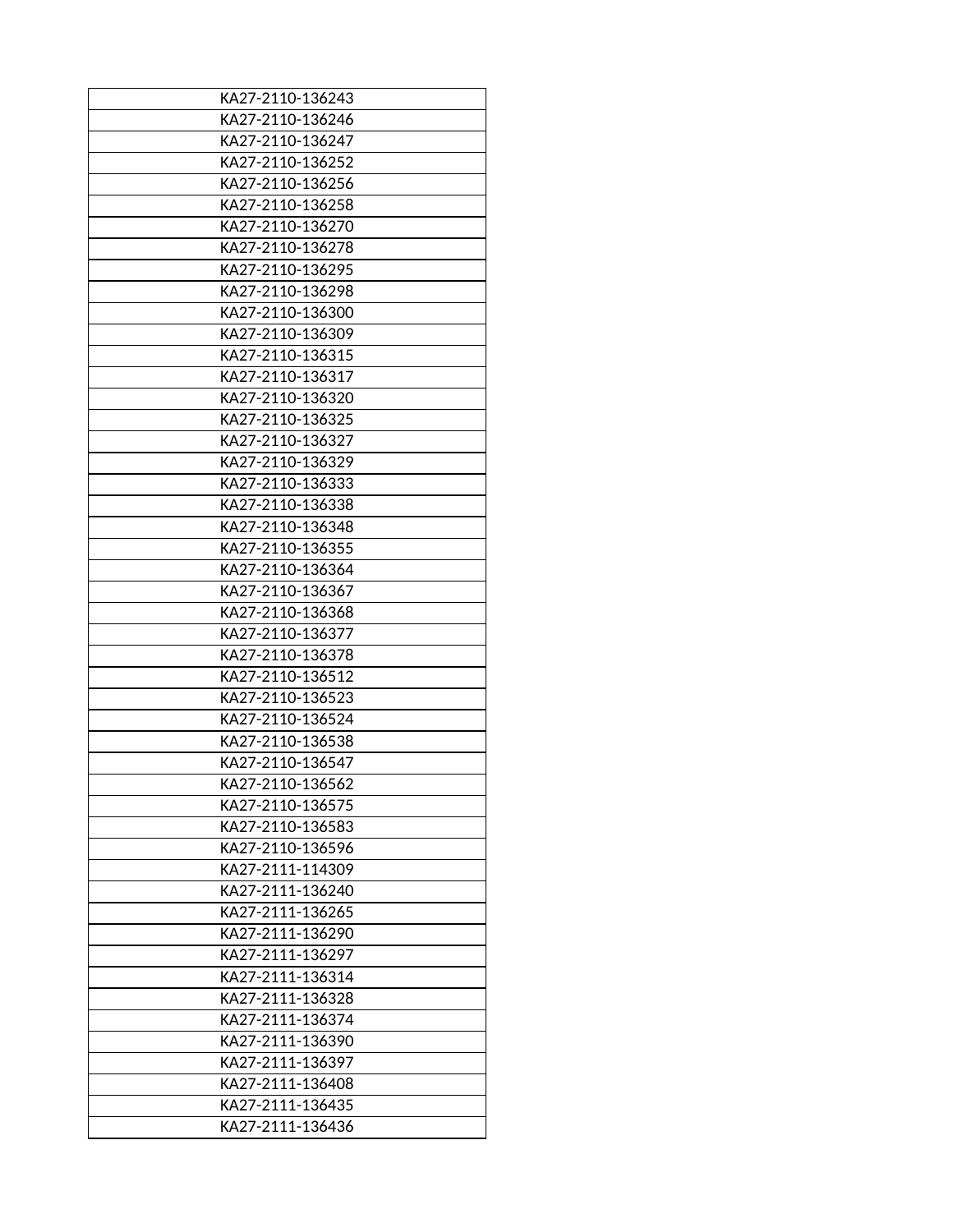| KA27-2111-136457 |
|------------------|
| KA27-2111-136587 |
| KA27-2111-136590 |
| KA27-2111-136591 |
| KA27-3000-109461 |
| KA27-3000-141379 |
| KA27-3000-141380 |
| KA27-3000-141383 |
| KA27-3000-141386 |
| KA27-3000-141392 |
| KA27-3000-141402 |
| KA27-3000-141408 |
| KA27-3000-141412 |
| KA27-3000-141413 |
| KA27-3000-141414 |
| KA27-3000-141416 |
| KA27-3000-141417 |
| KA27-3000-141426 |
| KA27-3000-141430 |
| KA27-3000-141433 |
| KA27-3000-141439 |
| KA27-3000-141442 |
| KA27-3000-141453 |
| KA27-3000-141455 |
| KA27-3000-141465 |
| KA27-3000-141471 |
| KA27-3000-141489 |
| KA27-3000-141492 |
| KA27-3000-141495 |
| KA27-3000-141506 |
| KA27-3000-141513 |
| KA27-3000-141518 |
| KA27-3000-141527 |
| KA27-3000-141588 |
| KA27-3000-141605 |
| KA27-3000-141621 |
| KA27-3000-141640 |
| KA27-3000-141696 |
| KA27-3000-141700 |
| KA27-3000-141718 |
| KA27-3000-141955 |
| KA27-3000-141958 |
| KA27-3000-141960 |
| KA27-3000-141962 |
| KA27-3000-141968 |
| KA27-3000-141969 |
| KA27-3000-141977 |
| KA27-3000-141980 |
| KA27-3000-142051 |
|                  |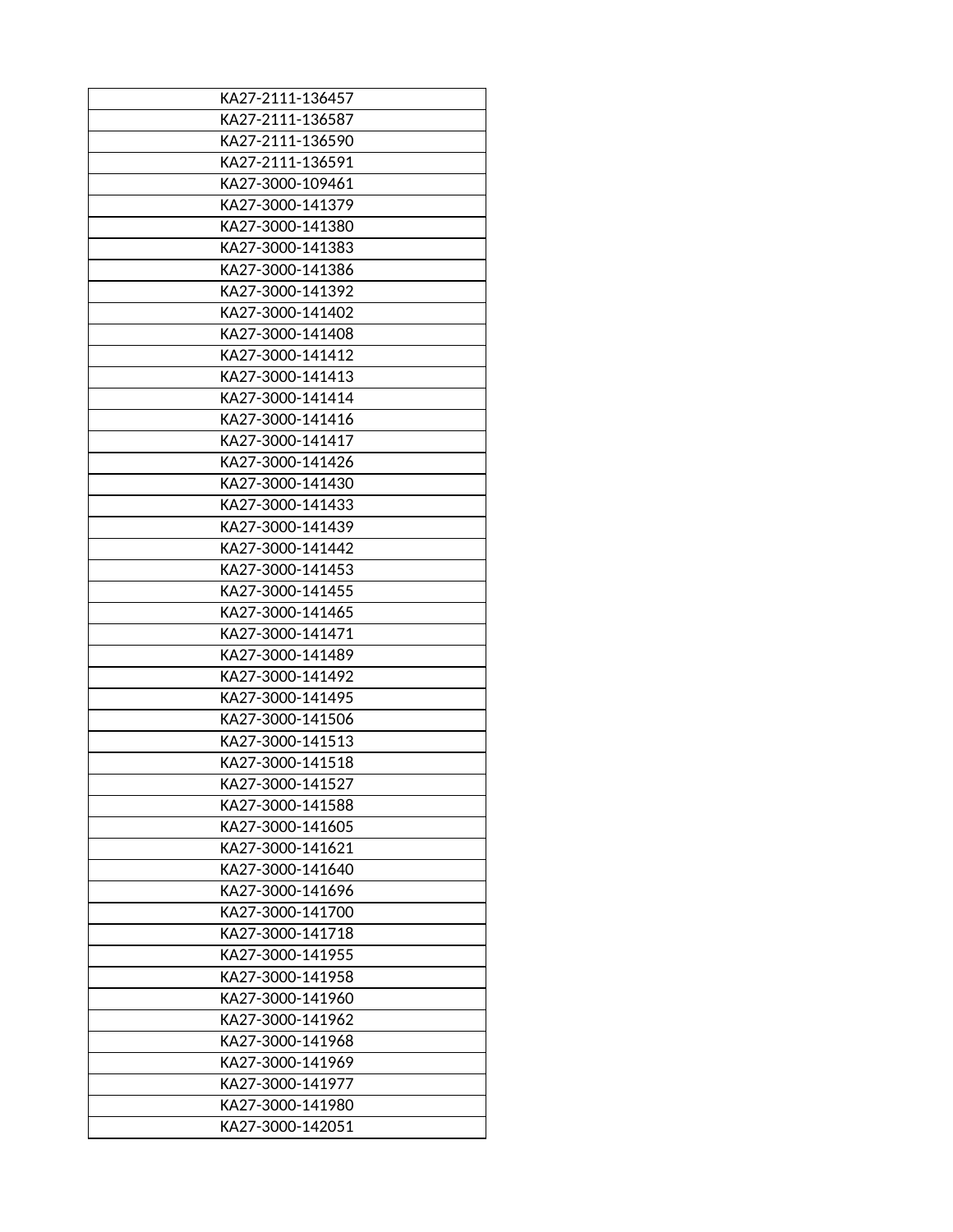| KA27-3000-145484 |
|------------------|
| KA30-0000-141677 |
| KA30-0000-141786 |
| KA30-0000-141842 |
| KA30-0000-141863 |
| KA30-0000-141880 |
| KA30-0000-141920 |
| KA30-0000-141953 |
| KA30-0000-142115 |
| KA30-0000-142139 |
| KA30-0000-142233 |
| KA30-0000-142245 |
| KA30-0001-137805 |
| KA30-0001-137918 |
| KA30-0010-137553 |
| KA30-0010-137614 |
| KA30-0100-136908 |
| KA30-0100-137275 |
| KA30-0100-137347 |
| KA30-0101-136951 |
| KA30-0110-136726 |
| KA30-0110-136952 |
| KA30-0110-137000 |
| KA30-0110-137035 |
| KA30-0111-136678 |
| KA30-2000-136468 |
| KA30-2000-136527 |
| KA30-2110-136251 |
| KA30-2111-136294 |
| KA30-3000-141586 |
| KA30-3000-142122 |
| KA31-0000-142002 |
| KA31-0000-142010 |
| KA31-0000-142011 |
| KA31-0000-142069 |
| KL28-0000-114990 |
| KL28-0000-114993 |
| KL28-0000-115006 |
| KL28-0000-115010 |
| KL28-0000-115014 |
| KL28-0000-115020 |
| KL28-0000-115029 |
| KL28-0000-115199 |
| KL28-0000-115200 |
| KL28-0000-115201 |
| KL28-0000-115202 |
| KL28-0000-115219 |
|                  |
| KL28-0000-115226 |
| KL28-0000-115269 |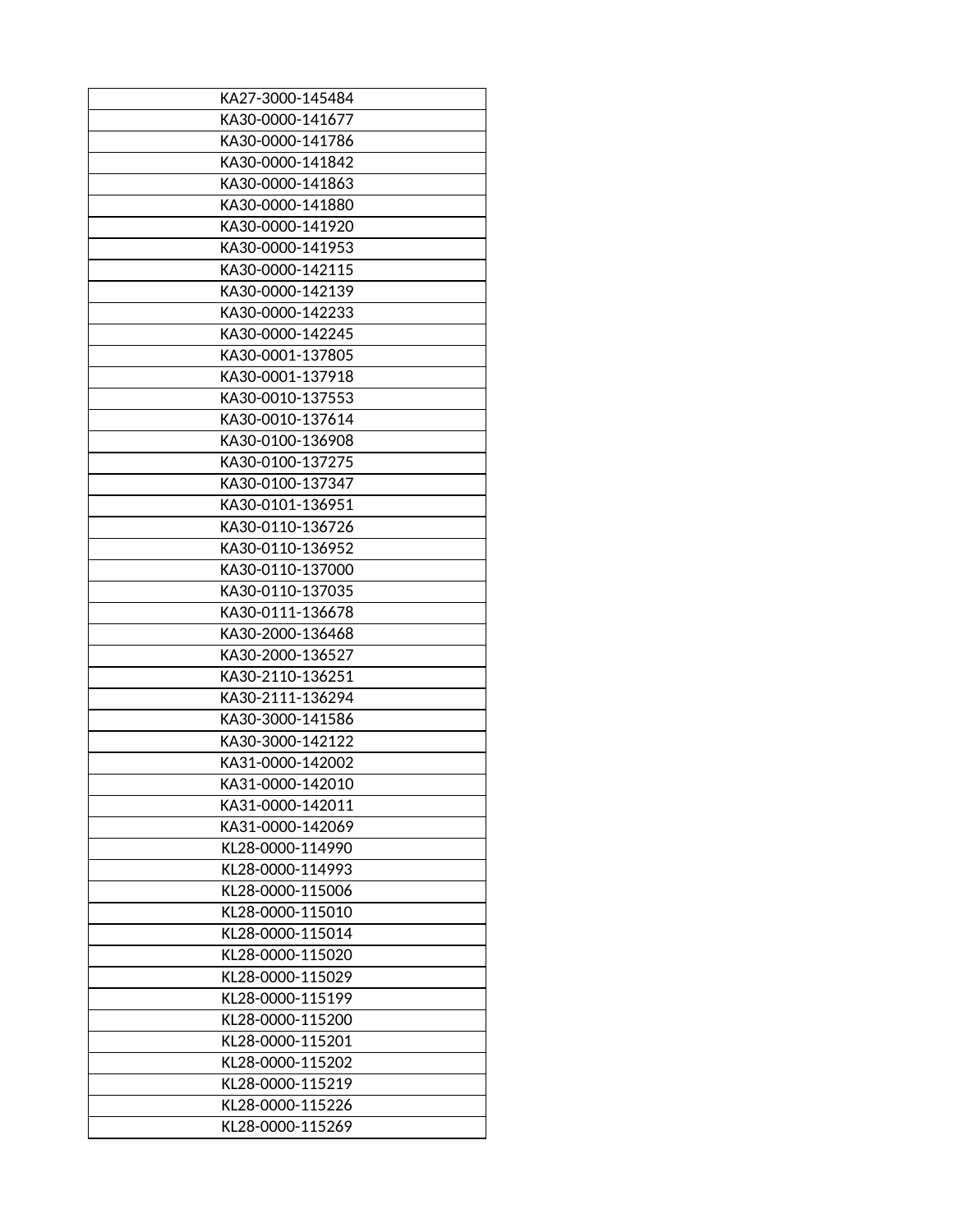| KL28-0000-115270 |
|------------------|
| KL28-0000-115274 |
| KL28-0000-115289 |
| KL28-0000-115363 |
| KL28-0000-115367 |
| KL28-0000-115420 |
| KL28-0000-115423 |
| KL28-0000-115424 |
| KL28-0000-115455 |
| KL28-0000-115457 |
| KL28-0000-115478 |
| KL28-0000-115491 |
| KL28-0000-115496 |
| KL28-0000-115521 |
| KL28-0000-115527 |
| KL28-0000-142671 |
|                  |
| KL28-0000-142738 |
| KL28-0000-142746 |
| KL28-0000-142765 |
| KL28-0000-142769 |
| KL28-0000-142802 |
| KL28-0000-142917 |
| KL28-0000-142922 |
| KL28-0000-142985 |
| KL28-0000-142988 |
| KL28-0000-143012 |
| KL28-0100-114325 |
| KL28-0100-114353 |
| KL28-0100-114505 |
| KL28-0100-114516 |
| KL28-0100-114525 |
| KL28-0100-114562 |
| KL28-0100-114602 |
| KL28-0100-114639 |
| KL28-0100-114738 |
| KL28-0100-114739 |
| KL28-0100-114740 |
| KL28-0100-142718 |
| KL28-0100-142728 |
|                  |
| KL28-0100-142753 |
| KL28-0100-142839 |
| KL28-0100-142846 |
| KL28-0100-142919 |
| KL28-0100-143010 |
| KL28-0101-114513 |
| KL28-0101-114786 |
| KL28-0101-142719 |
| KL28-0110-114330 |
| KL28-0110-114336 |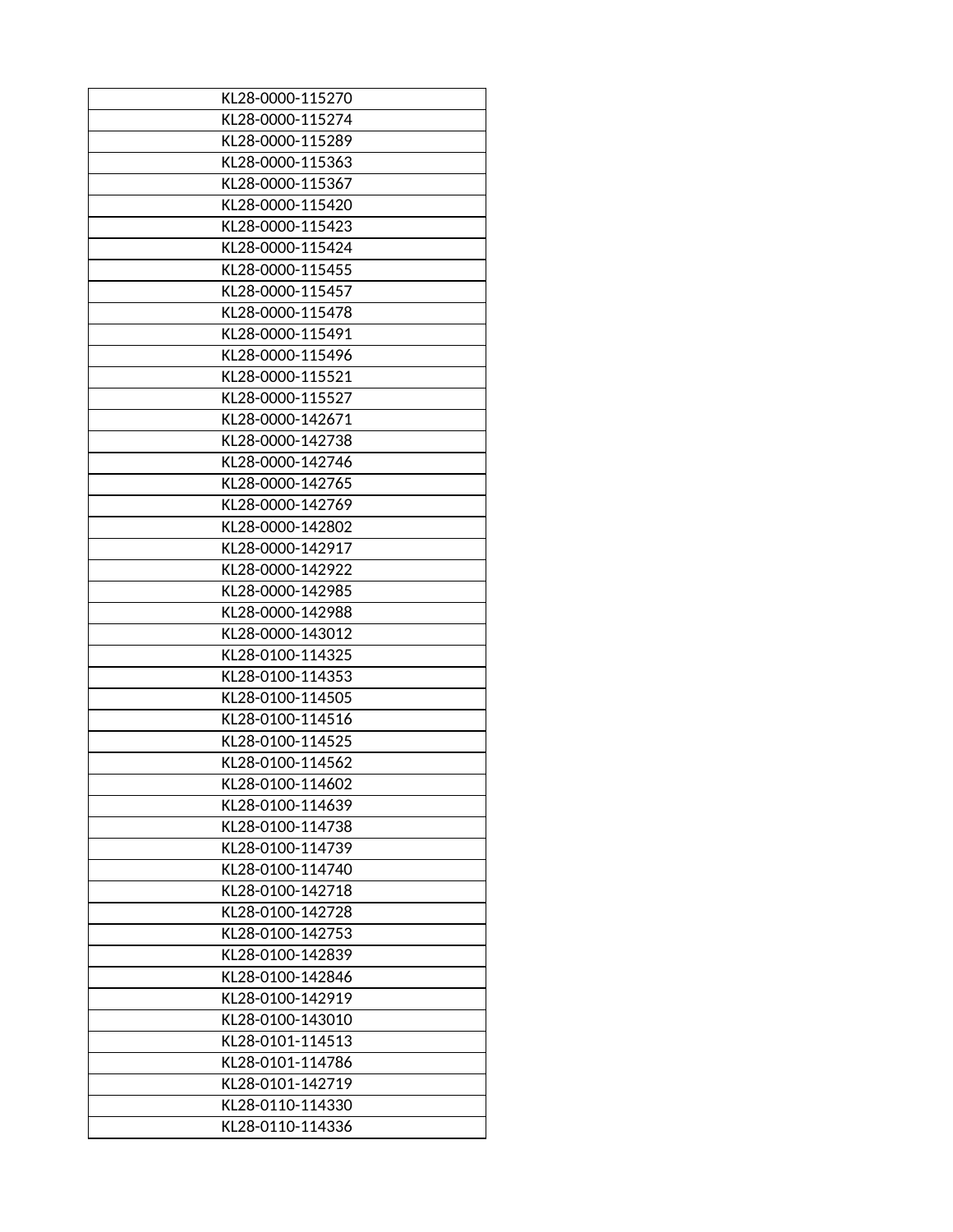| KL28-0110-114341                     |
|--------------------------------------|
| KL28-0110-114357                     |
| KL28-0110-114367                     |
| KL28-0110-114376                     |
| KL28-0110-114517                     |
| KL28-0110-114541                     |
| KL28-0110-114543                     |
| KL28-0110-114558                     |
| KL28-0110-114576                     |
| KL28-0110-114604                     |
| KL28-0110-114619                     |
| KL28-0110-114662                     |
| KL28-0110-114703                     |
| KL28-0110-114722                     |
| KL28-0110-114760                     |
| KL28-0110-114773                     |
| KL28-0110-114774                     |
| KL28-0110-114787                     |
| KL28-0110-142669                     |
| KL28-0110-142678                     |
|                                      |
| KL28-0110-142724<br>KL28-0110-142727 |
| KL28-0110-142737                     |
| KL28-0110-142797                     |
| KL28-0110-142816                     |
| KL28-0110-142828                     |
| KL28-0110-142880                     |
| KL28-0110-142882                     |
| KL28-0110-142913                     |
| KL28-0110-142923                     |
| KL28-0110-142971                     |
| KL28-0110-143001                     |
| KL28-0111-114519                     |
| KL28-0111-114563                     |
| KL28-0111-114572                     |
| KL28-0111-114669                     |
| KL28-0111-114759                     |
|                                      |
| KL28-0111-114772                     |
| KL28-0111-142736<br>KL28-0111-142748 |
|                                      |
| KL28-0111-142808                     |
| KL28-0111-143011<br>KL28-1100-114069 |
| KL28-1100-142717                     |
|                                      |
| KL28-1100-142927                     |
| KL28-1110-114066                     |
| KL28-1110-114090                     |
| KL28-1110-114164                     |
| KL28-1110-114192                     |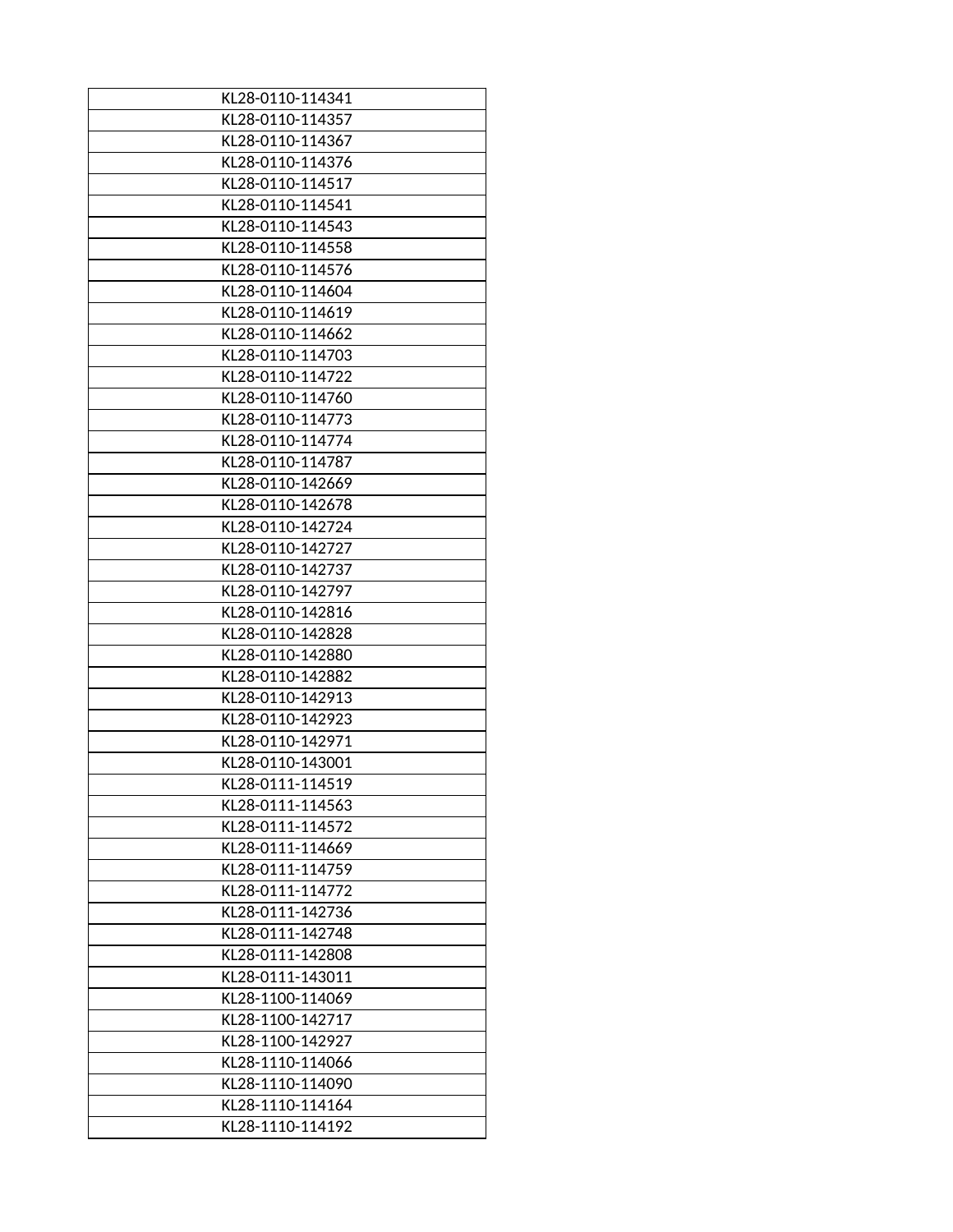| KL28-1110-114216 |
|------------------|
| KL28-1110-114242 |
| KL28-1110-114264 |
| KL28-1110-114287 |
| KL28-1110-142691 |
| KL28-1110-142912 |
| KL28-1111-114087 |
| KL28-1111-142823 |
| KL28-2000-142685 |
| KL28-2010-114074 |
| KL28-2010-114282 |
| KL28-2100-114159 |
| KL28-2100-114184 |
| KL28-2110-114147 |
| KL28-2110-114180 |
| KL28-2110-114182 |
| KL28-2110-114261 |
| KL28-2110-114285 |
| KL28-2110-142661 |
| KL28-2110-142670 |
| KL28-2110-142679 |
| KL28-2110-142793 |
| KL28-2110-142820 |
| KL28-2111-114176 |
| KL28-2111-114201 |
| KL28-2111-114250 |
| KL28-2111-114268 |
| KL28-2111-114323 |
| KL28-2111-142708 |
| KL28-2111-142726 |
|                  |
| KL28-2111-142815 |
| KL28-3000-113614 |
| KL28-3000-113755 |
| KL28-3000-113805 |
| KL28-3000-113806 |
| KL28-3000-113819 |
| KL28-3000-113839 |
| KL28-3000-113842 |
| KL28-3000-113868 |
| KL28-3000-113886 |
| KL28-3000-113911 |
| KL28-3000-113912 |
| KL28-3000-113924 |
| KL28-3000-113925 |
| KL28-3000-113979 |
| KL28-3000-113983 |
| KL28-3000-113986 |
| KL28-3000-142663 |
| KL28-3000-142664 |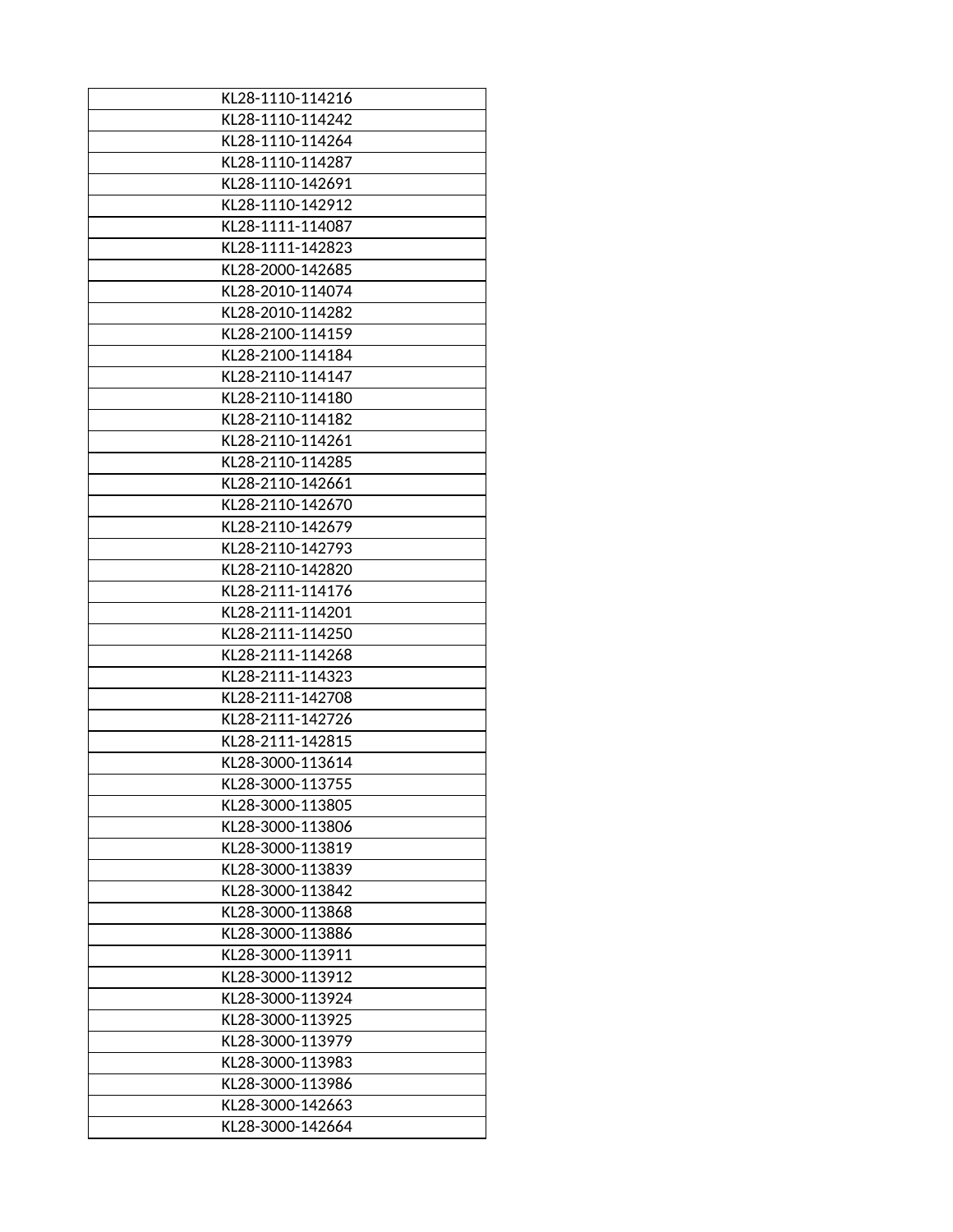| KL28-3000-142675 |
|------------------|
| KL28-3000-142694 |
| KL28-3000-142715 |
| KL28-3000-142757 |
| KL28-3000-142930 |
| KL30-0000-114996 |
| KL30-0000-115209 |
|                  |
| KL30-0000-115222 |
| KL30-0000-115250 |
| KL30-0000-115295 |
| KL30-0000-115302 |
| KL30-0000-115323 |
| KL30-0000-115391 |
| KL30-0000-115497 |
| KL30-0000-115503 |
| KL30-0000-142771 |
| KL30-0001-114940 |
| KL30-0100-114366 |
| KL30-0110-114365 |
| KL30-0110-114592 |
| KL30-0110-142845 |
| KL30-0111-114552 |
| KL30-0111-114745 |
| KL30-0111-114754 |
| KL30-2111-114188 |
| KL30-3000-113607 |
| KL30-3000-113798 |
| KL30-3000-113990 |
| KL30-3000-142790 |
| KL30-3000-142840 |
| KL31-0000-115371 |
| KL31-3000-113605 |
| MH07-0000-151808 |
| MH07-0000-151829 |
| MH07-0000-151841 |
| MH07-0000-151845 |
| MH07-0000-151851 |
| MH07-0000-151885 |
| MH07-0000-151893 |
| MH07-0000-151894 |
| MH07-0000-151895 |
| MH07-0000-151897 |
| MH07-0000-151909 |
| MH07-0000-151911 |
| MH07-0000-152121 |
| MH07-0000-152179 |
| MH07-0000-152183 |
|                  |
| MH07-0000-152197 |
| MH07-0000-152198 |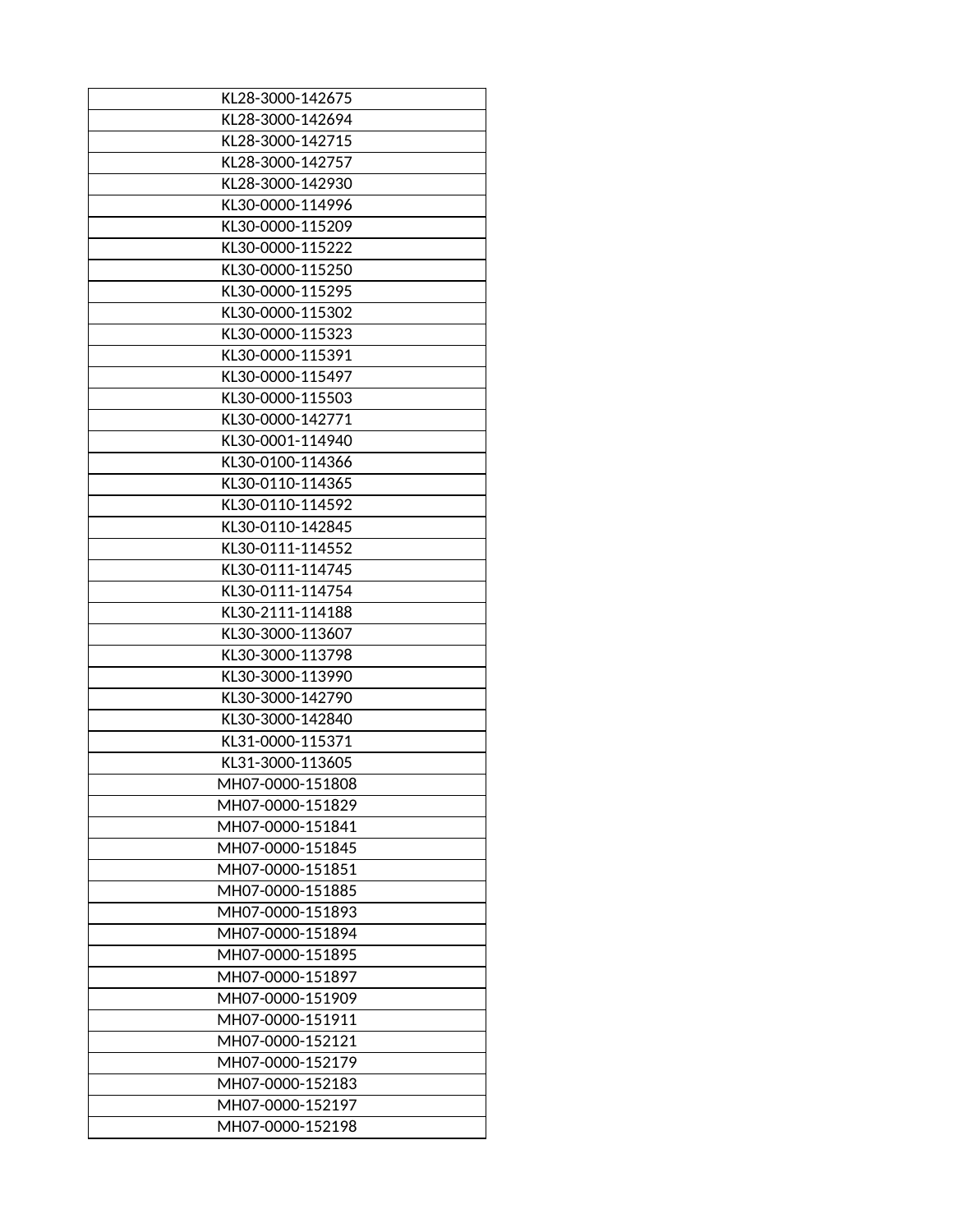| MH07-0000-152205 |
|------------------|
| MH07-0000-152206 |
| MH07-0000-152208 |
| MH07-0000-152212 |
| MH07-0000-152216 |
| MH07-0000-152224 |
| MH07-0000-152232 |
| MH07-0000-152258 |
| MH07-0000-152261 |
| MH07-0000-152266 |
| MH07-0000-152273 |
| MH07-0000-152291 |
| MH07-0000-152294 |
| MH07-0000-152328 |
|                  |
| MH07-0000-152347 |
| MH07-0000-152375 |
| MH07-0000-152377 |
| MH07-0000-152395 |
| MH07-0000-152406 |
| MH07-0000-152408 |
| MH07-0000-152418 |
| MH07-0000-152436 |
| MH07-0000-152449 |
| MH07-0000-152468 |
| MH07-0000-152481 |
| MH07-0000-152487 |
| MH07-0000-152494 |
| MH07-0000-152496 |
| MH07-0000-152537 |
| MH07-0000-152555 |
| MH07-0000-152562 |
| MH07-0000-152569 |
| MH07-0000-152570 |
| MH07-0000-152579 |
| MH07-0000-152580 |
| MH07-0000-152582 |
|                  |
| MH07-0000-152593 |
| MH07-0000-152599 |
| MH07-0000-152662 |
| MH07-0000-152692 |
| MH07-0000-152705 |
| MH07-0000-153654 |
| MH07-0000-153679 |
| MH07-0000-153757 |
| MH07-0000-153771 |
| MH07-0000-153823 |
| MH07-0000-153870 |
| MH07-0000-153892 |
| MH07-0000-153918 |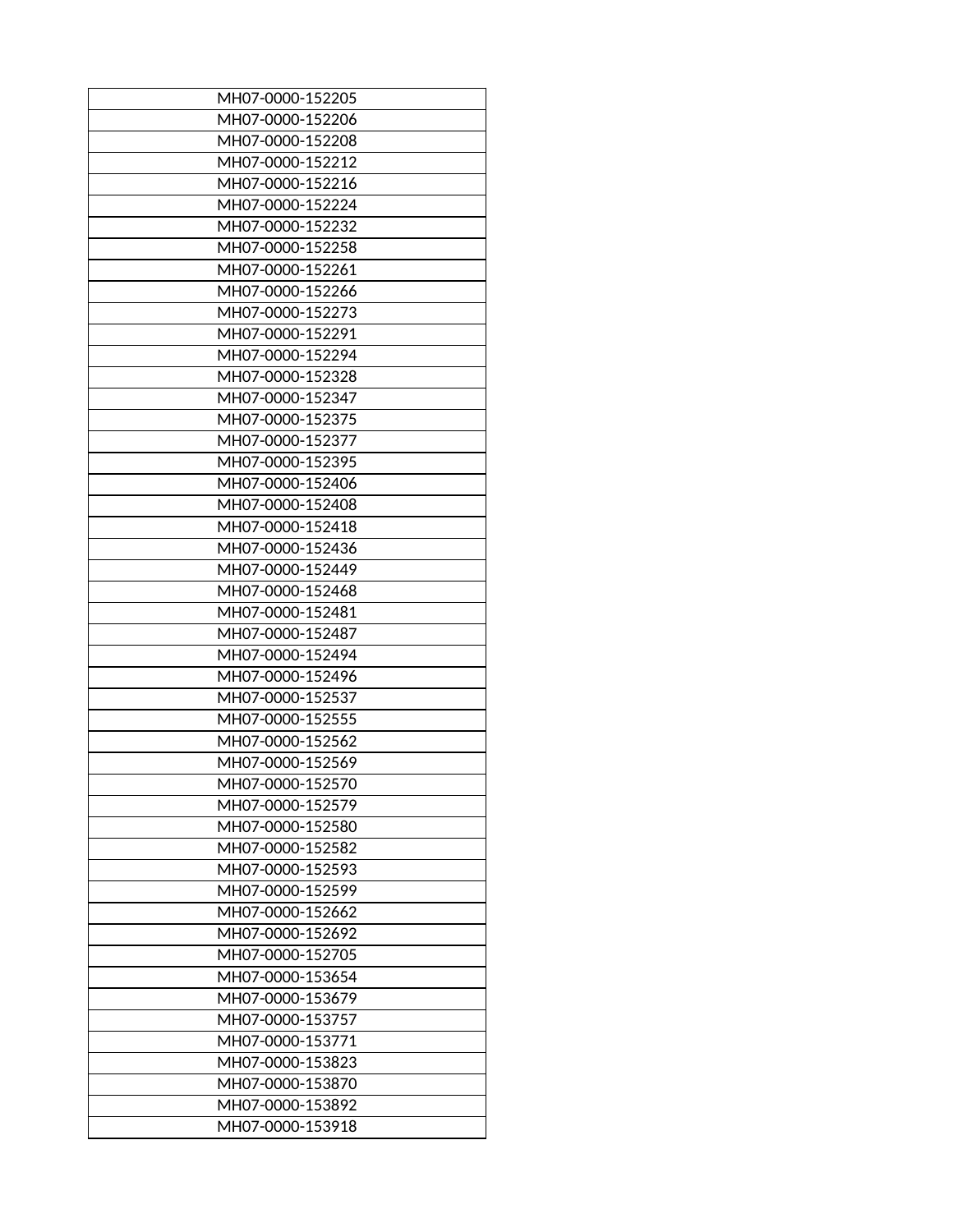| MH07-0000-154374 |
|------------------|
| MH07-0000-154378 |
| MH07-0000-154379 |
| MH07-0000-154388 |
| MH07-0000-154402 |
| MH07-0000-154403 |
| MH07-0000-154404 |
| MH07-0000-154408 |
| MH07-0000-154413 |
| MH07-0000-154420 |
| MH07-0000-154425 |
| MH07-0000-154430 |
| MH07-0000-154431 |
| MH07-0000-154441 |
| MH07-0000-154452 |
|                  |
| MH07-0000-154454 |
| MH07-0000-154455 |
| MH07-0000-154456 |
| MH07-0000-154466 |
| MH07-0000-154467 |
| MH07-0000-154472 |
| MH07-0000-154480 |
| MH07-0000-154484 |
| MH07-0000-154487 |
| MH07-0000-154490 |
| MH07-0000-154496 |
| MH07-0000-154501 |
| MH07-0000-154505 |
| MH07-0000-154507 |
| MH07-0000-154513 |
| MH07-0000-154551 |
| MH07-0000-154557 |
| MH07-0000-154569 |
| MH07-0000-154586 |
| MH07-0000-154594 |
| MH07-0000-154598 |
| MH07-0000-154603 |
| MH07-0000-154604 |
|                  |
| MH07-0000-154605 |
| MH07-0000-154612 |
| MH07-0000-154639 |
| MH07-0000-154652 |
| MH07-0000-158454 |
| MH07-0000-158458 |
| MH07-0000-159495 |
| MH07-0000-159508 |
| MH07-0000-159518 |
| MH07-0000-159542 |
| MH07-0000-159599 |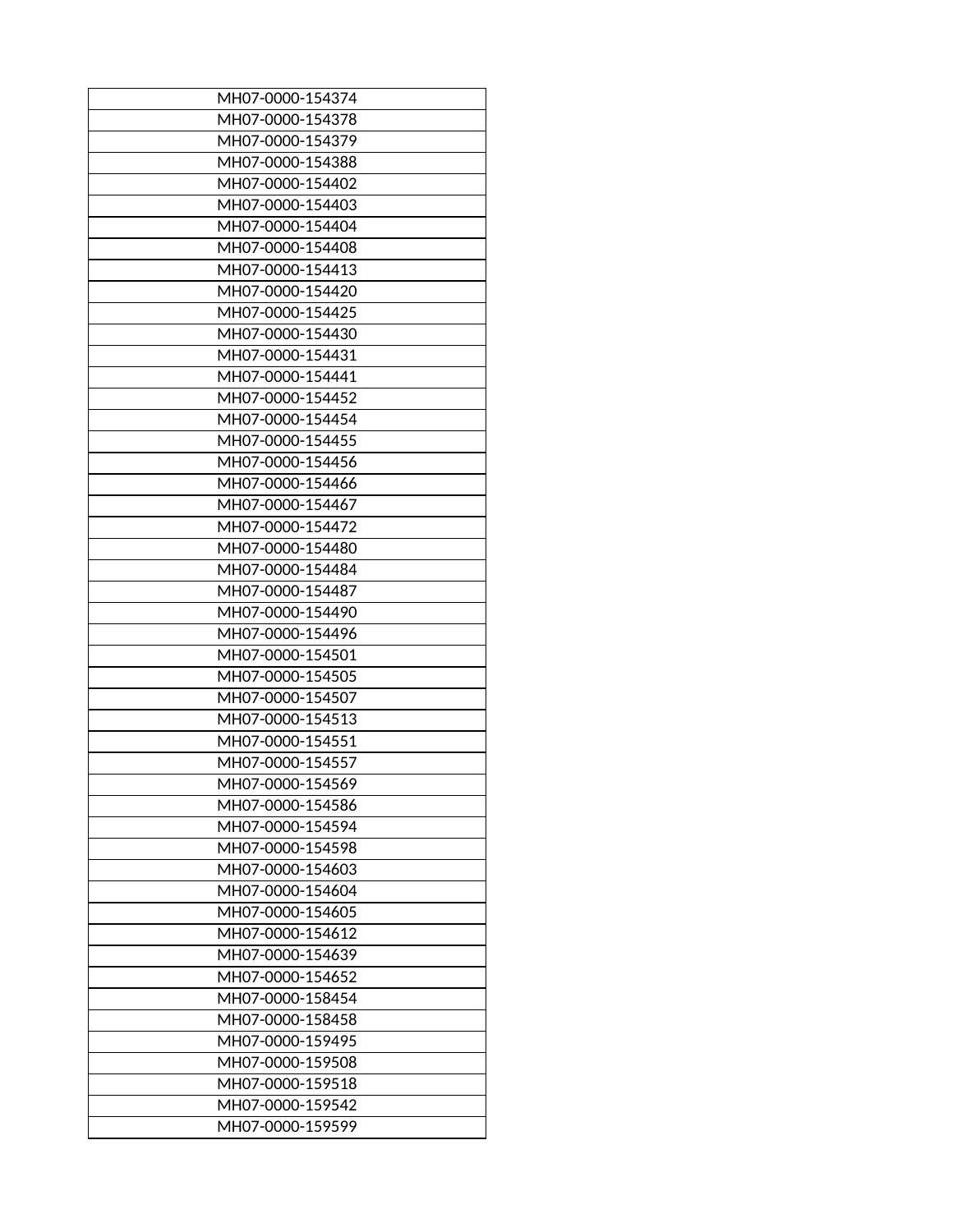| MH07-0001-154411 |
|------------------|
| MH07-0010-151796 |
| MH07-0010-151837 |
| MH07-0010-152387 |
| MH07-0100-152132 |
| MH07-0100-152153 |
| MH07-0100-152166 |
| MH07-0100-152184 |
| MH07-0100-152189 |
| MH07-0100-152248 |
| MH07-0100-152356 |
| MH07-0100-152434 |
| MH07-0100-152446 |
| MH07-0100-152502 |
| MH07-0100-152619 |
| MH07-0100-152646 |
| MH07-0100-154375 |
| MH07-0100-154397 |
| MH07-0100-154414 |
| MH07-0100-154416 |
| MH07-0100-154443 |
| MH07-0100-154447 |
| MH07-0100-154525 |
| MH07-0100-154676 |
| MH07-0100-159597 |
| MH07-0110-151886 |
| MH07-0110-152102 |
| MH07-0110-152144 |
| MH07-0110-152147 |
|                  |
| MH07-0110-152165 |
| MH07-0110-152178 |
| MH07-0110-152186 |
| MH07-0110-152302 |
| MH07-0110-152316 |
| MH07-0110-152353 |
| MH07-0110-152371 |
| MH07-0110-152384 |
| MH07-0110-152393 |
| MH07-0110-152430 |
| MH07-0110-152440 |
| MH07-0110-152571 |
| MH07-0110-152581 |
| MH07-0110-152601 |
| MH07-0110-152621 |
| MH07-0110-152622 |
| MH07-0110-152714 |
| MH07-0110-153651 |
| MH07-0110-153691 |
| MH07-0110-153701 |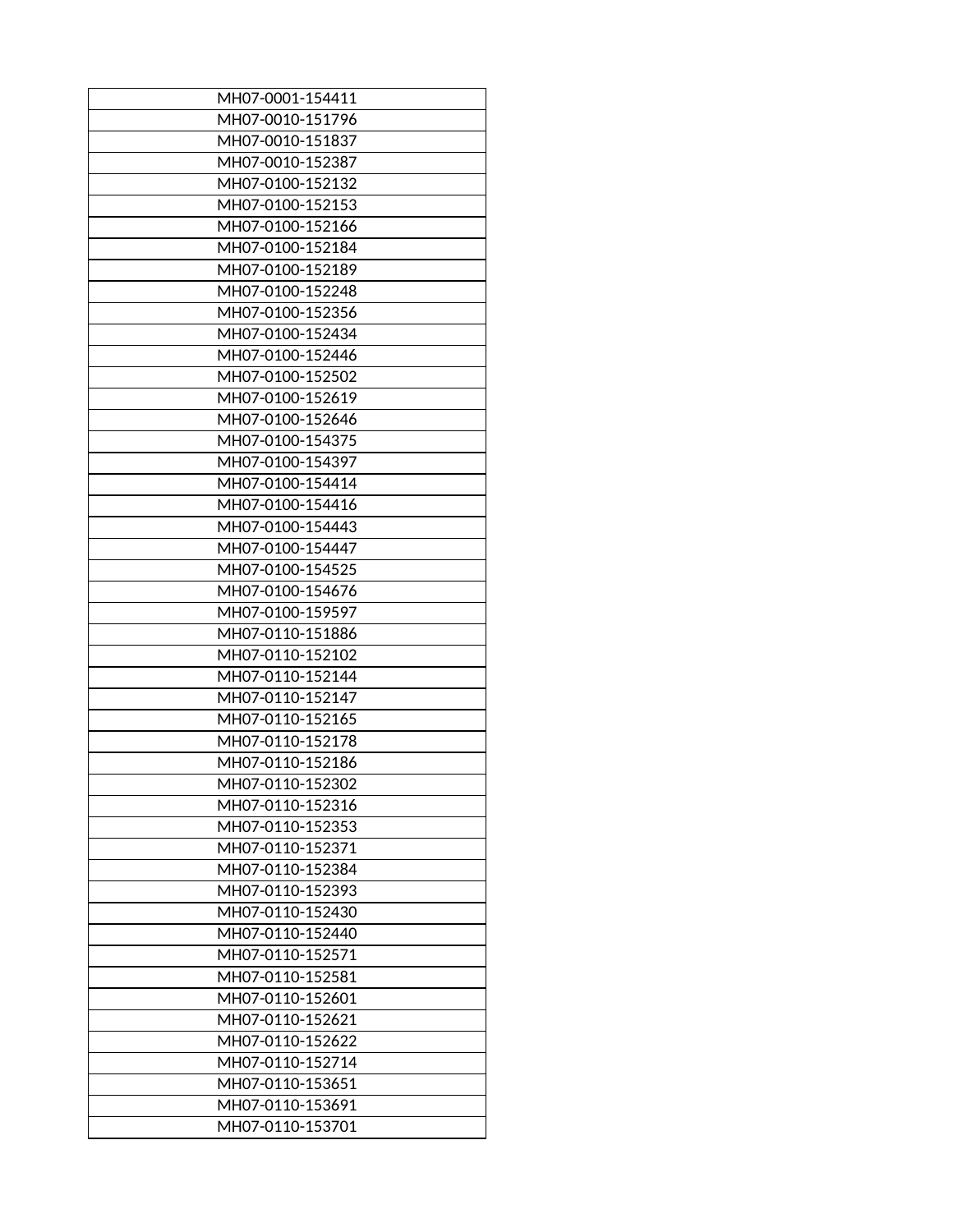| MH07-0110-153705 |
|------------------|
| MH07-0110-153742 |
| MH07-0110-153745 |
| MH07-0110-153785 |
| MH07-0110-153880 |
| MH07-0110-154422 |
| MH07-0110-154433 |
| MH07-0110-154463 |
| MH07-0110-154476 |
| MH07-0110-154478 |
| MH07-0110-154495 |
| MH07-0110-154509 |
| MH07-0110-154526 |
| MH07-0110-154532 |
| MH07-0110-154593 |
|                  |
| MH07-0110-154595 |
| MH07-0110-154613 |
| MH07-0110-154664 |
| MH07-0110-158464 |
| MH07-0110-158465 |
| MH07-0110-159588 |
| MH07-0110-160482 |
| MH07-0111-151840 |
| MH07-0111-152514 |
| MH07-0111-152516 |
| MH07-0111-152585 |
| MH07-0111-152671 |
| MH07-0111-153772 |
| MH07-1000-152171 |
| MH07-1010-152697 |
| MH07-1100-152218 |
| MH07-1100-154672 |
| MH07-1110-148485 |
| MH07-1110-151800 |
| MH07-1110-151850 |
| MH07-1110-152106 |
| MH07-1110-152230 |
| MH07-1110-152241 |
|                  |
| MH07-1110-152246 |
| MH07-1110-152286 |
| MH07-1110-153643 |
| MH07-1110-153646 |
| MH07-1110-153669 |
| MH07-1110-153693 |
| MH07-1110-153710 |
| MH07-1110-153773 |
| MH07-1110-153850 |
| MH07-1110-154396 |
| MH07-1111-152427 |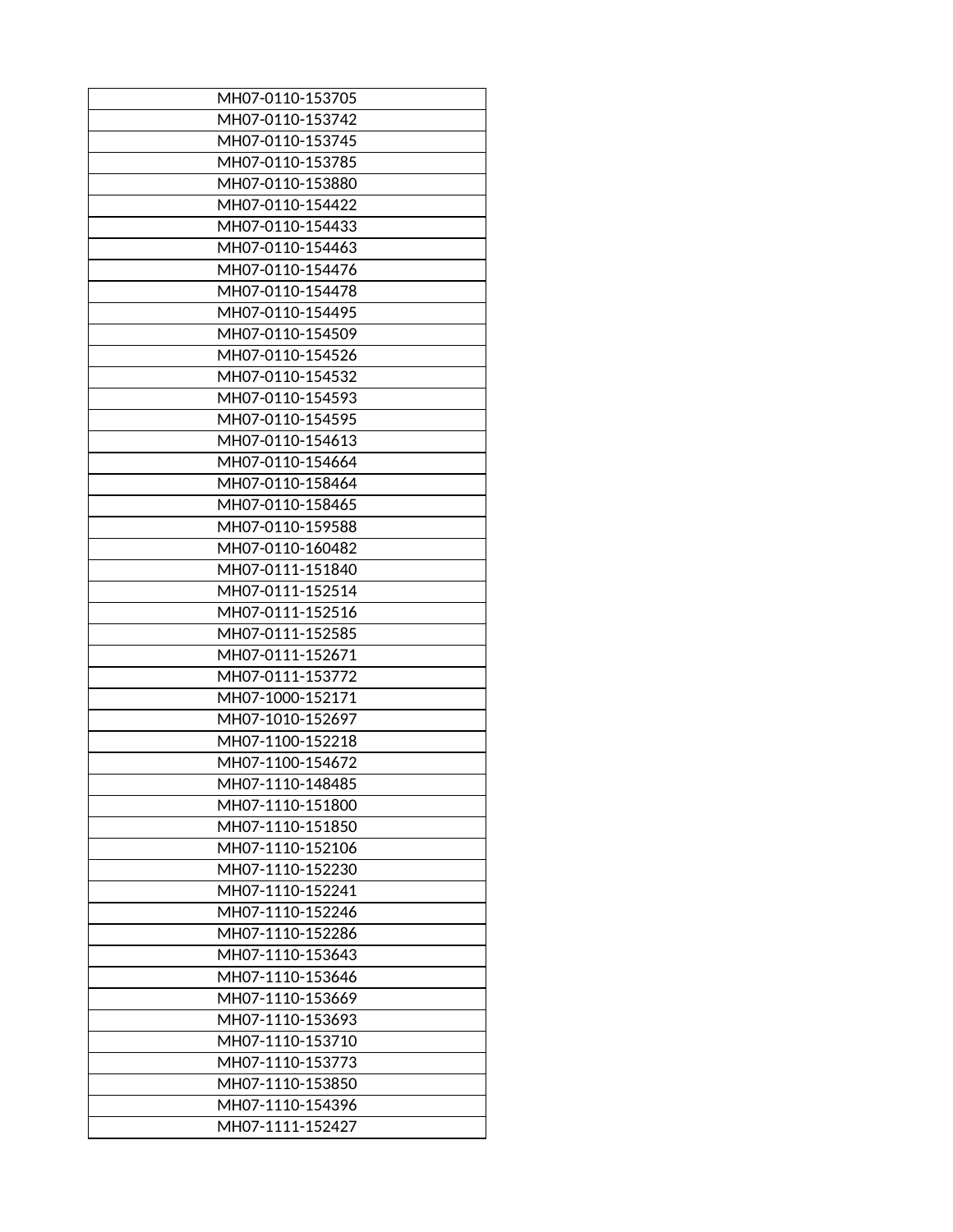| MH07-2000-151901                     |
|--------------------------------------|
| MH07-2000-152253                     |
| MH07-2000-152298                     |
| MH07-2000-152439                     |
| MH07-2000-152550                     |
| MH07-2000-153783                     |
| MH07-2000-154462                     |
| MH07-2000-154584                     |
| MH07-2001-152240                     |
| MH07-2100-151907                     |
| MH07-2100-152172                     |
| MH07-2100-152249                     |
| MH07-2100-153642                     |
| MH07-2100-153657                     |
| MH07-2100-153731                     |
| MH07-2100-154530                     |
| MH07-2100-154537                     |
| MH07-2100-154602                     |
| MH07-2110-151801                     |
| MH07-2110-151802                     |
| MH07-2110-151839                     |
| MH07-2110-151860                     |
| MH07-2110-151883                     |
| MH07-2110-152101                     |
| MH07-2110-152112                     |
|                                      |
| MH07-2110-152137<br>MH07-2110-152150 |
|                                      |
| MH07-2110-152278                     |
| MH07-2110-152320                     |
| MH07-2110-152325                     |
| MH07-2110-152346                     |
| MH07-2110-152498                     |
| MH07-2110-152557                     |
| MH07-2110-152572                     |
| MH07-2110-152693                     |
| MH07-2110-153645                     |
| MH07-2110-153661                     |
| MH07-2110-153685                     |
| MH07-2110-153703                     |
| MH07-2110-153728                     |
| MH07-2110-153747                     |
| MH07-2110-153752                     |
| MH07-2110-153768                     |
| MH07-2110-153792                     |
| MH07-2110-153794                     |
| MH07-2110-153814                     |
| MH07-2110-153820                     |
| MH07-2110-153882                     |
| MH07-2110-153922                     |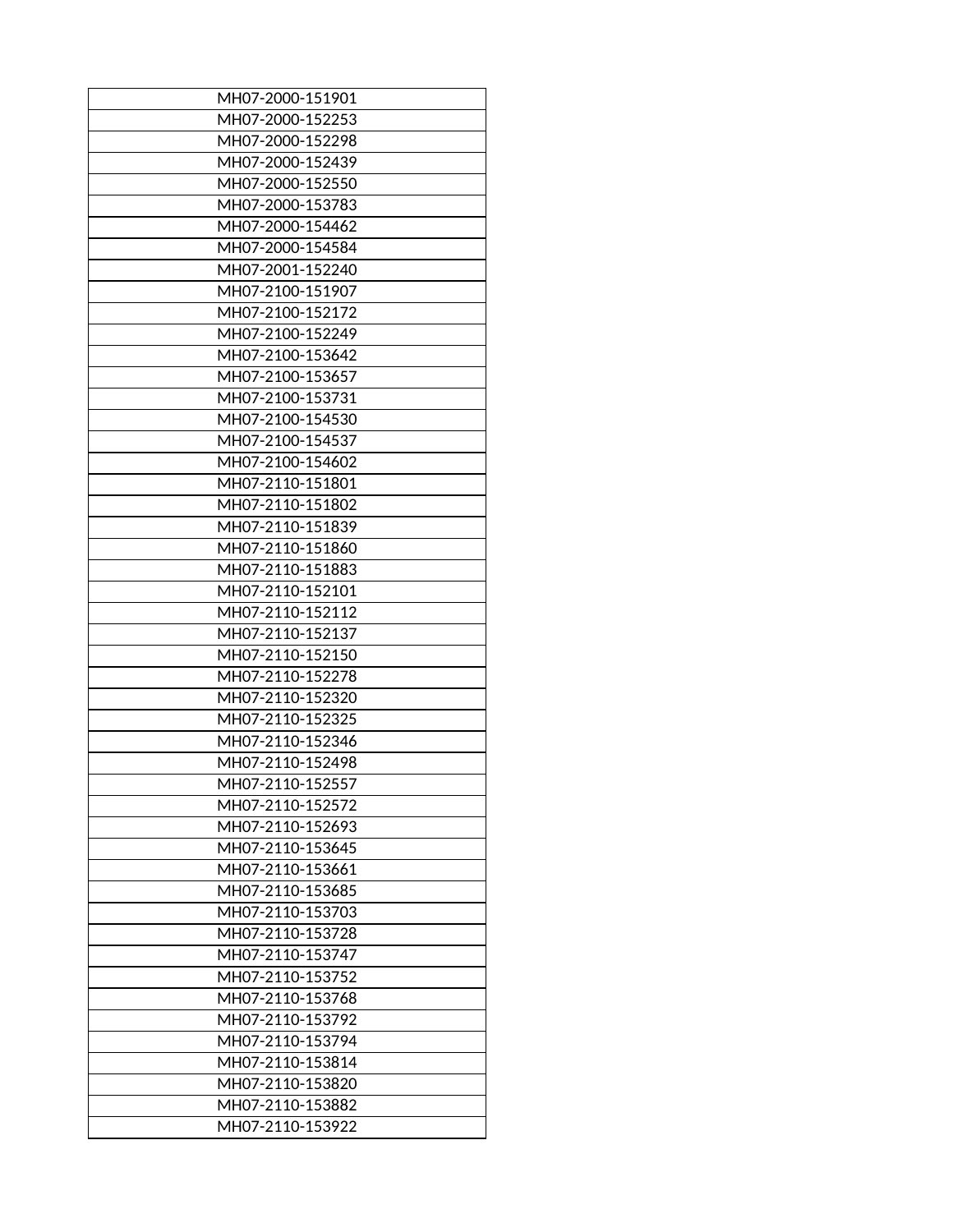| MH07-2110-159460                     |
|--------------------------------------|
| MH07-2111-151835                     |
| MH07-2111-152115                     |
| MH07-2111-152151                     |
| MH07-2111-152161                     |
| MH07-2111-153658                     |
| MH07-2111-153770                     |
| MH07-2111-153801                     |
| MH07-2111-153872                     |
| MH07-2111-153929                     |
| MH07-3000-151804                     |
| MH07-3000-151869                     |
| MH07-3000-151913                     |
| MH07-3000-152105                     |
| MH07-3000-152108                     |
| MH07-3000-152120                     |
| MH07-3000-152124                     |
| MH07-3000-152187                     |
| MH07-3000-152195                     |
| MH07-3000-152202                     |
| MH07-3000-152281                     |
| MH07-3000-152307                     |
| MH07-3000-152309                     |
| MH07-3000-152317                     |
| MH07-3000-152318                     |
| MH07-3000-152327                     |
| MH07-3000-152373                     |
|                                      |
| MH07-3000-152381                     |
| MH07-3000-152419<br>MH07-3000-152596 |
|                                      |
| MH07-3000-152664                     |
| MH07-3000-152678                     |
| MH07-3000-153644                     |
| MH07-3000-153655                     |
| MH07-3000-153656                     |
| MH07-3000-153670                     |
| MH07-3000-153676                     |
| MH07-3000-153682                     |
| MH07-3000-153686                     |
| MH07-3000-153688                     |
| MH07-3000-153707                     |
| MH07-3000-153711                     |
| MH07-3000-153715                     |
| MH07-3000-153719                     |
| MH07-3000-153724                     |
| MH07-3000-153737                     |
| MH07-3000-153755                     |
| MH07-3000-153764                     |
| MH07-3000-153767                     |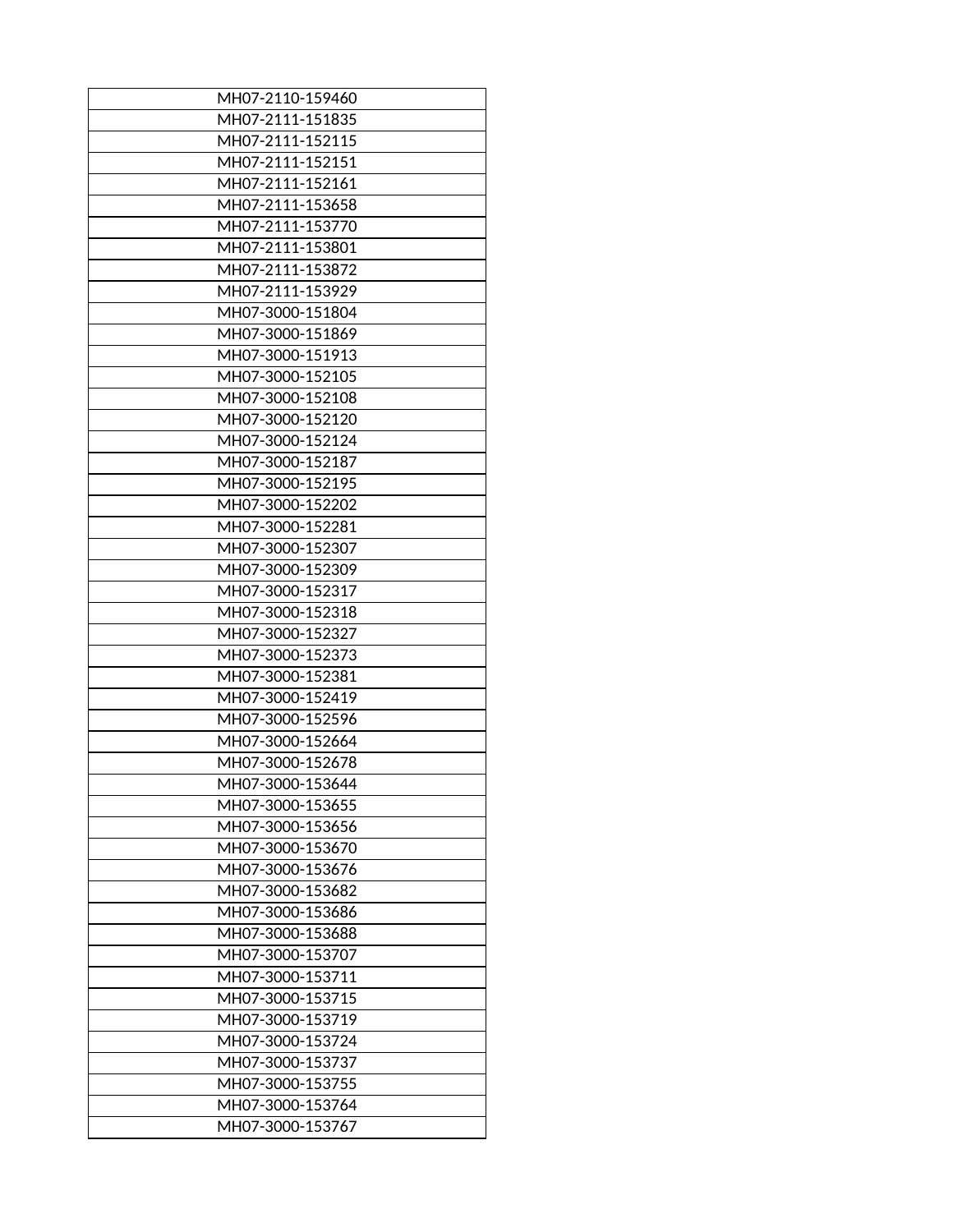| MH07-3000-153780 |
|------------------|
| MH07-3000-153793 |
| MH07-3000-153804 |
| MH07-3000-153825 |
| MH07-3000-153871 |
| MH07-3000-153878 |
| MH07-3000-153931 |
| MH08-0000-113518 |
| MH08-0000-130192 |
| MH08-0000-130199 |
| MH08-0000-141845 |
| MH08-0000-151445 |
| MH08-0000-151448 |
| MH08-0000-151450 |
| MH08-0000-151452 |
| MH08-0000-151455 |
| MH08-0000-151456 |
| MH08-0000-151477 |
| MH08-0000-151479 |
| MH08-0000-151482 |
| MH08-0000-151488 |
| MH08-0000-151495 |
| MH08-0000-151511 |
|                  |
| MH08-0000-151516 |
| MH08-0000-151527 |
| MH08-0000-151533 |
| MH08-0000-151917 |
| MH08-0000-151934 |
| MH08-0000-151939 |
| MH08-0000-151948 |
| MH08-0000-151961 |
| MH08-0000-151962 |
| MH08-0000-151973 |
| MH08-0000-151990 |
| MH08-0000-152021 |
| MH08-0000-152027 |
| MH08-0000-152031 |
| MH08-0000-152038 |
| MH08-0000-153434 |
| MH08-0000-153450 |
| MH08-0000-153451 |
| MH08-0000-153456 |
| MH08-0000-153465 |
| MH08-0000-153468 |
| MH08-0000-153474 |
| MH08-0000-153482 |
| MH08-0000-153495 |
| MH08-0000-153497 |
| MH08-0000-153499 |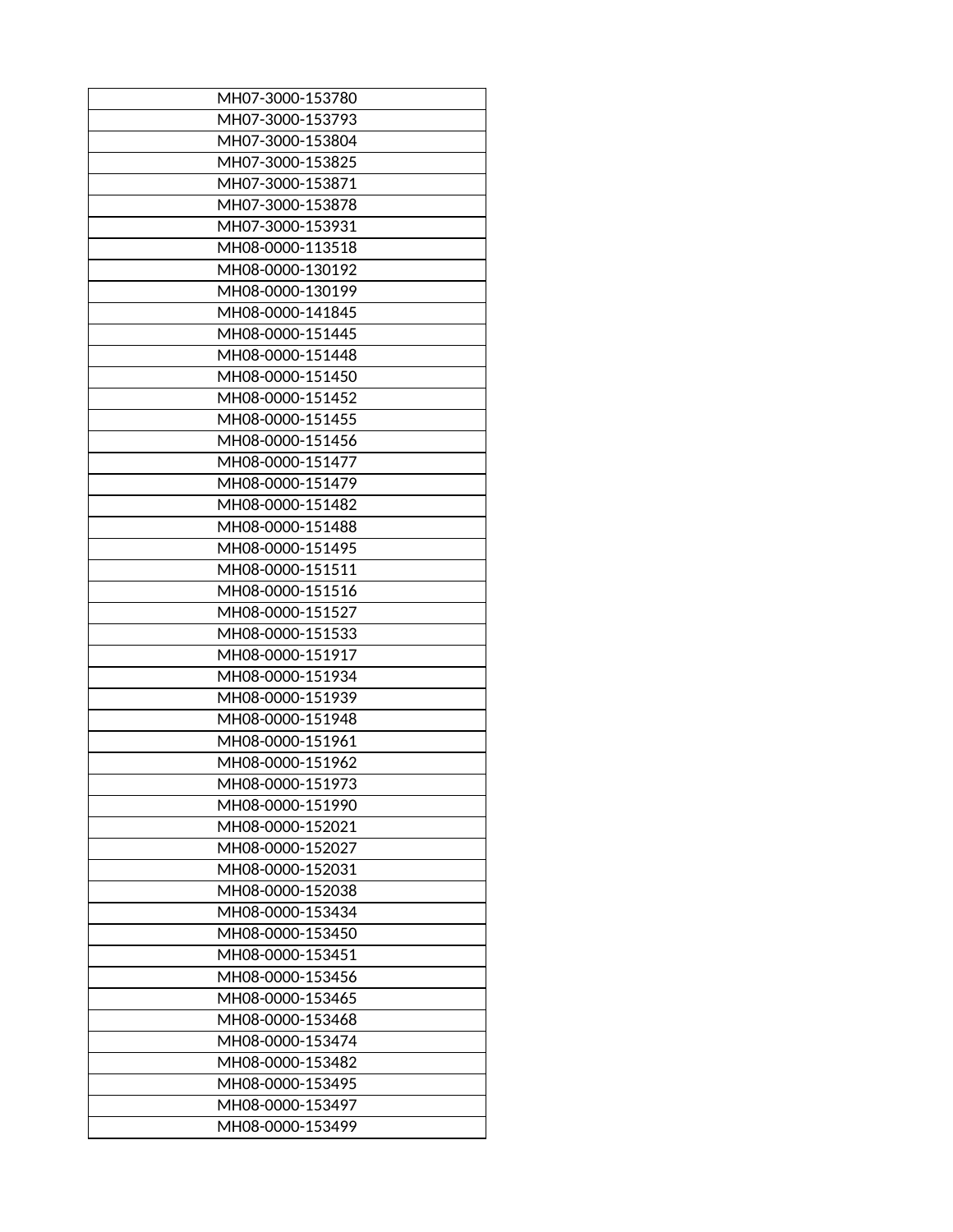| MH08-0000-153502 |
|------------------|
| MH08-0000-153509 |
| MH08-0000-153510 |
| MH08-0000-153511 |
| MH08-0000-153521 |
| MH08-0000-153522 |
| MH08-0000-153525 |
| MH08-0000-153536 |
| MH08-0000-153538 |
| MH08-0000-153543 |
| MH08-0000-153548 |
| MH08-0000-153549 |
| MH08-0000-153551 |
| MH08-0000-153552 |
| MH08-0000-153558 |
| MH08-0000-153559 |
| MH08-0000-153565 |
| MH08-0000-153585 |
| MH08-0000-153586 |
| MH08-0000-153601 |
| MH08-0000-153608 |
| MH08-0000-153613 |
| MH08-0000-153619 |
| MH08-0000-153623 |
| MH08-0000-153937 |
| MH08-0000-153951 |
| MH08-0000-153952 |
| MH08-0000-154032 |
| MH08-0000-154043 |
| MH08-0000-154047 |
|                  |
| MH08-0000-154051 |
| MH08-0000-154056 |
| MH08-0000-154059 |
| MH08-0000-154068 |
| MH08-0000-154070 |
| MH08-0000-154084 |
| MH08-0000-154087 |
| MH08-0000-154243 |
| MH08-0000-154465 |
| MH08-0000-154765 |
| MH08-0000-154832 |
| MH08-0000-154837 |
| MH08-0000-154898 |
| MH08-0000-154899 |
| MH08-0000-154913 |
| MH08-0000-154918 |
| MH08-0000-154920 |
| MH08-0000-154978 |
| MH08-0000-154998 |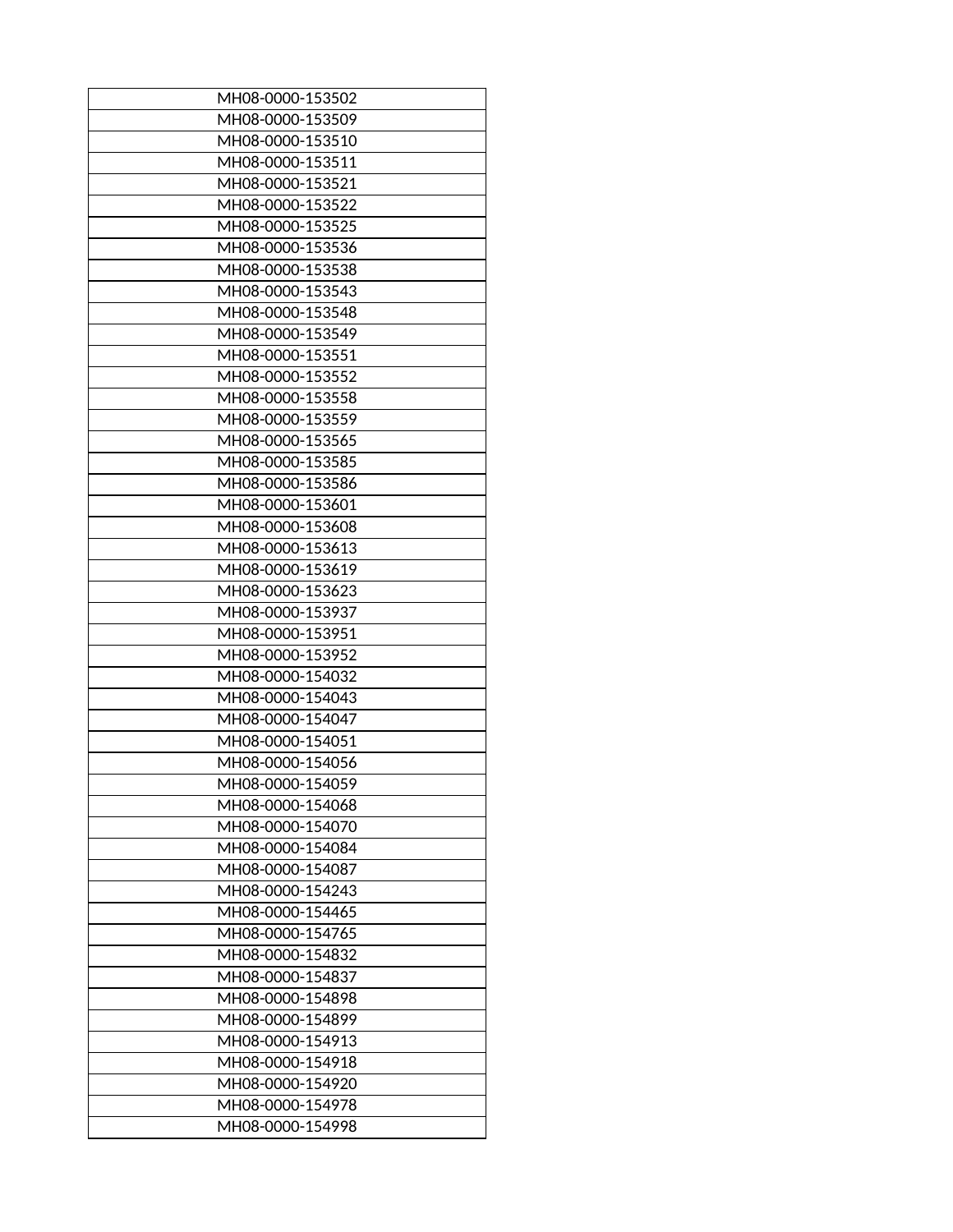| MH08-0000-155000 |
|------------------|
| MH08-0000-155029 |
| MH08-0000-155031 |
| MH08-0000-155035 |
| MH08-0000-158772 |
| MH08-0000-158798 |
| MH08-0000-158804 |
| MH08-0000-158805 |
| MH08-0000-158807 |
| MH08-0000-158810 |
| MH08-0000-158811 |
| MH08-0000-158814 |
| MH08-0000-158817 |
| MH08-0000-158819 |
| MH08-0000-158820 |
| MH08-0000-158821 |
| MH08-0000-158823 |
| MH08-0000-158825 |
| MH08-0000-158827 |
| MH08-0000-158828 |
| MH08-0000-158829 |
| MH08-0000-158830 |
| MH08-0000-158834 |
| MH08-0000-158838 |
| MH08-0000-158841 |
| MH08-0000-158857 |
| MH08-0000-158863 |
| MH08-0000-158864 |
| MH08-0000-158868 |
|                  |
| MH08-0000-158874 |
| MH08-0000-158883 |
| MH08-0000-158887 |
| MH08-0000-158889 |
| MH08-0000-158890 |
| MH08-0000-158891 |
| MH08-0000-158894 |
| MH08-0000-158896 |
| MH08-0000-158899 |
| MH08-0000-158922 |
| MH08-0000-158924 |
| MH08-0000-158948 |
| MH08-0000-158949 |
| MH08-0000-158955 |
| MH08-0000-158964 |
| MH08-0000-158970 |
| MH08-0000-158971 |
| MH08-0000-158973 |
| MH08-0000-158974 |
| MH08-0000-158981 |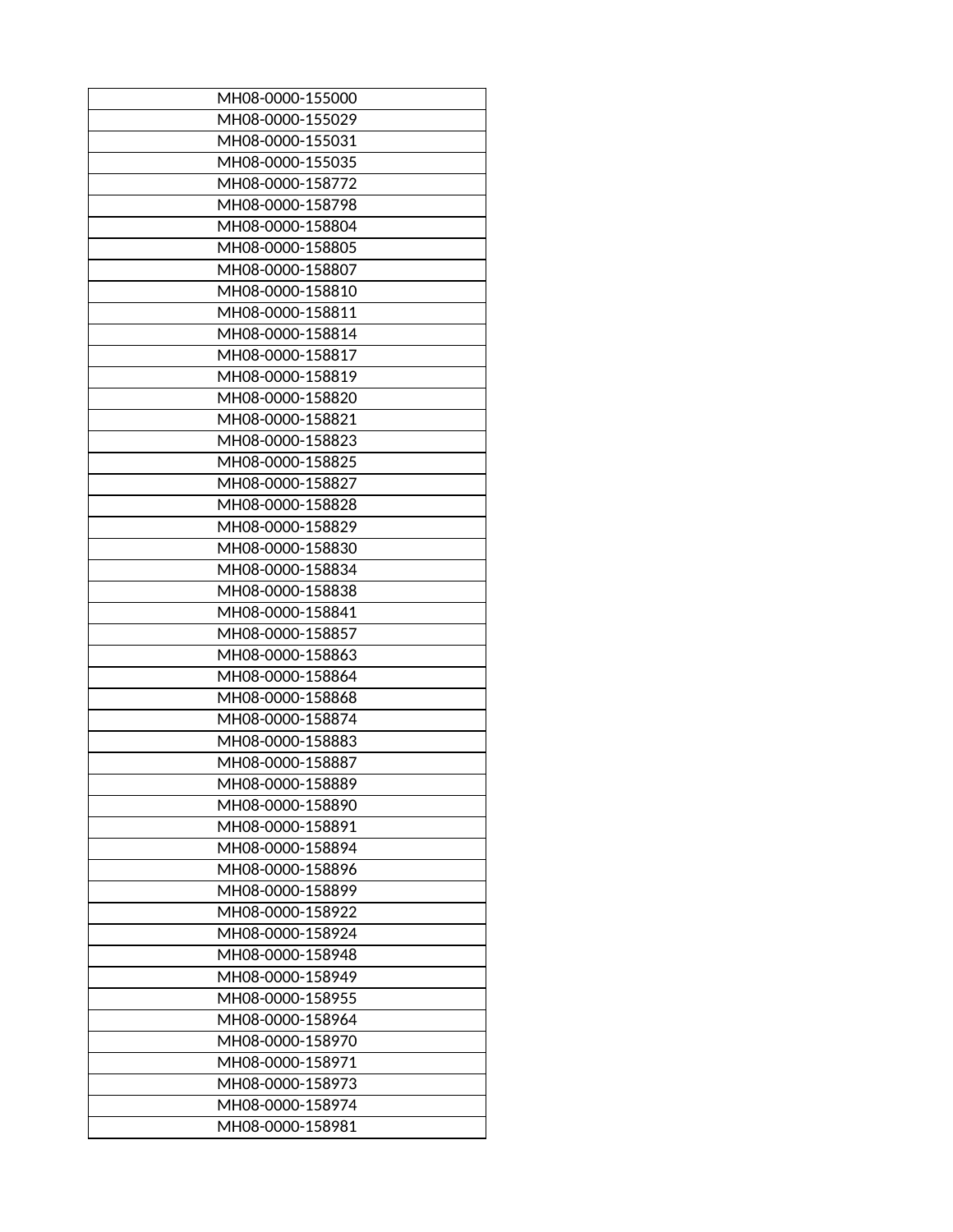| MH08-0000-158982 |
|------------------|
| MH08-0000-158983 |
| MH08-0000-158996 |
| MH08-0000-159011 |
| MH08-0000-159012 |
| MH08-0000-159020 |
| MH08-0000-159027 |
| MH08-0000-159029 |
| MH08-0000-159053 |
| MH08-0000-159061 |
| MH08-0000-159064 |
| MH08-0000-159074 |
| MH08-0000-159094 |
| MH08-0000-159096 |
| MH08-0000-159102 |
| MH08-0000-159126 |
| MH08-0000-159142 |
| MH08-0000-159149 |
| MH08-0000-159152 |
| MH08-0000-159163 |
| MH08-0000-159180 |
| MH08-0000-159209 |
| MH08-0000-159216 |
| MH08-0000-159219 |
| MH08-0000-159222 |
| MH08-0000-159254 |
| MH08-0000-159269 |
| MH08-0000-159280 |
| MH08-0000-159281 |
| MH08-0000-159306 |
| MH08-0000-159330 |
|                  |
| MH08-0000-159339 |
| MH08-0000-159501 |
| MH08-0000-159525 |
| MH08-0000-159536 |
| MH08-0000-159540 |
| MH08-0000-159559 |
| MH08-0000-159582 |
| MH08-0000-159591 |
| MH08-0000-159830 |
| MH08-0001-153454 |
| MH08-0001-154288 |
| MH08-0001-154823 |
| MH08-0001-159229 |
| MH08-0010-152034 |
| MH08-0010-154958 |
| MH08-0010-159343 |
| MH08-0010-159418 |
| MH08-0010-159443 |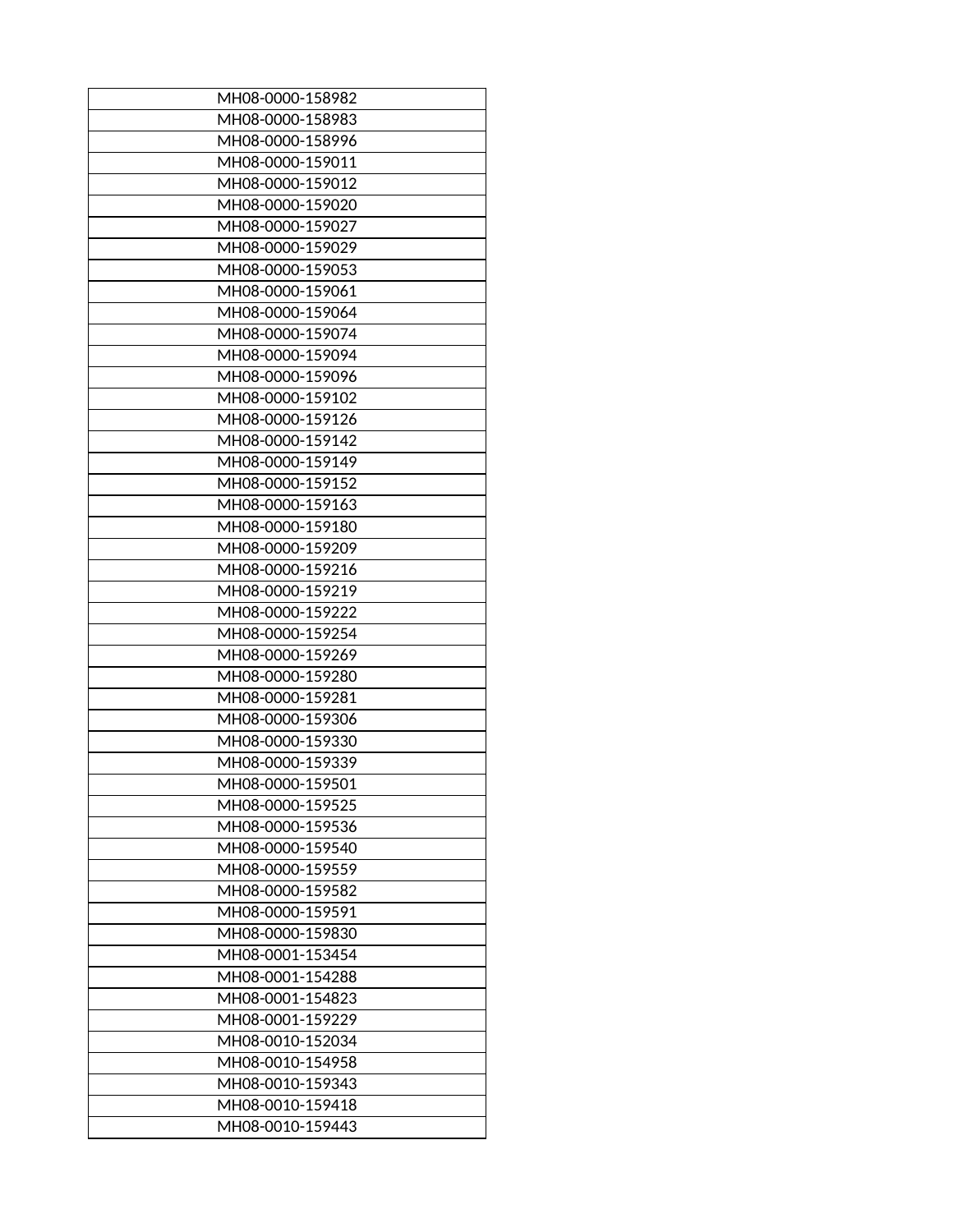| MH08-0010-159458                     |
|--------------------------------------|
| MH08-0100-127047                     |
| MH08-0100-151446                     |
| MH08-0100-151464                     |
| MH08-0100-151468                     |
| MH08-0100-151474                     |
| MH08-0100-151822                     |
| MH08-0100-151928                     |
| MH08-0100-151929                     |
| MH08-0100-151969                     |
| MH08-0100-154614                     |
| MH08-0100-154791                     |
| MH08-0100-154828                     |
| MH08-0100-154900                     |
| MH08-0100-155005                     |
| MH08-0100-155021                     |
| MH08-0100-155022                     |
| MH08-0100-155049                     |
| MH08-0100-158794                     |
| MH08-0100-158803                     |
| MH08-0100-158824                     |
| MH08-0100-158855                     |
| MH08-0100-158932                     |
| MH08-0100-159006                     |
| MH08-0100-159013                     |
| MH08-0100-159017                     |
| MH08-0100-159072                     |
| MH08-0100-159135                     |
| MH08-0100-159136                     |
| MH08-0100-159178                     |
| MH08-0100-159212                     |
| MH08-0100-159258                     |
| MH08-0100-159278                     |
| MH08-0100-159334                     |
| MH08-0100-159457                     |
| MH08-0100-159561                     |
|                                      |
| MH08-0100-159611<br>MH08-0100-159820 |
|                                      |
| MH08-0100-159835<br>MH08-0100-159846 |
| MH08-0101-151475                     |
|                                      |
| MH08-0110-130059                     |
| MH08-0110-130081                     |
| MH08-0110-151473                     |
| MH08-0110-151476                     |
| MH08-0110-151509                     |
| MH08-0110-151916                     |
| MH08-0110-151955                     |
| MH08-0110-151974                     |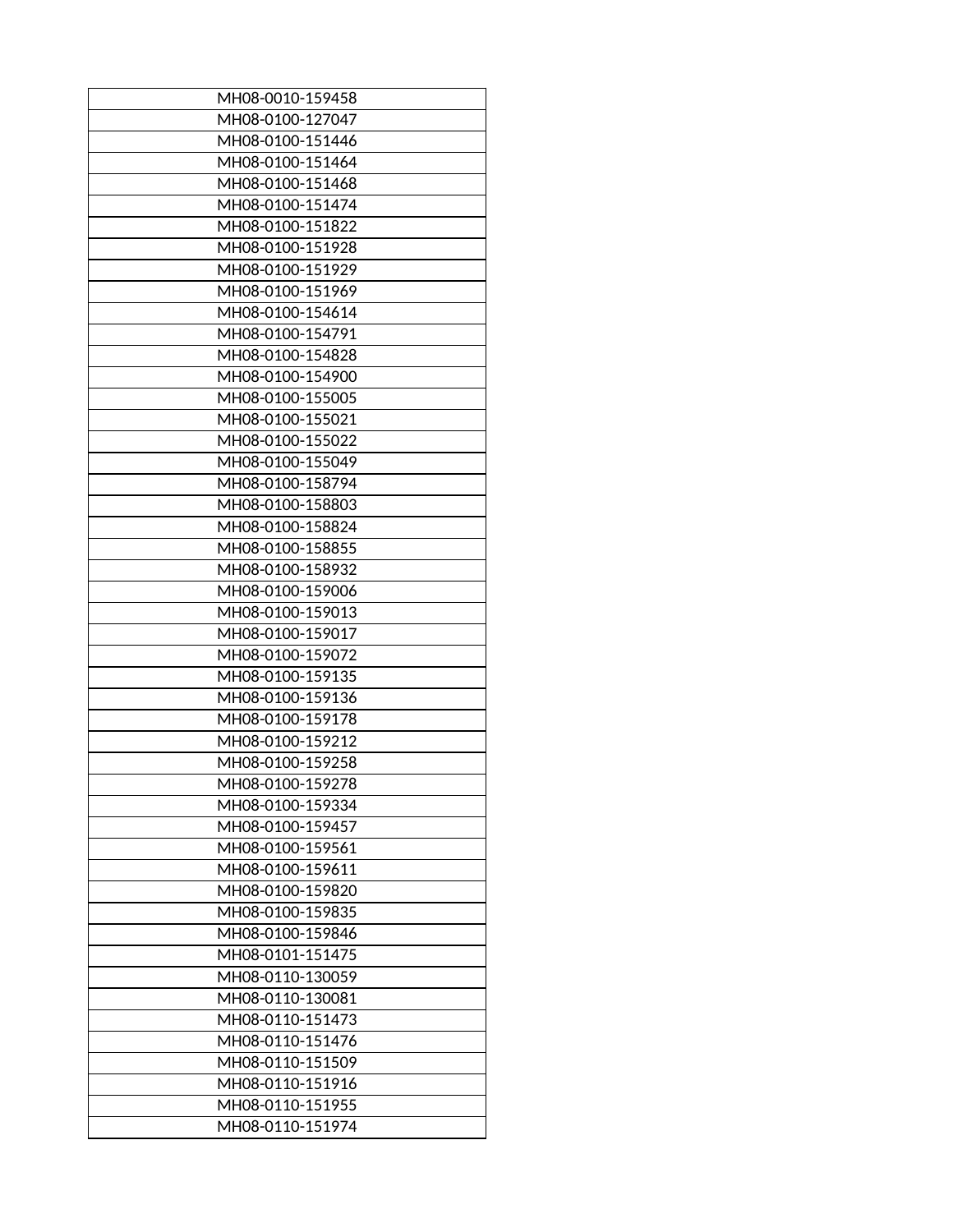| MH08-0110-151984 |
|------------------|
| MH08-0110-151989 |
| MH08-0110-151991 |
| MH08-0110-152009 |
| MH08-0110-152050 |
| MH08-0110-153453 |
| MH08-0110-153571 |
| MH08-0110-153995 |
| MH08-0110-153996 |
| MH08-0110-154007 |
| MH08-0110-154060 |
| MH08-0110-154690 |
| MH08-0110-154707 |
| MH08-0110-154708 |
| MH08-0110-154720 |
| MH08-0110-154725 |
| MH08-0110-154726 |
| MH08-0110-154871 |
| MH08-0110-154921 |
| MH08-0110-154935 |
| MH08-0110-154956 |
| MH08-0110-154964 |
| MH08-0110-155016 |
| MH08-0110-155027 |
| MH08-0110-155028 |
| MH08-0110-155033 |
| MH08-0110-158812 |
| MH08-0110-158860 |
| MH08-0110-158861 |
| MH08-0110-158862 |
| MH08-0110-158882 |
| MH08-0110-158944 |
| MH08-0110-158950 |
| MH08-0110-158954 |
| MH08-0110-158963 |
| MH08-0110-158977 |
| MH08-0110-158987 |
| MH08-0110-159015 |
| MH08-0110-159019 |
| MH08-0110-159050 |
| MH08-0110-159051 |
| MH08-0110-159079 |
| MH08-0110-159080 |
| MH08-0110-159133 |
| MH08-0110-159144 |
| MH08-0110-159171 |
| MH08-0110-159206 |
| MH08-0110-159210 |
| MH08-0110-159215 |
|                  |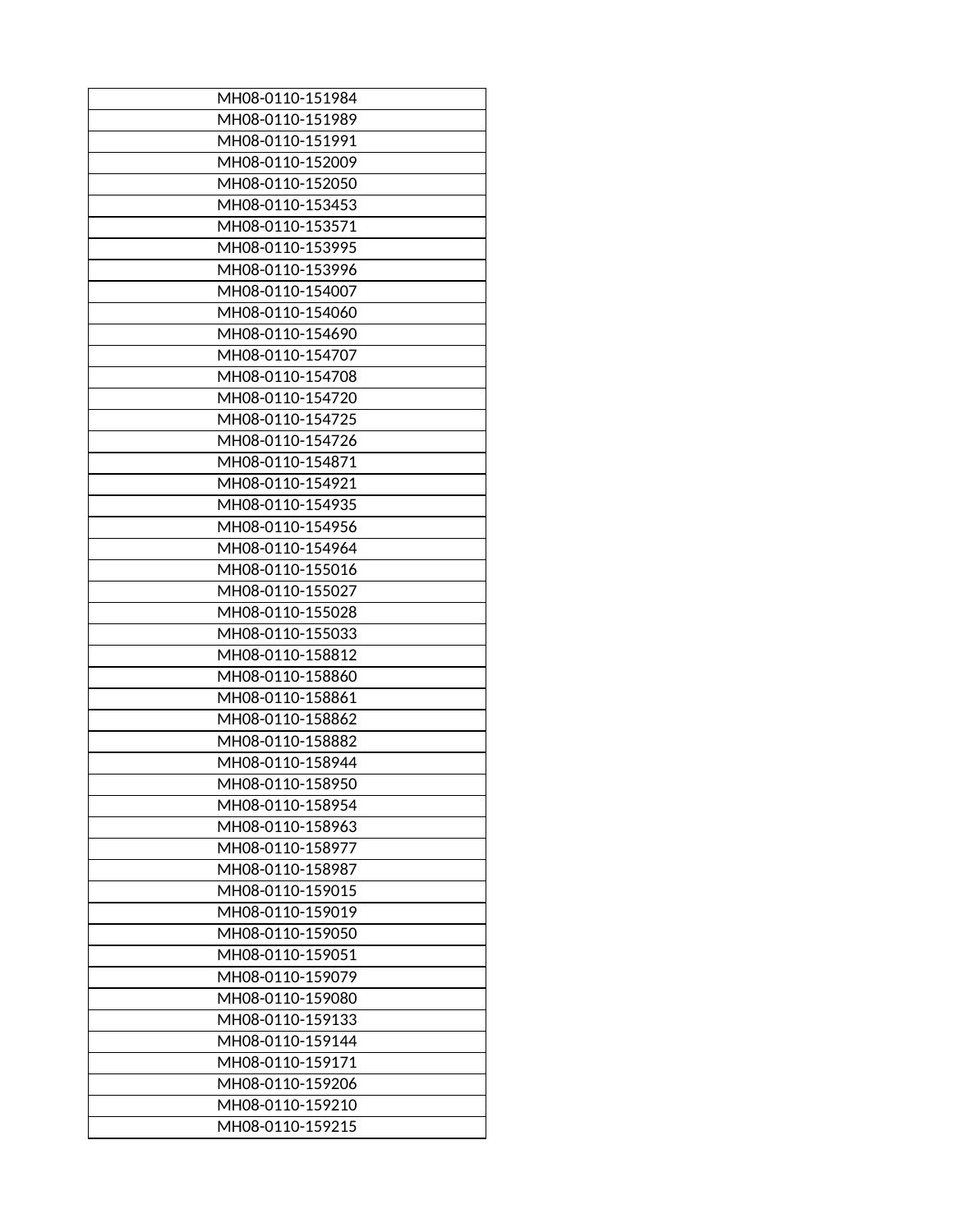| MH08-0110-159237 |
|------------------|
| MH08-0110-159261 |
| MH08-0110-159266 |
| MH08-0110-159286 |
| MH08-0110-159308 |
| MH08-0110-159333 |
| MH08-0110-159347 |
| MH08-0110-159348 |
| MH08-0110-159353 |
| MH08-0110-159373 |
| MH08-0110-159379 |
| MH08-0110-159415 |
| MH08-0110-159423 |
| MH08-0110-159435 |
| MH08-0110-159453 |
| MH08-0110-159462 |
| MH08-0110-159464 |
| MH08-0110-159539 |
| MH08-0110-159606 |
| MH08-0110-159616 |
| MH08-0110-159619 |
| MH08-0110-159622 |
| MH08-0110-159630 |
| MH08-0111-124714 |
| MH08-0111-151941 |
| MH08-0111-153415 |
| MH08-0111-159155 |
| MH08-0111-159172 |
| MH08-0111-159249 |
| MH08-0111-159251 |
| MH08-0111-159544 |
| MH08-1000-159255 |
| MH08-1010-155030 |
| MH08-1010-158907 |
| MH08-1100-153569 |
| MH08-1100-158897 |
| MH08-1110-151453 |
| MH08-1110-151490 |
| MH08-1110-151522 |
| MH08-1110-151547 |
| MH08-1110-151552 |
| MH08-1110-151553 |
| MH08-1110-151554 |
| MH08-1110-151556 |
| MH08-1110-151568 |
| MH08-1110-151570 |
| MH08-1110-151574 |
| MH08-1110-151575 |
| MH08-1110-151577 |
|                  |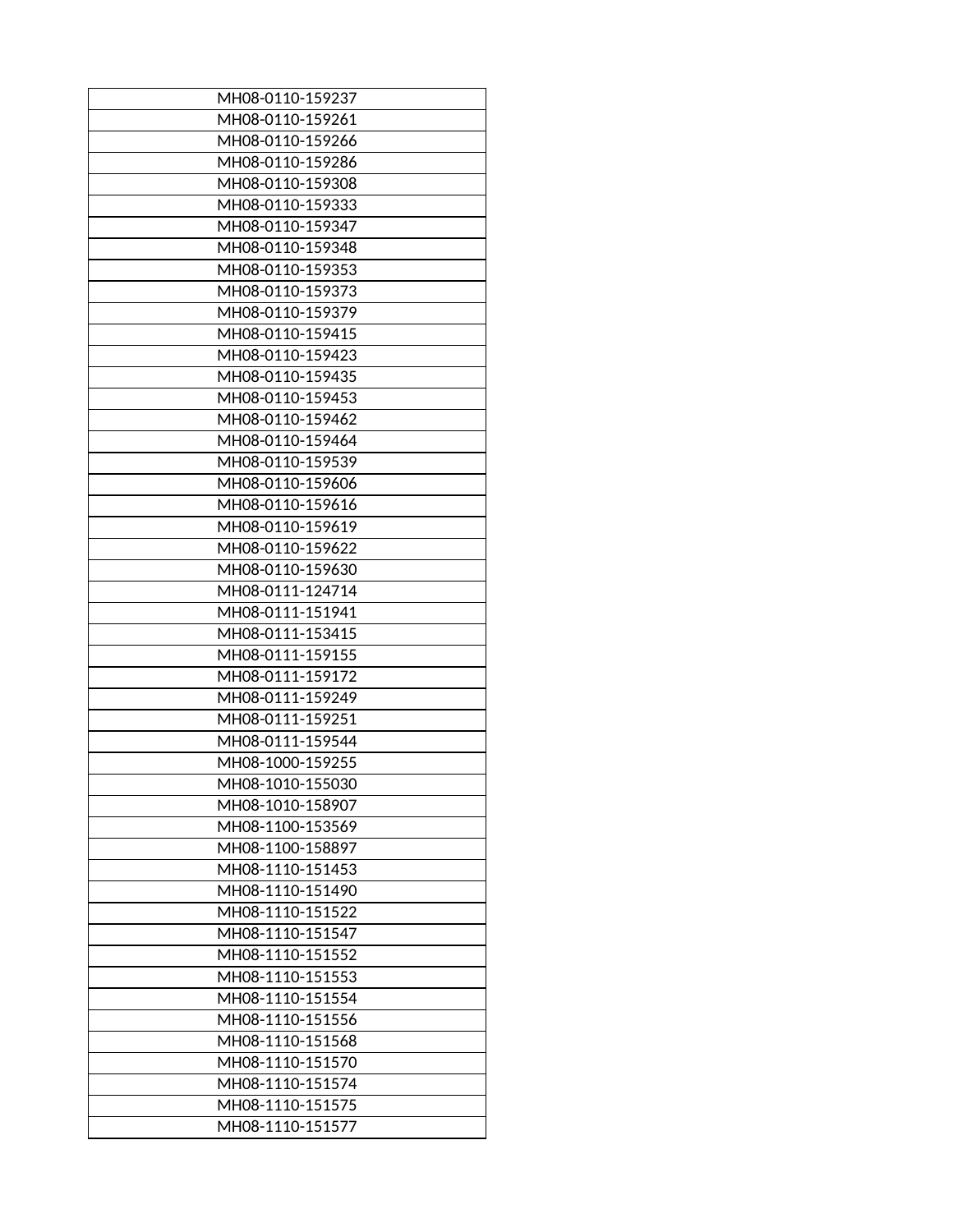| MH08-1110-151595 |
|------------------|
| MH08-1110-151598 |
| MH08-1110-151602 |
| MH08-1110-151606 |
| MH08-1110-151607 |
| MH08-1110-151625 |
| MH08-1110-151915 |
| MH08-1110-151925 |
| MH08-1110-151942 |
| MH08-1110-151954 |
| MH08-1110-151980 |
| MH08-1110-152029 |
| MH08-1110-154689 |
| MH08-1110-154698 |
| MH08-1110-154700 |
| MH08-1110-154746 |
| MH08-1110-154747 |
| MH08-1110-158919 |
| MH08-1110-158920 |
| MH08-1110-158925 |
| MH08-1110-158943 |
| MH08-1110-158945 |
| MH08-1110-158967 |
| MH08-1110-158985 |
| MH08-1110-159033 |
| MH08-1110-159036 |
| MH08-1110-159041 |
|                  |
| MH08-1110-159073 |
| MH08-1110-159140 |
| MH08-1110-159174 |
| MH08-1110-159190 |
| MH08-1110-159201 |
| MH08-1110-159239 |
| MH08-1110-159247 |
| MH08-1110-159340 |
| MH08-1110-159444 |
| MH08-1110-159548 |
| MH08-1111-151611 |
| MH08-1111-154694 |
| MH08-2000-153942 |
| MH08-2000-154902 |
| MH08-2000-155041 |
| MH08-2000-158958 |
| MH08-2000-158969 |
| MH08-2000-159004 |
| MH08-2000-159023 |
| MH08-2000-159380 |
| MH08-2000-159401 |
| MH08-2000-159497 |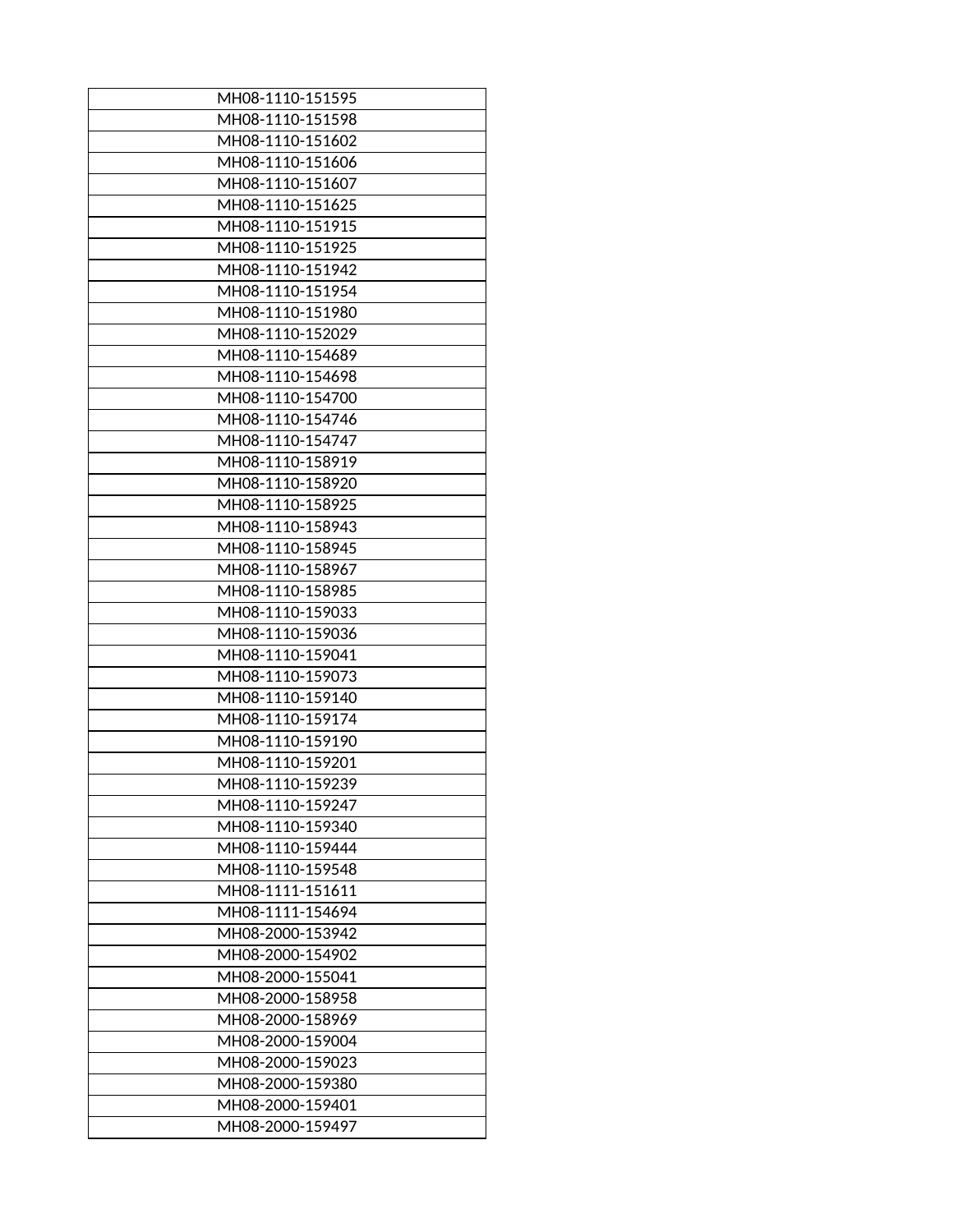| MH08-2000-159563 |
|------------------|
| MH08-2010-151478 |
| MH08-2010-158844 |
| MH08-2010-159406 |
| MH08-2100-154428 |
| MH08-2100-154732 |
| MH08-2100-155011 |
| MH08-2100-158792 |
| MH08-2100-158796 |
| MH08-2100-158802 |
| MH08-2100-158852 |
| MH08-2100-158856 |
| MH08-2100-158881 |
| MH08-2100-159207 |
| MH08-2100-159236 |
| MH08-2100-159388 |
| MH08-2100-159500 |
|                  |
| MH08-2100-159831 |
| MH08-2110-129736 |
| MH08-2110-129964 |
| MH08-2110-151443 |
| MH08-2110-151550 |
| MH08-2110-151921 |
| MH08-2110-154723 |
| MH08-2110-154730 |
| MH08-2110-154739 |
| MH08-2110-154864 |
| MH08-2110-154874 |
| MH08-2110-158931 |
| MH08-2110-158980 |
| MH08-2110-158990 |
| MH08-2110-158991 |
| MH08-2110-158992 |
| MH08-2110-158993 |
| MH08-2110-159001 |
| MH08-2110-159003 |
| MH08-2110-159009 |
| MH08-2110-159010 |
|                  |
| MH08-2110-159038 |
| MH08-2110-159043 |
| MH08-2110-159067 |
| MH08-2110-159098 |
| MH08-2110-159104 |
| MH08-2110-159120 |
| MH08-2110-159167 |
| MH08-2110-159182 |
| MH08-2110-159366 |
| MH08-2110-159442 |
| MH08-2110-159557 |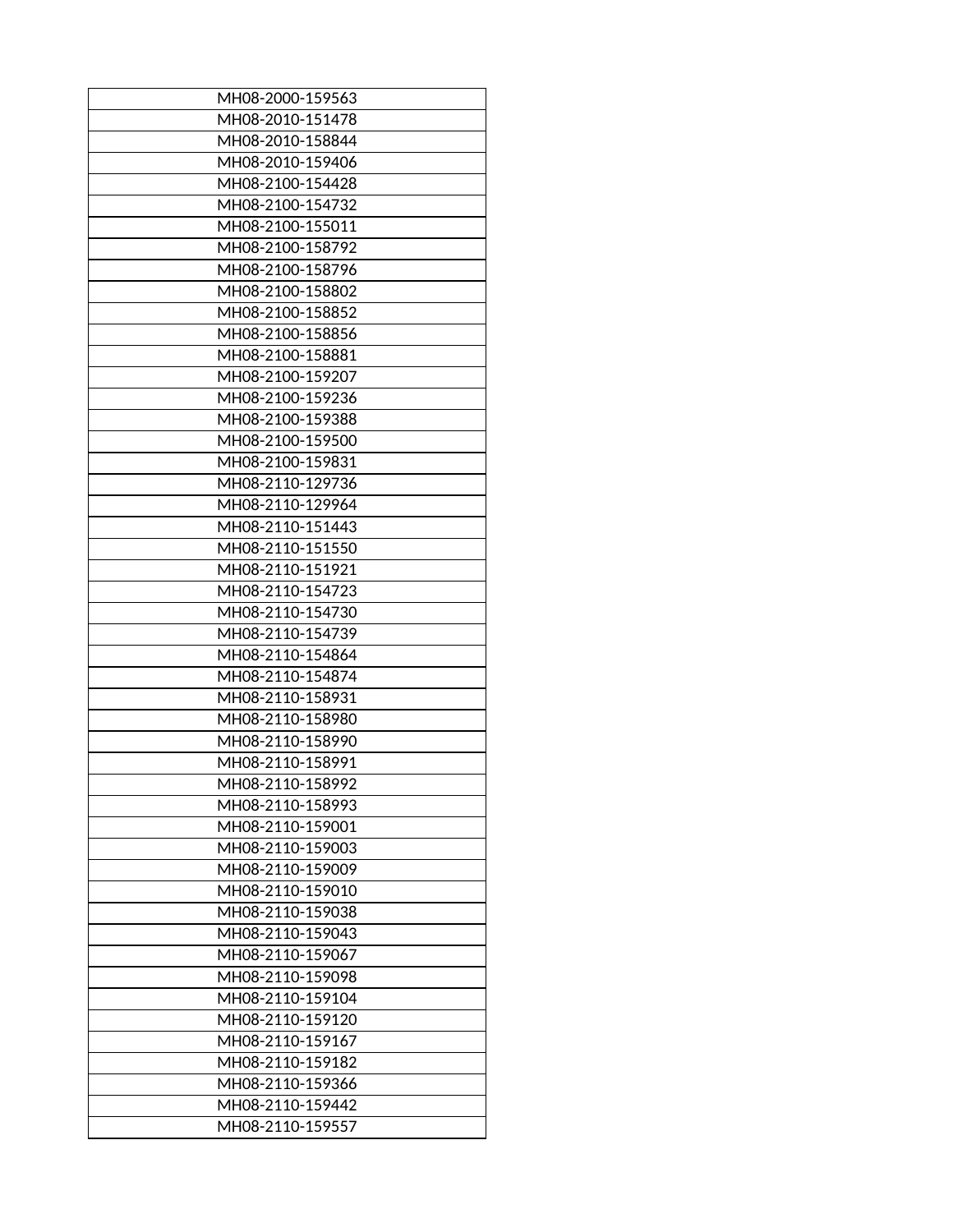| MH08-2110-159587 |
|------------------|
| MH08-2111-151484 |
| MH08-2111-151496 |
| MH08-2111-151565 |
| MH08-2111-151576 |
| MH08-2111-151581 |
| MH08-2111-151582 |
| MH08-2111-151605 |
| MH08-2111-151683 |
| MH08-2111-151720 |
| MH08-2111-151754 |
| MH08-2111-151759 |
| MH08-2111-151782 |
| MH08-2111-154717 |
| MH08-2111-154734 |
| MH08-2111-159823 |
| MH08-3000-129832 |
| MH08-3000-151437 |
| MH08-3000-151441 |
| MH08-3000-151442 |
| MH08-3000-151546 |
| MH08-3000-151585 |
| MH08-3000-151593 |
| MH08-3000-151609 |
| MH08-3000-151612 |
| MH08-3000-151616 |
| MH08-3000-151620 |
| MH08-3000-151622 |
| MH08-3000-151654 |
| MH08-3000-151657 |
| MH08-3000-151662 |
| MH08-3000-151678 |
| MH08-3000-151684 |
| MH08-3000-151685 |
| MH08-3000-151699 |
| MH08-3000-151705 |
| MH08-3000-151709 |
| MH08-3000-151715 |
| MH08-3000-151716 |
| MH08-3000-151730 |
| MH08-3000-151731 |
| MH08-3000-151749 |
| MH08-3000-151750 |
|                  |
| MH08-3000-151757 |
| MH08-3000-151761 |
| MH08-3000-151781 |
| MH08-3000-151783 |
| MH08-3000-151931 |
| MH08-3000-151963 |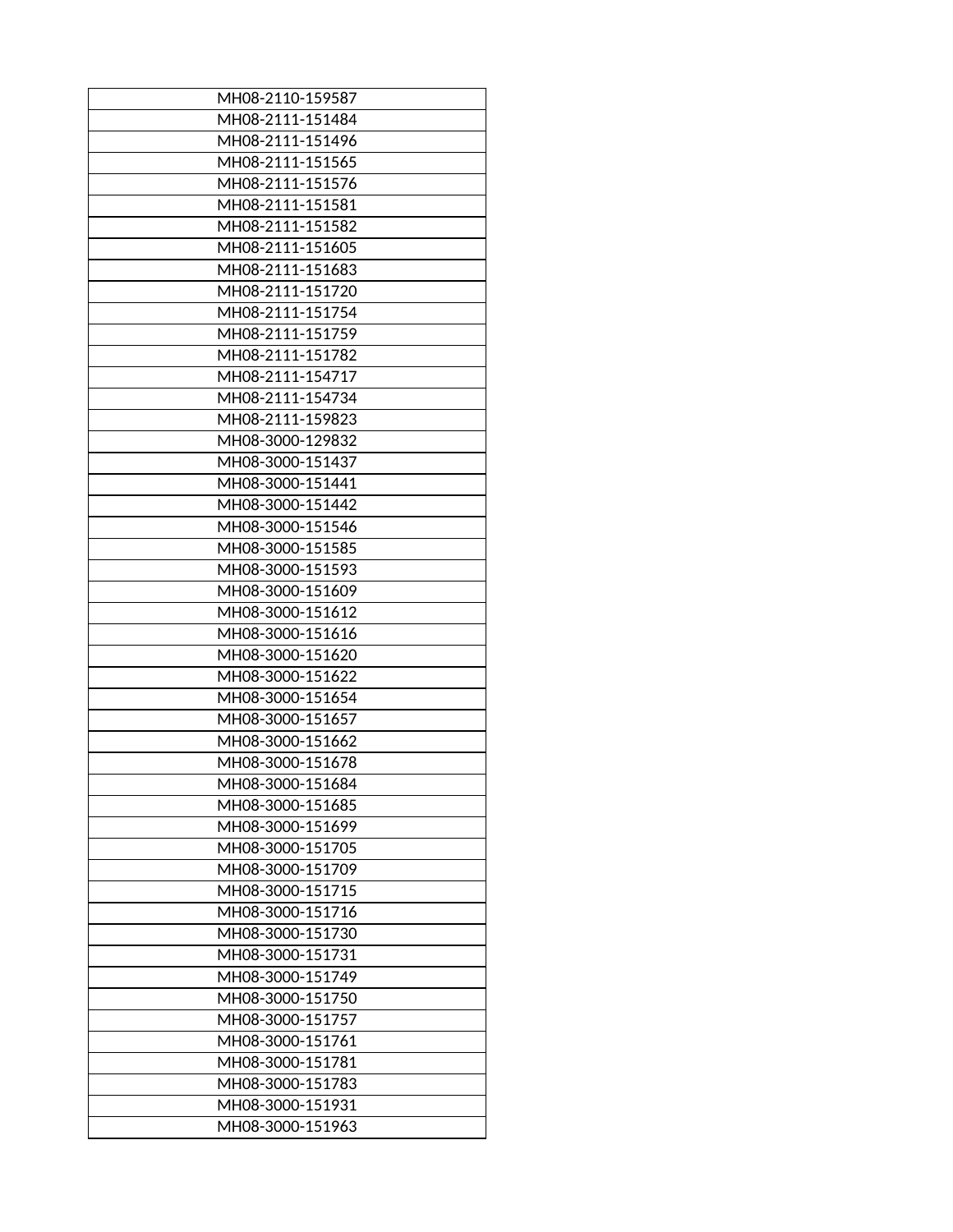| MH08-3000-153574 |
|------------------|
| MH08-3000-154052 |
| MH08-3000-154073 |
| MH08-3000-154295 |
| MH08-3000-154296 |
| MH08-3000-154745 |
| MH08-3000-154758 |
| MH08-3000-154761 |
| MH08-3000-154762 |
| MH08-3000-154769 |
| MH08-3000-154770 |
| MH08-3000-154795 |
| MH08-3000-154817 |
| MH08-3000-154870 |
| MH08-3000-159514 |
| MH08-3000-159516 |
|                  |
| MH08-3000-159555 |
| MH08-3000-159567 |
| MH30-0000-152160 |
| MH30-0000-152611 |
| MH30-0000-152644 |
| MH30-0000-153504 |
| MH30-0000-153524 |
| MH30-0000-154418 |
| MH30-0000-154426 |
| MH30-0000-154511 |
| MH30-0000-158451 |
| MH30-0000-158473 |
| MH30-0100-154638 |
| MH30-0100-154750 |
| MH30-0110-154512 |
| MH30-0110-154564 |
| MH30-0110-154999 |
| MH30-1110-153689 |
| MH30-2110-152337 |
| MH30-2110-153722 |
| MH30-2110-153832 |
| MH30-3000-151902 |
|                  |
| MH30-3000-152350 |
| MH30-3000-153746 |
| MH30-3000-154751 |
| MH30-3000-159572 |
| MH31-0000-152063 |
| MH31-0000-152064 |
| MH31-0000-152065 |
| MH31-0000-152070 |
| MH31-0000-152071 |
| MH31-0000-152072 |
| MH31-0000-152074 |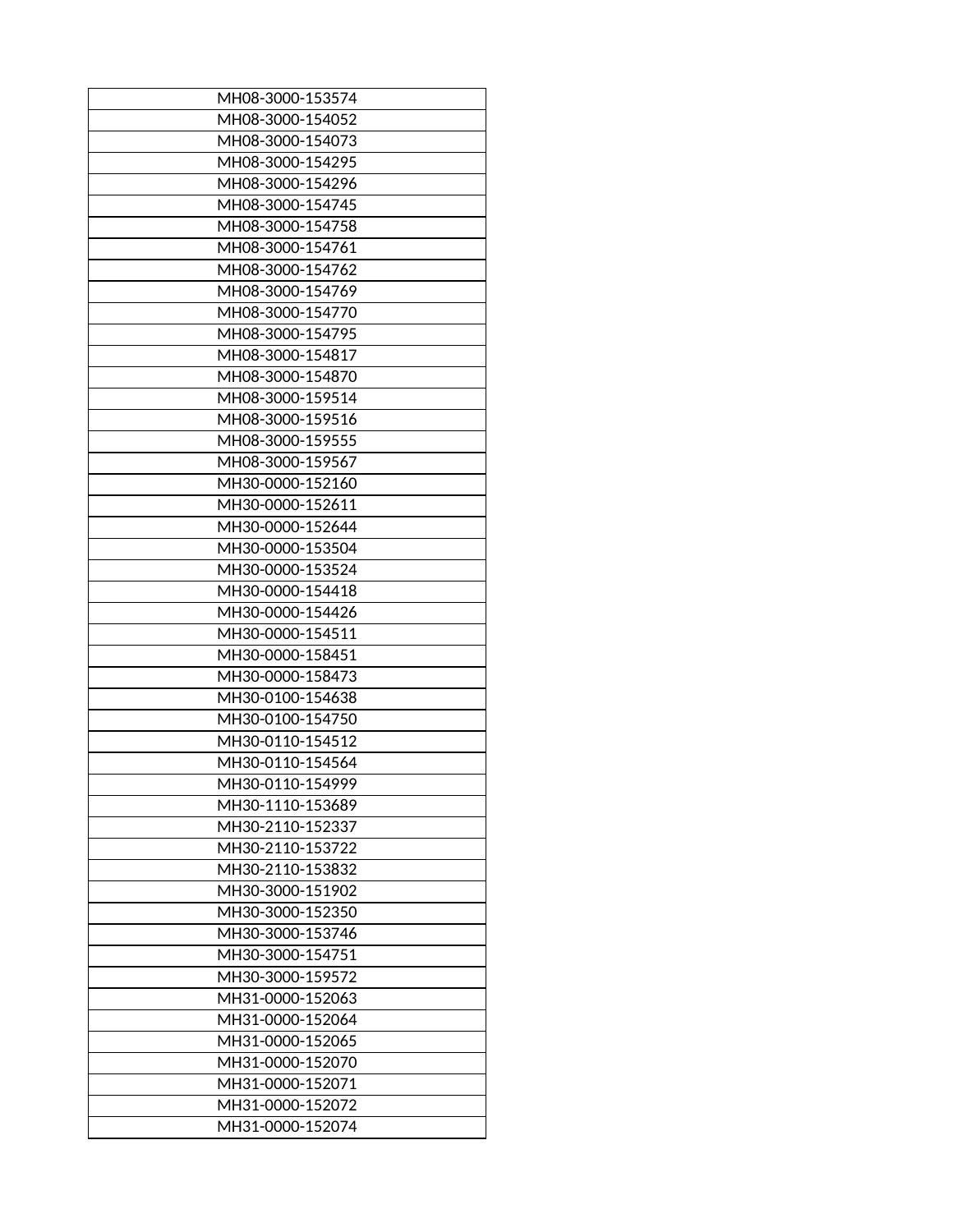| MH31-0000-158783 |
|------------------|
| MH31-0000-159541 |
| MH31-0000-159855 |
| MH31-0001-152075 |
| MH31-3000-152073 |
| MH31-3000-152090 |
| MN22-0000-103698 |
| MN31-0000-103700 |
| MN31-0000-103701 |
| MN31-0000-103702 |
| MP11-0000-126205 |
| MP11-0000-126224 |
| MP11-0000-126229 |
| MP11-0000-126250 |
| MP11-0000-126270 |
| MP11-0000-126272 |
| MP11-0000-126277 |
| MP11-0000-126280 |
| MP11-0000-126339 |
| MP11-0000-126377 |
| MP11-0000-126382 |
| MP11-0000-126387 |
| MP11-0000-126470 |
| MP11-0000-126502 |
| MP11-0000-126518 |
| MP11-0000-126530 |
| MP11-0000-126531 |
| MP11-0000-126533 |
| MP11-0000-126536 |
| MP11-0000-126543 |
| MP11-0000-126549 |
| MP11-0000-126556 |
| MP11-0000-126565 |
| MP11-0000-126588 |
| MP11-0000-126600 |
| MP11-0000-126613 |
| MP11-0000-126639 |
| MP11-0000-126642 |
| MP11-0000-126645 |
| MP11-0000-126653 |
| MP11-0000-126666 |
| MP11-0000-126668 |
| MP11-0000-126676 |
| MP11-0000-126697 |
| MP11-0000-126712 |
| MP11-0000-126736 |
| MP11-0000-126748 |
| MP11-0000-126755 |
| MP11-0000-126761 |
|                  |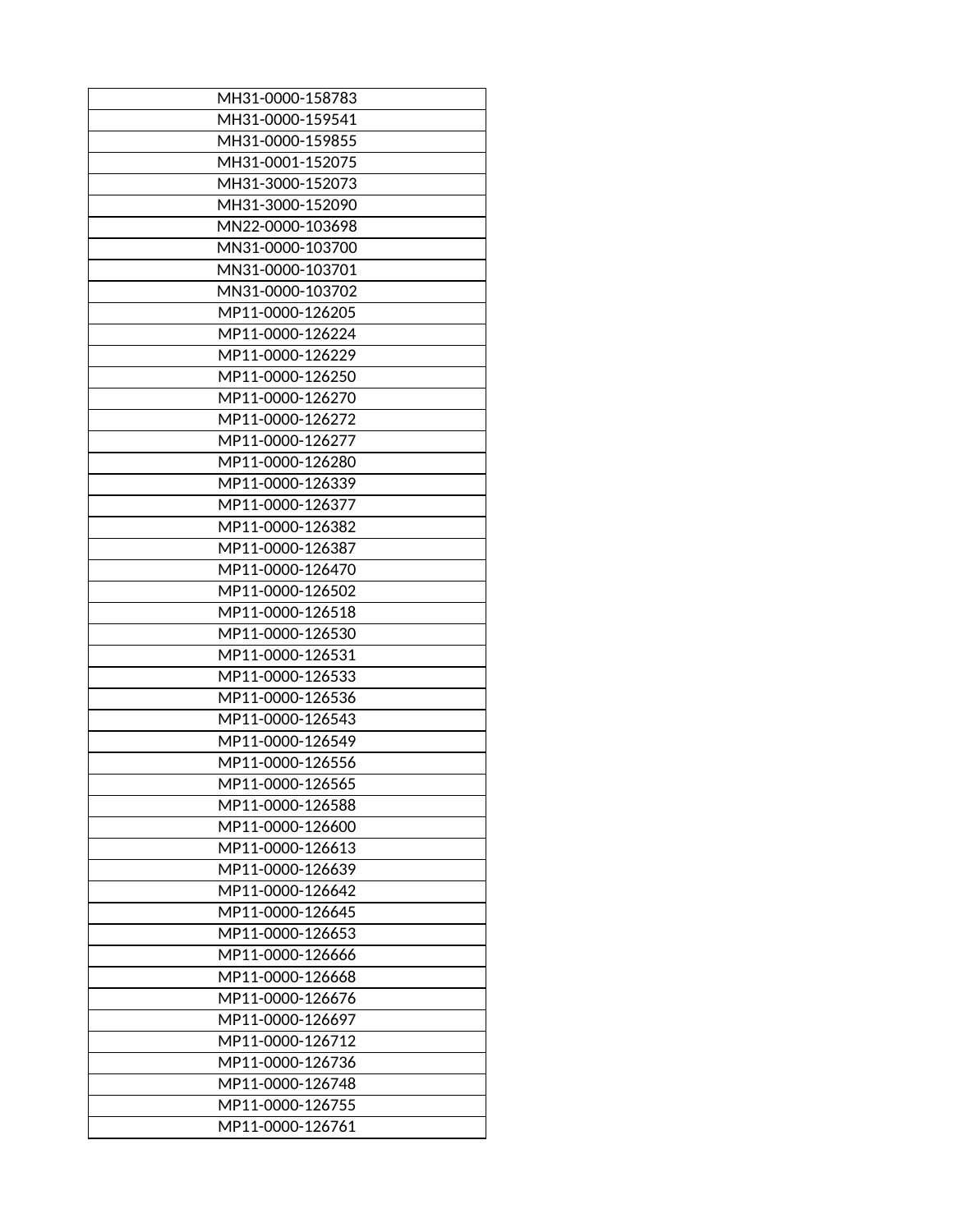| MP11-0000-126779 |
|------------------|
| MP11-0000-126842 |
| MP11-0000-126871 |
| MP11-0000-126875 |
| MP11-0000-127067 |
| MP11-0000-127082 |
| MP11-0000-127109 |
| MP11-0000-127124 |
| MP11-0000-127154 |
| MP11-0000-127220 |
| MP11-0000-127294 |
| MP11-0000-127301 |
| MP11-0000-127356 |
| MP11-0000-127362 |
| MP11-0000-127366 |
| MP11-0000-127369 |
| MP11-0000-130664 |
|                  |
| MP11-0000-154926 |
| MP11-0010-126534 |
| MP11-0010-126603 |
| MP11-0010-126672 |
| MP11-0010-126904 |
| MP11-0010-127040 |
| MP11-0010-127152 |
| MP11-0011-127337 |
| MP11-0100-126233 |
| MP11-0100-126298 |
| MP11-0100-126336 |
| MP11-0100-126373 |
| MP11-0100-126541 |
| MP11-0100-126620 |
| MP11-0100-126673 |
| MP11-0100-126679 |
| MP11-0100-126728 |
| MP11-0100-126731 |
| MP11-0100-126746 |
| MP11-0100-126760 |
| MP11-0100-126777 |
| MP11-0100-126799 |
| MP11-0100-126805 |
| MP11-0100-126806 |
| MP11-0100-126923 |
| MP11-0100-126955 |
|                  |
| MP11-0100-126967 |
| MP11-0100-127089 |
| MP11-0100-127111 |
| MP11-0100-127117 |
| MP11-0100-127137 |
| MP11-0100-127223 |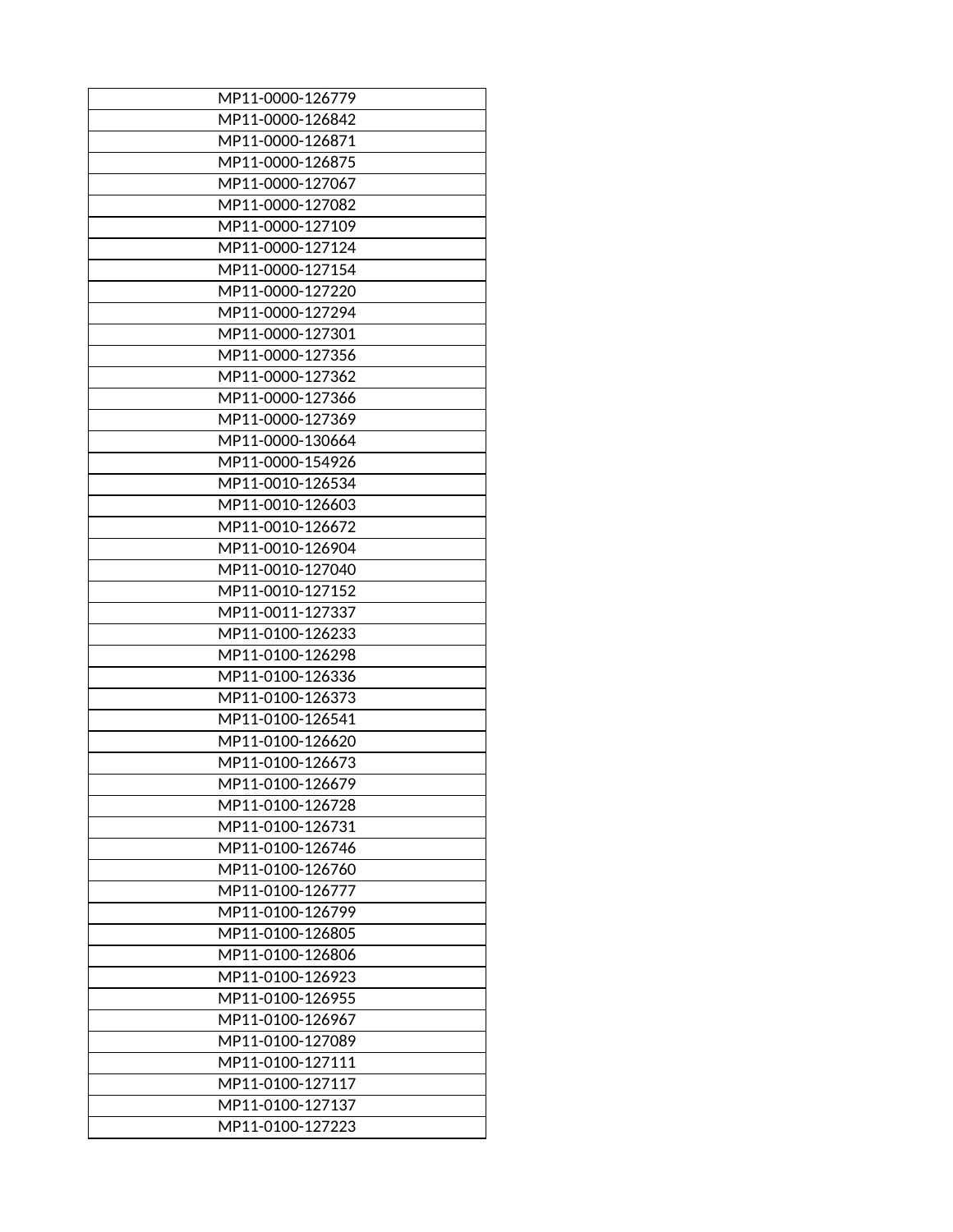| MP11-0100-127237                     |
|--------------------------------------|
| MP11-0100-127323                     |
| MP11-0100-127325                     |
| MP11-0100-127406                     |
| MP11-0100-127427                     |
| MP11-0100-146574                     |
| MP11-0100-154973                     |
| MP11-0110-126202                     |
| MP11-0110-126204                     |
| MP11-0110-126206                     |
| MP11-0110-126251                     |
| MP11-0110-126252                     |
| MP11-0110-126317                     |
| MP11-0110-126333                     |
| MP11-0110-126371                     |
| MP11-0110-126440                     |
| MP11-0110-126474                     |
|                                      |
| MP11-0110-126495<br>MP11-0110-126614 |
|                                      |
| MP11-0110-126632                     |
| MP11-0110-126633                     |
| MP11-0110-126637                     |
| MP11-0110-126641                     |
| MP11-0110-126677                     |
| MP11-0110-126723                     |
| MP11-0110-126730                     |
| MP11-0110-126745                     |
| MP11-0110-126778                     |
| MP11-0110-126781                     |
| MP11-0110-126791                     |
| MP11-0110-126840                     |
| MP11-0110-126844                     |
| MP11-0110-126851                     |
| MP11-0110-126880                     |
| MP11-0110-126882                     |
| MP11-0110-126883                     |
| MP11-0110-126900                     |
| MP11-0110-126912                     |
| MP11-0110-126927                     |
| MP11-0110-126962                     |
| MP11-0110-126985                     |
| MP11-0110-126996                     |
| MP11-0110-127011                     |
| MP11-0110-127020                     |
| MP11-0110-127025                     |
| MP11-0110-127044                     |
|                                      |
| MP11-0110-127052                     |
| MP11-0110-127092                     |
| MP11-0110-127104                     |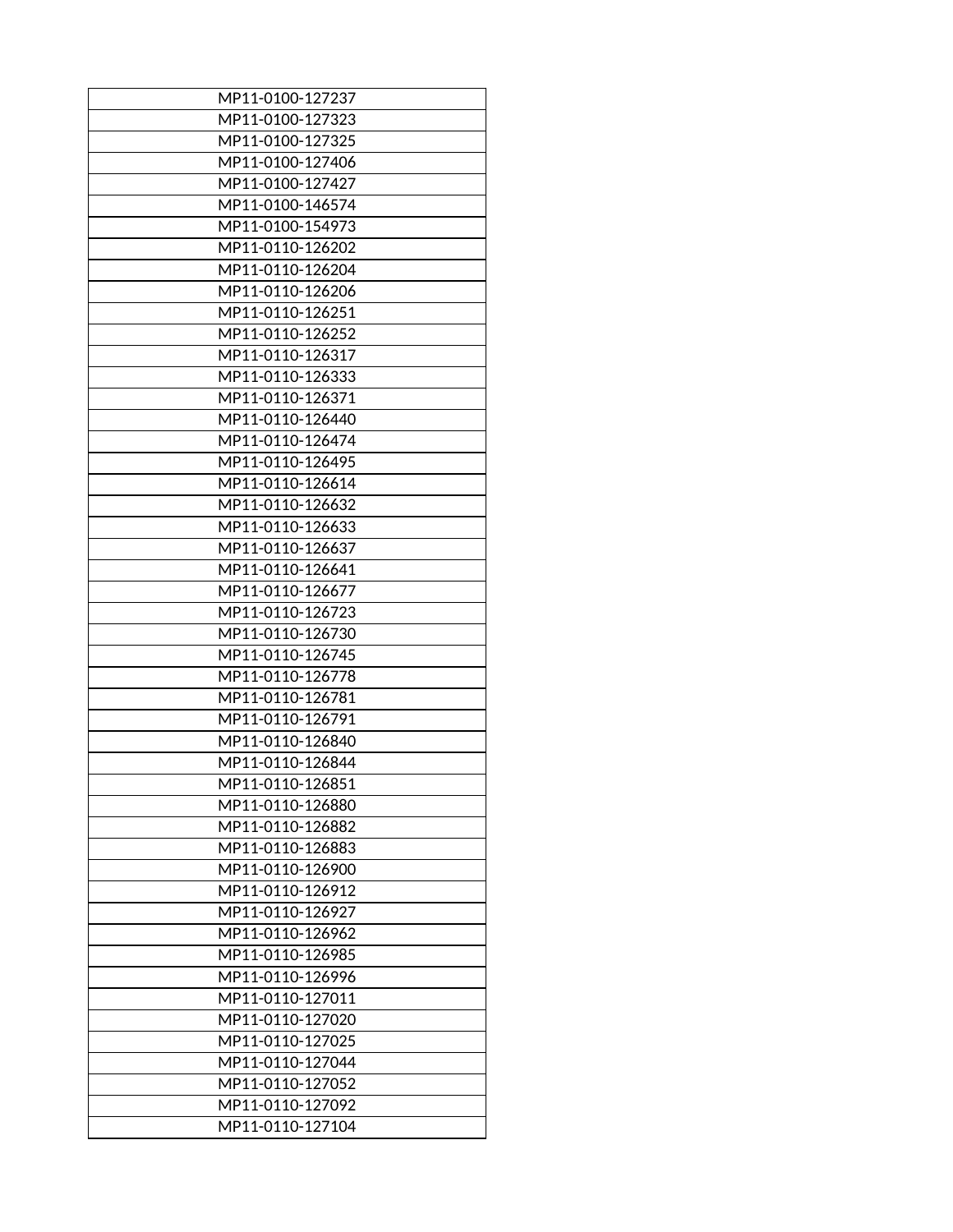| MP11-0110-127108 |
|------------------|
| MP11-0110-127120 |
|                  |
| MP11-0110-127333 |
| MP11-0110-127399 |
| MP11-0110-127412 |
| MP11-0110-127414 |
| MP11-0110-130371 |
| MP11-0110-130474 |
| MP11-0110-147761 |
| MP11-1010-126933 |
| MP11-1100-126792 |
| MP11-1110-126199 |
| MP11-1110-126245 |
| MP11-1110-126290 |
| MP11-1110-126296 |
| MP11-1110-126299 |
| MP11-1110-126624 |
|                  |
| MP11-1110-126737 |
| MP11-1110-126793 |
| MP11-1110-126794 |
| MP11-1110-126796 |
| MP11-1110-126841 |
| MP11-1110-126867 |
| MP11-1110-126881 |
| MP11-1110-126889 |
| MP11-1110-126897 |
| MP11-1110-126920 |
| MP11-1110-127336 |
| MP11-1110-130108 |
| MP11-1111-126472 |
| MP11-1111-126873 |
| MP11-2000-126218 |
| MP11-2000-126527 |
| MP11-2000-126718 |
|                  |
| MP11-2000-126726 |
| MP11-2000-126935 |
| MP11-2000-127045 |
| MP11-2000-127084 |
| MP11-2010-126834 |
| MP11-2100-126744 |
| MP11-2100-126750 |
| MP11-2100-126769 |
| MP11-2100-126774 |
| MP11-2100-126892 |
| MP11-2100-127214 |
| MP11-2100-127328 |
| MP11-2100-127334 |
| MP11-2110-126193 |
| MP11-2110-126231 |
|                  |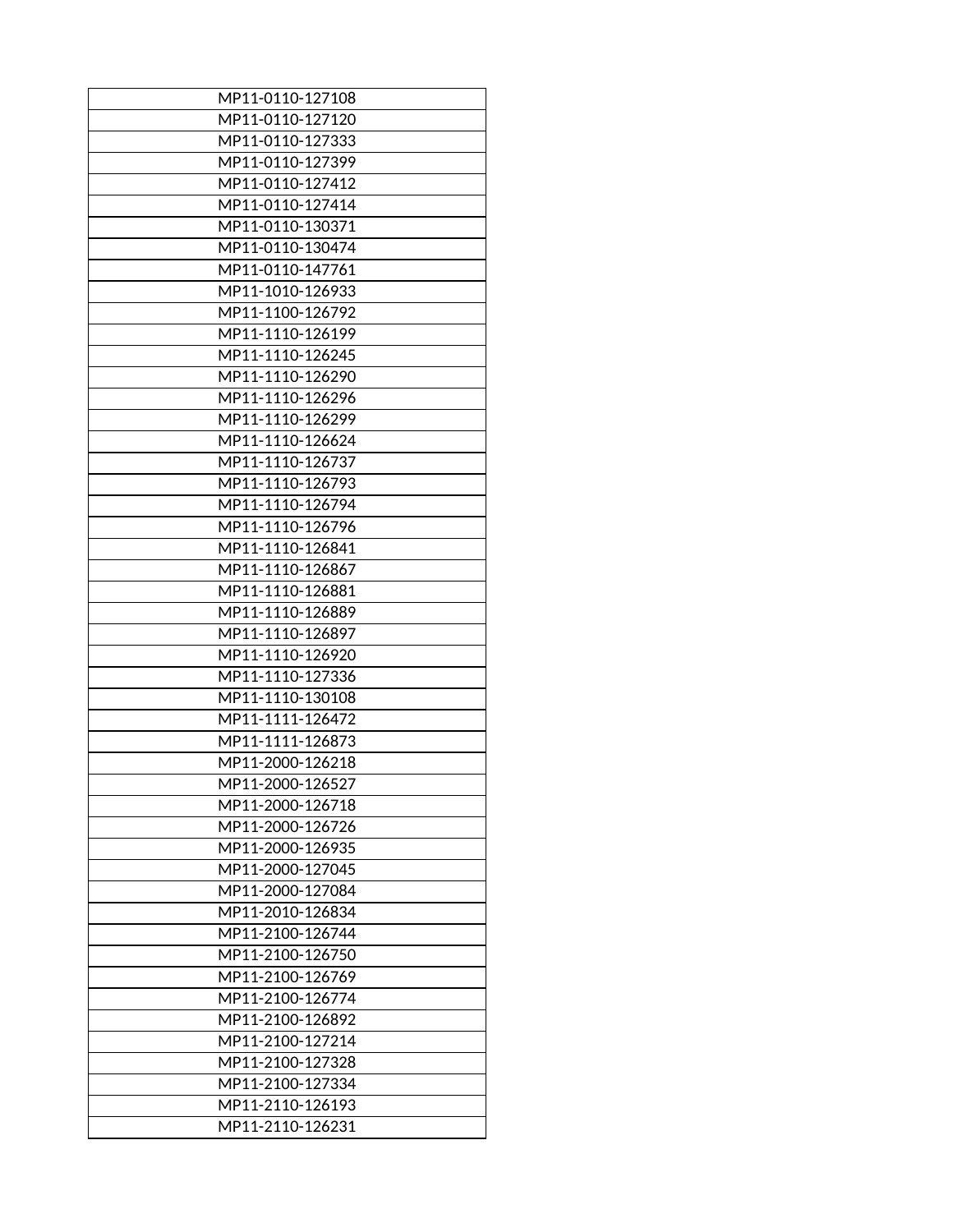| MP11-2110-126239 |
|------------------|
| MP11-2110-126297 |
| MP11-2110-126471 |
| MP11-2110-126548 |
| MP11-2110-126585 |
| MP11-2110-126667 |
|                  |
| MP11-2110-126735 |
| MP11-2110-126839 |
| MP11-2110-126849 |
| MP11-2110-126877 |
| MP11-2110-126916 |
| MP11-2110-126926 |
| MP11-2110-126973 |
| MP11-2110-126994 |
| MP11-2110-126998 |
| MP11-2110-127145 |
| MP11-2110-127147 |
| MP11-2110-127218 |
| MP11-2110-127385 |
| MP11-2110-158123 |
| MP11-2111-126201 |
| MP11-2111-126372 |
| MP11-2111-126384 |
| MP11-2111-126591 |
| MP11-2111-126886 |
| MP11-2111-126970 |
| MP11-2111-127054 |
| MP11-3000-126194 |
| MP11-3000-126195 |
| MP11-3000-126213 |
|                  |
| MP11-3000-126262 |
| MP11-3000-126421 |
| MP11-3000-126598 |
| MP11-3000-126617 |
| MP11-3000-126700 |
| MP11-3000-126764 |
| MP11-3000-126765 |
| MP11-3000-127058 |
| MP11-3000-127090 |
| MP11-3000-127353 |
| MP11-3000-127453 |
| MP11-3000-158119 |
| MP30-0000-126408 |
| MP30-0000-126529 |
| MP30-0000-126648 |
| MP30-0000-126649 |
| MP30-0000-126691 |
| MP30-0000-126702 |
| MP30-0000-126714 |
|                  |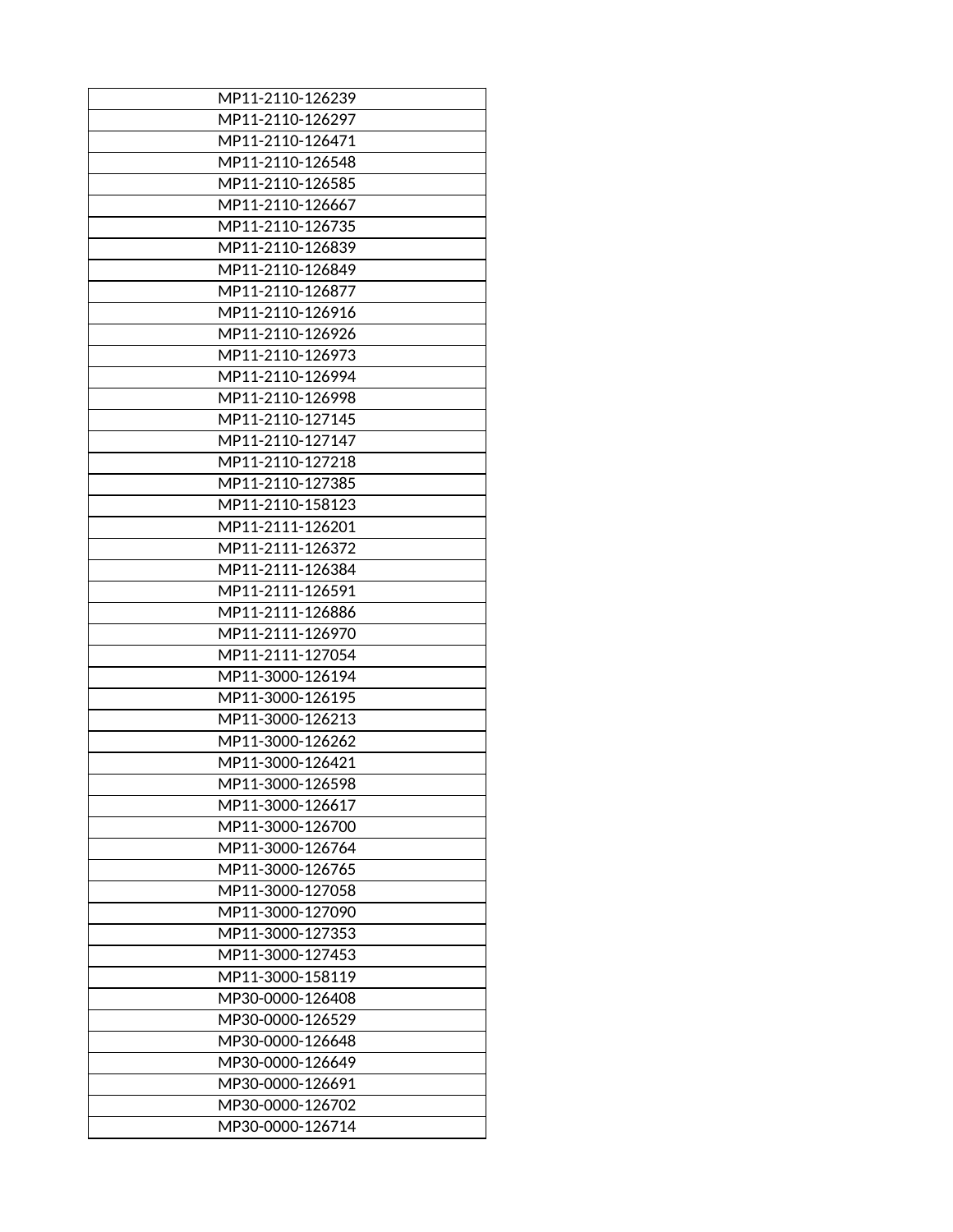| MP30-0000-127171 |
|------------------|
| MP30-0000-127178 |
| MP30-0000-127311 |
| MP30-0000-127387 |
| MP30-0010-127073 |
| MP30-0100-126346 |
| MP30-0100-127128 |
| MP30-0100-127129 |
| MP30-0101-126453 |
| MP30-1110-126469 |
| MP30-1110-127112 |
| MP30-1110-127121 |
| MP30-2010-126214 |
| MP30-2110-126727 |
| MP30-2110-127432 |
| MP30-3000-127110 |
| MP31-0000-126699 |
| MP31-0000-127181 |
| MP31-0000-127365 |
| MP31-0000-127419 |
| MP31-0000-127462 |
| MP31-0000-127473 |
| MP31-0000-127480 |
| MP31-0000-158115 |
| MP31-0111-158128 |
| MP31-2100-160648 |
| MP31-3000-127476 |
| NL31-0001-103694 |
| NL31-3000-103768 |
| OD17-0000-132645 |
| OD17-0000-132711 |
| OD17-0000-132721 |
| OD17-0000-132762 |
| OD17-0000-132779 |
| OD17-0000-132790 |
| OD17-0000-132822 |
| OD17-0000-132831 |
| OD17-0000-132835 |
| OD17-0000-132836 |
| OD17-0000-132880 |
| OD17-0000-132888 |
| OD17-0000-132890 |
| OD17-0000-132956 |
| OD17-0000-132962 |
| OD17-0000-132970 |
| OD17-0000-132985 |
| OD17-0000-132998 |
| OD17-0000-133003 |
| OD17-0000-133022 |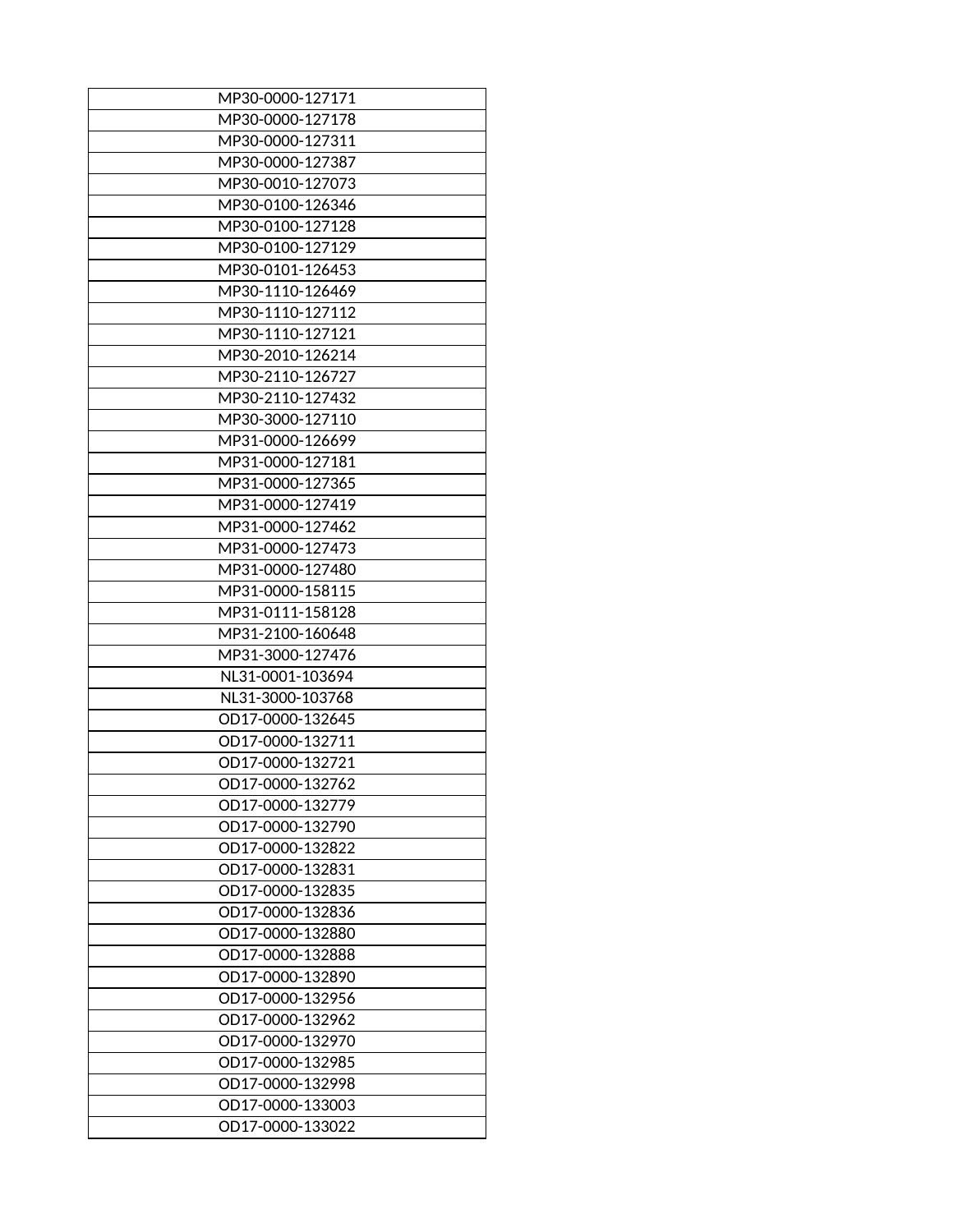| OD17-0000-133023 |
|------------------|
| OD17-0000-133035 |
| OD17-0000-133038 |
|                  |
| OD17-0000-133040 |
| OD17-0000-133053 |
| OD17-0000-133057 |
| OD17-0000-133062 |
| OD17-0000-133070 |
| OD17-0000-133078 |
| OD17-0000-133085 |
| OD17-0000-133105 |
| OD17-0000-133108 |
| OD17-0000-133109 |
| OD17-0000-133119 |
| OD17-0000-133125 |
| OD17-0000-133156 |
| OD17-0000-133162 |
| OD17-0000-133169 |
| OD17-0000-133213 |
| OD17-0000-133241 |
|                  |
| OD17-0000-133248 |
| OD17-0000-133254 |
| OD17-0000-133256 |
| OD17-0000-133257 |
| OD17-0000-133278 |
| OD17-0000-133286 |
| OD17-0000-133298 |
| OD17-0000-133316 |
| OD17-0000-133317 |
| OD17-0000-158197 |
| OD17-0001-158192 |
| OD17-0010-132855 |
| OD17-0010-133081 |
| OD17-0010-133093 |
| OD17-0010-133107 |
| OD17-0010-133368 |
| OD17-0010-158205 |
| OD17-0100-132658 |
| OD17-0100-132848 |
| OD17-0100-132857 |
| OD17-0100-132871 |
|                  |
| OD17-0100-132872 |
| OD17-0100-132980 |
| OD17-0100-133033 |
| OD17-0100-133051 |
| OD17-0100-133061 |
| OD17-0100-133063 |
| OD17-0100-133104 |
| OD17-0100-133140 |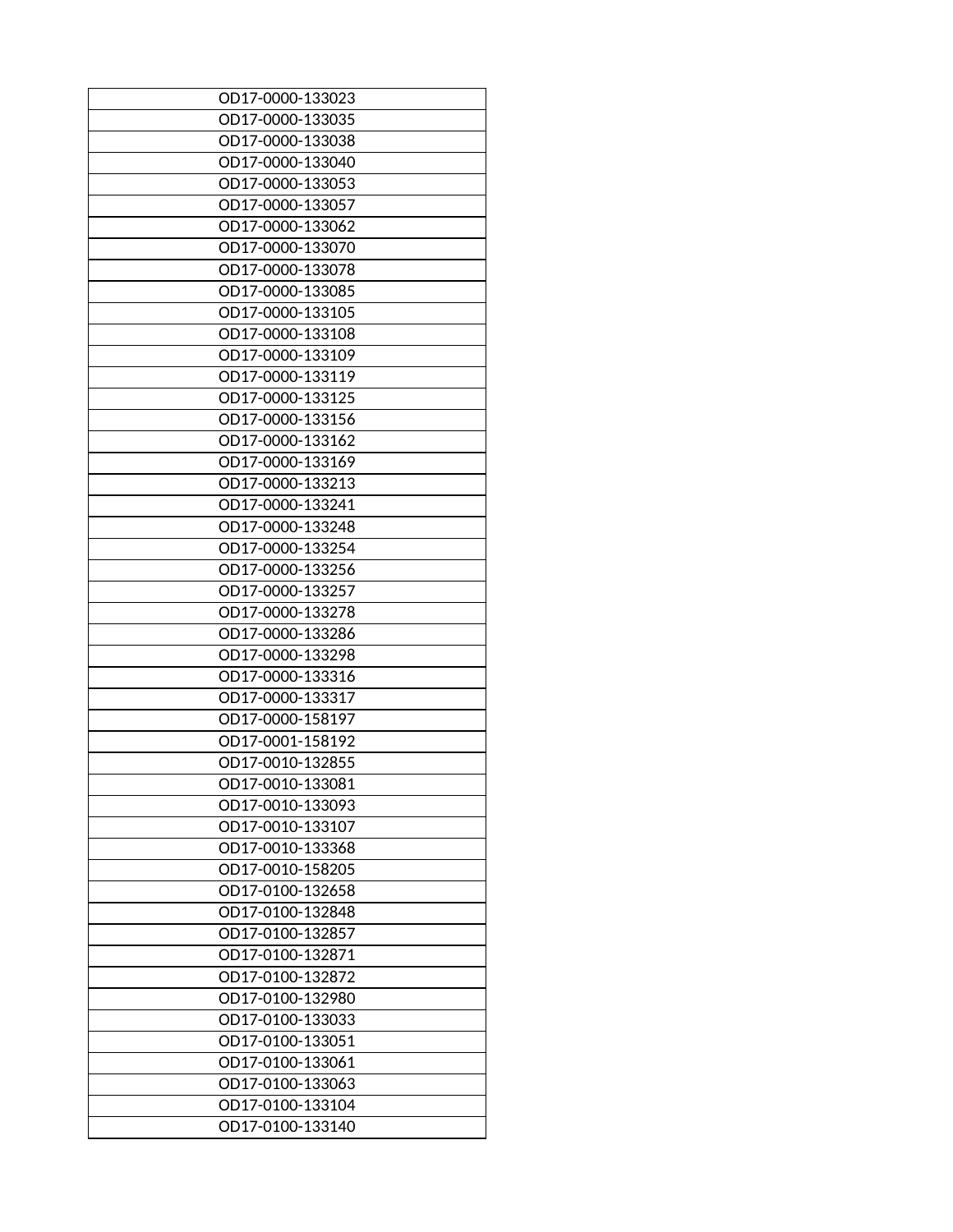| OD17-0100-133296 |
|------------------|
| OD17-0101-157372 |
| OD17-0110-132660 |
| OD17-0110-132663 |
| OD17-0110-132665 |
| OD17-0110-132683 |
| OD17-0110-132722 |
| OD17-0110-132843 |
| OD17-0110-132988 |
| OD17-0110-132999 |
| OD17-0110-133004 |
| OD17-0110-133010 |
| OD17-0110-133019 |
| OD17-0110-133046 |
| OD17-0110-133098 |
| OD17-0110-133101 |
| OD17-0110-133102 |
| OD17-0110-133127 |
| OD17-0110-133157 |
| OD17-0110-133158 |
| OD17-0110-133170 |
| OD17-0110-133181 |
| OD17-0110-133186 |
| OD17-0110-133205 |
| OD17-0110-133214 |
| OD17-0110-133245 |
| OD17-0110-133290 |
| OD17-0110-133305 |
| OD17-0110-133332 |
| OD17-0110-133353 |
| OD17-0110-133369 |
| OD17-0110-157328 |
| OD17-0111-133034 |
| OD17-0111-133154 |
| OD17-0111-133209 |
| OD17-1000-157329 |
| OD17-1100-133031 |
| OD17-1100-133050 |
| OD17-1100-133359 |
| OD17-1110-132686 |
| OD17-1110-132866 |
| OD17-1110-132900 |
| OD17-1110-132922 |
| OD17-1110-133042 |
| OD17-1110-133207 |
| OD17-1110-157356 |
| OD17-1110-158194 |
| OD17-1111-132899 |
| OD17-2000-132967 |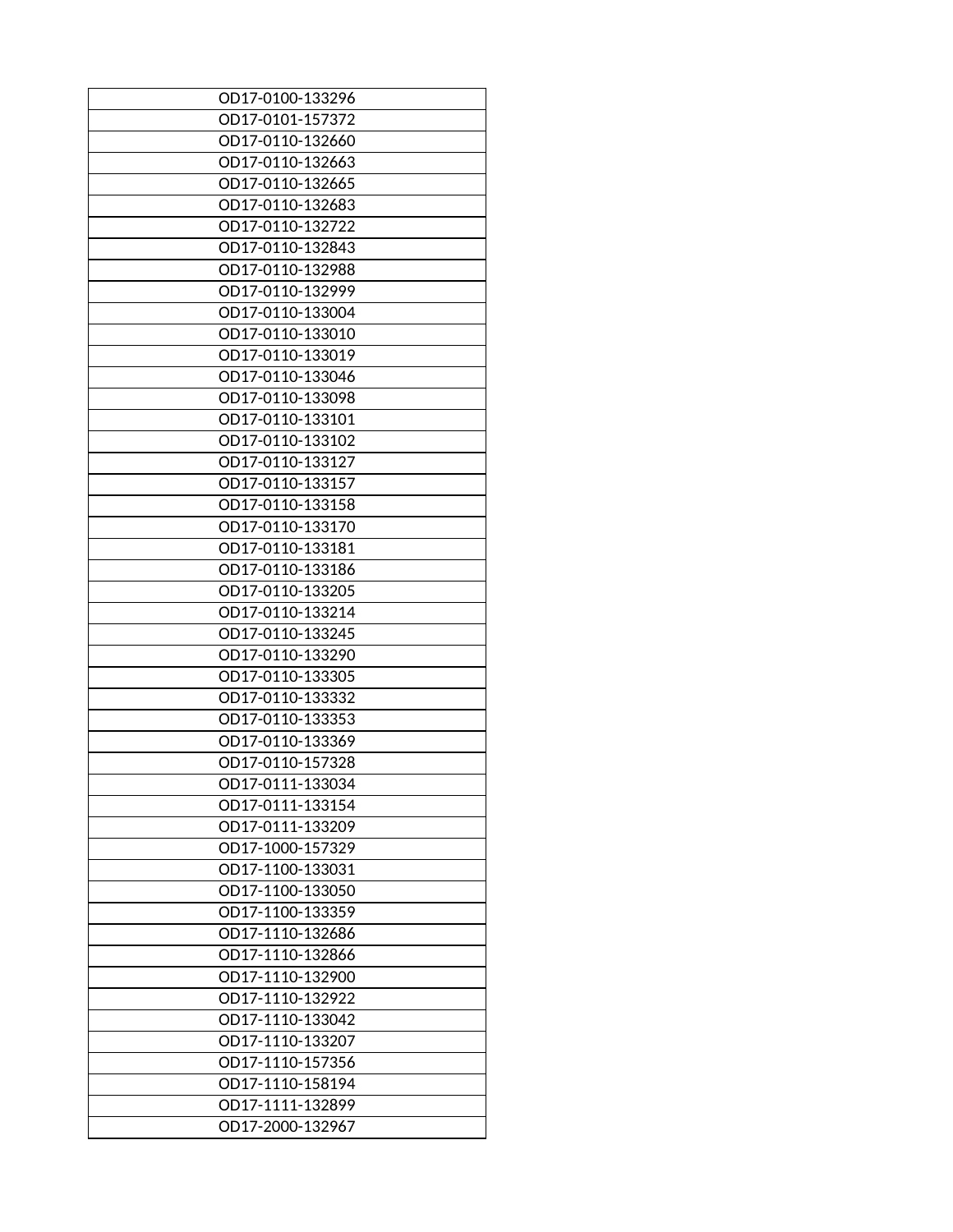| OD17-2000-133069 |
|------------------|
| OD17-2000-133072 |
| OD17-2001-133100 |
| OD17-2010-132969 |
| OD17-2100-132659 |
| OD17-2100-132679 |
| OD17-2100-132908 |
| OD17-2100-132925 |
| OD17-2100-132937 |
| OD17-2100-132951 |
| OD17-2100-133002 |
| OD17-2100-133047 |
| OD17-2100-133124 |
| OD17-2100-133129 |
| OD17-2100-133138 |
| OD17-2100-133143 |
| OD17-2110-132649 |
| OD17-2110-132666 |
| OD17-2110-132676 |
| OD17-2110-132677 |
| OD17-2110-132993 |
| OD17-2110-133006 |
| OD17-2110-133027 |
| OD17-2110-133032 |
| OD17-2110-133058 |
| OD17-2110-133067 |
| OD17-2110-133137 |
| OD17-2110-133146 |
| OD17-2110-133184 |
| OD17-2110-133234 |
| OD17-2110-157331 |
| OD17-2110-157355 |
| OD17-2111-132661 |
| OD17-2111-132791 |
| OD17-2111-132877 |
| OD17-2111-132954 |
| OD17-2111-132975 |
| OD17-2111-133028 |
| OD17-2111-133048 |
| OD17-2111-133052 |
| OD17-2111-133110 |
| OD17-2111-133212 |
| OD17-2111-133334 |
| OD17-3000-132669 |
| OD17-3000-132829 |
| OD17-3000-132838 |
| OD17-3000-132918 |
| OD17-3000-132923 |
| OD17-3000-132931 |
|                  |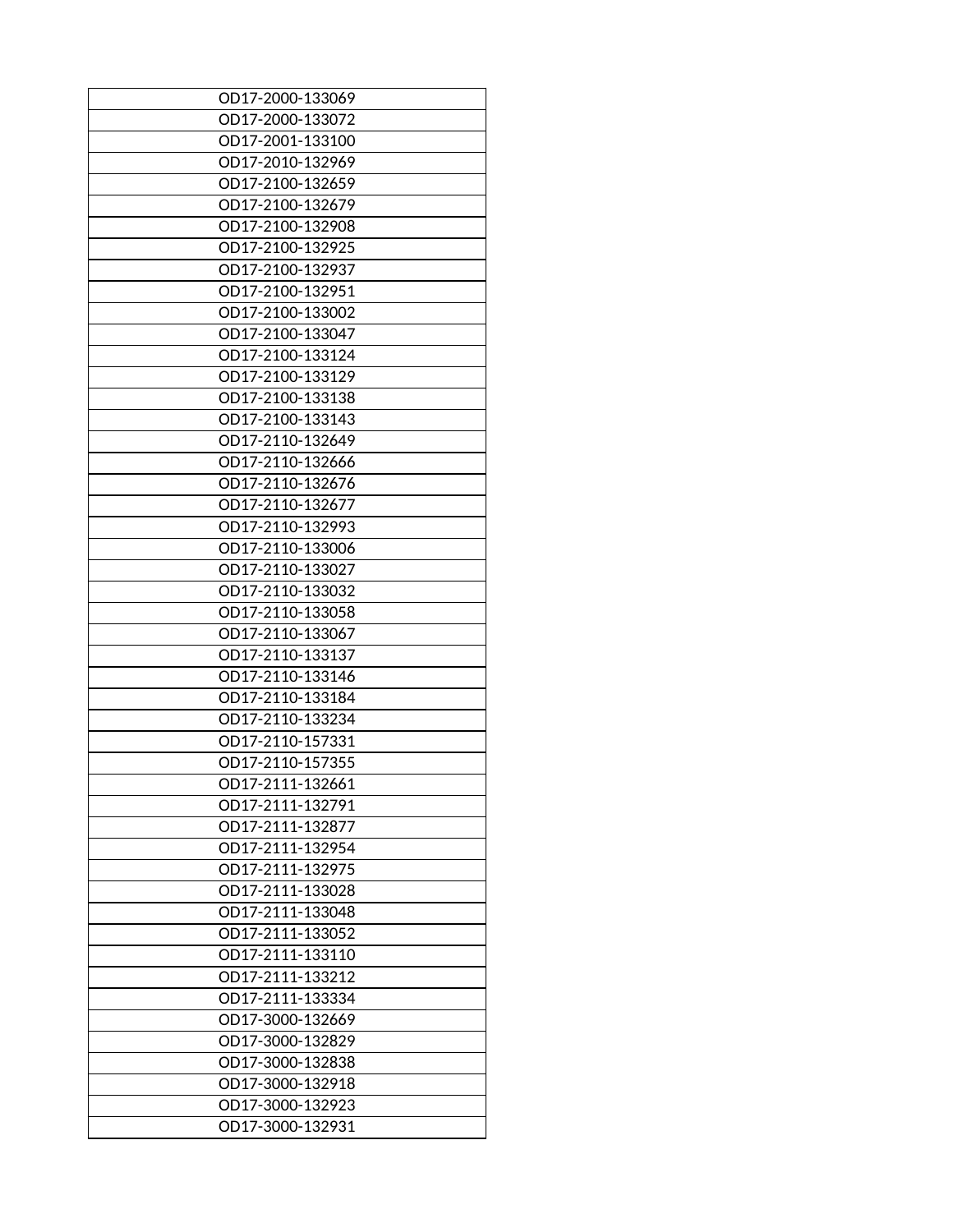| OD17-3000-132934                     |
|--------------------------------------|
| OD17-3000-132935                     |
| OD17-3000-132936                     |
| OD17-3000-132948                     |
| OD17-3000-132953                     |
| OD17-3000-132957                     |
| OD17-3000-132958                     |
| OD17-3000-132961                     |
| OD17-3000-132965                     |
| OD17-3000-132987                     |
| OD17-3000-132990                     |
| OD17-3000-132991                     |
| OD17-3000-133000                     |
| OD17-3000-133037                     |
| OD17-3000-133041                     |
| OD17-3000-133049                     |
| OD17-3000-133054                     |
| OD17-3000-133064                     |
| OD17-3000-133066                     |
| OD17-3000-133090                     |
| OD17-3000-133142                     |
| OD17-3000-133153                     |
| OD17-3000-133166                     |
| OD17-3000-133171                     |
| OD17-3000-133291                     |
| OD17-3000-133292                     |
| OD17-3000-133294                     |
| OD17-3000-133297                     |
| OD17-3000-133329                     |
| OD17-3000-133378                     |
| OD17-3000-158172                     |
| OD17-3000-158206                     |
|                                      |
| OD30-0000-132672<br>OD30-0000-132697 |
|                                      |
| OD30-0000-132719                     |
| OD30-0000-132921                     |
| OD30-0000-132977                     |
| OD30-0000-133328                     |
| OD30-0000-133346                     |
| OD30-0000-133347                     |
| OD30-0000-157333                     |
| OD30-0000-157363                     |
| OD30-0100-132715                     |
| OD30-0100-133021                     |
| OD30-0100-133203                     |
| OD30-1110-158174                     |
| OD30-2001-132701                     |
| OD30-2100-132938                     |
| OD30-2110-132696                     |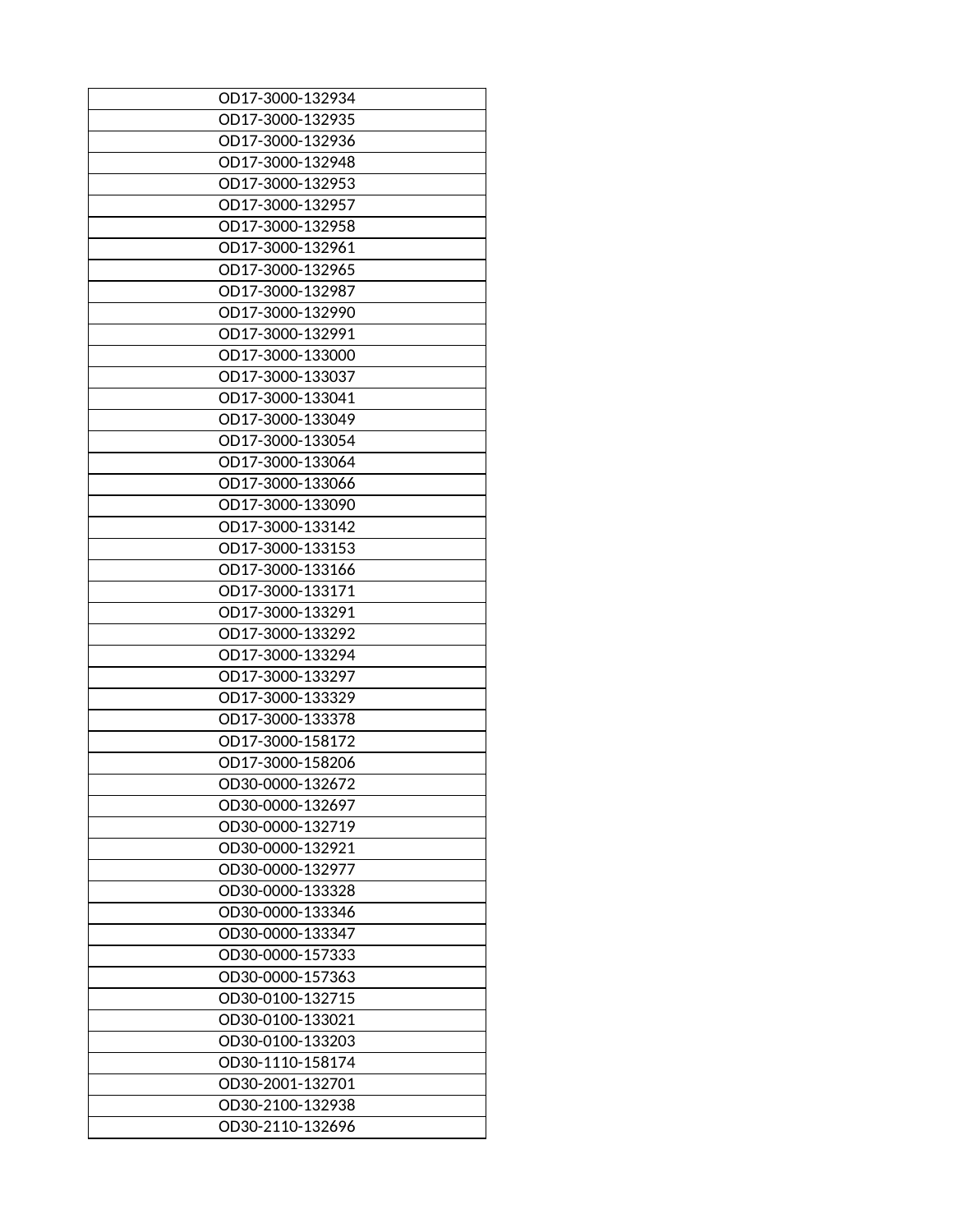| OD30-2110-132904 |
|------------------|
| OD30-3000-132903 |
|                  |
| OD30-3000-132968 |
| OD30-3000-133126 |
| OD30-3000-133136 |
| OD30-3000-133244 |
| OD31-0000-133160 |
| OD31-0000-157358 |
| OD31-0000-158151 |
| OD31-0010-157362 |
| OD31-0100-158169 |
| OD31-3000-132734 |
| OD31-3000-157345 |
| OS32-0101-100100 |
| OS32-2100-100103 |
| OS32-3000-100105 |
| OS32-3000-100107 |
| OS32-3000-100108 |
| PB04-0000-108424 |
| PB04-0000-108425 |
| PB04-0000-108427 |
|                  |
| PB04-0000-108428 |
| PB04-0000-108432 |
| PB04-0000-108433 |
| PB04-0000-108436 |
| PB04-0000-108438 |
| PB04-0000-108439 |
| PB04-0000-108440 |
| PB04-0000-108444 |
| PB04-0000-108448 |
| PB04-0000-108451 |
| PB04-0000-108455 |
| PB04-0000-108467 |
| PB04-0000-108474 |
| PB04-0000-108481 |
| PB04-0000-108482 |
| PB04-0000-108486 |
| PB04-0000-108492 |
| PB04-0000-108517 |
| PB04-0000-108526 |
| PB04-0000-108547 |
| PB04-0000-108557 |
| PB04-0000-108582 |
|                  |
| PB04-0000-108583 |
| PB04-0000-108600 |
| PB04-0000-108601 |
| PB04-0000-108603 |
| PB04-0000-108604 |
| PB04-0000-108608 |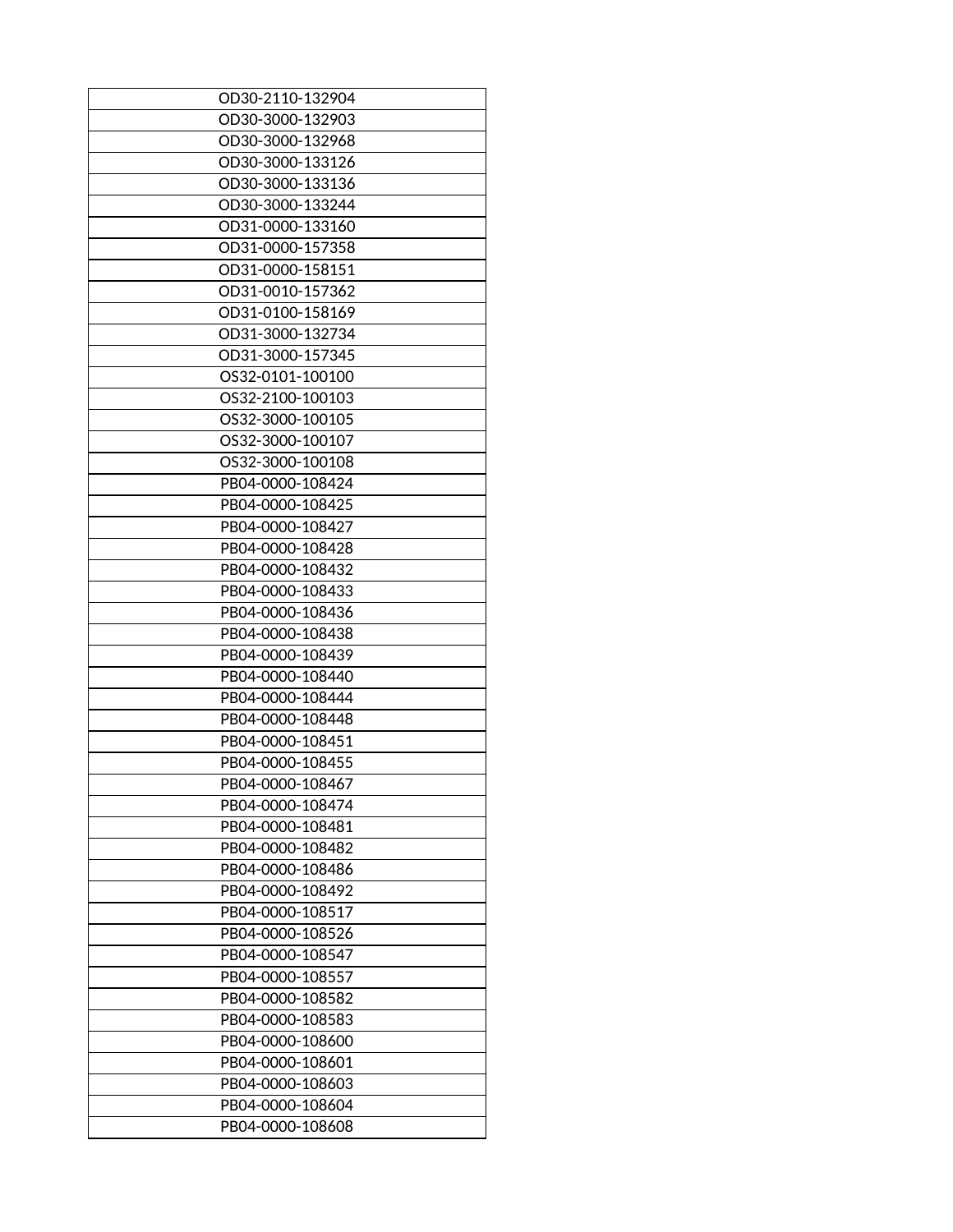| PB04-0000-108610 |
|------------------|
| PB04-0000-108611 |
|                  |
| PB04-0000-108613 |
| PB04-0000-108617 |
| PB04-0000-108620 |
| PB04-0000-108626 |
| PB04-0000-108629 |
| PB04-0000-108631 |
| PB04-0000-108633 |
| PB04-0000-108635 |
| PB04-0000-108659 |
| PB04-0000-108663 |
| PB04-0000-108664 |
| PB04-0000-108668 |
| PB04-0000-108674 |
| PB04-0000-108681 |
| PB04-0000-108690 |
| PB04-0000-108691 |
| PB04-0000-108697 |
| PB04-0000-108707 |
|                  |
| PB04-0000-108711 |
| PB04-0000-108717 |
| PB04-0000-108730 |
| PB04-0000-108762 |
| PB04-0000-108767 |
| PB04-0000-108768 |
| PB04-0000-108772 |
| PB04-0000-108774 |
| PB04-0000-108784 |
| PB04-0000-108787 |
| PB04-0000-108793 |
| PB04-0000-108794 |
| PB04-0000-108796 |
| PB04-0000-108797 |
| PB04-0000-108798 |
| PB04-0000-108800 |
| PB04-0000-108802 |
| PB04-0000-108804 |
| PB04-0000-108806 |
| PB04-0000-108807 |
| PB04-0000-108808 |
| PB04-0000-108815 |
| PB04-0000-108816 |
| PB04-0000-108819 |
| PB04-0000-108821 |
|                  |
| PB04-0000-108822 |
| PB04-0000-108824 |
| PB04-0000-108825 |
| PB04-0000-108827 |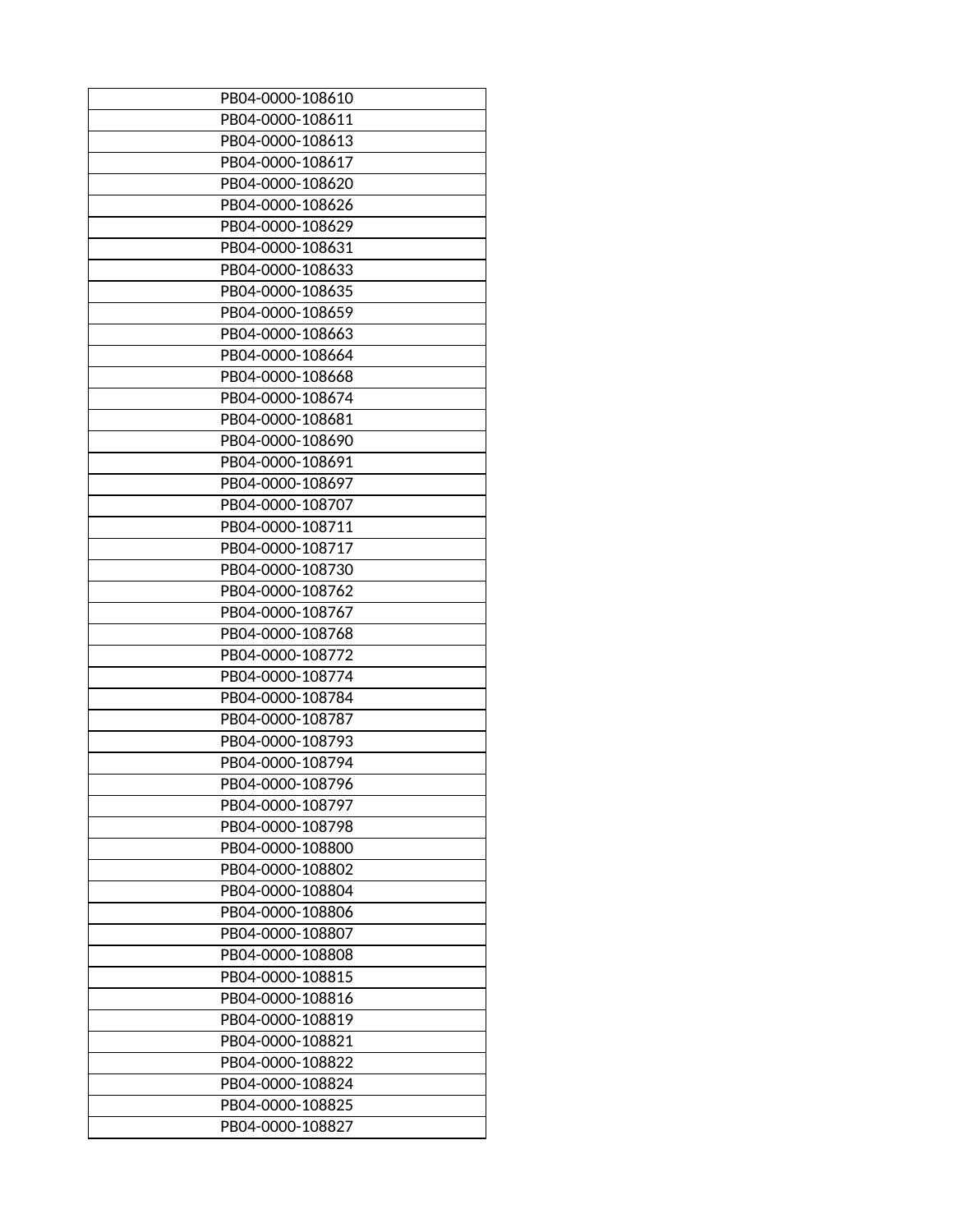| PB04-0000-108830 |
|------------------|
| PB04-0000-108832 |
| PB04-0000-108834 |
| PB04-0000-108838 |
| PB04-0000-108839 |
| PB04-0000-108844 |
| PB04-0000-108846 |
| PB04-0000-108860 |
| PB04-0000-108862 |
| PB04-0000-109173 |
| PB04-0000-109185 |
| PB04-0000-109202 |
| PB04-0000-109213 |
| PB04-0000-109240 |
| PB04-0000-109246 |
| PB04-0000-142522 |
| PB04-0000-158221 |
| PB04-0000-158225 |
|                  |
| PB04-0000-158230 |
| PB04-0000-158245 |
| PB04-0001-108358 |
| PB04-0010-108157 |
| PB04-0010-108167 |
| PB04-0010-108173 |
| PB04-0010-108186 |
| PB04-0010-108195 |
| PB04-0010-108203 |
| PB04-0010-130716 |
| PB04-0010-130838 |
| PB04-0100-107702 |
| PB04-0100-107713 |
| PB04-0100-107796 |
| PB04-0100-107881 |
| PB04-0100-107896 |
| PB04-0100-107910 |
| PB04-0100-107930 |
| PB04-0100-107938 |
| PB04-0100-107952 |
| PB04-0100-108040 |
| PB04-0100-108048 |
| PB04-0100-108076 |
| PB04-0100-108149 |
| PB04-0100-108155 |
| PB04-0110-107693 |
| PB04-0110-107705 |
|                  |
| PB04-0110-107709 |
| PB04-0110-107728 |
| PB04-0110-107734 |
| PB04-0110-107736 |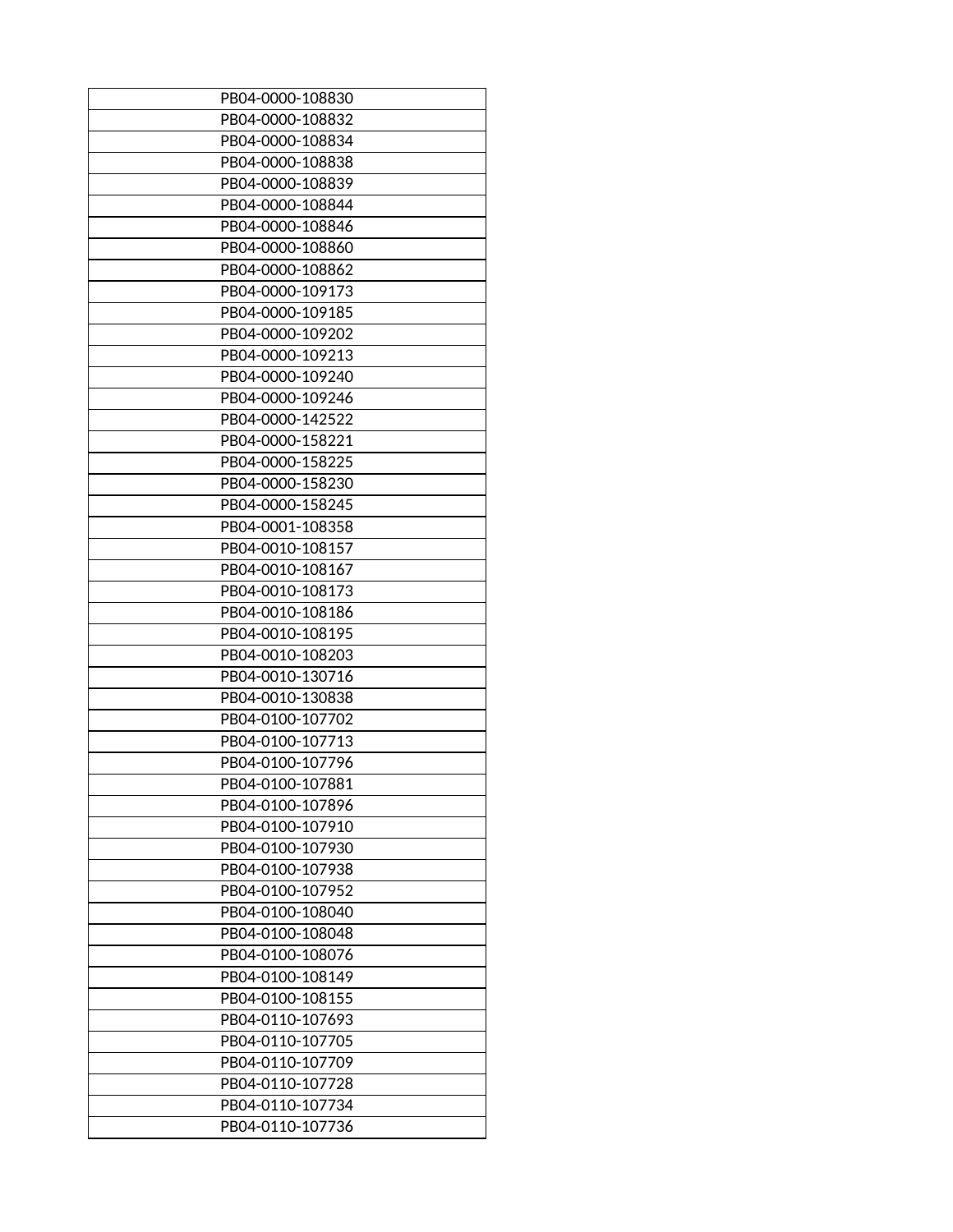| PB04-0110-107757                     |
|--------------------------------------|
| PB04-0110-107767                     |
| PB04-0110-107769                     |
| PB04-0110-107825                     |
| PB04-0110-107842                     |
| PB04-0110-107868                     |
| PB04-0110-107877                     |
| PB04-0110-107884                     |
| PB04-0110-107886                     |
| PB04-0110-107890                     |
| PB04-0110-107892                     |
| PB04-0110-107894                     |
| PB04-0110-107897                     |
| PB04-0110-107900                     |
| PB04-0110-107901                     |
| PB04-0110-107914                     |
| PB04-0110-107916                     |
| PB04-0110-107923                     |
| PB04-0110-107927                     |
| PB04-0110-107939                     |
| PB04-0110-107943                     |
| PB04-0110-107953                     |
| PB04-0110-107969                     |
| PB04-0110-108004                     |
| PB04-0110-108009                     |
| PB04-0110-108017                     |
| PB04-0110-108036                     |
| PB04-0110-108044                     |
| PB04-0110-108062                     |
| PB04-0110-108098                     |
| PB04-0110-108121                     |
|                                      |
| PB04-0110-108132<br>PB04-0110-108139 |
|                                      |
| PB04-0110-108141                     |
| PB04-0110-108153                     |
| PB04-0110-142525                     |
| PB04-0110-142528                     |
| PB04-0110-158227                     |
| PB04-0110-158239                     |
| PB04-0111-107862                     |
| PB04-0111-158223                     |
| PB04-1000-107617                     |
| PB04-1010-107491                     |
| PB04-1010-107657                     |
| PB04-1100-107688                     |
| PB04-1110-107409                     |
| PB04-1110-107412                     |
| PB04-1110-107413                     |
| PB04-1110-107419                     |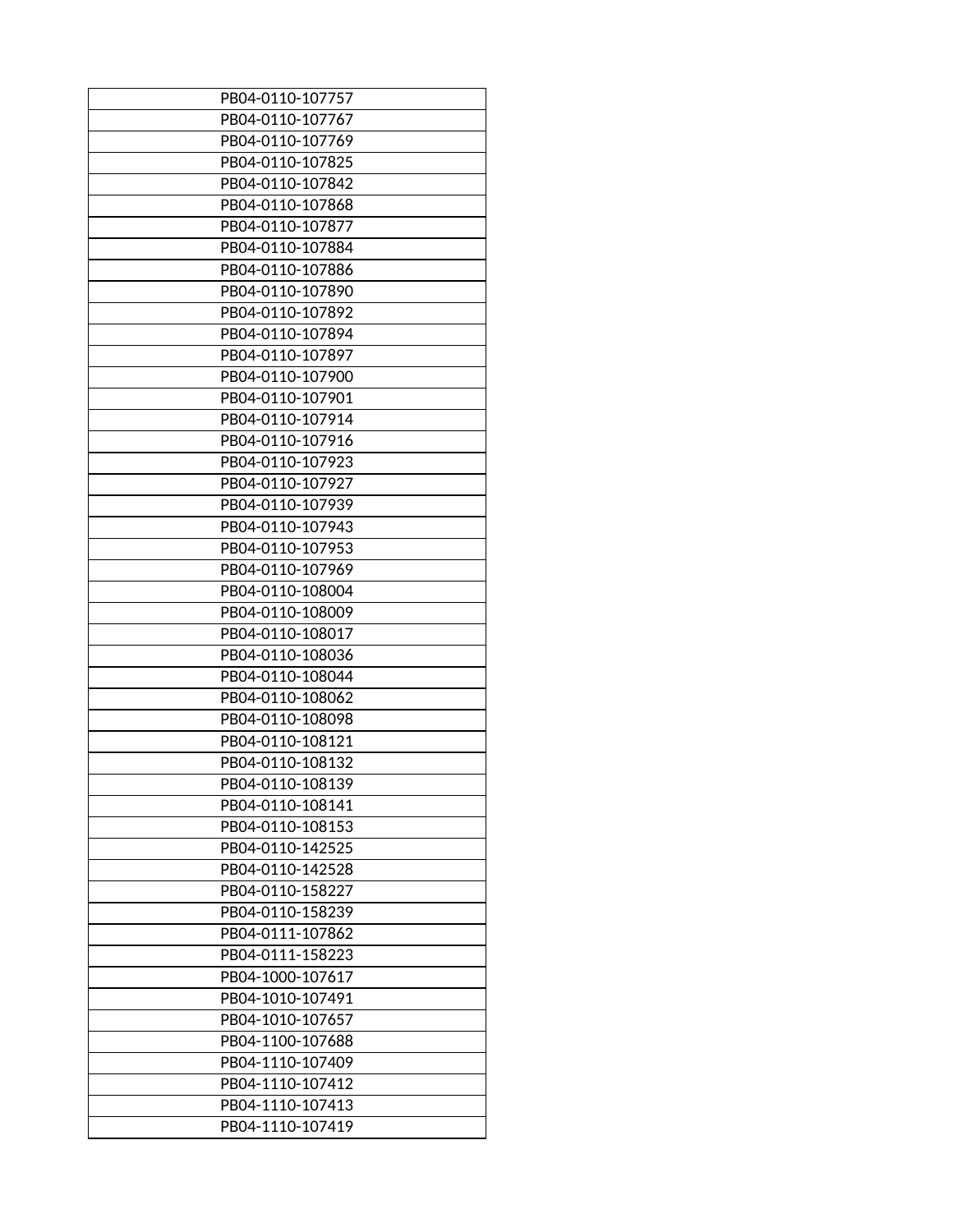| PB04-1110-107421 |
|------------------|
| PB04-1110-107423 |
| PB04-1110-107428 |
| PB04-1110-107443 |
| PB04-1110-107452 |
| PB04-1110-107453 |
| PB04-1110-107511 |
| PB04-1110-107519 |
| PB04-1110-107522 |
| PB04-1110-107524 |
| PB04-1110-107527 |
| PB04-1110-107529 |
| PB04-1110-107543 |
| PB04-1110-107577 |
|                  |
| PB04-1110-107586 |
| PB04-1110-107598 |
| PB04-1110-107614 |
| PB04-1110-107615 |
| PB04-1110-107616 |
| PB04-1110-107623 |
| PB04-1110-107637 |
| PB04-1110-107640 |
| PB04-1110-107646 |
| PB04-1110-107647 |
| PB04-1110-107649 |
| PB04-1110-107660 |
| PB04-1110-142526 |
| PB04-1111-107554 |
| PB04-2000-107465 |
| PB04-2000-107468 |
| PB04-2000-107520 |
| PB04-2000-107596 |
| PB04-2000-107628 |
| PB04-2011-107635 |
| PB04-2100-107407 |
| PB04-2100-107558 |
| PB04-2110-107398 |
| PB04-2110-107405 |
| PB04-2110-107406 |
| PB04-2110-107415 |
| PB04-2110-107422 |
| PB04-2110-107425 |
| PB04-2110-107431 |
| PB04-2110-107435 |
| PB04-2110-107437 |
| PB04-2110-107442 |
|                  |
| PB04-2110-107450 |
| PB04-2110-107451 |
| PB04-2110-107455 |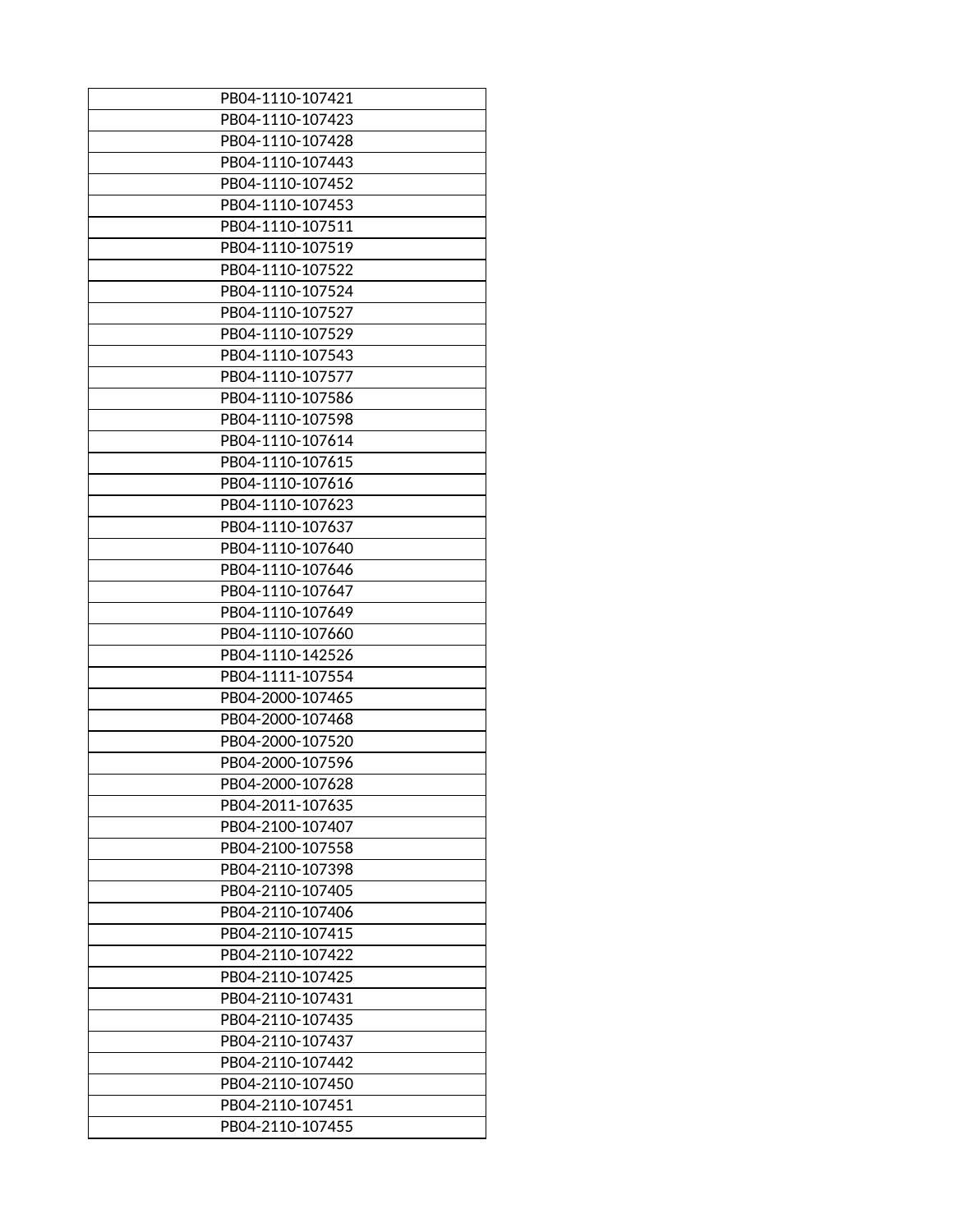| PB04-2110-107456 |
|------------------|
| PB04-2110-107457 |
| PB04-2110-107459 |
| PB04-2110-107477 |
| PB04-2110-107504 |
| PB04-2110-107512 |
| PB04-2110-107521 |
| PB04-2110-107530 |
| PB04-2110-107533 |
| PB04-2110-107536 |
| PB04-2110-107540 |
| PB04-2110-107542 |
| PB04-2110-107548 |
| PB04-2110-107572 |
| PB04-2110-107576 |
| PB04-2110-107578 |
| PB04-2110-107580 |
| PB04-2110-107581 |
| PB04-2110-107582 |
| PB04-2110-107583 |
|                  |
| PB04-2110-107636 |
| PB04-2110-107650 |
| PB04-2110-107680 |
| PB04-2110-109010 |
| PB04-2111-107411 |
| PB04-2111-107549 |
| PB04-2111-107593 |
| PB04-2111-107641 |
| PB04-3000-107187 |
| PB04-3000-107194 |
| PB04-3000-107218 |
| PB04-3000-107223 |
| PB04-3000-107259 |
| PB04-3000-107271 |
| PB04-3000-107272 |
| PB04-3000-107278 |
| PB04-3000-107280 |
| PB04-3000-107282 |
| PB04-3000-107288 |
| PB04-3000-107291 |
| PB04-3000-107305 |
| PB04-3000-107310 |
| PB04-3000-107326 |
| PB04-3000-107327 |
| PB04-3000-107347 |
| PB04-3000-107350 |
| PB04-3000-107353 |
| PB04-3000-107357 |
| PB04-3000-107358 |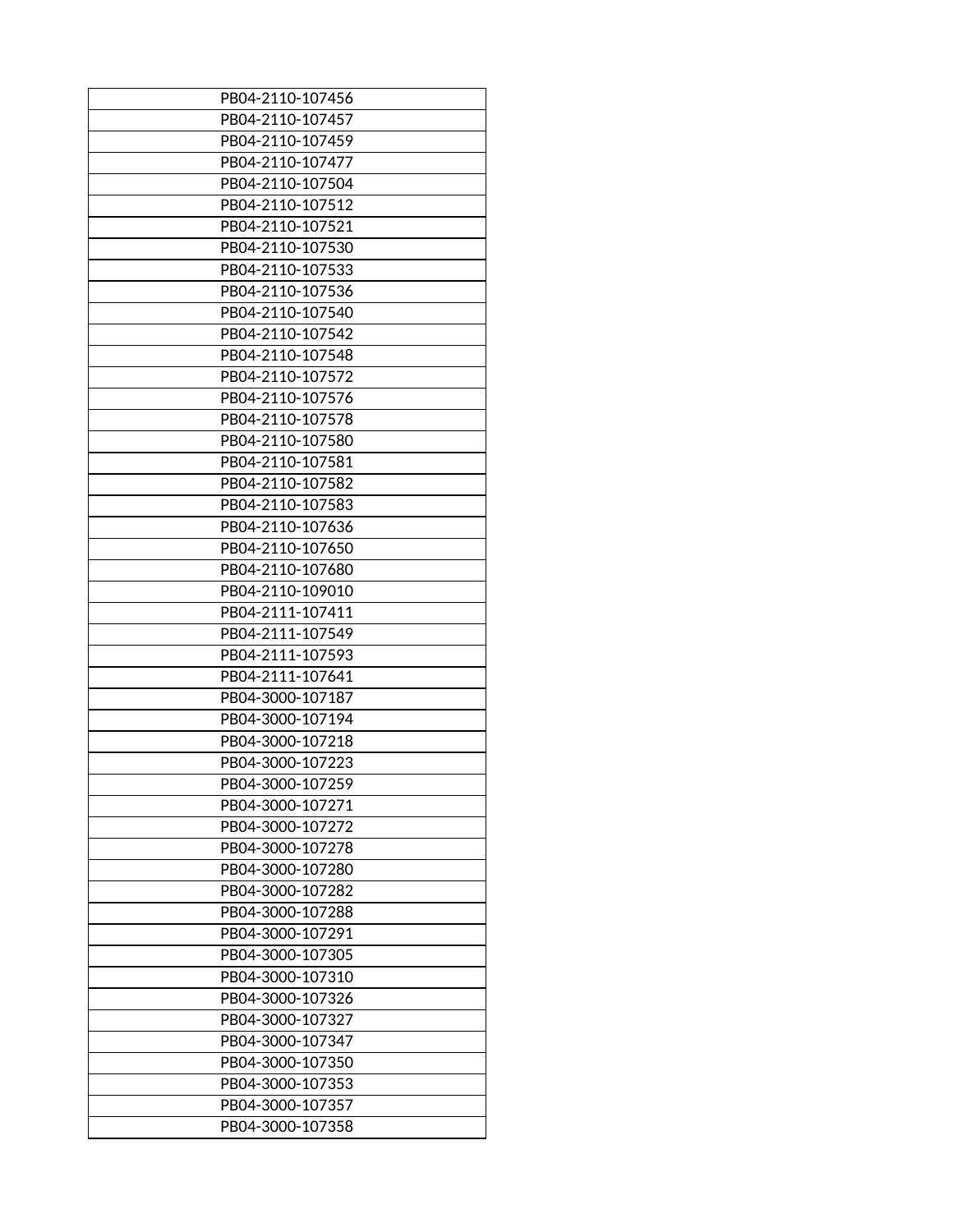| PB04-3000-107368 |
|------------------|
| PB04-3000-107384 |
| PB04-3000-158234 |
| PB30-0000-108472 |
| PB30-0000-108533 |
| PB30-0000-108771 |
| PB30-0110-108002 |
| PB31-0000-108686 |
| PB31-0000-108716 |
| PB31-0111-107945 |
| PB31-2110-142524 |
| PY29-0001-158639 |
| PY29-0100-158601 |
| PY29-0111-158606 |
| PY29-3000-158575 |
| PY31-0000-158617 |
| PY31-0000-158619 |
| PY31-0000-158624 |
| PY31-0000-158629 |
| PY31-0000-158633 |
| PY31-0110-158622 |
| RJ01-0000-129637 |
| RJ01-0000-129641 |
| RJ01-0000-129651 |
| RJ01-0000-129692 |
| RJ01-0000-129707 |
| RJ01-0000-130847 |
| RJ01-0000-130854 |
| RJ01-0110-118403 |
| RJ01-0110-118426 |
| RJ01-0110-129655 |
| RJ01-0110-129665 |
| RJ01-0110-129676 |
| RJ01-0110-130867 |
| RJ01-1110-129694 |
| RJ01-2000-129638 |
| RJ01-2110-129662 |
| RJ01-3000-130864 |
| RJ10-0000-104397 |
| RJ10-0000-106656 |
| RJ10-0000-113425 |
| RJ10-0000-128715 |
| RJ10-0000-128717 |
| RJ10-0000-128719 |
| RJ10-0000-128721 |
| RJ10-0000-128741 |
| RJ10-0000-128788 |
| RJ10-0000-128827 |
| RJ10-0000-128832 |
|                  |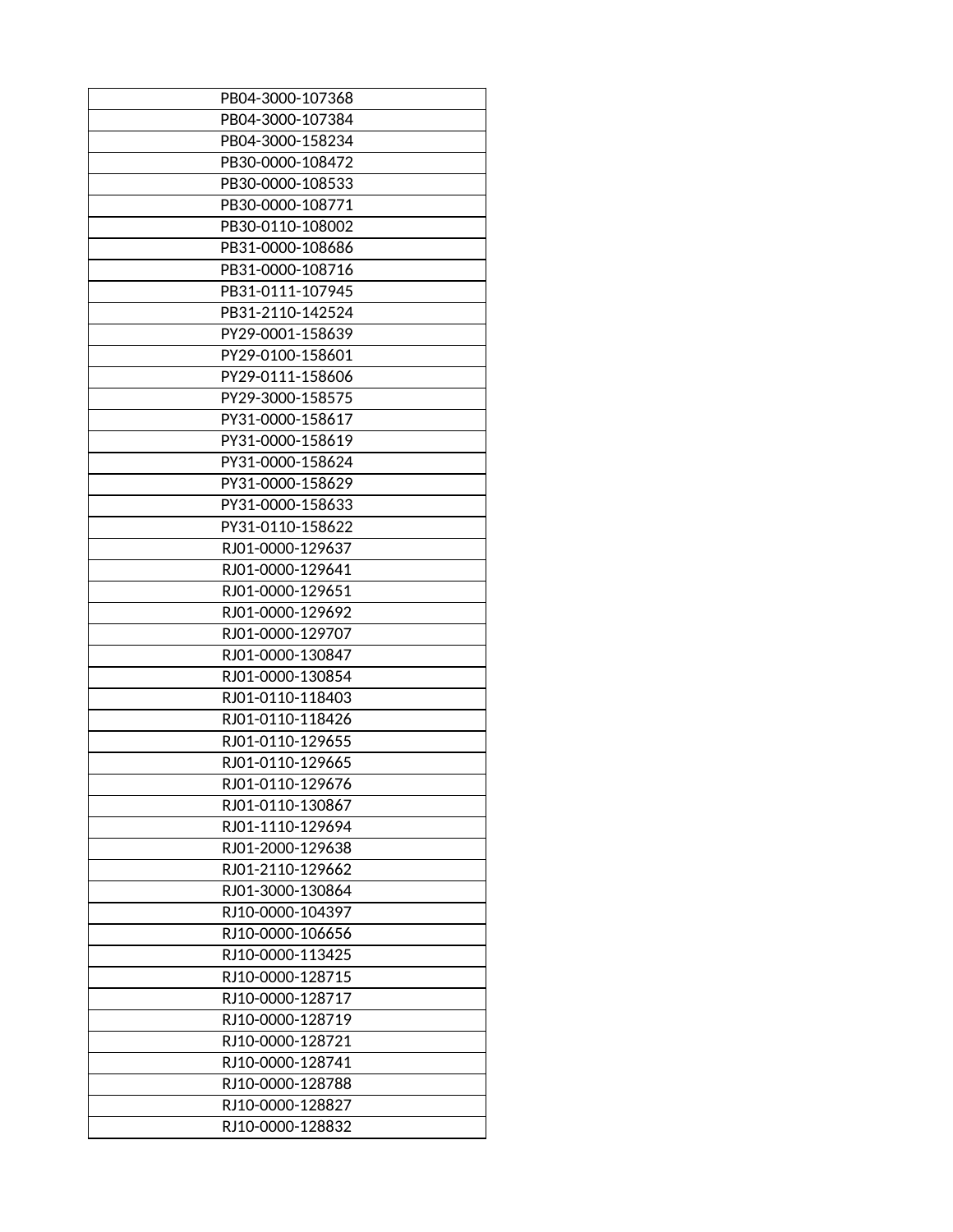| RJ10-0000-128836 |
|------------------|
| RJ10-0000-128838 |
| RJ10-0000-128848 |
| RJ10-0000-128885 |
| RJ10-0000-128890 |
| RJ10-0000-128893 |
| RJ10-0000-128898 |
| RJ10-0000-128903 |
| RJ10-0000-128905 |
| RJ10-0000-128930 |
| RJ10-0000-128934 |
| RJ10-0000-128970 |
| RJ10-0000-129009 |
|                  |
| RJ10-0000-129013 |
| RJ10-0000-129088 |
| RJ10-0000-129153 |
| RJ10-0000-129157 |
| RJ10-0000-129159 |
| RJ10-0000-129164 |
| RJ10-0000-129195 |
| RJ10-0000-129202 |
| RJ10-0000-129293 |
| RJ10-0000-129327 |
| RJ10-0000-129334 |
| RJ10-0000-129336 |
| RJ10-0000-129373 |
| RJ10-0000-129430 |
| RJ10-0000-129449 |
| RJ10-0000-129527 |
| RJ10-0000-129530 |
| RJ10-0000-129540 |
| RJ10-0000-129612 |
| RJ10-0000-129613 |
| RJ10-0000-129627 |
| RJ10-0000-129674 |
| RJ10-0000-130166 |
| RJ10-0000-130180 |
| RJ10-0000-130187 |
| RJ10-0000-130203 |
| RJ10-0000-130210 |
| RJ10-0000-130211 |
| RJ10-0000-130218 |
| RJ10-0000-130227 |
| RJ10-0000-130231 |
| RJ10-0000-130232 |
| RJ10-0000-130234 |
| RJ10-0000-130239 |
| RJ10-0000-130246 |
| RJ10-0000-130248 |
|                  |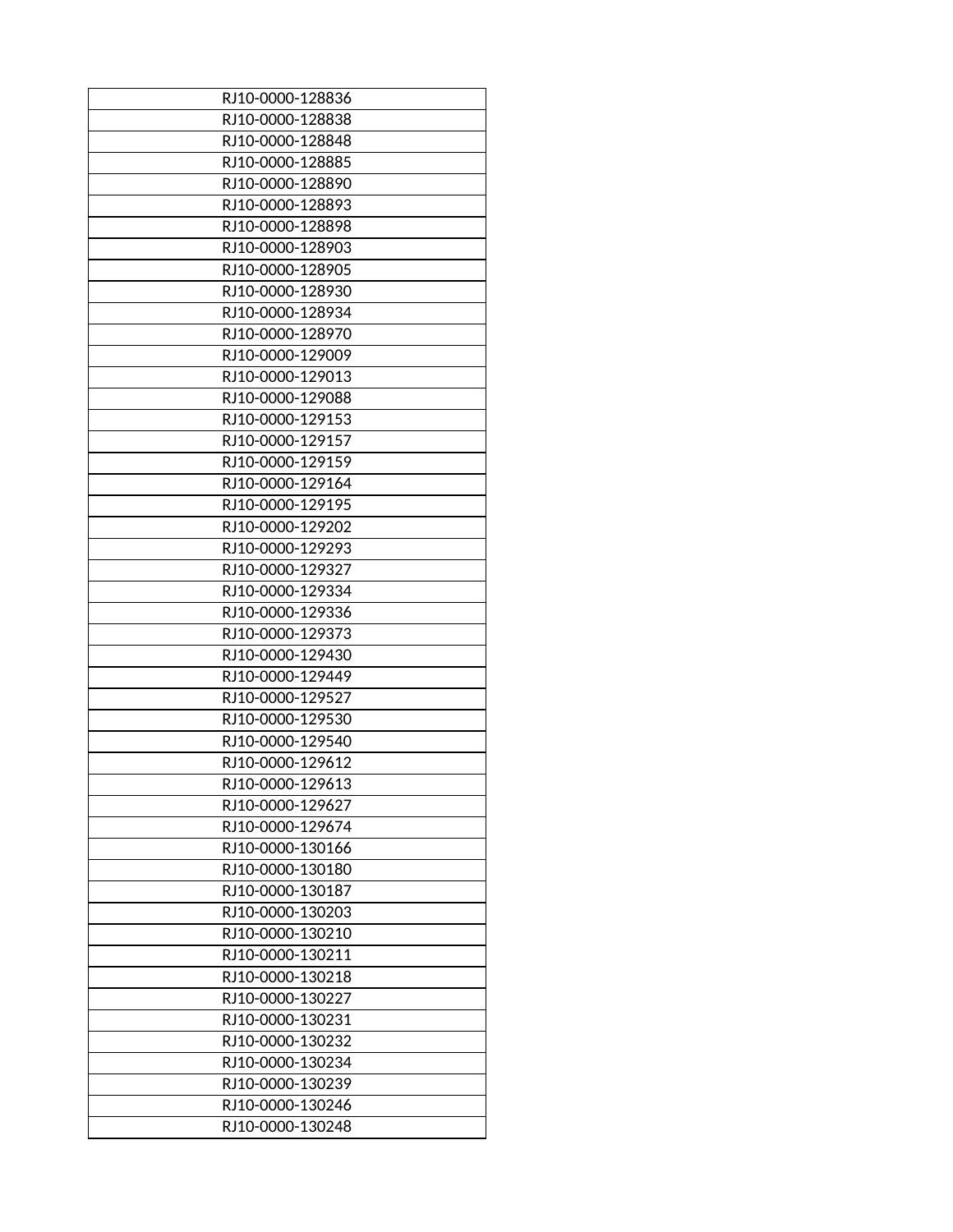| RJ10-0000-130269 |
|------------------|
| RJ10-0000-130282 |
| RJ10-0000-130288 |
| RJ10-0000-130314 |
| RJ10-0000-130322 |
| RJ10-0000-130330 |
| RJ10-0000-130341 |
| RJ10-0000-130349 |
| RJ10-0000-130350 |
| RJ10-0000-130354 |
|                  |
| RJ10-0000-130355 |
| RJ10-0000-130356 |
| RJ10-0000-130382 |
| RJ10-0000-130399 |
| RJ10-0000-130452 |
| RJ10-0000-130453 |
| RJ10-0000-130464 |
| RJ10-0000-130470 |
| RJ10-0000-130473 |
| RJ10-0000-130484 |
| RJ10-0000-130505 |
| RJ10-0000-130512 |
| RJ10-0000-130517 |
| RJ10-0000-130526 |
| RJ10-0000-130533 |
| RJ10-0000-130534 |
| RJ10-0000-130558 |
| RJ10-0000-130559 |
| RJ10-0000-130602 |
| RJ10-0000-130620 |
| RJ10-0000-130629 |
| RJ10-0000-130675 |
| RJ10-0000-130702 |
| RJ10-0000-130706 |
|                  |
| RJ10-0000-130707 |
| RJ10-0000-130708 |
| RJ10-0000-130711 |
| RJ10-0000-130719 |
| RJ10-0000-130733 |
| RJ10-0000-130736 |
| RJ10-0000-130760 |
| RJ10-0000-130767 |
| RJ10-0000-130782 |
| RJ10-0000-130798 |
| RJ10-0000-130805 |
| RJ10-0000-130818 |
| RJ10-0000-130823 |
| RJ10-0000-130827 |
| RJ10-0000-130837 |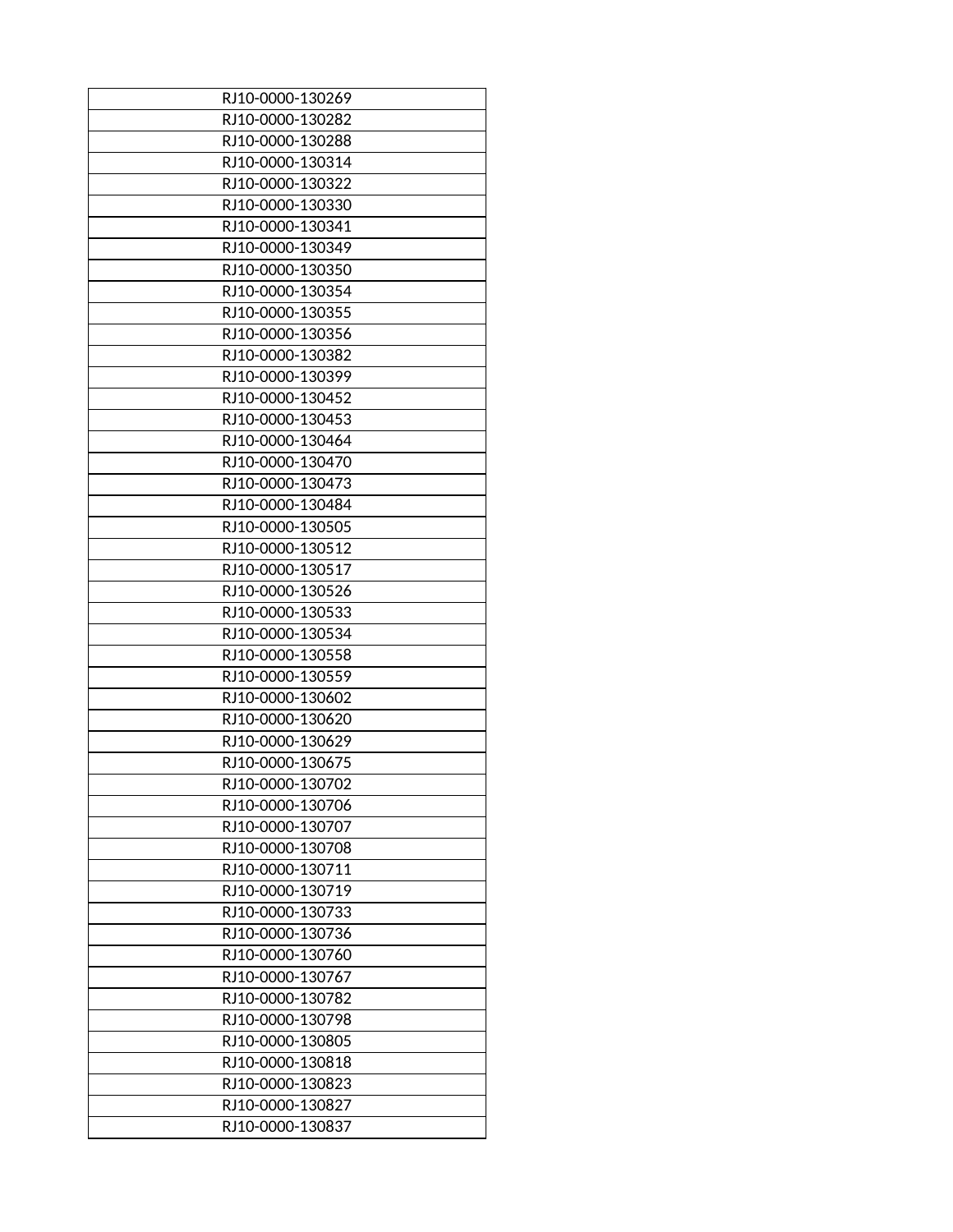| RJ10-0000-130876 |
|------------------|
| RJ10-0000-130899 |
|                  |
| RJ10-0000-141905 |
| RJ10-0000-147980 |
| RJ10-0001-128845 |
| RJ10-0010-129016 |
| RJ10-0010-129443 |
| RJ10-0010-130160 |
| RJ10-0010-130162 |
| RJ10-0010-130194 |
| RJ10-0010-130389 |
| RJ10-0010-130578 |
| RJ10-0010-130683 |
| RJ10-0010-130727 |
| RJ10-0010-130746 |
| RJ10-0010-130747 |
|                  |
| RJ10-0010-130762 |
| RJ10-0010-130836 |
| RJ10-0010-130891 |
| RJ10-0100-118708 |
| RJ10-0100-128727 |
| RJ10-0100-128753 |
| RJ10-0100-128793 |
| RJ10-0100-128952 |
| RJ10-0100-128963 |
| RJ10-0100-129034 |
| RJ10-0100-129051 |
| RJ10-0100-129084 |
| RJ10-0100-129138 |
| RJ10-0100-129179 |
| RJ10-0100-129239 |
| RJ10-0100-129481 |
| RJ10-0100-129532 |
| RJ10-0100-130163 |
| RJ10-0100-130182 |
| RJ10-0100-130184 |
|                  |
| RJ10-0100-130188 |
| RJ10-0100-130222 |
| RJ10-0100-130223 |
| RJ10-0100-130238 |
| RJ10-0100-130289 |
| RJ10-0100-130293 |
| RJ10-0100-130415 |
| RJ10-0100-130442 |
| RJ10-0100-130502 |
| RJ10-0100-130514 |
| RJ10-0100-130553 |
| RJ10-0100-130610 |
| RJ10-0100-130642 |
|                  |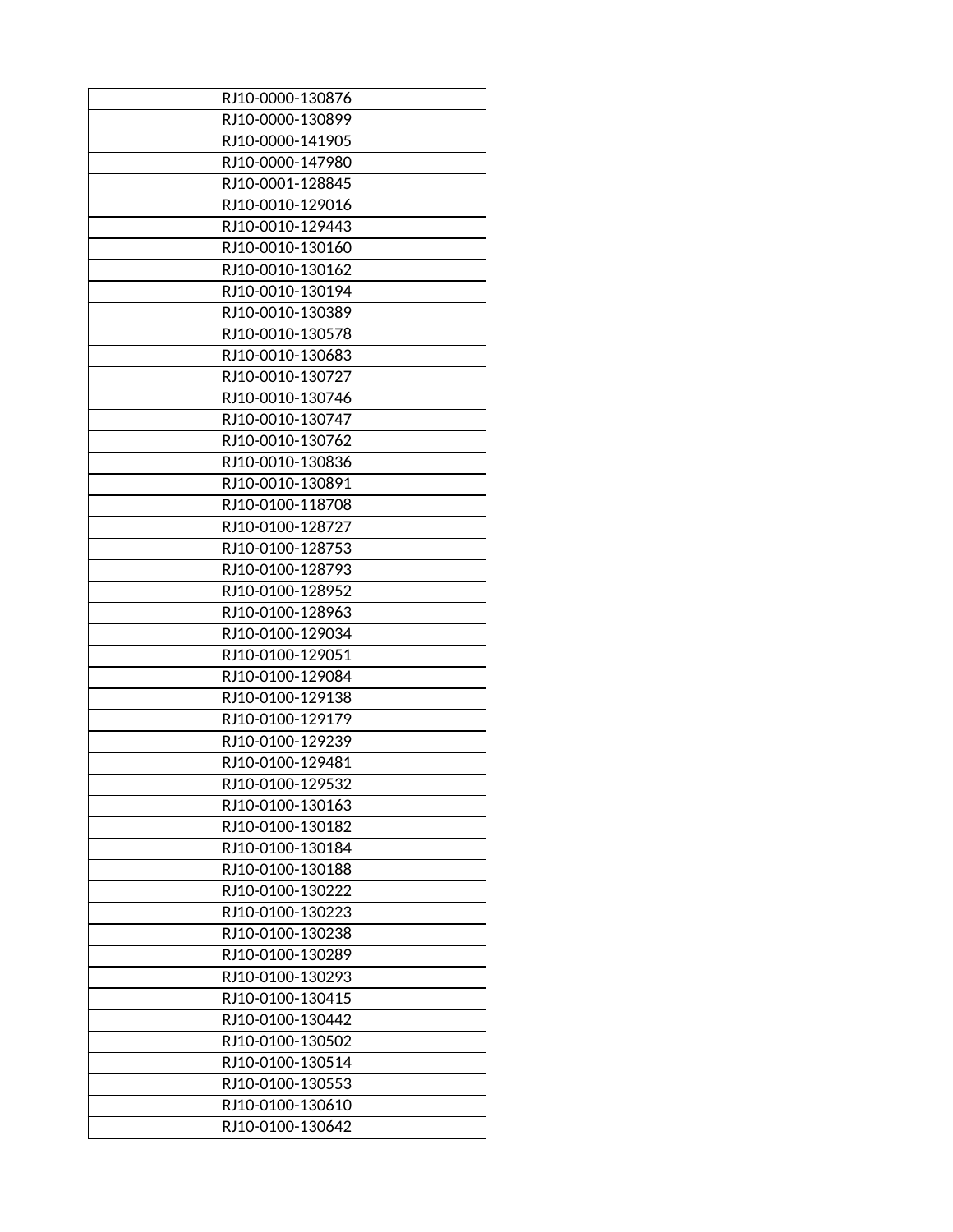| RJ10-0100-130685 |
|------------------|
| RJ10-0100-130690 |
| RJ10-0100-130713 |
| RJ10-0100-130722 |
| RJ10-0100-130726 |
| RJ10-0100-130780 |
|                  |
| RJ10-0100-130887 |
| RJ10-0110-128733 |
| RJ10-0110-128735 |
| RJ10-0110-128751 |
| RJ10-0110-128759 |
| RJ10-0110-128762 |
| RJ10-0110-128763 |
| RJ10-0110-128776 |
| RJ10-0110-128784 |
| RJ10-0110-128789 |
| RJ10-0110-128824 |
| RJ10-0110-128835 |
| RJ10-0110-128861 |
| RJ10-0110-128911 |
| RJ10-0110-128931 |
| RJ10-0110-128945 |
| RJ10-0110-128957 |
| RJ10-0110-128959 |
| RJ10-0110-128967 |
| RJ10-0110-128985 |
| RJ10-0110-128996 |
| RJ10-0110-128997 |
| RJ10-0110-129000 |
| RJ10-0110-129010 |
|                  |
| RJ10-0110-129015 |
| RJ10-0110-129022 |
| RJ10-0110-129028 |
| RJ10-0110-129030 |
| RJ10-0110-129036 |
| RJ10-0110-129041 |
| RJ10-0110-129054 |
| RJ10-0110-129074 |
| RJ10-0110-129079 |
| RJ10-0110-129083 |
| RJ10-0110-129100 |
| RJ10-0110-129104 |
| RJ10-0110-129142 |
| RJ10-0110-129143 |
| RJ10-0110-129192 |
| RJ10-0110-129225 |
| RJ10-0110-129240 |
| RJ10-0110-129261 |
| RJ10-0110-129262 |
|                  |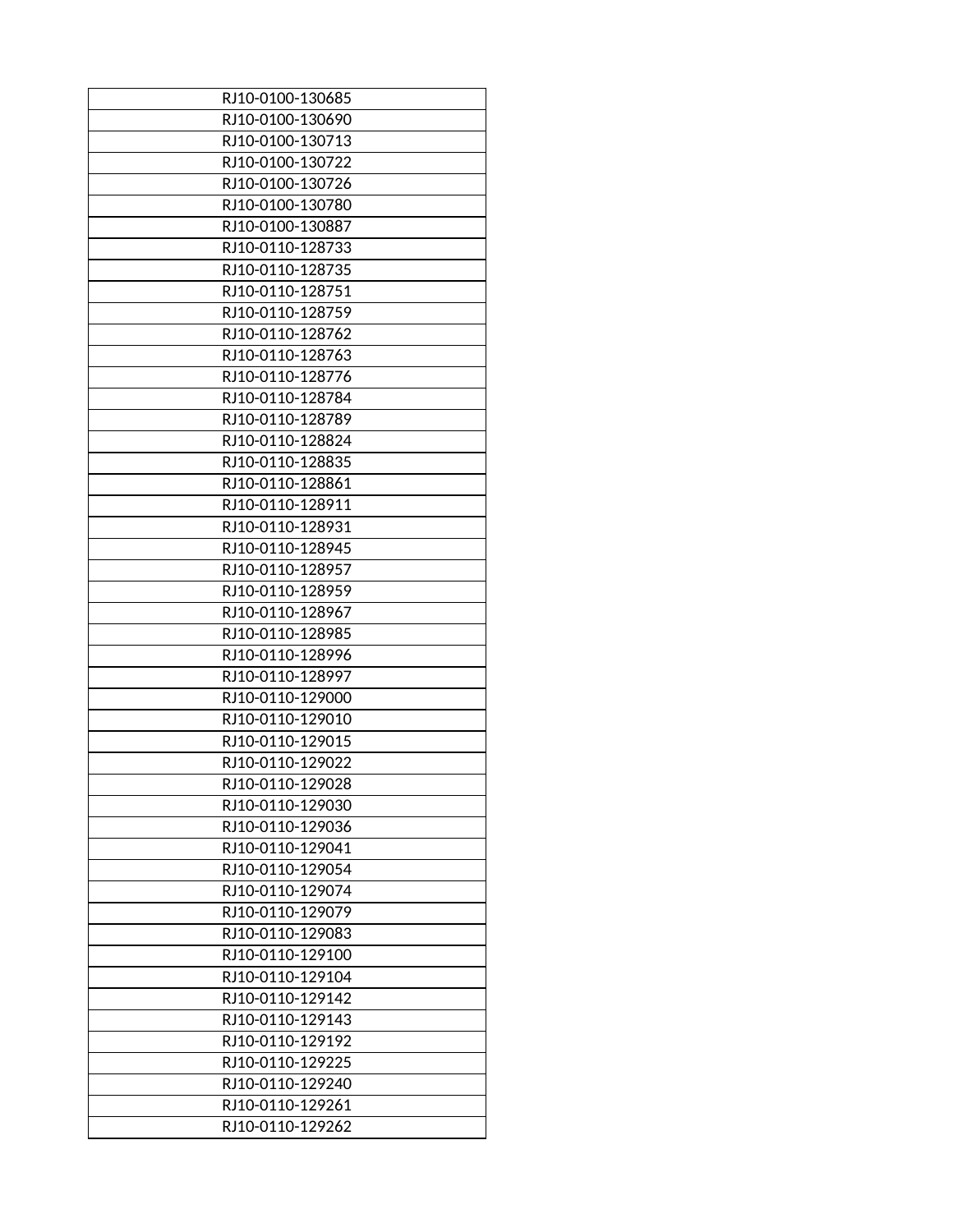| RJ10-0110-129269 |
|------------------|
| RJ10-0110-129275 |
| RJ10-0110-129290 |
| RJ10-0110-129312 |
| RJ10-0110-129313 |
| RJ10-0110-129328 |
| RJ10-0110-129332 |
| RJ10-0110-129346 |
| RJ10-0110-129361 |
| RJ10-0110-129370 |
| RJ10-0110-129395 |
| RJ10-0110-129415 |
| RJ10-0110-129429 |
|                  |
| RJ10-0110-129436 |
| RJ10-0110-129451 |
| RJ10-0110-129456 |
| RJ10-0110-129490 |
| RJ10-0110-129498 |
| RJ10-0110-129592 |
| RJ10-0110-129629 |
| RJ10-0110-129722 |
| RJ10-0110-129730 |
| RJ10-0110-129740 |
| RJ10-0110-129747 |
| RJ10-0110-129778 |
| RJ10-0110-129787 |
| RJ10-0110-129799 |
| RJ10-0110-129800 |
| RJ10-0110-129818 |
| RJ10-0110-129826 |
| RJ10-0110-129830 |
| RJ10-0110-129836 |
| RJ10-0110-129837 |
| RJ10-0110-129843 |
| RJ10-0110-129849 |
| RJ10-0110-129865 |
| RJ10-0110-129866 |
| RJ10-0110-129880 |
| RJ10-0110-129885 |
| RJ10-0110-129893 |
| RJ10-0110-129897 |
| RJ10-0110-129898 |
| RJ10-0110-129915 |
| RJ10-0110-129917 |
| RJ10-0110-129954 |
| RJ10-0110-129959 |
| RJ10-0110-129976 |
| RJ10-0110-130000 |
| RJ10-0110-130012 |
|                  |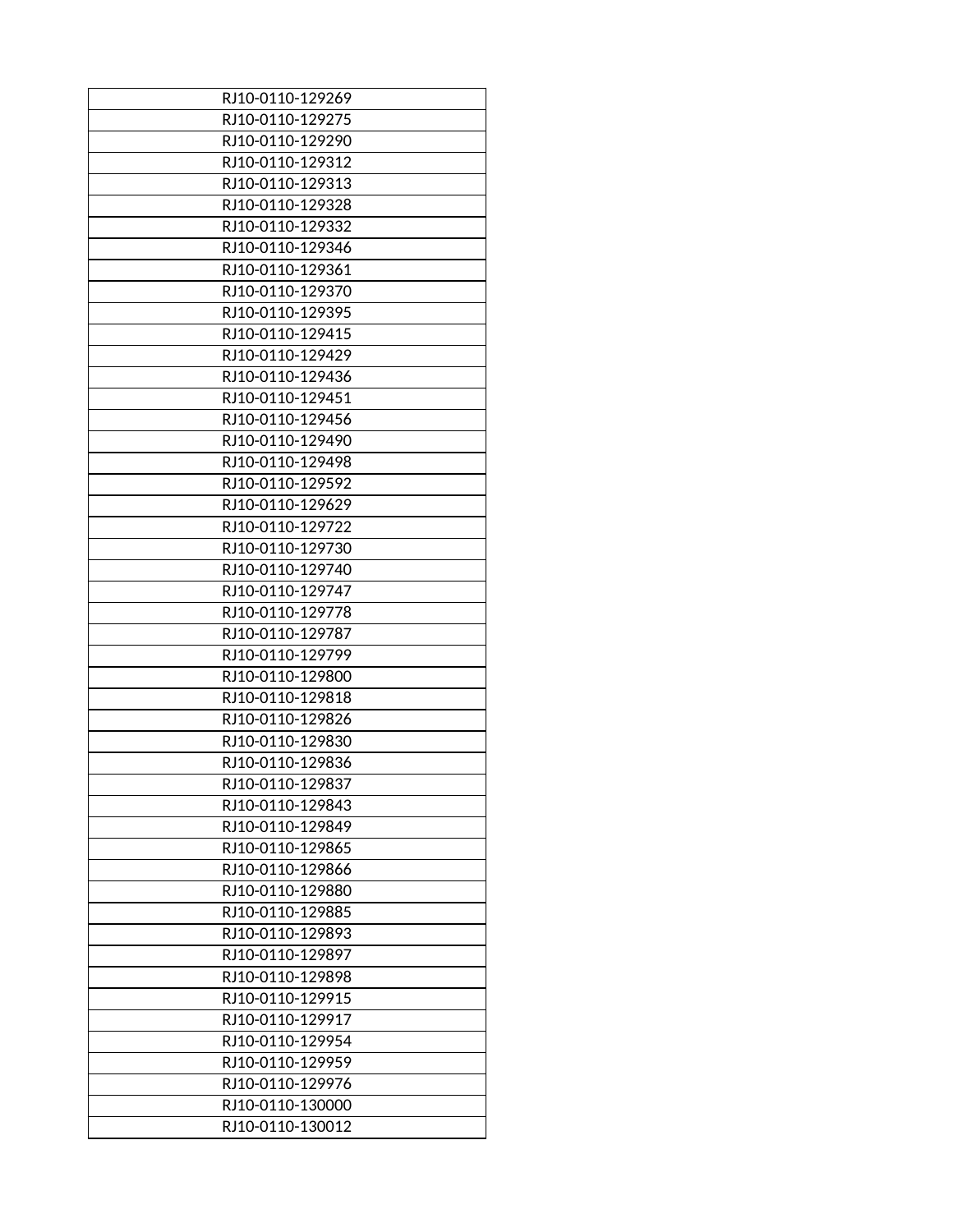| RJ10-0110-130026 |
|------------------|
|                  |
| RJ10-0110-130033 |
| RJ10-0110-130034 |
| RJ10-0110-130061 |
| RJ10-0110-130064 |
| RJ10-0110-130084 |
| RJ10-0110-130106 |
| RJ10-0110-130134 |
| RJ10-0110-130310 |
| RJ10-0110-130359 |
| RJ10-0110-130427 |
| RJ10-0110-130443 |
| RJ10-0110-130468 |
| RJ10-0110-130495 |
| RJ10-0110-130500 |
| RJ10-0110-130519 |
| RJ10-0110-130522 |
| RJ10-0110-130593 |
| RJ10-0110-130608 |
| RJ10-0110-130633 |
| RJ10-0110-130651 |
| RJ10-0110-130672 |
| RJ10-0110-130697 |
| RJ10-0110-130700 |
| RJ10-0110-130705 |
| RJ10-0110-130715 |
| RJ10-0110-130717 |
| RJ10-0110-130718 |
| RJ10-0110-130723 |
| RJ10-0110-130724 |
|                  |
| RJ10-0110-130737 |
| RJ10-0110-130751 |
| RJ10-0110-130825 |
| RJ10-0110-130835 |
| RJ10-0110-130881 |
| RJ10-0110-144336 |
| RJ10-0110-158015 |
| RJ10-0111-128876 |
| RJ10-0111-129064 |
| RJ10-0111-132789 |
| RJ10-0111-157724 |
| RJ10-1000-130815 |
| RJ10-1100-129087 |
| RJ10-1100-129252 |
| RJ10-1100-129718 |
| RJ10-1100-129737 |
| RJ10-1100-129764 |
| RJ10-1100-130029 |
| RJ10-1110-128722 |
|                  |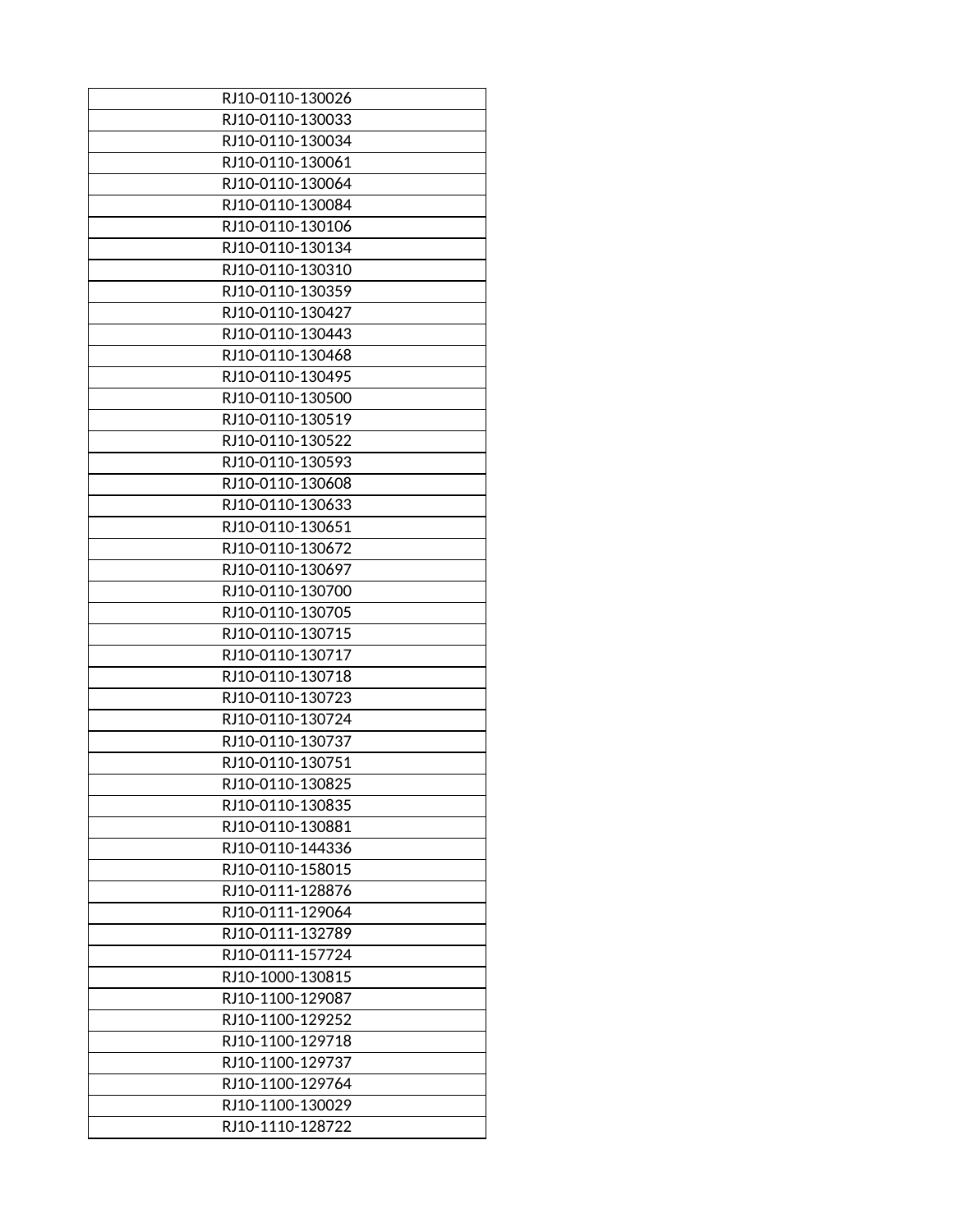| RJ10-1110-128724 |
|------------------|
| RJ10-1110-128728 |
| RJ10-1110-128742 |
| RJ10-1110-128743 |
| RJ10-1110-128744 |
| RJ10-1110-128746 |
| RJ10-1110-128747 |
| RJ10-1110-128800 |
| RJ10-1110-128932 |
| RJ10-1110-128968 |
| RJ10-1110-128981 |
| RJ10-1110-129023 |
| RJ10-1110-129032 |
| RJ10-1110-129040 |
| RJ10-1110-129042 |
| RJ10-1110-129046 |
| RJ10-1110-129047 |
|                  |
| RJ10-1110-129092 |
| RJ10-1110-129093 |
| RJ10-1110-129101 |
| RJ10-1110-129110 |
| RJ10-1110-129111 |
| RJ10-1110-129145 |
| RJ10-1110-129347 |
| RJ10-1110-129726 |
| RJ10-1110-129741 |
| RJ10-1110-129750 |
| RJ10-1110-129758 |
| RJ10-1110-129777 |
| RJ10-1110-129779 |
| RJ10-1110-129801 |
| RJ10-1110-129807 |
| RJ10-1110-129817 |
| RJ10-1110-129822 |
| RJ10-1110-129841 |
| RJ10-1110-129844 |
| RJ10-1110-129848 |
| RJ10-1110-129852 |
| RJ10-1110-129855 |
| RJ10-1110-129907 |
| RJ10-1110-129941 |
| RJ10-1110-129973 |
|                  |
| RJ10-1110-130054 |
| RJ10-1110-130058 |
| RJ10-1110-130101 |
| RJ10-1110-130126 |
| RJ10-1110-130133 |
| RJ10-1110-130191 |
| RJ10-1110-130684 |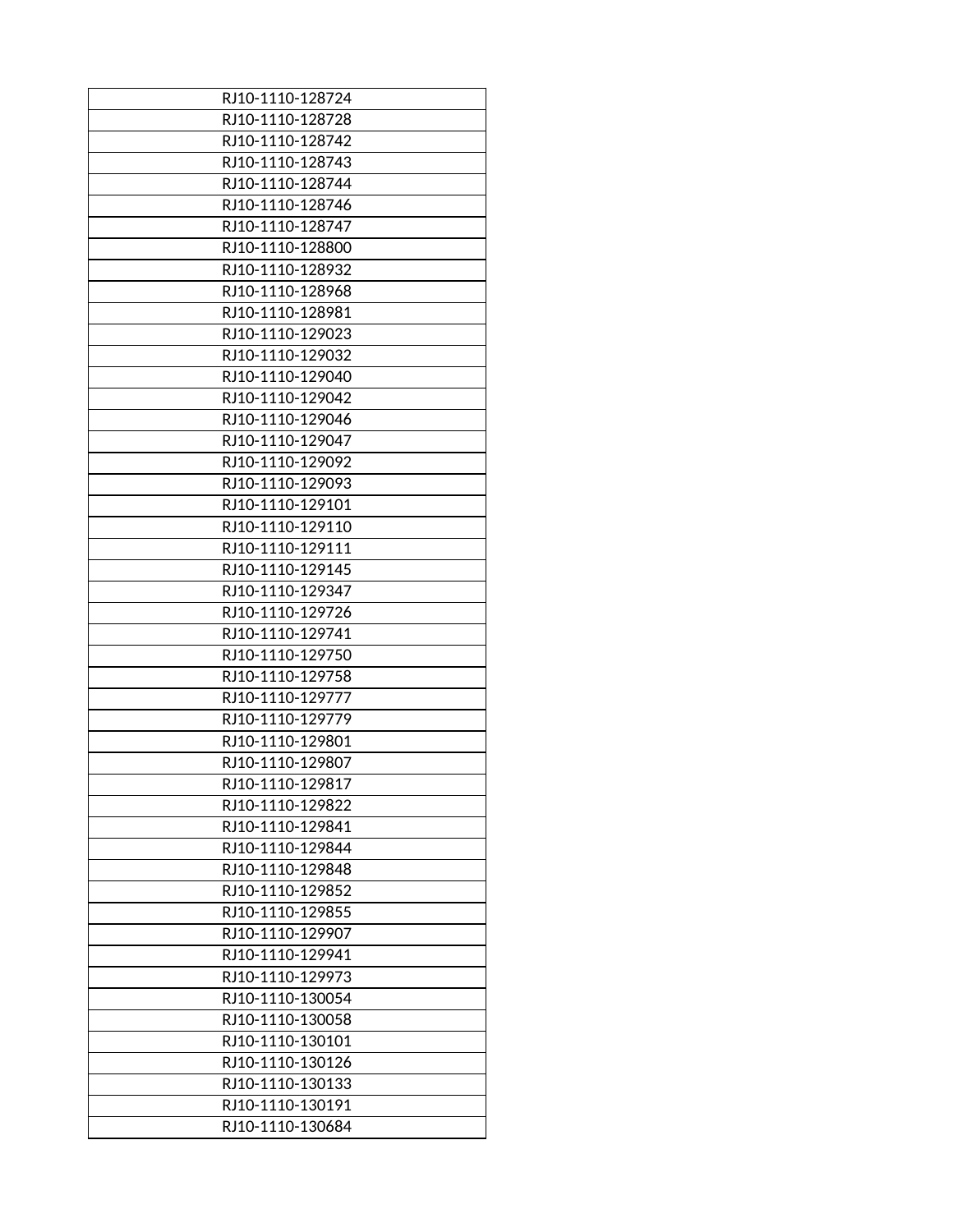| RJ10-1110-130841 |
|------------------|
| RJ10-1111-129053 |
| RJ10-1111-129823 |
| RJ10-2000-128928 |
| RJ10-2000-130434 |
| RJ10-2000-130490 |
| RJ10-2100-107591 |
| RJ10-2100-120372 |
| RJ10-2100-128737 |
| RJ10-2100-128773 |
| RJ10-2100-128919 |
| RJ10-2100-129007 |
| RJ10-2100-129052 |
|                  |
| RJ10-2100-129150 |
| RJ10-2100-129218 |
| RJ10-2100-129489 |
| RJ10-2100-129721 |
| RJ10-2100-129728 |
| RJ10-2100-129753 |
| RJ10-2100-129791 |
| RJ10-2100-129847 |
| RJ10-2100-129862 |
| RJ10-2100-129909 |
| RJ10-2100-129912 |
| RJ10-2100-129924 |
| RJ10-2100-130001 |
| RJ10-2100-130035 |
| RJ10-2100-130430 |
| RJ10-2100-130632 |
| RJ10-2100-130647 |
| RJ10-2100-132842 |
| RJ10-2101-129391 |
| RJ10-2110-120718 |
| RJ10-2110-128783 |
| RJ10-2110-128787 |
| RJ10-2110-128790 |
| RJ10-2110-128841 |
| RJ10-2110-128913 |
| RJ10-2110-128914 |
|                  |
| RJ10-2110-128918 |
| RJ10-2110-128921 |
| RJ10-2110-128923 |
| RJ10-2110-128925 |
| RJ10-2110-128948 |
| RJ10-2110-128961 |
| RJ10-2110-128962 |
| RJ10-2110-129045 |
| RJ10-2110-129048 |
| RJ10-2110-129071 |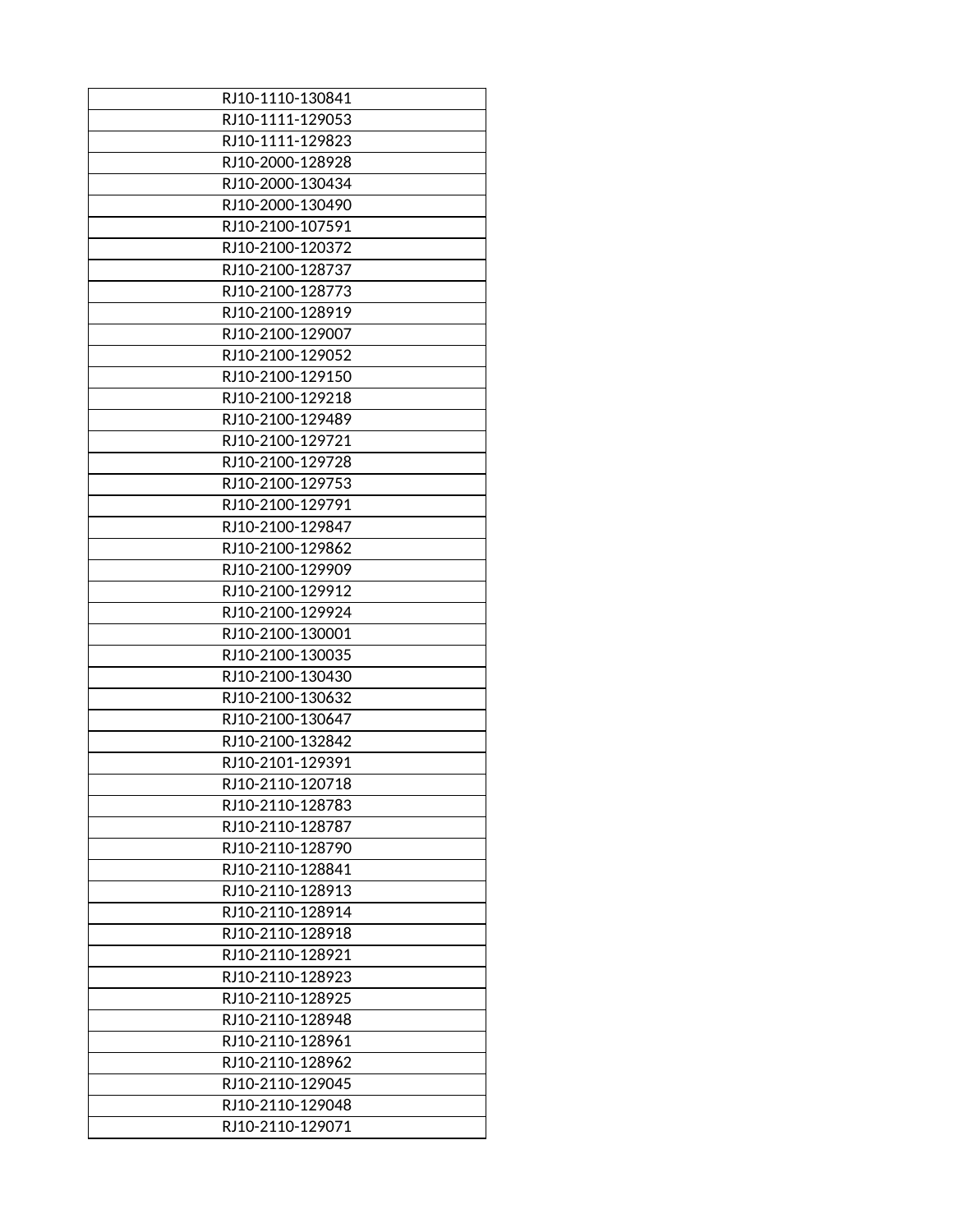| RJ10-2110-129078 |
|------------------|
| RJ10-2110-129102 |
| RJ10-2110-129112 |
| RJ10-2110-129133 |
| RJ10-2110-129198 |
| RJ10-2110-129200 |
| RJ10-2110-129309 |
| RJ10-2110-129353 |
| RJ10-2110-129487 |
| RJ10-2110-129500 |
| RJ10-2110-129545 |
| RJ10-2110-129748 |
| RJ10-2110-129776 |
| RJ10-2110-129790 |
| RJ10-2110-129792 |
| RJ10-2110-129808 |
| RJ10-2110-129831 |
| RJ10-2110-129838 |
| RJ10-2110-129857 |
| RJ10-2110-129864 |
| RJ10-2110-129875 |
| RJ10-2110-129876 |
| RJ10-2110-129911 |
| RJ10-2110-129921 |
| RJ10-2110-129926 |
| RJ10-2110-129930 |
| RJ10-2110-129948 |
| RJ10-2110-129950 |
| RJ10-2110-129951 |
| RJ10-2110-129961 |
| RJ10-2110-129986 |
| RJ10-2110-129987 |
| RJ10-2110-130043 |
| RJ10-2110-130065 |
| RJ10-2110-130088 |
| RJ10-2110-130102 |
| RJ10-2110-130115 |
| RJ10-2110-130141 |
| RJ10-2110-130156 |
| RJ10-2110-130649 |
| RJ10-2110-134292 |
| RJ10-2111-128954 |
| RJ10-2111-128976 |
| RJ10-2111-129065 |
| RJ10-2111-129341 |
| RJ10-2111-129771 |
| RJ10-2111-129821 |
| RJ10-2111-129868 |
| RJ10-2111-129873 |
|                  |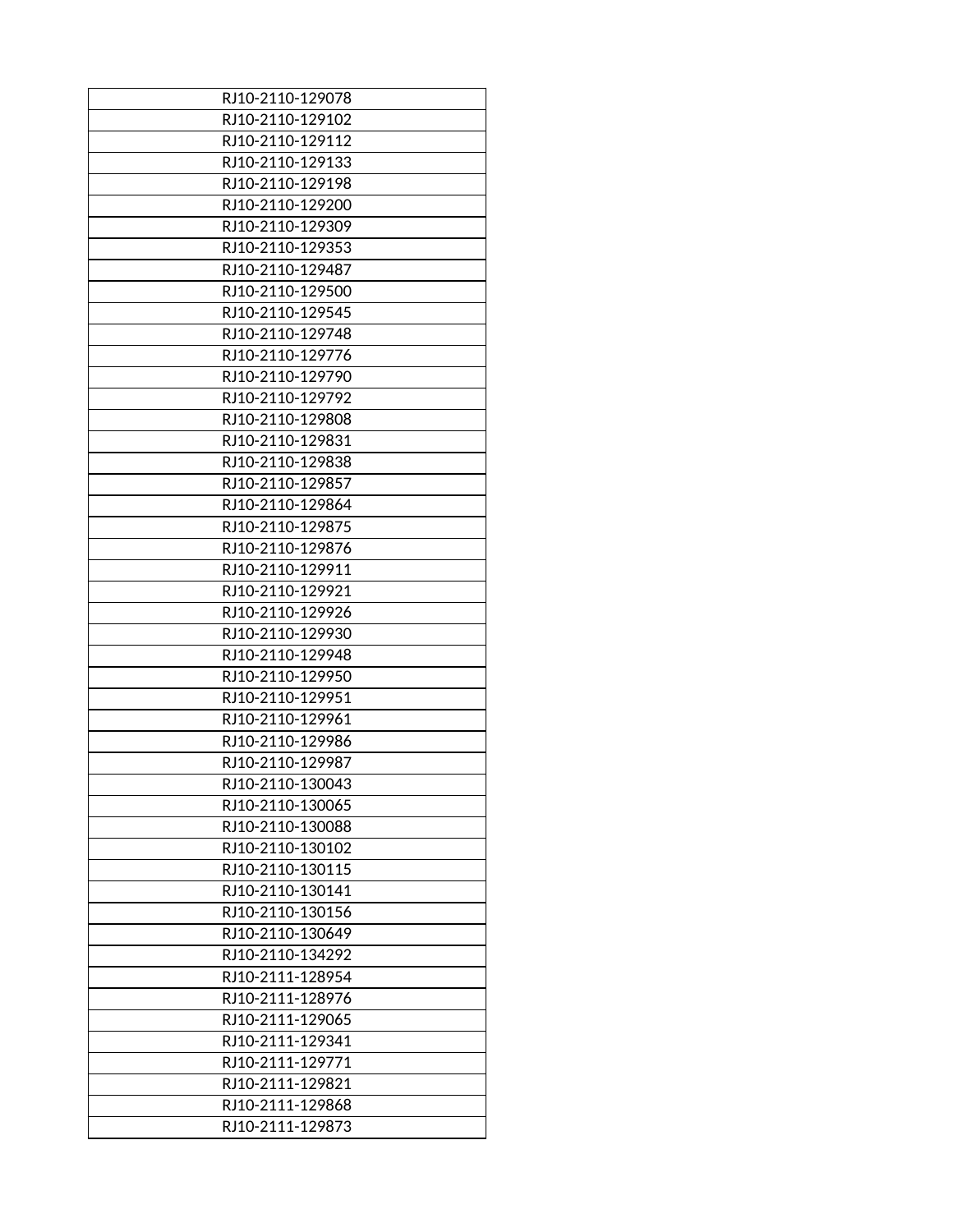| RJ10-2111-129877                     |
|--------------------------------------|
| RJ10-2111-129886                     |
| RJ10-2111-129916                     |
| RJ10-2111-130080                     |
| RJ10-2111-130150                     |
| RJ10-3000-126349                     |
| RJ10-3000-128725                     |
| RJ10-3000-128745                     |
| RJ10-3000-128864                     |
| RJ10-3000-128906                     |
| RJ10-3000-128960                     |
| RJ10-3000-129003                     |
| RJ10-3000-129057                     |
| RJ10-3000-129063                     |
| RJ10-3000-129072                     |
| RJ10-3000-129206                     |
| RJ10-3000-129223                     |
| RJ10-3000-129258                     |
| RJ10-3000-129270                     |
| RJ10-3000-129281                     |
| RJ10-3000-129550                     |
| RJ10-3000-129556                     |
| RJ10-3000-129558                     |
|                                      |
| RJ10-3000-129561                     |
| RJ10-3000-129614<br>RJ10-3000-129644 |
| RJ10-3000-129708                     |
|                                      |
| RJ10-3000-129738                     |
| RJ10-3000-129745                     |
| RJ10-3000-129746                     |
| RJ10-3000-129772                     |
| RJ10-3000-129774                     |
| RJ10-3000-129782                     |
| RJ10-3000-129793                     |
| RJ10-3000-129802                     |
| RJ10-3000-129816                     |
| RJ10-3000-129953                     |
| RJ10-3000-129966                     |
| RJ10-3000-129981                     |
| RJ10-3000-129994                     |
| RJ10-3000-129995                     |
| RJ10-3000-130027                     |
| RJ10-3000-130094                     |
| RJ10-3000-130270                     |
| RJ10-3000-130525                     |
| RJ10-3000-130564                     |
| RJ10-3000-130650                     |
| RJ10-3000-130669                     |
| RJ10-3000-130670                     |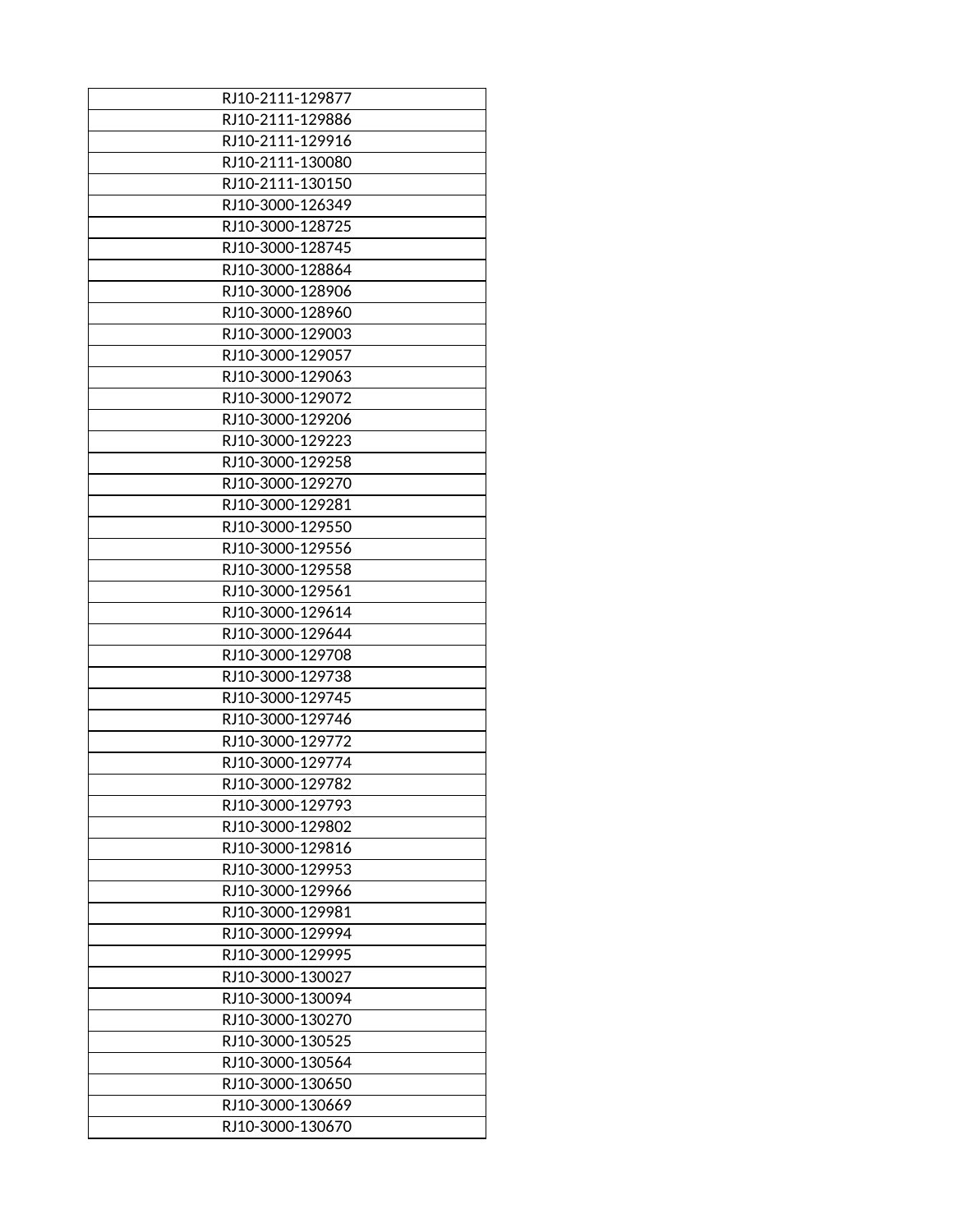| RJ10-3000-130674 |
|------------------|
| RJ10-3000-130677 |
| RJ10-3000-130679 |
| RJ10-3000-130687 |
| RJ10-3000-130688 |
| RJ10-3000-130689 |
| RJ10-3000-130691 |
| RJ10-3000-130696 |
| RJ10-3000-130701 |
| RJ10-3000-130744 |
| RJ10-3000-130768 |
| RJ10-3000-130771 |
| RJ10-3000-130874 |
| RJ30-0000-128822 |
|                  |
| RJ30-0000-129424 |
| RJ30-0000-130340 |
| RJ30-0000-130648 |
| RJ30-0000-130910 |
| RJ30-0100-128966 |
| RJ30-0110-128941 |
| RJ30-0110-129316 |
| RJ30-2110-129551 |
| RJ30-3000-129533 |
| RJ31-0000-130626 |
| SR01-0000-160684 |
| SR01-0000-160685 |
| SR01-0000-160686 |
| SR01-0000-160700 |
| SR01-0000-160701 |
| SR01-0000-160702 |
| SR01-0000-160723 |
| SR01-0000-160724 |
| SR01-0000-160728 |
| SR01-0000-160729 |
| SR01-0000-160731 |
| SR01-0000-160732 |
| SR01-0000-160744 |
| SR01-1110-109679 |
| SR04-0000-160694 |
| SR04-0000-160703 |
| SR04-0000-160704 |
| SR04-0000-160722 |
| SR04-0000-160727 |
| SR04-0110-107751 |
| SR04-0110-109055 |
| SR04-1110-108973 |
| SR04-1110-108979 |
| SR04-2110-108964 |
| SR07-0000-160712 |
|                  |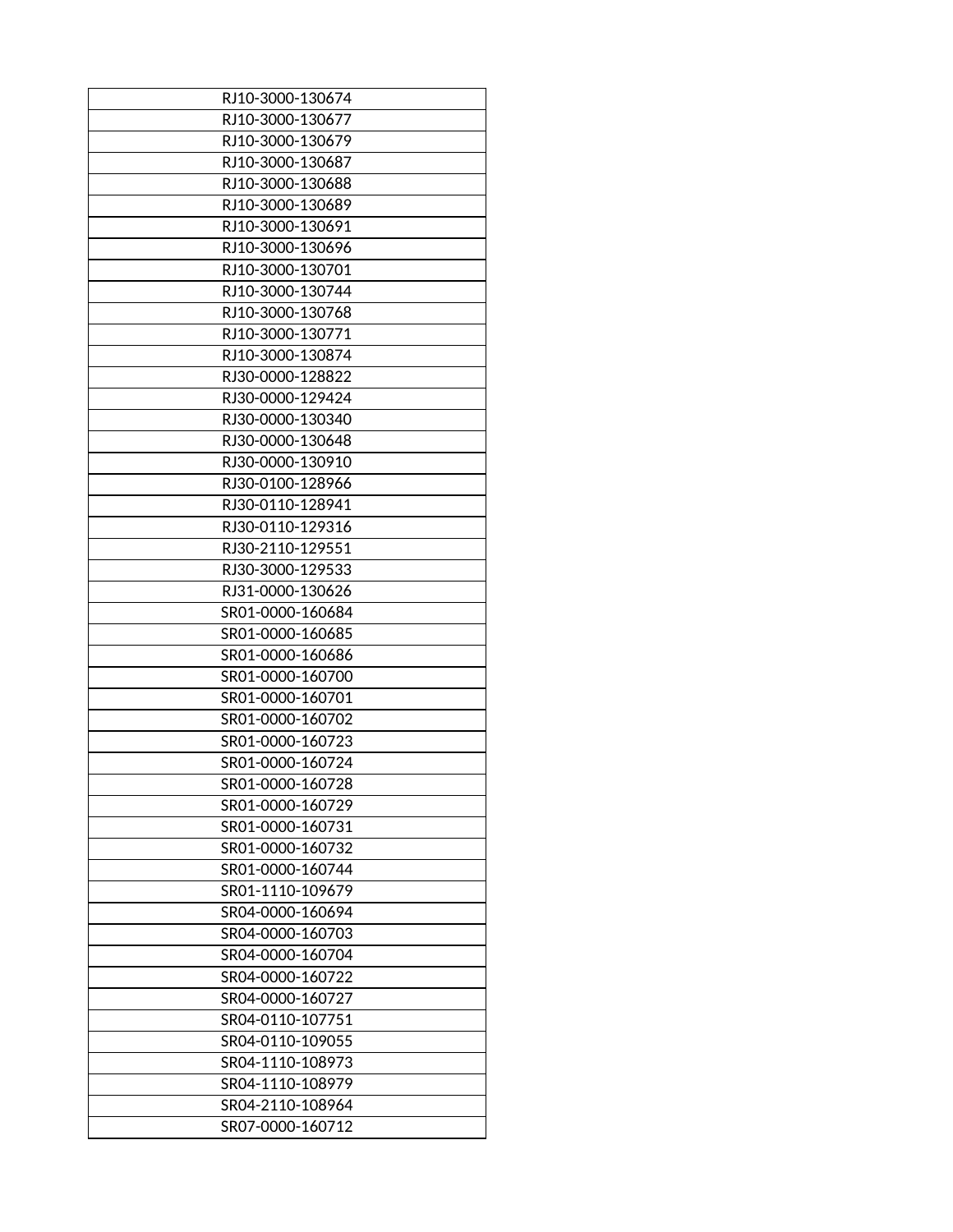| SR07-0000-160713 |
|------------------|
| SR07-0000-160714 |
| SR07-0000-160717 |
| SR07-0000-160718 |
| SR07-0000-160719 |
| SR07-0000-160720 |
| SR07-0000-160721 |
| SR08-0000-160679 |
| SR08-0000-160680 |
| SR08-0000-160681 |
| SR08-0000-160682 |
| SR08-0000-160687 |
| SR08-0000-160688 |
| SR08-0000-160689 |
| SR08-0000-160690 |
| SR08-0000-160691 |
| SR08-0000-160692 |
| SR08-0000-160715 |
| SR08-0110-159515 |
| SR08-1110-151604 |
| SR09-0000-160676 |
| SR09-0000-160677 |
| SR09-0000-160695 |
| SR09-1111-143597 |
| SR10-0000-160705 |
| SR10-0000-160716 |
| SR10-0000-160726 |
| SR10-0000-160730 |
| SR10-0110-105958 |
| SR12-0000-160675 |
| SR15-0000-160683 |
|                  |
| SR15-0000-160698 |
| SR15-0000-160699 |
| SR16-0000-160725 |
| SR16-0000-160733 |
| SR16-0000-160734 |
| SR17-0000-160708 |
| SR18-0000-160710 |
| SR18-0000-160711 |
| SR25-0000-135499 |
| SR25-0000-160741 |
| SR26-0000-160706 |
| SR26-0000-160707 |
| SR26-2110-124084 |
| SR26-2110-124393 |
| SR26-2111-124217 |
| SR27-0000-160709 |
| SR27-0000-160735 |
| SR27-0000-160736 |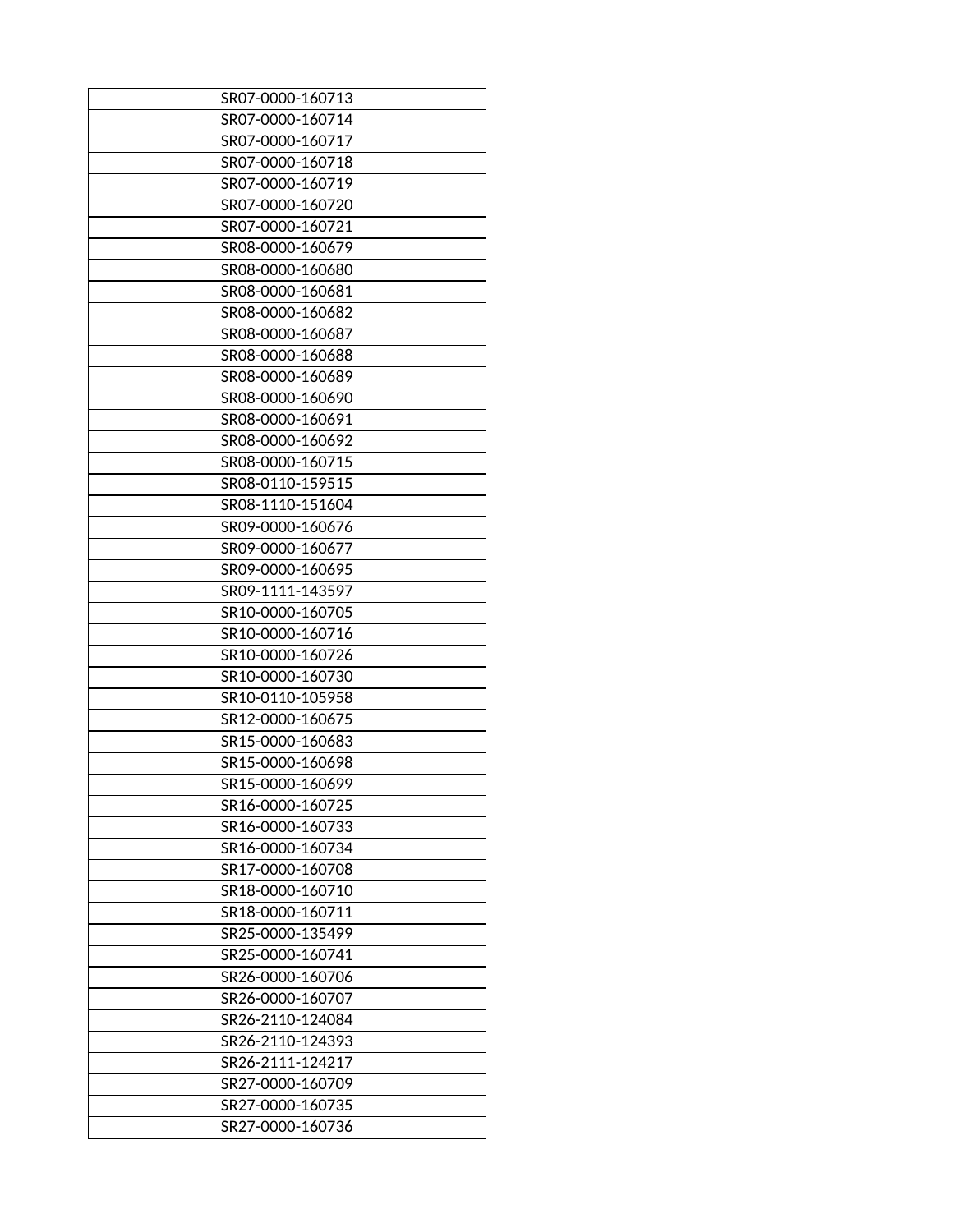| SR27-0000-160737 |
|------------------|
| SR27-0000-160738 |
| SR27-0000-160739 |
| SR27-0000-160740 |
| SR27-1100-136553 |
| SR27-2100-136476 |
| SR28-0000-160697 |
| SR28-0000-160743 |
| SR29-0000-160696 |
| TN29-0000-115233 |
| TN29-0000-138073 |
| TN29-0000-138078 |
| TN29-0000-138085 |
| TN29-0000-138106 |
| TN29-0000-138126 |
|                  |
| TN29-0000-138133 |
| TN29-0000-138144 |
| TN29-0000-138145 |
| TN29-0000-138165 |
| TN29-0000-138220 |
| TN29-0000-138332 |
| TN29-0000-138339 |
| TN29-0000-138353 |
| TN29-0000-138363 |
| TN29-0000-138467 |
| TN29-0000-138473 |
| TN29-0000-138487 |
| TN29-0000-138492 |
| TN29-0000-138493 |
| TN29-0000-138589 |
| TN29-0000-138598 |
| TN29-0000-138605 |
| TN29-0000-138620 |
| TN29-0000-138636 |
| TN29-0000-138641 |
| TN29-0000-138654 |
| TN29-0000-138659 |
| TN29-0000-138671 |
| TN29-0000-138710 |
| TN29-0000-138711 |
| TN29-0000-138786 |
| TN29-0000-138801 |
| TN29-0000-138812 |
| TN29-0000-138820 |
| TN29-0000-138838 |
| TN29-0000-138844 |
| TN29-0000-138851 |
| TN29-0000-138860 |
| TN29-0000-139047 |
|                  |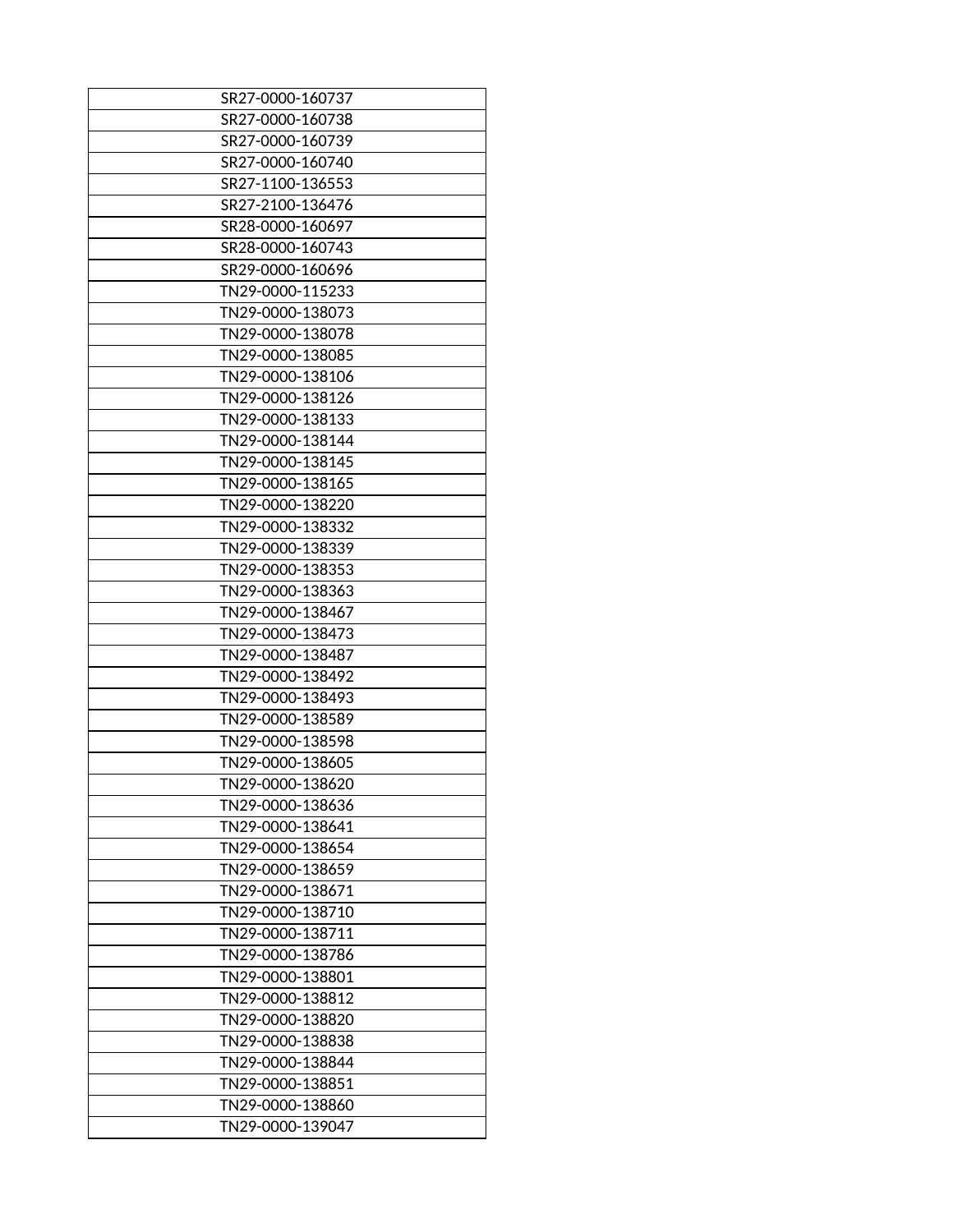| TN29-0000-139060 |
|------------------|
| TN29-0000-139106 |
| TN29-0000-139160 |
| TN29-0000-139168 |
| TN29-0000-139169 |
| TN29-0000-139174 |
|                  |
| TN29-0000-139178 |
| TN29-0000-139185 |
| TN29-0000-139235 |
| TN29-0000-139239 |
| TN29-0000-139254 |
| TN29-0000-139258 |
| TN29-0000-139324 |
| TN29-0000-139330 |
| TN29-0000-139346 |
| TN29-0000-139368 |
| TN29-0000-139381 |
| TN29-0000-139390 |
| TN29-0000-139392 |
| TN29-0000-139468 |
| TN29-0000-139474 |
| TN29-0000-139478 |
| TN29-0000-139537 |
| TN29-0000-139541 |
| TN29-0000-139543 |
| TN29-0000-139614 |
| TN29-0000-139633 |
| TN29-0000-139637 |
| TN29-0000-139643 |
| TN29-0000-139700 |
| TN29-0000-139702 |
| TN29-0000-139736 |
| TN29-0000-139751 |
|                  |
| TN29-0000-139757 |
| TN29-0000-139789 |
| TN29-0000-139792 |
| TN29-0000-139794 |
| TN29-0000-139819 |
| TN29-0000-139820 |
| TN29-0000-139825 |
| TN29-0000-139847 |
| TN29-0000-139879 |
| TN29-0000-139904 |
| TN29-0000-139908 |
| TN29-0000-139926 |
| TN29-0000-140084 |
| TN29-0000-140141 |
| TN29-0000-140161 |
| TN29-0000-140258 |
|                  |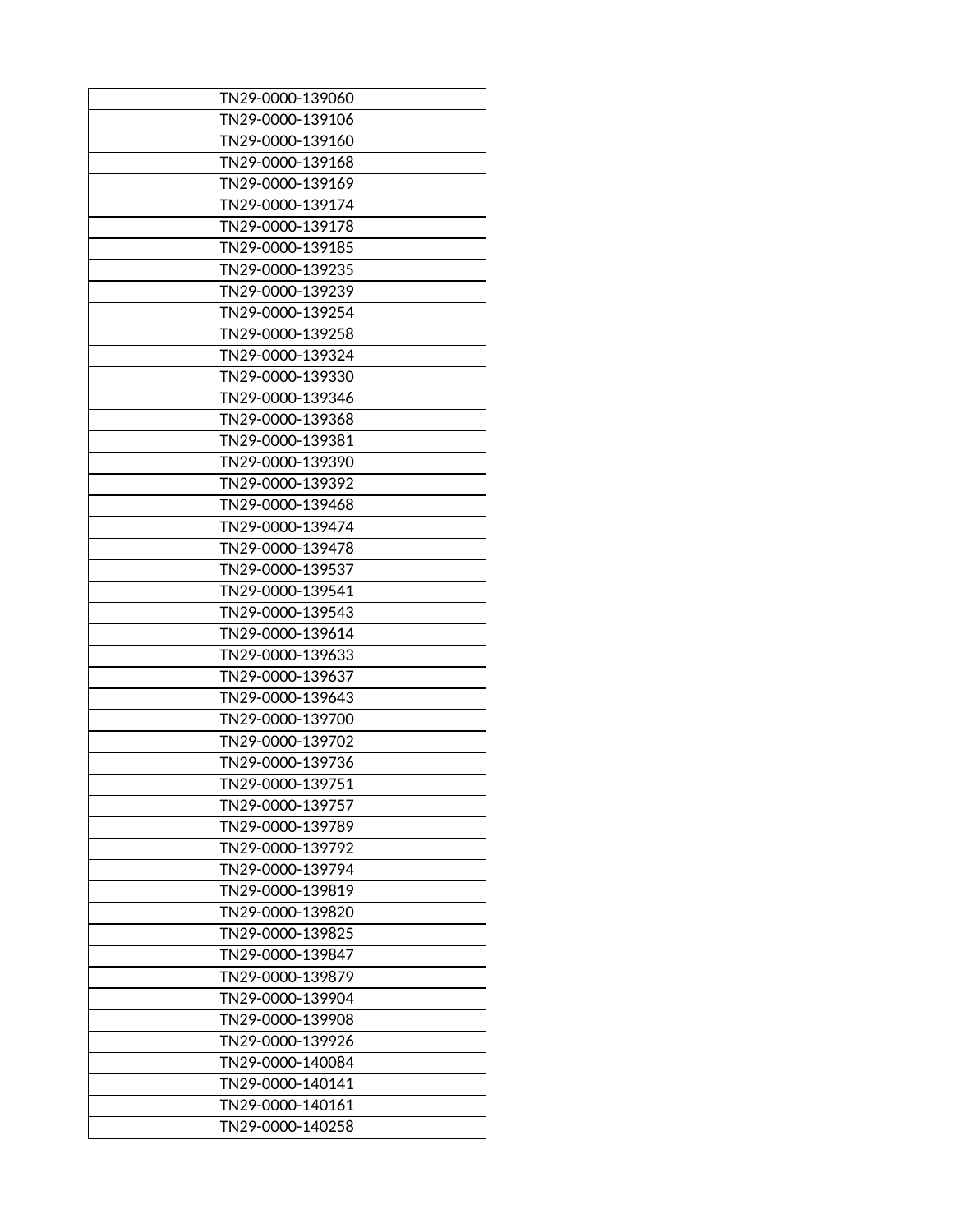| TN29-0000-140270 |
|------------------|
| TN29-0000-140305 |
| TN29-0000-140306 |
| TN29-0000-140312 |
|                  |
| TN29-0000-140345 |
| TN29-0000-140396 |
| TN29-0000-140426 |
| TN29-0000-157934 |
| TN29-0000-158416 |
| TN29-0000-158424 |
| TN29-0000-158438 |
| TN29-0000-158699 |
| TN29-0000-158705 |
| TN29-0001-138644 |
| TN29-0001-138749 |
| TN29-0001-138897 |
| TN29-0001-138979 |
| TN29-0001-138992 |
| TN29-0001-140322 |
| TN29-0010-138259 |
| TN29-0010-138412 |
| TN29-0010-138470 |
| TN29-0010-138660 |
| TN29-0010-139010 |
| TN29-0010-139196 |
| TN29-0010-139331 |
| TN29-0011-139762 |
| TN29-0011-140034 |
| TN29-0100-138120 |
| TN29-0100-138134 |
| TN29-0100-138183 |
|                  |
| TN29-0100-138266 |
| TN29-0100-138282 |
| TN29-0100-138285 |
| TN29-0100-138300 |
| TN29-0100-138431 |
| TN29-0100-138432 |
| TN29-0100-138468 |
| TN29-0100-138471 |
| TN29-0100-138506 |
| TN29-0100-138536 |
| TN29-0100-138562 |
| TN29-0100-138581 |
| TN29-0100-138584 |
| TN29-0100-138661 |
| TN29-0100-138672 |
| TN29-0100-138723 |
| TN29-0100-138896 |
| TN29-0100-138905 |
|                  |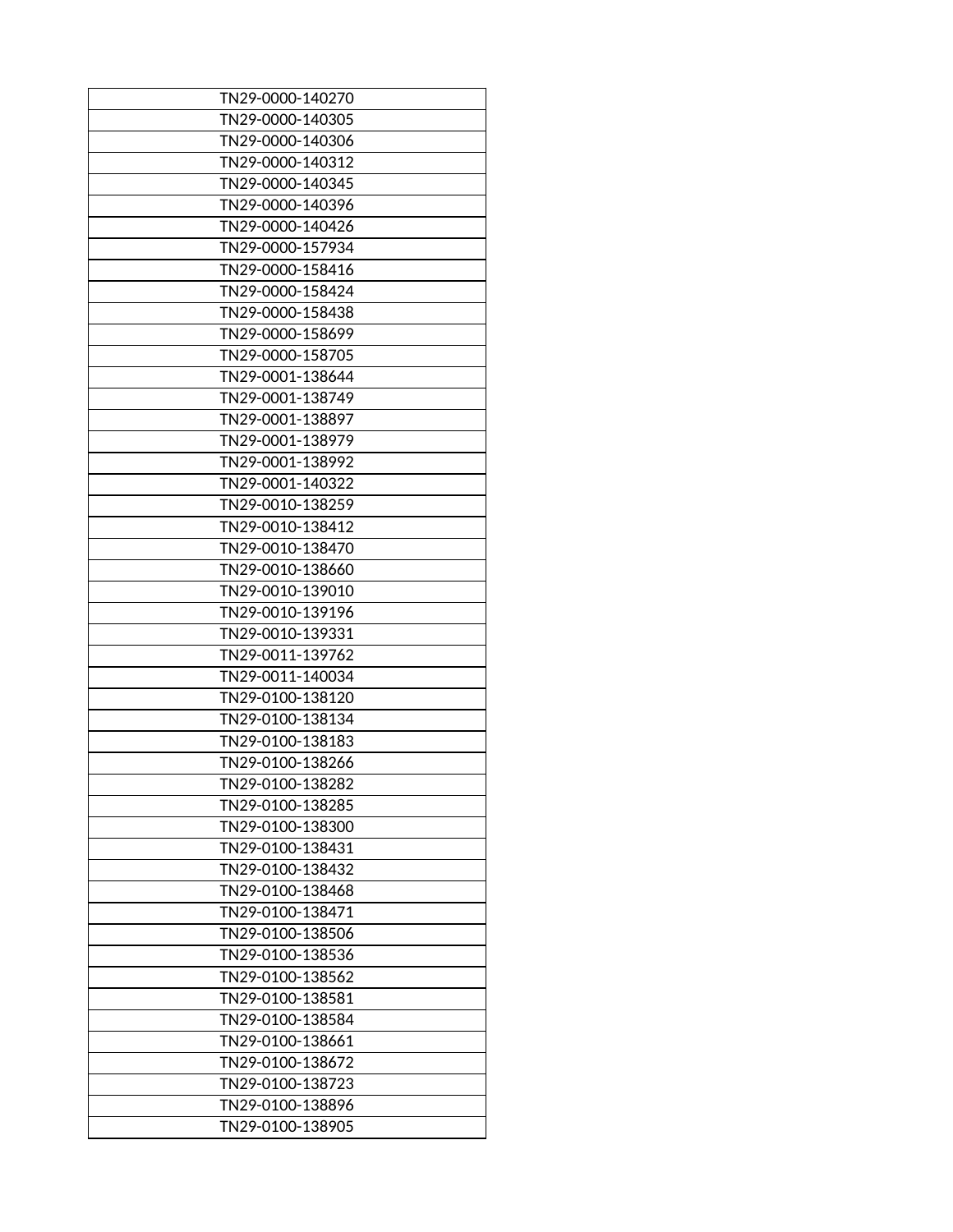| TN29-0100-138911 |
|------------------|
| TN29-0100-138915 |
| TN29-0100-138932 |
| TN29-0100-138943 |
| TN29-0100-139071 |
| TN29-0100-139141 |
| TN29-0100-139302 |
| TN29-0100-139349 |
| TN29-0100-139351 |
| TN29-0100-139362 |
| TN29-0100-139502 |
| TN29-0100-139553 |
|                  |
| TN29-0100-139575 |
| TN29-0100-139620 |
| TN29-0100-139729 |
| TN29-0100-139810 |
| TN29-0100-139835 |
| TN29-0100-139930 |
| TN29-0100-140030 |
| TN29-0100-140356 |
| TN29-0100-158589 |
| TN29-0101-138157 |
| TN29-0101-138890 |
| TN29-0101-139205 |
| TN29-0101-139610 |
| TN29-0110-114549 |
| TN29-0110-128860 |
| TN29-0110-138068 |
| TN29-0110-138093 |
| TN29-0110-138103 |
| TN29-0110-138109 |
| TN29-0110-138123 |
| TN29-0110-138138 |
| TN29-0110-138140 |
| TN29-0110-138141 |
| TN29-0110-138154 |
| TN29-0110-138219 |
| TN29-0110-138237 |
| TN29-0110-138250 |
| TN29-0110-138284 |
| TN29-0110-138306 |
| TN29-0110-138333 |
| TN29-0110-138428 |
| TN29-0110-138459 |
| TN29-0110-138462 |
| TN29-0110-138469 |
| TN29-0110-138549 |
| TN29-0110-138577 |
| TN29-0110-138592 |
|                  |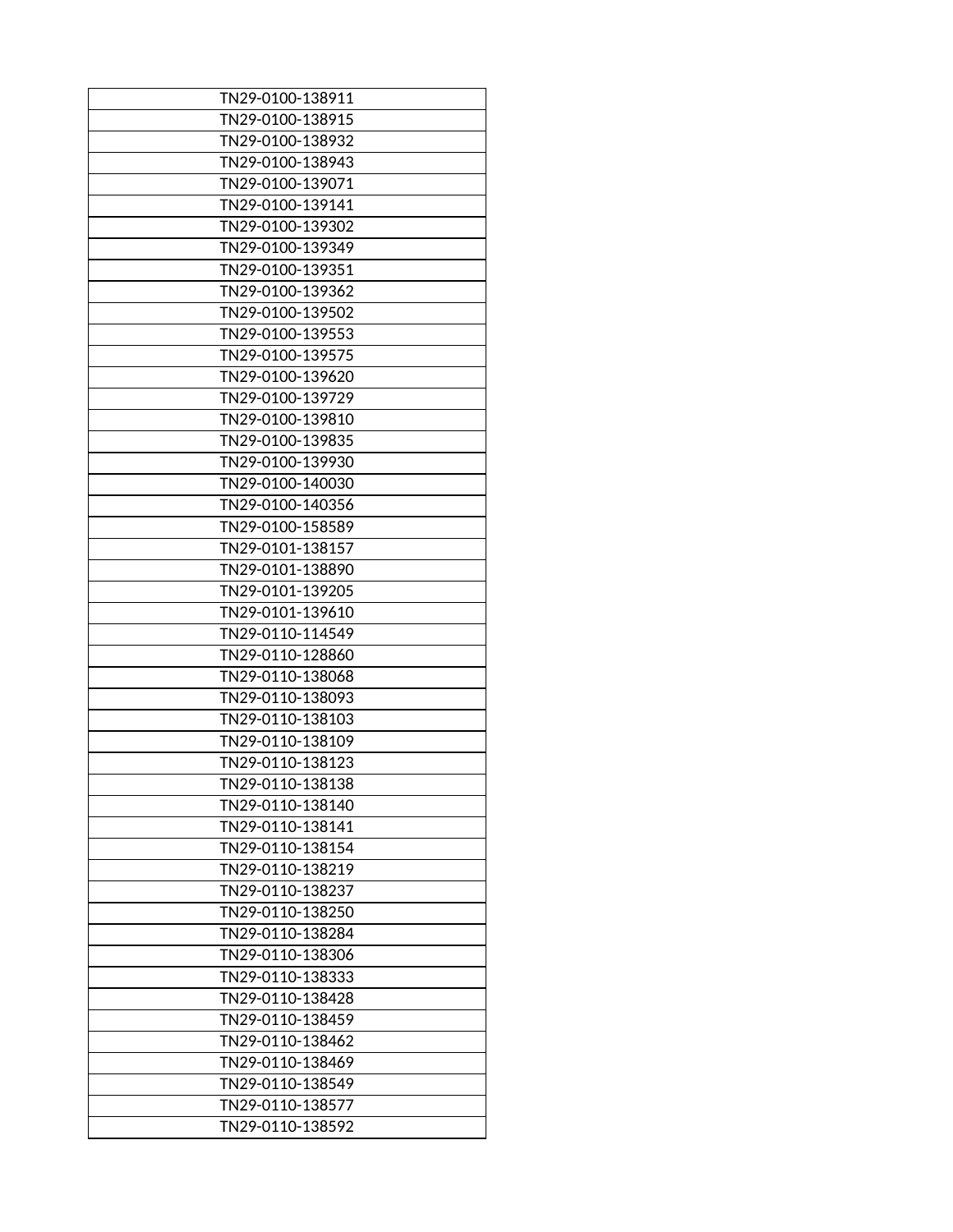| TN29-0110-138596 |
|------------------|
| TN29-0110-138612 |
| TN29-0110-138619 |
| TN29-0110-138626 |
| TN29-0110-138642 |
| TN29-0110-138648 |
| TN29-0110-138656 |
| TN29-0110-138683 |
| TN29-0110-138686 |
| TN29-0110-138706 |
| TN29-0110-138787 |
| TN29-0110-138833 |
| TN29-0110-138841 |
| TN29-0110-138854 |
| TN29-0110-138866 |
| TN29-0110-138887 |
| TN29-0110-138893 |
| TN29-0110-138910 |
| TN29-0110-138933 |
| TN29-0110-138989 |
| TN29-0110-139033 |
| TN29-0110-139081 |
| TN29-0110-139117 |
| TN29-0110-139125 |
| TN29-0110-139158 |
| TN29-0110-139194 |
| TN29-0110-139259 |
| TN29-0110-139284 |
| TN29-0110-139332 |
| TN29-0110-139397 |
| TN29-0110-139398 |
| TN29-0110-139424 |
| TN29-0110-139429 |
| TN29-0110-139436 |
| TN29-0110-139441 |
| TN29-0110-139457 |
| TN29-0110-139465 |
| TN29-0110-139467 |
| TN29-0110-139473 |
| TN29-0110-139477 |
| TN29-0110-139585 |
| TN29-0110-139594 |
| TN29-0110-139597 |
| TN29-0110-139647 |
| TN29-0110-139722 |
| TN29-0110-139724 |
| TN29-0110-139730 |
| TN29-0110-139732 |
| TN29-0110-139795 |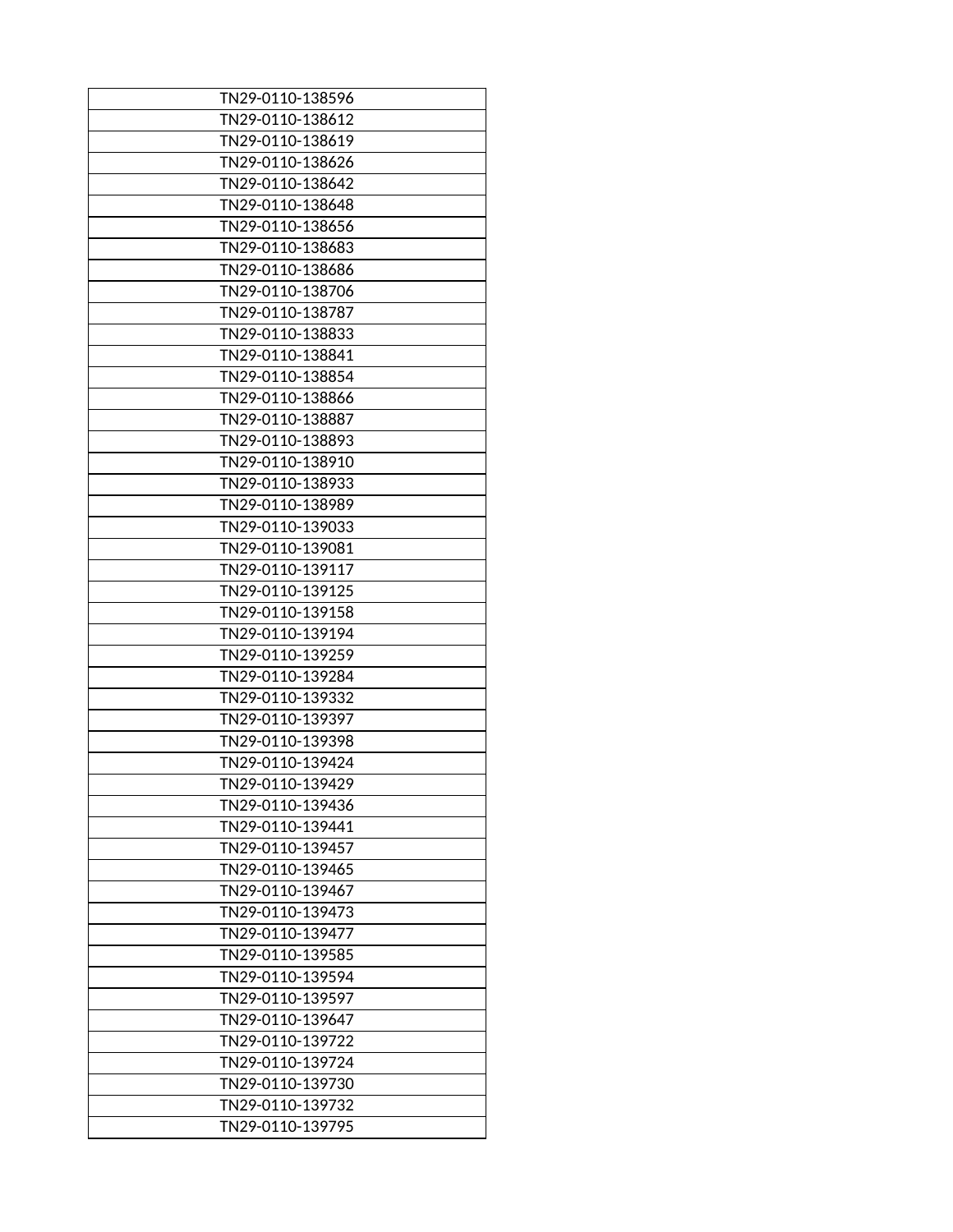| TN29-0110-139817 |
|------------------|
| TN29-0110-139890 |
| TN29-0110-139905 |
| TN29-0110-139919 |
| TN29-0110-139941 |
| TN29-0110-139953 |
| TN29-0110-139955 |
| TN29-0110-139975 |
| TN29-0110-139979 |
| TN29-0110-140012 |
| TN29-0110-140058 |
| TN29-0110-140083 |
| TN29-0110-140109 |
| TN29-0110-140255 |
| TN29-0110-140435 |
| TN29-0110-157866 |
| TN29-0110-157870 |
| TN29-0110-157879 |
| TN29-0110-158573 |
| TN29-0110-158718 |
| TN29-0110-158731 |
| TN29-0111-138095 |
| TN29-0111-138234 |
| TN29-0111-138249 |
| TN29-0111-138372 |
| TN29-0111-138628 |
| TN29-0111-138737 |
| TN29-0111-138839 |
| TN29-0111-139618 |
| TN29-0111-139705 |
| TN29-0111-139797 |
| TN29-0111-139963 |
| TN29-0111-140061 |
| TN29-0111-140099 |
| TN29-0111-140461 |
| TN29-1000-138328 |
| TN29-1000-140185 |
| TN29-1010-138639 |
| TN29-1100-114167 |
| TN29-1100-138137 |
| TN29-1100-138336 |
| TN29-1100-138632 |
| TN29-1100-139333 |
| TN29-1100-139460 |
| TN29-1100-139987 |
| TN29-1100-140035 |
| TN29-1110-138061 |
| TN29-1110-138076 |
| TN29-1110-138358 |
|                  |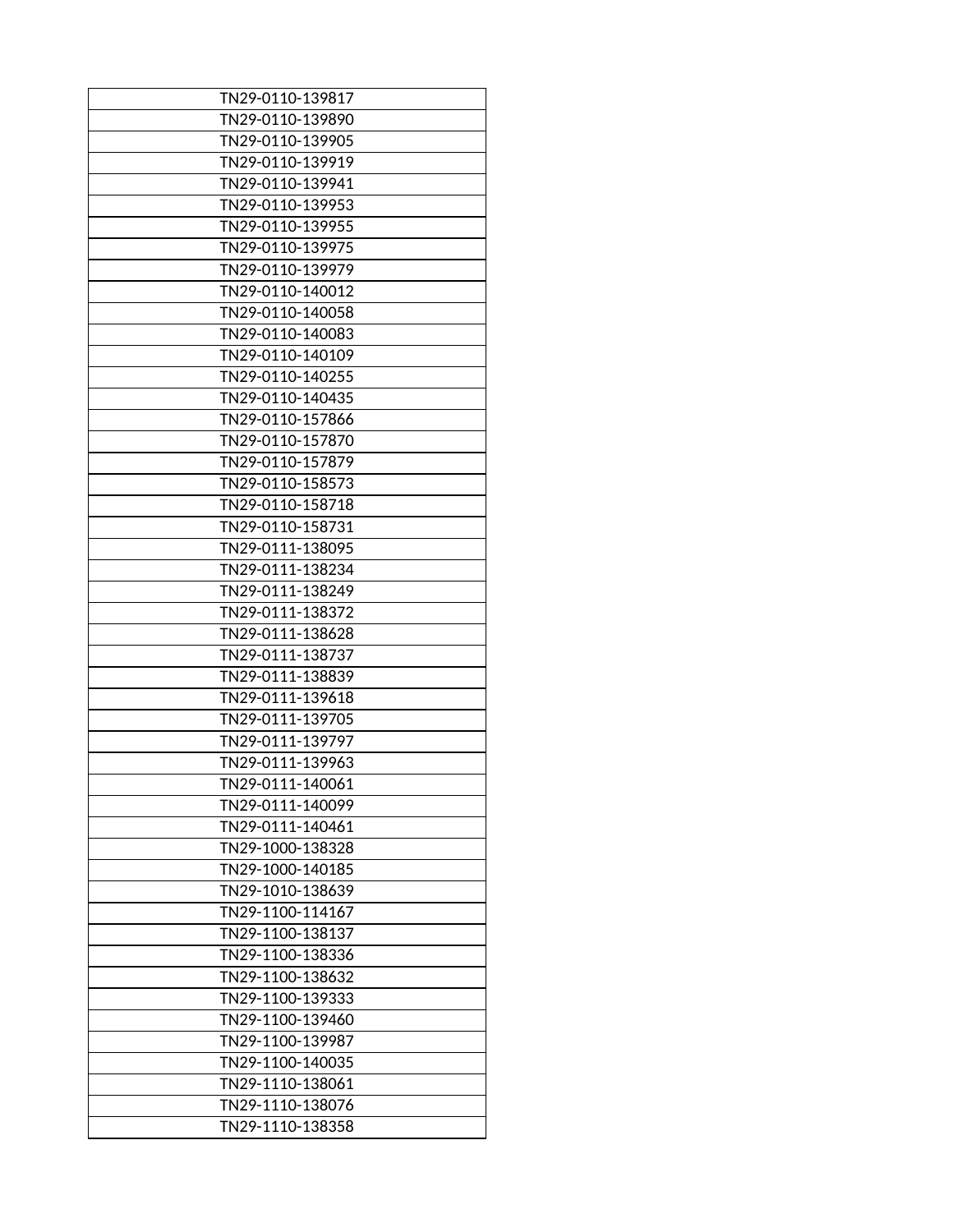| TN29-1110-138544 |
|------------------|
| TN29-1110-138564 |
| TN29-1110-138569 |
| TN29-1110-138594 |
| TN29-1110-138608 |
| TN29-1110-138614 |
| TN29-1110-138740 |
| TN29-1110-138756 |
| TN29-1110-138828 |
| TN29-1110-138831 |
| TN29-1110-139124 |
| TN29-1110-139138 |
| TN29-1110-139276 |
| TN29-1110-139716 |
| TN29-1110-139796 |
| TN29-1110-139946 |
| TN29-1110-140179 |
| TN29-1110-140191 |
| TN29-1111-138236 |
| TN29-1111-138630 |
| TN29-1111-138770 |
| TN29-1111-138850 |
| TN29-1111-139087 |
| TN29-1111-139206 |
| TN29-1111-139261 |
| TN29-1111-140152 |
| TN29-1111-140228 |
| TN29-1111-140240 |
| TN29-2000-138521 |
| TN29-2000-138834 |
| TN29-2000-139719 |
| TN29-2000-139774 |
| TN29-2000-140259 |
| TN29-2000-140372 |
| TN29-2010-138195 |
| TN29-2100-138570 |
| TN29-2100-138688 |
| TN29-2100-138981 |
| TN29-2100-139198 |
| TN29-2100-139272 |
| TN29-2100-139547 |
| TN29-2100-139703 |
| TN29-2100-139708 |
| TN29-2100-139752 |
| TN29-2100-158733 |
| TN29-2101-138477 |
| TN29-2110-138075 |
| TN29-2110-138088 |
| TN29-2110-138416 |
|                  |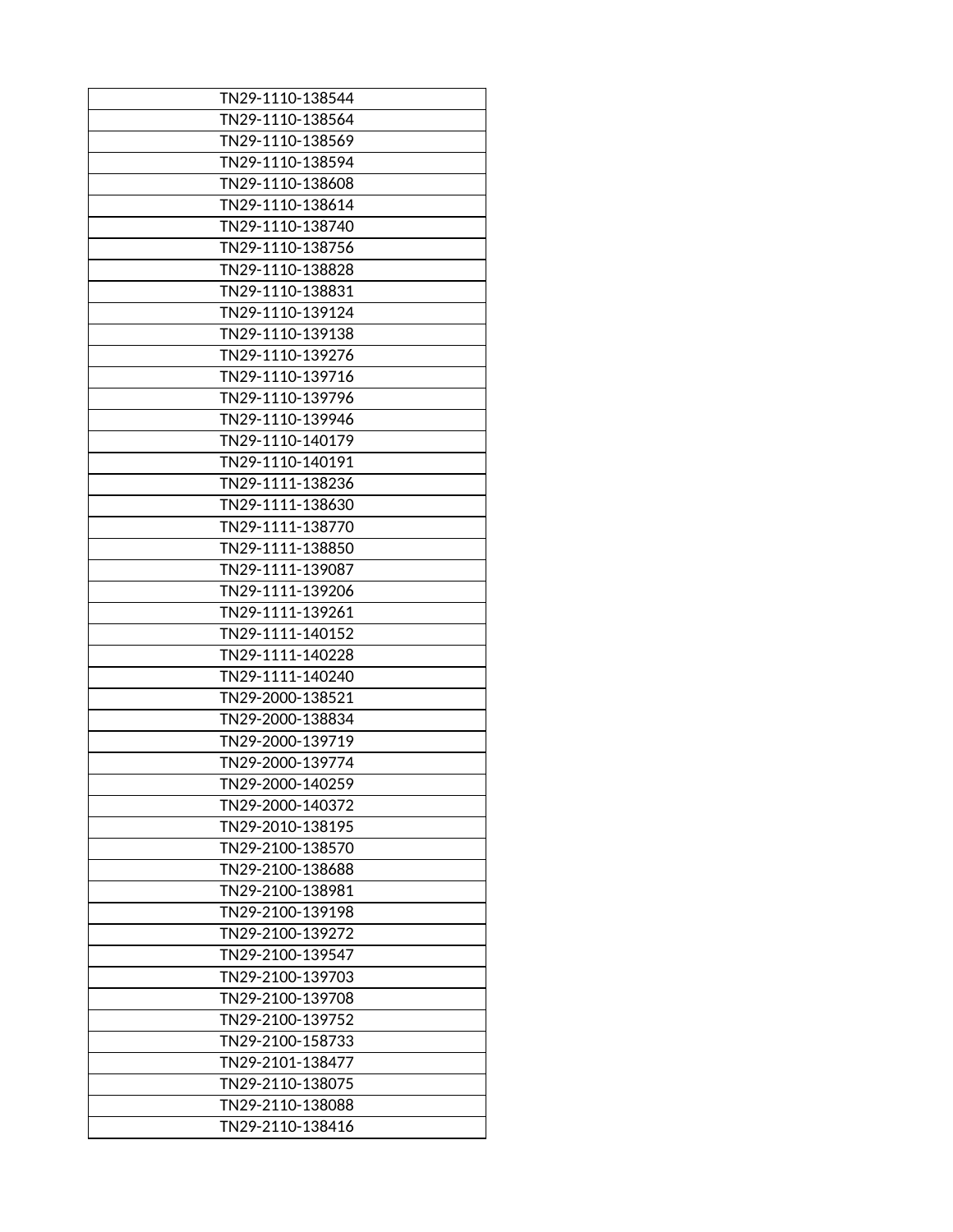| TN29-2110-138527 |
|------------------|
| TN29-2110-138541 |
| TN29-2110-138571 |
| TN29-2110-138805 |
| TN29-2110-138822 |
| TN29-2110-138832 |
| TN29-2110-138856 |
| TN29-2110-138857 |
| TN29-2110-138884 |
| TN29-2110-139116 |
| TN29-2110-139161 |
| TN29-2110-139257 |
| TN29-2110-139301 |
| TN29-2110-139316 |
| TN29-2110-139339 |
| TN29-2110-139379 |
| TN29-2110-139406 |
| TN29-2110-139416 |
| TN29-2110-139604 |
| TN29-2110-139636 |
| TN29-2110-139715 |
| TN29-2110-139738 |
| TN29-2110-139765 |
| TN29-2110-139769 |
| TN29-2110-139801 |
| TN29-2110-139823 |
| TN29-2110-139837 |
| TN29-2110-139878 |
| TN29-2110-139899 |
| TN29-2110-139948 |
| TN29-2110-140200 |
| TN29-2110-140481 |
| TN29-2110-157910 |
| TN29-2111-138248 |
| TN29-2111-138254 |
| TN29-2111-138484 |
| TN29-2111-138494 |
| TN29-2111-138504 |
| TN29-2111-138595 |
| TN29-2111-138634 |
| TN29-2111-138728 |
| TN29-2111-138751 |
| TN29-2111-138763 |
| TN29-2111-138804 |
| TN29-2111-139635 |
| TN29-2111-139727 |
| TN29-2111-139781 |
| TN29-2111-140125 |
| TN29-2111-140140 |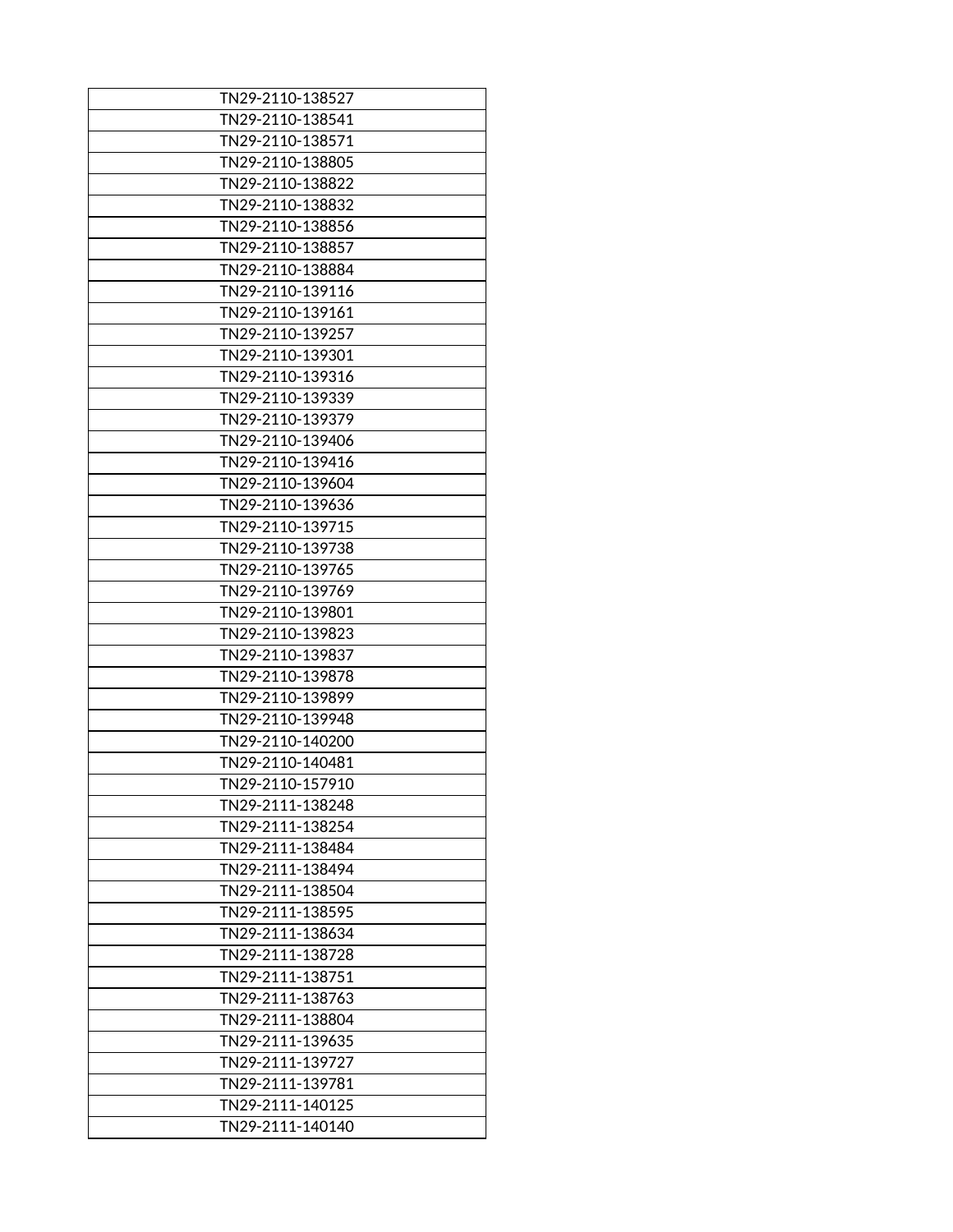| TN29-2111-140182 |
|------------------|
| TN29-2111-140368 |
| TN29-2111-140415 |
| TN29-2111-158565 |
|                  |
| TN29-3000-138063 |
| TN29-3000-138066 |
| TN29-3000-138084 |
| TN29-3000-138107 |
| TN29-3000-138135 |
| TN29-3000-138161 |
| TN29-3000-138174 |
| TN29-3000-138180 |
| TN29-3000-138205 |
| TN29-3000-138288 |
| TN29-3000-138343 |
| TN29-3000-138347 |
| TN29-3000-138375 |
| TN29-3000-138377 |
| TN29-3000-138405 |
| TN29-3000-138407 |
| TN29-3000-138450 |
| TN29-3000-138457 |
| TN29-3000-138460 |
| TN29-3000-138464 |
| TN29-3000-138476 |
| TN29-3000-138479 |
| TN29-3000-138480 |
| TN29-3000-138482 |
| TN29-3000-138485 |
| TN29-3000-138490 |
|                  |
| TN29-3000-138519 |
| TN29-3000-138533 |
| TN29-3000-138554 |
| TN29-3000-138556 |
| TN29-3000-138575 |
| TN29-3000-138576 |
| TN29-3000-138580 |
| TN29-3000-138583 |
| TN29-3000-138590 |
| TN29-3000-138613 |
| TN29-3000-138618 |
| TN29-3000-138621 |
| TN29-3000-138640 |
| TN29-3000-138647 |
| TN29-3000-138650 |
| TN29-3000-138663 |
| TN29-3000-138700 |
| TN29-3000-138719 |
| TN29-3000-138725 |
|                  |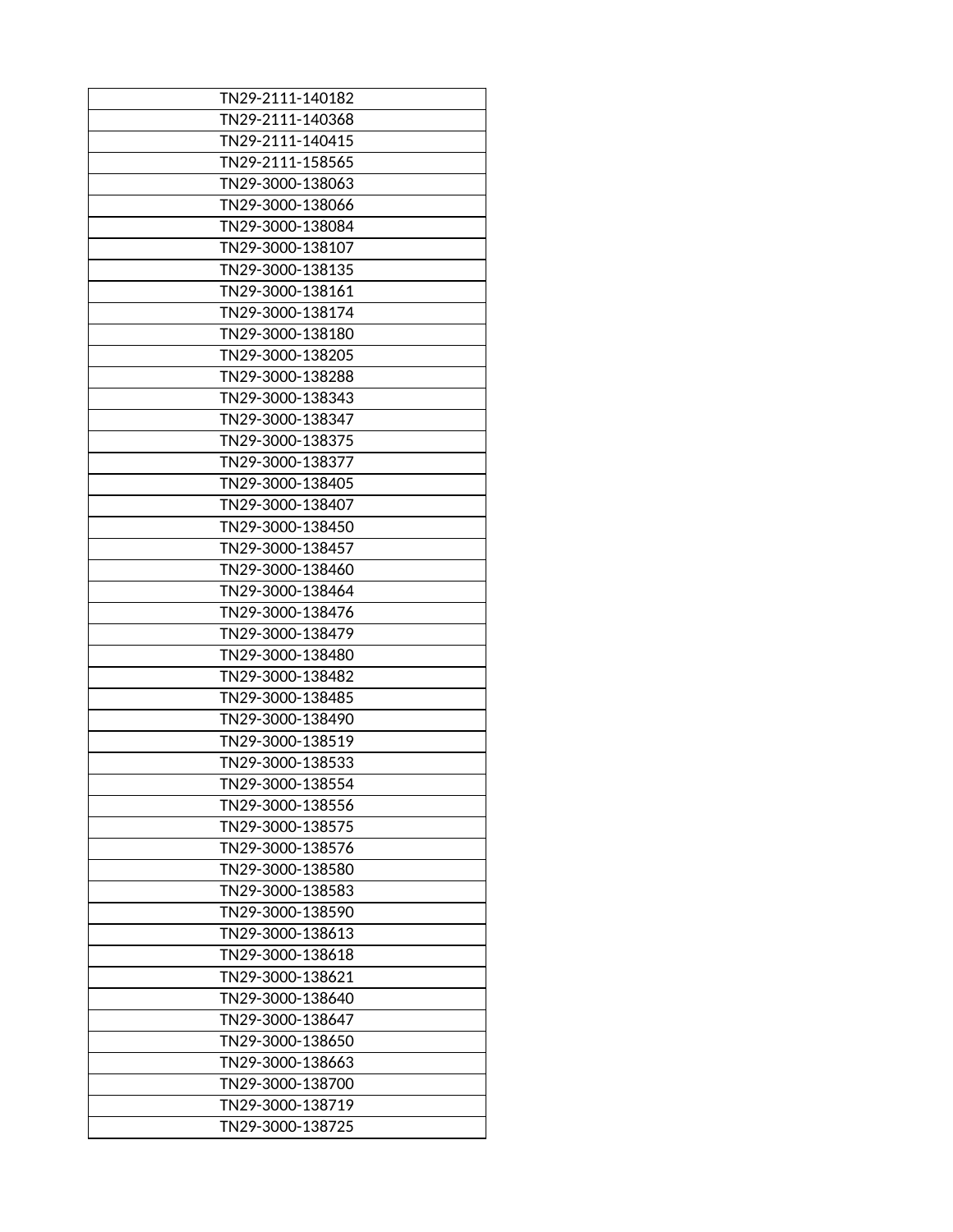| TN29-3000-138746 |
|------------------|
| TN29-3000-138759 |
| TN29-3000-138779 |
| TN29-3000-138794 |
| TN29-3000-138823 |
| TN29-3000-138824 |
| TN29-3000-138835 |
| TN29-3000-138840 |
| TN29-3000-138845 |
| TN29-3000-138881 |
| TN29-3000-138886 |
| TN29-3000-138899 |
| TN29-3000-138917 |
| TN29-3000-138937 |
| TN29-3000-138938 |
| TN29-3000-138946 |
| TN29-3000-138966 |
| TN29-3000-138974 |
| TN29-3000-138975 |
| TN29-3000-139004 |
| TN29-3000-139013 |
| TN29-3000-139014 |
| TN29-3000-139028 |
| TN29-3000-139039 |
| TN29-3000-139082 |
| TN29-3000-139096 |
| TN29-3000-139098 |
|                  |
| TN29-3000-139151 |
| TN29-3000-139181 |
| TN29-3000-139187 |
| TN29-3000-139191 |
| TN29-3000-139241 |
| TN29-3000-139305 |
| TN29-3000-139317 |
| TN29-3000-139340 |
| TN29-3000-139356 |
| TN29-3000-139364 |
| TN29-3000-139383 |
| TN29-3000-139407 |
| TN29-3000-139427 |
| TN29-3000-139433 |
| TN29-3000-139449 |
| TN29-3000-139454 |
| TN29-3000-139464 |
| TN29-3000-139480 |
| TN29-3000-139481 |
| TN29-3000-139513 |
| TN29-3000-139523 |
| TN29-3000-139562 |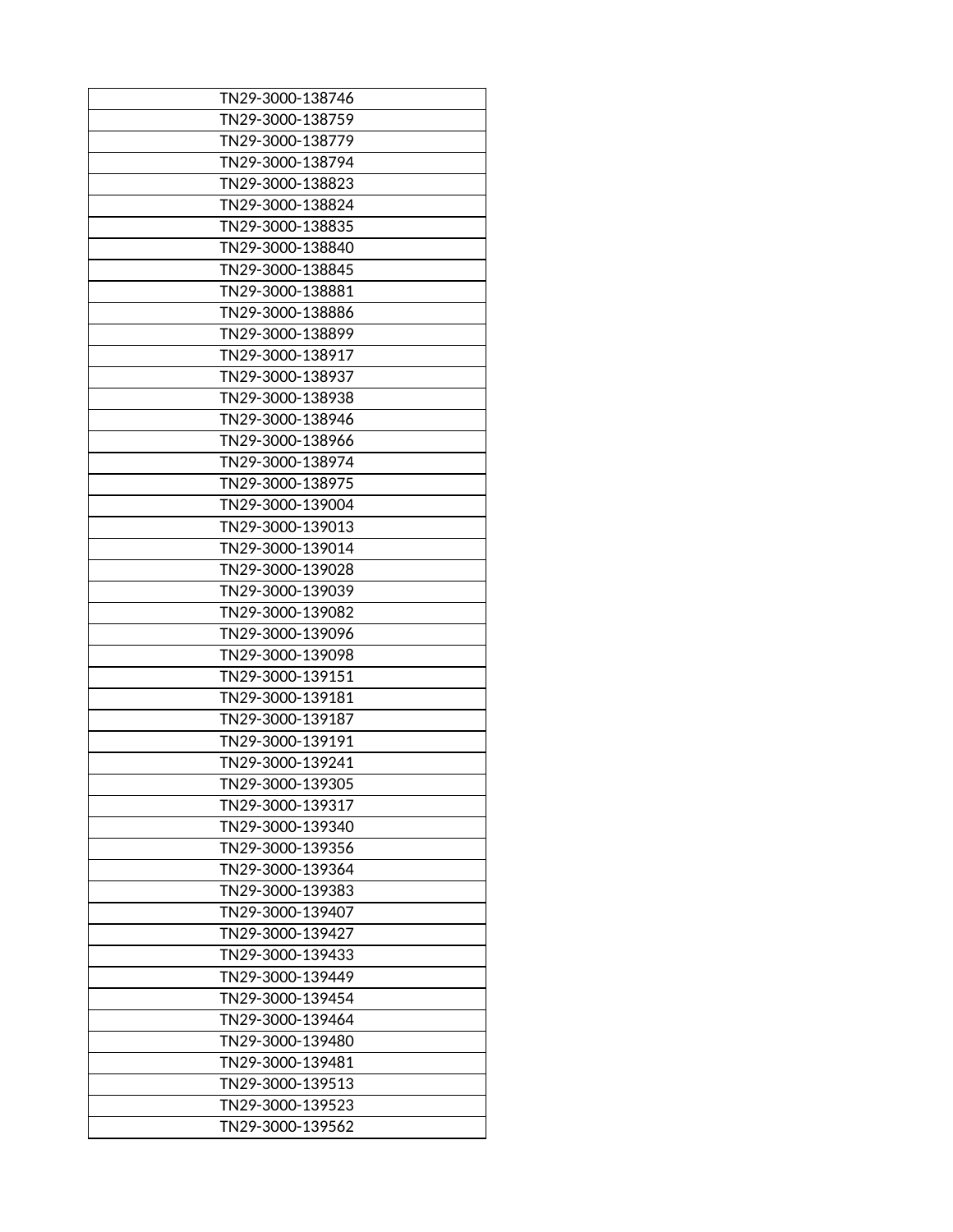| TN29-3000-139581 |
|------------------|
| TN29-3000-139605 |
| TN29-3000-140013 |
| TN29-3000-140051 |
| TN29-3000-140119 |
|                  |
| TN29-3000-140195 |
| TN29-3000-140248 |
| TN29-3000-140320 |
| TN29-3000-140350 |
| TN29-3000-140360 |
| TN29-3000-140363 |
| TN29-3000-140365 |
| TN29-3000-140366 |
| TN29-3000-140427 |
| TN29-3000-140431 |
| TN29-3000-140459 |
| TN29-3000-140468 |
| TN29-3000-158586 |
| TN29-3000-158729 |
| TN29-3000-158732 |
| TN30-0000-138215 |
| TN30-0000-138277 |
| TN30-0000-138280 |
| TN30-0000-139207 |
| TN30-0000-139242 |
| TN30-0000-139265 |
| TN30-0000-139718 |
| TN30-0000-140205 |
| TN30-0000-140210 |
| TN30-0000-140287 |
| TN30-0000-140403 |
|                  |
| TN30-0000-140404 |
| TN30-0000-140419 |
| TN30-0100-138797 |
| TN30-0100-138996 |
| TN30-0100-139334 |
| TN30-0111-138194 |
| TN30-0111-140408 |
| TN30-2111-139466 |
| TN30-3000-138498 |
| TN30-3000-138984 |
| TN30-3000-139882 |
| TN30-3000-140086 |
| TR21-0000-103893 |
| TR21-0000-103894 |
| TR21-0000-103895 |
| TR21-0000-103900 |
| TR21-0000-103904 |
| TR21-0000-103905 |
|                  |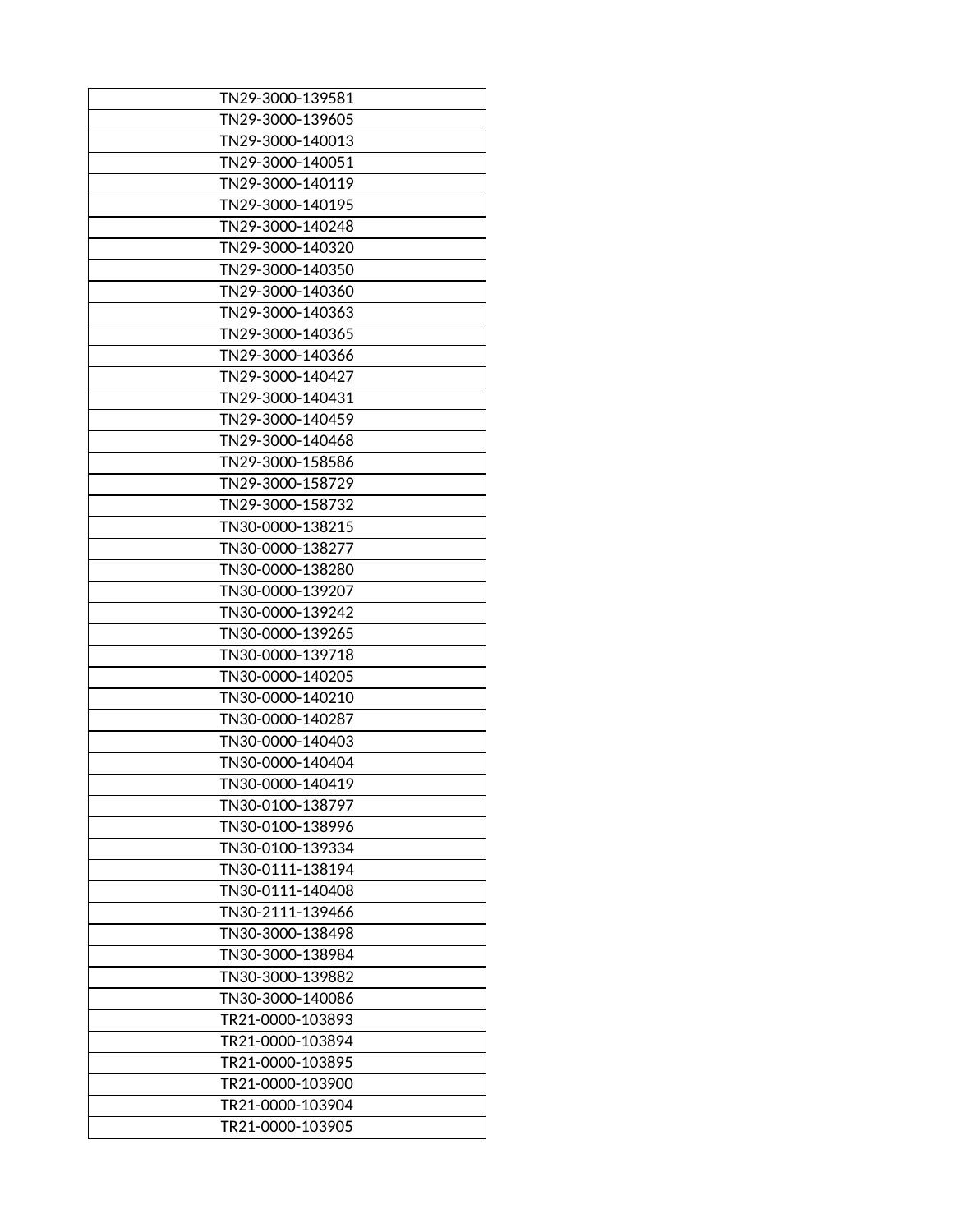| TR21-0000-103913                     |
|--------------------------------------|
| TR21-0000-103921                     |
| TR21-0000-103922                     |
| TR21-0100-103844                     |
| TR21-0100-103856                     |
| TR21-0111-103838                     |
| TR21-0111-103852                     |
| TR21-0111-103862                     |
| TR21-2000-103822                     |
| TR21-2000-103823                     |
| TR21-2110-103812                     |
| TR21-3000-103793                     |
| TR21-3000-103796                     |
| TR21-3000-103801                     |
| TR21-3000-103805                     |
| TR21-3000-103806                     |
| TR30-0100-103846                     |
| TR30-1110-103820                     |
| TR31-0000-158521                     |
| TR31-0110-158528                     |
| TS26-0000-125364                     |
| TS26-0000-125367                     |
| TS26-0000-125372                     |
| TS26-0000-125374                     |
| TS26-0000-125376                     |
| TS26-0000-125378                     |
| TS26-0000-125379                     |
|                                      |
| TS26-0000-125381<br>TS26-0000-125383 |
|                                      |
| TS26-0000-125385                     |
| TS26-0000-125390                     |
| TS26-0000-125409                     |
| TS26-0000-125412                     |
| TS26-0000-125425                     |
| TS26-0000-125426                     |
| TS26-0000-125429                     |
| TS26-0000-125433                     |
| TS26-0000-125435                     |
| TS26-0000-125437                     |
| TS26-0000-125441                     |
| TS26-0000-125447                     |
| TS26-0000-125448                     |
| TS26-0000-125458                     |
| TS26-0000-125468                     |
| TS26-0000-125471                     |
| TS26-0000-125474                     |
| TS26-0000-125479                     |
| TS26-0000-125480                     |
| TS26-0000-125487                     |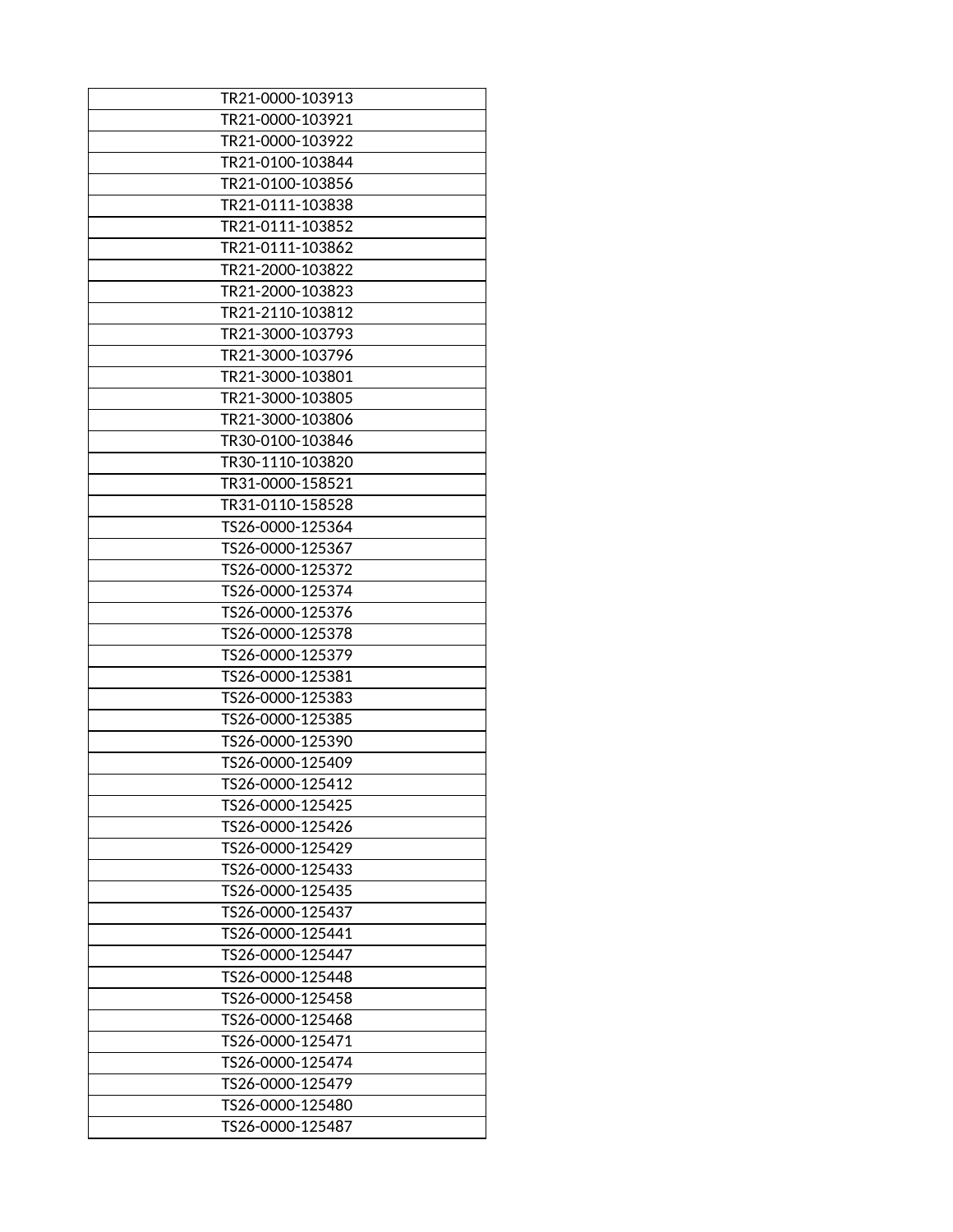| TS26-0000-125494 |
|------------------|
| TS26-0000-125500 |
| TS26-0000-125506 |
| TS26-0000-125508 |
| TS26-0000-125512 |
| TS26-0000-125527 |
| TS26-0000-125534 |
| TS26-0000-125536 |
| TS26-0000-125541 |
| TS26-0000-125554 |
| TS26-0000-125563 |
| TS26-0000-125571 |
| TS26-0000-125579 |
| TS26-0000-125582 |
| TS26-0000-125585 |
| TS26-0000-125591 |
| TS26-0000-125606 |
| TS26-0000-125609 |
| TS26-0000-125619 |
| TS26-0000-125630 |
| TS26-0000-125637 |
| TS26-0000-125651 |
| TS26-0000-125656 |
| TS26-0000-125678 |
| TS26-0000-125679 |
| TS26-0000-125686 |
| TS26-0000-125687 |
| TS26-0000-125689 |
| TS26-0000-125692 |
| TS26-0000-125695 |
| TS26-0000-125697 |
| TS26-0000-125700 |
| TS26-0000-125704 |
| TS26-0000-125709 |
| TS26-0000-125715 |
| TS26-0000-125717 |
| TS26-0000-125718 |
| TS26-0000-125724 |
| TS26-0000-125725 |
| TS26-0000-125735 |
| TS26-0000-125736 |
| TS26-0000-125747 |
| TS26-0000-125748 |
| TS26-0000-125753 |
| TS26-0000-125757 |
| TS26-0000-125760 |
| TS26-0000-125769 |
| TS26-0000-125770 |
| TS26-0000-125771 |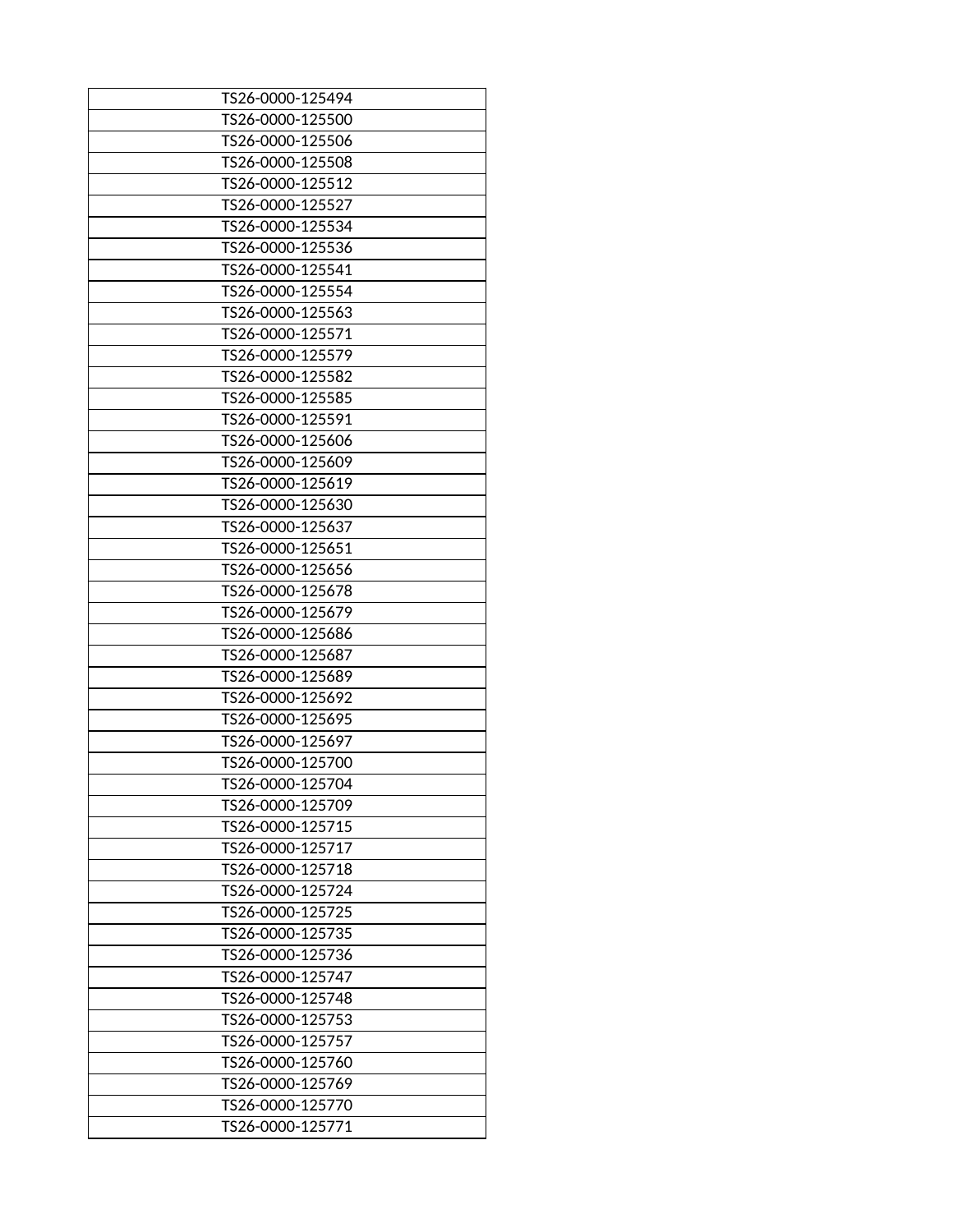| TS26-0000-125773 |
|------------------|
| TS26-0000-125791 |
| TS26-0000-125797 |
| TS26-0000-125814 |
| TS26-0000-125831 |
| TS26-0000-125850 |
| TS26-0000-125855 |
| TS26-0000-125907 |
| TS26-0000-125908 |
| TS26-0000-125911 |
| TS26-0000-125912 |
| TS26-0000-125923 |
| TS26-0000-125926 |
| TS26-0000-125936 |
| TS26-0000-125939 |
| TS26-0000-125946 |
| TS26-0000-125964 |
| TS26-0000-125989 |
| TS26-0000-125997 |
| TS26-0000-125998 |
| TS26-0000-126002 |
| TS26-0000-126003 |
| TS26-0000-126004 |
| TS26-0000-126008 |
| TS26-0000-126009 |
| TS26-0000-126014 |
| TS26-0000-126031 |
| TS26-0000-126032 |
| TS26-0000-126050 |
| TS26-0000-126056 |
| TS26-0000-126061 |
| TS26-0000-126074 |
| TS26-0000-126080 |
| TS26-0000-126082 |
| TS26-0000-126087 |
| TS26-0000-126100 |
| TS26-0000-126101 |
| TS26-0000-126105 |
| TS26-0000-126115 |
| TS26-0000-126116 |
|                  |
| TS26-0000-126120 |
| TS26-0000-126121 |
| TS26-0000-126123 |
| TS26-0000-126132 |
| TS26-0000-126138 |
| TS26-0000-126149 |
| TS26-0000-126150 |
| TS26-0000-126154 |
| TS26-0000-126158 |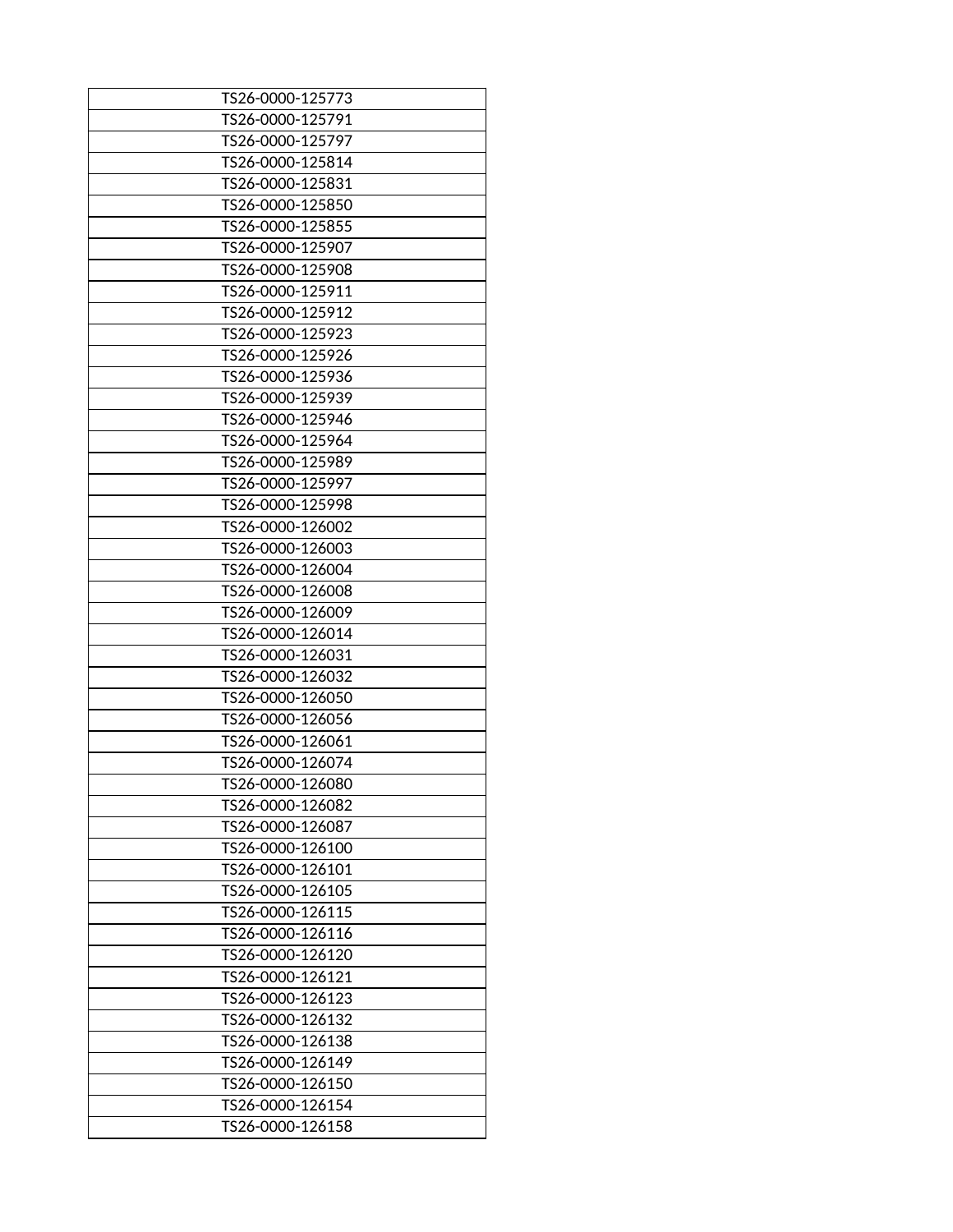| TS26-0000-126160 |
|------------------|
| TS26-0000-126161 |
| TS26-0000-126165 |
| TS26-0000-126176 |
| TS26-0000-126181 |
| TS26-0000-126182 |
| TS26-0000-126186 |
| TS26-0000-126188 |
| TS26-0000-126189 |
| TS26-0010-125215 |
| TS26-0010-125216 |
| TS26-0010-125228 |
| TS26-0010-125231 |
| TS26-0010-125254 |
| TS26-0010-125259 |
| TS26-0010-125268 |
| TS26-0010-125269 |
| TS26-0010-125274 |
| TS26-0010-125277 |
| TS26-0010-125281 |
| TS26-0011-125155 |
| TS26-0011-125257 |
| TS26-0011-125267 |
| TS26-0100-124724 |
| TS26-0100-124754 |
| TS26-0100-124756 |
| TS26-0100-124757 |
| TS26-0100-124766 |
| TS26-0100-124775 |
| TS26-0100-124779 |
| TS26-0100-124781 |
| TS26-0100-124782 |
| TS26-0100-124809 |
| TS26-0100-124811 |
| TS26-0100-124816 |
| TS26-0100-124930 |
| TS26-0100-124935 |
| TS26-0100-124938 |
| TS26-0100-124947 |
| TS26-0100-124950 |
| TS26-0100-124960 |
| TS26-0100-124970 |
| TS26-0100-124985 |
| TS26-0100-125000 |
| TS26-0100-125028 |
| TS26-0100-125055 |
| TS26-0100-125072 |
| TS26-0100-125096 |
| TS26-0100-125097 |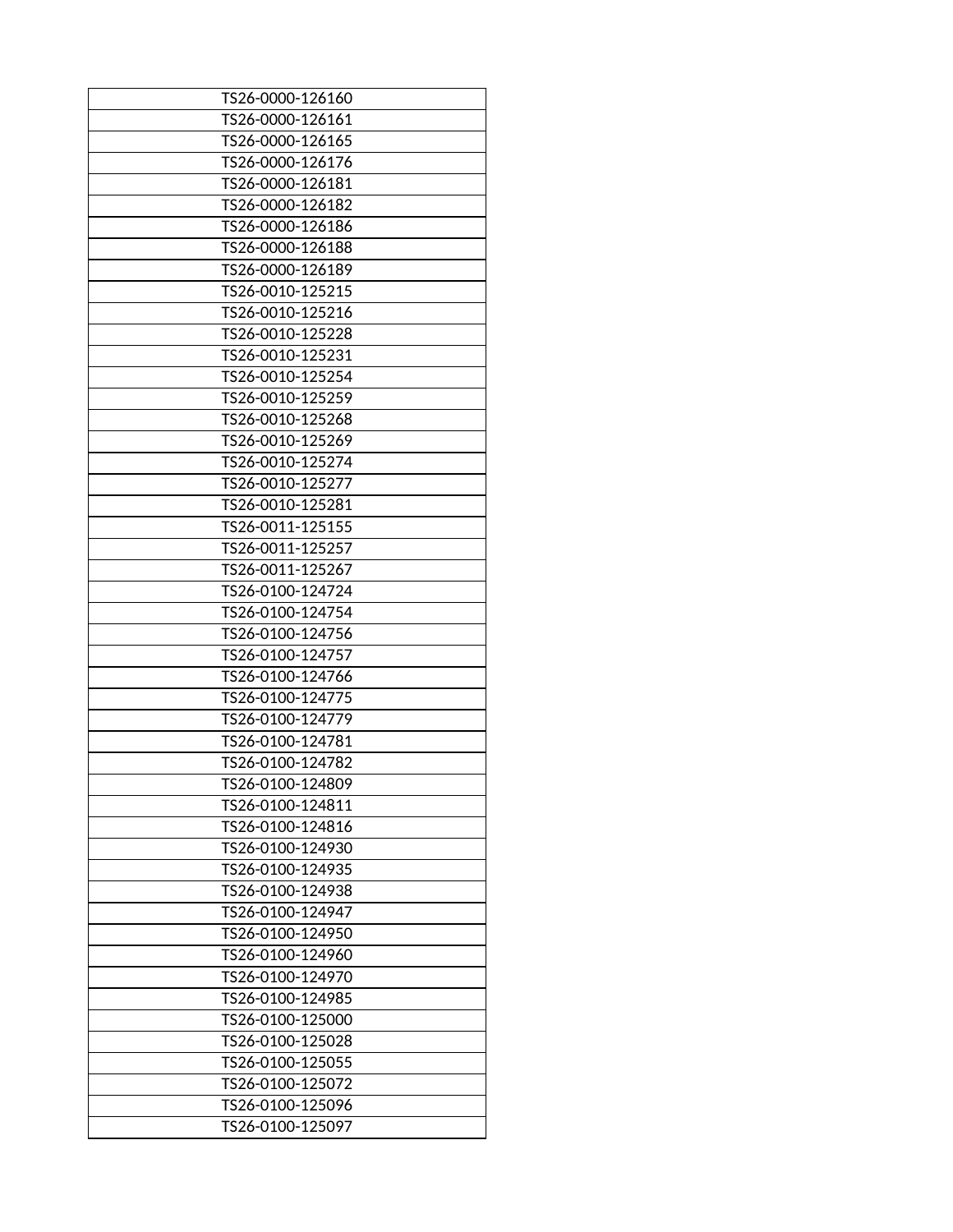| TS26-0100-125099 |
|------------------|
| TS26-0100-125101 |
| TS26-0100-125105 |
| TS26-0100-125145 |
| TS26-0110-103866 |
| TS26-0110-114510 |
| TS26-0110-124444 |
| TS26-0110-124448 |
| TS26-0110-124450 |
| TS26-0110-124456 |
| TS26-0110-124458 |
| TS26-0110-124468 |
| TS26-0110-124470 |
| TS26-0110-124484 |
| TS26-0110-124485 |
| TS26-0110-124486 |
| TS26-0110-124496 |
| TS26-0110-124503 |
| TS26-0110-124504 |
| TS26-0110-124512 |
| TS26-0110-124517 |
| TS26-0110-124520 |
| TS26-0110-124521 |
| TS26-0110-124524 |
| TS26-0110-124525 |
| TS26-0110-124540 |
| TS26-0110-124545 |
| TS26-0110-124557 |
| TS26-0110-124563 |
| TS26-0110-124564 |
| TS26-0110-124569 |
| TS26-0110-124578 |
| TS26-0110-124584 |
| TS26-0110-124585 |
| TS26-0110-124592 |
| TS26-0110-124594 |
| TS26-0110-124604 |
| TS26-0110-124613 |
| TS26-0110-124616 |
| TS26-0110-124618 |
| TS26-0110-124627 |
| TS26-0110-124628 |
| TS26-0110-124629 |
| TS26-0110-124631 |
| TS26-0110-124632 |
| TS26-0110-124633 |
| TS26-0110-124636 |
| TS26-0110-124639 |
| TS26-0110-124644 |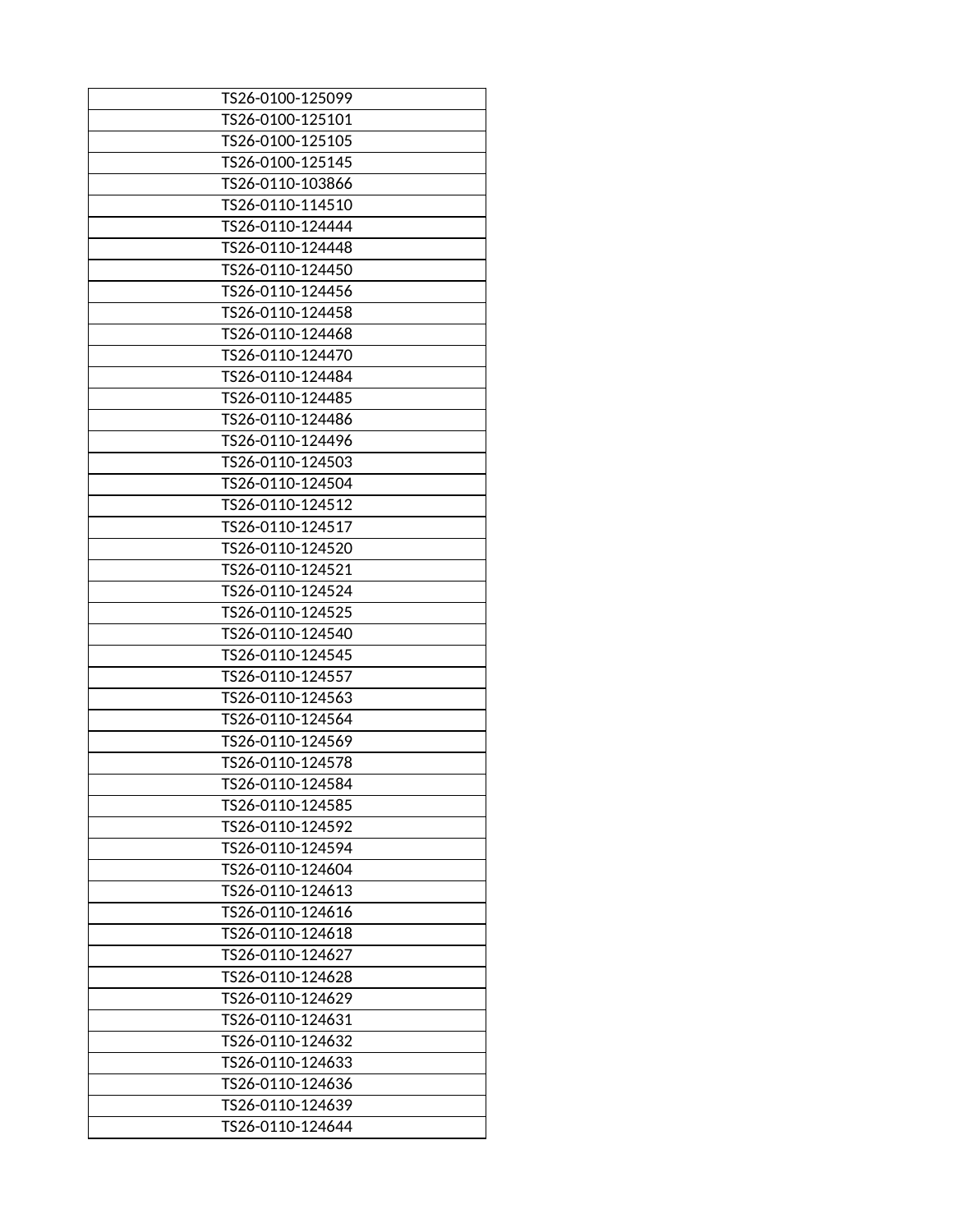| TS26-0110-124650<br>TS26-0110-124784<br>TS26-0110-124788<br>TS26-0110-124795<br>TS26-0110-124799 |
|--------------------------------------------------------------------------------------------------|
|                                                                                                  |
|                                                                                                  |
|                                                                                                  |
|                                                                                                  |
|                                                                                                  |
| TS26-0110-124800                                                                                 |
| TS26-0110-124806                                                                                 |
| TS26-0110-124810                                                                                 |
| TS26-0110-124812                                                                                 |
| TS26-0110-124815                                                                                 |
| TS26-0110-124818                                                                                 |
| TS26-0110-124822                                                                                 |
| TS26-0110-124824                                                                                 |
| TS26-0110-124825                                                                                 |
| TS26-0110-124826                                                                                 |
| TS26-0110-124828                                                                                 |
| TS26-0110-124830                                                                                 |
| TS26-0110-124833                                                                                 |
| TS26-0110-124834                                                                                 |
| TS26-0110-124836                                                                                 |
| TS26-0110-124843                                                                                 |
| TS26-0110-124846                                                                                 |
| TS26-0110-124849                                                                                 |
| TS26-0110-124851                                                                                 |
| TS26-0110-124852                                                                                 |
| TS26-0110-124858                                                                                 |
| TS26-0110-124860                                                                                 |
| TS26-0110-124866                                                                                 |
| TS26-0110-124872                                                                                 |
| TS26-0110-124878                                                                                 |
| TS26-0110-124879                                                                                 |
| TS26-0110-124880                                                                                 |
| TS26-0110-124886                                                                                 |
| TS26-0110-124891                                                                                 |
| TS26-0110-124892                                                                                 |
| TS26-0110-124895                                                                                 |
| TS26-0110-124897                                                                                 |
| TS26-0110-124900                                                                                 |
| TS26-0110-124903                                                                                 |
| TS26-0110-124906                                                                                 |
| TS26-0110-124908                                                                                 |
| TS26-0110-124911                                                                                 |
| TS26-0110-124913                                                                                 |
| TS26-0110-124914                                                                                 |
| TS26-0110-124915                                                                                 |
| TS26-0110-124918                                                                                 |
| TS26-0110-124921                                                                                 |
| TS26-0110-124929                                                                                 |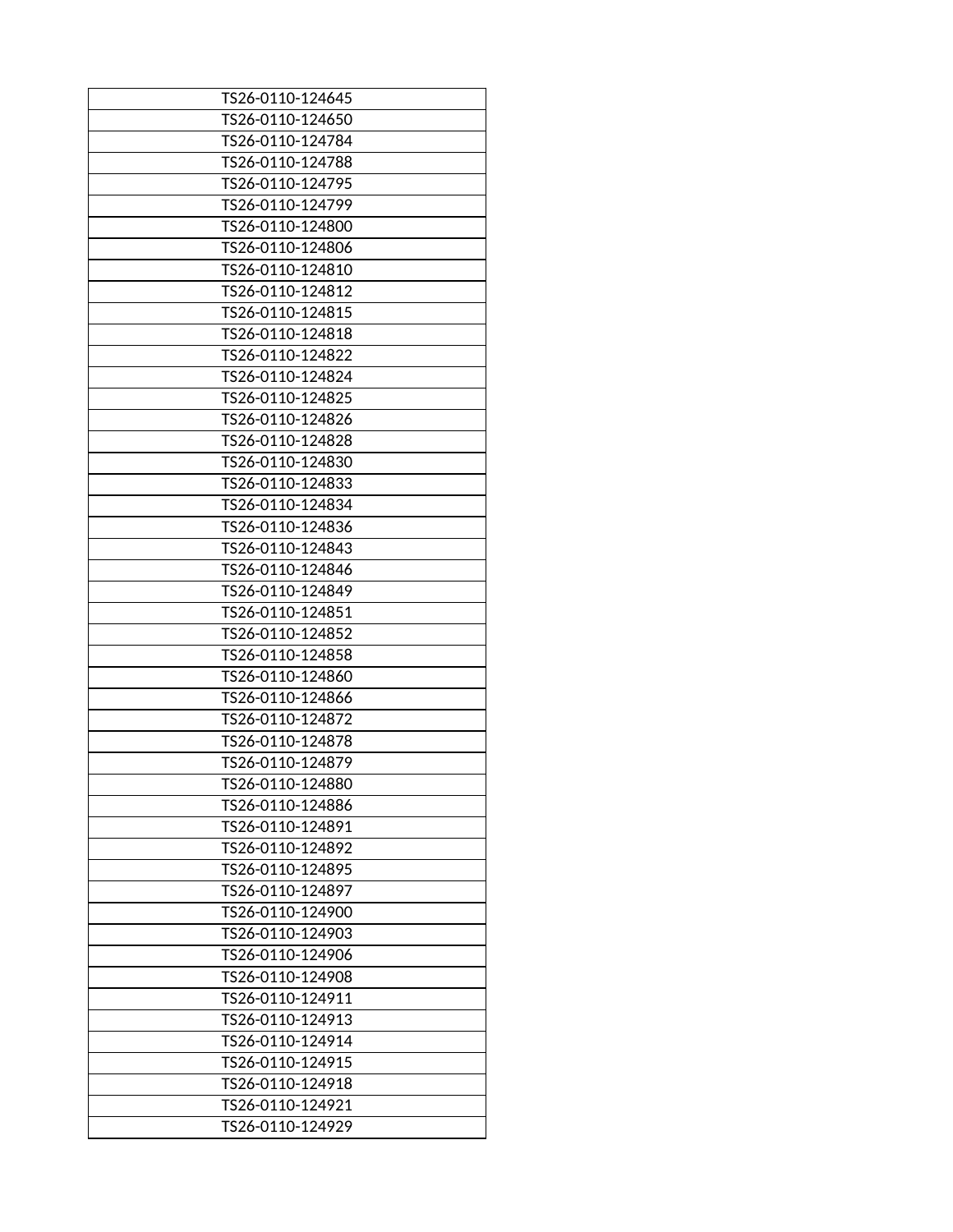| TS26-0110-124932 |
|------------------|
| TS26-0110-124939 |
| TS26-0110-124956 |
| TS26-0110-124964 |
| TS26-0110-124967 |
| TS26-0110-124976 |
| TS26-0110-124977 |
| TS26-0110-124980 |
| TS26-0110-124984 |
| TS26-0110-124991 |
| TS26-0110-124993 |
| TS26-0110-124994 |
| TS26-0110-124995 |
| TS26-0110-125029 |
| TS26-0110-125032 |
| TS26-0110-125037 |
| TS26-0110-125052 |
| TS26-0110-125054 |
| TS26-0110-125070 |
| TS26-0110-125071 |
| TS26-0110-125082 |
| TS26-0110-125087 |
| TS26-0110-125092 |
| TS26-0110-125093 |
| TS26-0110-125094 |
| TS26-0110-125098 |
| TS26-0110-125103 |
| TS26-0110-125113 |
| TS26-0110-125123 |
| TS26-0110-125135 |
| TS26-0110-125136 |
| TS26-0110-125137 |
| TS26-0110-125140 |
| TS26-0110-125141 |
| TS26-0110-125142 |
| TS26-0110-125143 |
| TS26-0110-125144 |
| TS26-0110-125146 |
| TS26-0110-125148 |
| TS26-0110-125150 |
| TS26-0110-125151 |
| TS26-0110-125152 |
| TS26-0111-124446 |
| TS26-0111-124532 |
| TS26-0111-124687 |
| TS26-1000-124296 |
| TS26-1000-124331 |
| TS26-1010-124321 |
| TS26-1100-123936 |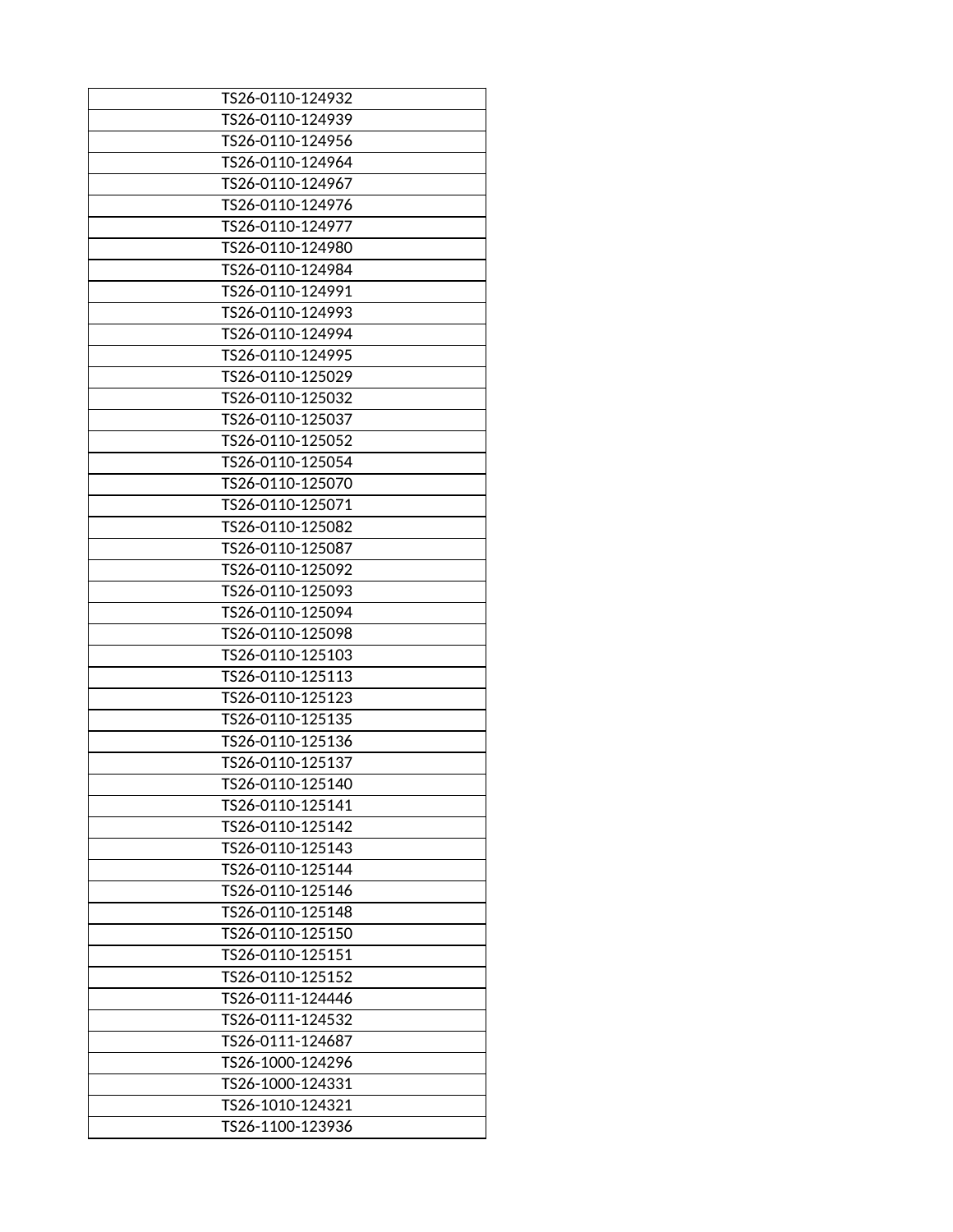| TS26-1100-124304 |
|------------------|
| TS26-1100-124311 |
| TS26-1100-124312 |
| TS26-1100-124313 |
| TS26-1100-124322 |
| TS26-1100-124324 |
| TS26-1100-124353 |
| TS26-1100-124390 |
| TS26-1110-123928 |
| TS26-1110-123962 |
| TS26-1110-123967 |
| TS26-1110-123969 |
| TS26-1110-123985 |
|                  |
| TS26-1110-123996 |
| TS26-1110-124011 |
| TS26-1110-124034 |
| TS26-1110-124062 |
| TS26-1110-124097 |
| TS26-1110-124106 |
| TS26-1110-124107 |
| TS26-1110-124119 |
| TS26-1110-124129 |
| TS26-1110-124156 |
| TS26-1110-124162 |
| TS26-1110-124180 |
| TS26-1110-124186 |
| TS26-1110-124195 |
| TS26-1110-124199 |
| TS26-1110-124212 |
| TS26-1110-124214 |
| TS26-1110-124223 |
| TS26-1110-124229 |
| TS26-1110-124230 |
| TS26-1110-124240 |
| TS26-1110-124266 |
| TS26-1110-124270 |
| TS26-1110-124271 |
|                  |
| TS26-1110-124275 |
| TS26-1110-124333 |
| TS26-1110-124341 |
| TS26-1110-124344 |
| TS26-1110-124372 |
| TS26-1110-124377 |
| TS26-1110-124382 |
| TS26-1111-123925 |
| TS26-2000-124290 |
| TS26-2000-124291 |
| TS26-2000-124295 |
| TS26-2000-124297 |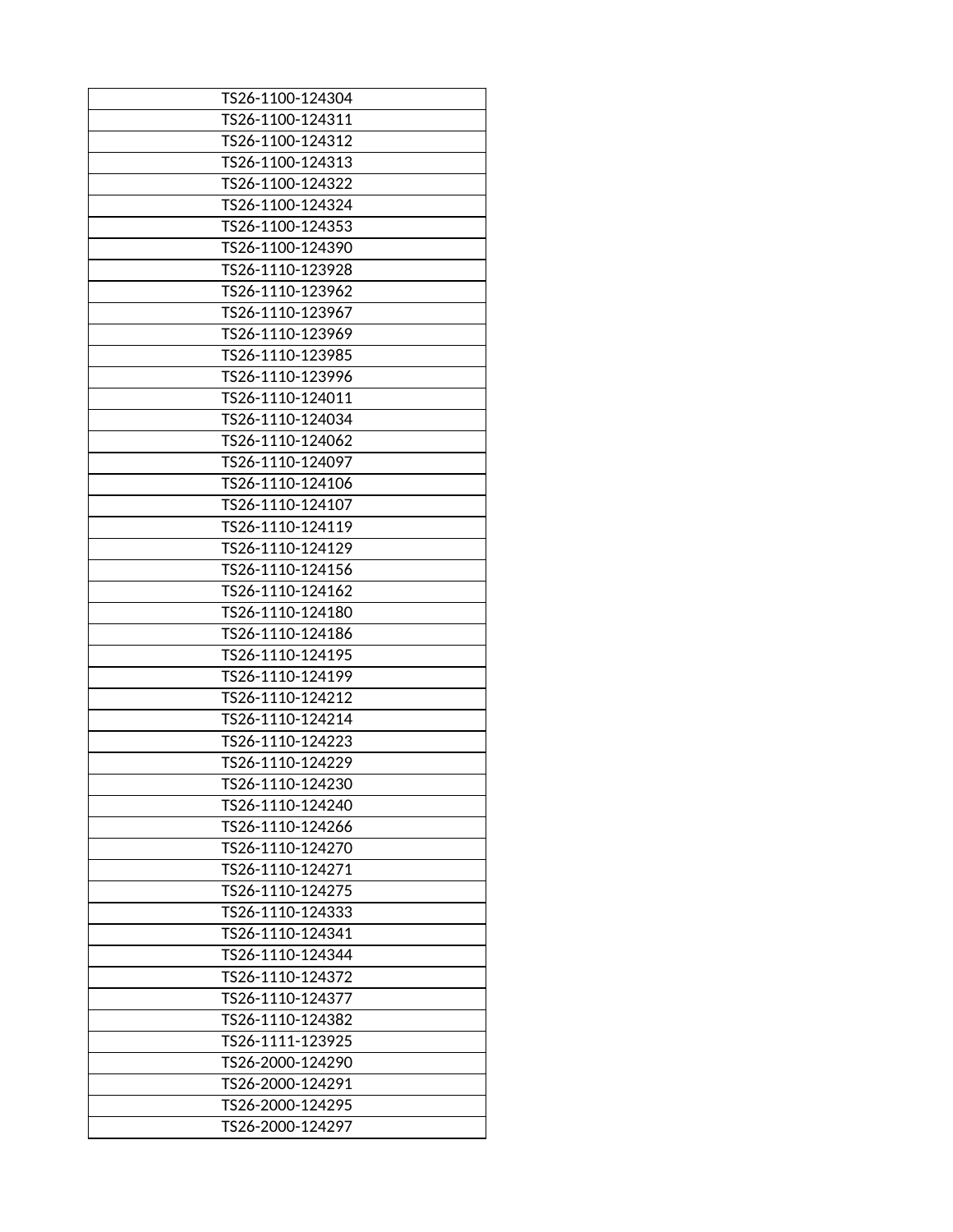| TS26-2000-124298 |
|------------------|
| TS26-2000-124301 |
| TS26-2000-124328 |
| TS26-2000-124409 |
| TS26-2010-124201 |
| TS26-2010-124316 |
| TS26-2100-123926 |
| TS26-2100-123950 |
| TS26-2100-123954 |
| TS26-2100-123956 |
| TS26-2100-123964 |
| TS26-2100-124009 |
| TS26-2100-124035 |
| TS26-2100-124098 |
| TS26-2100-124154 |
| TS26-2100-124165 |
| TS26-2100-124315 |
| TS26-2100-124375 |
| TS26-2100-124438 |
| TS26-2110-123923 |
| TS26-2110-123930 |
| TS26-2110-123934 |
| TS26-2110-123940 |
| TS26-2110-123943 |
| TS26-2110-123944 |
| TS26-2110-123945 |
| TS26-2110-123947 |
| TS26-2110-123982 |
| TS26-2110-123984 |
| TS26-2110-123987 |
| TS26-2110-123993 |
| TS26-2110-123994 |
| TS26-2110-124014 |
| TS26-2110-124028 |
| TS26-2110-124030 |
| TS26-2110-124031 |
| TS26-2110-124059 |
| TS26-2110-124066 |
| TS26-2110-124067 |
| TS26-2110-124068 |
| TS26-2110-124070 |
| TS26-2110-124071 |
| TS26-2110-124074 |
| TS26-2110-124076 |
| TS26-2110-124077 |
| TS26-2110-124079 |
| TS26-2110-124081 |
| TS26-2110-124082 |
| TS26-2110-124083 |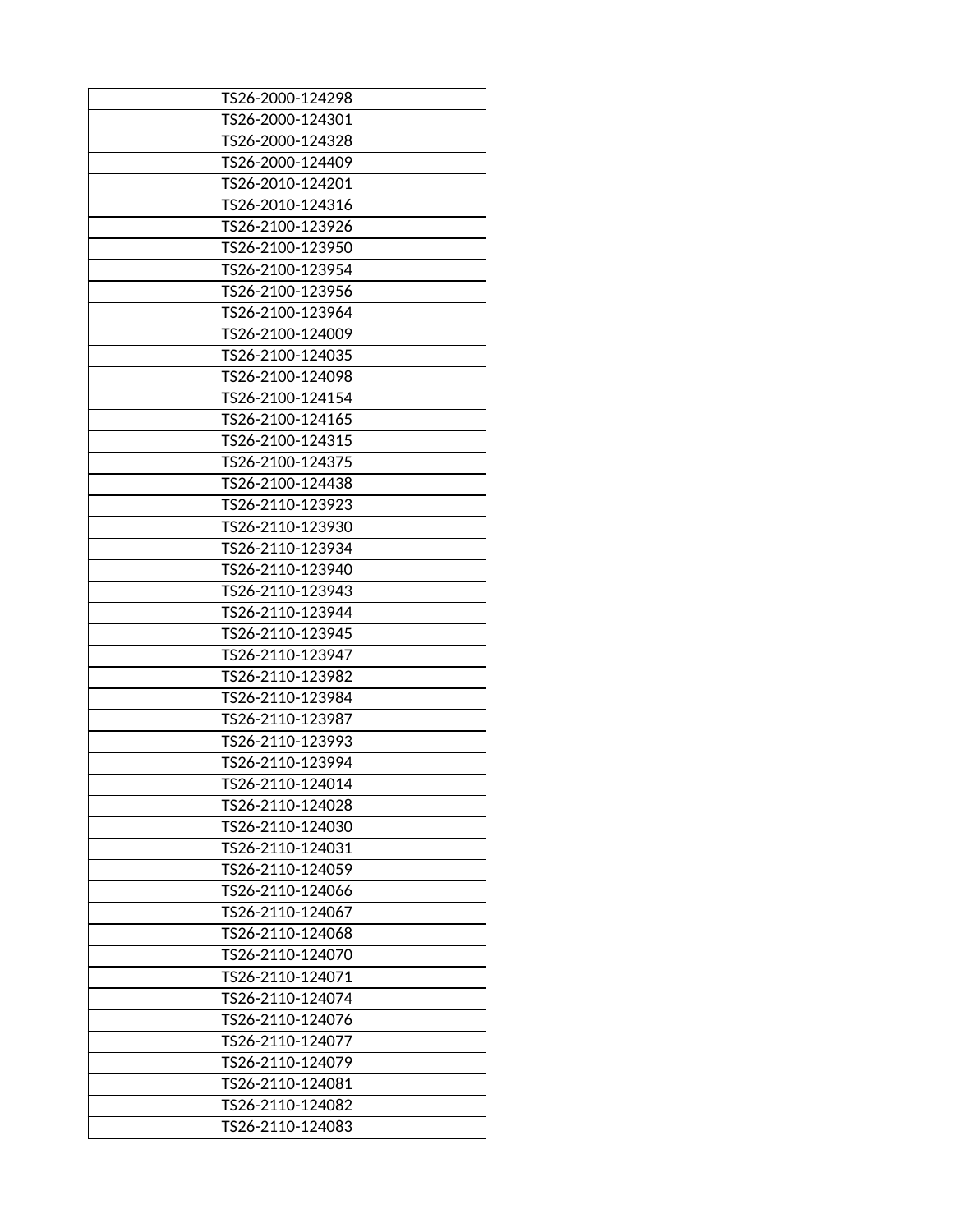| TS26-2110-124086 |
|------------------|
| TS26-2110-124087 |
| TS26-2110-124088 |
| TS26-2110-124095 |
| TS26-2110-124104 |
|                  |
| TS26-2110-124108 |
| TS26-2110-124115 |
| TS26-2110-124116 |
| TS26-2110-124122 |
| TS26-2110-124125 |
| TS26-2110-124126 |
| TS26-2110-124134 |
| TS26-2110-124138 |
|                  |
| TS26-2110-124139 |
| TS26-2110-124142 |
| TS26-2110-124145 |
| TS26-2110-124147 |
| TS26-2110-124148 |
| TS26-2110-124163 |
| TS26-2110-124169 |
| TS26-2110-124171 |
| TS26-2110-124185 |
| TS26-2110-124191 |
|                  |
| TS26-2110-124194 |
| TS26-2110-124196 |
| TS26-2110-124198 |
| TS26-2110-124203 |
| TS26-2110-124206 |
| TS26-2110-124207 |
| TS26-2110-124224 |
| TS26-2110-124225 |
| TS26-2110-124226 |
| TS26-2110-124237 |
| TS26-2110-124241 |
|                  |
| TS26-2110-124247 |
| TS26-2110-124253 |
| TS26-2110-124254 |
| TS26-2110-124257 |
| TS26-2110-124258 |
| TS26-2110-124260 |
| TS26-2110-124279 |
| TS26-2110-124292 |
| TS26-2110-124325 |
| TS26-2110-124327 |
|                  |
| TS26-2110-124340 |
| TS26-2110-124342 |
| TS26-2110-124343 |
| TS26-2110-124349 |
| TS26-2110-124351 |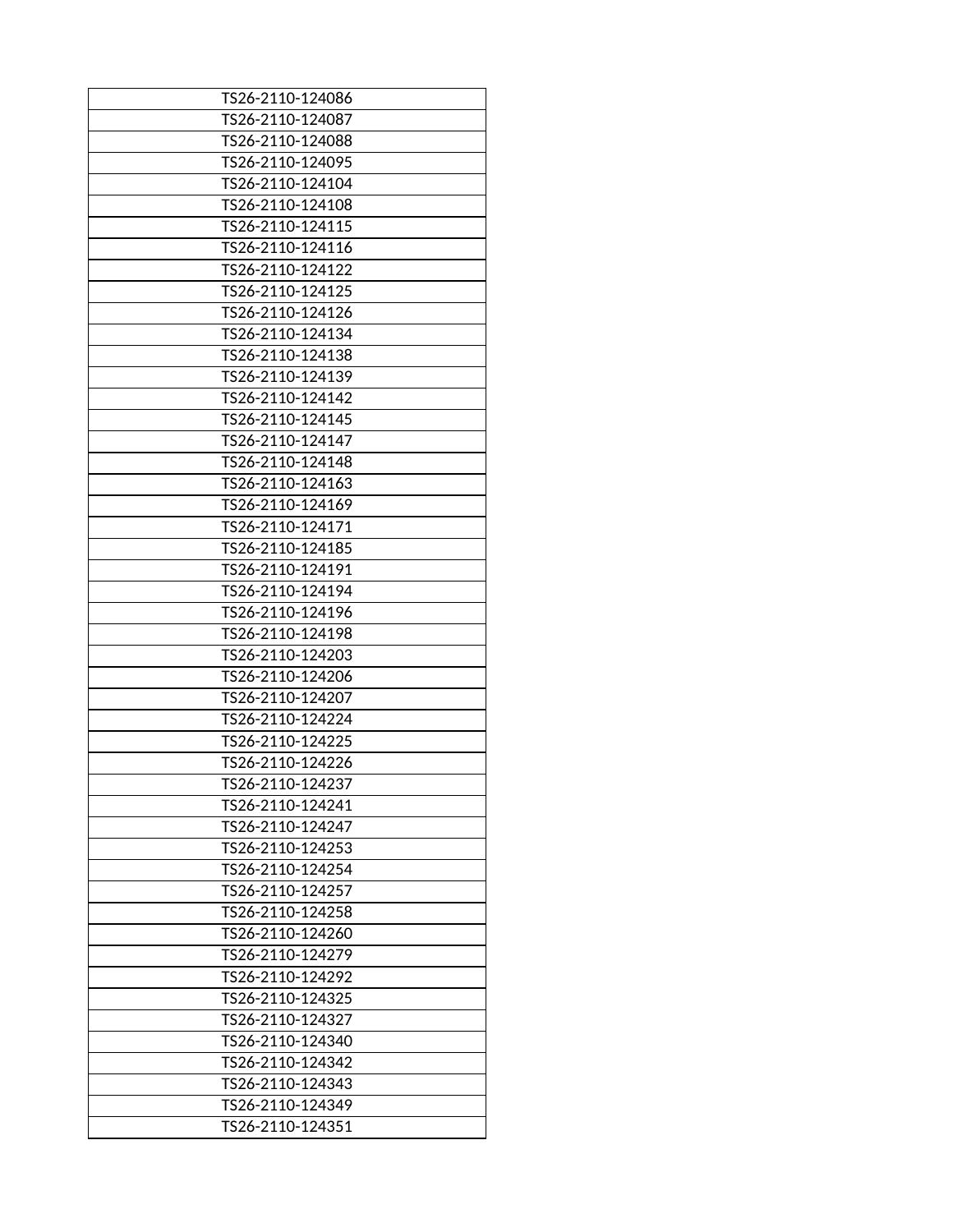| TS26-2110-124352 |
|------------------|
| TS26-2110-124354 |
| TS26-2110-124357 |
| TS26-2110-124360 |
| TS26-2110-124365 |
| TS26-2110-124373 |
| TS26-2110-124376 |
| TS26-2110-124392 |
| TS26-2110-124396 |
| TS26-2110-124397 |
| TS26-2110-124400 |
| TS26-2110-124415 |
| TS26-2110-124417 |
| TS26-2110-124418 |
| TS26-2110-124434 |
| TS26-2110-134645 |
| TS26-2111-123929 |
| TS26-2111-123942 |
| TS26-2111-123960 |
| TS26-2111-123966 |
| TS26-2111-123980 |
| TS26-2111-123986 |
| TS26-2111-123988 |
| TS26-2111-124015 |
| TS26-2111-124045 |
| TS26-2111-124047 |
| TS26-2111-124061 |
| TS26-2111-124101 |
| TS26-2111-124181 |
| TS26-2111-124218 |
| TS26-2111-124347 |
| TS26-2111-124399 |
| TS26-3000-120270 |
| TS26-3000-122815 |
| TS26-3000-122816 |
| TS26-3000-122818 |
| TS26-3000-122823 |
| TS26-3000-122835 |
| TS26-3000-122842 |
| TS26-3000-122848 |
| TS26-3000-122849 |
| TS26-3000-122857 |
| TS26-3000-122906 |
| TS26-3000-122907 |
| TS26-3000-122910 |
| TS26-3000-122919 |
| TS26-3000-122922 |
| TS26-3000-122923 |
| TS26-3000-122932 |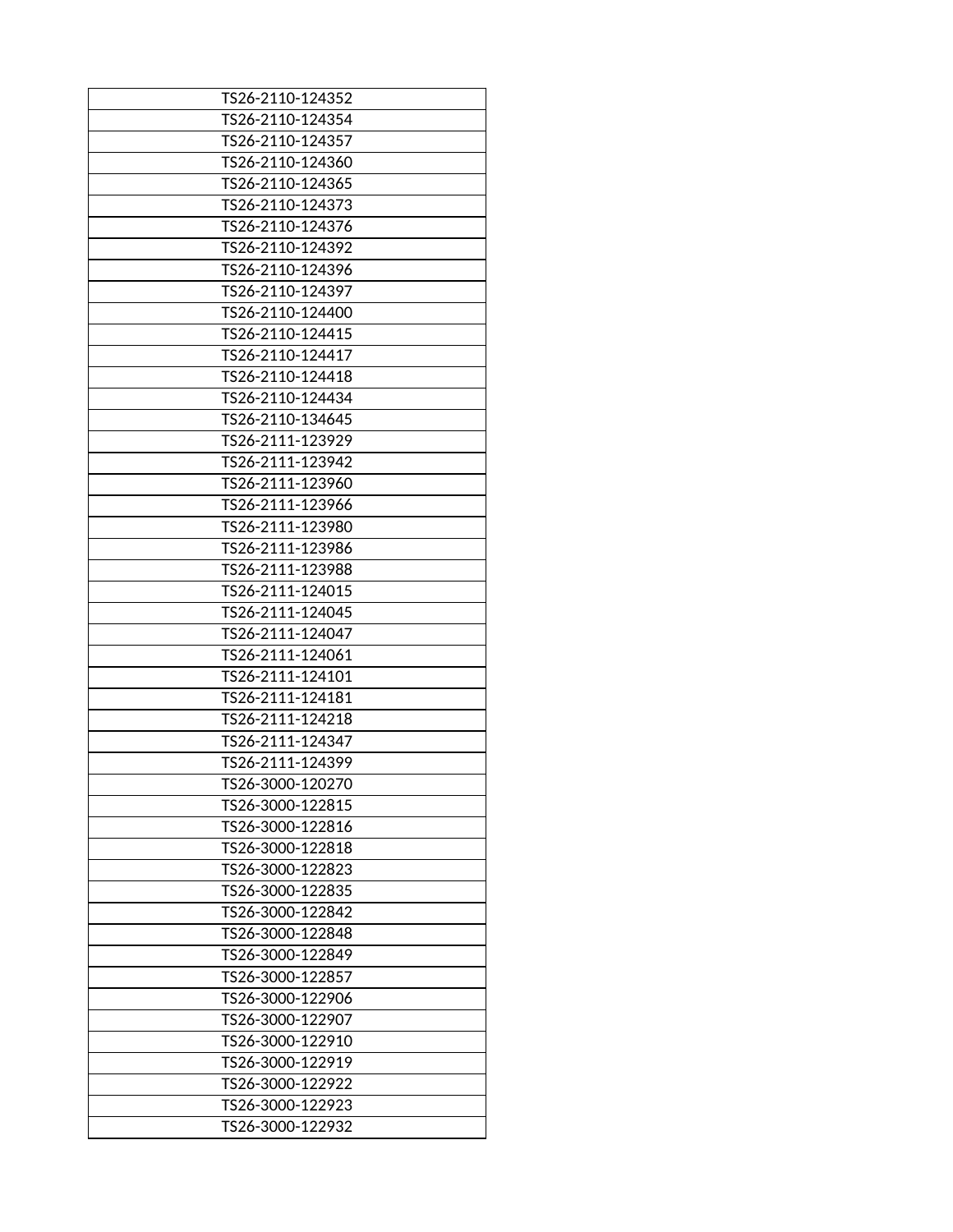| TS26-3000-122939 |
|------------------|
| TS26-3000-122940 |
| TS26-3000-122944 |
| TS26-3000-122949 |
| TS26-3000-122958 |
| TS26-3000-122960 |
| TS26-3000-122968 |
| TS26-3000-122981 |
| TS26-3000-122995 |
| TS26-3000-122996 |
| TS26-3000-122998 |
| TS26-3000-122999 |
| TS26-3000-123000 |
| TS26-3000-123002 |
| TS26-3000-123003 |
| TS26-3000-123004 |
| TS26-3000-123005 |
| TS26-3000-123006 |
| TS26-3000-123008 |
| TS26-3000-123014 |
| TS26-3000-123015 |
| TS26-3000-123020 |
| TS26-3000-123021 |
| TS26-3000-123023 |
| TS26-3000-123030 |
| TS26-3000-123038 |
| TS26-3000-123059 |
| TS26-3000-123066 |
| TS26-3000-123070 |
| TS26-3000-123071 |
|                  |
| TS26-3000-123076 |
| TS26-3000-123096 |
| TS26-3000-123108 |
| TS26-3000-123110 |
| TS26-3000-123117 |
| TS26-3000-123126 |
| TS26-3000-123129 |
| TS26-3000-123133 |
| TS26-3000-123163 |
| TS26-3000-123167 |
| TS26-3000-123168 |
| TS26-3000-123178 |
| TS26-3000-123182 |
| TS26-3000-123193 |
| TS26-3000-123195 |
| TS26-3000-123197 |
| TS26-3000-123217 |
| TS26-3000-123226 |
| TS26-3000-123233 |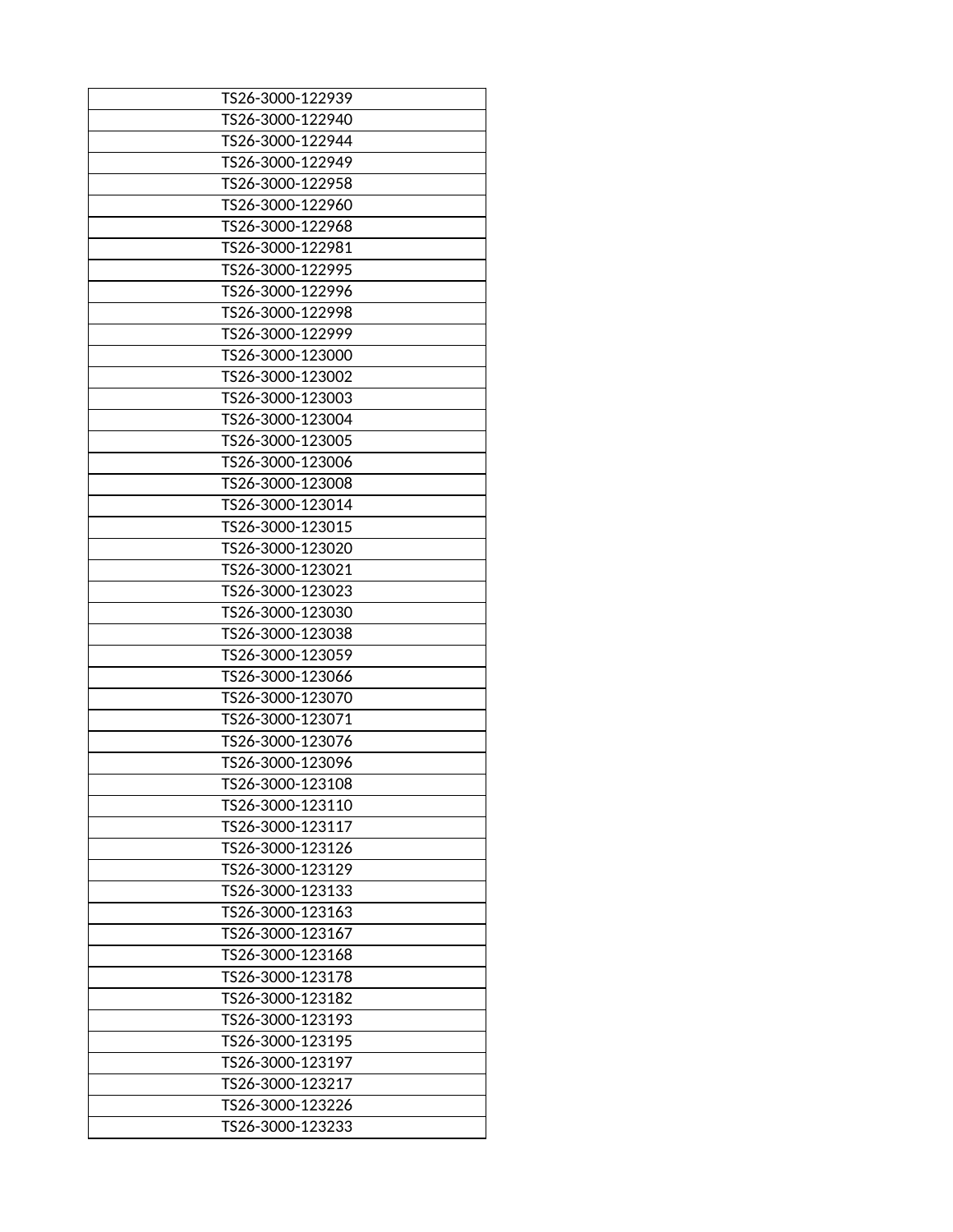| TS26-3000-123236 |
|------------------|
| TS26-3000-123239 |
| TS26-3000-123241 |
| TS26-3000-123257 |
| TS26-3000-123260 |
| TS26-3000-123265 |
| TS26-3000-123268 |
| TS26-3000-123270 |
| TS26-3000-123271 |
| TS26-3000-123272 |
| TS26-3000-123273 |
| TS26-3000-123277 |
| TS26-3000-123288 |
| TS26-3000-123291 |
| TS26-3000-123293 |
| TS26-3000-123303 |
| TS26-3000-123309 |
| TS26-3000-123320 |
| TS26-3000-123325 |
| TS26-3000-123327 |
| TS26-3000-123328 |
| TS26-3000-123336 |
| TS26-3000-123354 |
| TS26-3000-123357 |
| TS26-3000-123371 |
| TS26-3000-123390 |
| TS26-3000-123459 |
| TS26-3000-123462 |
| TS26-3000-123469 |
| TS26-3000-123474 |
| TS26-3000-123504 |
| TS26-3000-123523 |
| TS26-3000-123526 |
| TS26-3000-123527 |
| TS26-3000-123530 |
| TS26-3000-123533 |
| TS26-3000-123537 |
| TS26-3000-123539 |
| TS26-3000-123552 |
| TS26-3000-123554 |
| TS26-3000-123562 |
| TS26-3000-123568 |
| TS26-3000-123619 |
| TS26-3000-123684 |
| TS26-3000-123685 |
| TS26-3000-123686 |
| TS26-3000-123689 |
| TS26-3000-123698 |
| TS26-3000-123705 |
|                  |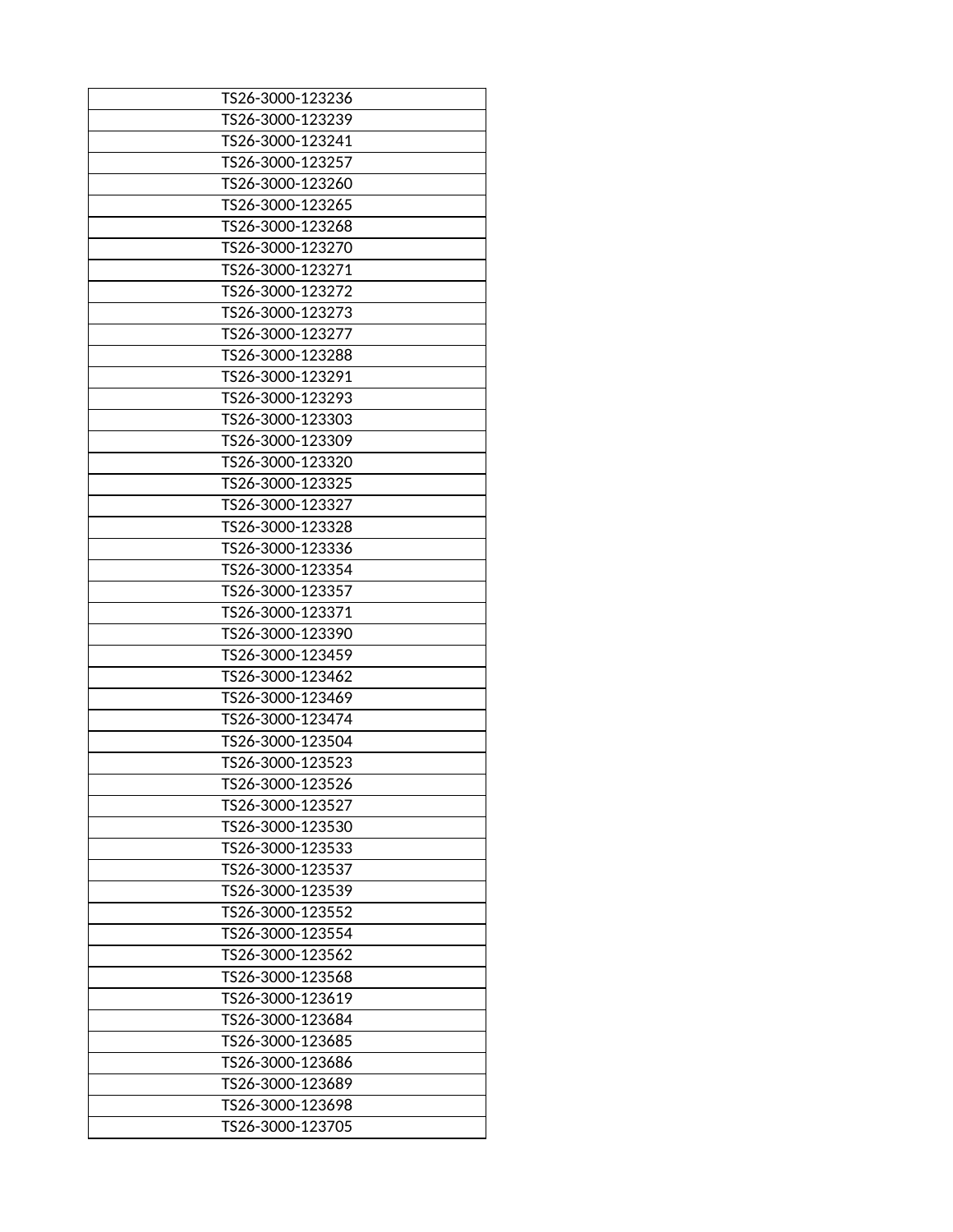| TS26-3000-123708 |
|------------------|
| TS26-3000-123713 |
| TS26-3000-123727 |
|                  |
| TS26-3000-123735 |
| TS26-3000-123750 |
| TS26-3000-123751 |
| TS26-3000-123756 |
| TS26-3000-123761 |
| TS26-3000-123778 |
| TS26-3000-123795 |
| TS26-3000-123847 |
| TS26-3000-123851 |
| TS26-3000-123853 |
| TS26-3000-123859 |
| TS26-3000-123909 |
| TS26-3000-134044 |
| TS26-3000-134047 |
| TS26-3000-134665 |
| TS30-0000-125521 |
|                  |
| TS30-0000-125574 |
| TS30-0110-124840 |
| TS30-2010-124109 |
| TS30-2110-124004 |
| TS30-3000-122953 |
| TS30-3000-123225 |
| TS30-3000-123514 |
| TS30-3000-123632 |
| TS31-3000-123886 |
| UK03-0000-104415 |
| UK03-0000-104416 |
| UK03-0000-104430 |
| UK03-0000-104499 |
| UK03-0000-104503 |
| UK03-0000-104510 |
| UK03-0000-104512 |
| UK03-0000-104523 |
| UK03-0000-104548 |
|                  |
| UK03-0000-104552 |
| UK03-0000-104556 |
| UK03-0000-104578 |
| UK03-0000-104607 |
| UK03-0000-104620 |
| UK03-0000-104637 |
| UK03-0000-104648 |
| UK03-0000-104679 |
| UK03-0000-104686 |
| UK03-0000-104734 |
| UK03-0000-104738 |
| UK03-0000-104748 |
|                  |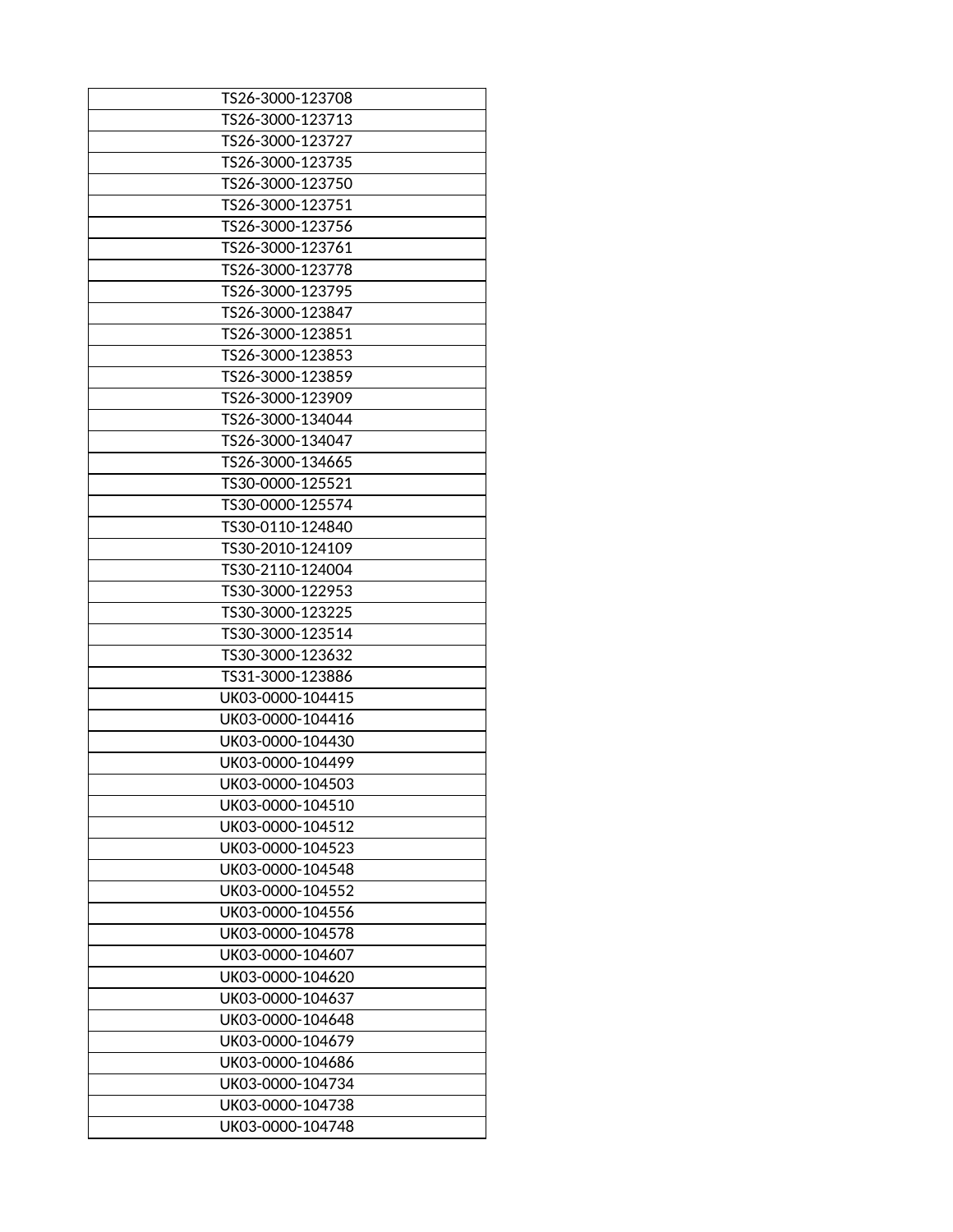| UK03-0000-104759                     |
|--------------------------------------|
| UK03-0000-104762                     |
| UK03-0000-104772                     |
| UK03-0000-104773                     |
| UK03-0000-104780                     |
| UK03-0000-104782                     |
| UK03-0000-129182                     |
| UK03-0001-104701                     |
| UK03-0010-104529                     |
| UK03-0100-104310                     |
| UK03-0100-104315                     |
| UK03-0100-104400                     |
| UK03-0100-104515                     |
| UK03-0100-104544                     |
| UK03-0100-104603                     |
| UK03-0100-104690                     |
| UK03-0100-104732                     |
| UK03-0110-104308                     |
| UK03-0110-104309                     |
| UK03-0110-104311                     |
| UK03-0110-104325                     |
| UK03-0110-104475                     |
| UK03-0110-104476                     |
| UK03-0110-104491                     |
| UK03-0110-104496                     |
| UK03-0110-104498                     |
| UK03-0110-104521                     |
|                                      |
| UK03-0110-104526<br>UK03-0110-104528 |
|                                      |
| UK03-0110-104531                     |
| UK03-0110-104546                     |
| UK03-0110-104571                     |
| UK03-0110-104576                     |
| UK03-0110-104606                     |
| UK03-0110-104646                     |
| UK03-0110-104715                     |
| UK03-0110-104791                     |
| UK03-0110-109031                     |
| UK03-0110-147589                     |
| UK03-0111-104699                     |
| UK03-1100-104113                     |
| UK03-1100-104740                     |
| UK03-1110-104122                     |
| UK03-1110-104438                     |
| UK03-1110-104461                     |
| UK03-1110-104486                     |
| UK03-1110-104509                     |
| UK03-2000-104517                     |
| UK03-2000-104693                     |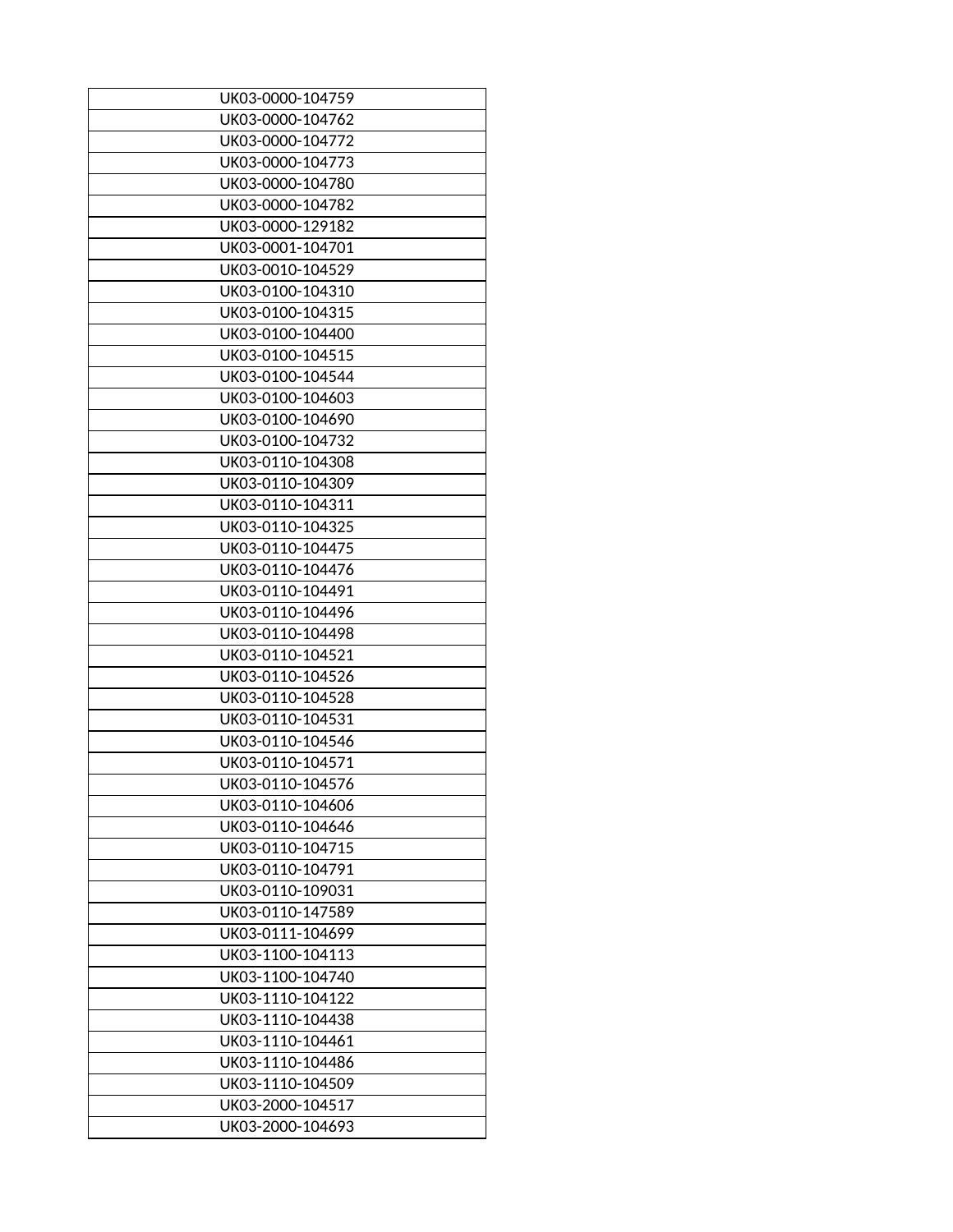| UK03-2000-104743 |
|------------------|
| UK03-2100-104105 |
| UK03-2100-104704 |
| UK03-2100-104713 |
| UK03-2110-104106 |
| UK03-2110-104116 |
| UK03-2110-104445 |
| UK03-2110-104454 |
| UK03-3000-103952 |
| UK03-3000-103982 |
| UK03-3000-104026 |
| UK30-0000-104422 |
| UK30-0000-104434 |
| UK30-0000-104575 |
| UK30-0000-104581 |
| UK30-0000-104602 |
| UK30-0000-104604 |
| UK30-0000-104756 |
| UK30-0100-104580 |
| UK30-0100-104728 |
| UK30-0110-104579 |
| UK30-0110-104583 |
| UK30-0110-104587 |
|                  |
| UK30-0110-104624 |
| UK31-3000-103977 |
| UK31-3000-104794 |
| UP01-0000-110473 |
| UP01-0000-146190 |
| UP01-0000-147052 |
| UP01-0000-147187 |
| UP01-0000-147212 |
| UP01-0000-147228 |
| UP01-0000-147267 |
| UP01-0000-147299 |
| UP01-0000-147331 |
| UP01-0000-147332 |
| UP01-0000-147339 |
| UP01-0000-147340 |
| UP01-0000-147342 |
| UP01-0000-147348 |
| UP01-0000-147355 |
| UP01-0000-147356 |
| UP01-0000-147359 |
| UP01-0000-147368 |
| UP01-0000-147382 |
| UP01-0000-147392 |
| UP01-0000-147419 |
| UP01-0000-147442 |
| UP01-0000-147470 |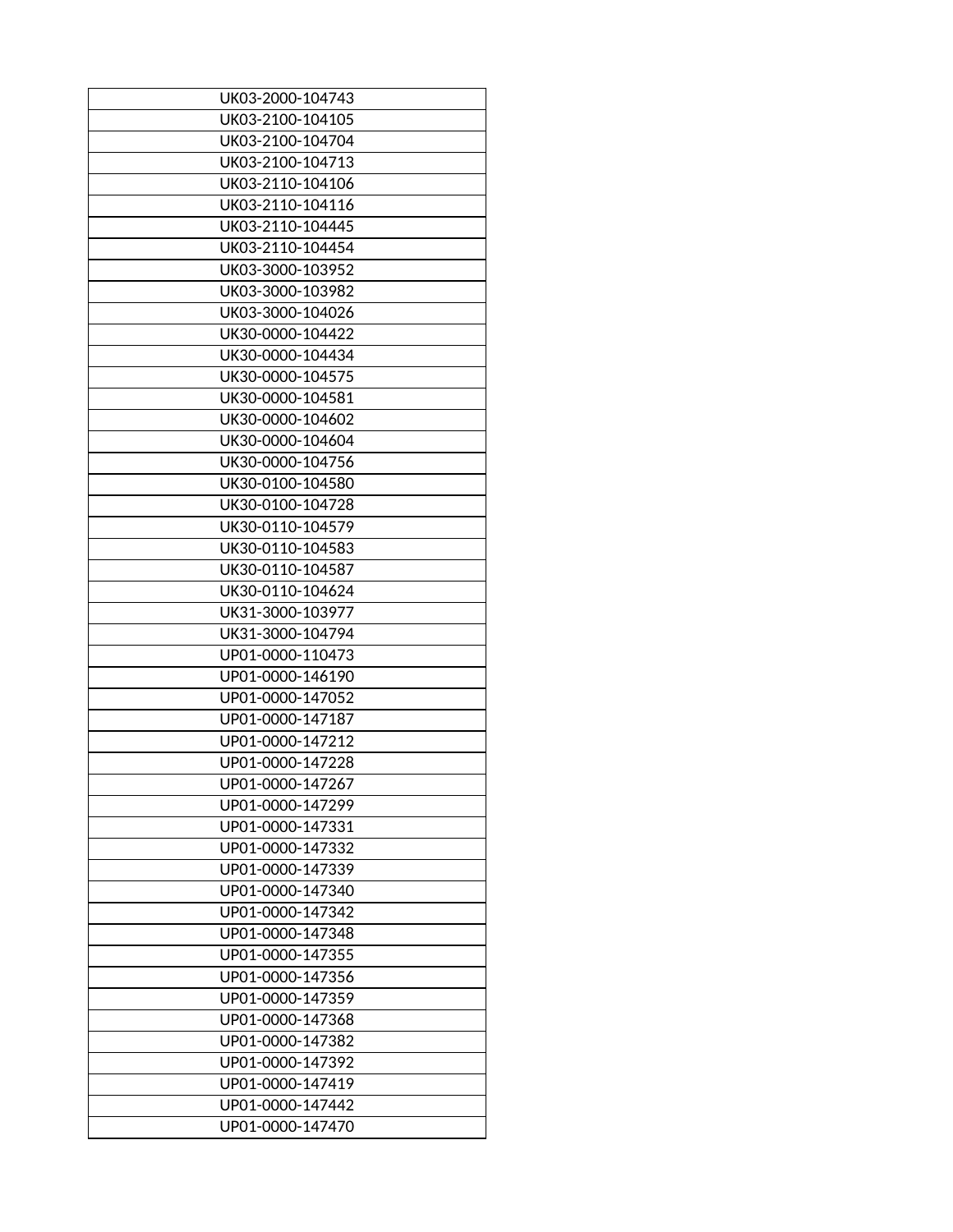| UP01-0000-147471 |
|------------------|
| UP01-0000-147491 |
| UP01-0000-147529 |
| UP01-0000-147814 |
| UP01-0000-147835 |
| UP01-0000-147842 |
| UP01-0000-147862 |
| UP01-0000-148190 |
| UP01-0000-148232 |
| UP01-0000-148245 |
| UP01-0000-148256 |
| UP01-0000-148264 |
| UP01-0000-148272 |
| UP01-0000-148292 |
| UP01-0000-148293 |
| UP01-0000-148301 |
| UP01-0000-148321 |
| UP01-0000-148328 |
| UP01-0000-148336 |
| UP01-0000-148345 |
| UP01-0000-148373 |
| UP01-0000-148384 |
|                  |
| UP01-0000-148385 |
| UP01-0000-148397 |
| UP01-0000-148406 |
| UP01-0000-148439 |
| UP01-0000-148483 |
| UP01-0000-148510 |
| UP01-0000-148512 |
| UP01-0000-148546 |
| UP01-0000-148550 |
| UP01-0000-148600 |
| UP01-0000-148609 |
| UP01-0000-148614 |
| UP01-0000-149158 |
| UP01-0001-148484 |
| UP01-0010-147363 |
| UP01-0100-147029 |
| UP01-0100-147074 |
| UP01-0100-147150 |
| UP01-0100-147195 |
| UP01-0100-147328 |
| UP01-0100-147361 |
| UP01-0100-147362 |
| UP01-0100-147415 |
| UP01-0100-147456 |
| UP01-0100-147497 |
| UP01-0100-147804 |
| UP01-0100-147831 |
|                  |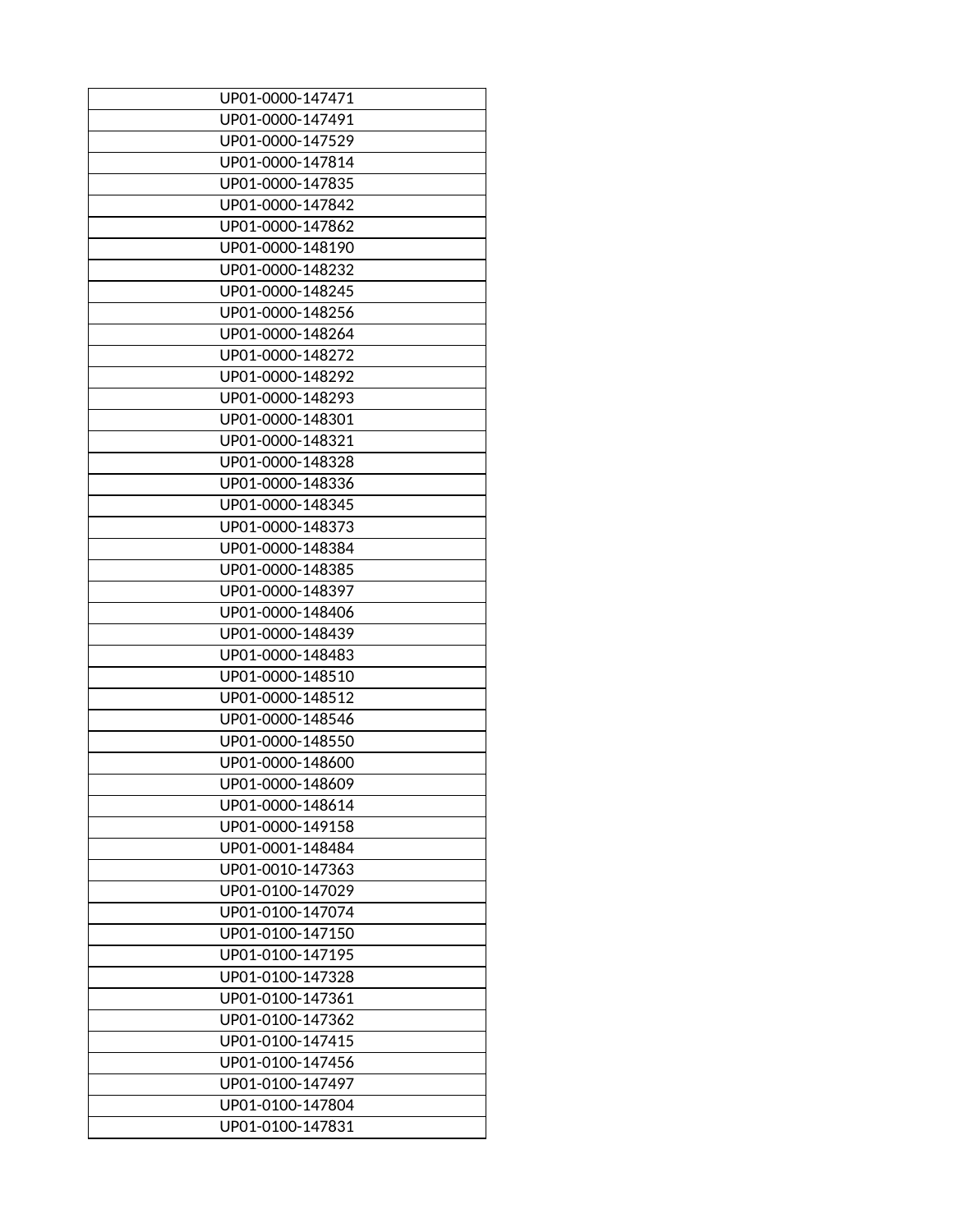| UP01-0100-148197 |
|------------------|
| UP01-0100-148208 |
| UP01-0100-148221 |
| UP01-0100-148227 |
| UP01-0100-148230 |
| UP01-0100-148329 |
| UP01-0100-148330 |
| UP01-0100-148435 |
| UP01-0100-148456 |
| UP01-0100-148460 |
| UP01-0100-148545 |
| UP01-0100-148596 |
| UP01-0100-148602 |
| UP01-0100-148605 |
| UP01-0101-147300 |
| UP01-0110-147014 |
| UP01-0110-147021 |
| UP01-0110-147023 |
| UP01-0110-147050 |
| UP01-0110-147263 |
|                  |
| UP01-0110-147297 |
| UP01-0110-147309 |
| UP01-0110-147312 |
| UP01-0110-147314 |
| UP01-0110-147319 |
| UP01-0110-147323 |
| UP01-0110-147336 |
| UP01-0110-147337 |
| UP01-0110-147417 |
| UP01-0110-147422 |
| UP01-0110-147464 |
| UP01-0110-147474 |
| UP01-0110-147480 |
| UP01-0110-147809 |
| UP01-0110-148201 |
| UP01-0110-148231 |
| UP01-0110-148263 |
| UP01-0110-148294 |
| UP01-0110-148309 |
| UP01-0110-148324 |
| UP01-0110-148360 |
| UP01-0110-148376 |
| UP01-0110-148469 |
| UP01-0110-148511 |
| UP01-0110-148529 |
| UP01-0110-148538 |
| UP01-0110-148565 |
| UP01-0110-148604 |
| UP01-0111-147194 |
|                  |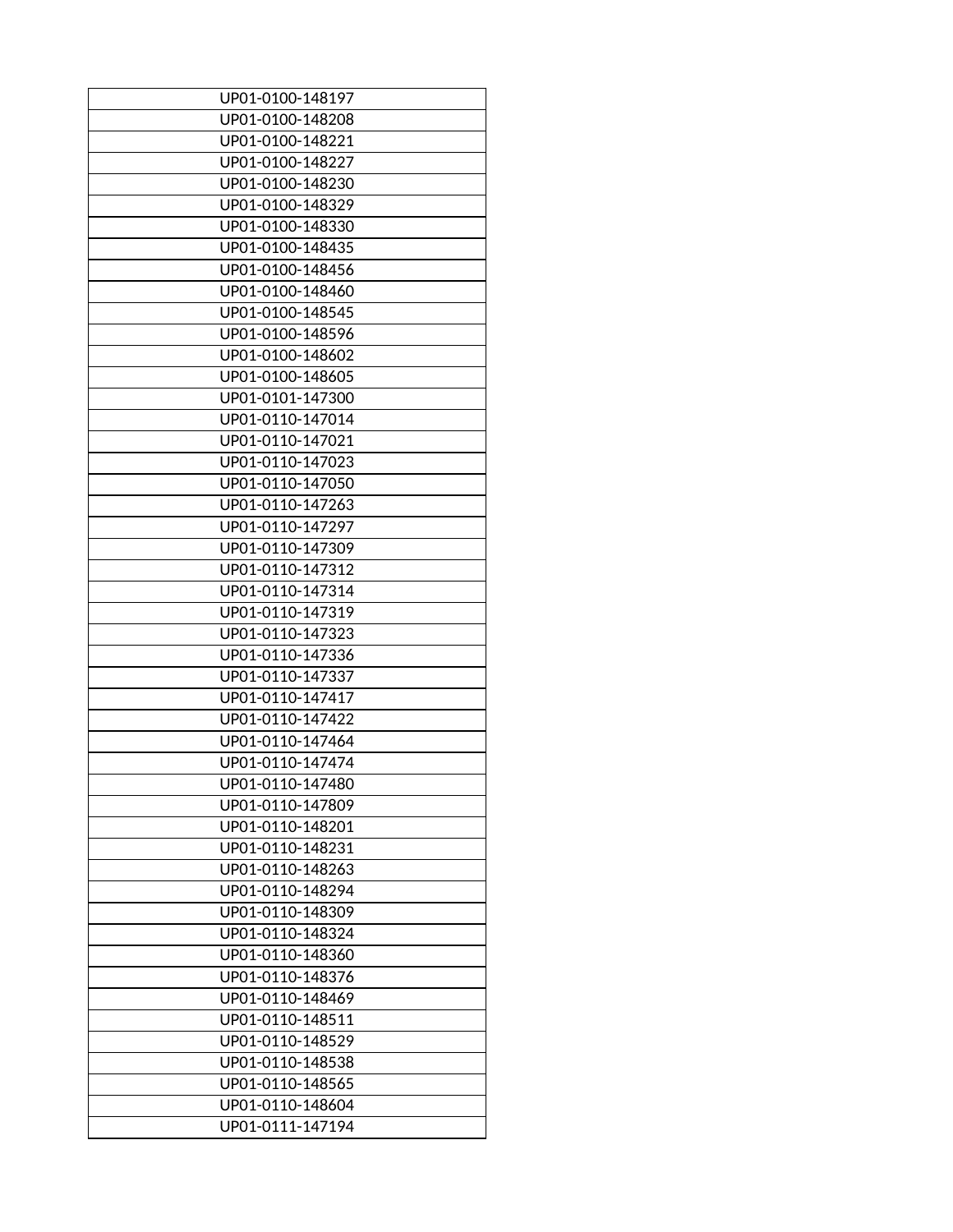| UP01-0111-147208 |
|------------------|
| UP01-0111-148323 |
| UP01-1100-147479 |
| UP01-1110-105461 |
| UP01-1110-105772 |
| UP01-1110-142633 |
| UP01-1110-147062 |
| UP01-1110-147063 |
| UP01-1110-147166 |
| UP01-1110-147167 |
| UP01-1110-147403 |
| UP01-1110-147795 |
| UP01-1110-147801 |
| UP01-1110-147848 |
| UP01-1110-147890 |
| UP01-1110-148199 |
| UP01-1110-148207 |
| UP01-1110-148332 |
| UP01-1110-148379 |
| UP01-1110-148413 |
| UP01-1110-148415 |
| UP01-1110-148438 |
| UP01-1110-149127 |
| UP01-1110-149128 |
| UP01-1110-149151 |
| UP01-1110-149162 |
| UP01-1111-147026 |
|                  |
| UP01-2000-147307 |
| UP01-2000-147499 |
| UP01-2000-147817 |
| UP01-2000-148196 |
| UP01-2000-148553 |
| UP01-2100-147318 |
| UP01-2100-147534 |
| UP01-2100-148619 |
| UP01-2110-109688 |
| UP01-2110-146965 |
| UP01-2110-147011 |
| UP01-2110-147064 |
| UP01-2110-147076 |
| UP01-2110-147118 |
| UP01-2110-147119 |
| UP01-2110-147131 |
| UP01-2110-147155 |
| UP01-2110-147164 |
| UP01-2110-147168 |
| UP01-2110-147210 |
| UP01-2110-147855 |
| UP01-2110-148181 |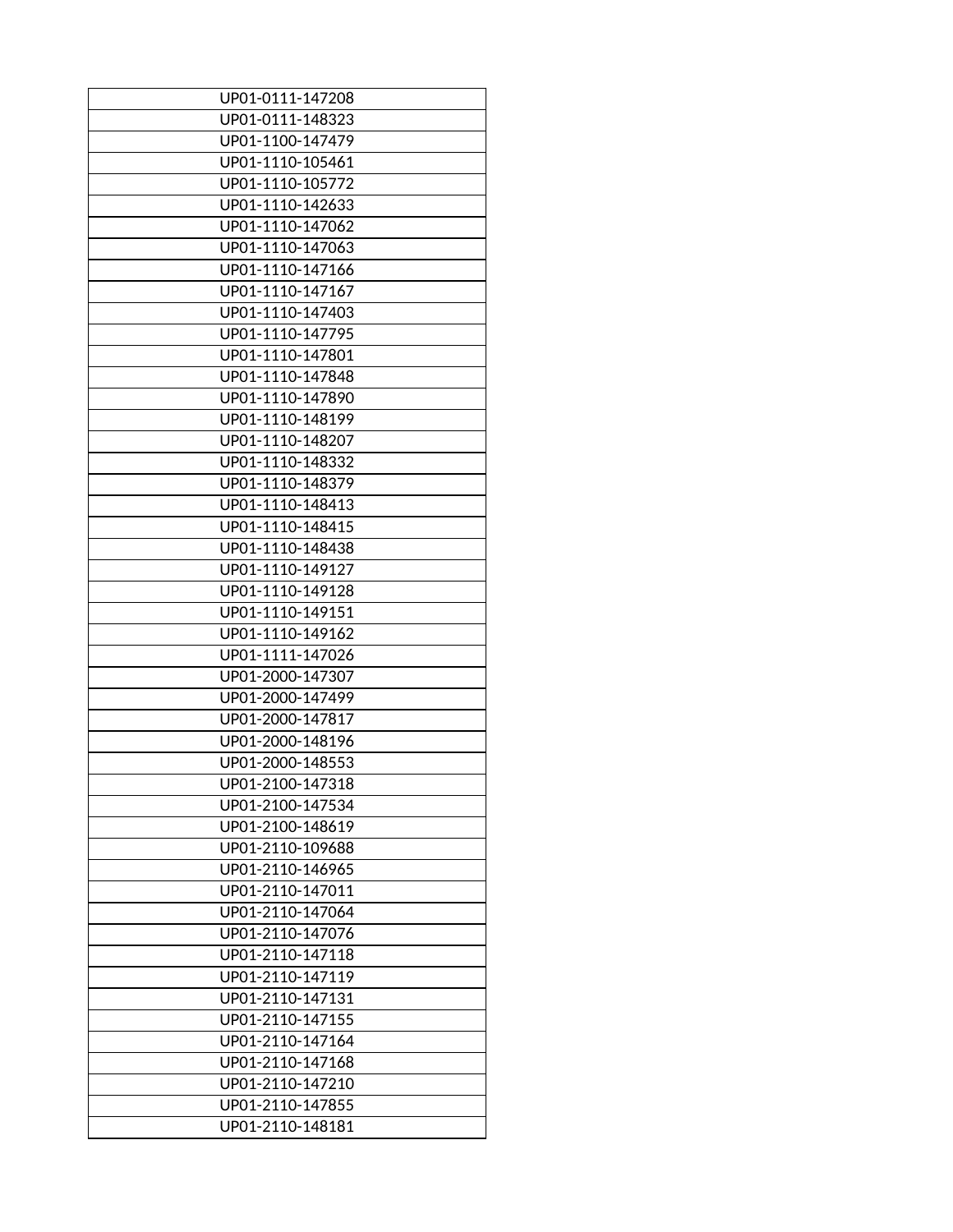| UP01-2110-148223 |
|------------------|
| UP01-2110-148347 |
| UP01-2110-148428 |
| UP01-2110-148496 |
| UP01-2110-148528 |
| UP01-2110-148592 |
| UP01-2110-148613 |
|                  |
| UP01-2110-149126 |
| UP01-2111-109737 |
| UP01-2111-109782 |
| UP01-2111-147108 |
| UP01-2111-147115 |
| UP01-2111-148182 |
| UP01-2111-148258 |
| UP01-2111-148536 |
| UP01-3000-147013 |
| UP01-3000-147019 |
| UP01-3000-147020 |
| UP01-3000-147033 |
| UP01-3000-147053 |
| UP01-3000-147054 |
| UP01-3000-147075 |
| UP01-3000-147087 |
| UP01-3000-147093 |
| UP01-3000-147100 |
| UP01-3000-147111 |
| UP01-3000-147116 |
| UP01-3000-147126 |
| UP01-3000-147128 |
| UP01-3000-147139 |
| UP01-3000-147159 |
| UP01-3000-147197 |
| UP01-3000-147199 |
|                  |
| UP01-3000-147205 |
| UP01-3000-147206 |
| UP01-3000-147214 |
| UP01-3000-147216 |
| UP01-3000-147232 |
| UP01-3000-147815 |
| UP01-3000-147834 |
| UP01-3000-147863 |
| UP01-3000-147874 |
| UP01-3000-148186 |
| UP01-3000-148188 |
| UP01-3000-148220 |
| UP01-3000-148273 |
| UP01-3000-148282 |
| UP01-3000-148285 |
| UP01-3000-148286 |
|                  |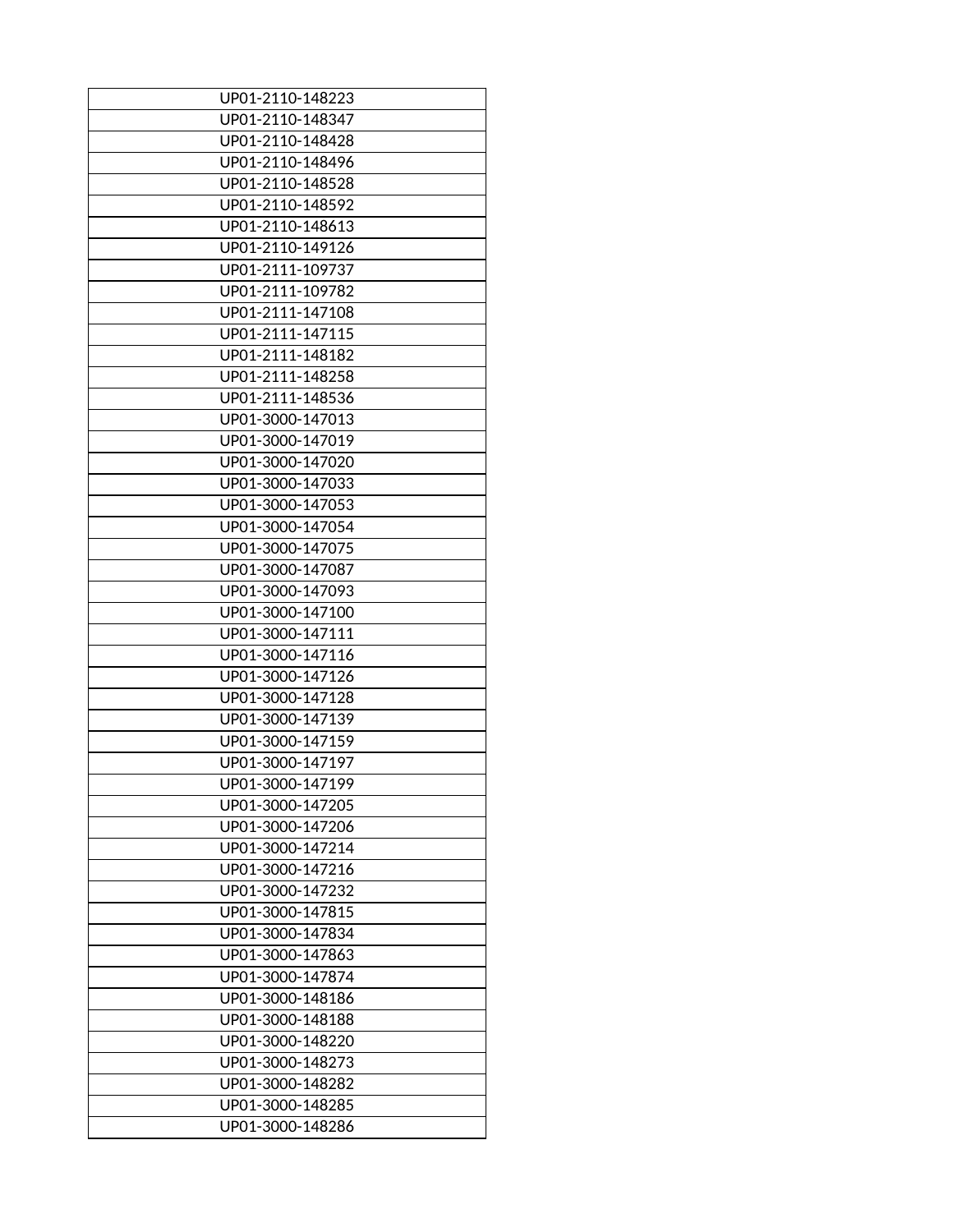| UP01-3000-148331 |
|------------------|
| UP01-3000-148427 |
| UP01-3000-148440 |
| UP01-3000-148577 |
| UP01-3000-148597 |
| UP01-3000-148637 |
| UP02-0000-143127 |
| UP02-0000-143134 |
| UP02-0000-145455 |
| UP02-0000-145517 |
| UP02-0000-145528 |
| UP02-0000-145532 |
| UP02-0000-145541 |
| UP02-0000-145565 |
| UP02-0000-145594 |
| UP02-0000-145598 |
| UP02-0000-145623 |
| UP02-0000-145645 |
| UP02-0000-145666 |
| UP02-0000-145667 |
| UP02-0000-145697 |
| UP02-0000-145716 |
| UP02-0000-145728 |
| UP02-0000-145766 |
| UP02-0000-145806 |
| UP02-0000-145843 |
| UP02-0000-145907 |
| UP02-0000-145915 |
| UP02-0000-145917 |
| UP02-0000-145955 |
| UP02-0000-145986 |
| UP02-0000-145992 |
|                  |
| UP02-0000-145995 |
| UP02-0000-146037 |
| UP02-0000-146040 |
| UP02-0000-146064 |
| UP02-0000-146145 |
| UP02-0000-146151 |
| UP02-0000-146161 |
| UP02-0000-146192 |
| UP02-0000-146200 |
| UP02-0000-146228 |
| UP02-0000-146254 |
| UP02-0000-146274 |
| UP02-0000-146302 |
| UP02-0000-146316 |
| UP02-0000-146341 |
| UP02-0000-146349 |
| UP02-0000-146359 |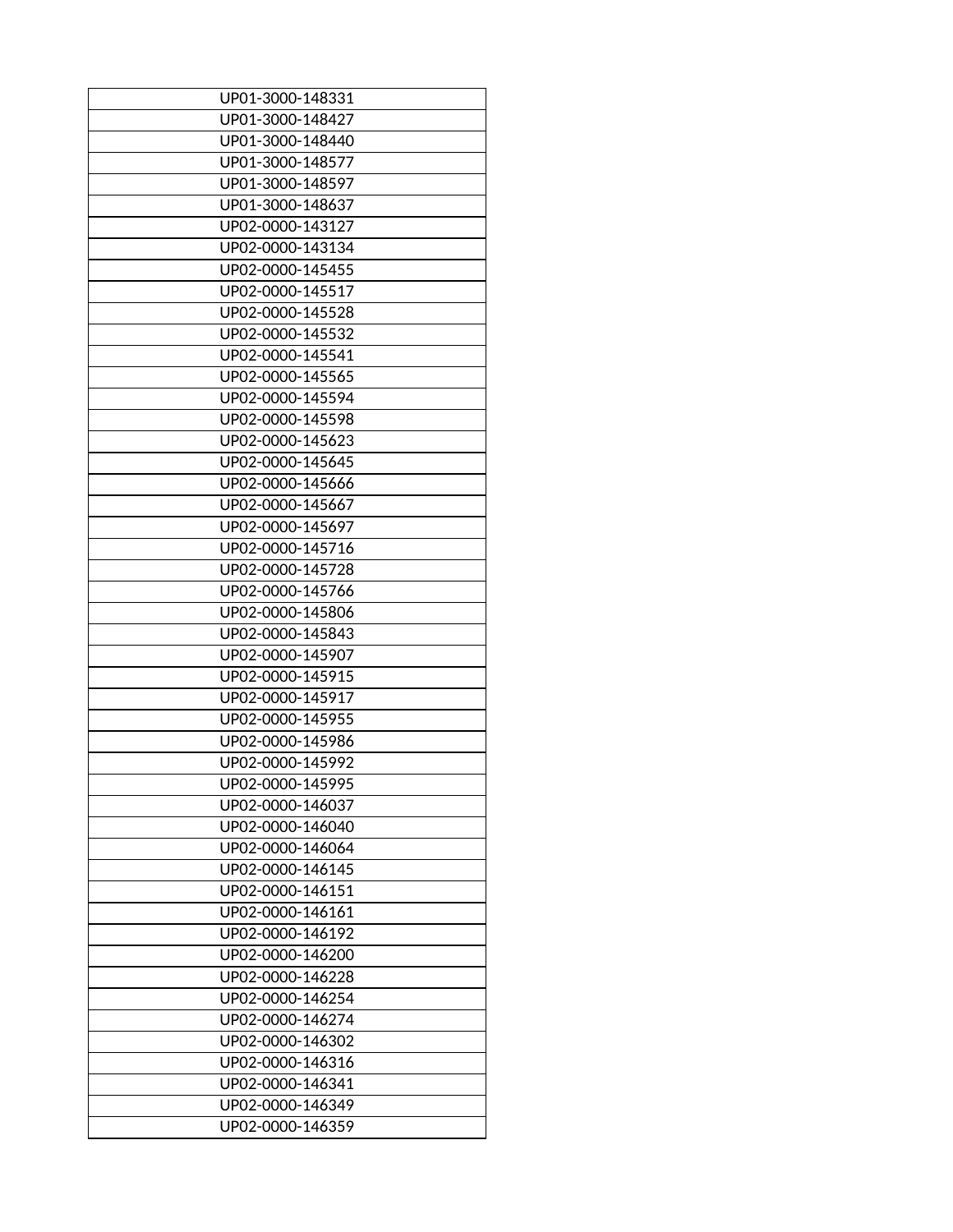| UP02-0000-146378 |
|------------------|
| UP02-0000-146381 |
| UP02-0000-146416 |
| UP02-0000-146423 |
| UP02-0000-146427 |
| UP02-0000-146431 |
| UP02-0000-146452 |
| UP02-0000-146480 |
| UP02-0000-146481 |
| UP02-0000-146487 |
| UP02-0000-146504 |
| UP02-0000-146506 |
| UP02-0000-146512 |
| UP02-0000-146527 |
| UP02-0000-146535 |
| UP02-0000-146555 |
| UP02-0000-146585 |
| UP02-0000-146610 |
| UP02-0000-146647 |
| UP02-0000-146659 |
|                  |
| UP02-0000-146675 |
| UP02-0000-146720 |
| UP02-0000-146739 |
| UP02-0000-146743 |
| UP02-0000-146750 |
| UP02-0000-146757 |
| UP02-0000-146760 |
| UP02-0000-146770 |
| UP02-0000-146795 |
| UP02-0000-146801 |
| UP02-0000-146806 |
| UP02-0000-146811 |
| UP02-0000-146812 |
| UP02-0000-146823 |
| UP02-0000-146834 |
| UP02-0000-146848 |
| UP02-0000-146850 |
| UP02-0000-146864 |
| UP02-0000-146865 |
| UP02-0000-146884 |
| UP02-0000-146893 |
| UP02-0000-146907 |
| UP02-0000-146921 |
| UP02-0000-146928 |
| UP02-0000-146929 |
| UP02-0000-146956 |
| UP02-0000-147544 |
| UP02-0000-147572 |
| UP02-0000-147604 |
|                  |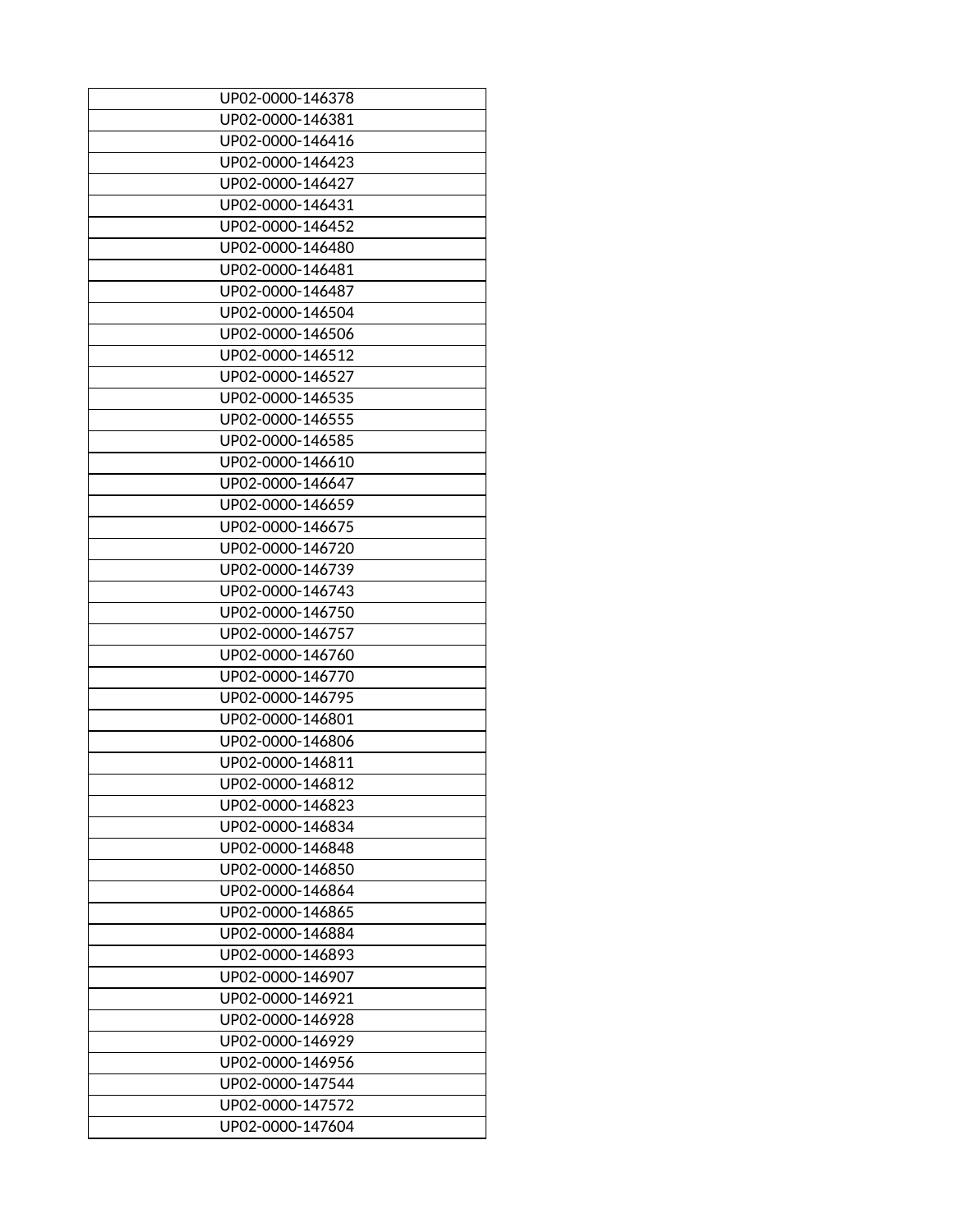| UP02-0000-147649                     |
|--------------------------------------|
| UP02-0000-147652                     |
| UP02-0000-147668                     |
| UP02-0000-147701                     |
| UP02-0000-147779                     |
| UP02-0000-147911                     |
| UP02-0000-147912                     |
| UP02-0000-147923                     |
| UP02-0000-147931                     |
| UP02-0000-147946                     |
| UP02-0000-147983                     |
| UP02-0000-147987                     |
| UP02-0000-148018                     |
| UP02-0000-148028                     |
| UP02-0000-148053                     |
| UP02-0000-148058                     |
| UP02-0000-148061                     |
| UP02-0000-148073                     |
| UP02-0000-148076                     |
| UP02-0000-148129                     |
| UP02-0000-148132                     |
| UP02-0000-148171                     |
| UP02-0000-148172                     |
| UP02-0000-148178                     |
|                                      |
| UP02-0000-148639<br>UP02-0000-148649 |
| UP02-0000-148652                     |
|                                      |
| UP02-0000-148665                     |
| UP02-0000-148700                     |
| UP02-0000-148708                     |
| UP02-0000-148749                     |
| UP02-0000-148777                     |
| UP02-0000-148786                     |
| UP02-0000-148789                     |
| UP02-0000-148791                     |
| UP02-0000-148792                     |
| UP02-0000-148804                     |
| UP02-0000-148808                     |
| UP02-0000-148809                     |
| UP02-0000-148816                     |
| UP02-0000-148818                     |
| UP02-0000-148824                     |
| UP02-0000-148825                     |
| UP02-0000-148856                     |
| UP02-0000-148861                     |
| UP02-0000-148862                     |
| UP02-0000-148863                     |
| UP02-0000-148874                     |
| UP02-0000-148885                     |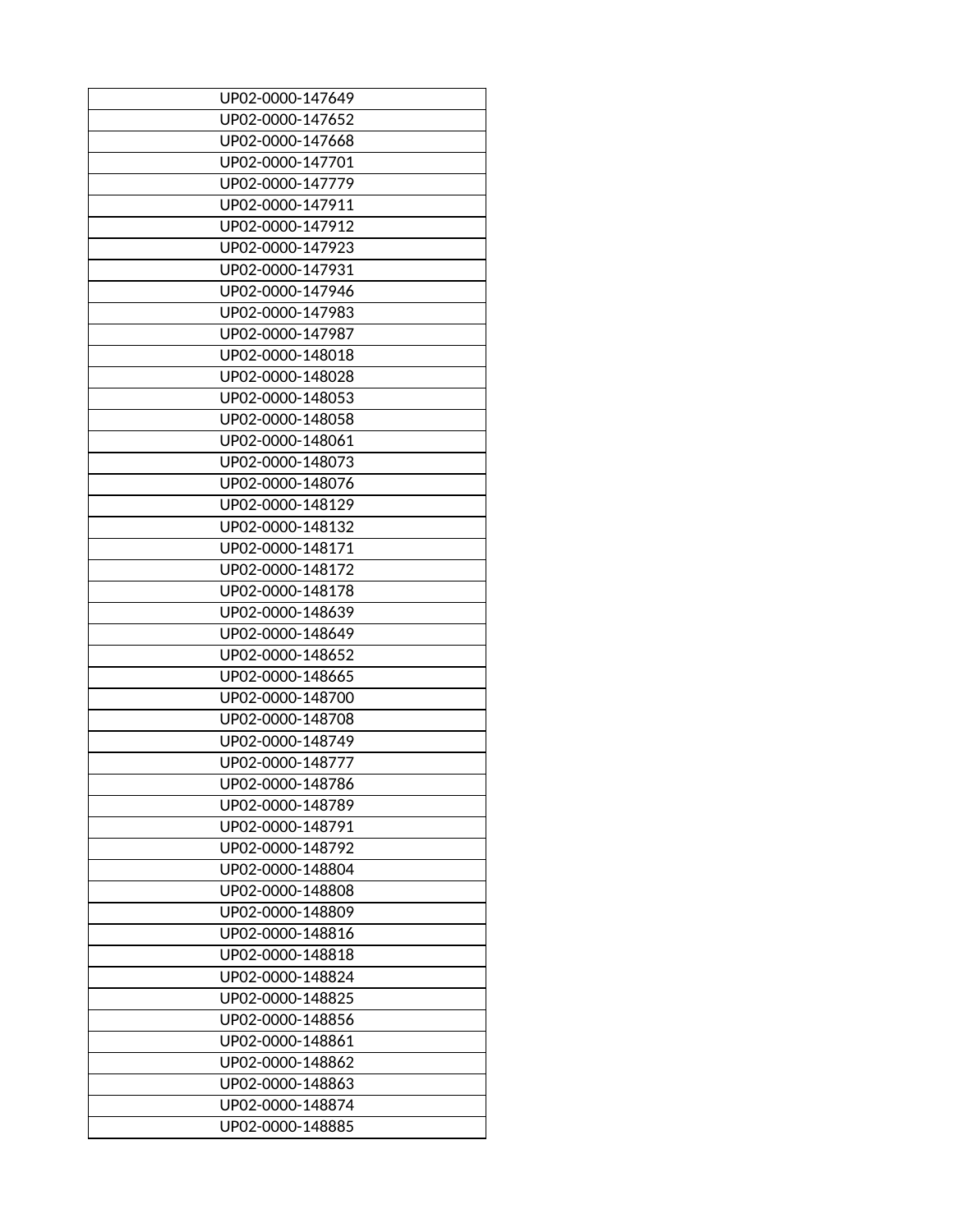| UP02-0000-148886 |
|------------------|
| UP02-0000-148888 |
| UP02-0000-148893 |
| UP02-0000-148895 |
| UP02-0000-148897 |
| UP02-0000-148901 |
| UP02-0000-148912 |
| UP02-0000-148923 |
| UP02-0000-148944 |
| UP02-0000-148951 |
| UP02-0000-148960 |
| UP02-0000-148964 |
| UP02-0000-148965 |
| UP02-0000-148986 |
| UP02-0000-148992 |
| UP02-0000-148993 |
| UP02-0000-148998 |
|                  |
| UP02-0000-149032 |
| UP02-0000-149042 |
| UP02-0000-149045 |
| UP02-0000-149055 |
| UP02-0000-149075 |
| UP02-0000-149168 |
| UP02-0000-149233 |
| UP02-0000-149261 |
| UP02-0000-149273 |
| UP02-0000-149298 |
| UP02-0000-149326 |
| UP02-0000-149331 |
| UP02-0000-149335 |
| UP02-0000-149352 |
| UP02-0000-149360 |
| UP02-0000-149370 |
| UP02-0001-146330 |
| UP02-0001-146432 |
| UP02-0010-145424 |
| UP02-0010-145534 |
| UP02-0010-146469 |
| UP02-0010-146470 |
| UP02-0010-147624 |
| UP02-0010-148686 |
| UP02-0011-146114 |
| UP02-0100-130228 |
| UP02-0100-130852 |
| UP02-0100-145271 |
| UP02-0100-145278 |
|                  |
| UP02-0100-145282 |
| UP02-0100-145285 |
| UP02-0100-145478 |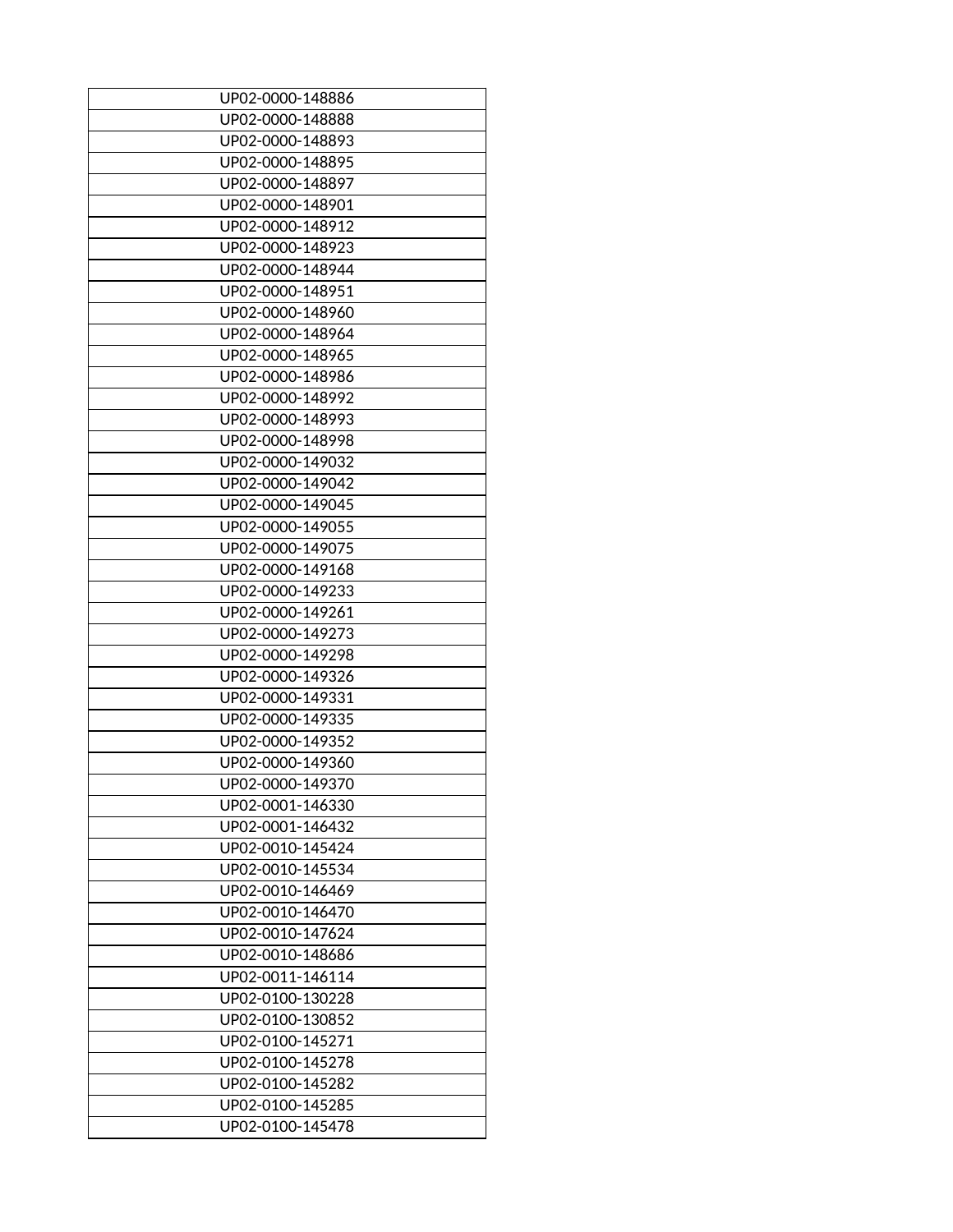| UP02-0100-145483 |
|------------------|
| UP02-0100-145590 |
| UP02-0100-145703 |
| UP02-0100-145754 |
| UP02-0100-145819 |
| UP02-0100-145831 |
| UP02-0100-145922 |
| UP02-0100-145949 |
| UP02-0100-145974 |
| UP02-0100-146004 |
| UP02-0100-146061 |
| UP02-0100-146110 |
| UP02-0100-146275 |
| UP02-0100-146276 |
| UP02-0100-146424 |
| UP02-0100-146654 |
| UP02-0100-146683 |
| UP02-0100-146732 |
| UP02-0100-146762 |
| UP02-0100-146793 |
| UP02-0100-146808 |
| UP02-0100-146889 |
| UP02-0100-146892 |
| UP02-0100-146939 |
|                  |
| UP02-0100-146940 |
| UP02-0100-146945 |
| UP02-0100-147581 |
| UP02-0100-147637 |
| UP02-0100-147671 |
| UP02-0100-147737 |
| UP02-0100-147767 |
| UP02-0100-148019 |
| UP02-0100-148040 |
| UP02-0100-148064 |
| UP02-0100-148079 |
| UP02-0100-148087 |
| UP02-0100-148650 |
| UP02-0100-148657 |
| UP02-0100-148735 |
| UP02-0100-148771 |
| UP02-0100-148793 |
| UP02-0100-148807 |
| UP02-0100-148909 |
| UP02-0100-148968 |
| UP02-0100-149053 |
| UP02-0100-149188 |
| UP02-0100-149229 |
| UP02-0100-149270 |
| UP02-0100-149361 |
|                  |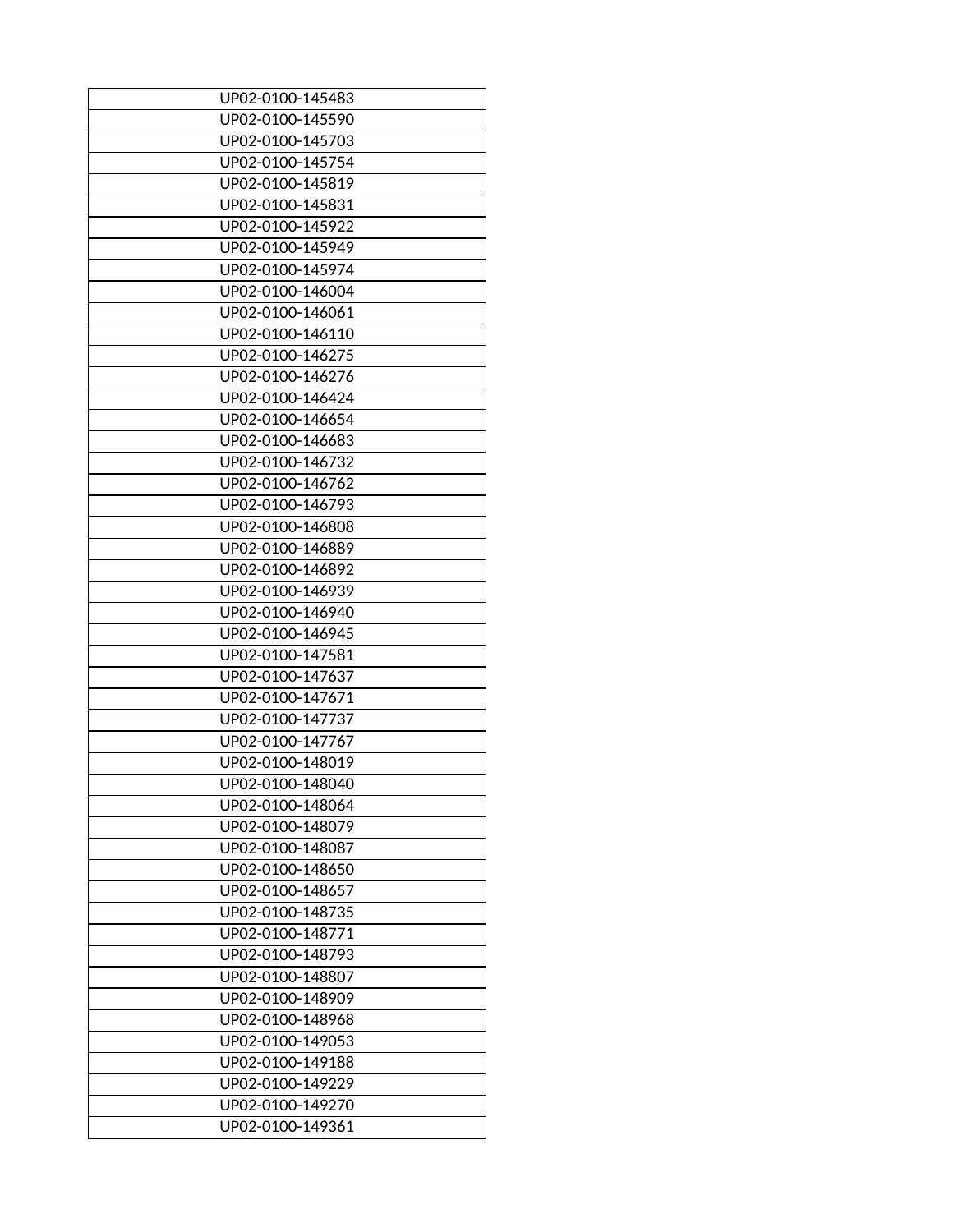| UP02-0100-149365 |
|------------------|
| UP02-0100-149367 |
| UP02-0101-146189 |
| UP02-0110-106432 |
| UP02-0110-129809 |
| UP02-0110-130025 |
| UP02-0110-145276 |
| UP02-0110-145299 |
| UP02-0110-145342 |
| UP02-0110-145344 |
| UP02-0110-145366 |
| UP02-0110-145369 |
| UP02-0110-145401 |
| UP02-0110-145408 |
| UP02-0110-145413 |
| UP02-0110-145433 |
| UP02-0110-145490 |
| UP02-0110-145491 |
| UP02-0110-145547 |
| UP02-0110-145567 |
| UP02-0110-145596 |
| UP02-0110-145628 |
| UP02-0110-145647 |
| UP02-0110-145652 |
| UP02-0110-145743 |
| UP02-0110-145753 |
| UP02-0110-145765 |
| UP02-0110-145776 |
| UP02-0110-145787 |
|                  |
| UP02-0110-145792 |
| UP02-0110-145800 |
| UP02-0110-145813 |
| UP02-0110-145834 |
| UP02-0110-145861 |
| UP02-0110-145865 |
| UP02-0110-145901 |
| UP02-0110-146054 |
| UP02-0110-146073 |
| UP02-0110-146149 |
| UP02-0110-146167 |
| UP02-0110-146184 |
| UP02-0110-146253 |
| UP02-0110-146357 |
| UP02-0110-146387 |
| UP02-0110-146403 |
| UP02-0110-146404 |
| UP02-0110-146509 |
| UP02-0110-146530 |
| UP02-0110-146532 |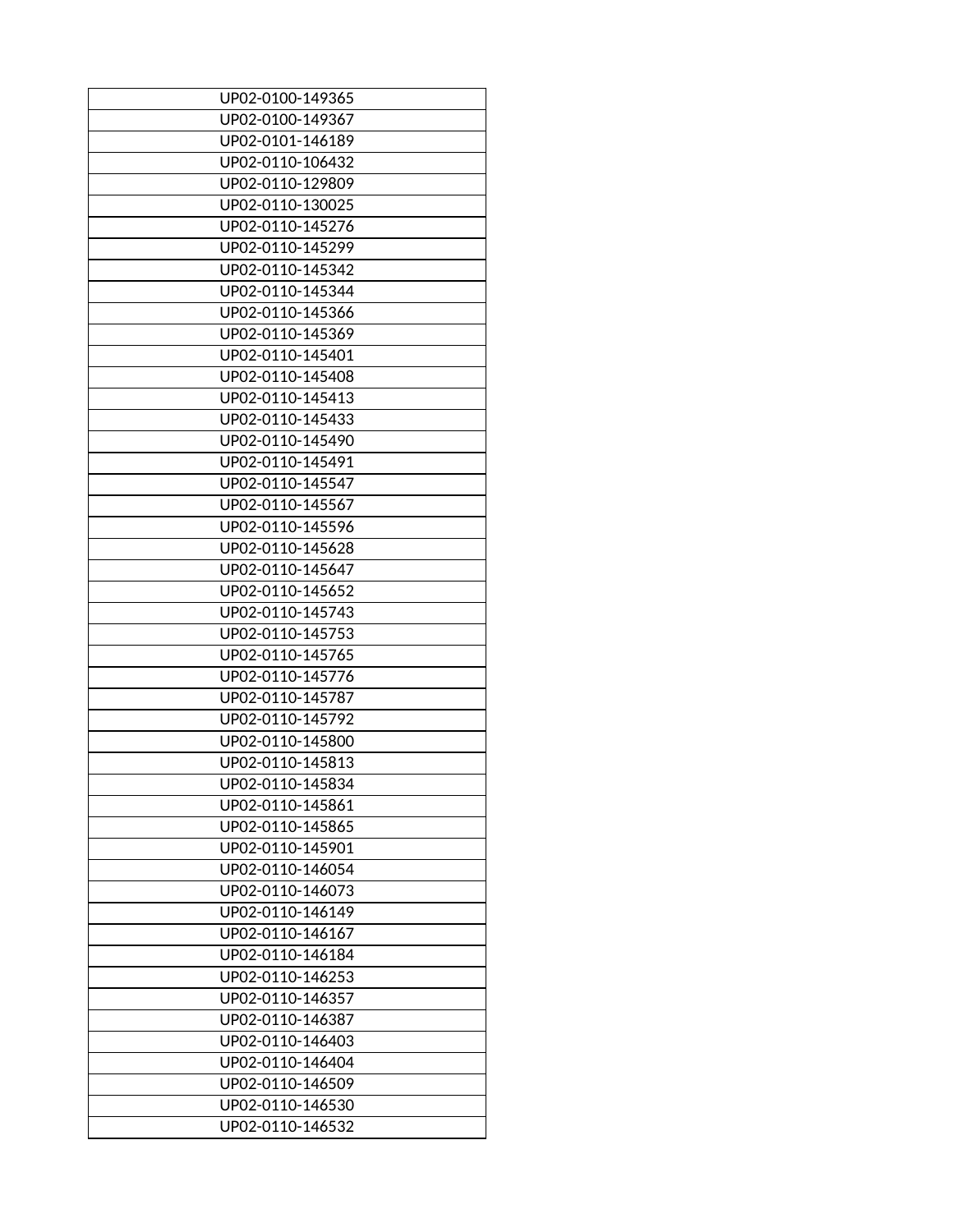| UP02-0110-146537 |
|------------------|
| UP02-0110-146545 |
| UP02-0110-146584 |
| UP02-0110-146595 |
| UP02-0110-146612 |
| UP02-0110-146633 |
| UP02-0110-146638 |
| UP02-0110-146650 |
| UP02-0110-146722 |
| UP02-0110-146724 |
| UP02-0110-146765 |
| UP02-0110-146774 |
| UP02-0110-146777 |
| UP02-0110-146792 |
| UP02-0110-146797 |
| UP02-0110-146816 |
| UP02-0110-146824 |
| UP02-0110-146840 |
| UP02-0110-146875 |
| UP02-0110-146947 |
| UP02-0110-147580 |
| UP02-0110-147586 |
|                  |
| UP02-0110-147587 |
| UP02-0110-147588 |
| UP02-0110-147601 |
| UP02-0110-147690 |
| UP02-0110-147707 |
| UP02-0110-147712 |
| UP02-0110-147736 |
| UP02-0110-147745 |
| UP02-0110-147760 |
| UP02-0110-147903 |
| UP02-0110-147913 |
| UP02-0110-147921 |
| UP02-0110-147924 |
| UP02-0110-147947 |
| UP02-0110-147956 |
| UP02-0110-147986 |
| UP02-0110-148007 |
| UP02-0110-148049 |
| UP02-0110-148052 |
| UP02-0110-148072 |
| UP02-0110-148081 |
| UP02-0110-148094 |
| UP02-0110-148658 |
| UP02-0110-148678 |
| UP02-0110-148768 |
| UP02-0110-148798 |
| UP02-0110-149044 |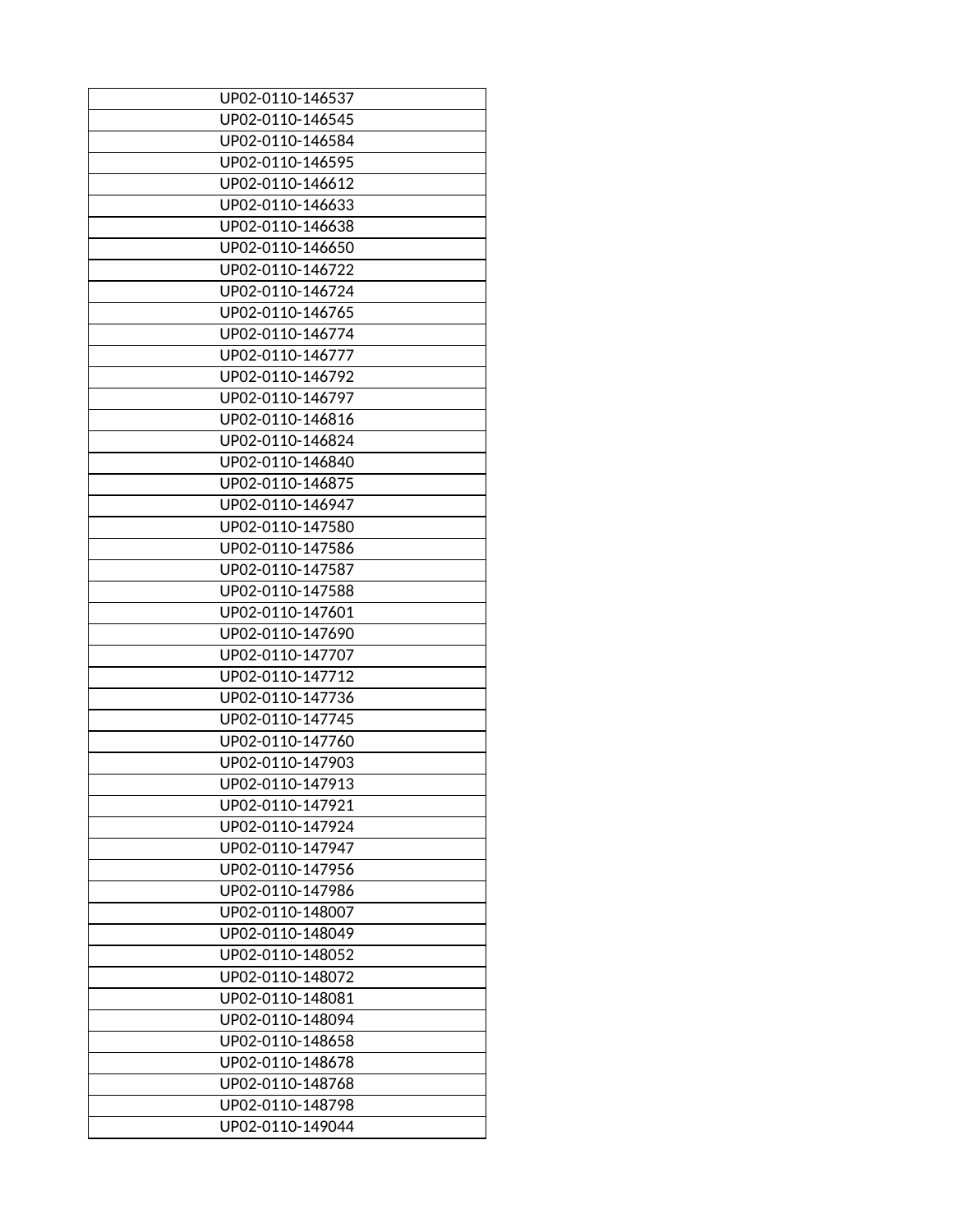| UP02-0110-149057 |
|------------------|
|                  |
| UP02-0110-149068 |
| UP02-0110-149073 |
| UP02-0110-149178 |
| UP02-0110-149184 |
| UP02-0110-149185 |
| UP02-0110-149208 |
| UP02-0110-149222 |
| UP02-0110-149257 |
| UP02-0110-149264 |
| UP02-0110-149301 |
| UP02-0111-145410 |
| UP02-0111-146237 |
| UP02-0111-149240 |
| UP02-0111-149353 |
| UP02-1000-149004 |
| UP02-1010-145924 |
| UP02-1010-147540 |
| UP02-1010-149341 |
| UP02-1100-145354 |
| UP02-1100-145923 |
| UP02-1100-145971 |
| UP02-1100-146210 |
|                  |
| UP02-1100-146372 |
| UP02-1100-146810 |
| UP02-1110-145284 |
| UP02-1110-145377 |
| UP02-1110-145390 |
| UP02-1110-145471 |
| UP02-1110-145516 |
| UP02-1110-145521 |
| UP02-1110-145563 |
| UP02-1110-145578 |
| UP02-1110-145687 |
| UP02-1110-145786 |
| UP02-1110-146211 |
| UP02-1110-146226 |
| UP02-1110-146229 |
| UP02-1110-146289 |
| UP02-1110-146291 |
| UP02-1110-146386 |
| UP02-1110-146409 |
| UP02-1110-146443 |
| UP02-1110-146459 |
| UP02-1110-146461 |
| UP02-1110-146578 |
|                  |
| UP02-1110-146681 |
| UP02-1110-146682 |
| UP02-1110-146703 |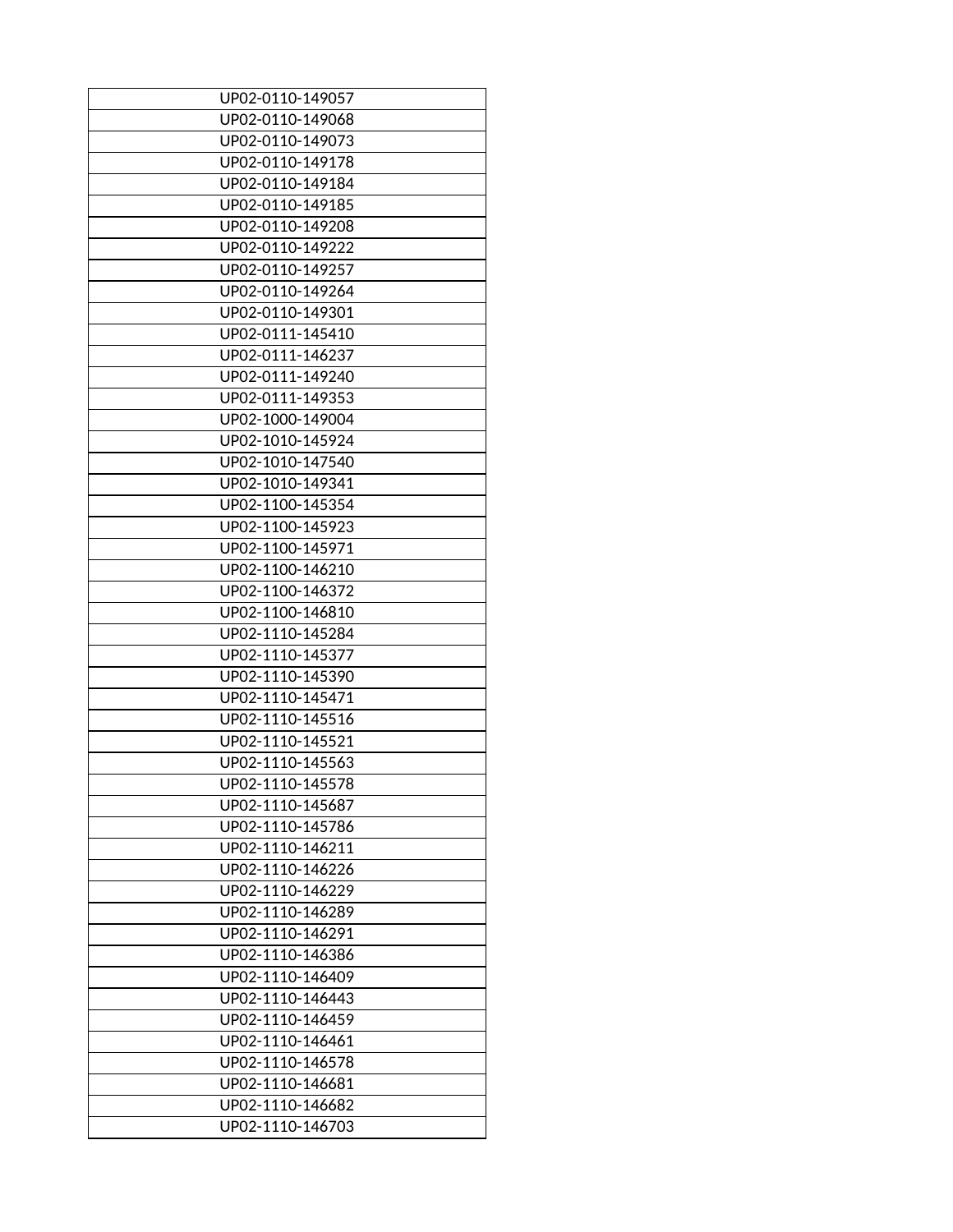| UP02-1110-146870 |
|------------------|
| UP02-1110-147549 |
| UP02-1110-147640 |
| UP02-1110-147675 |
|                  |
| UP02-1110-147948 |
| UP02-1110-147958 |
| UP02-1110-147996 |
| UP02-1110-148002 |
| UP02-1110-148122 |
| UP02-1110-148123 |
| UP02-1110-149217 |
| UP02-1111-146583 |
| UP02-1111-147696 |
| UP02-2000-145305 |
| UP02-2000-145417 |
| UP02-2000-145453 |
| UP02-2000-145464 |
| UP02-2000-145573 |
| UP02-2000-145686 |
| UP02-2000-145866 |
| UP02-2000-146538 |
| UP02-2000-146570 |
| UP02-2000-147554 |
| UP02-2010-104109 |
| UP02-2010-145293 |
| UP02-2010-145622 |
| UP02-2010-145670 |
|                  |
| UP02-2010-145798 |
| UP02-2010-148153 |
| UP02-2100-145267 |
| UP02-2100-145275 |
| UP02-2100-145298 |
| UP02-2100-145515 |
| UP02-2100-145855 |
| UP02-2100-146393 |
| UP02-2100-147638 |
| UP02-2100-147970 |
| UP02-2110-129936 |
| UP02-2110-145266 |
| UP02-2110-145283 |
| UP02-2110-145289 |
| UP02-2110-145353 |
| UP02-2110-145362 |
| UP02-2110-145397 |
| UP02-2110-145398 |
| UP02-2110-145422 |
| UP02-2110-145423 |
| UP02-2110-145592 |
| UP02-2110-145632 |
|                  |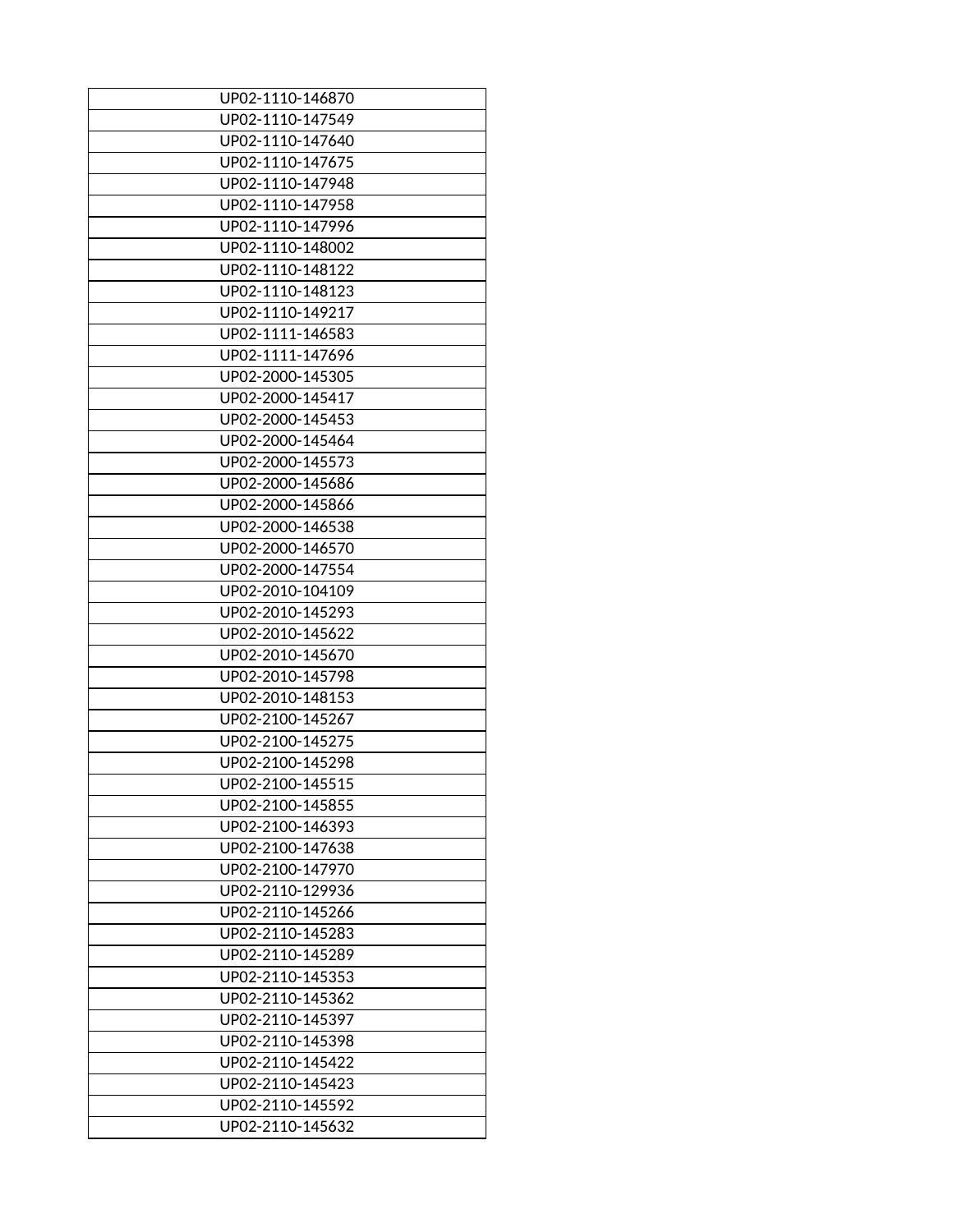| UP02-2110-145796<br>UP02-2110-146111<br>UP02-2110-146214<br>UP02-2110-146232<br>UP02-2110-146246<br>UP02-2110-146250<br>UP02-2110-146255<br>UP02-2110-146272<br>UP02-2110-146380<br>UP02-2110-146395<br>UP02-2110-146398<br>UP02-2110-146439<br>UP02-2110-146449<br>UP02-2110-146468<br>UP02-2110-146497<br>UP02-2110-146501<br>UP02-2110-146725 |
|--------------------------------------------------------------------------------------------------------------------------------------------------------------------------------------------------------------------------------------------------------------------------------------------------------------------------------------------------|
|                                                                                                                                                                                                                                                                                                                                                  |
|                                                                                                                                                                                                                                                                                                                                                  |
|                                                                                                                                                                                                                                                                                                                                                  |
|                                                                                                                                                                                                                                                                                                                                                  |
|                                                                                                                                                                                                                                                                                                                                                  |
|                                                                                                                                                                                                                                                                                                                                                  |
|                                                                                                                                                                                                                                                                                                                                                  |
|                                                                                                                                                                                                                                                                                                                                                  |
|                                                                                                                                                                                                                                                                                                                                                  |
|                                                                                                                                                                                                                                                                                                                                                  |
|                                                                                                                                                                                                                                                                                                                                                  |
|                                                                                                                                                                                                                                                                                                                                                  |
|                                                                                                                                                                                                                                                                                                                                                  |
|                                                                                                                                                                                                                                                                                                                                                  |
|                                                                                                                                                                                                                                                                                                                                                  |
|                                                                                                                                                                                                                                                                                                                                                  |
|                                                                                                                                                                                                                                                                                                                                                  |
| UP02-2110-146734                                                                                                                                                                                                                                                                                                                                 |
| UP02-2110-146852                                                                                                                                                                                                                                                                                                                                 |
| UP02-2110-146938                                                                                                                                                                                                                                                                                                                                 |
| UP02-2110-147553                                                                                                                                                                                                                                                                                                                                 |
| UP02-2110-147603                                                                                                                                                                                                                                                                                                                                 |
| UP02-2110-147607                                                                                                                                                                                                                                                                                                                                 |
| UP02-2110-147687                                                                                                                                                                                                                                                                                                                                 |
| UP02-2110-147940                                                                                                                                                                                                                                                                                                                                 |
| UP02-2110-147974                                                                                                                                                                                                                                                                                                                                 |
| UP02-2110-148721                                                                                                                                                                                                                                                                                                                                 |
| UP02-2110-148787                                                                                                                                                                                                                                                                                                                                 |
| UP02-2110-149059                                                                                                                                                                                                                                                                                                                                 |
| UP02-2110-149066                                                                                                                                                                                                                                                                                                                                 |
| UP02-2110-149070                                                                                                                                                                                                                                                                                                                                 |
| UP02-2110-149079                                                                                                                                                                                                                                                                                                                                 |
| UP02-2110-149196                                                                                                                                                                                                                                                                                                                                 |
| UP02-2110-149197                                                                                                                                                                                                                                                                                                                                 |
|                                                                                                                                                                                                                                                                                                                                                  |
| UP02-2110-149255                                                                                                                                                                                                                                                                                                                                 |
| UP02-2111-145301                                                                                                                                                                                                                                                                                                                                 |
| UP02-2111-145531                                                                                                                                                                                                                                                                                                                                 |
| UP02-2111-145579                                                                                                                                                                                                                                                                                                                                 |
| UP02-2111-146731                                                                                                                                                                                                                                                                                                                                 |
| UP02-2111-147556                                                                                                                                                                                                                                                                                                                                 |
| UP02-2111-147630                                                                                                                                                                                                                                                                                                                                 |
| UP02-2111-147634                                                                                                                                                                                                                                                                                                                                 |
| UP02-2111-148788                                                                                                                                                                                                                                                                                                                                 |
|                                                                                                                                                                                                                                                                                                                                                  |
| UP02-3000-130189                                                                                                                                                                                                                                                                                                                                 |
| UP02-3000-130237                                                                                                                                                                                                                                                                                                                                 |
| UP02-3000-145274                                                                                                                                                                                                                                                                                                                                 |
| UP02-3000-145315                                                                                                                                                                                                                                                                                                                                 |
| UP02-3000-145389                                                                                                                                                                                                                                                                                                                                 |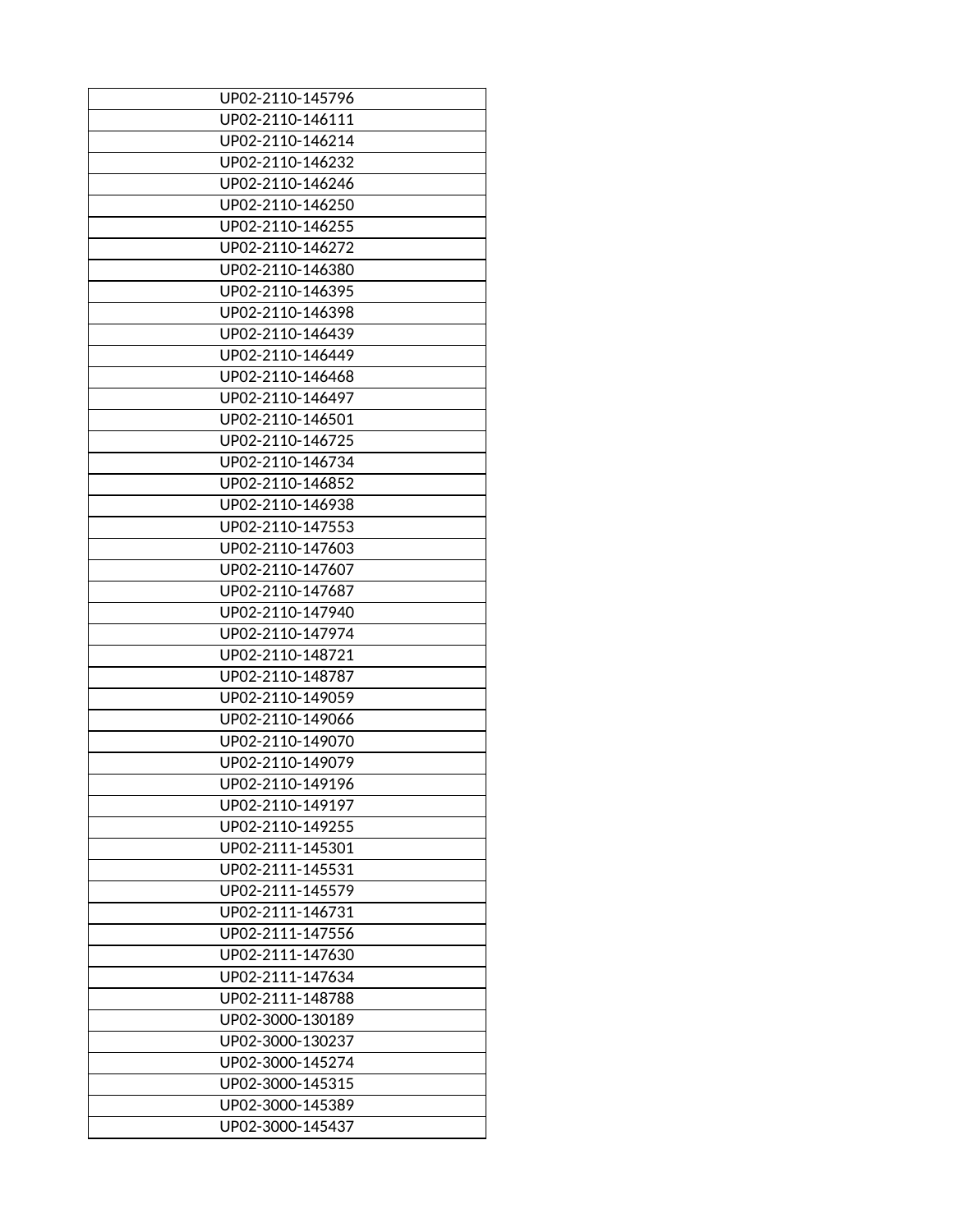| UP02-3000-145439 |
|------------------|
| UP02-3000-145469 |
| UP02-3000-145498 |
| UP02-3000-145561 |
| UP02-3000-145788 |
| UP02-3000-145810 |
| UP02-3000-146009 |
| UP02-3000-146187 |
| UP02-3000-146204 |
| UP02-3000-146206 |
| UP02-3000-146308 |
| UP02-3000-146319 |
| UP02-3000-146412 |
| UP02-3000-146413 |
| UP02-3000-146422 |
| UP02-3000-146433 |
| UP02-3000-146441 |
| UP02-3000-146442 |
| UP02-3000-146493 |
| UP02-3000-146496 |
| UP02-3000-146500 |
| UP02-3000-146556 |
| UP02-3000-146789 |
|                  |
| UP02-3000-146796 |
| UP02-3000-146838 |
| UP02-3000-147550 |
| UP02-3000-147562 |
| UP02-3000-147567 |
| UP02-3000-147569 |
| UP02-3000-147699 |
| UP02-3000-147818 |
| UP02-3000-147908 |
| UP02-3000-148068 |
| UP02-3000-148107 |
| UP02-3000-148640 |
| UP02-3000-148654 |
| UP02-3000-148774 |
| UP02-3000-148966 |
| UP02-3000-148976 |
| UP02-3000-149043 |
| UP02-3000-149099 |
| UP02-3000-149109 |
| UP02-3000-149165 |
| UP02-3000-149183 |
| UP02-3000-149198 |
| UP02-3000-149291 |
| UP02-3000-149314 |
| UP30-0000-146472 |
| UP30-0000-146672 |
|                  |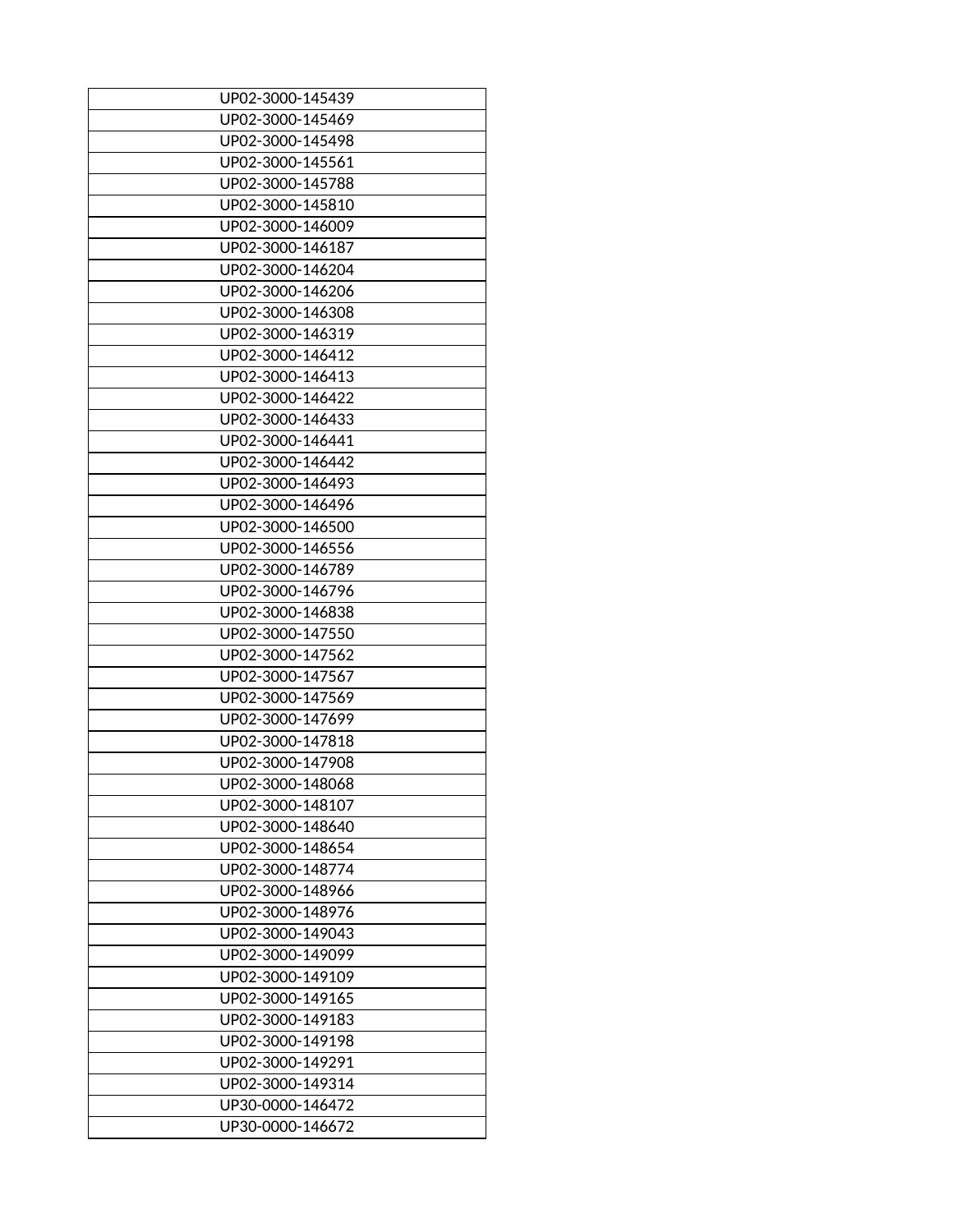| UP30-0000-146685                     |
|--------------------------------------|
| UP30-0000-146745                     |
| UP30-0000-146752                     |
| UP30-0000-146916                     |
| UP30-0000-148096                     |
| UP30-0000-148149                     |
| UP30-0000-148987                     |
| UP30-0000-149011                     |
| UP30-0000-149019                     |
| UP30-0000-149424                     |
| UP30-0000-149438                     |
| UP30-0100-146860                     |
| UP30-0100-148852                     |
| UP30-0100-149435                     |
| UP30-0110-146899                     |
| UP30-0110-148014                     |
| UP30-0110-148017                     |
| UP30-0110-148356                     |
| UP30-0110-148819                     |
| UP30-0110-149283                     |
| UP30-0111-148173                     |
| UP30-1000-148759                     |
| UP30-1000-148830                     |
| UP30-1100-145317                     |
| UP30-1100-145420                     |
|                                      |
| UP30-1110-147070<br>UP30-1110-147811 |
|                                      |
| UP30-2000-148921                     |
| UP30-2100-146782                     |
| UP30-2100-146783                     |
| UP30-2100-147810                     |
| UP30-2100-148089                     |
| UP30-3000-146034                     |
| UP30-3000-146474                     |
| UP30-3000-147220                     |
| UP30-3000-149034                     |
| UP31-0000-145771                     |
| UP31-0000-146479                     |
| UP31-0000-146887                     |
| UP31-0000-147618                     |
| UP31-0000-147633                     |
| UP31-0000-147639                     |
| UP31-0000-148676                     |
| UP31-0000-149088                     |
| UP31-0000-149089                     |
| UP31-0100-143128                     |
| UP31-2110-147012                     |
| UP31-3000-146197                     |
| UP31-3000-148728                     |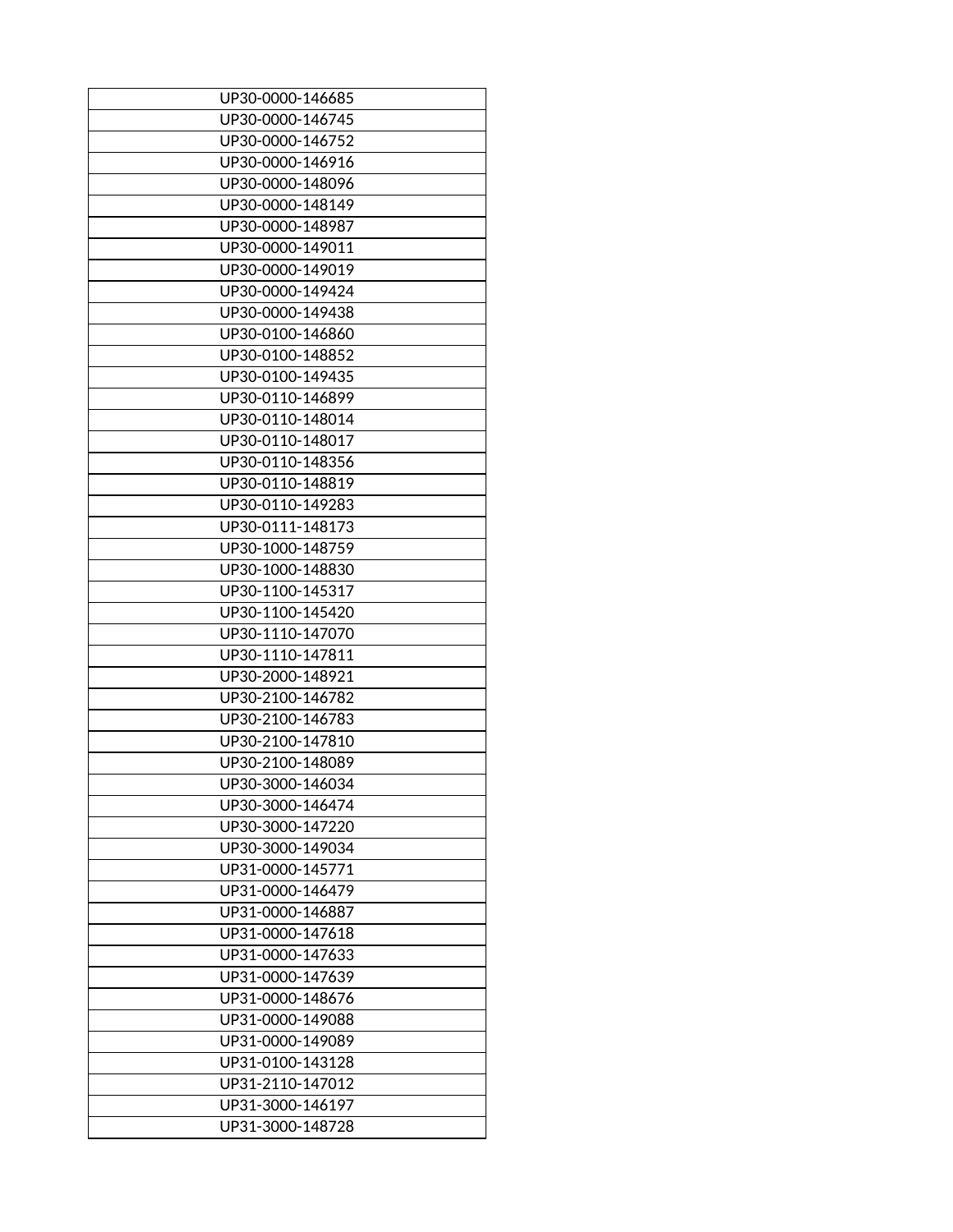| UP31-3000-149092 |
|------------------|
| WB16-0000-116820 |
| WB16-0000-121959 |
| WB16-0000-121963 |
| WB16-0000-121981 |
| WB16-0000-121984 |
| WB16-0000-121996 |
| WB16-0000-121997 |
| WB16-0000-121998 |
| WB16-0000-122005 |
| WB16-0000-122009 |
| WB16-0000-122010 |
| WB16-0000-122011 |
| WB16-0000-122025 |
| WB16-0000-122028 |
| WB16-0000-122030 |
| WB16-0000-122037 |
| WB16-0000-122043 |
| WB16-0000-122046 |
| WB16-0000-122048 |
| WB16-0000-122049 |
| WB16-0000-122057 |
| WB16-0000-122058 |
| WB16-0000-122060 |
| WB16-0000-122063 |
| WB16-0000-122071 |
| WB16-0000-122076 |
| WB16-0000-122081 |
| WB16-0000-122087 |
| WB16-0000-122090 |
| WB16-0000-122091 |
| WB16-0000-122102 |
| WB16-0000-122113 |
| WB16-0000-122117 |
| WB16-0000-122120 |
| WB16-0000-122121 |
| WB16-0000-122122 |
| WB16-0000-122134 |
| WB16-0000-122138 |
| WB16-0000-122145 |
|                  |
| WB16-0000-122153 |
| WB16-0000-122165 |
| WB16-0000-122174 |
| WB16-0000-122175 |
| WB16-0000-122176 |
| WB16-0000-122181 |
| WB16-0000-122184 |
| WB16-0000-122185 |
| WB16-0000-122189 |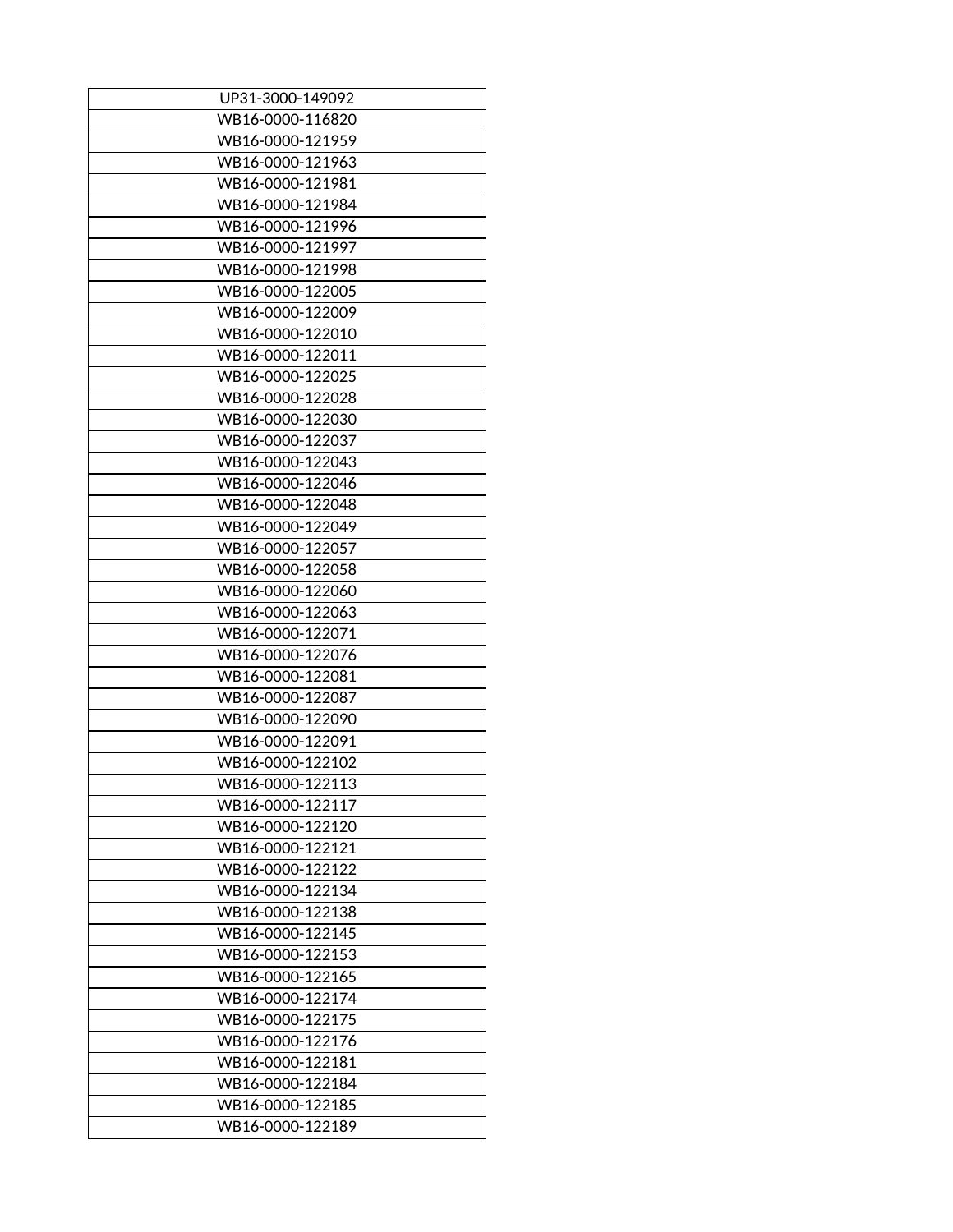| WB16-0000-122192 |
|------------------|
| WB16-0000-122215 |
| WB16-0000-122216 |
| WB16-0000-122217 |
| WB16-0000-122218 |
| WB16-0000-122223 |
| WB16-0000-122226 |
| WB16-0000-122227 |
| WB16-0000-122233 |
| WB16-0000-122236 |
| WB16-0000-122238 |
| WB16-0000-122239 |
| WB16-0000-122242 |
| WB16-0000-122244 |
|                  |
| WB16-0000-122245 |
| WB16-0000-122247 |
| WB16-0000-122248 |
| WB16-0000-122259 |
| WB16-0000-122264 |
| WB16-0000-122273 |
| WB16-0000-122275 |
| WB16-0000-122277 |
| WB16-0000-122279 |
| WB16-0000-122287 |
| WB16-0000-122288 |
| WB16-0000-122295 |
| WB16-0000-122296 |
| WB16-0000-122298 |
| WB16-0000-122299 |
| WB16-0000-122301 |
| WB16-0000-122305 |
| WB16-0000-122306 |
| WB16-0000-122307 |
| WB16-0000-122314 |
| WB16-0000-122318 |
| WB16-0000-122319 |
| WB16-0000-122336 |
| WB16-0000-122339 |
| WB16-0000-122343 |
| WB16-0000-122346 |
| WB16-0000-122347 |
| WB16-0000-122352 |
| WB16-0000-122359 |
| WB16-0000-122361 |
| WB16-0000-122362 |
| WB16-0000-122363 |
| WB16-0000-122366 |
| WB16-0000-122367 |
| WB16-0000-122370 |
|                  |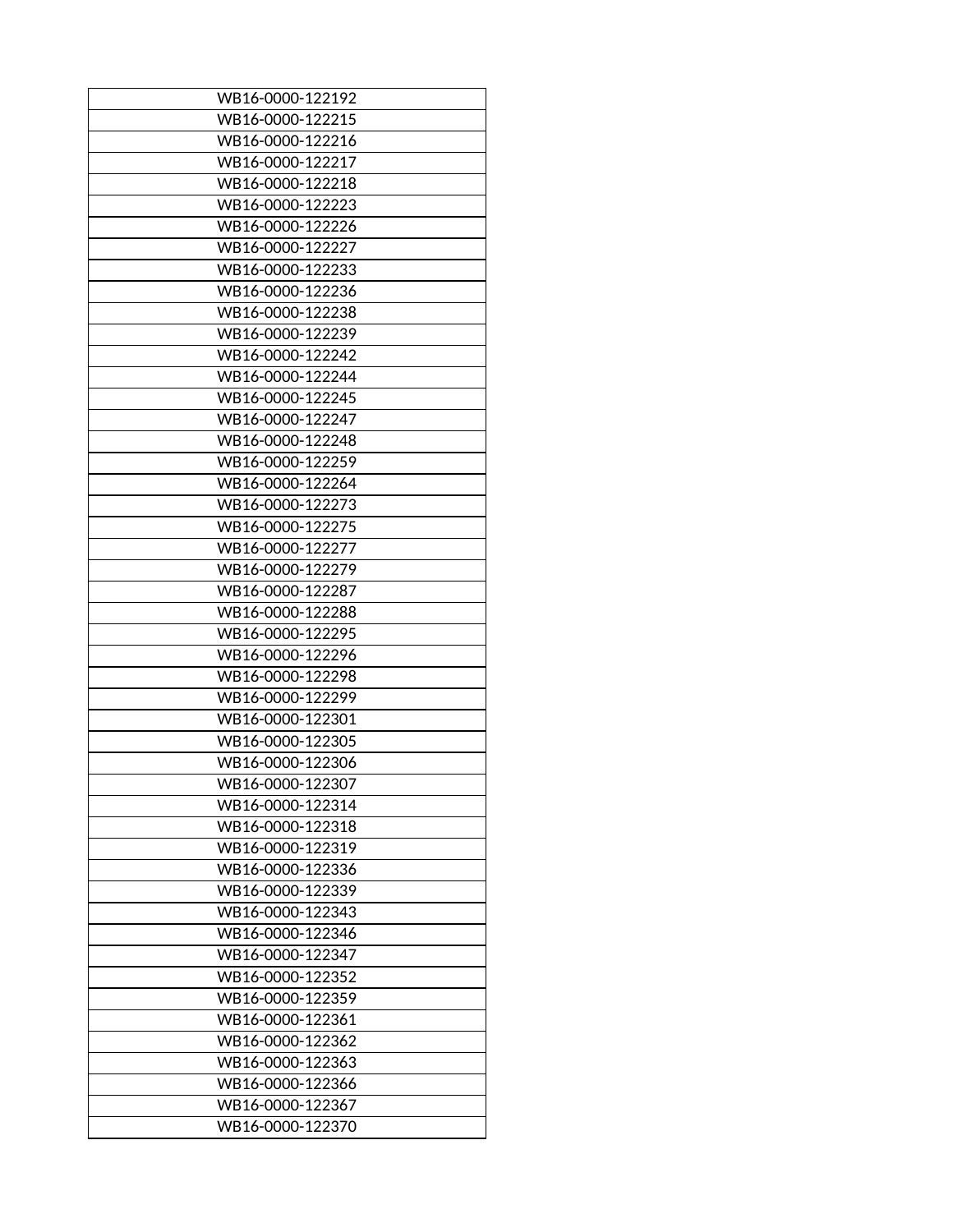| WB16-0000-122371 |
|------------------|
| WB16-0000-122373 |
| WB16-0000-122374 |
| WB16-0000-122375 |
| WB16-0000-122376 |
| WB16-0000-122377 |
| WB16-0000-122378 |
| WB16-0000-122383 |
| WB16-0000-122386 |
| WB16-0000-122390 |
| WB16-0000-122392 |
| WB16-0000-122393 |
| WB16-0000-122400 |
| WB16-0000-122402 |
|                  |
| WB16-0000-122403 |
| WB16-0000-122407 |
| WB16-0000-122409 |
| WB16-0000-122413 |
| WB16-0000-122417 |
| WB16-0000-122421 |
| WB16-0000-122423 |
| WB16-0000-122424 |
| WB16-0000-122430 |
| WB16-0000-122436 |
| WB16-0000-122440 |
| WB16-0000-122447 |
| WB16-0000-122453 |
| WB16-0000-122455 |
| WB16-0000-122459 |
| WB16-0000-122461 |
| WB16-0000-122477 |
| WB16-0000-122479 |
| WB16-0000-122485 |
| WB16-0000-122487 |
| WB16-0000-122488 |
| WB16-0000-122493 |
| WB16-0000-122496 |
| WB16-0000-122504 |
| WB16-0000-122511 |
| WB16-0000-122529 |
| WB16-0000-122530 |
| WB16-0000-122532 |
| WB16-0000-122542 |
| WB16-0000-122590 |
| WB16-0000-122591 |
| WB16-0000-122598 |
| WB16-0000-122600 |
| WB16-0000-122603 |
| WB16-0000-122605 |
|                  |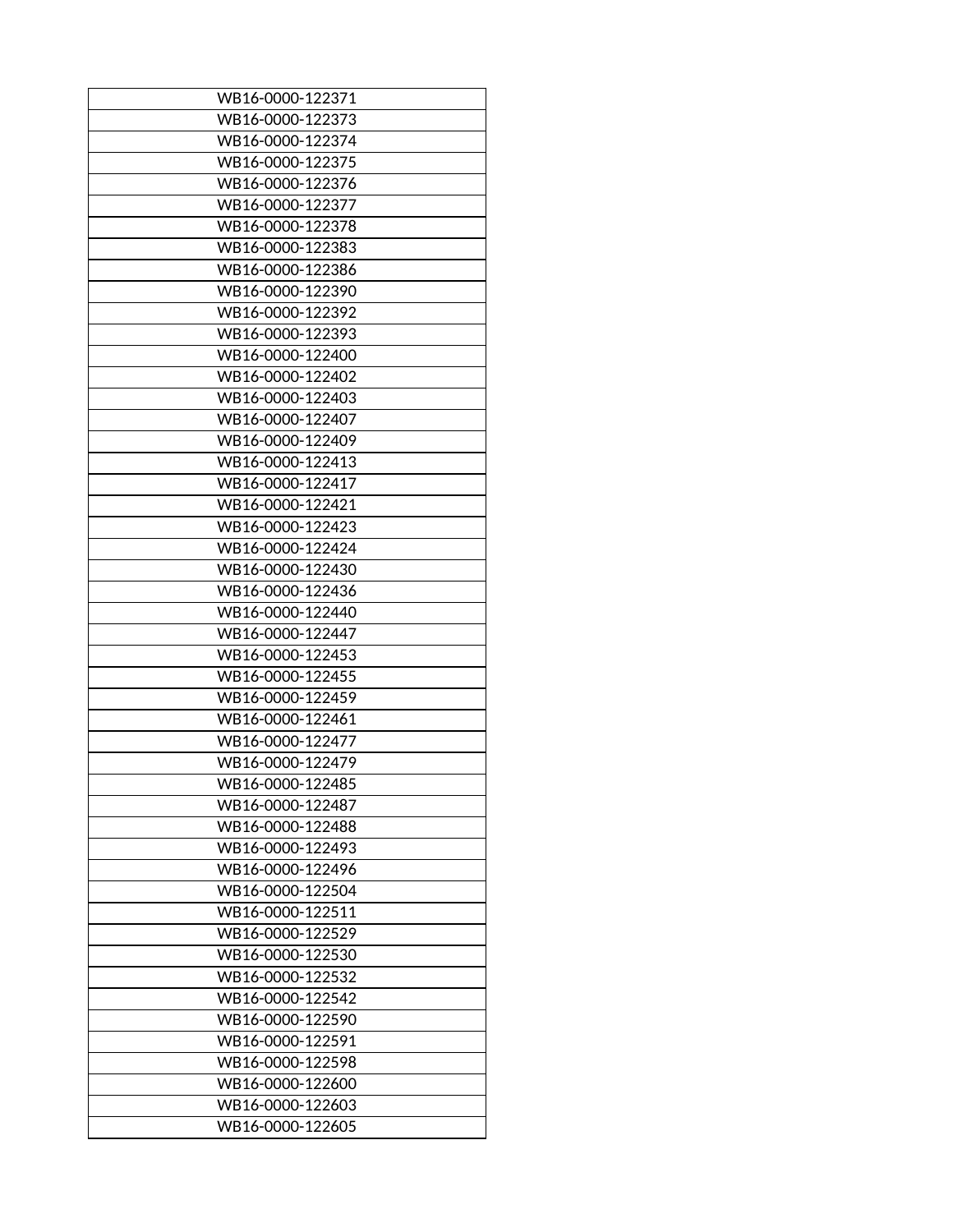| WB16-0000-122611 |
|------------------|
| WB16-0000-122618 |
| WB16-0000-122629 |
| WB16-0000-122631 |
| WB16-0000-122635 |
| WB16-0000-122636 |
| WB16-0000-122639 |
| WB16-0000-122643 |
| WB16-0000-122645 |
| WB16-0000-122646 |
| WB16-0000-122658 |
|                  |
| WB16-0000-122665 |
| WB16-0000-122669 |
| WB16-0000-122676 |
| WB16-0000-122681 |
| WB16-0000-122685 |
| WB16-0000-122686 |
| WB16-0000-122688 |
| WB16-0000-122689 |
| WB16-0000-122690 |
| WB16-0000-122692 |
| WB16-0000-122699 |
| WB16-0000-122700 |
| WB16-0000-122701 |
| WB16-0000-122704 |
| WB16-0000-122709 |
| WB16-0000-122712 |
| WB16-0000-122719 |
| WB16-0000-122720 |
| WB16-0000-122722 |
| WB16-0000-122723 |
| WB16-0000-122729 |
| WB16-0000-122738 |
| WB16-0000-122744 |
| WB16-0000-122746 |
| WB16-0000-122747 |
| WB16-0000-122766 |
|                  |
| WB16-0000-122772 |
| WB16-0000-122773 |
| WB16-0000-122781 |
| WB16-0000-122784 |
| WB16-0000-122786 |
| WB16-0000-122798 |
| WB16-0001-121764 |
| WB16-0010-121642 |
| WB16-0010-121645 |
| WB16-0010-121646 |
| WB16-0010-121647 |
| WB16-0010-121658 |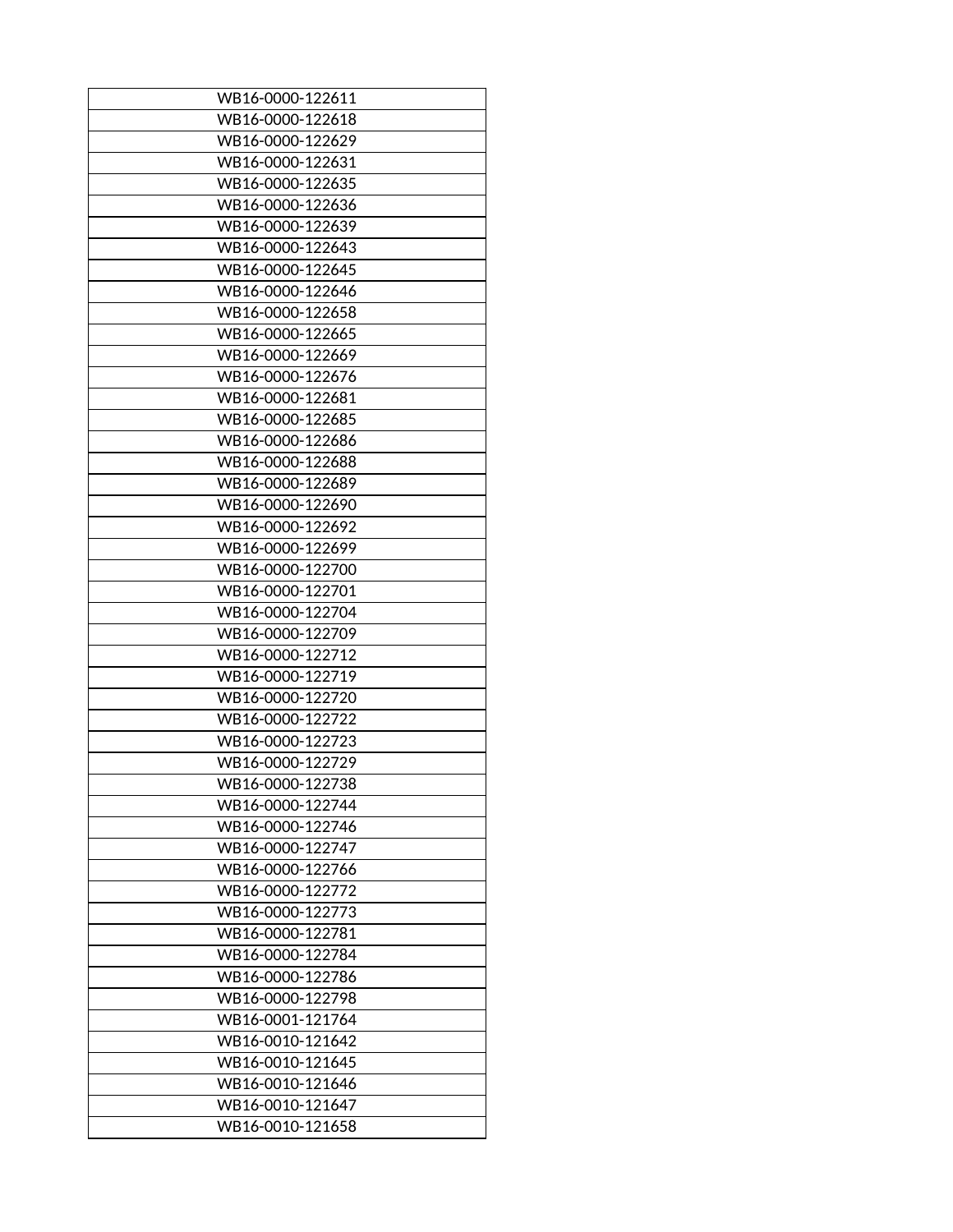| WB16-0010-121672 |
|------------------|
| WB16-0010-121673 |
| WB16-0010-121694 |
| WB16-0010-121707 |
| WB16-0010-121713 |
| WB16-0010-121725 |
|                  |
| WB16-0010-128813 |
| WB16-0011-121670 |
| WB16-0100-116076 |
| WB16-0100-120735 |
| WB16-0100-120753 |
| WB16-0100-120772 |
| WB16-0100-120776 |
| WB16-0100-120785 |
| WB16-0100-120834 |
| WB16-0100-120845 |
| WB16-0100-120851 |
| WB16-0100-120856 |
| WB16-0100-120879 |
| WB16-0100-120898 |
| WB16-0100-120904 |
| WB16-0100-120922 |
| WB16-0100-120961 |
| WB16-0100-120984 |
| WB16-0100-120990 |
| WB16-0100-121006 |
| WB16-0100-121043 |
| WB16-0100-121045 |
| WB16-0100-121053 |
| WB16-0100-121062 |
| WB16-0100-121067 |
|                  |
| WB16-0100-121103 |
| WB16-0100-121110 |
| WB16-0100-121125 |
| WB16-0100-121141 |
| WB16-0100-121146 |
| WB16-0100-121162 |
| WB16-0100-121185 |
| WB16-0100-121199 |
| WB16-0100-121217 |
| WB16-0100-121226 |
| WB16-0100-121232 |
| WB16-0100-121233 |
| WB16-0100-121260 |
| WB16-0100-121286 |
| WB16-0100-121320 |
| WB16-0100-121322 |
| WB16-0100-121334 |
| WB16-0100-121363 |
|                  |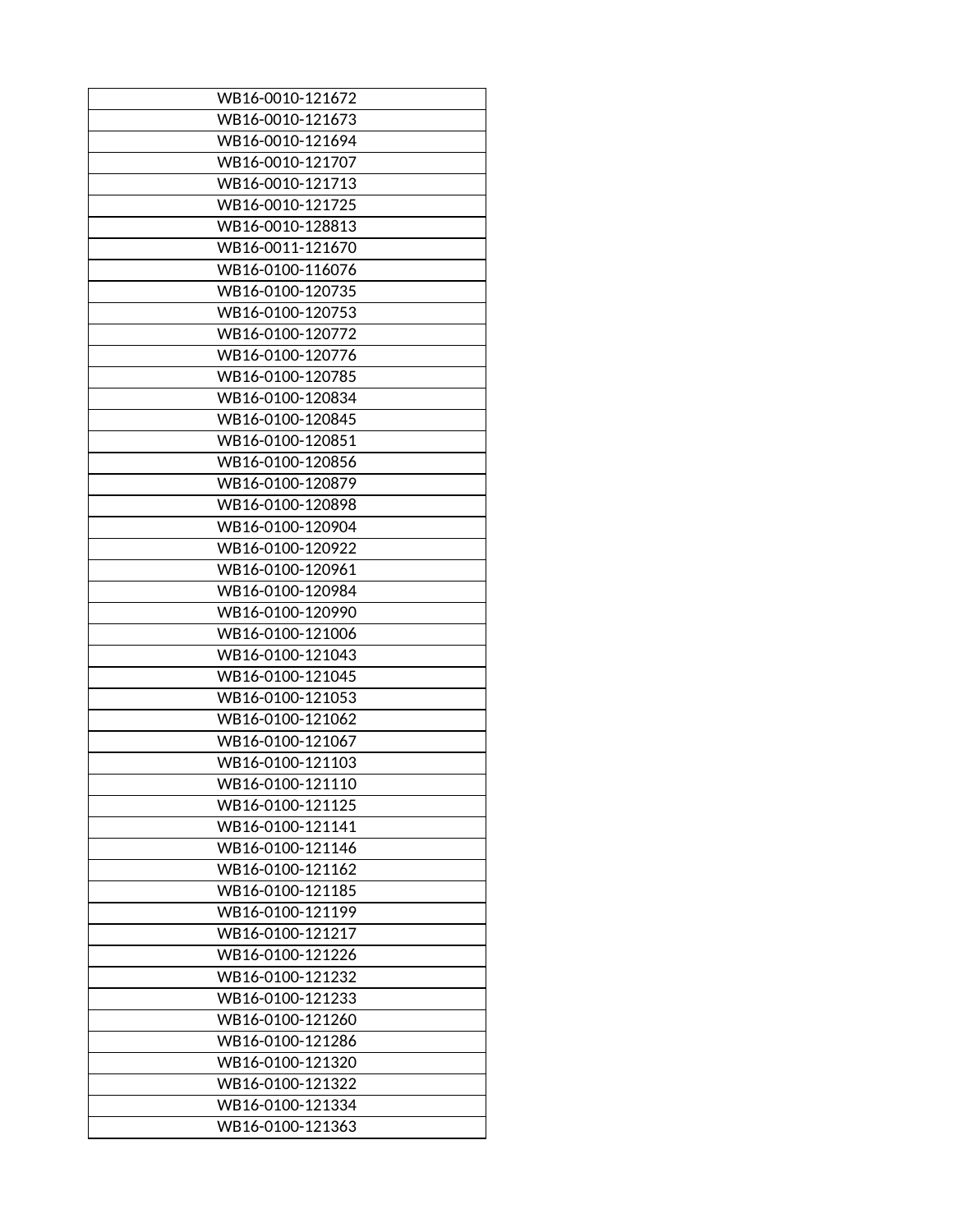| WB16-0100-121383 |
|------------------|
| WB16-0100-121396 |
| WB16-0100-121422 |
| WB16-0100-121444 |
| WB16-0100-121472 |
| WB16-0100-121474 |
| WB16-0100-121495 |
| WB16-0100-121556 |
| WB16-0100-121586 |
| WB16-0100-158376 |
| WB16-0100-158384 |
| WB16-0101-120738 |
| WB16-0101-120832 |
| WB16-0101-121022 |
| WB16-0101-121128 |
| WB16-0101-121197 |
| WB16-0101-121209 |
| WB16-0101-121318 |
| WB16-0101-121492 |
| WB16-0110-120739 |
| WB16-0110-120802 |
| WB16-0110-120821 |
| WB16-0110-120848 |
| WB16-0110-120850 |
| WB16-0110-120862 |
| WB16-0110-120899 |
| WB16-0110-120901 |
| WB16-0110-120954 |
| WB16-0110-120955 |
| WB16-0110-120979 |
| WB16-0110-121003 |
| WB16-0110-121013 |
| WB16-0110-121025 |
| WB16-0110-121030 |
| WB16-0110-121075 |
| WB16-0110-121105 |
| WB16-0110-121124 |
| WB16-0110-121126 |
| WB16-0110-121129 |
| WB16-0110-121135 |
| WB16-0110-121140 |
| WB16-0110-121149 |
| WB16-0110-121153 |
| WB16-0110-121166 |
| WB16-0110-121211 |
| WB16-0110-121212 |
| WB16-0110-121244 |
| WB16-0110-121272 |
| WB16-0110-121275 |
|                  |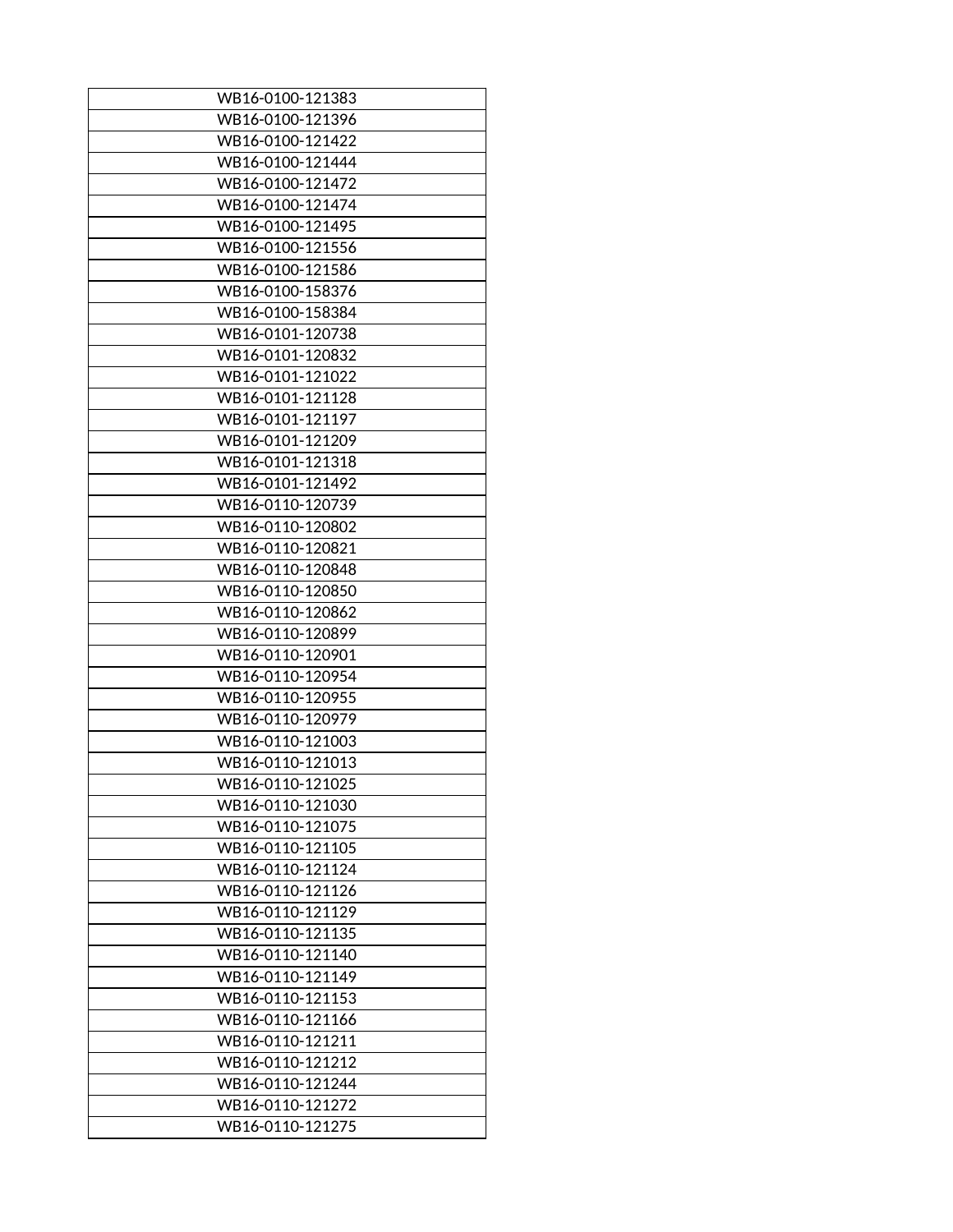| WB16-0110-121276 |
|------------------|
| WB16-0110-121289 |
| WB16-0110-121359 |
| WB16-0110-121398 |
| WB16-0110-121416 |
| WB16-0110-121424 |
| WB16-0110-121473 |
| WB16-0110-121475 |
| WB16-0110-121476 |
| WB16-0110-121482 |
| WB16-0110-121483 |
| WB16-0110-121513 |
| WB16-0110-121526 |
| WB16-0110-121541 |
| WB16-0110-121544 |
| WB16-0110-121577 |
| WB16-0110-121582 |
| WB16-0110-121598 |
| WB16-0110-130265 |
| WB16-0110-158377 |
| WB16-0111-120751 |
| WB16-0111-120811 |
| WB16-0111-120815 |
| WB16-0111-120991 |
| WB16-0111-120997 |
| WB16-0111-121037 |
| WB16-0111-121097 |
| WB16-0111-121147 |
| WB16-0111-121282 |
| WB16-0111-121370 |
| WB16-0111-121428 |
| WB16-0111-121460 |
| WB16-0111-121547 |
| WB16-0111-158375 |
| WB16-1001-120683 |
| WB16-1100-120385 |
| WB16-1100-120400 |
| WB16-1100-120482 |
| WB16-1100-120536 |
| WB16-1100-120556 |
| WB16-1100-120560 |
| WB16-1100-120636 |
| WB16-1100-120670 |
| WB16-1110-120343 |
| WB16-1110-120347 |
| WB16-1110-120350 |
| WB16-1110-120351 |
| WB16-1110-120374 |
| WB16-1110-120380 |
|                  |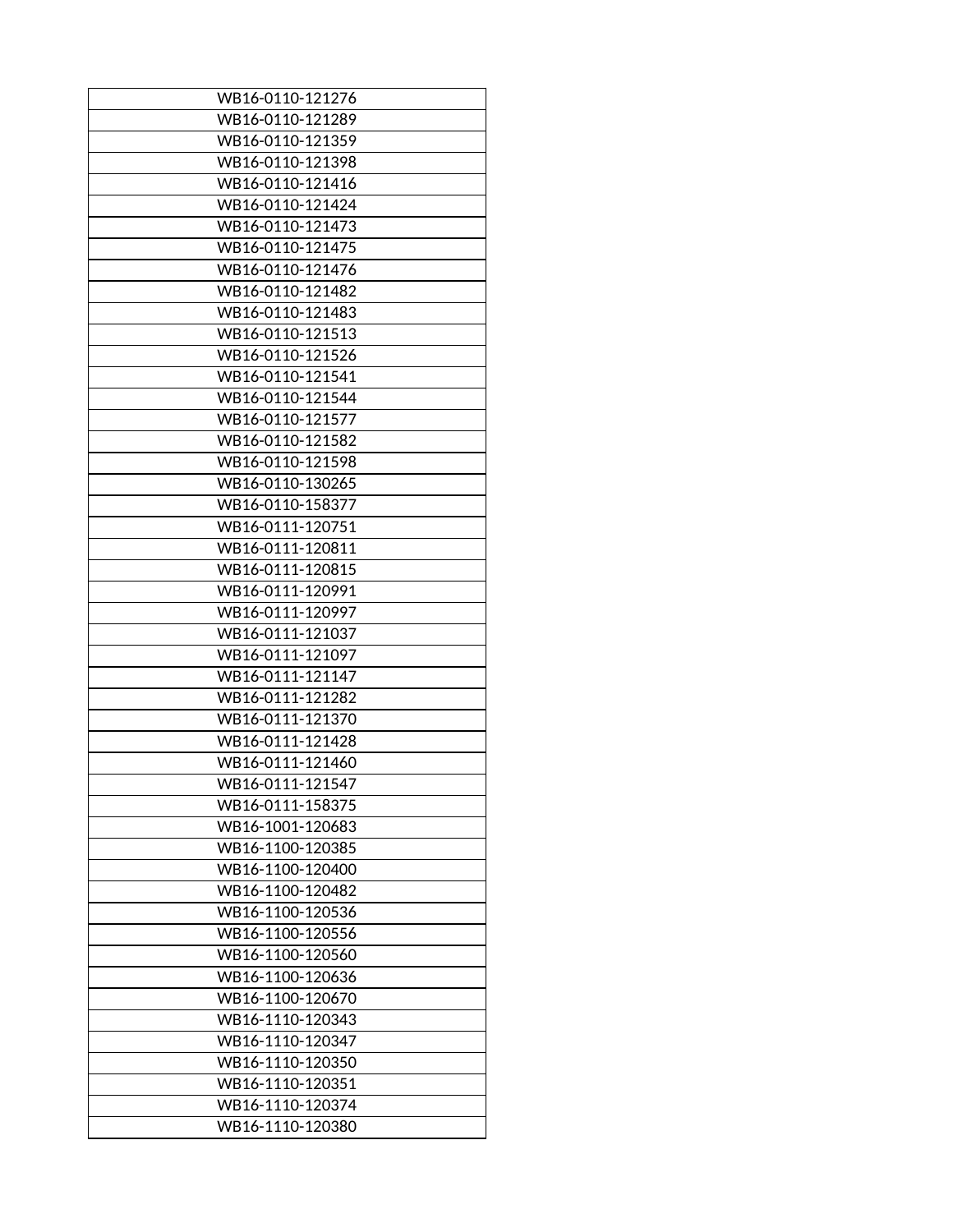| WB16-1110-120401 |
|------------------|
| WB16-1110-120457 |
| WB16-1110-120540 |
| WB16-1110-120605 |
| WB16-1110-120667 |
| WB16-1110-120681 |
| WB16-1110-120685 |
| WB16-1110-120694 |
| WB16-1110-120727 |
| WB16-1110-129710 |
|                  |
| WB16-1111-120422 |
| WB16-1111-120440 |
| WB16-2000-120387 |
| WB16-2000-120419 |
| WB16-2000-120516 |
| WB16-2000-120526 |
| WB16-2000-120558 |
| WB16-2000-120613 |
| WB16-2000-120638 |
| WB16-2000-120645 |
| WB16-2100-120381 |
| WB16-2100-120453 |
| WB16-2100-120461 |
| WB16-2100-120465 |
| WB16-2100-120474 |
| WB16-2100-120477 |
| WB16-2100-120493 |
| WB16-2100-120504 |
| WB16-2100-120506 |
| WB16-2100-120551 |
| WB16-2100-120566 |
| WB16-2100-120581 |
| WB16-2100-120604 |
| WB16-2100-120650 |
| WB16-2100-120655 |
| WB16-2100-120704 |
| WB16-2100-120710 |
| WB16-2110-120338 |
| WB16-2110-120355 |
| WB16-2110-120369 |
| WB16-2110-120375 |
| WB16-2110-120402 |
| WB16-2110-120412 |
| WB16-2110-120420 |
| WB16-2110-120430 |
| WB16-2110-120444 |
| WB16-2110-120448 |
| WB16-2110-120481 |
| WB16-2110-120529 |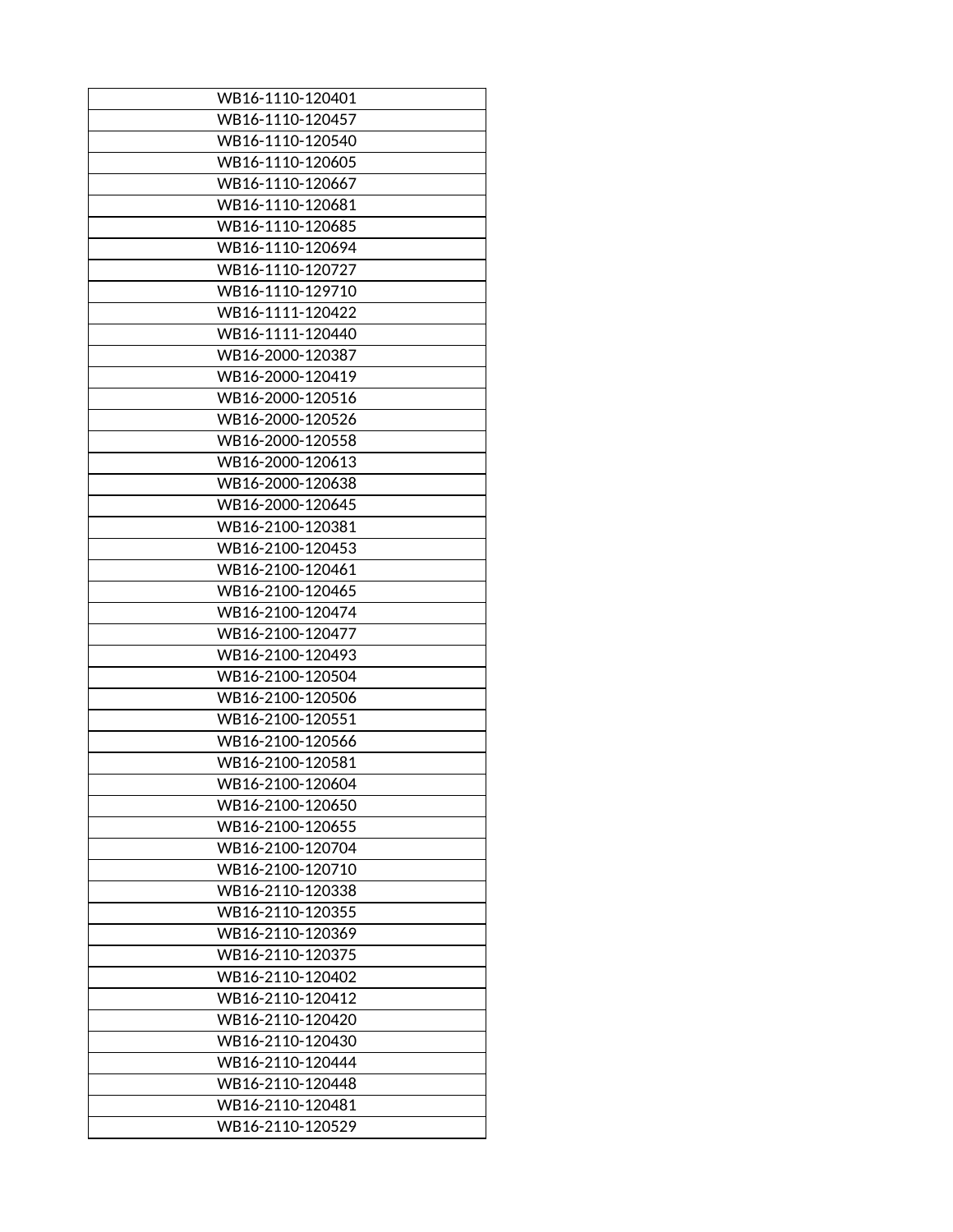| WB16-2110-120530 |
|------------------|
| WB16-2110-120531 |
| WB16-2110-120532 |
|                  |
| WB16-2110-120541 |
| WB16-2110-120552 |
| WB16-2110-120579 |
| WB16-2110-120598 |
| WB16-2110-120601 |
| WB16-2110-120608 |
| WB16-2110-120609 |
| WB16-2110-120639 |
| WB16-2110-120669 |
| WB16-2110-120675 |
| WB16-2110-120700 |
| WB16-2110-120701 |
| WB16-2110-120705 |
| WB16-2110-120731 |
| WB16-2111-120348 |
| WB16-2111-120434 |
| WB16-2111-120447 |
| WB16-2111-120490 |
| WB16-2111-120557 |
| WB16-2111-120596 |
| WB16-2111-120637 |
| WB16-2111-120641 |
| WB16-2111-120664 |
| WB16-2111-120672 |
| WB16-3000-115563 |
| WB16-3000-119813 |
| WB16-3000-119824 |
|                  |
| WB16-3000-119832 |
| WB16-3000-119833 |
| WB16-3000-119846 |
| WB16-3000-119847 |
| WB16-3000-119855 |
| WB16-3000-119862 |
| WB16-3000-119877 |
| WB16-3000-119880 |
| WB16-3000-119901 |
| WB16-3000-119931 |
| WB16-3000-119945 |
| WB16-3000-119960 |
| WB16-3000-119969 |
| WB16-3000-119980 |
| WB16-3000-119986 |
| WB16-3000-119989 |
| WB16-3000-119991 |
| WB16-3000-120021 |
| WB16-3000-120030 |
|                  |